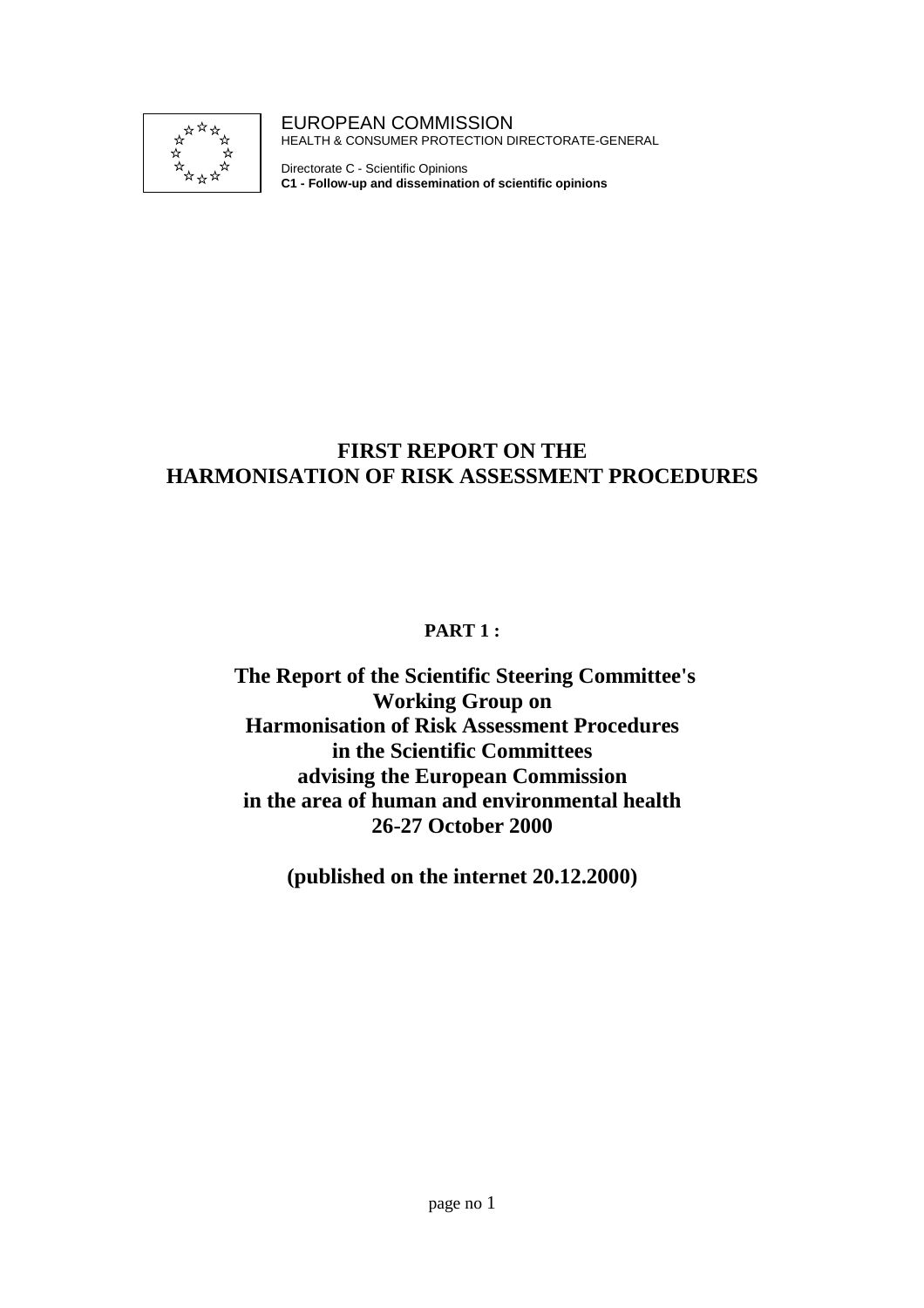## **PART 1: TABLE OF CONTENTS**

#### **page** to the contract of the contract of the contract of the contract of the contract of the contract of the contract of the contract of the contract of the contract of the contract of the contract of the contract of the

| $\mathbf 1$      | <b>Executive summary</b>                                       | 6  |
|------------------|----------------------------------------------------------------|----|
| $\boldsymbol{2}$ | <b>Introduction</b>                                            | 10 |
| 3                | Risk assessment in the context of the risk cycle               | 17 |
| 4                | A brief history of risk assessment in an international context | 34 |
| 5                | <b>Risk assessment in the DG SANCO Committees</b>              | 42 |
| 6                | <b>Hazard identification</b>                                   | 51 |
|                  | <b>General</b>                                                 | 52 |
|                  | <b>Hazard identification considerations</b>                    | 52 |
|                  | Identification and characterisation of the risk source         | 52 |
|                  | <b>Determination of potential targets</b>                      | 52 |
|                  | <b>Experimental protocols and/or field studies</b>             | 54 |
|                  | <b>Chemicals</b>                                               | 55 |
|                  | <b>Current testing requirements</b>                            | 55 |
|                  | <b>Improved databases</b>                                      | 58 |
|                  | <b>Non-invasive methods</b>                                    | 59 |
|                  | More purpose specific tests                                    | 59 |
|                  | Better integration of in-vivo and in-vitro studies             | 59 |
|                  | More sensitive analytical techniques                           | 60 |
|                  | <b>Better field observations</b>                               |    |
|                  | Application of the principle of Threshold of Toxicological     |    |
|                  | <b>Concern</b>                                                 | 60 |
|                  | Micro-organisms                                                | 61 |
|                  | <b>Conclusions</b>                                             | 63 |
| 7                | <b>Exposure assessment</b>                                     | 64 |
|                  | <b>General</b>                                                 | 65 |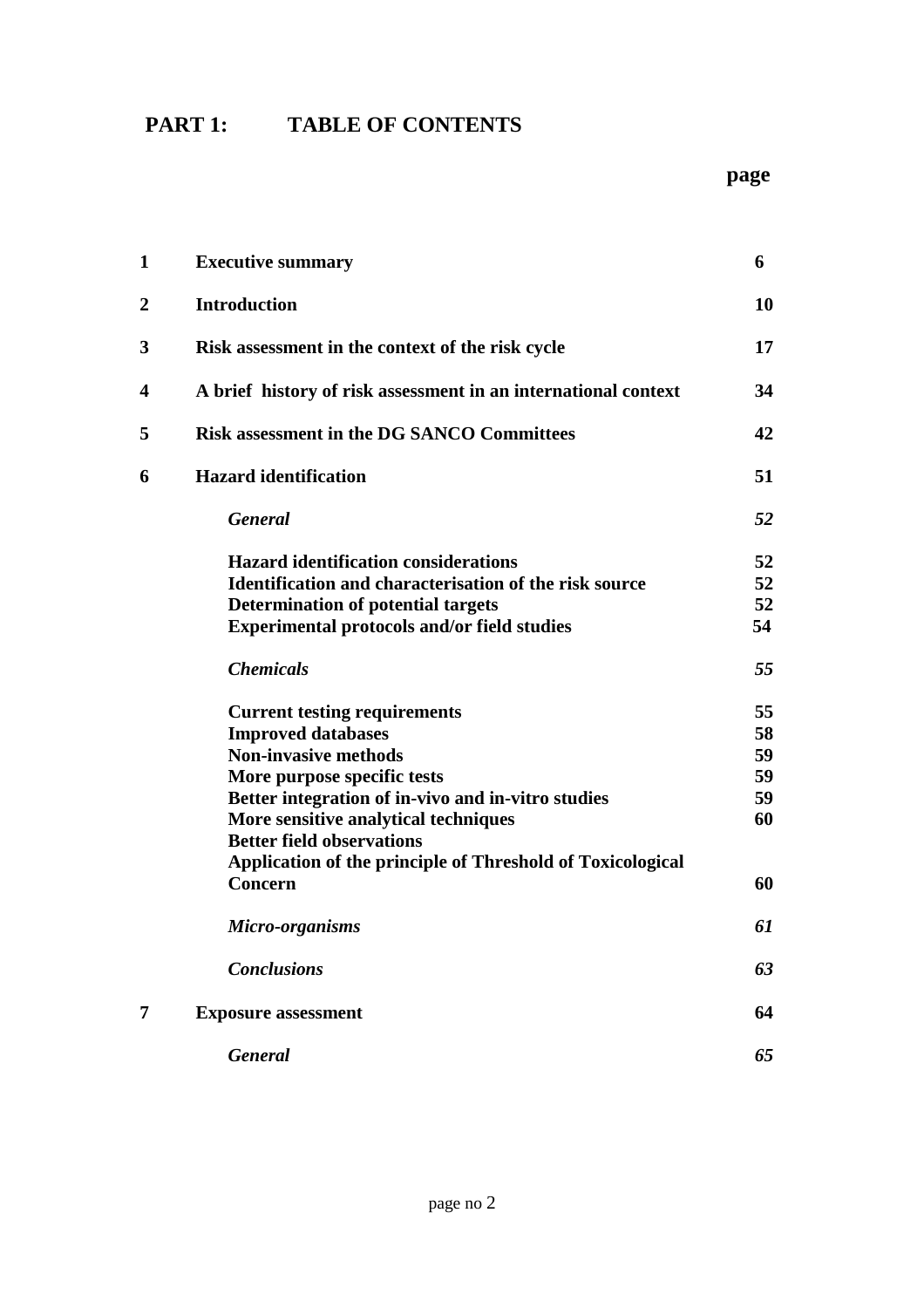| 66                                                                  |
|---------------------------------------------------------------------|
| 67                                                                  |
| 69                                                                  |
| 70                                                                  |
| 71                                                                  |
| 72                                                                  |
| 73                                                                  |
| 75                                                                  |
| 77                                                                  |
| 78                                                                  |
| 78                                                                  |
| 78                                                                  |
| 79                                                                  |
| 79                                                                  |
| 80                                                                  |
| 80                                                                  |
| 80                                                                  |
| 81                                                                  |
| Hormesis - a problem for quantitative risk assessment or a stimulus |
| 81                                                                  |
| 82                                                                  |
| 83                                                                  |
| 86                                                                  |
| 88                                                                  |
| 89                                                                  |
| 90                                                                  |
|                                                                     |
| 91                                                                  |
| 91                                                                  |
| 92                                                                  |
| 93                                                                  |
|                                                                     |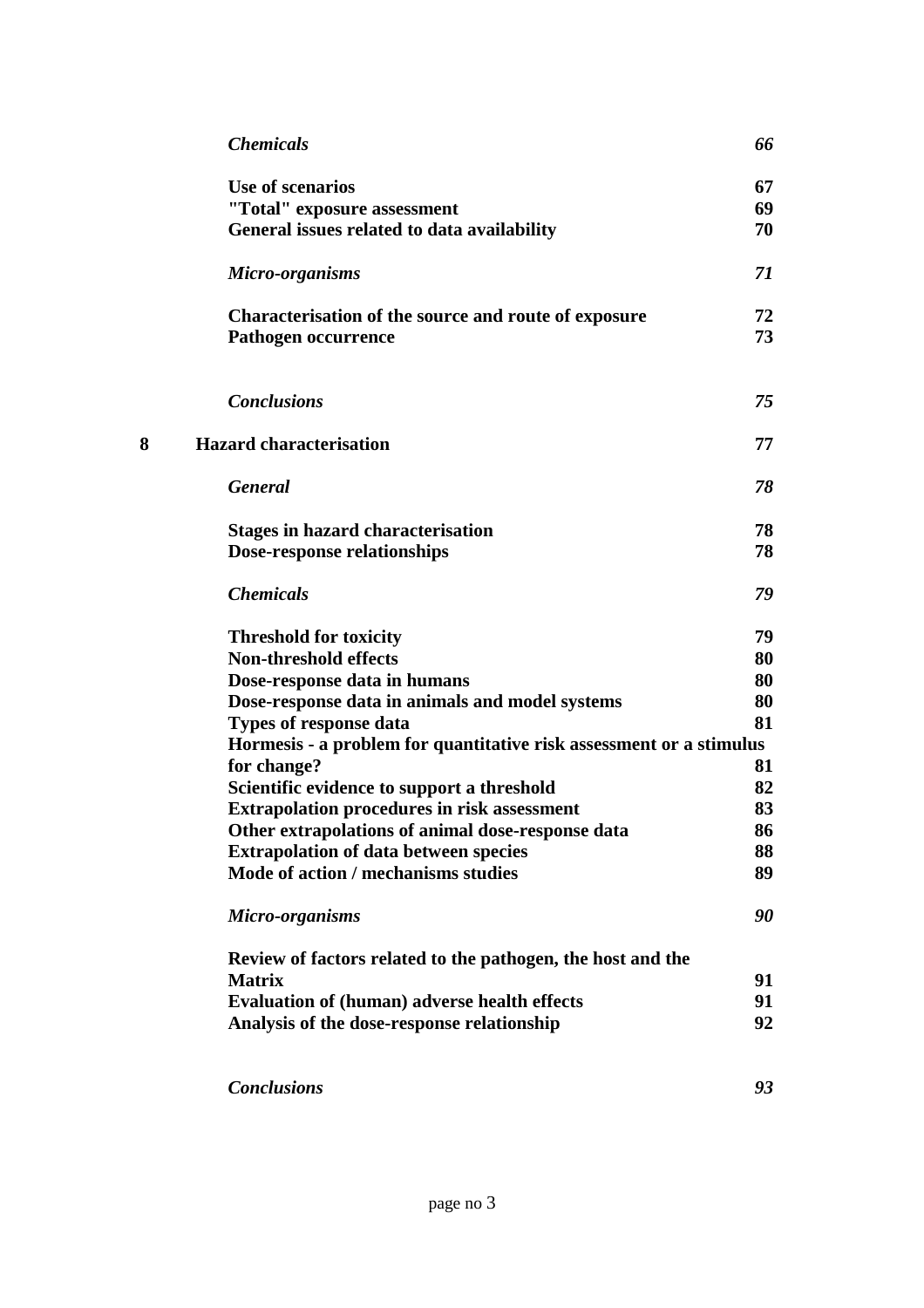| 9  | <b>Risk characterisation</b>                                                                                                            | 95         |
|----|-----------------------------------------------------------------------------------------------------------------------------------------|------------|
|    | <b>General</b>                                                                                                                          | 96         |
|    | <b>Chemicals</b>                                                                                                                        | 96         |
|    | Use of uncertainty factors<br><b>Human risk characterisation</b><br>Additional uncertainty factors to allow for sensitive groups of the | 96<br>97   |
|    | human population                                                                                                                        | 101        |
|    | <b>Environmental risk characterisation</b>                                                                                              | 103        |
|    | Simultaneous exposure to several risk sources                                                                                           | 104        |
|    | <b>Recommendations</b>                                                                                                                  | 104        |
|    | Micro-organisms                                                                                                                         | 104        |
|    | <b>Conclusions</b>                                                                                                                      | 107        |
| 10 | <b>Other related issues</b>                                                                                                             | 109        |
|    | <b>Animal welfare</b>                                                                                                                   | <i>110</i> |
|    | Sustainability                                                                                                                          | 118        |
|    | Human quality of life parameters                                                                                                        | 119        |
|    | <b>Conclusions</b>                                                                                                                      | 122        |
| 11 | <b>Risk communication</b>                                                                                                               | 124        |
|    | Risk communication and the activity of the Scientific Committees                                                                        | 125        |
|    | Harmonisation and preparation of a guideline document                                                                                   | 127        |
|    | Risk perception in the context of risk communication                                                                                    | 129        |
|    | Risk comparison and risk ranking                                                                                                        | 131        |
|    | <b>Risk benefit assessment</b>                                                                                                          | 133        |
|    | <b>Precautionary Principle</b>                                                                                                          | 133        |
|    | <b>Conclusions</b>                                                                                                                      | 134        |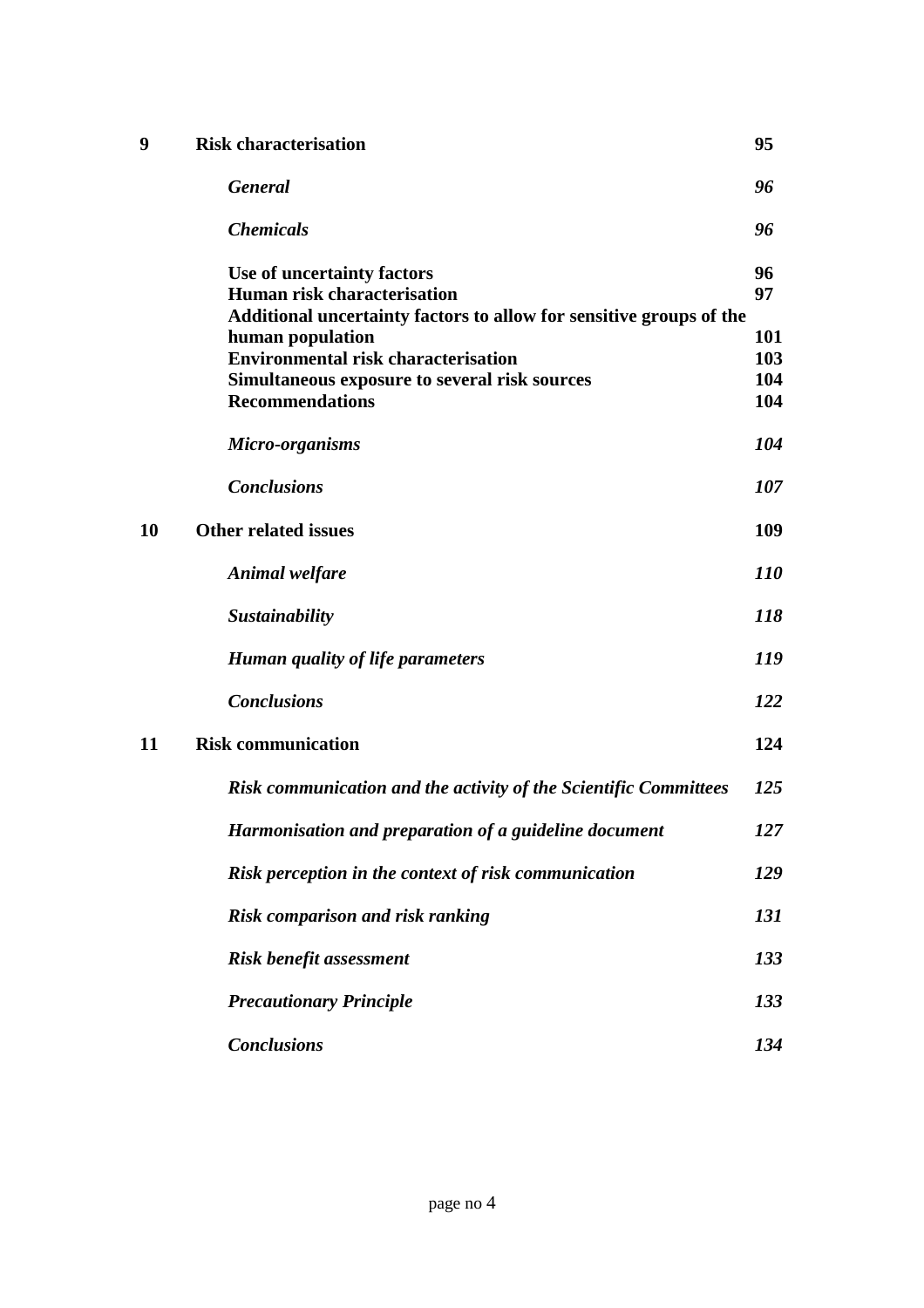| 12 | <b>Managing the process</b>                                                          | 135 |  |
|----|--------------------------------------------------------------------------------------|-----|--|
|    | The interface between risk assessment scientists, managers and<br>other stakeholders | 136 |  |
|    | Availability of expertise                                                            | 141 |  |
|    | <b>Conclusions</b>                                                                   | 144 |  |
| 13 | <b>Main conclusions</b>                                                              | 146 |  |
| 14 | <b>Overall recommendations</b>                                                       | 150 |  |
|    | <b>Recommendations for early adoption</b>                                            | 151 |  |
|    | Areas where progressive implementation is achievable                                 | 152 |  |
|    | Areas for further development                                                        | 153 |  |
|    | <b>Implementation</b>                                                                | 153 |  |
|    | <b>References</b>                                                                    |     |  |
|    | Membership of the Working Party and its working groups                               |     |  |
|    | <b>Index</b>                                                                         |     |  |

### **PART 2 : TABLE OF CONTENTS**

|            | <b>Appendix 1 Glossary of Terms</b>                                                                      |
|------------|----------------------------------------------------------------------------------------------------------|
|            | <b>Appendix 2 Report on Exposure Assessment</b>                                                          |
| Appendix 3 | <b>Report on Quantitative Risk Assessment of Chemicals</b><br>in relation to human health                |
| Appendix 4 | <b>Report on Quantitative Microbiological Risk Assessment</b><br>(foods and other contaminated products) |
| Appendix 5 | <b>Report on Risk Assessment of Infectious Diseases</b>                                                  |
| Appendix 6 | <b>Report on Presentation of Risk Assessment Findings</b>                                                |
| Appendix 7 | Legal framework for risk assessment activities for new and<br>existing chemicals                         |
| Appendix 8 | <b>Mandates of the Scientific Advisory Committees</b>                                                    |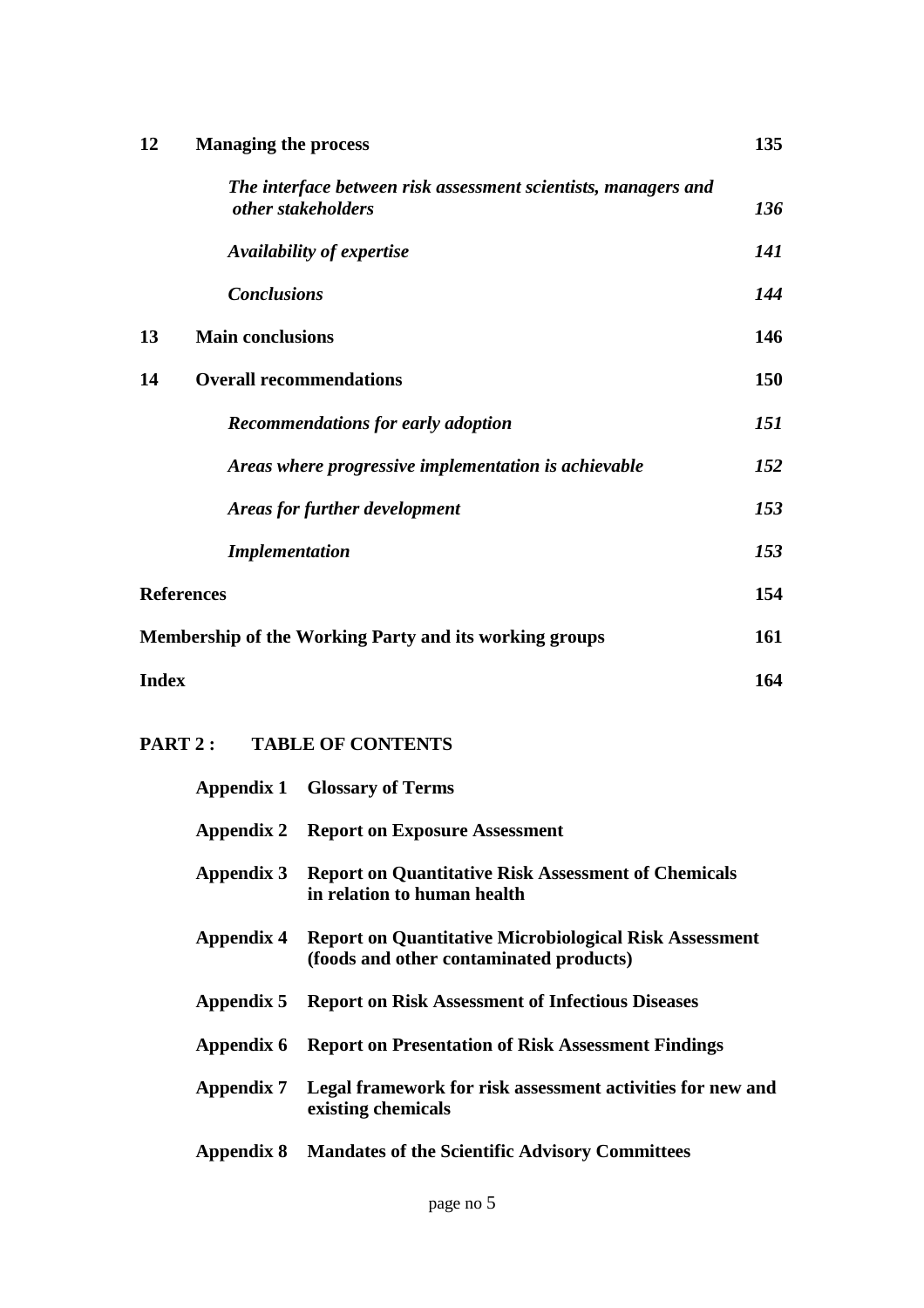### **1 EXECUTIVE SUMMARY**

1.1 The principal purpose of this Report is to promote an active debate on current practices for risk assessment used by the Scientific Committees of DG SANCO and to make proposals for developing convergent approaches which will aid harmonisation.

Progressive harmonisation of human health and environmental protection risk assessment procedures within the EU is both of practical importance and scientifically sound. However, it is recognised that total harmonisation of risk assessment procedures in the EU is not achievable in the short to medium term.

- 1.2 DG SANCO Scientific Advisory Committees cover a very wide range of risk sources including:
	- Agents (new and existing chemical, biological and physical agents);
	- Complex media (e.g. food, air, water);
	- Commercial and industrial processes from manufacture to disposal;
	- Procedures (e.g. transport of animals, storage of materials);
	- Specific localities.

Assessments may cover the risk to individuals, human population groups, workers, target species, fauna and flora or physical aspects of the environment. As far as the Committee is aware, this Report represents the first attempt by any body, national or international, to assess the extent to which such a broad spectrum of risk assessment activities could be harmonised.

- 1.3 The investigation has embraced both the scientific basis of risk assessment and the administrative / organisational framework in which it is conducted. The approach used has been to:
	- a) identify the current activities of each DG SANCO Scientific Advisory Committee in risk assessment. [NB: It is acknowledged that each committee also performs other tasks for DG SANCO and other DGs].
	- b) characterise any differences in risk assessment procedures between Committees and identify, where possible, the extent to which these differences reflect:
		- the needs inherent in the category of the risk sources involved;
		- variations in legislative / regulatory requirements;
		- historic, administrative or other influences.
	- c) evaluate how possible changes in technology, organisational support, and societal attitudes may influence risk assessment procedures.
	- d) determine those activities in which harmonisation of risk assessment procedure is both desirable and achievable.
- 1.4 The Report does not deal with technical details, nor with issues such as the harmonisation of test protocols. However, references are provided for these topics. In view of the scale of the task many issues have not been dealt with in depth. In this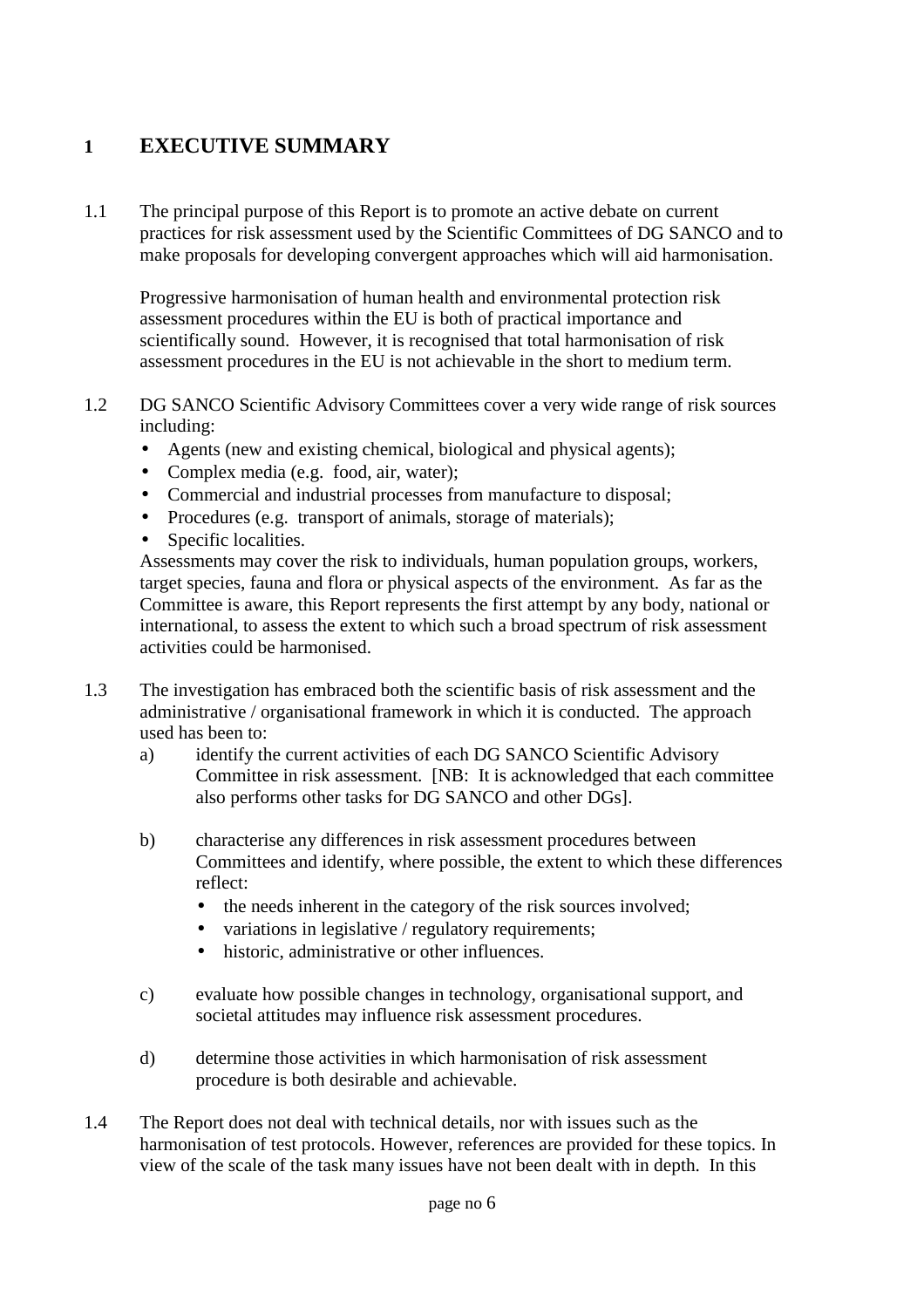sense the task set has not been completed. The has been produced by a Working Party of the SSC, comprising representatives of each Scientific Advisory Committee, plus a number of additional experts. It consists in two parts: Part 1 comprises a main section of 14 chapters (including this summary), a list of references, and membership of the Working Party and its working groups. Part 2 comprises 8 appendices which address specific issues.

- 1.5 The main recommendations drawn from the Report are as follows:
	- i) Standardise, as far as is practicable, the use of terminology (see Chapter 11 and Appendix 1). Currently there are no agreed definitions of terms. Moreover, a variety of terms are in use to describe apparently the same phenomenon, e.g. 18 different terms have been identified in the EU to describe *de minimis* risk. This is unnecessary and a potential source of confusion in risk communication. Proposals for definitions of terms are given in Appendix 1 of the Report.
	- ii) Standardise the format for the presentation of risk assessment findings (see Chapter 11 and Appendix 6). The Report identifies not only variations in the form of presentation of findings between committees, but also within committees. A format is recommended for future application by all the scientific committees.
	- iii) Enhance commonality in the working procedures of the committees (see Chapter 12). Among the key issues which have been identified are the need to improve the interface with and level of support from Commission officials, while preserving the independence of committee members. Agreed procedures for interaction with other stakeholders is also important.
	- iv) Establish a well resourced common facility for the ready provision of key information required by the committees for their risk assessment activities (see Chapters 5 and 6). This should include all the scientific data utilised by committees of the Commission on a particular risk source.
	- v) Ensure that all opinions include an expression of the degree of uncertainty in the risk assessment (see for example Chapter 9 and 11). This should be in a common style between committees where practicable. It is also recommended that work is conducted to identify possible bench marks against which a particular risk can be compared (risk comparison).
	- vi) Increase the post-marketing monitoring and surveillance of important new products (see Chapters 5 and 12). Consideration should be given to establishing a common "clearing house" in the commission to co-ordinate this very important activity.
	- vii) Develop formal means by which issues such as animal welfare, quality of life, socio-economic considerations, and sustainability can be incorporated into the risk assessment process (see Chapter 10).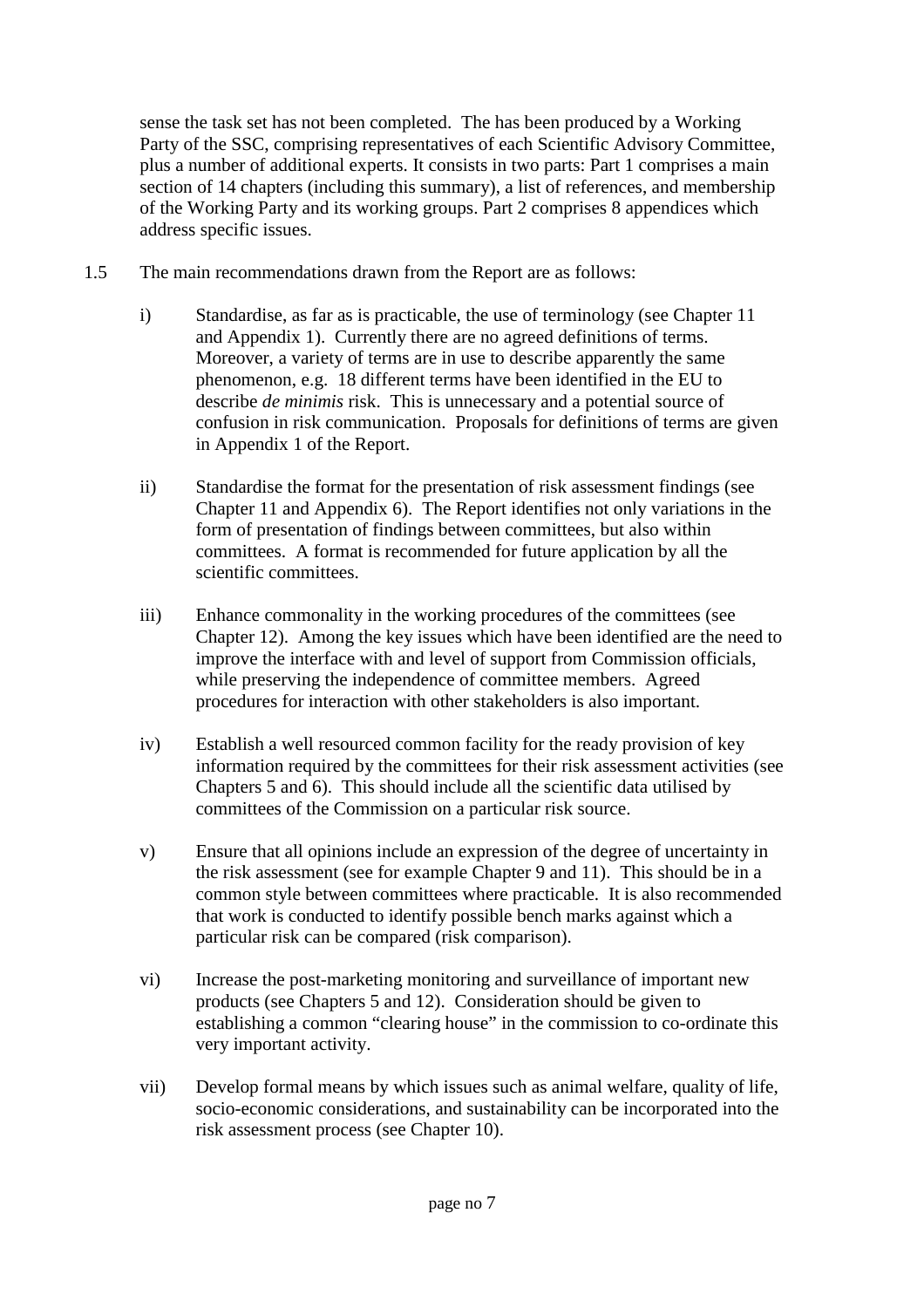- viii) Give more attention to the environmental effects of products approved for marketing. While the environmental impacts of pesticides are subject to detailed study for other commercial products there is often cursory or no examination of their possible environmental effects (e.g. human medicines). A common framework for dealing with such environmental issues is highly desirable. This development would be assisted by the adoption of an integrated approach to risk assessment (i.e. examination of human and environmental risk assessments alongside one another) thereby facilitating each other assessment (this includes harmonisation of methodologies and models) (see Chapters 5 and 9).
- ix) Develop, or contribute to the development of, data bases which enable structure activity relationships and vulnerable population groups to be identified (see Chapters 5 and 9). It is recognised that currently much of the data received by the Commission is classified as "in confidence" and is therefore not available for access by other committees. However, the achievement of more reliable risk assessments depends on better data bases (see also recommendation IV). It is unacceptable for new animal studies to be required if suitable data already exists. Means have to be found of accessing this confidential information while ensuring the commercial advantage of those producing it.
- x) Characterise risk in a more quantitative form where appropriate. Techniques in quantitative risk assessment are developing quite rapidly. (See Chapter 8 and Appendices 3 and 4). Consideration should be given to the adoption of these techniques, where useful, by the scientific committees.
- xi) Develop more standard scenarios for use in exposure assessment (see Chapter 7). At present, for example, there is no agreed "standard European diet" to be used for assessing exposure from contaminants, nor are there any commonly adopted mathematical models for calculating the distribution of substances released into the environment. Co-operation is required with other organisations to achieve this.
- xii) Ensure that a regular review is carried out of technical developments relevant to risk assessments (see for example Chapter 6). For example, new more sensitive methods are likely to identify biological changes occurring below currently recognised threshold levels. It is important that committees have a common approach on which biological changes are deemed "adverse" and which are not.
- xiii) Establish an induction programme for new committee members and regular workshop programme for all members on key items such as risk communication (see Chapters 11 and 12). Facilitation of advanced training programmes across Member States is also required to ensure the availability of the necessary risk assessment expertise in the future.
- xiv) Develop a formal link between the Scientific Advisory Committees related to DG SANCO and those other scientific advisory committees concerned with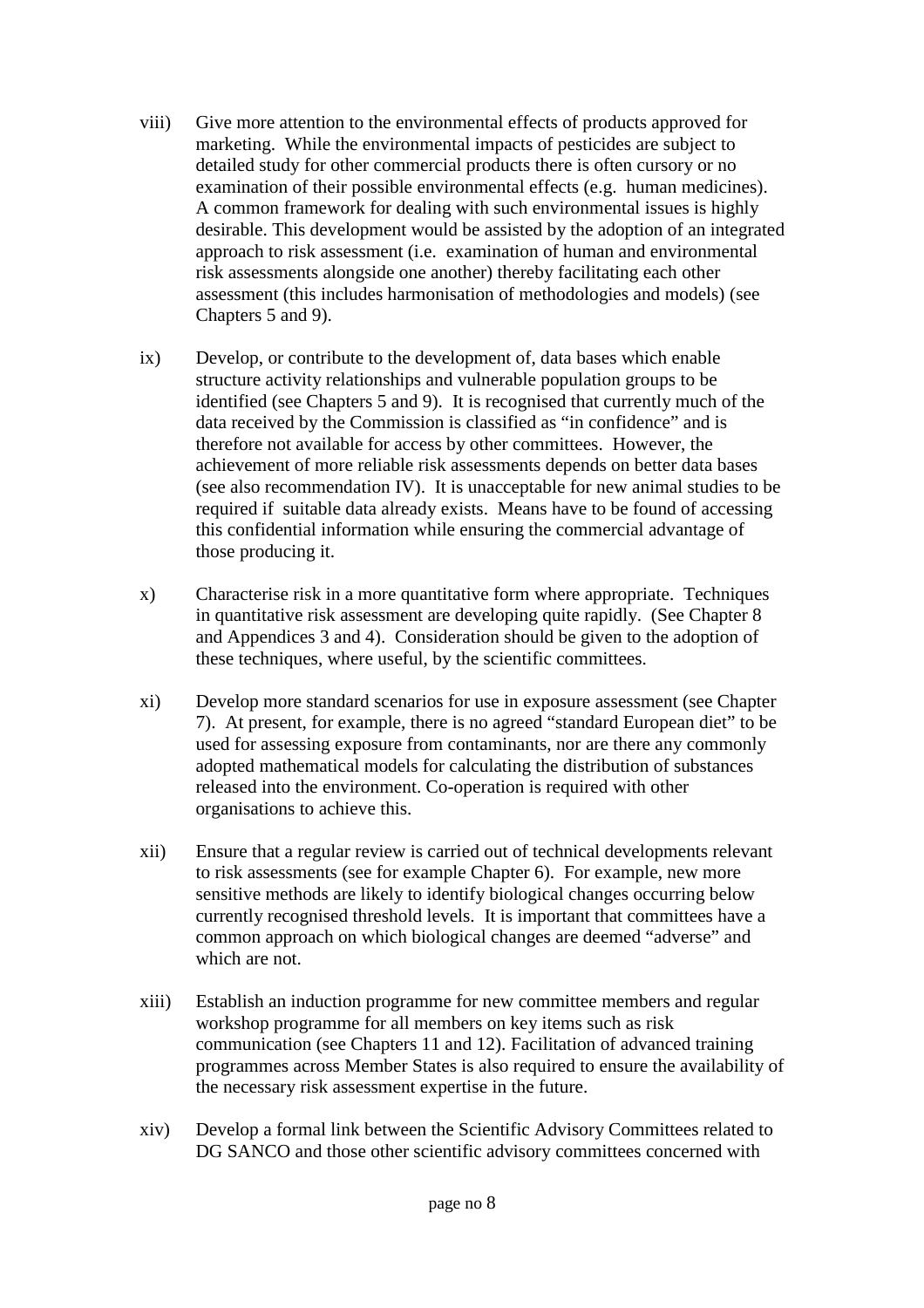risk assessment and human and environmental health in order that consistency is improved in advice throughout the Commission services.

- xv) Ensure that there is a clear interface between completion of a risk assessment and the application of the Precautionary Principle.
- 1.6 Each scientific committee should be charged, by the SSC, with responding to the proposals for harmonisation set out in this Report.
- 1.7 The SSC should establish a task force to receive the responses of the scientific committees and to facilitate the implementation of those proposals deemed appropriate. The task force should also have the key role in identifying for the Commission new developments in risk assessment and areas in which there is scope for improving compatibility of approaches with other international and national bodies.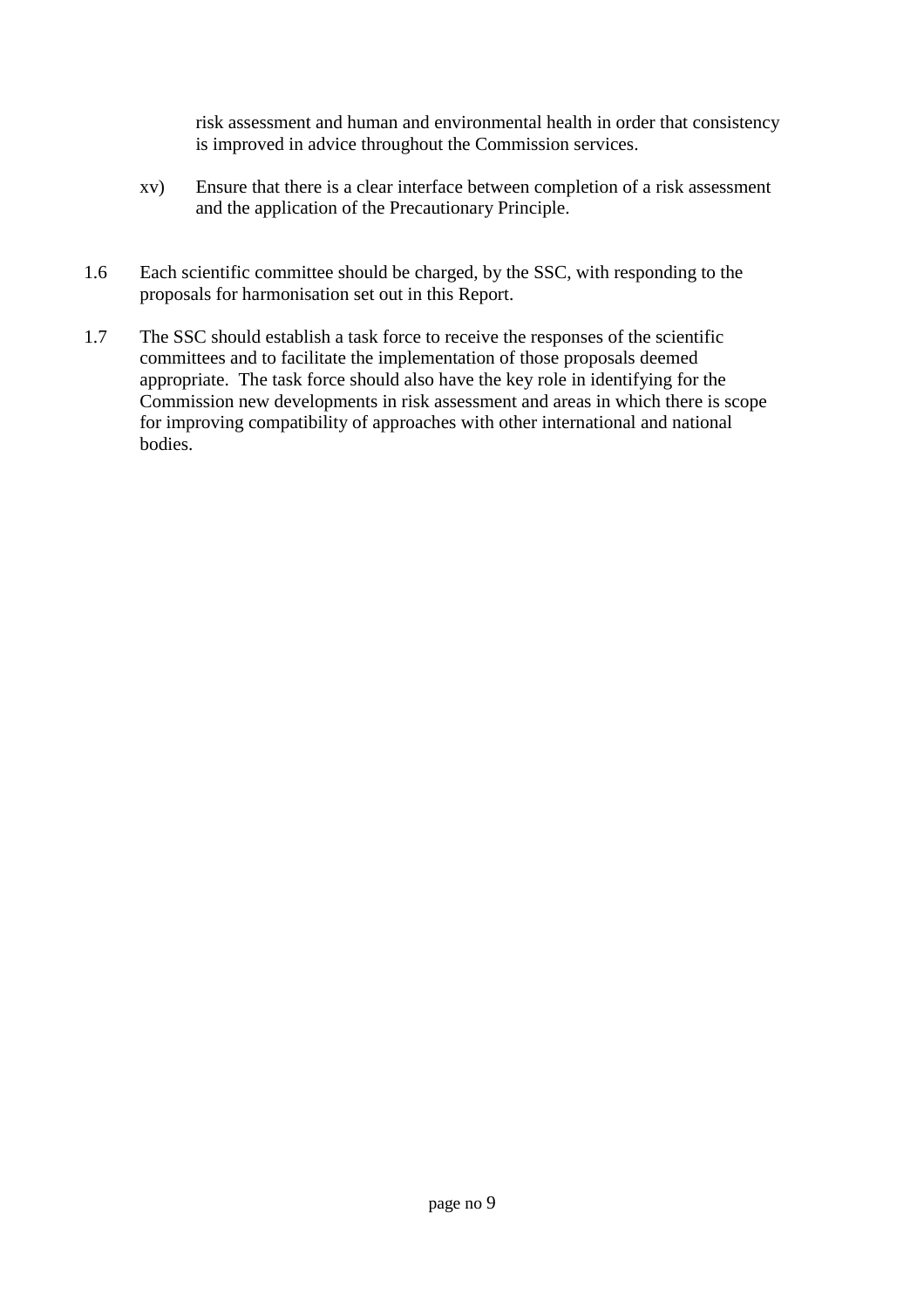## **2 INTRODUCTION**

*"Out of this nettle, danger, we pluck this flower, safety"* **William Shakespeare (1597)**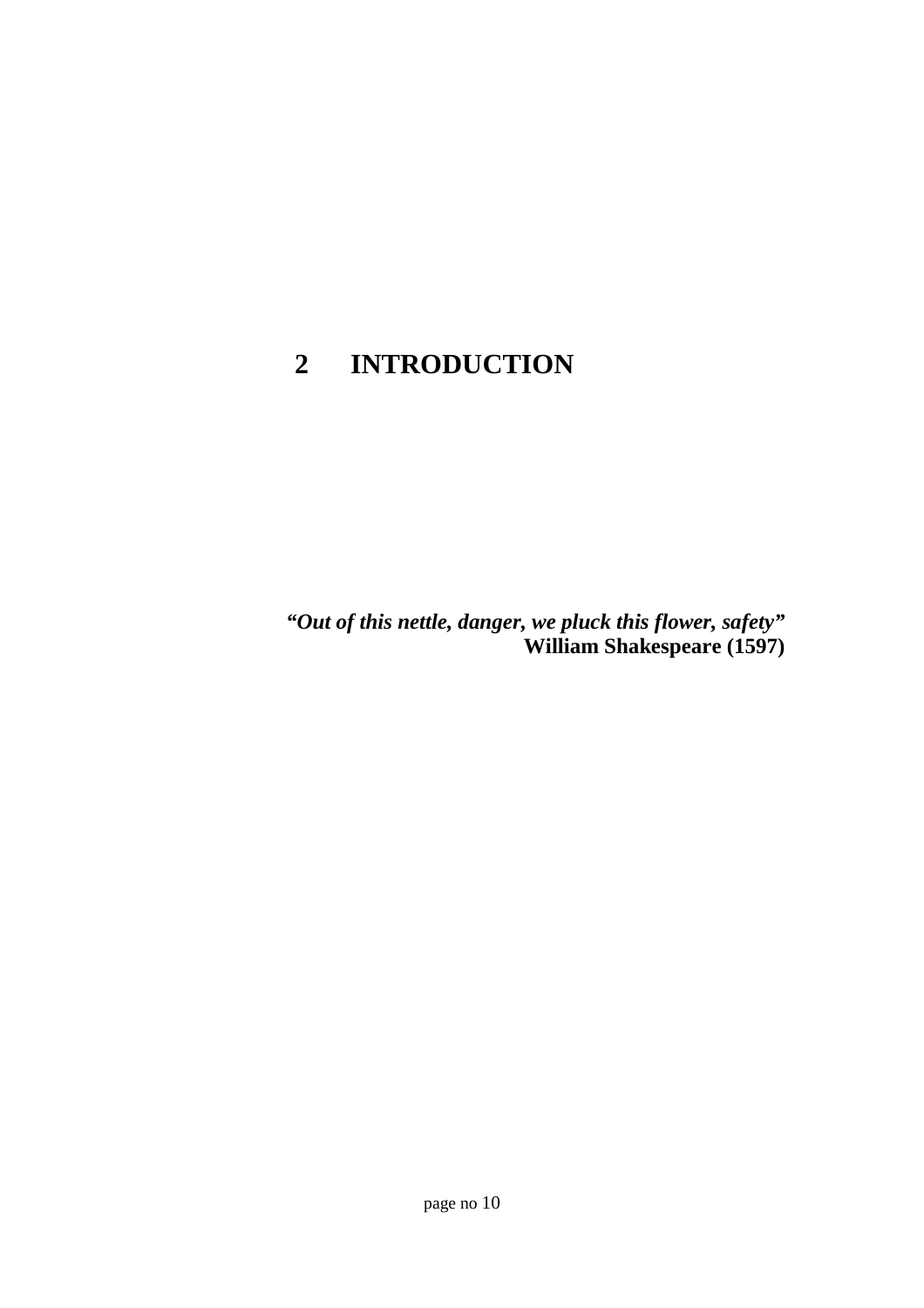#### **Background and objectives**

- 2.1 A "risk assessment" is required in an increasing number of human activities, ranging from prognoses for mental health patients, through industrial plant safety to sensitive ecological sites and consumer protection. High quality scientific advice for the drafting and amendment of Community rules, regarding Consumer Protection in general and Consumer Health in particular, is of the utmost importance. This is underlined in the Commission Communication on Consumer Health and Food Safety [COM (97)183, 30 April 1997]. Here, consumer health is regarded as including matters on public health, as well as animal health and welfare, plant health and environmental health. Other recent Commission Communications stress the importance attached to securing the health of workers.
- 2.2 Many issues relating to consumer health are of a multidisciplinary nature and require input from various scientific disciplines. Presently, the advice to the European Commission is provided via DG SANCO by a Scientific Steering Committee (SSC) and by eight additional Scientific Expert Committees (SEC): Food, Animal Nutrition, Animal Health and Animal Welfare, Veterinary Measures relating to Public Health, Plants, Cosmetic Products and non-food products, Medicinal Products and Medical Devices, Toxicity, Ecotoxicity and Environment. In addition, there are some scientific committees concerned with occupational, public and environmental health associated with other DGs.
- 2.3 The mandate of the DG SANCO Committees includes providing scientific advice or opinions on scientific and technical questions in their respective field of competence, following a request by the Commission relating to Community legislation or when any new development may cause concern for consumer or environmental health. In addition, Committees may have a proactive role. This is without prejudice to the specific competence given to other Committees (e.g. the Committees established in the European agency for the Evaluation of Medicinal Products, or the Scientific Committee for Occupational Exposure Limits to Chemical Agents). The advice and opinions of the Scientific Advisory Committees, in the interest of stakeholders, including consumers and industry, are based on the principles of excellence, independence and transparency.
- 2.4 The Commission Communication on Consumer Health and Food Safety (1997) established the tenet that "risk assessment forms the foundation of scientific advice with regard to consumer health. Scientific risk assessment offers the Commission a sound basis for proposals and measures in the field of consumer health and food safety". It is important that in providing this advice there is consistency on scientific matters within and between Committees.
- 2.5 The process of risk assessment may be summarised as the evaluation of the likelihood of an adverse effect(s) event(s) occurring under a defined set of conditions, together with a value judgement on the results. Risk assessment may be initiated for a variety of purposes, such as:
	- i) legal / regulating requirements
	- ii) political / public concern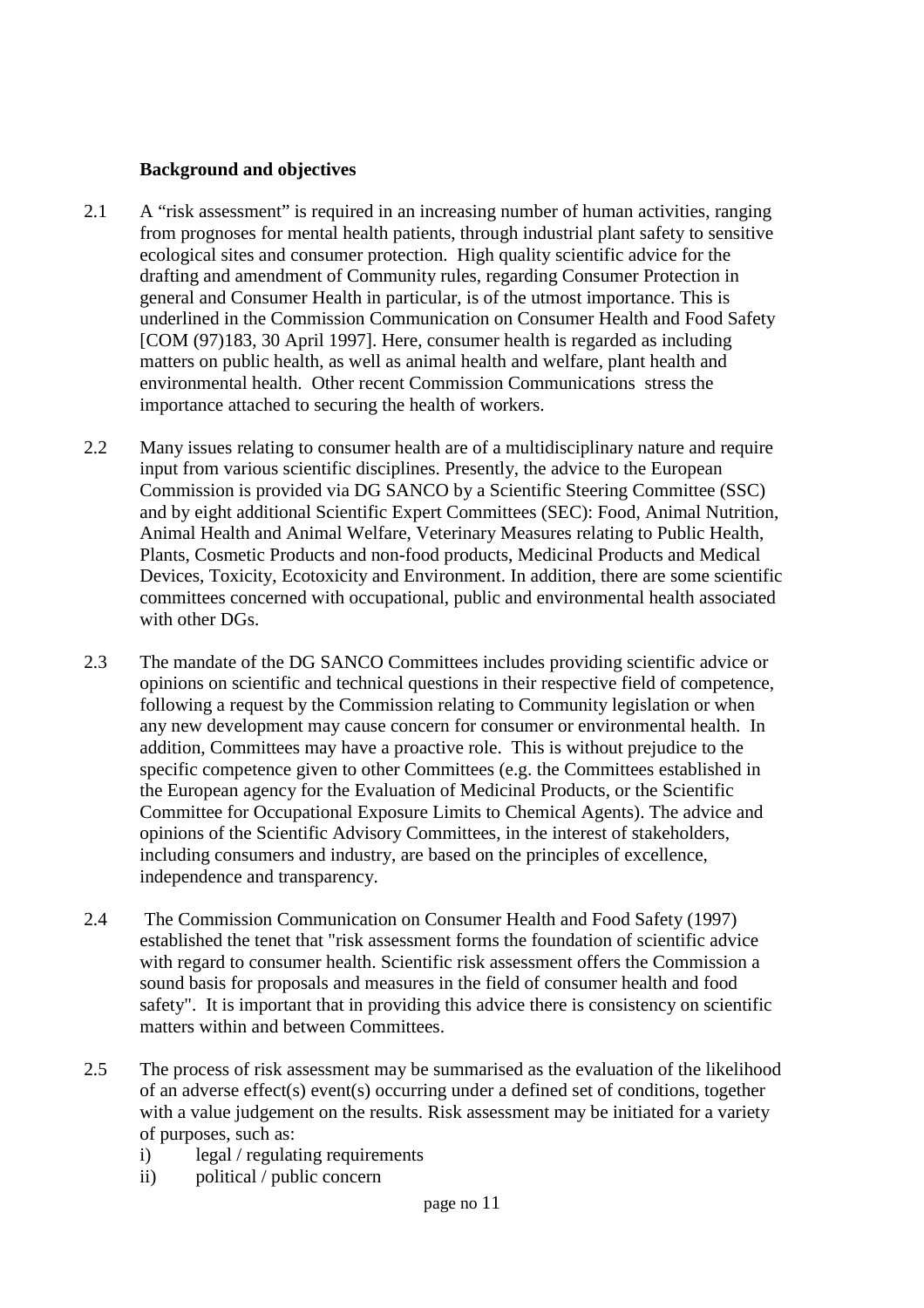- iii) change in scientific knowledge leading to increased human and/or environmental health concerns
- iv) new or rapidly emerging issue requiring policy advice
- v) for harmonisation purposes between Member States
- vi) a major increase in the use of a risk source or a change in the type of use.
- 2.6 Most commonly a risk assessment is triggered by a legal requirement. For many risk sources, a risk assessment is a prerequisite to obtain permission to market a product, build a facility, etc. Nevertheless, many products are marketed without a requirement for a risk assessment. A preliminary risk assessment may be required which will include requirements for further work before a product can be marketed. For example, a pre-clinical assessment of a drug may be required to enable full clinical trials to be initiated. A phased approach may also be adopted to identify the requirement for detailed environmental assessments. Risk assessments may also be conducted to establish whether corrective measures are needed for existing practices.
- 2.7 There is at present a general agreement that risk assessment is best addressed in four stages, i.e. hazard identification, hazard characterisation, exposure assessment and risk characterisation (see Appendix 1 for working definitions). These four stages are key common elements between all the Commission's Scientific Committees.
- 2.8 Currently, however, differences have been identified in the way risk assessments are conducted by the different Scientific Committees. The observed differences may, to a certain extent, be explained by a series of factors such as the specific characteristics of the technological sector, the availability of information and data, or by historical, administrative, legislative or regulatory requirements which, in a number of cases, impose constraints on how the risk from a particular factor should be assessed. These factors bear on the specific methodologies applied which may range in sophistication from crude algorithms to use of mathematical modelling and detailed prescribed procedures.
- 2.9 In view of the above, the adoption of identical approaches may not be an attainable goal. However, the Scientific Steering Committee expressed concern that unjustified differences may result in discrepancies, lack of transparency and difficulties in subsequent risk communication.
- 2.10 Therefore, the Scientific Steering Committee advised the Commission to establish a Working Party on "Harmonisation of Risk Assessment Procedures" (WP) to address specifically the general principles of risk assessment and its application to broad consumer health issues, with a particular reference to measures that would enhance compatibility of approaches between the Scientific Advisory Committees.
- 2.11 The key objectives of the Working Party, as delineated by the Scientific Steering Committee, were to:
	- situate risk assessment in the consumer health context;
	- explore underlying principles and key steps applicable to risk assessment;
	- identify the range of important issues of common interest, involved in advancing, and where appropriate, ensuring compatibility of risk assessments within the Scientific Committees: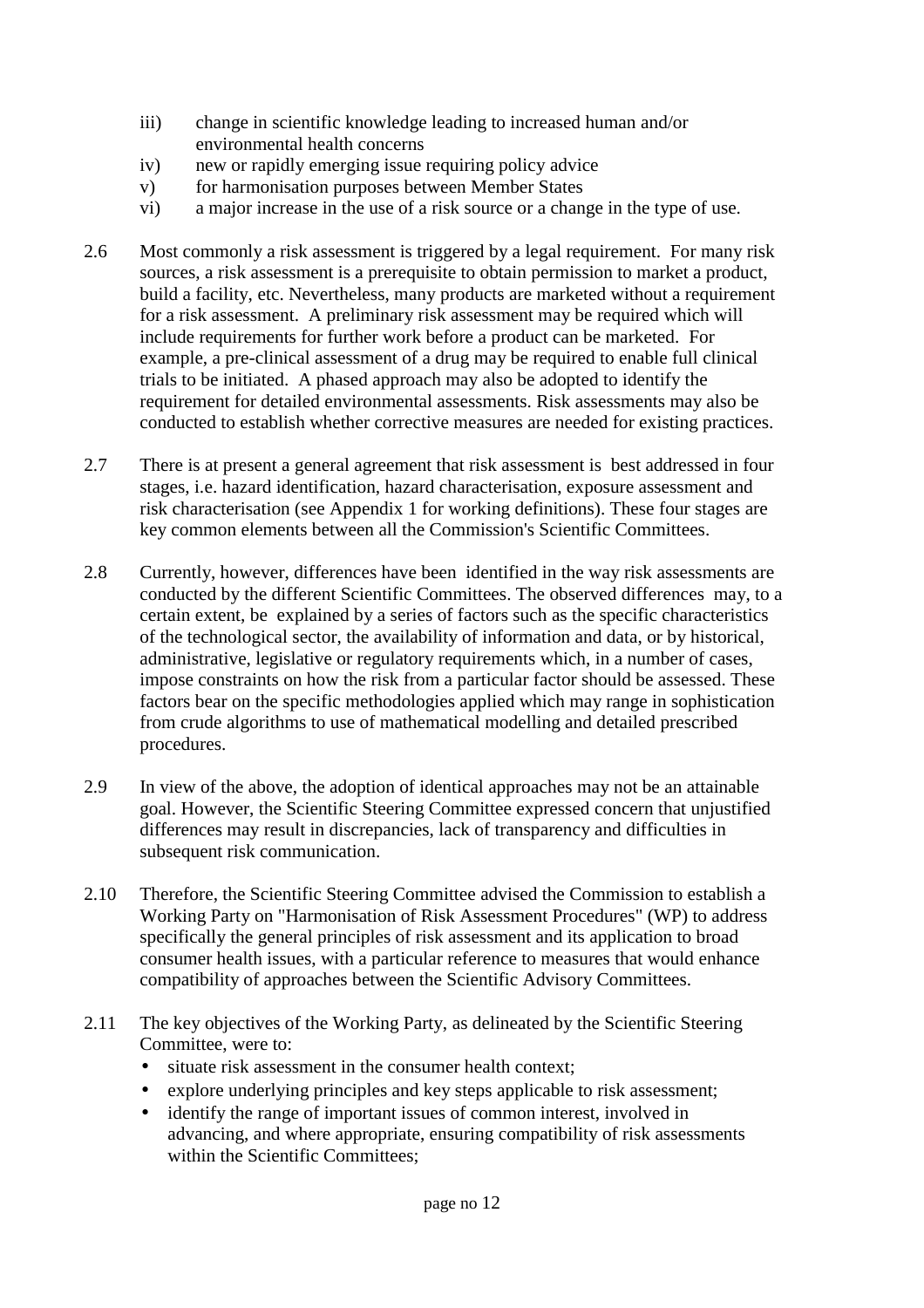- produce a report which makes recommendations for progress towards harmonisation.
- 2.12 There is a number of reasons for giving further priority to the harmonisation of assessment within the Commission at the present time:
	- i) To aid transparency in risk communication
	- ii) To improve consistency. At present, the same chemical, biological or physical agent(s)/ risk factors may be dealt with quite independently by different Scientific and Expert Committees in different contexts resulting in potential inconsistency in the assessment and confusion in its application, at least as far as the grand public are concerned. For legal purposes, the decisions of these Committees are widely available and, since they may influence trade, may be challenged by national and international authorities.
	- iii) The procedures used have not been formally reviewed previously across a wide range of risk sources. To ensure the most appropriate development of risk assessment, it is crucial that in the European Community the risk assessment methodology is regularly reviewed and updated, and as far as reasonable, all assessments are based on the best scientific understanding rather than historic precedence.
- 2.13 While recognising that a completely common methodology for the activities of the Scientific Advisory Committees of the Commission services may not be achievable, there is very considerable potential value to be gained from developing more compatible approaches for risk assessment. Compatible approaches would, in particular:

- help to focus discussions by the scientific community on the generic issues of risk assessment, outside the sometimes charged context of particular sectors or regulatory frameworks;

- facilitate, where appropriate and feasible, the transfer of scientific advances from one sector to other sectors where risk assessment is less advanced;

- encourage the most appropriate development of the science base for risk assessment, and, where appropriate, ensure that assessments are based on the best scientific understanding rather than historic development or precedence;

- stimulate research interest and lead to evolutionary improvement in the methodologies utilised and thus in the quality of risk assessments;

- improve consistency in application of risk assessment techniques and aid the comparison of risks from different sources;

- facilitate the involvement of several Scientific Committees in dealing with complex issues where it is necessary to develop an integrated approach to include features not covered by one specific Committee while avoiding potential discrepancies;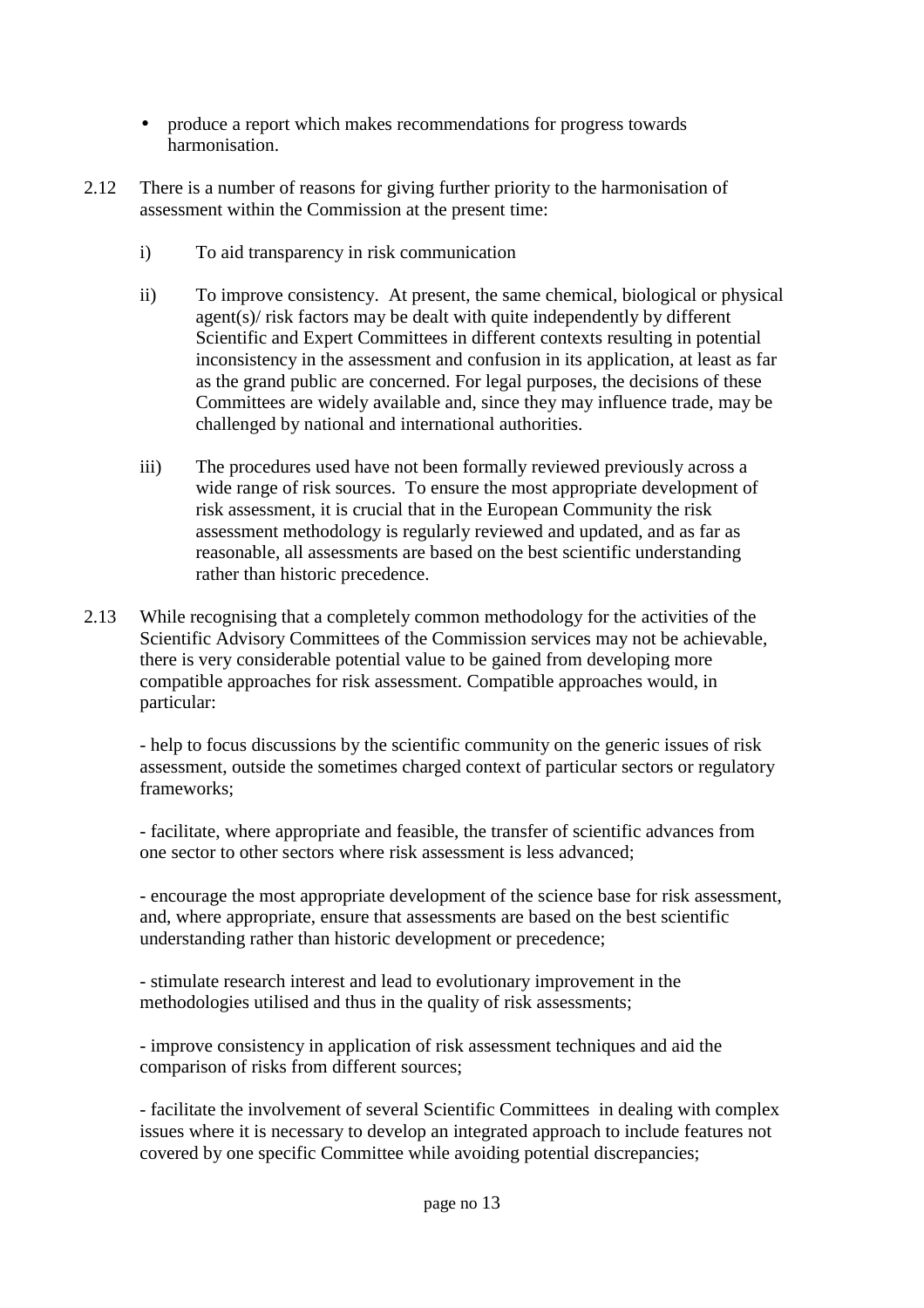- and, as a whole, ensure transparency and clarity both in the process and its presentation.

2.14 Furthermore, there is currently a strong trend, internationally, to formalise procedures for dealing with risk issues and to promote commonalties of approaches throughout the different sectors where risk assessment may be developed. In this regard, the identification of issues of common strategies and needs within the European Union would also contribute to bringing its risk assessment approaches in line with other international developments.

#### **The Working Party's approach to its task**

- 2.15 The Working Party developed its activities over one full year. Membership included experts appointed by the different Scientific Committees. In addition, several experts in aspects of risk assessment methodology, who were not members of the EU Scientific Committees, contributed to the discussions and activities of the Working Party and its working sub-groups. The remit of the Working Party was taken forward by a combination of structured discussions in plenary sessions, and activities in working groups and sub-groups. These were established on a temporary basis to tackle issues identified by the Working Party. They were charged with the development of working papers and reports to the Working Party for each of the issues considered. The findings from the working papers produced by the working groups and their sub-groups have been collated by the Working Party and merged in the core of this document. Some of their reports, dealing in depth with key areas, are reproduced in their entirety as appendices.
- 2.16 The Working Party agreed that its principal role was to address approaches to risk assessment and to make recommendations, while considering the potential for enhancing compatibility of approaches between the different Scientific Committees and where possible with advances of international bodies. This was facilitated by the fact that several members of the Working Party also serve on other International Committees such as JECFA and IPCS Committees, and/or on national committees of Member States. The Working Party determined that several tasks should be undertaken, with in depth consideration of specific areas of the risk assessment process being carried out:
	- a) To agree definitions as far as possible. The aim was to have a common glossary of terms compiled for all Scientific Committees which, as far as practicable, are common also to other international bodies.
	- b) To identify those papers/reports which are accepted as primary reference material(s) to serve as the initial working documents for the Working Party's task.
	- c) To explore underlying principles and key steps applicable to risk assessment, with a view of identifying the range of important issues involved in advancing, and where appropriate, enhancing compatibility of risk assessments.
	- d) To specifically discuss the issues involved in developing quantitative approaches to risk assessment in two horizontal domains : microbiological risk assessment (separate consideration being given to foods and other contaminated products, and to animal transmissible diseases) and risk assessment of toxic chemicals.
	- e) To aid the efficiency and utility of the Risk Assessments and suggest procedures intended to facilitate the dialogue between the risk managers defining the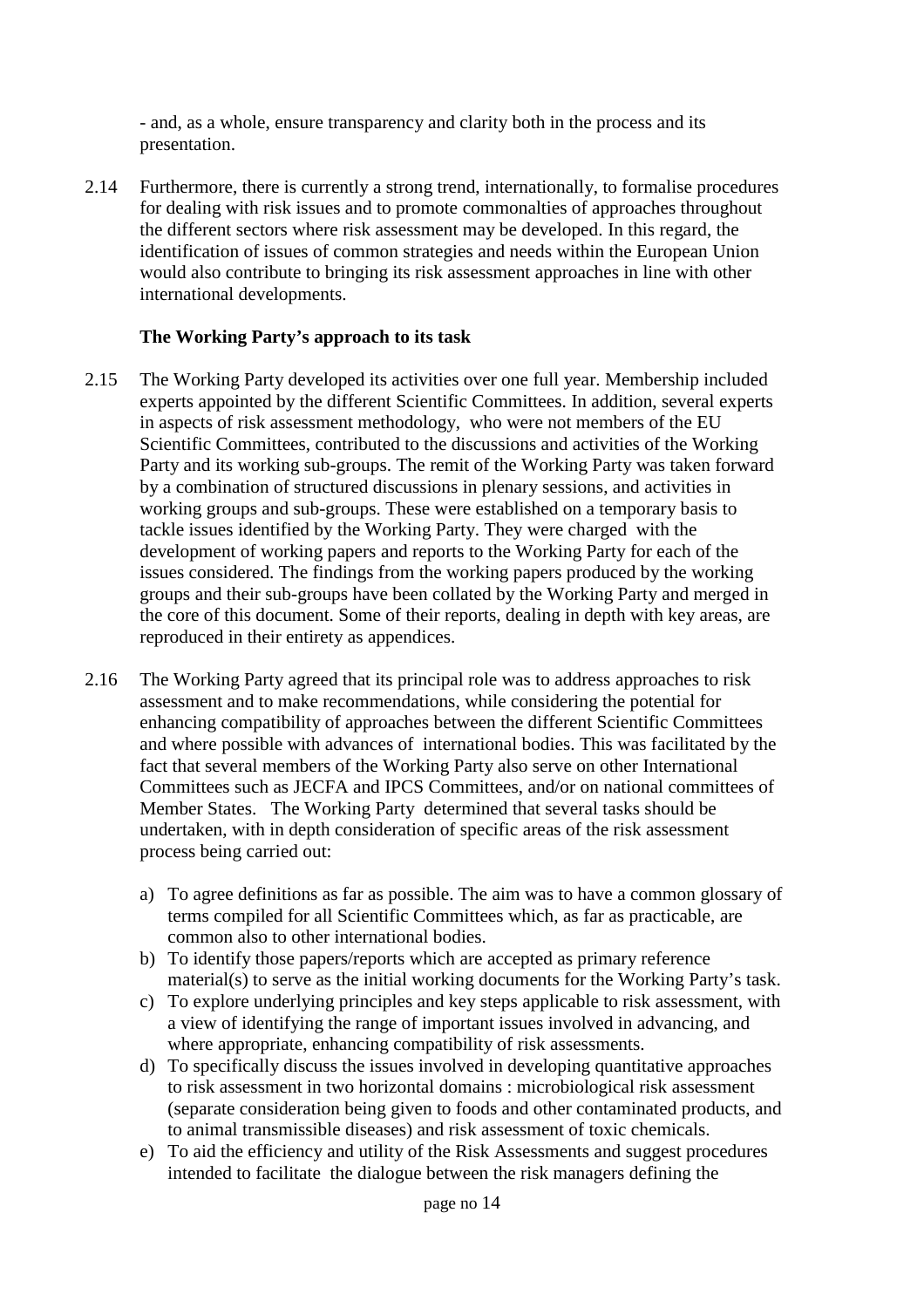questions and the risk assessors attempting to answer them, one important aspect of this dialogue being agreement on the degree of sophistication of the risk assessment required for risk management purpose.

#### **Scope and use of this report**

- 2.17 The primary intention of this Report is to outline approaches to risk assessment used by the different Scientific Advisory Committees and to identify general issues of common interest where further development work is required. It has not been the intention to provide a critical review of all current practices of these Committees, nor to address any issue in full detail. It is hoped that the SSC will agree to mandate a task force on the harmonisation of risk assessment to develop specific aspects of this Report.
- 2.18 This report considers *approaches* to risk assessment, issues of common interest or concern with regard to current procedures, areas on which the risk assessment process would benefit from increased compatibility, and areas where risk assessment procedures might be improved by targeted research and other means. It does not provide detailed guidance on *how* to carry out a risk assessment, neither does it delineate the specific processes, procedures or methods to be used to conduct a risk assessment in specific situations. It goes without saying that when risk assessments are performed, the accuracy of such assessments is directly related to the reliability of the data utilised and the expertise of those conducting the assessment. In discussing the risk assessment process, quality control procedures, although important, have not been considered in this report due to lack of time.
- 2.19 This report focuses on key aspects or issues in risk assessment and is intended as the first Report of several. It concentrates particularly on human health issues from chemical hazards. To a lesser extent it addresses microbiological and environmental stressors and does not cover risk assessment of physical factors. It does not address risk management nor risk communication in any detail (although these are important areas which would benefit from a more harmonised approach), except insofar as proposing a common format for expressing risks and suggestions as to how some interactions between risk assessors and risk managers might be improved to maximise the utility of risk assessment.
- 2.20 In sponsoring this report, it is the aim of the Scientific Steering Committee to make a contribution to the scientific debate on risk assessment, providing information on the application of current concepts, raising issues for improvement, and, where appropriate and feasible, enhancing compatibility of approaches. It covers many key areas, but is not intended to be exhaustive. The report's recommendations address these issues and suggest particular areas in which work should be progressed in order for the considerable and growing activity in the EU in the field of risk assessment is to realise its considerable potential value to the Commission. Since the Report covers a very wide field, it cannot be assumed that every member agrees fully with every point made in the Report.
- 2.21 Finally, it must be recognised that the contribution that this Report makes to the debate is at a specific point in time, whereas the process of risk assessment is still evolving. In this regard, it is hoped that this report will constitute the basis for a new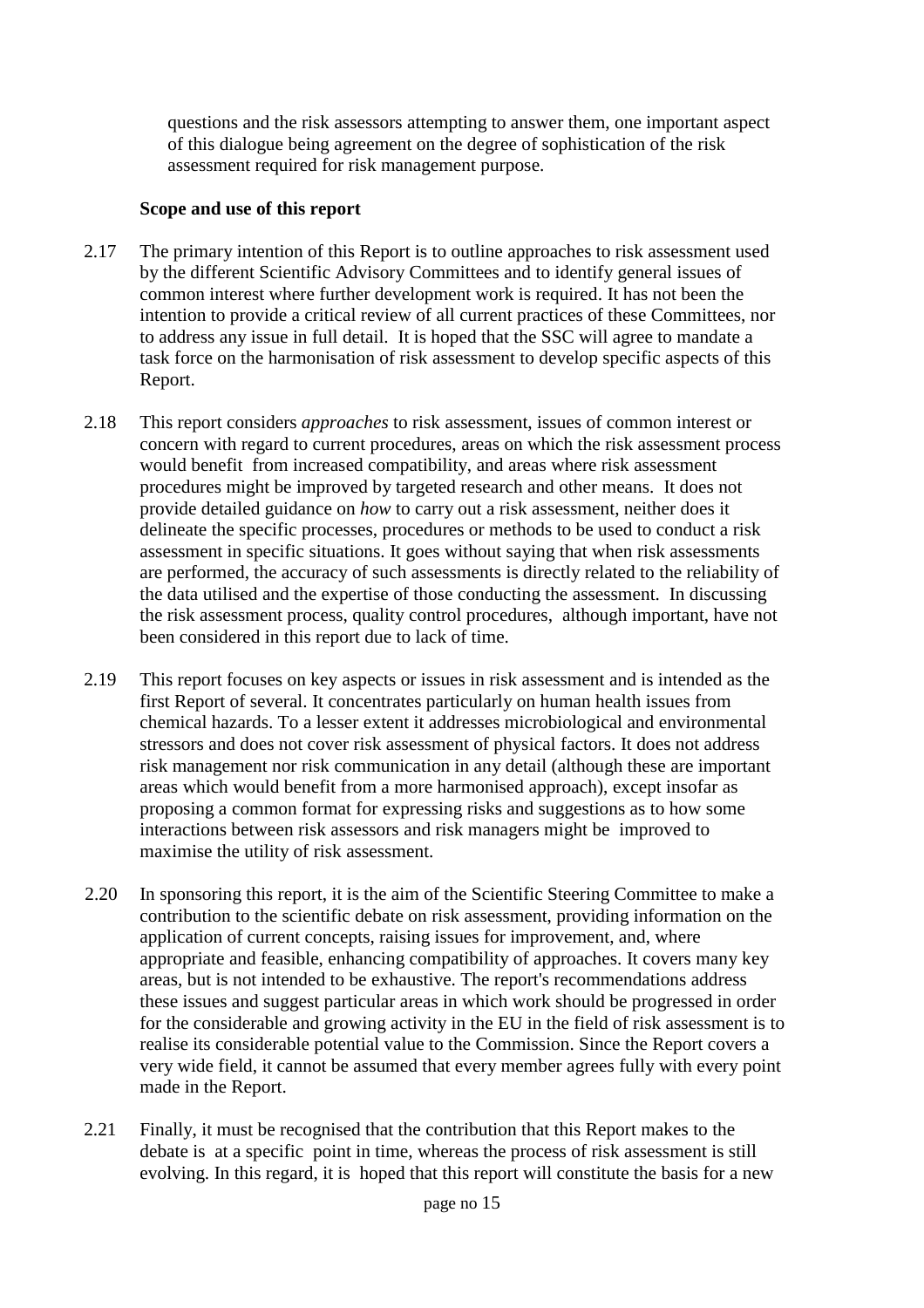phase of activities. This might encompass for instance a detailed and critical examination of current practices in the different Scientific Committees, with a view to progressive harmonisation of procedures. Where this is appropriate Scientific Committees should be encouraged to develop detailed guidelines with a view to delineating the specificity of the risk assessment in their respective sectors, together with the rationale. This report will have served its purpose if it stimulates an active debate and actions which will lead to convergence of approaches to risk assessment, as well as encouraging effective use of resources.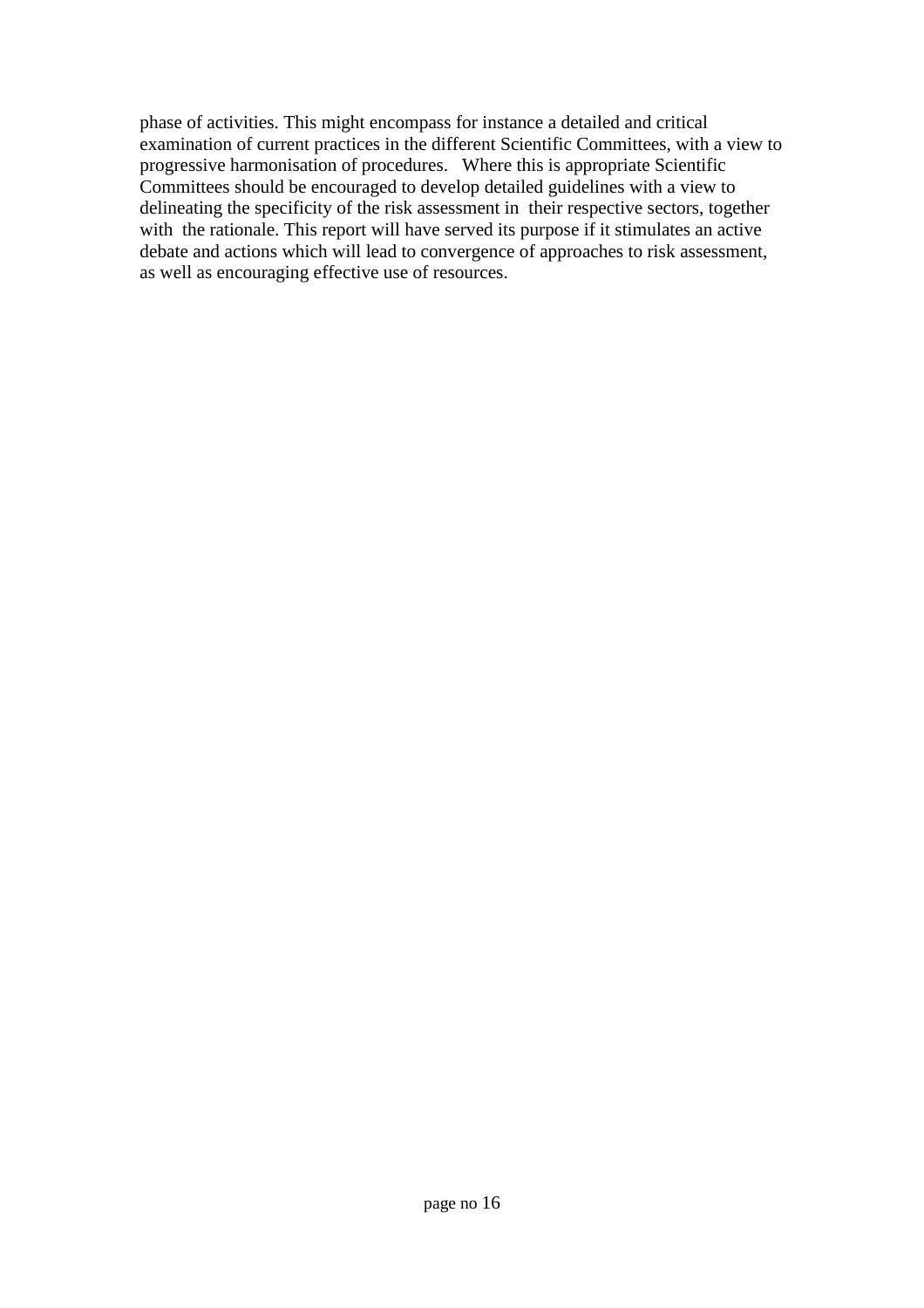## **3 RISK ASSESSMENT IN THE CONTEXT OF THE RISK CYCLE**

*"Science must begin with myths, and with the criticism of myths"* **Karl Popper (1957)**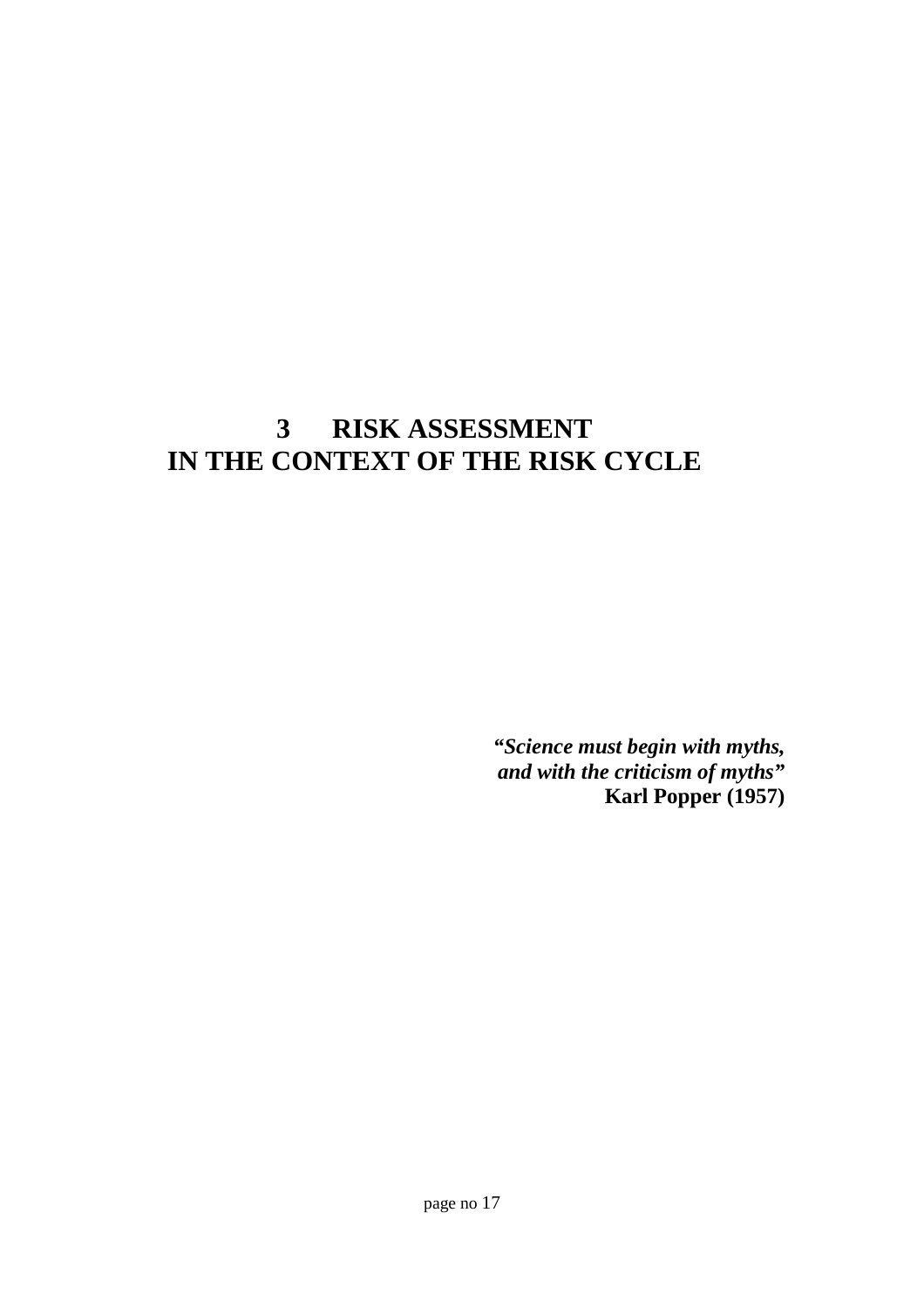#### **DEFINITION OF MAIN TERMS USED (See also Appendix 1)**

3.1 The terms hazard and risk are often used synonymously in everyday life. However, from a scientific stand point they have different meanings (Ahl *et al*., 1993; Kaplan, 1997).

The term **hazard** is associated with the potential of an agent or situation to cause an adverse effect(s)/event(s). It refers to an inherent property of that agent or situation. Hence, the term is often applied to the agent or situation having that property.

**Risk** is widely recognised as a function of the probability and severity of an adverse effect/event occurring to man or the environment following exposure, under defined conditions, to a hazard.

The term "safety" is often used to describe situations in which there is no appreciable risk. In this Report, the emphasis is on defining the risk.

- 3.2 For the purpose of this report, the term "**risk source**" has been introduced. Risk sources are commonplaces in our everyday life. They may encompass agents (also termed "stressors"), media, commercial/industrial processes, procedures or sites with the potential to cause an adverse effect(s)/event(s).
- 3.3 Characterising risks to human health and safety and to environmental quality is an evolving field. Various aspects of the theory and practice continue to be debated among scientists, risk professionals, policy makers, and the risk interested public. Nonetheless, in relatively recent years, there has been a wide recognition that dealing with risk should follow a structured approach, described as **risk analysis**. [NB: EURATOM has proposed the alternative term "**risk governance**"]. Although this term does not immediately identify its scope, there is agreement that *risk assessment, risk management* and *risk communication* are its essential elements. These terms have been given specific meanings.

**Risk assessment** is a process of evaluation, including the identification of the attendant uncertainties, of the likelihood and severity of an adverse effect(s) / event(s) occurring to man or the environment following exposure under defined conditions to a risk source(s). A risk assessment comprises four steps: *hazard identification, hazard characterisation, exposure assessment*, and *risk characterisation*.

**Risk management** is the process of weighing policy alternatives in the light of the result of a risk assessment(s) and of other relevant evaluations, and, if required, of selecting and implementing appropriate control options (including, where appropriate, monitoring/surveillance activities).

**Risk communication** is the interactive exchange of information and opinions throughout the risk analysis process concerning risk. It should involve not only risk assessors and risk managers, but also consumers and a wide range of other actual or potential stakeholders.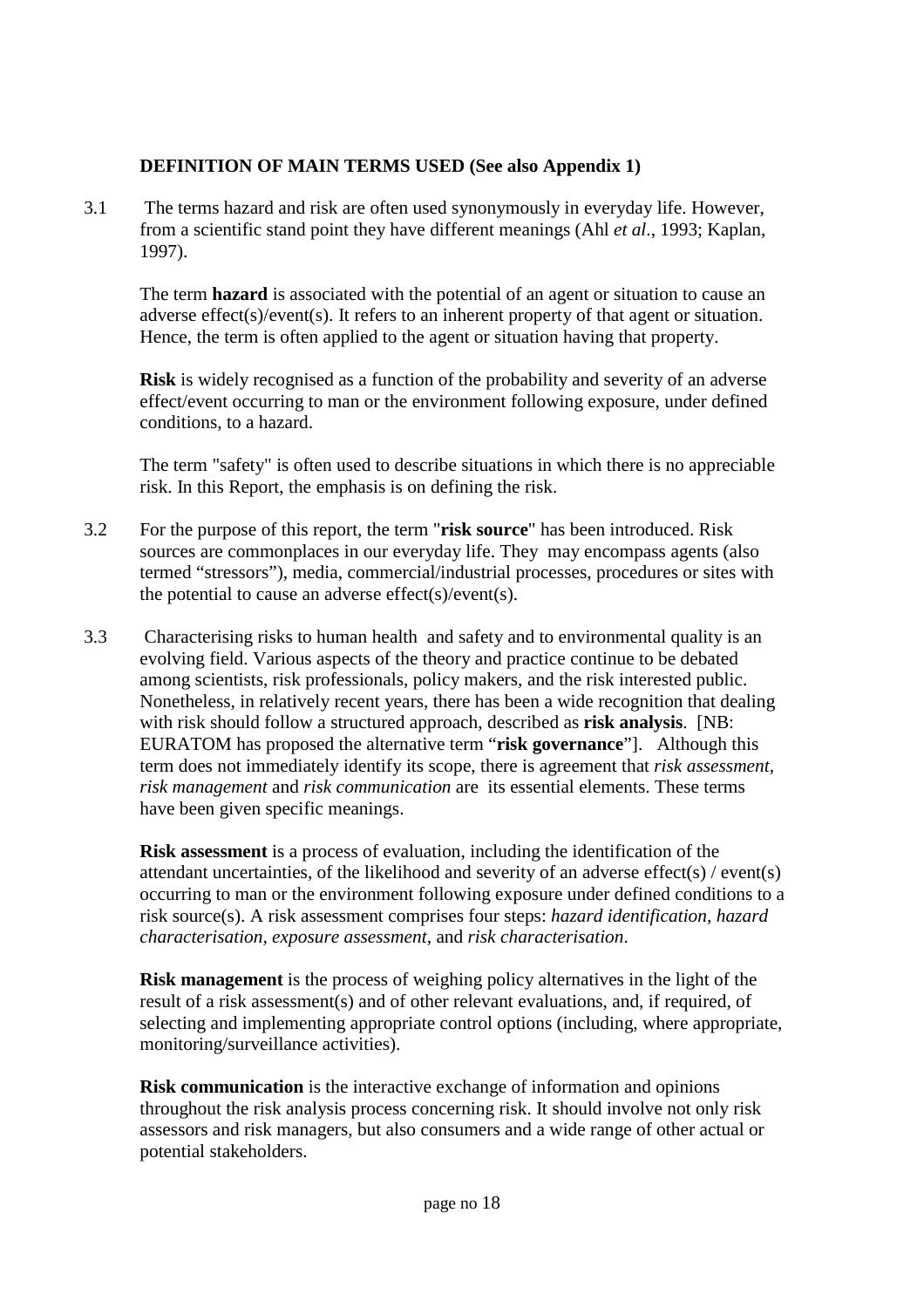- 3.4 Risk analysis is intended to make a critical contribution to recognising potentially situations which might affect the health of humans and/or the environment as early as possible, to confronting them and making best use of available information to plan efficient and cost-effective preventive or ameliorating measures. The main requirements are that each case is considered on the basis of all the available, pertinent scientific information. In a number of sectors, the protection of human health is typically the primary consideration in risk related decisions. In recent years, there has been an increasing recognition of assessing potential environmental impacts too. These two concerns can be considered together in a process of integrated risk assessment. The decision making process must be transparent with all interested parties having the opportunity to participate The analysis should be reviewed as a matter of course as the situation (including new important data and/or feedback information gained from monitoring/surveillance) develops., At present, there is no reliable triggering procedure to ensure that this occurs. It follows that it is important to achieve wide spread acknowledgement that the three components of risk analysis are interdependent, and none can function well in isolation. A functional separation of risk assessment is necessary to ensure the scientific integrity of the risk assessment process and reduce any conflict of interest between science and policy considerations. Nevertheless, interactions between risk managers and risk assessors are essential for full understanding of the issues and to maximise the utility of the risk assessments.
- 3.5 An on-going reciprocal communication among all interested parties is an integral part of all aspects of the risk analysis process. Risk communication is more than the dissemination of information on risk assessment findings to the public at large. Risk communication is the process by which information and opinion concerning risk, riskrelated factors and risk perceptions are considered and integrated into the risk management decision. Thus the process of risk analysis is not linear, but fluid, dynamic and iterative. It requires both thought and action. At any stage of the process, other phases might be revisited or refined. Also, it is vital that subsequent to the application of any risk related decision, periodic evaluation should be made to determine its effectiveness and that monitoring and other activities are identified and implemented to carry out the review effectively.
- 3.6 In view of the nature of the overall process the concept of the "**risk cycle**" has been considered more appropriate (see Figure 3.1). This concept is utilised to briefly comment on the relationship between its different components, while situating risk assessment in perspective.

#### **THE "RISK CYCLE"**

The risk cycle involves the interplay of activities belonging to the three basic components of risk assessment, risk management and risk communication. Several schemes have been proposed to define and structure the activities involved. Common denominators in all of these schemes are the role of science in risk assessment, the functional separation of risk assessment from risk management, and the importance of risk communication throughout the process. The principal differences are in :

- The roles of individual stakeholders (e.g. the regulatory authorities, the industry, the consumers, other social partners, non-governmental organisations)
- their degree of involvement in each stage of the process
- the relative emphasis on risk management as opposed to risk assessment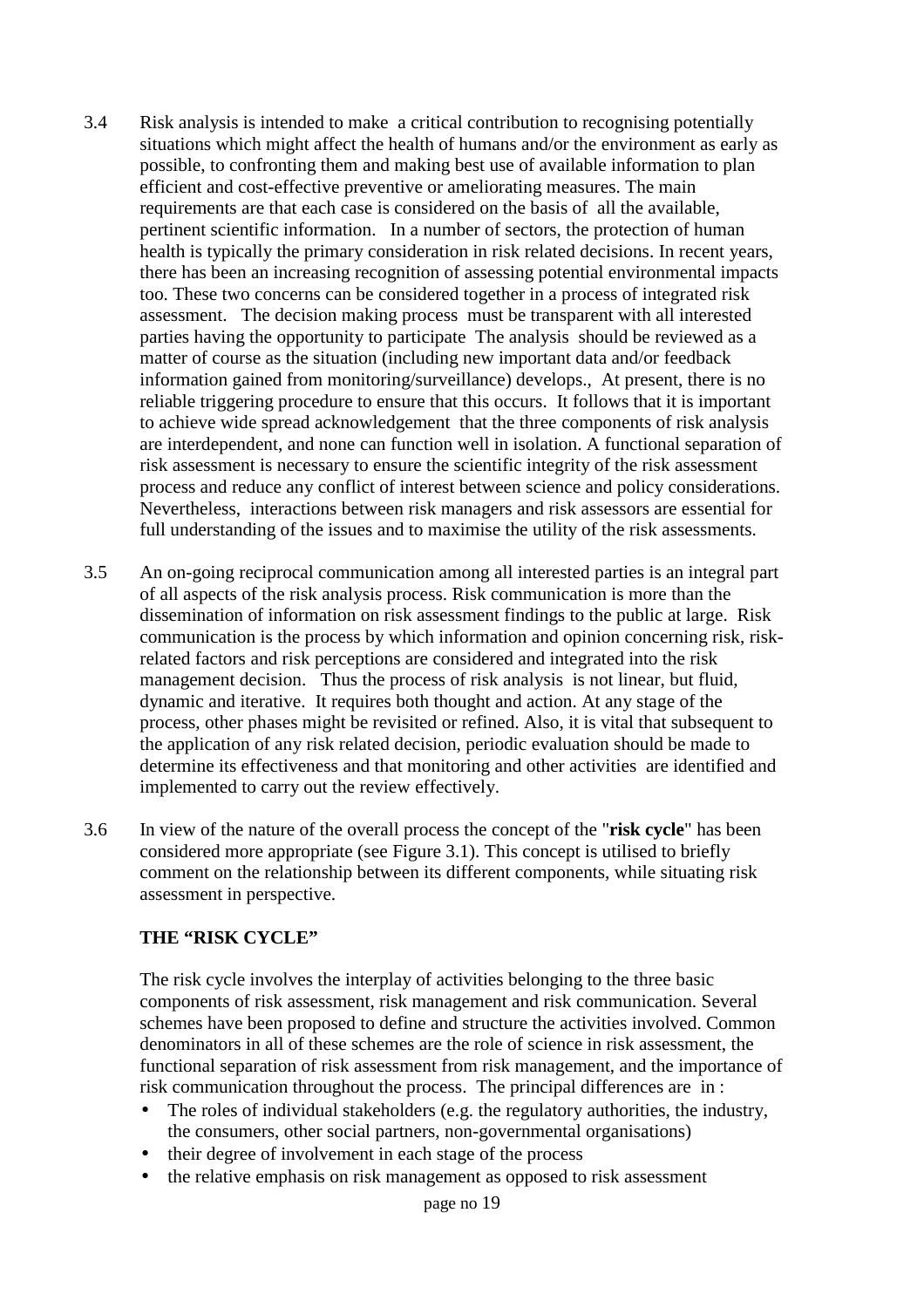• the definition and complexity of the stages and activities involved in risk assessment and risk management.

Two examples are provided for illustration in tables 3.1 and 3.2.

It is recommended that further consideration is given by the Scientific Committees to adopting a common terminology, possibly along the lines of FAO/WHO, 1997.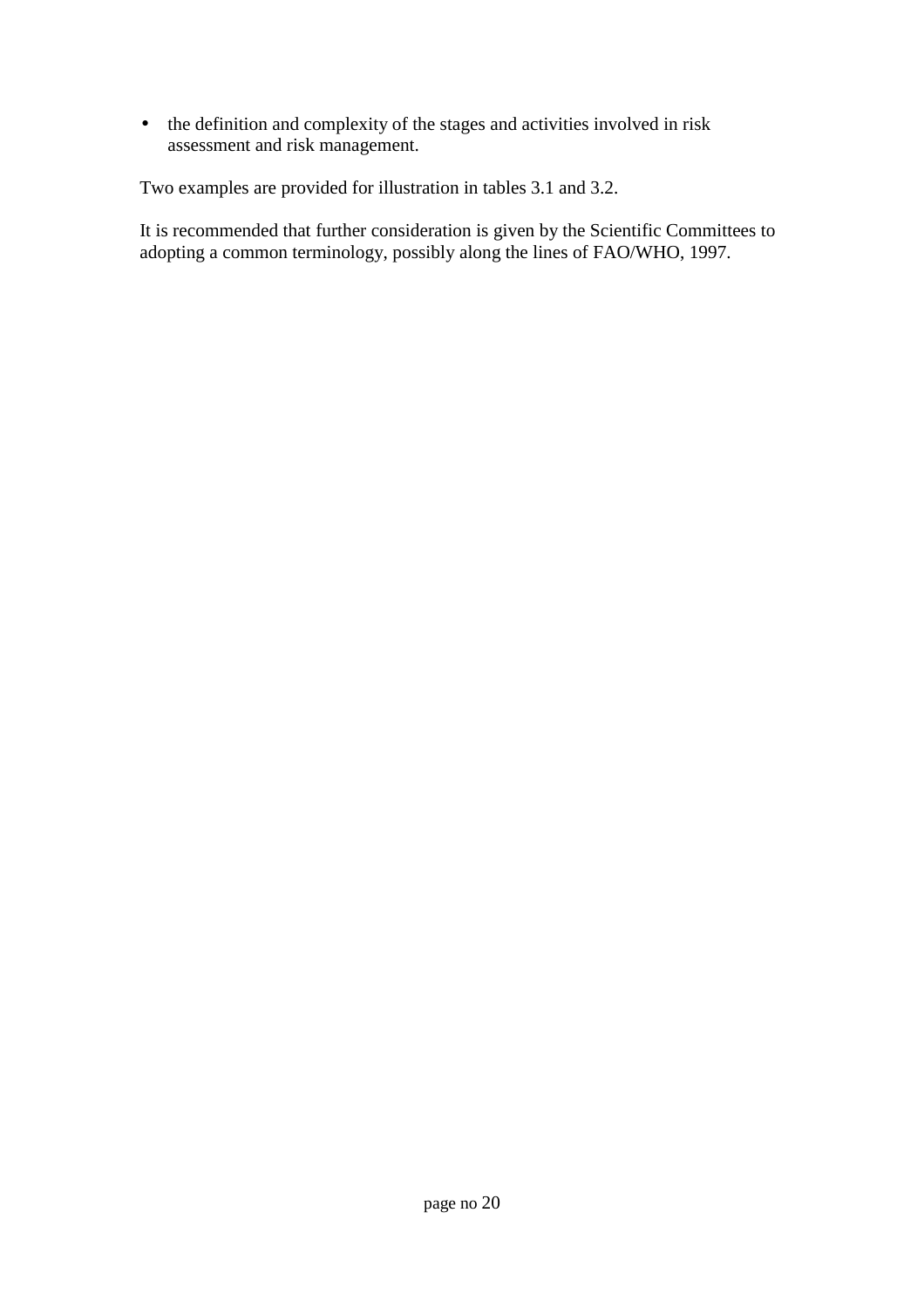**Table 3.1 : Risk management elements** (source: *Risk Management and Food safety*, report of a Joint FAO/WHO Consultation, Rome, Italy, 27-31 January 1997, FAO Food and Nutrition Paper n°65)

### **A. Risk evaluation**

Identification of a food safety problem Establishment of a risk profile Ranking of the hazard for risk assessment and risk management priority Establishment of risk assessment policy for conduct of risk assessment Commissioning of risk assessment Consideration of risk assessment results

### **B. Risk management option assessment**

Identification of available management options Selection of preferred management option, including consideration of an appropriate safety standard Final management decision

### **C. Implementation of management decision**

### **D. Monitoring and review**

Assessment of effectiveness of measures taken Review risk management and/or assessment as necessary

### **Table 3.2 : Framework for risk management** (source: The US

Presidential/Congressional Commission on Risk Assessment and Risk Management. *Framework for Environmental Health Risk Management*. Final report, volume 1, 1997)

### **1. Defining problems and putting them in context**

Identify and characterise the problem Carefully consider the context Identify risk management goals Identify risk managers Establish a process for engaging stakeholders

### **2. Assessing risks**

### **3. Examining options**

Identify options Analyse options (expected benefits/effectiveness; expected costs; distribution of benefits and costs; feasibility; potential adverse consequences; linking risk and economics)

### **4. Making a decision**

### **5. Taking action**

### **6. Evaluating results**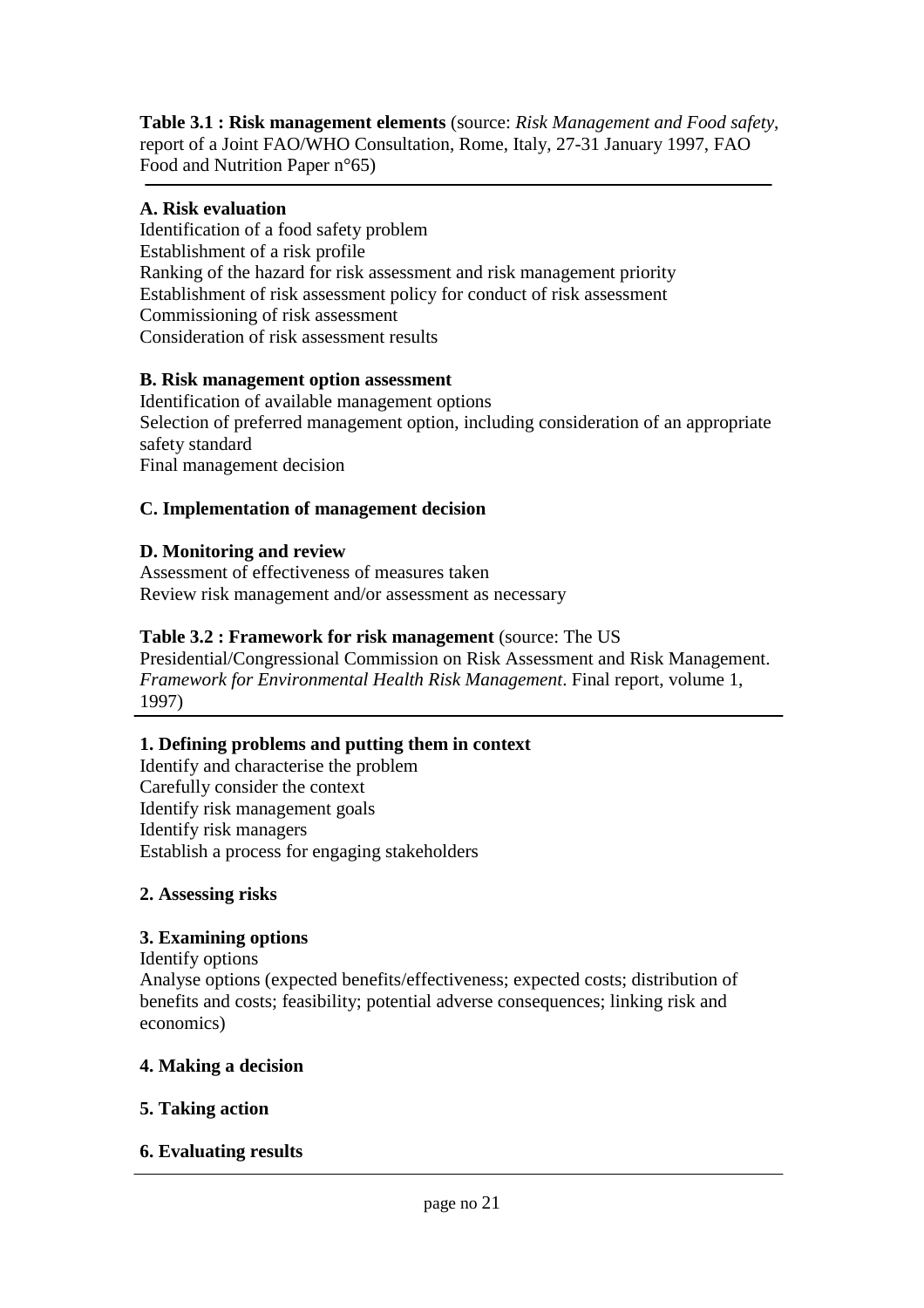3.7 For the purpose of this report, it is suggested that the risk cycle would encompass, as a minimum, the main stages as laid out in figure 3.1. These stages are interdependent and are relevant whatever the nature of the risk. Furthermore, the concept of "risk cycle" suggests that the process is phased, iterative and dynamic and that any outcomes may need to be revised as new information becomes available or new perceptions are developed (see also section 3.34).

#### **i) Identification of concern(s)**

3.8 This is the very first stage of the cycle, which identifies a problem, and/or determines the cause(s) of concern. A human health or environmental problem may already be well recognised or may be a potential problem. Problems may be identified in different ways. For example, problems or concerns may be identified through a range of indicators, using scientific investigation, methods and information (e.g. disease surveillance, epidemiological studies, biological monitoring, laboratory testing of biological or chemical agents, environmental monitoring, testing using sentinel species in the environment, emission inventories). Problems or concerns may also be associated with events such as development of new technologies, or lack of compliance with standards to control contaminant concentration. Identification of the cause of concern may be performed by the public authorities, and/or by public or private scientific sources, or based on expert opinion. Alternatively, concerns or problems may be raised by consumer groups or mass-media reaction. Problem or concern identification translates into a statement by the public authority of why risk analysis may be needed, and a sequence of information gathering and investigations then needs to be set in train with the aim of formulating pertinent risk management questions.

#### **ii) Formulation of risk management questions - Problem definition**

3.9 Formulation of risk management questions requires an excellent understanding of the practical issues the problem involves. This entails a situation analysis which characterises the problem in summary and as accurately as possible and its context and actions that may be necessary, with particular regard to determining what is known, what is not known, and uncertainties that need resolution. In some risk analysis schemes, this activity is described as "*problem characterisation*" or "*risk profiling*". In this Report the term « *problem definition » will be used*

 Specification of the problem(s) in an unambiguous and transparent form is essential for appropriate use of resources and for effective risk management. It involves identifying scientific information on the problem in its broad outlines and clearly articulating the problem in its public health and societal context. The scientific information necessary relates to:

- the nature of the hazard,
- the possible adverse effects to human health or the environment,
- the relevant sources of exposure,
- the population exposed,
- the ecological receptors exposed and the exposure route(s) for each receptor.

It should also include characterisation of the scientific evidence, of the range of informed views on the problem at stake, on data gaps and uncertainties.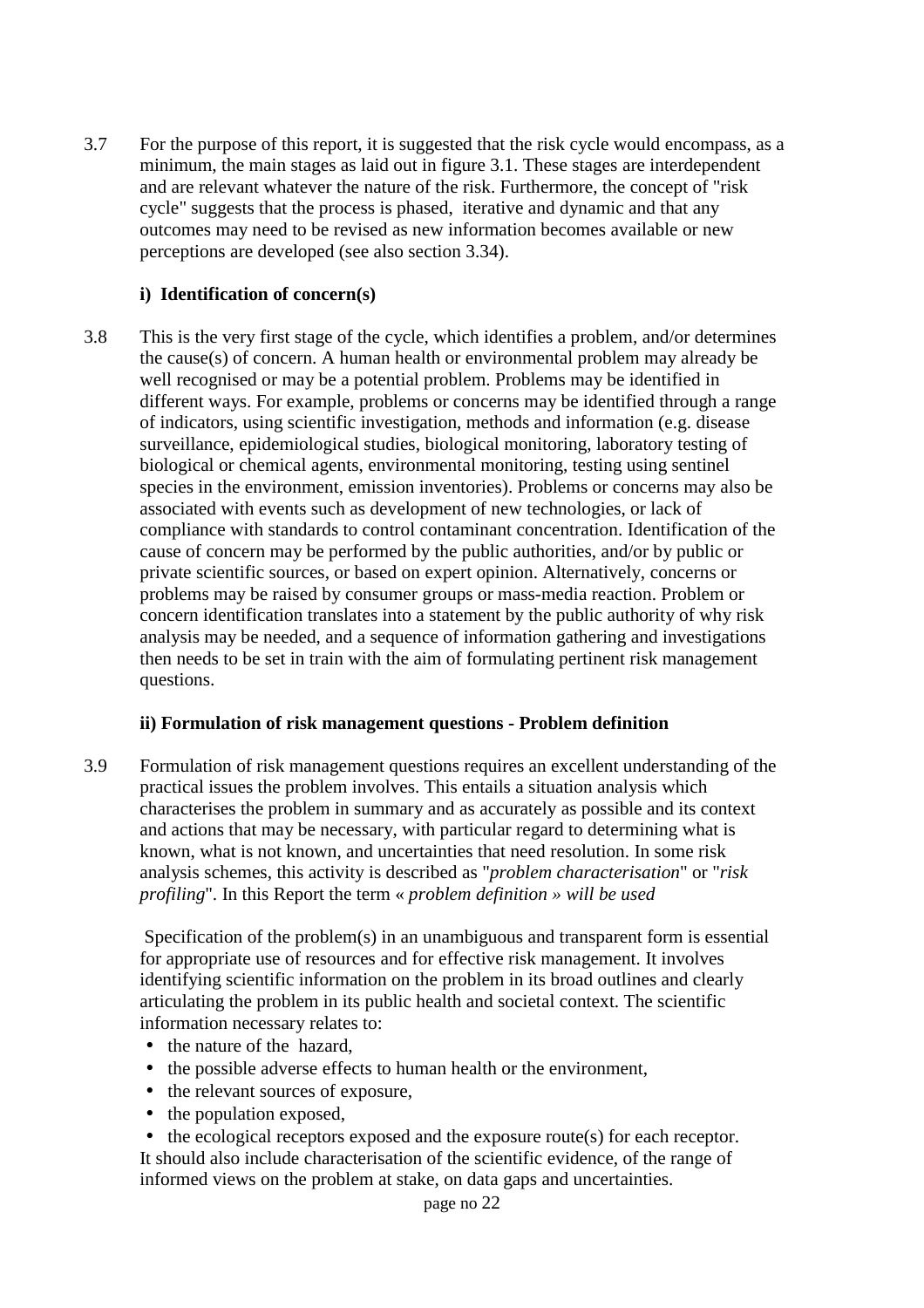- 3.10 The framing of the question (problem) involves consideration of the legislative and regulatory framework, of the values expected to be affected besides public health or environment quality, distribution of risks and benefits, consumer and other stakeholders perception of the problem.
- 3.11 Formulating risk management questions, and answering them, may be iterative, requiring several attempts and refinements as the relevant information is gathered progressively.
- 3.12 A framework of questions which may help to identify the information required for a risk analysis might be along the following lines:
	- What is the problem ?
	- Why is it a problem?
	- How was it recognised ?
	- What is its scale ?
	- Is it a familiar problem or is it a "novel" one?
	- What types of adverse effects to human health or the environment might the problem cause ?
	- What is their severity ?
	- How imminently might the effects be experienced (e.g. in the near future, later on in life, or in future generations) ? How urgent is the need for action ?
	- Who and how many may be exposed ? Does the exposure pose different risk to different groups ?
	- Which ecological receptors may be exposed ? Is there any taxonomic group or ecological endpoint expected to be the key element in the risk assessment ?
	- What are all the relevant sources of exposure ? How much does each source contributes to the problem ?
	- Are the exposures likely to be short term or long term ? What is their frequency ?
	- How do stakeholders perceive the problem ? Do different groups of stakeholders have different perceptions and concerns ?
	- What legislation / regulations are relevant to the area of concern?
	- What are the available managerial options ? What are the potential consequences of action taken or which might be taken (comparative risk assessment) ?
	- What is expected to be at risk, besides public health or environment quality ?
	- What is the distribution of risks and benefits ?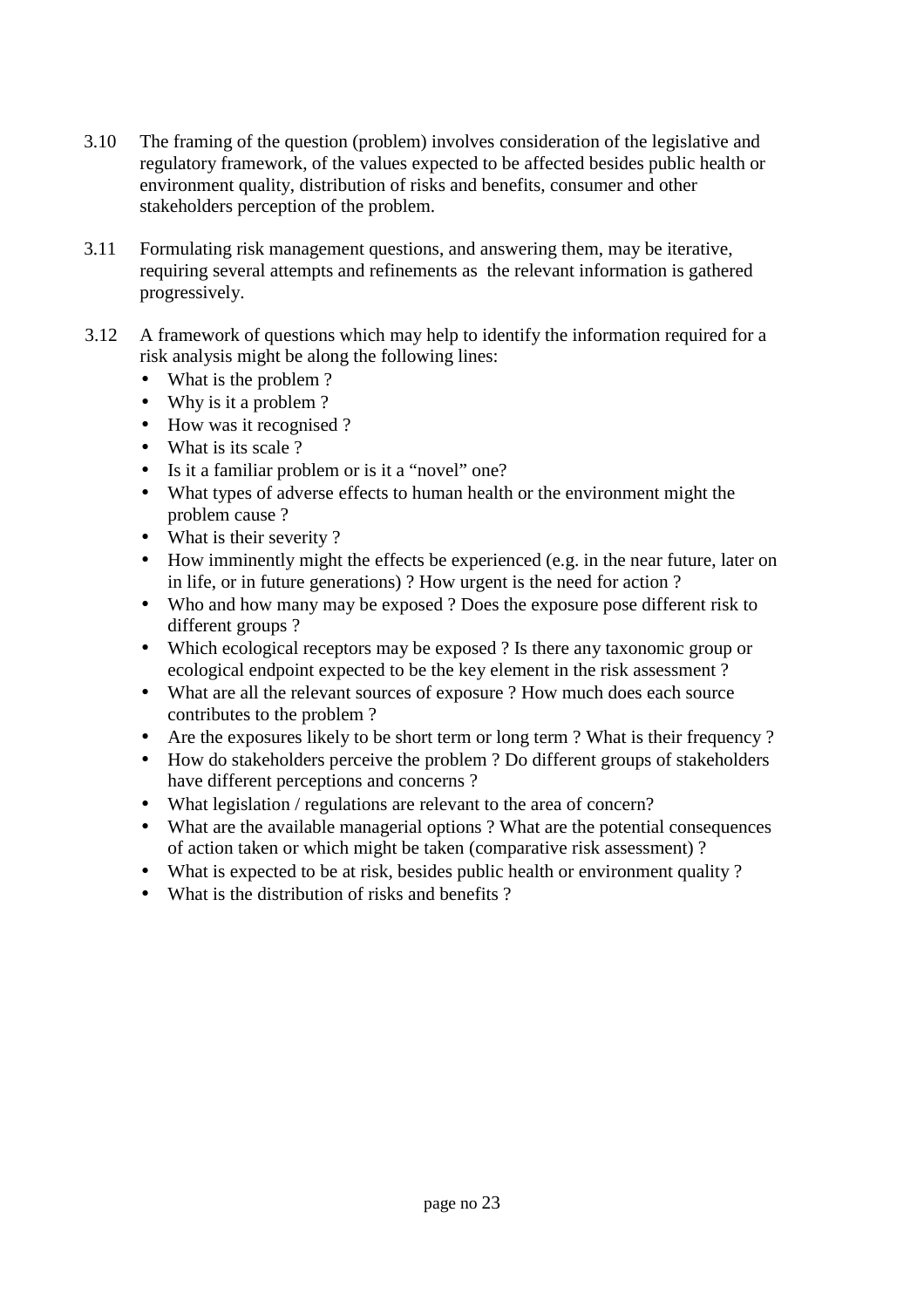

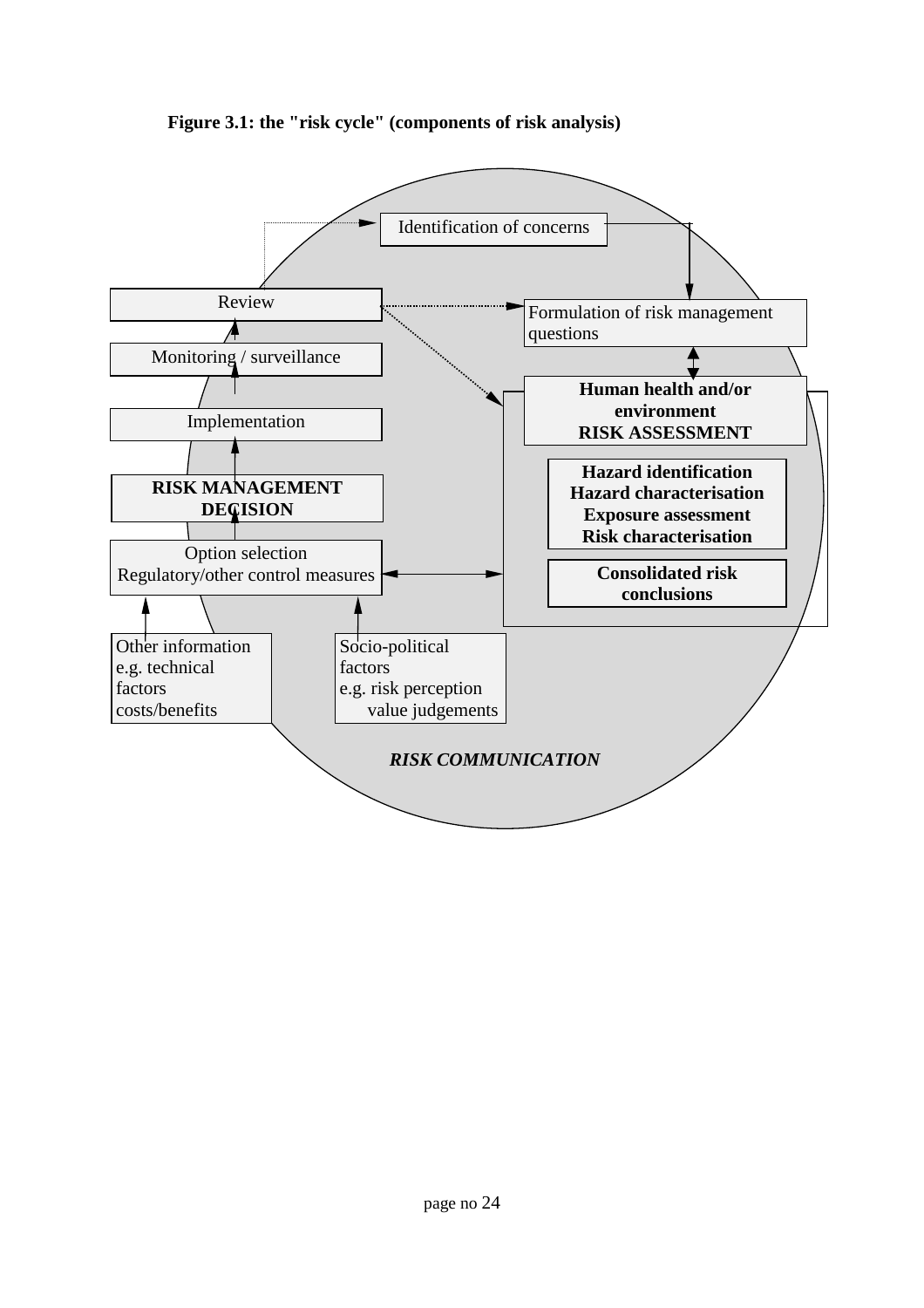- 3.13 It may be appropriate for some risk assessments to adopt a phased process. A preliminary or exploratory assessment, whether qualitative or quantitative, may be required which can be used to evaluate the situation ("screening", sometimes termed "preclinical, scoping, profiling or preliminary", risk assessment), to determine whether further in depth analysis is necessary, and if so, to identify data needs, and/or to prioritise resources. For some types of products, e.g. drugs, it may be mandatory as a prelude to embarking on clinical trials.
- 3.14 Formulating risk management questions is extremely important and requires considerable expertise. It constitutes the basis for ranking of the hazard (problem or concern) for risk assessment and risk management priority and, more importantly, for **commissioning the risk assessment**, thus ensuring that the assessment will be relevant to human and environmental health and to regulatory concerns. It is essential to ensure that risk management questions asked to the Scientific Advisory Committees are not ambiguous, nor unresolvable because the information is lacking or insufficiently related to the risk management options available (see Chapter 12 for further details).

Formulating risk management questions should culminate in a planning activity that identifies the goals, approach, scope and scale of the risk assessment to be developed, the regulatory and policy context of the assessment, and the major factors that will need to be addressed.

- 3.15 Risk assessments may be initiated for a variety of reasons (e.g. to determine the safety of a new chemical, to assess the potential for human risk associated with exposure to a biological or chemical contaminant in a product, to determine critical points for control, to gauge the environmental impact, to establish standards etc.).
- 3.16 Based on the identification of concern and appropriate formulation of risk management questions, the strategy for conducting the risk assessment must be identified e.g. the overall approach to be taken (qualitative or quantitative), having regard to the estimated quality, quantity and availability of data to be analysed and the potential sources and types of variability and uncertainty. Subsequently, the scope (e.g. exposure pathways; adverse consequences of concern; endpoints to be considered) and the scale (e.g. target populations; geographic region) of the assessment, and the specific questions to be addressed should be determined.
- 3.17 In addition, to ensure the scientific integrity and independence of the assessment, and to address the issues of transparency and consistency, a *risk assessment policy* (guidelines) may complement the definition of purpose, providing guidelines for value judgements and policy choices which may need to be applied at specific points in the assessment process. This policy guidelines should be used for guidance purposes only, not as a mandatory procedure.
- 3.18 Formulating risk management questions, and commissioning the risk assessment (including statement of purpose and risk assessment policy) are viewed typically as managerial responsibilities. Very often in the past this has resulted in scientists being totally excluded from the process. However, to ensure that scientific and societal goals are met and to maximise the utility of the risk assessment, especially when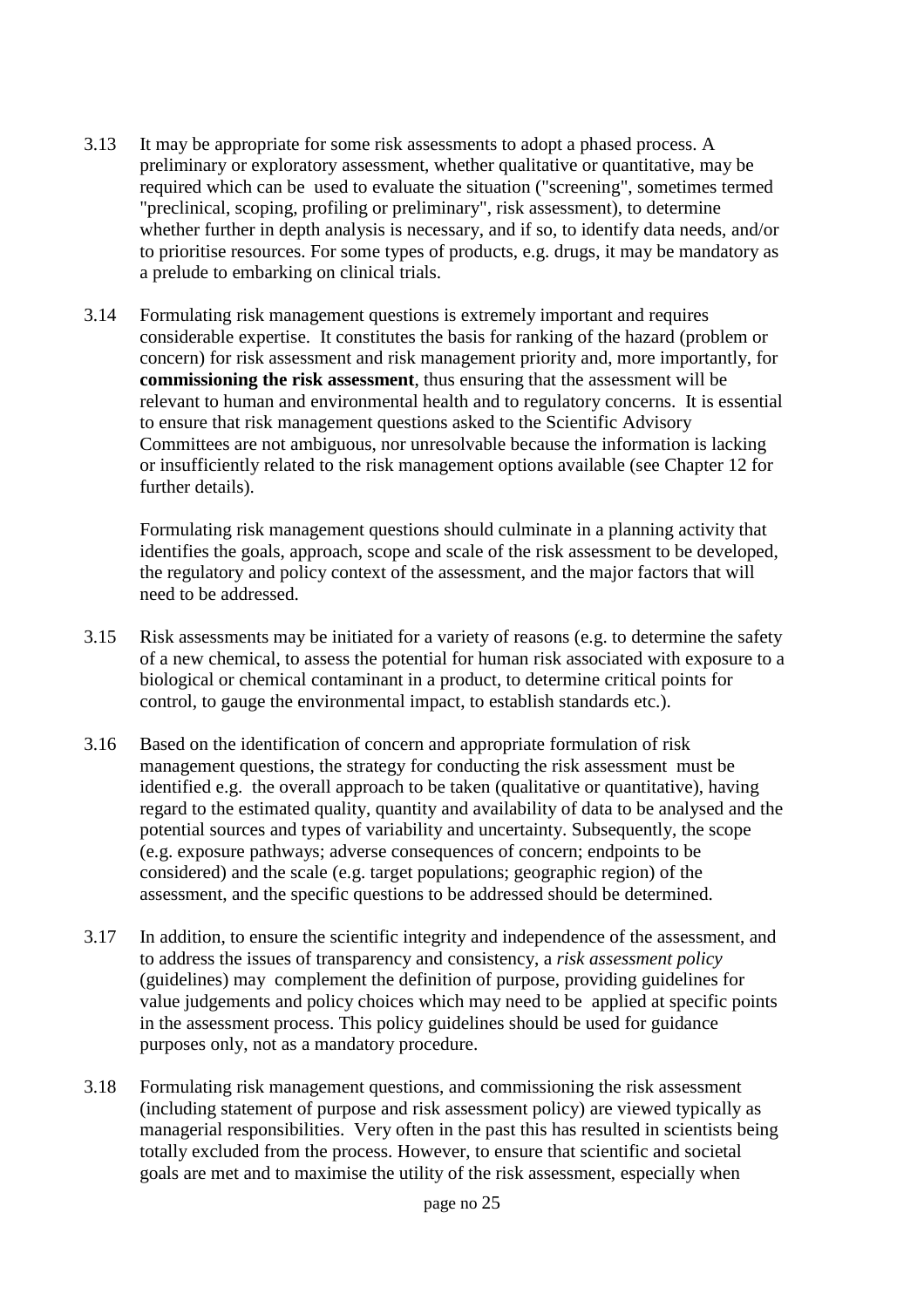significant commitment of resources is likely, it is crucial that these activities are carried out in full collaboration between risk managers, risk assessors and other appropriate parties (stakeholders). In particular, the risk managers can ensure that the assessment considers and provides information necessary for making policy decisions, the assessors can ensure that the appropriate scientific concerns are addressed, and other stakeholders can provide insight into the scale of the problem, practical issues, and the resources necessary to generate data for the assessment. All these perspectives are important to ensure the appropriate use of resources and to produce scientifically sound risk assessments that are relevant to risk management decisions and public concerns. Mechanisms need to be put in place to achieve this.

#### **iii) Risk assessment**

- 3.19 Risk assessment is intended to be of practical use. The requirement of a risk assessment is to identify and characterise a risk from a "risk source" (based on the assessment of the available data in the light of current understanding of science) in order to provide a sound basis for a decision on whether this risk needs to be contained/avoided/eliminated or whether the risk is sufficiently small as to be deemed acceptable / insignificant (see also Appendix 2). Risk assessments can also be used to compare or rank different risks (see Chapter 11). In practice, risk comparison and risk ranking is not a simple process.
- 3.20 There is an extremely wide variability in both the quantity and the quality of data available on different risk sources. For chemicals, in some cases there are sufficient data to establish species differences in toxicokinetics between test animals and humans, and also information related to the biological mechanism causing the toxicity. In such cases it is possible to develop a biologically-based, dose-response model such that the extrapolation across the species and from high to low doses is securely based on scientific principles and data. However, in the vast majority of cases risk assessments may be necessary for compounds for which only limited data are available (Figure 3.2a). Such data may be extremely restricted and not allow a full characterisation of the dose-response relationship or an understanding of metabolic or mechanistic differences between the test species and humans. In consequence, a risk assessment process has to encompass a range of possible options from relatively unsophisticated default approaches for sparse data sets, to sophisticated dose-response modelling for data-rich compounds.

A similar situation can be observed for the environment. In some cases, the toxicological information is restricted to a few single-species toxicity tests, while in others, effects on population dynamics and inter-population relationships (including indirect effects) have been produced using higher-tier field studies and/or multispecies studies assessing ecological endpoints (Figure 3.2.b). However, the lack of information is the most common practice, and even in some cases, the risk assessments must extrapolate even between organisms representing different compartments and possessing large taxonomic, physiological and behavioural differences (for example from aquatic organisms to soil and/or sediment dwelling organisms).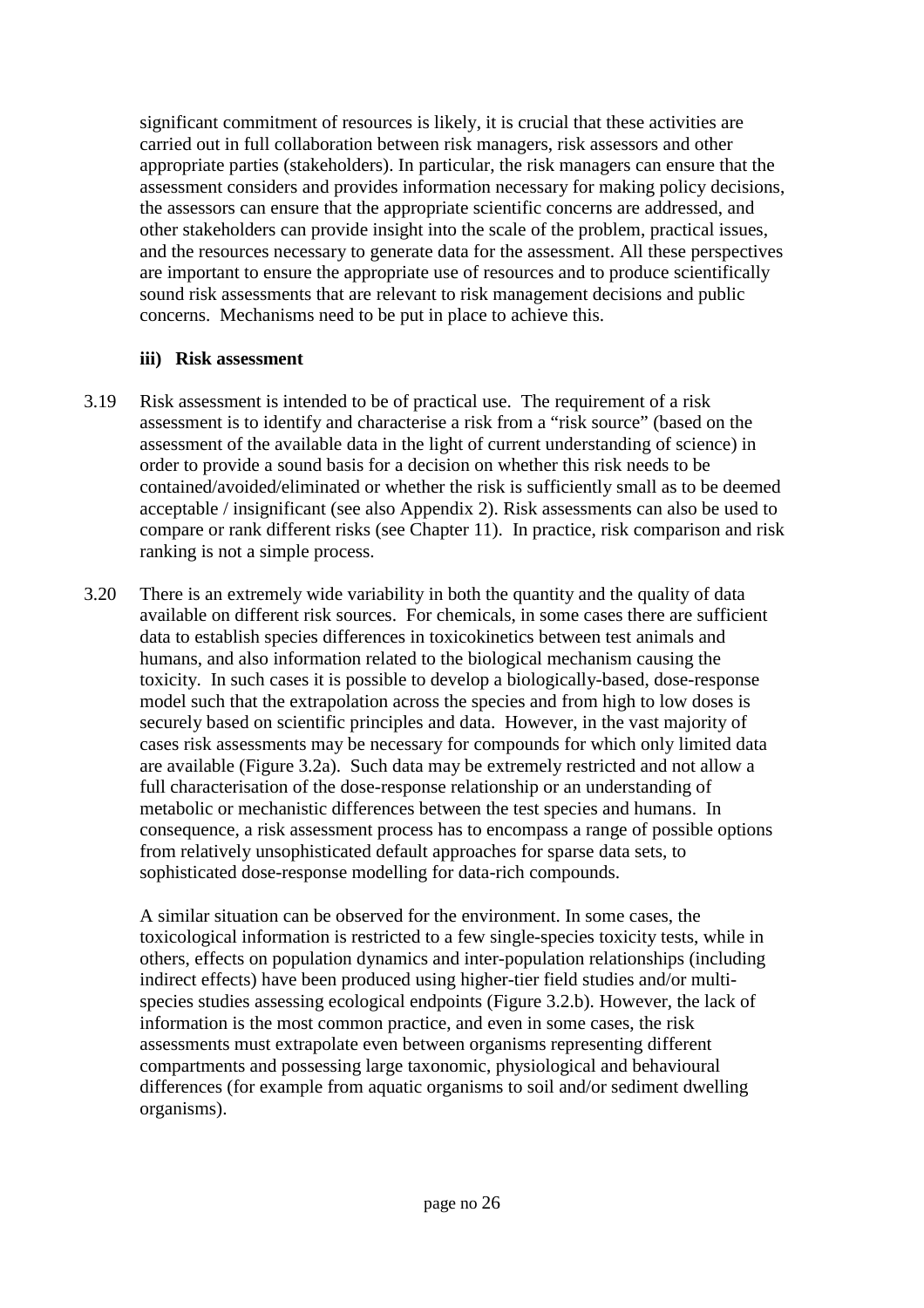| <b>Basic data set</b>                                                                                                                                                                                         |                                 |  |  |  |  |  |  |
|---------------------------------------------------------------------------------------------------------------------------------------------------------------------------------------------------------------|---------------------------------|--|--|--|--|--|--|
| <b>EXTERNAL</b><br><b>DOSE</b>                                                                                                                                                                                | <b>TOXIC</b><br><b>RESPONSE</b> |  |  |  |  |  |  |
| <b>Physiologically-based kinetic parameters</b>                                                                                                                                                               |                                 |  |  |  |  |  |  |
| <b>EXTERNAL</b><br><b>INTERNAL</b><br><b>DOSE</b><br><b>DOSE</b>                                                                                                                                              | <b>TOXIC</b><br><b>RESPONSE</b> |  |  |  |  |  |  |
| Physiologically-based kinetic model                                                                                                                                                                           |                                 |  |  |  |  |  |  |
| <b>TARGET</b><br><b>EXTERNAL</b><br><b>INTERNAL</b><br><b>ORGAN</b><br><b>DOSE</b><br><b>DOSE</b><br>DOSE                                                                                                     | <b>TOXIC</b><br><b>RESPONSE</b> |  |  |  |  |  |  |
| Physiologically-based kinetic model plus local target organ metabolism                                                                                                                                        |                                 |  |  |  |  |  |  |
| <b>TARGET</b><br><b>TARGET</b><br><b>EXTERNAL</b><br><b>INTERNAL</b><br><b>ORGAN</b><br><b>ORGAN</b><br><b>DOSE</b><br><b>DOSE</b><br><b>METABOLISM</b><br><b>DOSE</b>                                        | <b>TOXIC</b><br><b>RESPONSE</b> |  |  |  |  |  |  |
| Biologically-based dose-response model                                                                                                                                                                        |                                 |  |  |  |  |  |  |
| TARGET<br><b>TARGET</b><br>TARGET<br><b>EXTERNAL</b><br><b>INTERNAL</b><br><b>ORGAN</b><br><b>ORGAN</b><br><b>ORGAN</b><br><b>DOSE</b><br><b>DOSE</b><br><b>DOSE</b><br><b>RESPONSES</b><br><b>METABOLISM</b> | <b>TOXIC</b><br><b>RESPONSE</b> |  |  |  |  |  |  |

**Figure 3.2a: The different databases on which human health quantitative risk assessment may be required.**



#### **Figure 3.2b. The different databases on which ecological quantitative risk assessment may be required (J.V. Tarazona, personal communication)**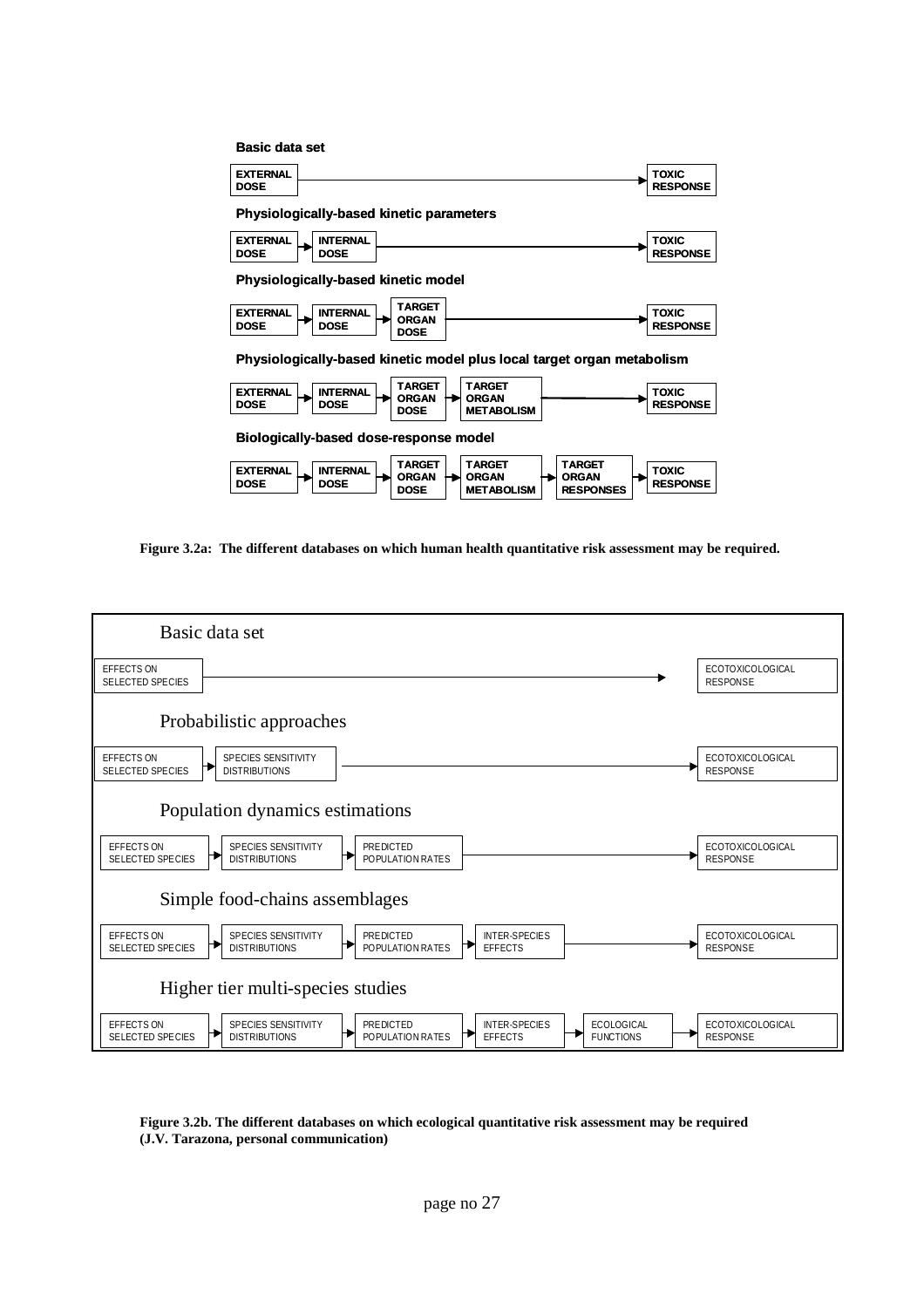- 3.21 Risk has a two dimensional scale :
	- Numbers affected
	- Severity of effect

In the case of engineering safety and related risks, these risks are normally presented as "F" (frequency of effect) "N" (numbers affected) curves. For risks from chemicals and micro-organisms usually an uni-dimensional presentation is used. This is based on the assumption that for all effects (with the assumed exception of cancer initiation) there is a threshold level of exposure below which no adverse effects will occur. In practice, a threshold is very likely for an individual human or other organism. However, it is more difficult to estimate precisely for a population because of biological variability in response to identical exposures (individual sensitivity). A problem for the presentation of risks from chemicals and micro-organisms is that the public do not view risks as uni-dimensional.

- 3.22 The risk assessment approaches shown in Figure 3.3 have historically resulted in different risk characterisations. Quantitative risk assessment by low-dose extrapolation provides an estimate of the risk, or incidence, associated with a particular level of exposure, or can be used to estimate the exposure associated with a particular pre-defined level of risk. It is currently generally used for non-threshold substances.
- 3.23 Standards can be set based on low-dose risk estimation to ensure an appropriately low level of risk. "Safety assurance", based on an assumption that there is a threshold, is used to characterise an exposure considered to be of negligible risk, and is used for standard setting such as an acceptable daily intake or an occupational exposure standard.



**Figure 3.3. Alternative approaches adopted for establishing acceptable levels of human exposure (see Appendix 3).**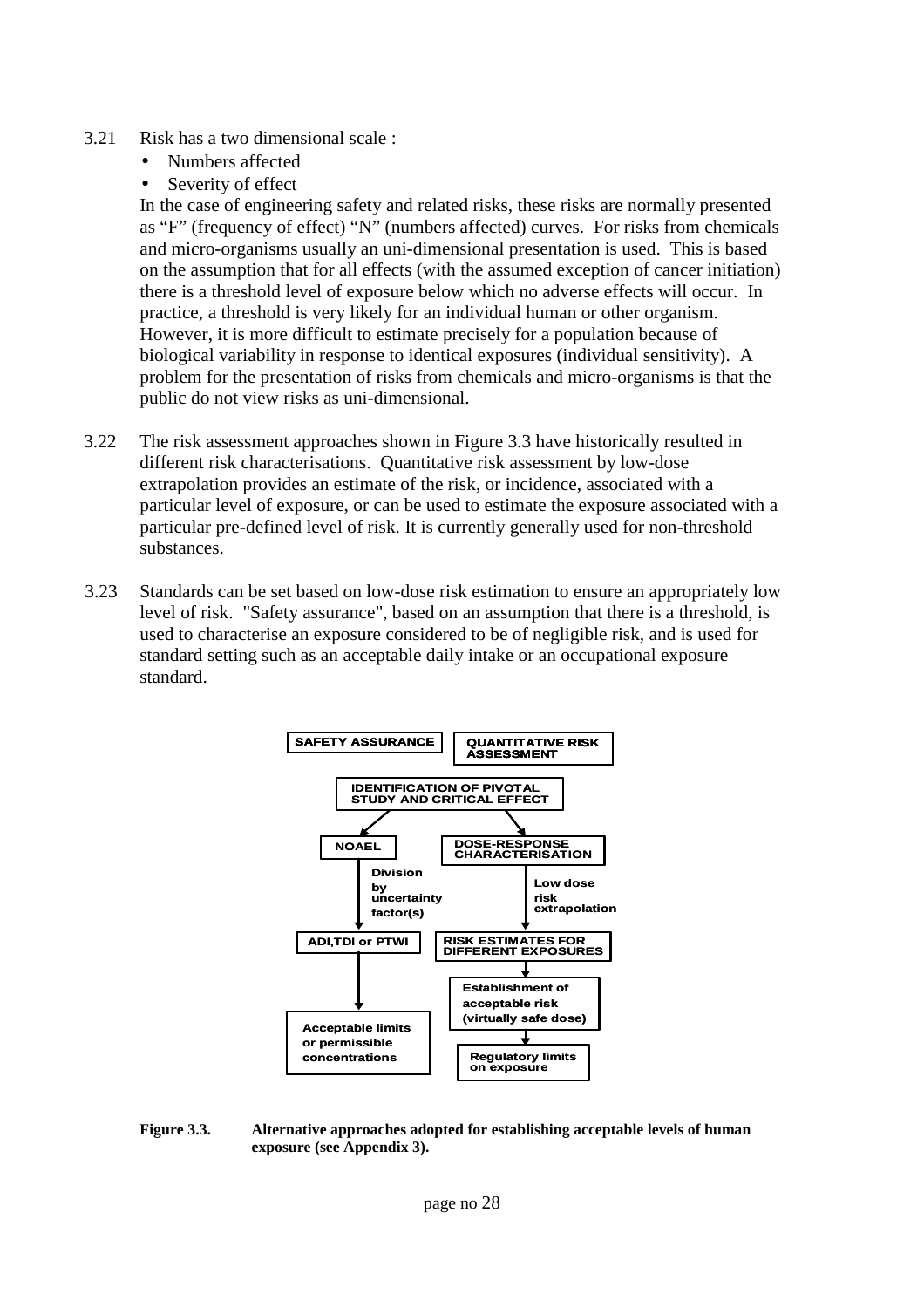3.24 The risk assessment approach that is adopted depends on the nature of the toxic effect or hazard, which is the basis for risk assessment (Figure 3.2a and b). For some hazards, such as genotoxic chemicals, it is considered that there may be no threshold for the effect and therefore estimates are made of the possible magnitude of the risk (usually incidence) at human exposures (dose-response extrapolation). In contrast, for other hazards, such as non-genotoxic effects, it is considered that there is a threshold of exposure below which no biologically significant effect will be produced. Each of these approaches usually involves the uncertainties of extrapolating from high-dose animal studies to low-dose human exposure, and from small groups of genetically homogeneous animals to the larger and more diverse human population.

[NB : The four stages in risk assessment, i.e. hazard identification, hazard characterisation (also termed dose concentration – response (effects) assessment), exposure assessment and risk characterisation (See Appendix 1 for working definitions) are discussed in details in subsequent sections.]

When situating risk assessment in perspective, it is important to remember that one consequence of its practical use is that risk assessment is very often constrained by factors such as time, availability of relevant information and other resources (see figure 5.1). Every risk assessment inevitably has deficiencies which may be exacerbated by time pressures, etc. It should be a requirement of every risk assessment that the constraints in the assessment are identified.

#### **General constraints in risk assessments**

3.25 There are a number of clear restrictions on the conduct of many risk assessments. These include :

a) Legislation often imposes specific requirements for testing (testing protocols). This has the advantage that risk sources can be compared on the basis of the results obtained in these common tests. Such requirements, in a number of cases, also serve to reduce unnecessary testing which has important benefits in terms of both animal welfare and economics of testing. Common test methodology is also the basis for a wide acceptance of test data between countries, both within the EU and wider, through bodies such as the OECD. However, emphasis on internationally acceptable tests may also serve as a barrier to the development of new tests and to the withdrawal of unnecessary tests. It may also make direct comparisons of risk assessment for different types of risk source difficult where different testing regimes are required for different sources.

b) Economic and ethical factors. The high costs of conducting long term tests in particular serves as a major constraint on obtaining information on the adverse effects of risk sources already on the market. In addition there is increasing pressure on toxicologists to avoid the use of whole animal testing. There is also a major constraint on experimental studies in humans (see Chapter 10).

c) Inability to access existing information. For proposed new products normally all the information, or nearly all of it, is provided by the manufacturer / marketing company. It has to be assumed that the company has provided **all** the relevant information, even that unfavourable to its case. This may be very difficult to confirm.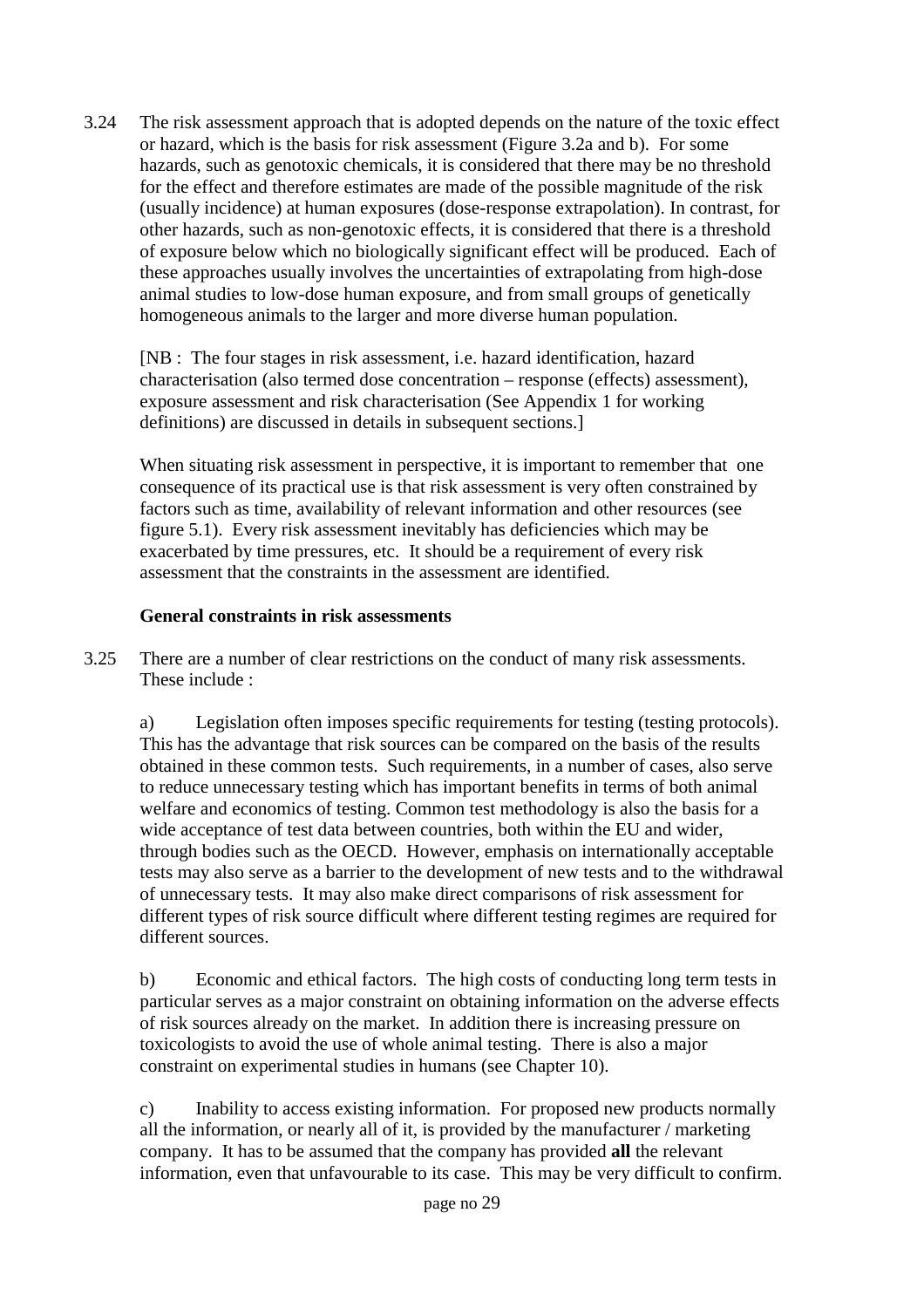At present, there is no reliable data bank incorporating most chemicals which have been tested. Development of such a data bank would also facilitate reduced animal testing (see for example Chapter 6). A very important potential source of information is structure activity relationships (SARs) drawn from studies on existing risk sources. Although SARs are already used in some sectors, the use is rather limited.

d) Historic rationale for conducting risk assessments in a particular way. A particular concern here is to identify where conservatism is or is not built into each stage of the risk assessment process and its magnitude and appropriateness.

Risk assessment and risk management are distinct processes, and the risk assessors clearly should not have an exclusive role in identifying what is an acceptable risk, this being considered to be part of risk management. Nonetheless, the risk assessors should probably contextualise each risk assessment as far as is appropriate in order to ensure that their conclusions are clearly understood ("consolidated risk conclusions"), and the risk assessors may need to provide advice on the magnitude of the risk reduction which could be achieved through various risk management options. This may include consideration of the impacts of substitute risk sources. More effective dialogue between risk managers and risk assessors is essential to optimise the value and efficiency of the risk assessment processes. Traditionally, the risk assessment process has been the exclusive province of scientific experts with no apparent involvement of either risk managers or other stakeholders. Discussions are needed on whether this is either appropriate or acceptable to society in the future. On the one hand, risk assessment must remain a science centred activity, on the other, lack of additional inputs may lead to some significant factors being overlooked and a failure to challenge out-dated preconceptions.

### **iv) Risk management option selection**

- 3.26 This stage involves determining the appropriate level of public health (or environment) protection that should be guaranteed and maintained, and identifying and selecting the regulatory and other control measures necessary to achieve the chosen level of protection. Discussion of this key issue goes far beyond the scope of this Report. The intention here is only to comment on how this activity may relate with assessment activities. It is noted, however, that as far as the European Union is concerned, it remains an area where there is substantial ambiguity and uncertainty in defining the 'acceptable ' risk from many risk sources (Van Leeuwen *et al*., 1996).
- 3.27 The process of identifying risk management options may begin appropriately during the formulation of risk management questions, thus contributing to focusing the risk assessment and to formulating the specific questions that the assessment would need to answer (e.g. determining the effectiveness of a specific measure(s) with regard to risk reduction). Nevertheless, a full risk assessment is expected to provide important information for identifying and analysing risk management options.
- 3.28 There are usually many different regulatory and non regulatory approaches to controlling or reducing risk. Questions then arise regarding the elements that should be taken into account to provide input into selecting an option (or a combination thereof).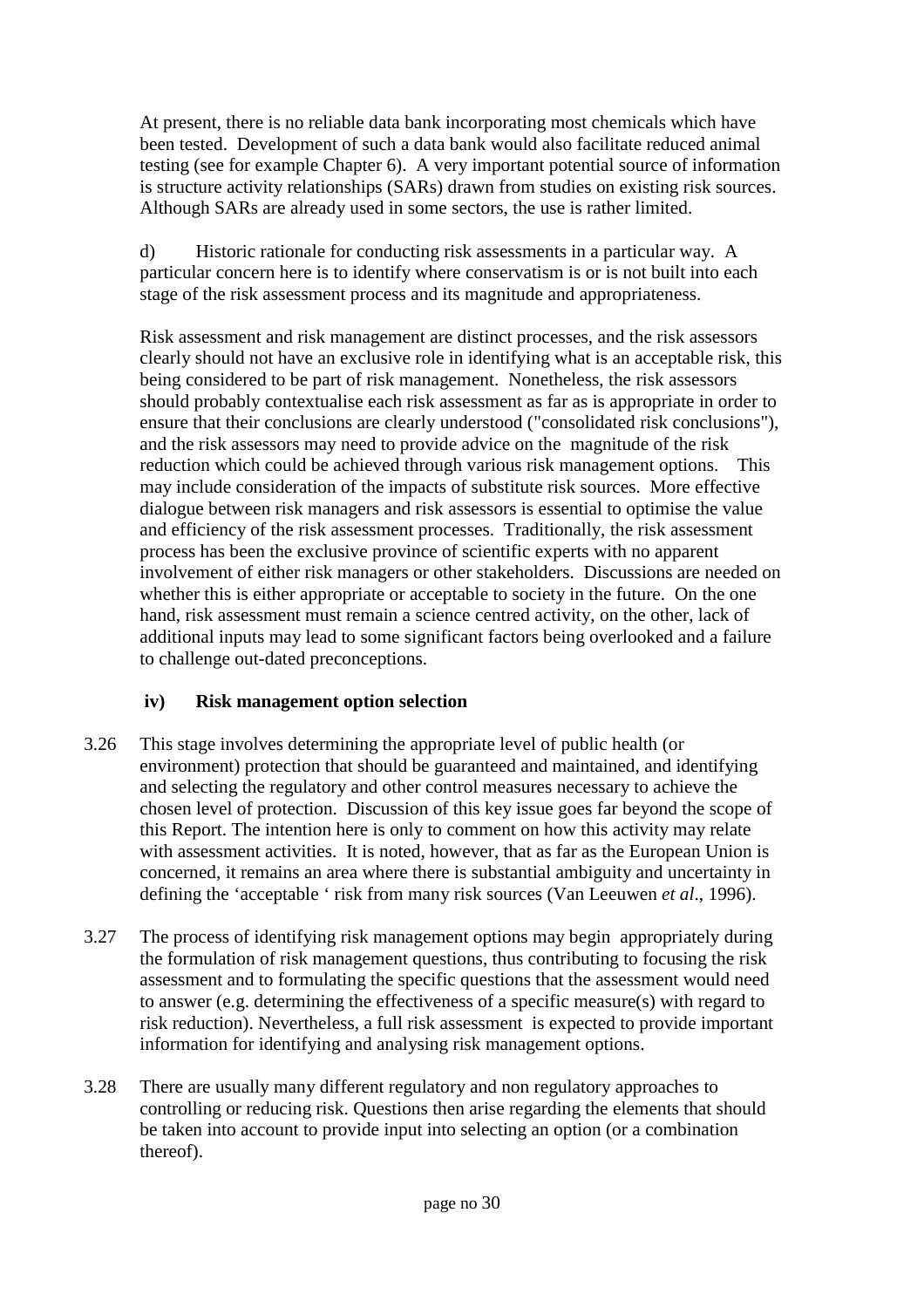Risk assessment results are necessarily the primary element in taking risk management decisions. However, a crude expression of the probability and severity of an adverse health effect may not provide a complete picture of all the relevant information on the risk, as it does not account for how individuals and societies value certain adverse consequences. These might be expressed in terms of relative perception of the risk, relative preferences, ethical choices or constraints. A variety of techniques and indicators have been proposed to incorporate the values held by different stakeholders to the evaluation of risks, such as social-welfare economics, disease-burden evaluations, elicitation of individual or societal preferences, ethics. It needs to be considered whether these evaluations should constitute an additional dimension to the risk assessment *sensu-stricto*, or be conducted in a separate but interactive process. This is recognised of increasing importance in establishing the significance of the risk for the purpose of selecting appropriate and acceptable risk management options.

- 3.29 A framework needs to be developed to allow risks costs and benefits to be compared in an understandable and transparent way. Progress in this area is essential. In its absence it is very likely that even very small risks may be deemed by the public / politicians to be unacceptable. This must include approaches to the age old question of how to deal with situations where the risks and benefits are not equally shared (see Chapter 11). Other information should thus be considered, where appropriate. However, this must be of good quality. This includes :
	- the technical practicability of options (e.g. availability of technology, practical feasibility of relevant production or processing methods, legal or regulatory constraints, potential difficulties involved in control, inspection and/or compliance determinations),
	- the economic and social costs and benefits (e.g. cost of available or alternative technology, expected benefits/effectiveness, distribution of benefits and costs), while taking into account preferences expressed by stakeholders. A number of tools may be used for considering these factors and specific emphasis has been placed on economic analyses (e.g. cost-benefit analysis; cost-effectiveness analysis).

Economic and social analyses have strengths and limitations, and discussing their value goes far beyond the scope of this document. Suffice it to say that the risk assessment results should provide an essential input into economic analyses, (and these analyses should be conducted with the same rigour as risk assessments) to foster consistency between public health and socio-economic approaches.

#### **v) Risk management decision**

3.30 Making a decision on the extent to which, and how, a particular risk source should be controlled is thus as much a question of values as of science, and has strong political dimension. With regard to public health or the environment, public authorities play a pivotal role in risk management and would usually make the decision and implement it. However, it has to be acknowledged that responsibilities for the decision should involve in many cases consumers, manufacturers, and/or other stakeholders. It is important to ensure clarity and effective communication and to improve the level of consensus on the decision taken. Involving stakeholders and incorporating their recommendations where practicable and broadly held is essential in order to integrate and reconcile science and values, to promote confidence in the decision-making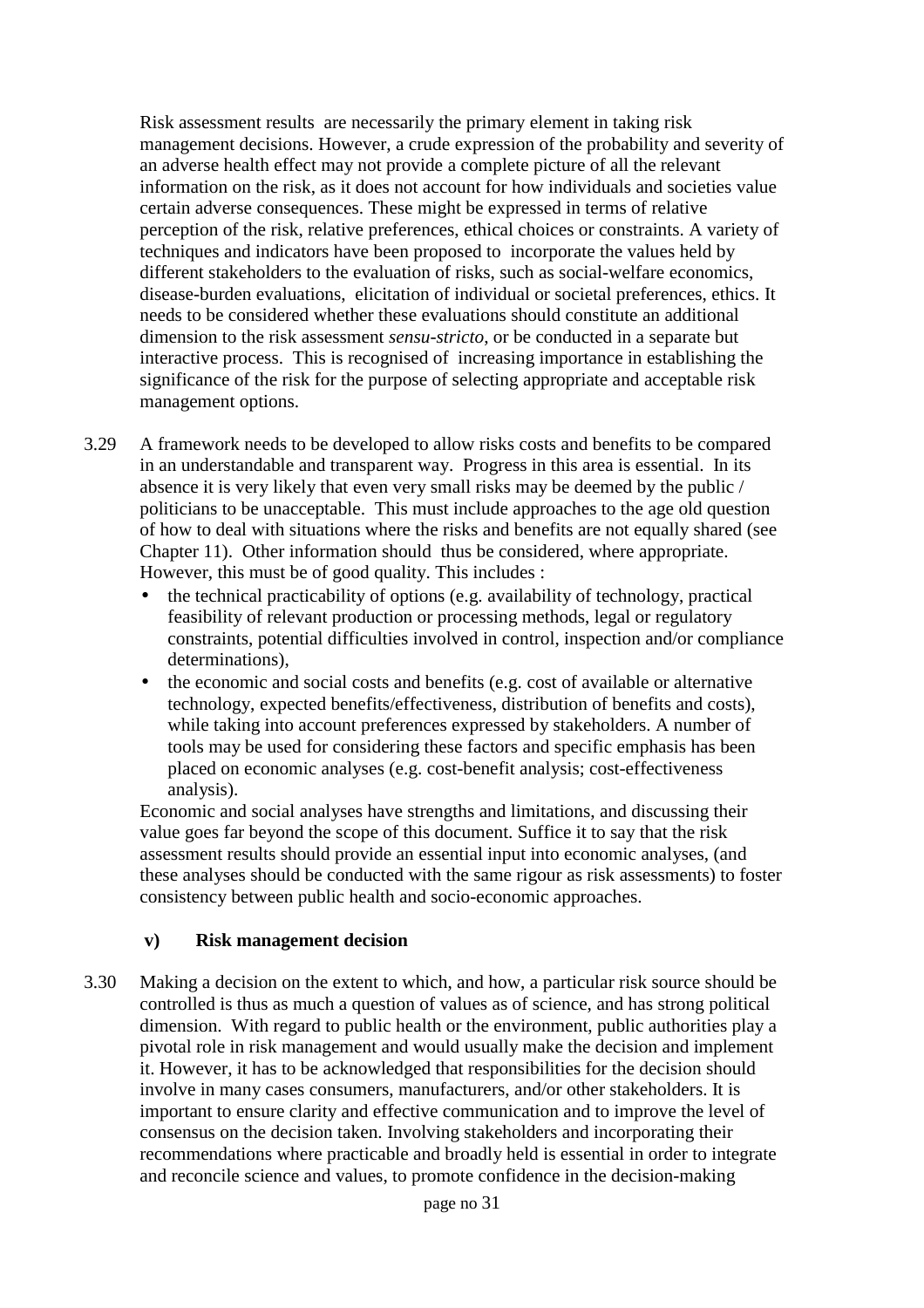process, to gain greater acceptance of the decision and contribute where possible to its implementation and to the monitoring process.

- 3.31 What constitutes an optimal decision depends on each particular situation. From a general point of view, and in order to be meaningful and practicable, the risk management decision would, in particular:
	- be based on the best available scientific and technical information:
	- be determined primarily by human health and environment quality considerations, while being sensitive to social, cultural, legal and political considerations;
	- give priority to preventing avoidable risks, not just controlling them;
	- select options that are feasible, with benefits reasonably related to their costs;
	- if appropriate (see Chapter 11), apply the Precautionary Principle;
	- incorporate a built-in monitoring, surveillance and review mechanism.

#### **vi) Implementation**

3.32 The implementation of risk management decisions will take different forms depending upon the options that have been selected, and may include regulatory and non-regulatory actions. As for decision making, traditionally, for public health and environmental matters, implementation has been driven by regulatory agencies requirements. However, it is increasingly recognised that the chances of success are significantly improved when other stakeholders are involved. Depending on the situation, stakeholders who should be involved in implementation of risk management decision may include for example, besides the regulatory authorities, businesses and industries, consumers and citizens, scientists and technical experts. In particular, in enhancing the reliability of the risk assessment, scientific and technical experts may help in providing additional scientific and technical information necessary for appropriate implementation of options, develop improved technical procedures, provide appropriate support for technological transfer, education and training. Other involved stakeholders may contribute developing the relationship, knowledge, communication channels, and other mechanisms to work together in implementing the decision.

#### **vii) Monitoring/surveillance**

- 3.33 For many risk sources this has been a much neglected aspect of the risk cycle. However, monitoring / surveillance are vital activities aimed at determining what risk management measures have been implemented and, more importantly, at evaluating the effectiveness of measures taken. Monitoring and surveillance provide important information and feedback about :
	- what actions have been taken and their progress;
	- whether they have been successful;
	- whether any modification is needed to improve success;
	- what information is missing;
	- whether any new information has emerged that indicates a stage of the risk cycle may be revisited;
	- what lessons can be learned to guide future decisions or to improve the risk management process;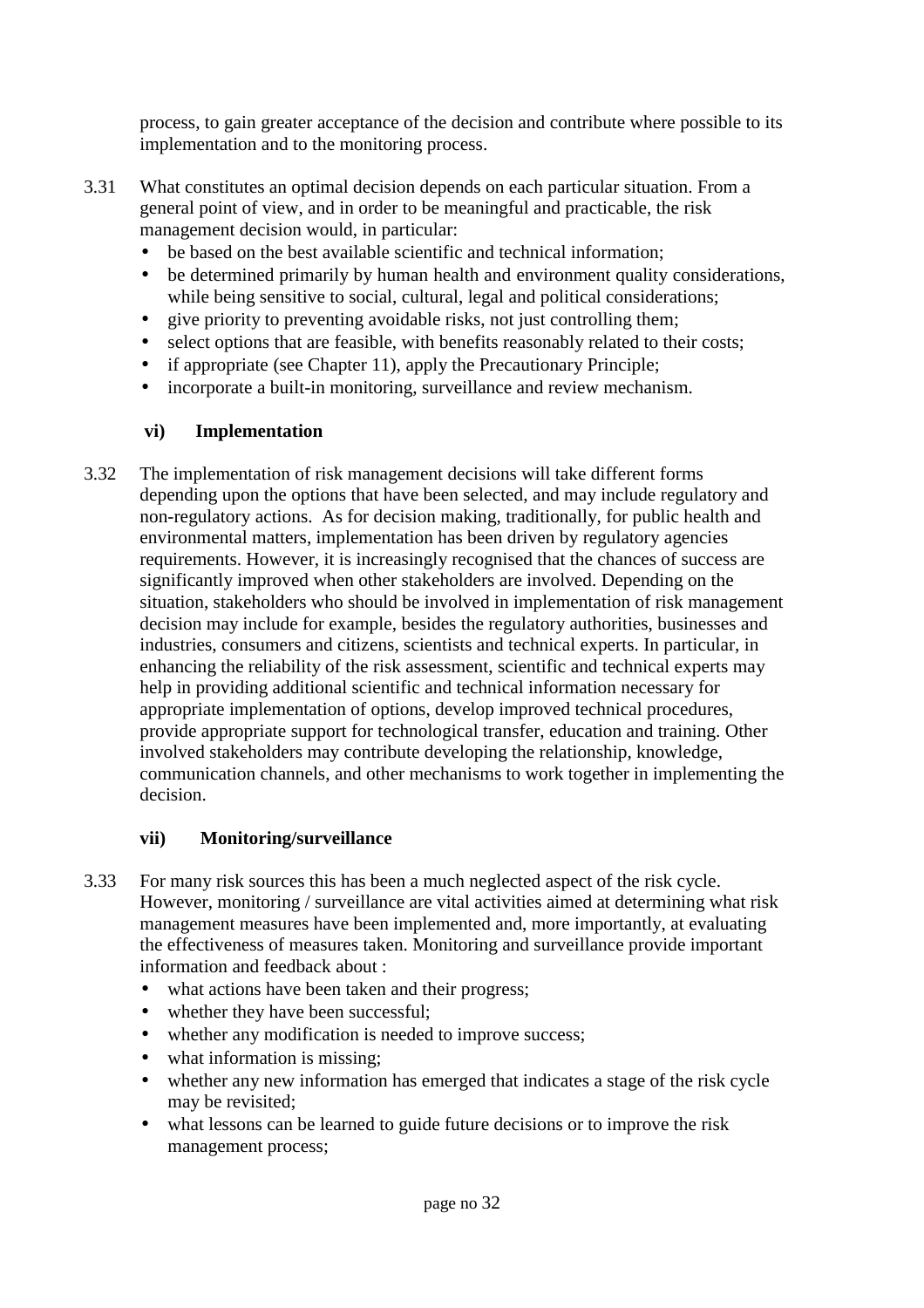• if the case may be, whether decisions based on the Precautionary Principle were valid.

This involves scientific information, expertise and advice. Health and environmental monitoring, disease surveillance, epidemiological studies, scientific research are essential tools. Among specialists in public health and environment, there is a growing recognition of the need to improve and strengthen these activities and to apportion adequate resources. Until now, evaluations based on monitoring and surveillance, when conducted, have been performed by the regulatory authorities themselves. As with other stages of the risk cycle, stakeholder input should be encouraged. Indeed, stakeholders may make an important contribution to the monitoring and surveillance process.

#### **viii) Review**

3.34 Results of monitoring/surveillance and/or new information may indicate that some stages of the risk cycle should be repeated. For instance, information gathering, research, analysis of risks or options may change focus to a different concern (e.g. a use change), identify other risks, indicate that the risk should be considered in a broader context, clarify or redefine the problem, provide evidence that risk management options should be revisited. The concept of the "risk cycle" suggests that the process should not be linear, but rather flexible, phased and iterative as important ideas, new information, or evolution of perceptions come to light.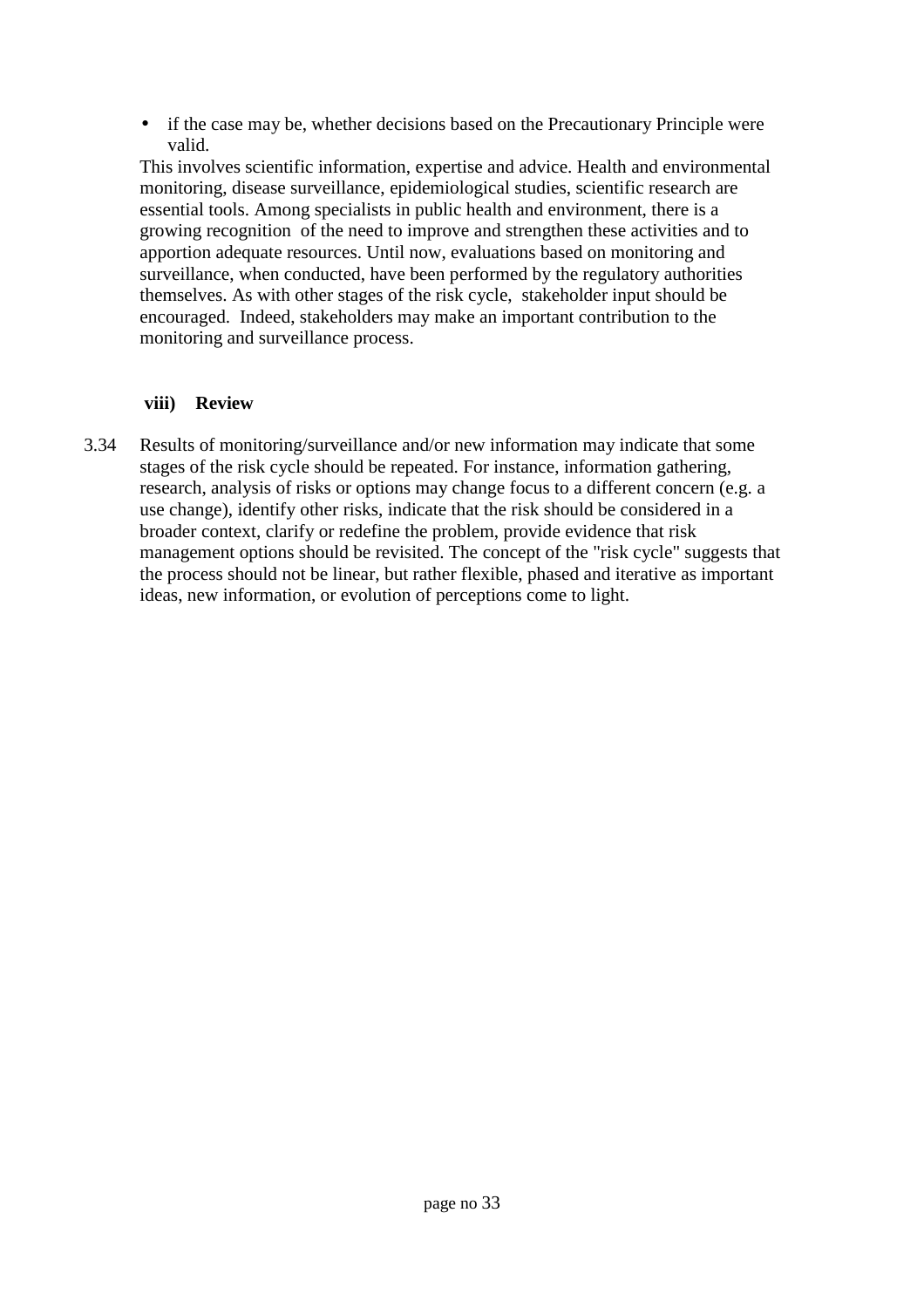# **4 A BRIEF HISTORY OF RISK ASSESSMENT IN AN INTERNATIONAL CONTEXT**

*"History is philosophy from examples"* **Dionysius of Halicarnassus (30-7 BC)**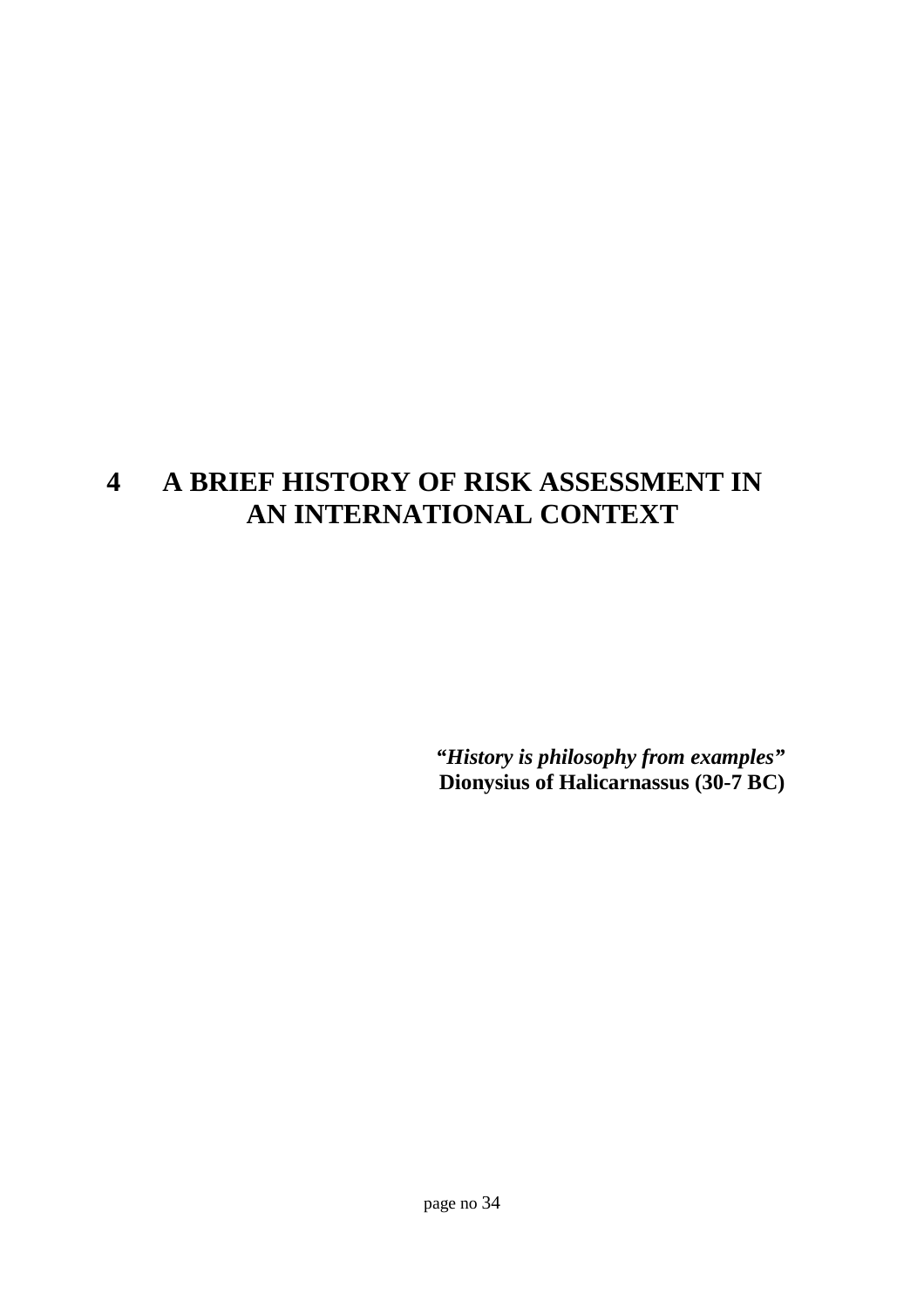- 4.1 Natural risks and those involved in personal and business life have long been recognised and some process of risk assessment has been part of human activities since long. There have also been straightforward responses to these risks, e.g. from the Kosher laws of Moses to more recent food control activities aimed at managing the wholesomeness of foods. When considered from a modern point of view, the traditional responses appear to be mainly intuitive and measures against perceived threats decided on a hit-and-miss basis, involving essentially consideration of past experiences, technical know-how and qualitative estimates of the risk.
- 4.2 Today, decisions in the modern society have become more complex. The outcome of decisions carry ever larger actual and perceived consequences and may give rise to debate and controversies as many societal, economic, ethic or political values or impact may be involved. This has resulted in the search of ways to improve decision making. In this regard, a **formal risk assessment** has emerged as a useful tool, as it provides the necessary structure for informing the debate on the risks that a society is prepared to accept (Covello and Merkhofer, 1993). Risk assessors need to recognise however that other factors inform the course(s) of action adopted, such as the public perception of the risk, values established by political debate and public willingness to tolerate risks in return for benefits.
- 4.3 The major characteristics of a formal risk assessment are that it employs science, utilises information and methods of various scientific disciplines and focuses on a probabilistic approach to risk understanding based to the larger possible extent on quantitative estimates. Nonetheless, it may not be entirely objective and definitive since the process is assumption and value laden and subject to uncertainties that need to be exposed. However, a formal risk assessment has now become the driving force in many fields of operations.

#### **History of the ADI and safety factors**

- 4.4 The concept of "acceptable daily intakes" (ADI) was developed during the period from the mid fifties. Although no one person can be seen as the inventor of the concept, there is a wide recognition that the late professor René Truhaut of the University of Paris, France, is the "nestor" or the "obstetrician of the concept" (Truhaut, 1991; Poulsen, 1995). Although discussed in various fora (e.g. Council of Europe Partial Agreement on Pesticides), the ADI concept is closely linked at that time to the work of the Joint FAO/WHO Expert Committee on Food Additives (JECFA). Professor Truhaut participated in these meetings up to the 33<sup>rd</sup> meeting in 1988. Already at its first meeting in 1956 (JECFA, 1957) the Committee noted when discussing the general principles governing the use of food additives, that when setting upper levels the "minimal levels which in animal studies produce significant deviations from normal physiological behaviour" should be taken into account. In addition, the Committee recommended "an adequate margin of safety to reduce to a minimum any hazard to health in all groups of consumers."
- 4.5 In its second meeting in 1957 (JECFA, 1958) the Committee set out guidelines for testing and evaluating food additives and noted that from various investigations in animals "a dosage level can be established that causes no demonstrable effect in the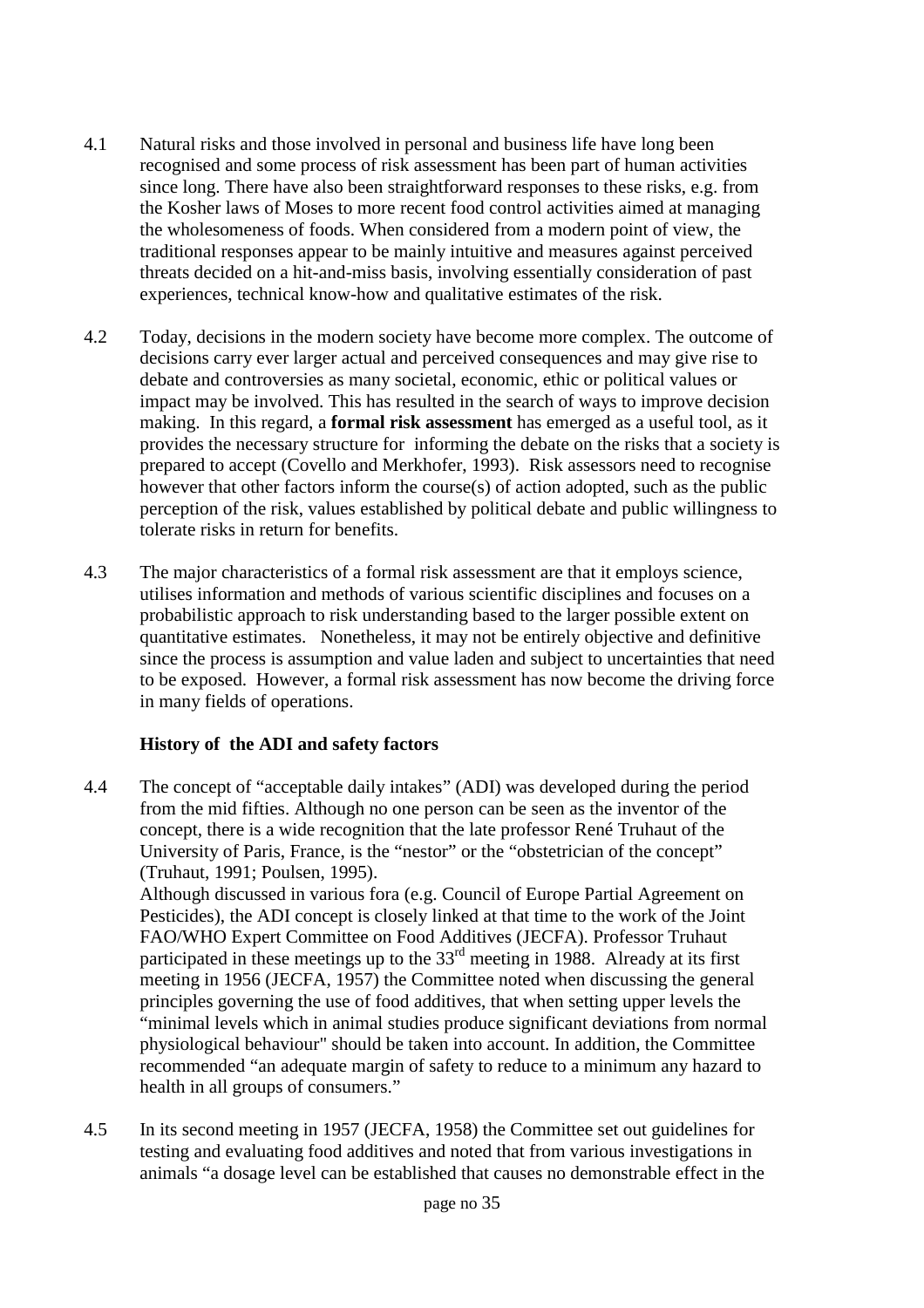animals used. In the extrapolation of this figure to man, some margin of safety is desirable to allow for any species difference in susceptibility, the numerical differences between the test animals and the human population exposed to the hazard, the greater variety of complicating disease processes in the human population, the difficulty of estimating the human intake and the possibility of synergistic action among food additives." Later in the text it is noted that it is "inescapable that some arbitrary factor must be applied in order to provide an adequate margin of safety. Where the maximum ineffective dose in animals is calculated in g/kg body-weight, a margin of safety of the order of 100 has been widely used. In the absence of any evidence to the contrary, the Committee believes that this margin of safety is adequate." It is thus clearly stated that any safety factor must be arbitrary and that the later conventional factor of 100 already seems to be in use at that time although no references are given.

- 4.6 It is not until the  $17<sup>th</sup>$  meeting in 1973 (JECFA, 1974) that the Committee comments on the choice of expressing an acceptable dose in mg/kg body-weight. It notes that it recognises "that the expression of the ADI in terms of body weight (BW) does not reflect the relative exposure of animals of different size as accurately as would the metabolic mass, which is equal to  $W_b^{0.75}$ . However, in practice the method of expressing the dose in terms of mg/kg body weight has proved satisfactory." As for the size of the safety factor (as it is now called) the Committee in the same report argues that although they in the past recommended a factor of 100 this figure can in some cases be too rigid and in other cases not rigid enough. This, however, was not new to the Committee at that time as already at its sixth meeting in 1961 (JECFA, 1962), (which was the first meeting where it set ADI's at all), margins of safety from 10 to 500 were used. In fact, the factor of 100 was only used in setting about 10% of the unconditional ADIs and in 25% of the conditional ADIs.
- 4.7 In 1967 JECFA introduced the term "temporary" ADI and one of the conditions for setting such ADIs were that the safety factor to be applied should be notably higher (at least double) that for the calculation of a normal ADI (in practice, in the large majority of cases, a factor 2 has been used).

#### **Quantitative risk assessment**

- 4.8 The development of a quantitative approach based on the probabilistic concept of risk owes much to scientists, statisticians and philosophers from Europe. In 1814, Laplace set out the basis of the theory of probabilities. Around 1930, researchers like Ramsey (1931) or Di Finetti (1937) elaborated a framework for analysis of decisions in the face of uncertainties.
- 4.9 The technical and practical experience in dealing with probabilities and uncertainties evolved largely over the three last decades. A number of researchers established the principles and developed application of decision analysis and ways to encoding probability and uncertainties in such decisions.
- 4.10 As an example, in the US, the National Academy of Engineering and the National Academy of Sciences organised the first conference on risk analysis in 1972, and their common body, the National Research Council, edited a series of reports in this field.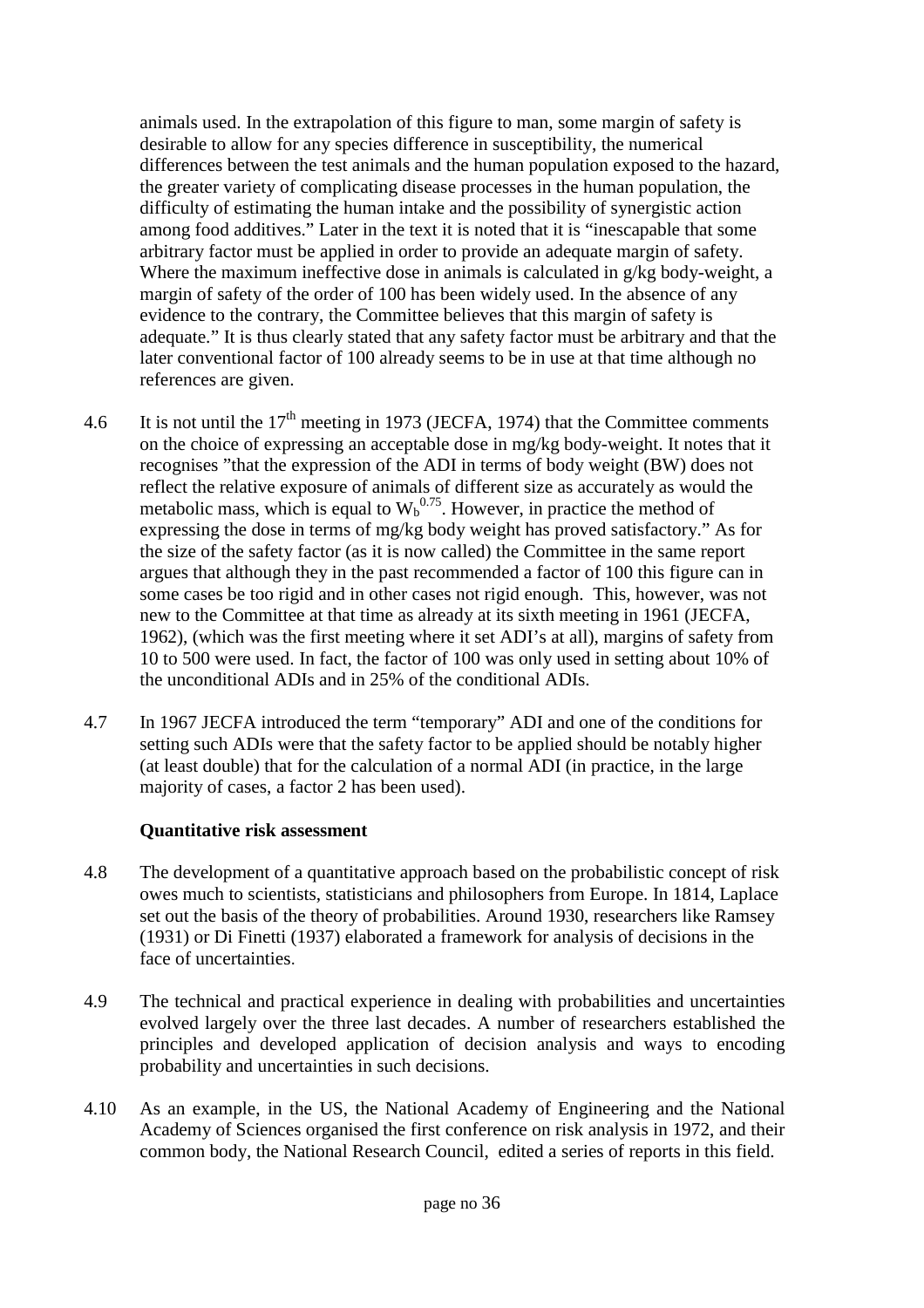- 4.11 This culminated in 1983 with the publication of the report "Risk Assessment in the Federal Government: Managing the Process", also called "the red book", by the US National Academy of Science-National Research Council (NRC, 1983). The main feature of this report is that it established the four steps paradigm for risk assessment (hazard identification, hazard characterisation, exposure assessment, and risk characterisation).
- 4.12 This framework was originally designed for human health assessment only, but was later adopted for environmental risk assessment.
- 4.13 Today, most, if not all of the frameworks for risk assessment are based on this report. Differences, where they exist, are mainly with regard to terminology. The main difference refers to the use of "hazard identification" which is at times used to indicate the stage at which hazards of concern are selected, whereas, in other schemes, hazard identification refers to the identification of adverse effects a hazard has an inherent capacity to cause. Other differences are minor and generally do not lead to confusion.
- 4.14 However, if the division of the risk assessment process in four stages is now universally accepted, within each stage there may be similarities and differences in approaches, possibly leading to difficulties in comparing and contrasting results. This fostered strong international trends to internationally harmonise risk assessment methodologies.

#### **Role of international bodies**

- 4.15 The World Health Organisation (WHO) has for several decades played a pivotal role in regard of the assessment of risks to human health and the environment from exposure to chemicals, via the Environmental Health Criteria Programme (EHC). The original impetus for the programme came from World Health Assembly resolutions and the recommendations of the 1972 UN Conference on the Human Environment. In 1973 the WHO Environmental Health Criteria Programme was initiated with the following objectives:
	- to assess information on the relationship between exposure to environmental pollutants and human health, and to provide guidelines for setting exposure limits,
	- to identify new or potential pollutants,
	- to identify gaps in knowledge concerning the health effects of pollutants,
	- to promote the harmonisation of toxicological and epidemiological methods in order to have internationally comparable results.

Subsequently, the work became an integral part of the International Programme on Chemical Safety (IPCS), a co-operative programme of UNEP, ILO, and WHO. More recently, the recommendations of the 1992 UN Conference on Environment and Development and the subsequent establishment of the Intergovernmental Forum on Chemical Safety lend further weight to the need for assessments of the risk of chemical and harmonisation of risk assessment methods in this field.

4.16 One specific outcome of the EHC programme is the publication of several monographs related for instance to the safety assessment of food additives and contaminants in foods (1987), to assessing human health risks for chemicals with specific consideration of derivation of guidance values for health-based exposure limits (1994), and to the principles for the assessment of risks to human health from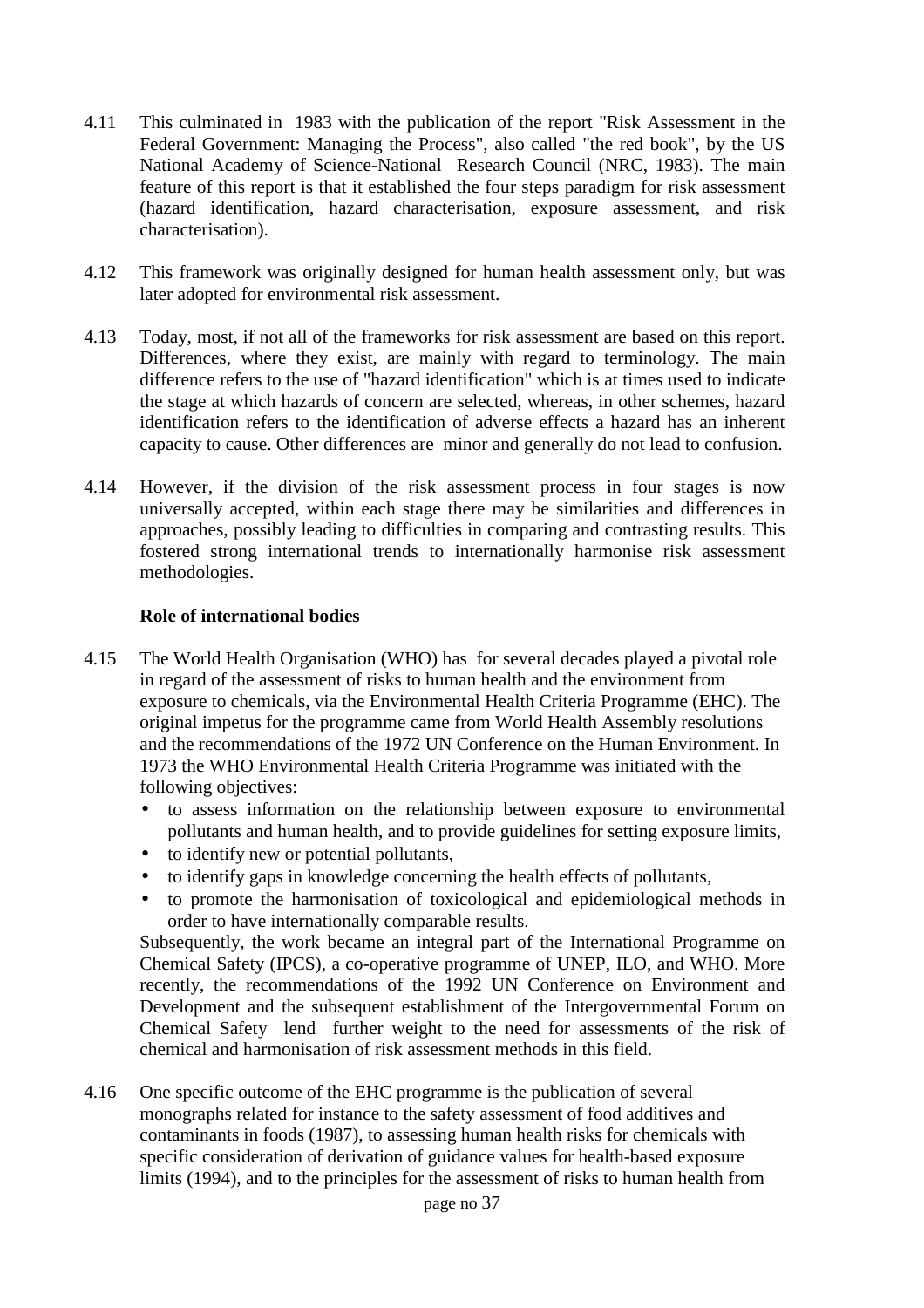exposure to chemicals (1999). These monographs furnish a practical overview of different aspects of chemical safety, and address methodologies for the assessment of risks from exposure to chemicals. They are not prescriptive in nature. Nevertheless, they have become widely established, recognised and used throughout the world.

- 4.17 With specific regard to human, animal and plant heath, a salient fact is that the Uruguay Round of the General Agreement on Tariffs and Trade (GATT) and the subsequent Sanitary and PhytoSanitary (SPS) Agreement established the tenet for all member countries that "members shall assure that their sanitary and phytosanitary measures are based on an assessment, as appropriate to the circumstances, of the risk to human, animal or plant life or health, taking into account risk assessment techniques developed by relevant international organisations" (Art.5.1). It is not the purpose of this report to cover the requirements and impact of the SPS agreement in detail. Suffice it to say that, in an effort to reduce arbitrary trade restrictions, the SPS agreement places emphasis on the scientific assessment of the risk to health (Risk Assessment) as a means of justification of sanitary measures which do not conform to standards, codes or recommendations elaborated under the aegis of international organisations such as Codex Alimentarius, when such measures may constitute obstacles to free trade. The SPS agreement has also identified the relevant international organisations responsible for the development and promotion of international standards, guidelines and recommendations in relation to human, animal, and plant health. Arbitration on such issues is carried out by the World Trade Organisation (WTO) in Geneva. They have identified that consistency in Risk Assessments is an important consideration in making their judgements.
- 4.18 In line with SPS direction, the Codex Alimentarius Commission (CAC) initiated in 1993 a survey of risk assessment procedures used by the CAC and its subsidiary and advisory bodies. In 1994, the CAC Executive Committee issued recommendations to FAO, WHO and CAC on the most appropriate approach to the application of risk analysis to food standards and safety issues. As a follow-up to these recommendations, FAO and WHO convened three experts consultations, one in 1995 on the application of risk analysis to food standards and safety issues which dealt principally with risk assessment (FAO/WHO, 1995) , one in 1997 on risk management and food safety (FAO/WHO, 1997), and one in 1998 on risk communication (FAO/WHO, 1998).
- 4.19 The principles and recommendations contained in the reports are expected to serve as guidelines for the Codex Committees to review the standards and advisory texts in their respective areas of responsibility. In the same way, they provide a common framework to governments, industry and other parties wishing to develop risk analysis activities, and risk assessment in particular, in the field of food safety.
- 4.20 Having assured itself that the assessment of risks to human health from exposure to chemicals had been already well advanced under the EHC programme, the Food and Agriculture Organisation (FAO) and the World Health Organisation (WHO) have recently given emphasis to the development of appropriate methodology for the conduct of microbiological risk assessment. An essential step has been the publication in 1999, by the Codex Alimentarius Commission, of a document on "Principles and Guidelines for the Conduct of Microbiological Risk assessment"- ALINORM 99/13A (CAC, 1999. See also Appendix 4). This document describes a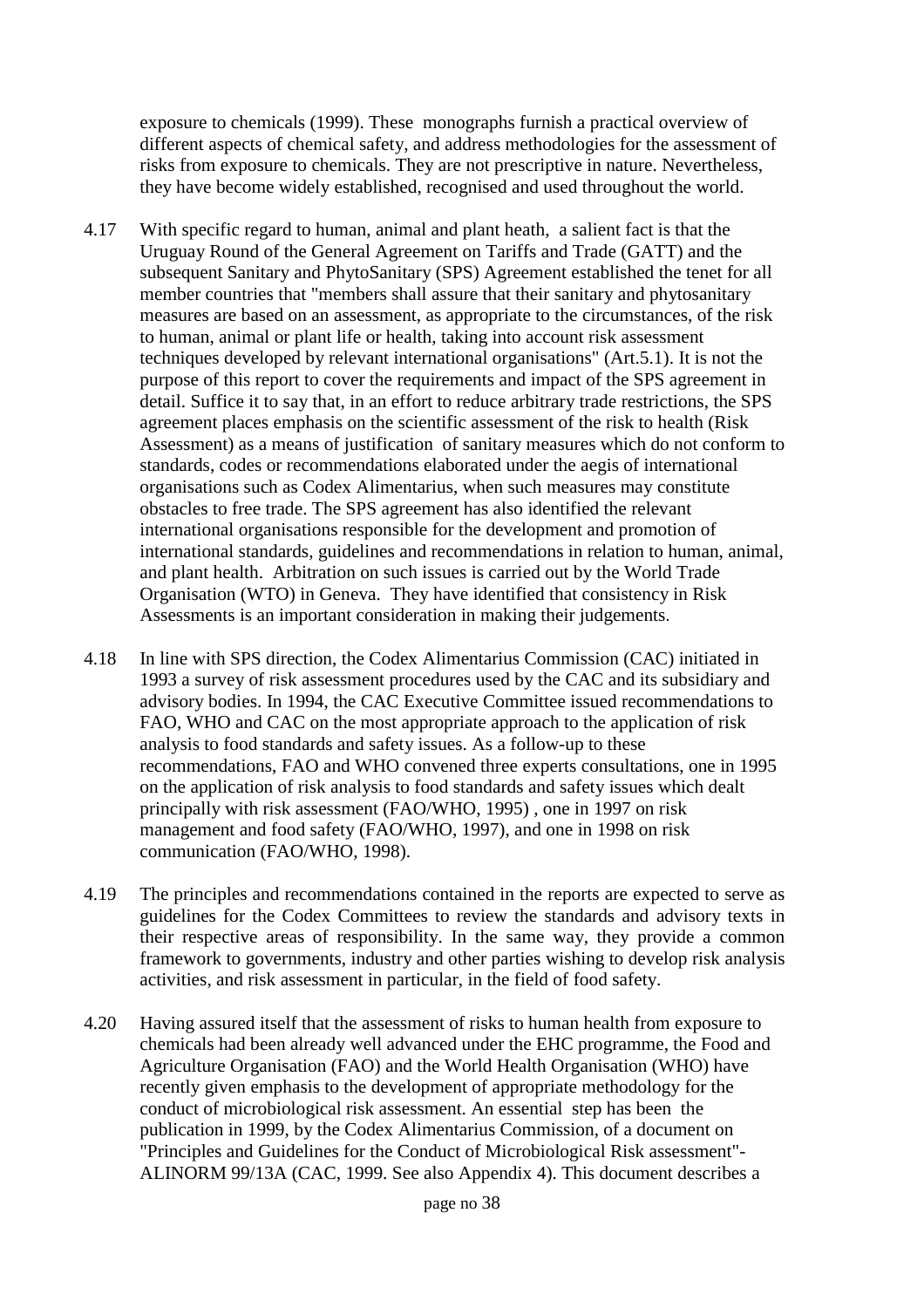structured approach to microbiological risk assessment, providing an outline of the elements that need to be considered at each stage of the assessment. It is now widely recognised and constitutes a reference for microbiological risk assessment worldwide.

- 4.21 In line also with the SPS agreement, and in relationship to its role with respect to the World Trade Organisation, the International Office of Epizootics (Office International des Epizooties, OIE) addressed the issue of risk assessment pertaining to animal infectious diseases and collated a compendium of methods and examples of application in two special issues of its Revue Scientifique et Technique de l'Office International des Epizooties (vol. 12, 1993 and vol. 16, 1997). More recently, the OIE took the opportunity of the meeting of the OIE International Health Code Commission (Paris, January 1999) to propose a revision of its International Animal Health Code to include, in particular guidelines for risk analysis (revised section 1.4 of the Code, OIE, 1999). This revised section intends "to provide importing countries with an objective and defensible method of assessing the disease risks associated with the importation of animals, animal products, animal genetic material, feedstuffs, biological products and pathological material". It includes the development of principles and detailed guidelines for risk assessment as well as principles for risk management and risk communication in this field.
- 4.22 Apart from the above mentioned International Organisations, the Organisation for Economic Co-operation and Development (OECD) is actively involved in Hazard/Risk Assessment. The OECD was founded in 1961. It succeeded the Organisation for European Economic Co-operation (OEEC), which was established in 1948 to help implement the Marshall Plan. Today, the OECD has 29 Member Countries. Its principle aim is to promote policies for sustainable economic growth and employment, a rising standard of living, and trade liberalisation. With specific regard to hazard/risk assessment many activities are currently going-on within the OECD. These activities are being carried out under various programmes (e.g. Existing Chemicals Programme, Pesticides Programme, Environmental Health and Safety Programme). These include: 1. Activities on Registration/Notification/Co-operative Assessment (Harmonising formats for industry data submission; Harmonising formats for governmental/international assessment reports; Electronic data submission; Database on review reports available/who has reviewed what; Increasing consistency of data requirements) - 2. Support and guidance (Good assessment practice; Databases that support assessments; Developing guidance on assessment approaches) - 3. Others (Harmonised classification systems; Performing hazard assessment; Performing risk assessment; Release of risk assessment results; Promotion of risk communication).

Of particular interest in regard to the scope of this report is the Risk Assessment Programme developed in the framework of the Environmental Health and Safety (EHS) Programme. This programme focuses on the development and harmonisation of risk assessment methods, particularly in support of the EHS programmes on new and existing industrial chemicals and pesticides. For example, harmonised guidance has been developed for: evaluating the effects of industrial chemicals on human health and aquatic organisms; estimating the exposure of workers, consumers and the aquatic environment to industrial chemicals; measuring the exposure of workers who apply pesticides. Two more general Risk Assessment Programme activities are being carried out jointly with the International Programme on Chemical Safety (IPCS). One is the creation of an inventory and on-line database of risk assessment methods used by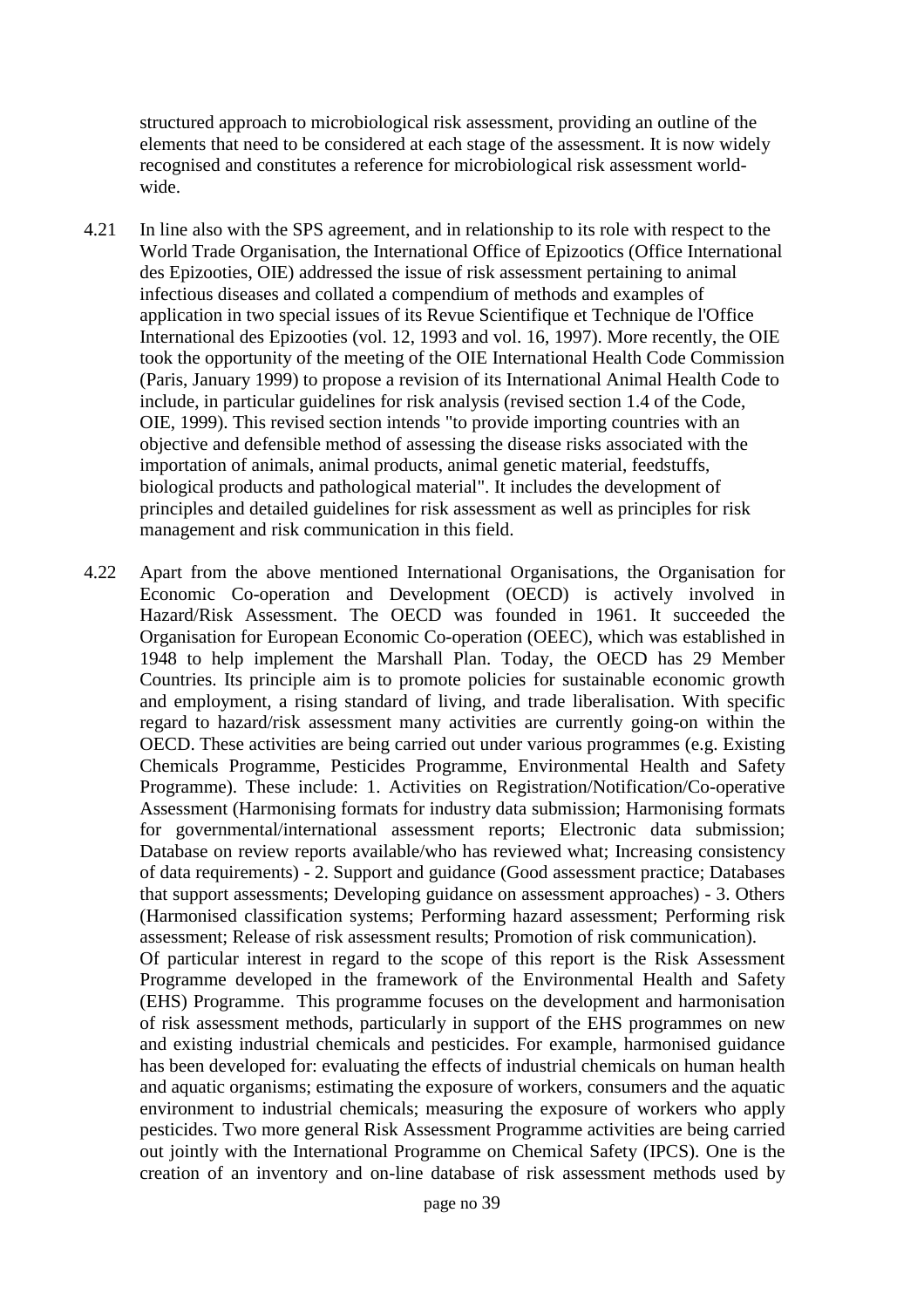governments and others. The other is the harmonisation of basic terminology used in risk assessment. Both activities aim to increase opportunities for countries to use each other's assessments of chemicals by improving their understanding of how these assessments are carried out. This will help OECD countries share the work of chemical evaluation and reduce their individual workloads.

- 4.23 A major contribution on ecological risk assessment development by international scientific societies has been done by the Society of Environmental Toxicology and Chemistry (SETAC), which include advisory groups on ecological risk assessment and on environmental risk assessment of pesticides among others. At a global level, SETAC has been responsible for the (co-)organisation of several workshops and the publication of key guidelines. In addition, the continental units (SETAC Europe, SETAC North America, SETAC Asia-pacific) have being directly involved in the development of the risk assessment guidelines and protocols for decision making currently used by the European Union, US Environmental Protection Agency, Environment Canada, etc.
- 4.24 Several other organisations, societies or groups have been actively involved in the development of frameworks and guidelines for risk assessment and other risk related activities, whether internationally or at a national level. In this regard, the activities of the Society for Risk Analysis (SRA) deserve specific consideration. The SRA was founded in the United States in 1981. The SRA is now an international, multidisciplinary and interdisciplinary, society that provides an open forum for all who are interested in risk analysis. It brings together individuals from diverse disciplines and from different countries and provides them opportunities to exchange information, ideas, and methodologies for risk analysis and risk problem-solving. It fosters understanding and professional collaboration among individuals and organisations for the purpose of contributing to risk analysis and risk problemsolving. It facilitates the dissemination of knowledge about risk analysis methods and their applications. It promotes advancement of the state-of-the-art in research and education on risk analysis. The SRA has different speciality groups, each of which represents a substantive or disciplinary area of interest (e.g. speciality group on doseresponse; exposure assessment; food/water safety risk). The SRA publishes a journal, *Risk Analysis*, a letter of information, *Risk Newsletter*, and the proceedings of its annual congress. The SRA has established sections that represent the members from a group of countries and operate relatively independently of the original society. The current sections of the society are the Japan Section and the European Section. They jointly publish the *Journal of Risk Research* and the proceedings of their annual meetings.

Other groups active in this field are, for example, the International Life Science Institute (ILSI) which has a European section (ILSI-Europe), the Presidential/Congressional Commission on Risk Assessment and Risk management in the USA, the Interdepartmental Liaison Group on Risk Assessment (ILGRA) in the United Kingdom, and the Netherlands Health Council.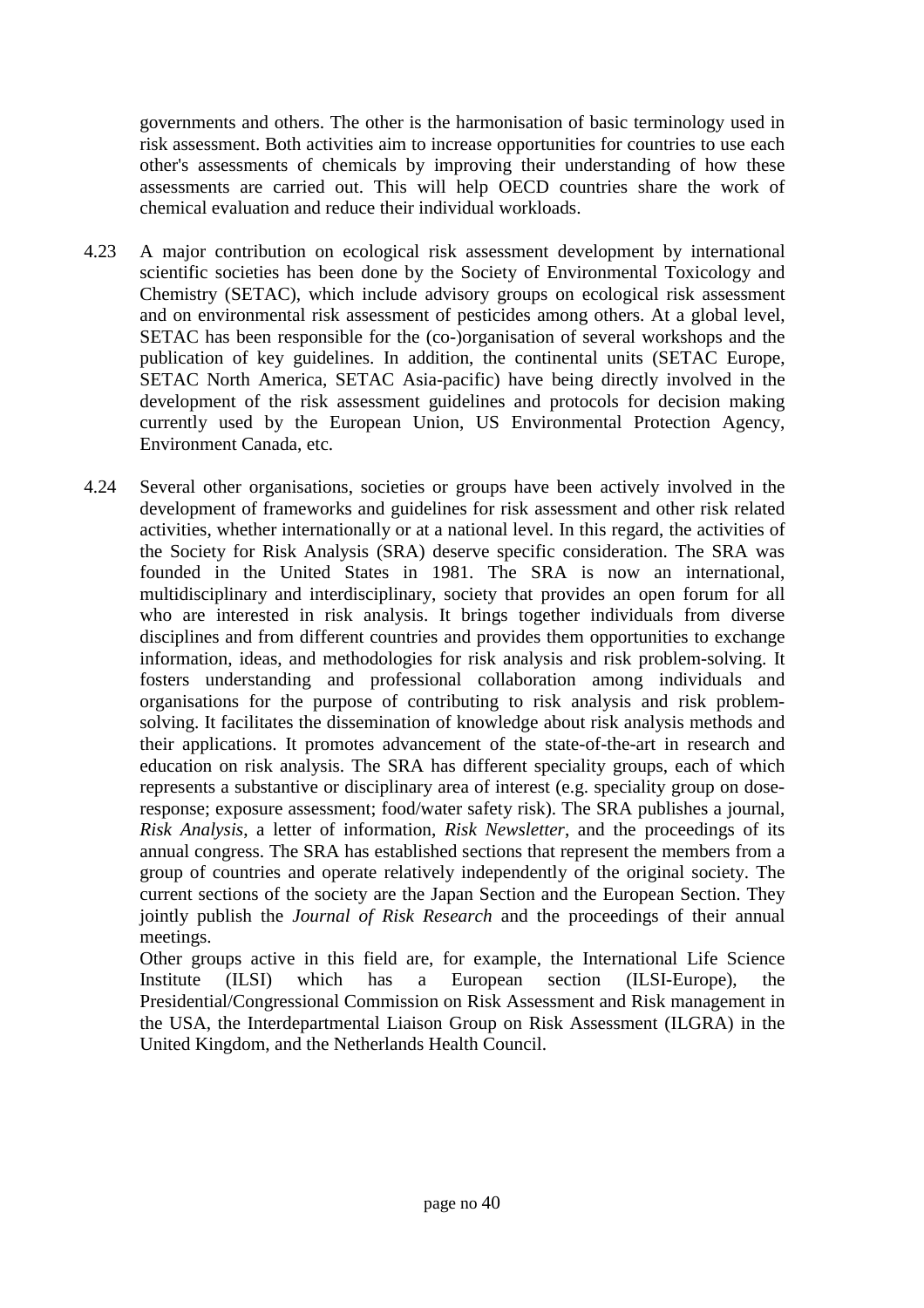## **CONCLUSIONS**

- i) Risk assessment is becoming a formal tool in an increasing number of areas of human activity. It involves a growing range of national and international bodies, and requires an increasing level and range of expertise.
- ii) Historically, risk assessment procedures for different types of risk source have developed largely independently. Different countries have often adopted different approaches to the assessment of the risk from the same type of risk source.
- iii) With the increasing globalisation of markets and the consequent need to remove barriers to trade, it is important that convergence is achieved progressively in risk assessment procedures. This must be based on current high quality science.
- iv) This requires co-ordination between the extensive activities in risk assessment within the EU and those of bodies such as WHO, OECD and professionals societies / organisations such as ILSI, ECETOC, SETAC, etc.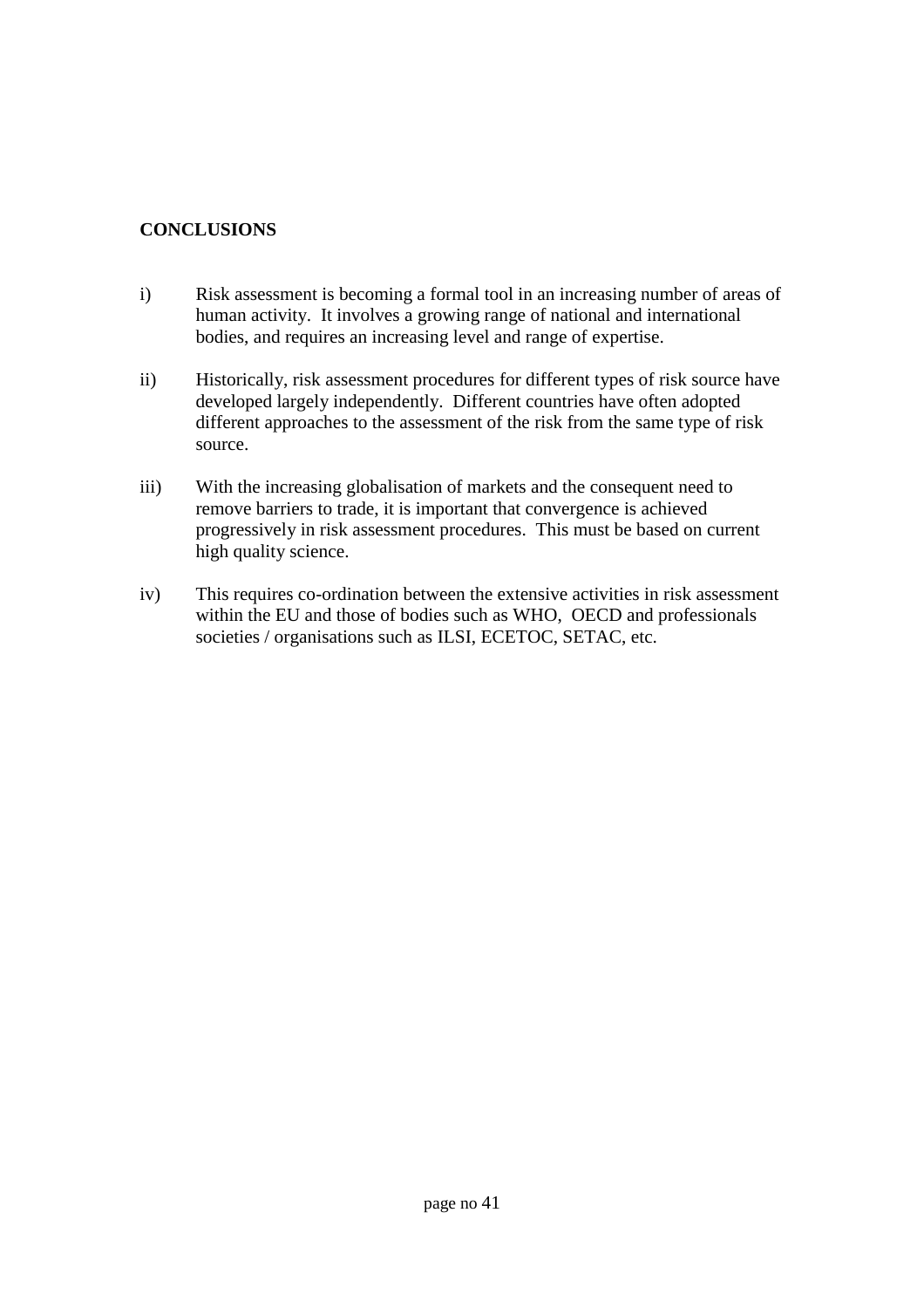# **5 RISK ASSESSMENT IN THE DG SANCO COMMITTEES**

*"Life is short, science is long to learn, opportunity is elusive, experience is dangerous, judgement is difficult"* **Hippocrates (460-377 BC)**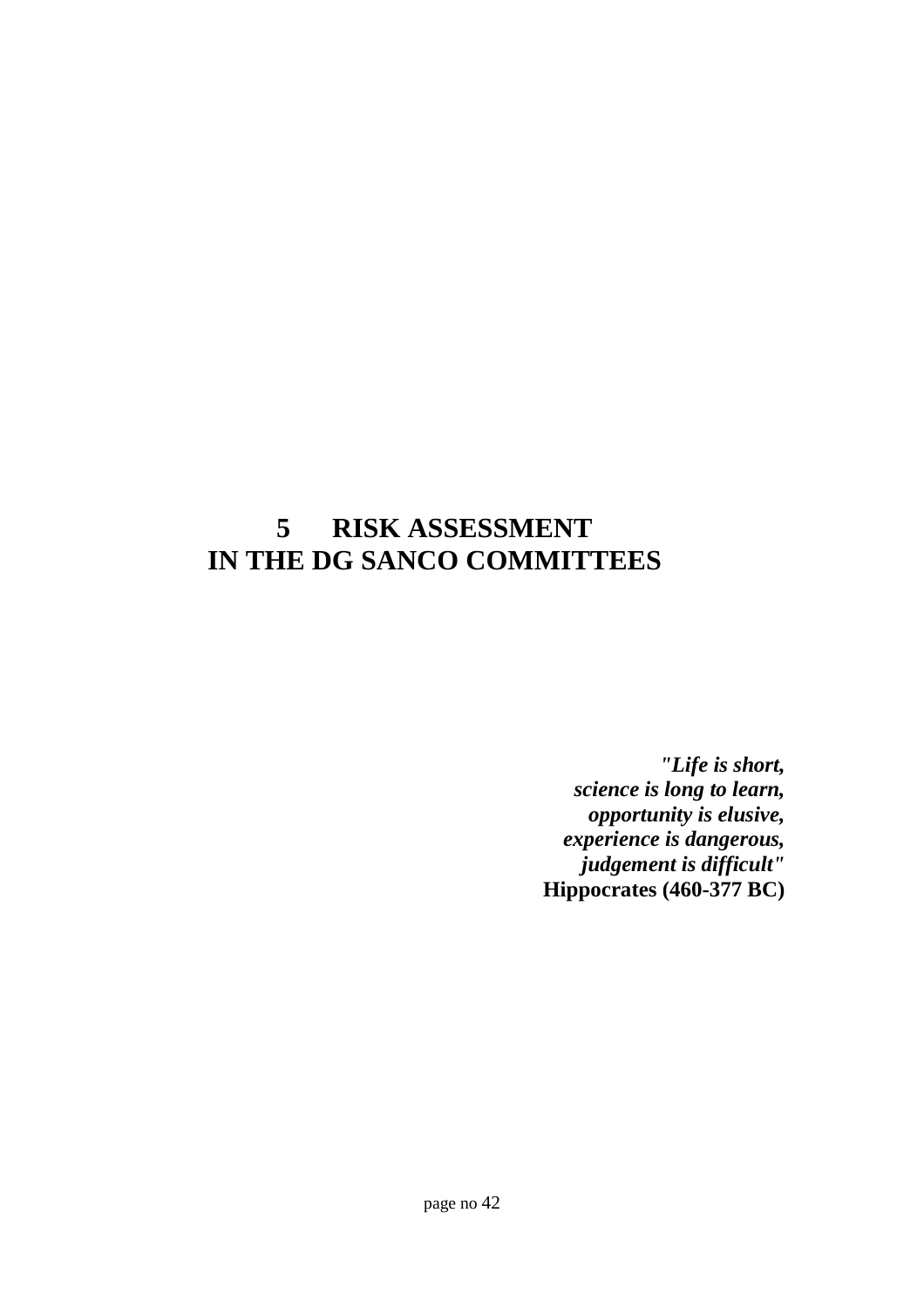- 5.1 The Scientific Advisory Committees of DG SANCO are involved in Risk Assessment procedures in many aspects of their work, although many of them have a much broader remit than simply risk assessment. Their advice in relation to risk assessment may be required in a number of different situations. Firstly, they may be required to conduct a *de novo* risk assessment. Secondly, they may be asked to review risk assessments carried out by others. Thirdly, they may be asked to comment on the development of specific risk assessment procedures or methods that are being incorporated into Community legislation.
- 5.2 The assessment of risk is conducted in the EC for a wide variety of purposes. It includes examination of :
	- Agents also often termed "stressors" (new and existing chemical, biological, and physical agents)
	- complex media (e.g. food, air, water)
	- commercial and industrial processes (both during normal and abnormal operations, e.g. explosions)
	- procedures (e.g. transport of animals, storage of materials)
	- specific sites

There is no widely used terminology embracing all these aspects. For the purpose of this paper the term *"risk sources"* will be used generically.

It should be noted that, besides DG SANCO, some other DGs have scientific advisory committees on aspects of human and environmental health. It has unfortunately proved not possible to include consideration of their work in the present Report.

- 5.3 Risk assessment may include impacts on one or more of the following: individuals, consumers, human population groups, workers, "target species", fauna and flora or physical aspects of the environment. Table 5.1 summarises the risk assessment activities of the various DG SANCO Scientific Committees. It demonstrates that the work of the Committees in risk assessment involves a very wide range of consumer, occupational, public and environmental exposure situations.
- 5.4 In a number of areas, Community legislation has already been adopted which includes specific guidelines for carrying out risk assessments. This legislation itself represents a degree of harmonisation between Member States, some examples from these procedures are quoted in the following sections. However, the legislation pertaining to chemicals intended for different uses in a number of instances sets out defined practices which are not always compatible with one another and therefore, in practice, run counter to the aims of harmonisation of risk assessment in the work of the Scientific Committees.
- 5.5 The Scientific Advisory Committees vary considerably in the source(s), nature and detail of the data available to them. The information required for a risk assessment for new human medicinal products and devices, animal growth promoters, pesticides, food additives and cosmetics is defined largely by Directives and Guidelines and is provided chiefly by the companies wishing to have a permit to market them. In the absence of suitable data, marketing permission can be withheld.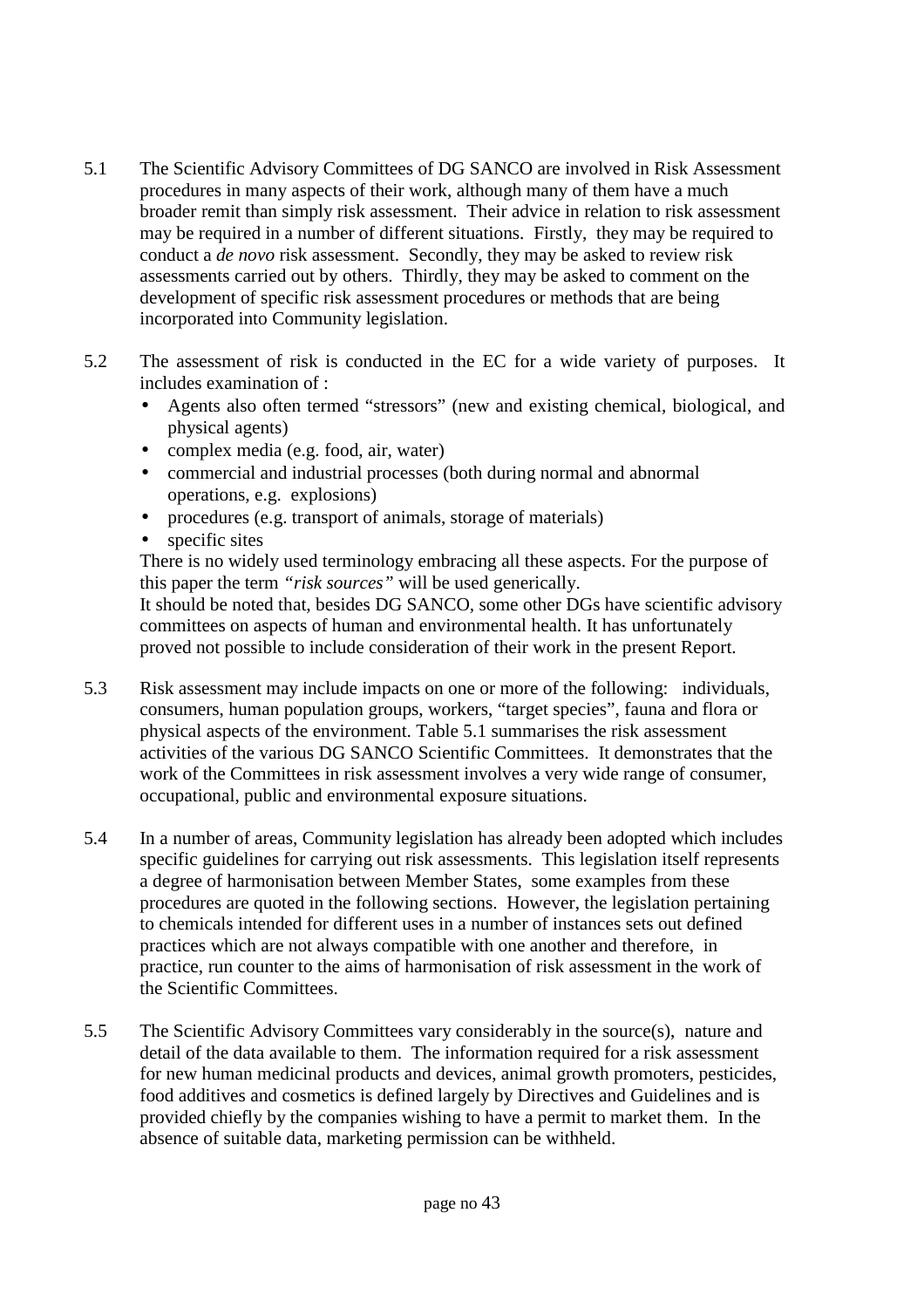- 5.6 For many existing substances the situation is rather different. There may be many manufacturers and a great reluctance by them to provide information and where it is lacking to initiate any work to rectify the key deficiencies. For example, of the ~100,000 existing chemicals in the EINECS listing, it is estimated that for less than 1000 is there a reasonable data base.
- 5.7 The same risk source may be reviewed by different scientific advisory committees in different contexts. For example, phthalates have been reviewed for different uses by the SCF, SCTEE and SCCNFP. This may lead to inconsistencies in the risk assessment because:
	- The data available to the Committees may differ, depending on the organisations that provide the information and the date of the opinion.
	- A lack of knowledge of the work done by the other Committees on specific risk sources.
	- Variations in legislative requirements and guidelines for conducting the risk assessment.

This is not a desirable situation, either scientifically or from a risk communication and risk management viewpoint.

- 5.8 Many factors influence the scope and quality of risk assessments. These include:
	- Appropriateness of the questions asked.
	- Available direct and indirect information and its quality.
	- State of understanding of the pertinent science.
	- Expertise of the risk assessors.
	- Resource issues such as time available for the assessment.

The overall process is set out in Figure 5.1. The Commission is very fortunate in the breadth and depth of expertise it has been able to draw on for its Scientific Advisory Committees. However, this resource is reducing rather than expanding. In contrast, the number of issues where a risk assessment is required is likely to continue to grow. (See Chapter 12).

- 5.9 A key requirement for progress is much more effective dissemination of **all** the relevant available information to each scientific committee. This would require the Commission to establish or become a contributor to a high quality validated data base (see Chapter 6) covering the various available and necessary components for the risk assessment of risk sources.
- 5.10 Currently, the Commission is unable to identify readily each of the risk assessment opinions which it has itself authorised. It is also unable to access readily the support documents which have informed many of these risk assessments. As a consequence there is often duplication of effort and misuse of the time of members of the scientific committees in searching for important documents.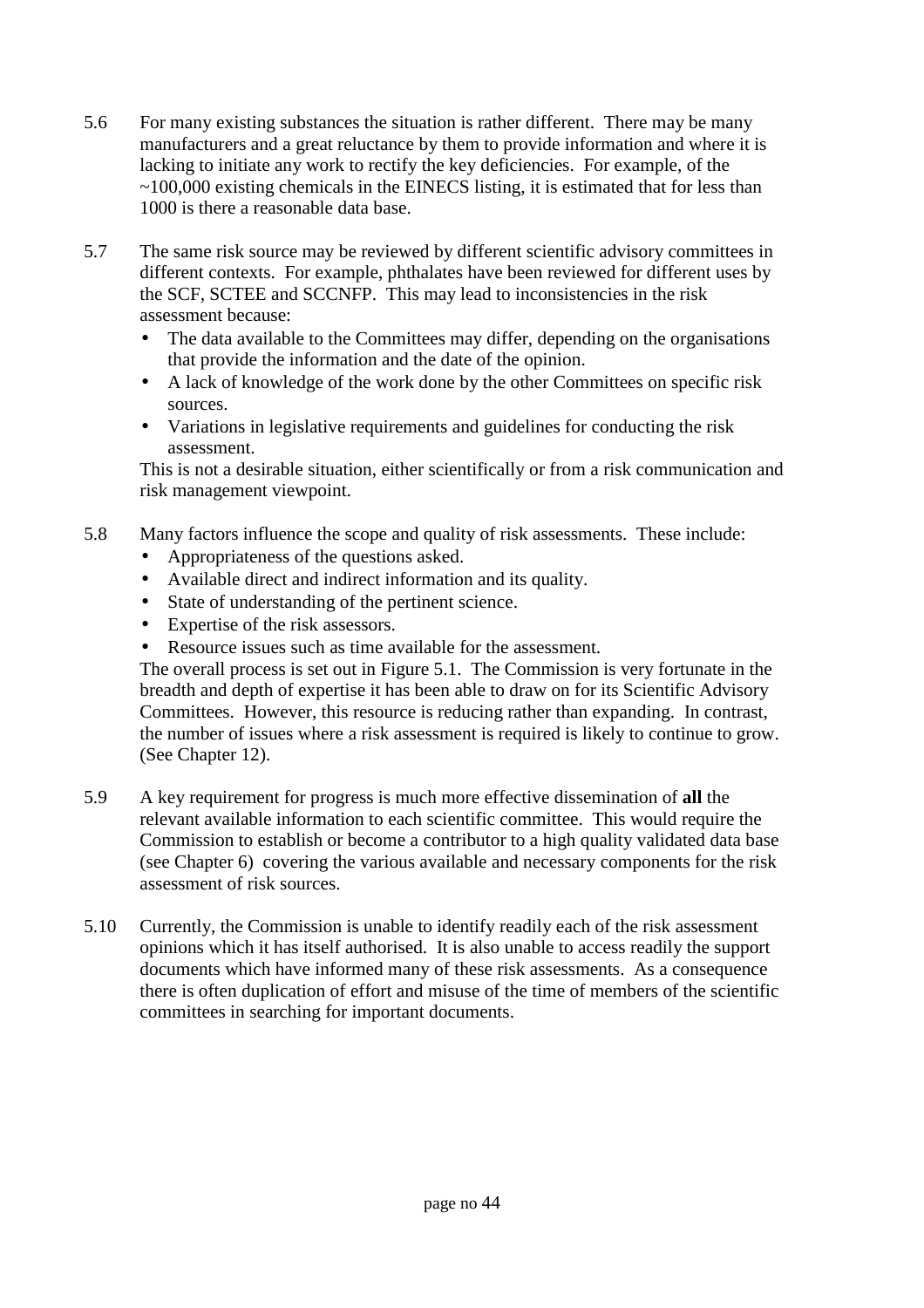| <b>COMPARISON OF RISK ASSESSMENT ACTIVITIES OF DGXXIV SCIENTIFIC COMMITTEES</b> |
|---------------------------------------------------------------------------------|
|---------------------------------------------------------------------------------|

| <b>COMMITTEE</b> | <b>MAIN DATA SOURCES</b> | <b>HAZARD</b><br><b>IDENTIFI-</b><br><b>CATION</b> | <b>HAZARD</b><br><b>CHARACTER</b><br>-ISATION | <b>EXPOSURE</b><br><b>ASSESSMENT</b>       | <b>USE OF SAFETY FACTORS</b><br><b>IN RISK</b><br><b>CHARACTERISATION</b> |
|------------------|--------------------------|----------------------------------------------------|-----------------------------------------------|--------------------------------------------|---------------------------------------------------------------------------|
| 1) SCAN          | PG, M, PMS               | Ch, Biol                                           | TS, C, W, E                                   | Cons Ind, Env Dir                          | Yes, ADI / MRLs (in future)                                               |
| 2) SCMPMD        | PG, M, PMS               | Ch, Biol, Mat                                      | $\mathcal{C}$                                 | Cons Dir                                   | Some use of the rapeutic index,                                           |
|                  |                          |                                                    |                                               |                                            | etc.                                                                      |
| $3)$ SCP         | PG, M                    | Ch, Biol                                           | TS, C, W, E                                   | Cons Dir, Env Dir                          | Yes, MRLs                                                                 |
| 4) SCF           | PG, M                    | Ch, Biol, Pro,<br>Mat, Ph                          | $\mathcal{C}$                                 | Cons Ind, Cons Dir                         | Yes, MRLs, etc                                                            |
| 5) SCTEE         |                          | Ch, Biol, Mat, Ph,<br>Pro                          | C, W, E                                       | Cons Dir, Cons<br>Ind, Env Ind, Env<br>Dir | Yes                                                                       |
| 6) SCCNFP        | PG, M                    | Ch, Biol, Mat                                      | $\mathcal{C}$                                 | Cons Dir                                   | Yes                                                                       |
| 7) SCAHAW        | $\overline{\phantom{0}}$ | Ch, Biol, Pro                                      | TS, C, W, E                                   | Cons Ind                                   | N <sub>o</sub>                                                            |
| 8) SCVPH         | $\overline{\phantom{a}}$ | Ch, Biol, Pro                                      | TS, C, W                                      | Cons Ind, Cons Dir                         | N <sub>o</sub>                                                            |

Key:  $TS = target$  animal species;  $C = Consumers$ ;  $W = Workers$ ;  $M = Manufacturer$  main information source;  $E = environment$ ;  $PMS = post-marketing$  surveillance data;  $PG = published$  guidelines;  $Ch = chemical$  agents; E = post-marketing surveillance data;  $PG =$  published guidelines;  $Ch =$  chemical agents ; Ph = physical agents; Pro = Processes and procedures; Mat = materials;  $Biol = biological agent;$  Ph = physical agents; Pro = Processes and procedures; Mat = materials; Cons Ind = consumer indirect;  $\overline{C}$  Cons Dir = consumer direct; Env Ind = environment indirect Env  $Dir =$  environment direct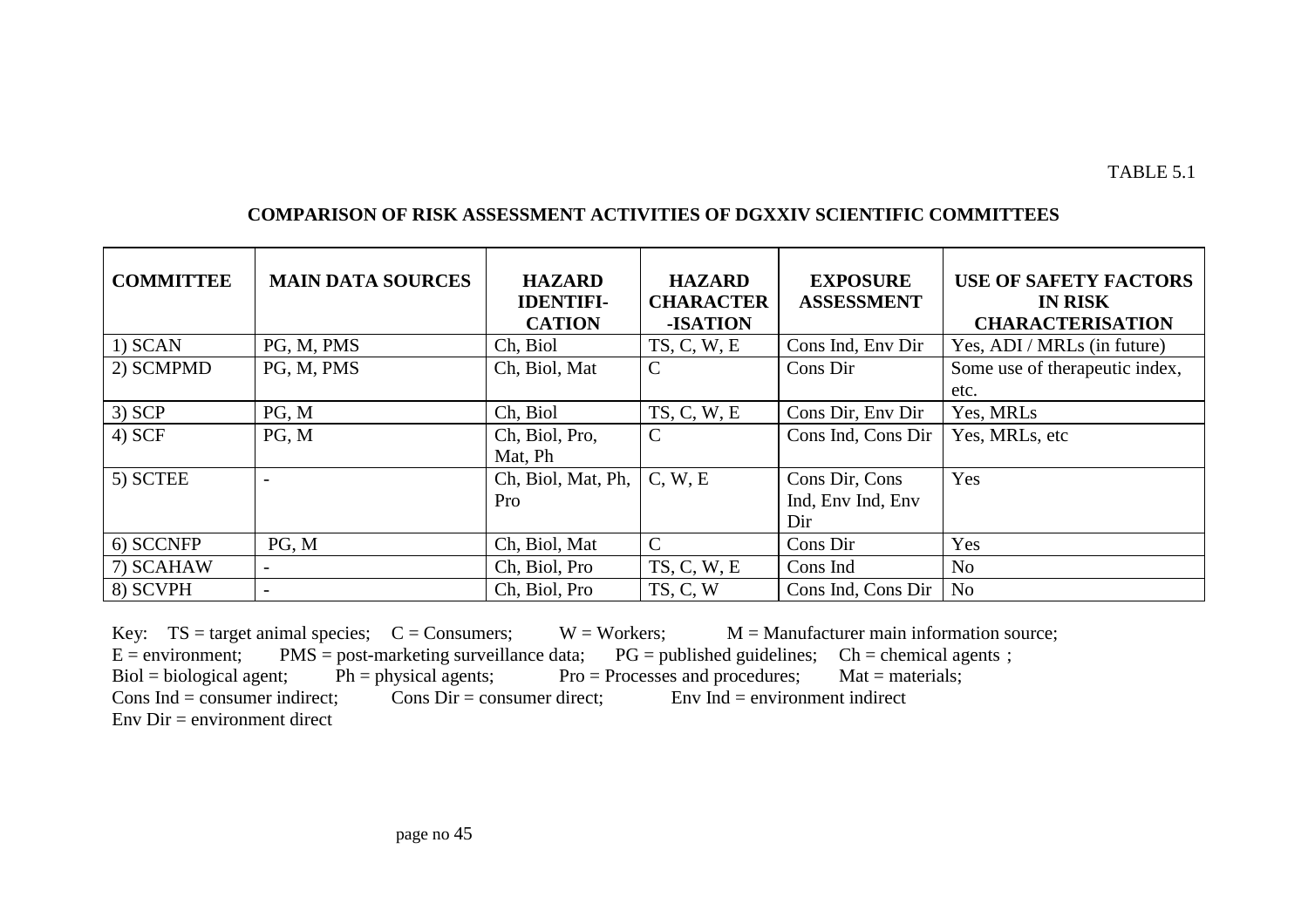## **FIGURE 5.1: KEY INPUTS INTO THE RISK ASSESSMENT PROCESS**

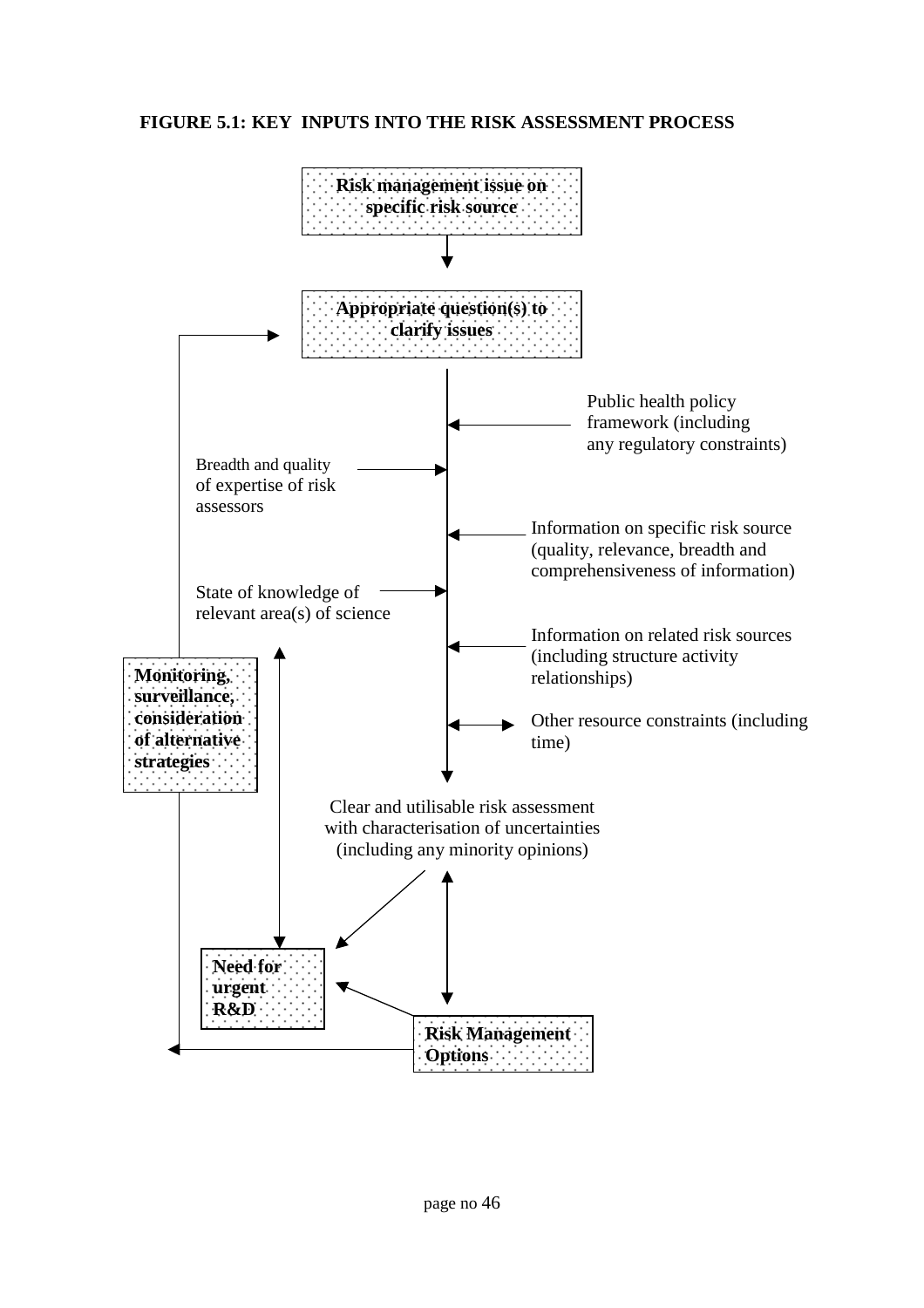- 5.11 It is recognised that a further major barrier to the use of available information is that much of it is provided to the Commission "in confidence". It is important to respect the need to protect the commercial advantage of companies who have invested their resources in building the requisite data. A means has to be found of maintaining this commercial advantage that nonetheless enables the information to be used more widely for risk assessment purposes.
- 5.12 Each scientific committee has a distinctive brief of responsibilities and duties. Members of individual Committees may perceive that their problems and procedures are unique. Some Committees are only involved with one DG, others with several. Inevitably, clear differences exist too in the legal frameworks under which they are requested to provide an opinion. For some committees benefit as well as risk may be taken into consideration, for others not.
- 5.13 In the case of human medicines, there may be a very small margin of safety between the beneficial (therapeutic) dose and the toxic dose. Identification of this safety margin requires extensive studies in suitable patients. In the case of industrial workers it is quite common also for there to be a small safety margin between exposure levels and those at which an adverse effect may occur. This is only likely to be acceptable if there is good human data. If human data is inaccessible or unreliable and / or when the concern is exposure of the general public larger safety margins are normally required. For most risk sources there is little, if any, human data available. Means must be found to obtain more information in man once a product is marketed or a new industrial process is in operation.
- 5.14 Harmonisation of risk assessment clearly cannot mean that the same safety factors are employed for all risk sources regardless of the data base and the intended use of the risk source. However, it should mean that the drugs / drug residues released into the environment (e.g. through excretion) are treated from a risk assessment viewpoint in a similar manner to other residues which may enter a sewage works with possible passage into the water supply, etc. Similarly, worker risk from manufacturing or administering drugs (e.g. anticancer drugs) should be considered for risk assessment purposes in the same way as other risk to workers from other risk sources.
- 5.15 Harmonisation ought also to be achievable in:
	- Risk terminology
	- Style of presenting risk assessment opinions.

The process of editing the language of opinions by Committees is a highly inefficient one.

- 5.16 The Working Group is aware that in some Member States, scientific advisory committees in the course of their activities are in dialogue with non-scientists. This takes a number of forms:
	- One or more stakeholders being observers or even full members of the committee
	- Annual (or even more frequent) meetings with stakeholders, including politicians
	- Publication of a non-technical annual report.

This is not normally the case for the DGSANCO scientific advisory committees.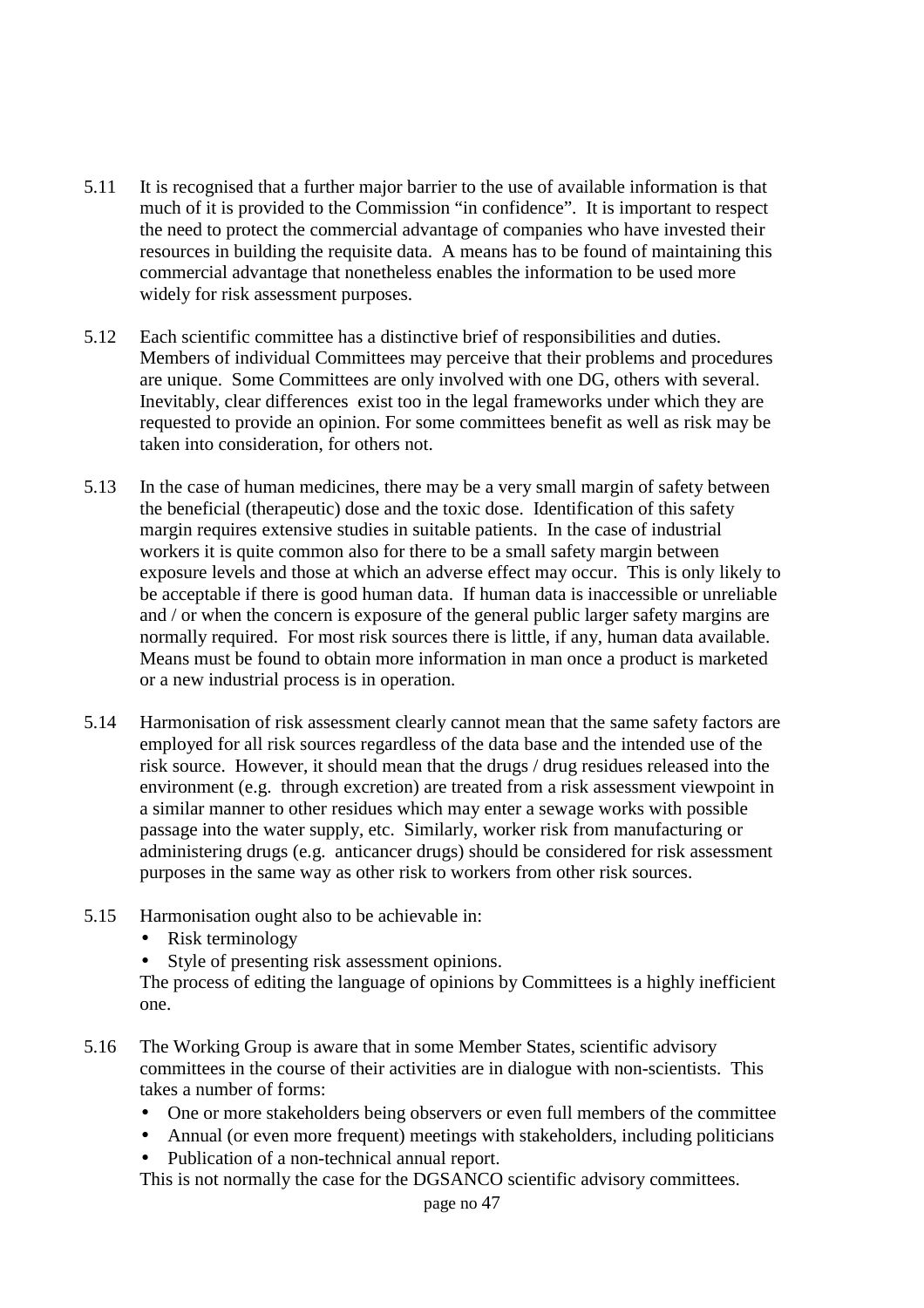5.17 A further important issue, where an agreed view would be helpful, is whether, for chemical agents at least, a generic exposure value (sometimes termed threshold of toxicological concern or TTC) can be set below which, regardless of its chemical nature, an agent can be considered to be without adverse effects to man and / or the environment.

#### **Question (Problem) Formulation**

- 5.18 Risk assessment must be of practical use. As identified in Chapter 3, risk assessment may be conducted for a variety of purposes. The first crucial element in the risk assessment process is to ensure that those carrying out the risk assessment are very clear about its purpose(s). In most cases Scientific Advisory Committees conduct risk assessments in response to questions formulated by the Commission.
- 5.19 Formulation of appropriate questions requires a high level of understanding of the possible human and environmental health issues. For approval of new products (drugs, feed additives, cosmetics, pesticides) the questions have become standardised and the committee involved typically works to guidelines which they have developed to carry out the risk assessments. Committees have developed their guidelines independently and it is appropriate to review whether their compatibility could be improved.
- 5.20 In the case of other risk assessments, the provision of questions alone is often insufficient to ensure that the members of the Scientific Advisory Committee understand fully the purpose for which the risk assessment is required. In such cases a dialogue is essential with the appropriate risk managers. (This issue is discussed in more detail in Chapter 12). Poorly formulated questions can result in a number of unfortunate consequences including: an un-utilisable risk assessment, identification of risks not relevant to the actual problem, waste of precious time of committee members and delay in establishing a sound basis for a risk management strategy. The question formulation should indicate the level of sophistication of the response required. Is a sophisticated numerical answer needed, or is a more qualitative conclusion sufficient for the purpose?

## **Data provision and data acquisition**

- 5.21 Ready access to all the relevant data is the second essential prerequisite for a sound risk assessment. This is an important deficiency in the work of many of the Scientific Advisory Committees.
- 5.22 Where new products are required to be assessed, with few exceptions, all the data is provided by the company wishing to market the product. Data on closely related products, etc. is not available although this would often assist in validating the information presented. Moreover, because the data provided by the company is "in confidence" the work of the Committee cannot be considered as fully transparent. Procedures need to be developed to overcome these deficiencies.
- 5.23 For other risk sources the data provided by the Commission can be very variable. One approach is to use external consultants to provide the literature review, or even a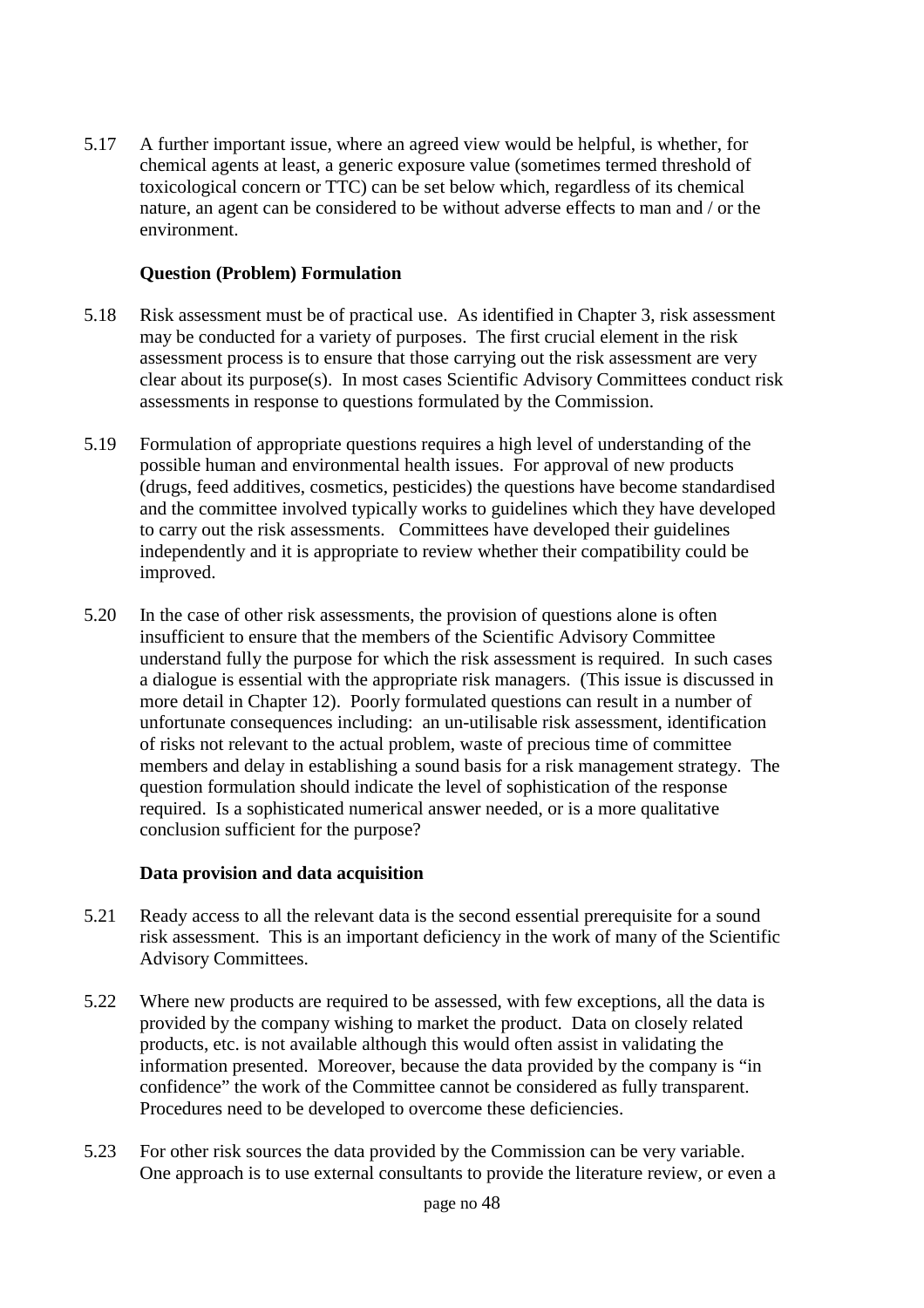risk assessment, which the Committee is then asked to comment on. This raises the dilemma for the Committee of either relying on the data cited in the consultants' report or drawing on the resources available to individual members of the Committee. In other cases, the DG responsible for the questions may provide a very limited number of publications / reports to assist the Committee in answering the questions.

- 5.24 It is a legitimate question as to whether it is reasonable to expect individual committee members to take responsibility for making up any deficiencies in the data base provided (often a very time consuming process without any form of reimbursement to either the individual or to their parent organisation). This situation is quite unlike that in many Member States who employ experienced scientists to ensure that their Scientific Advisory Committees are provided with all the relevant information. It is recommended that the Commission considers the appointment with the skills and time to perform this increasingly essential role.
- 5.25 Risk assessments of new products have the opportunity for requesting further studies by the proposing company prior to making a decision. This is not usually the case of existing risk sources. Effective mechanisms need to be identified and fully understood by which studies are considered by a Scientific Committee as crucial to a risk assessment which can be initiated promptly.

## **Integrated risk assessment**

- 5.26 Human health risk assessment and environmental risk assessment have, for historic reasons, developed separately. However, the processes have much in common (The IPCS has recently produced a draft report on this item). Since the objective of all the Scientific Advisory Committees should be to protect effectively both human health and the environment, it is important to develop a more holistic approach to risk assessment (termed "integrated risk assessment") which embraces both. There are good practical and scientific reasons for developing this strategy within the EU, namely:
	- Potential for improved efficiency. With the exception of agents which are deliberately administered to man, the processes of release, transport and transformation are largely common to both human and environmental receptors. Consequently, exposure methodology should be common. Moreover, knowledge of both toxicokinetics and adverse effects (toxicodynamics) in laboratory animals can be applied in the assessment of potential impacts on wild life. In fact, the risk for terrestrial vertebrates is commonly estimated using the information on mammalian toxicity generated for the human health risk, after the re-evaluation of the toxicological results selecting ecologically relevant end-points. In addition, specific hazards, such as potential for endocrine disruption, can be detected in any part of the assessment.
	- Identification of relevant scenarios. Risks to humans and environmental receptors (ecological risks) often have some element of interdependence. This may be easily neglected if these risks are considered separately.
	- Early warning indicators. Concerns about potential or real adverse effects may be picked up in either humans or particular environmental receptors as a result of monitoring and surveillance programmes, change observations or specific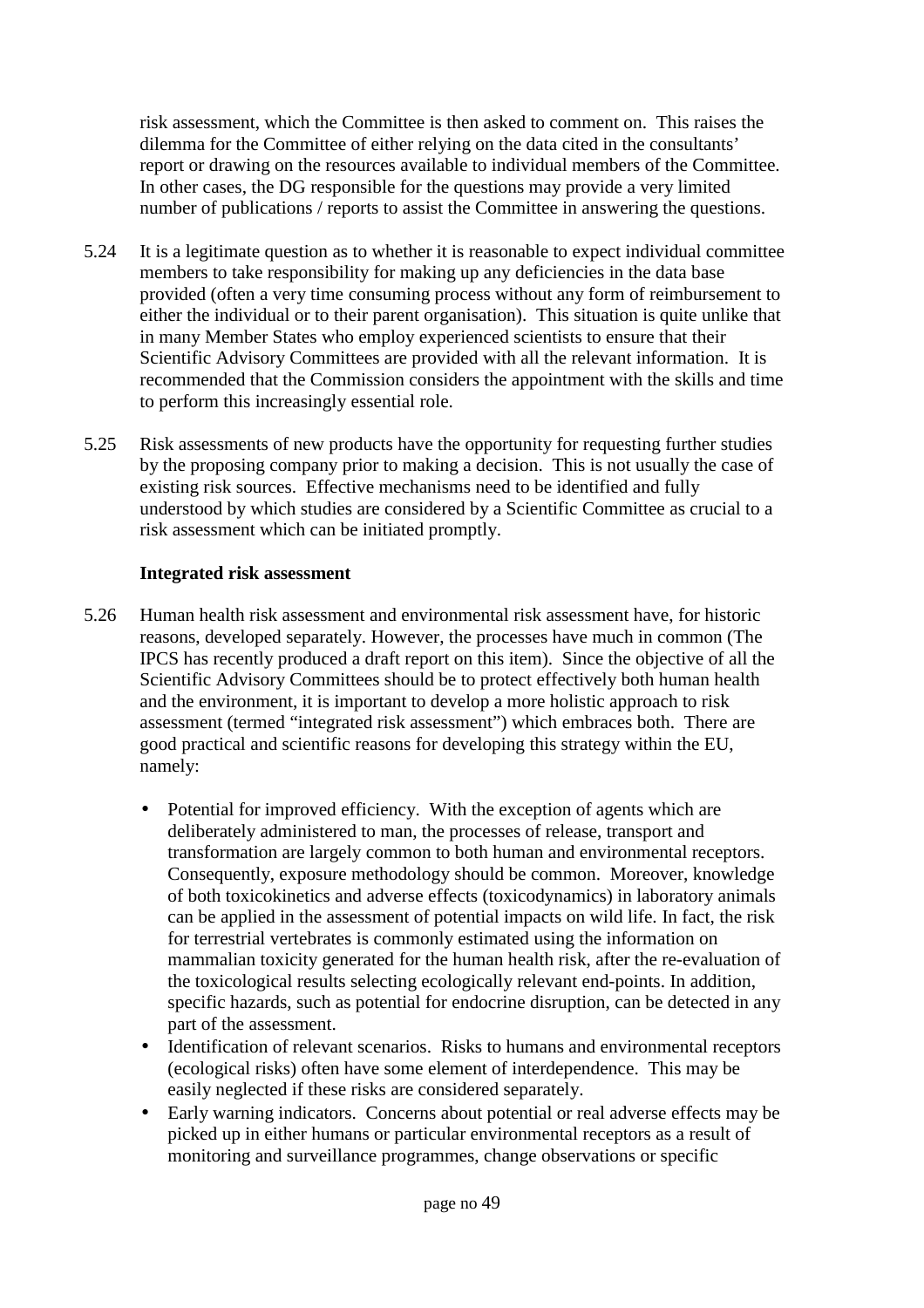research studies. An integrated approach would ensure that these concerns were examined holistically rather than on a piece meal basis.

- Coherence of advice to risk managers. Individual risk sources may affect both human health and that of the environment. It is important that these risks are described in a common and clear way.
- 5.27 In some cases, comparisons may be required between the impacts of different risk sources (eg: pesticides). If one affects human health but has less effect on the environment, while the second risk source affects the environment more than human health, it is necessary to have a coherent format to aid risk management decisions.
- 5.28 It is recommended that the Scientific Advisory Committees consider a common approach to the development of a more integrated risk assessment. This might follow the lines proposed by WHO 2000.

## **CONCLUSIONS**

- i) The Scientific Advisory Committees of DG SANCO are involved in the risk assessment for public health and the environment of a very wide variety of risk sources, including: the impacts of chemical, biological and physical agents, often in complex media, and procedures and processes.
- ii) In many cases, the requirement for a risk assessment is laid down in community legislation. Typically this legislation also constrains the nature of the risk assessment process.
- iii) Despite this, the general approach used by the Scientific Advisory Committees has much in common following the sequence: hazard identification, exposure assessment, hazard characterisation and risk characterisation.
- iv) The quality and appropriateness of the risk assessments conducted is influenced by many factors, but in particular: the appropriateness of the questions asked of the Committees and the availability of suitable data for the assessment. In the latter case, major improvements are necessary in current practices.
- v) Better co-ordination is needed between committees to ensure that where appropriate common approaches are employed for comparable problems. In the short term, progress should be readily achievable in agreeing use of risk terminology and style of presentation of opinion.
- vi) Other issues include: involvement of stakeholders in the work of the Scientific Advisory Committees, development of common approaches for environmental risk assessment and adoption of an integrated risk assessment approach.
- vii) It has not proved possible to consider in this Report the work of Scientific Committees of other DGs concerned with risk assessment. On the grounds of harmonisation it is hoped that this work can be conducted in the near future.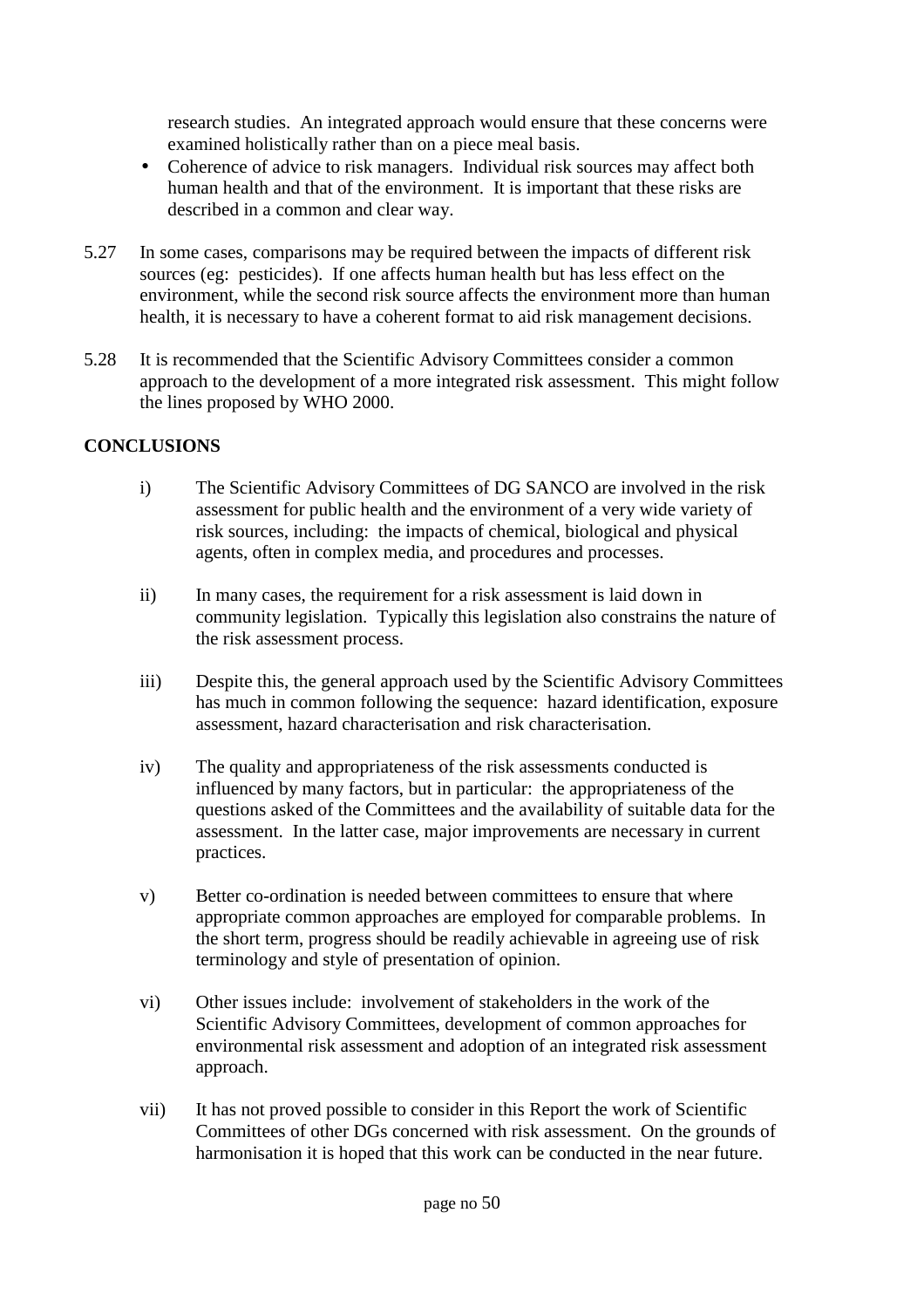# **6 HAZARD IDENTIFICATION**

*"Our lungs admit hindrance an elixir of life and a deadly poison"* **Gladkov (1975)**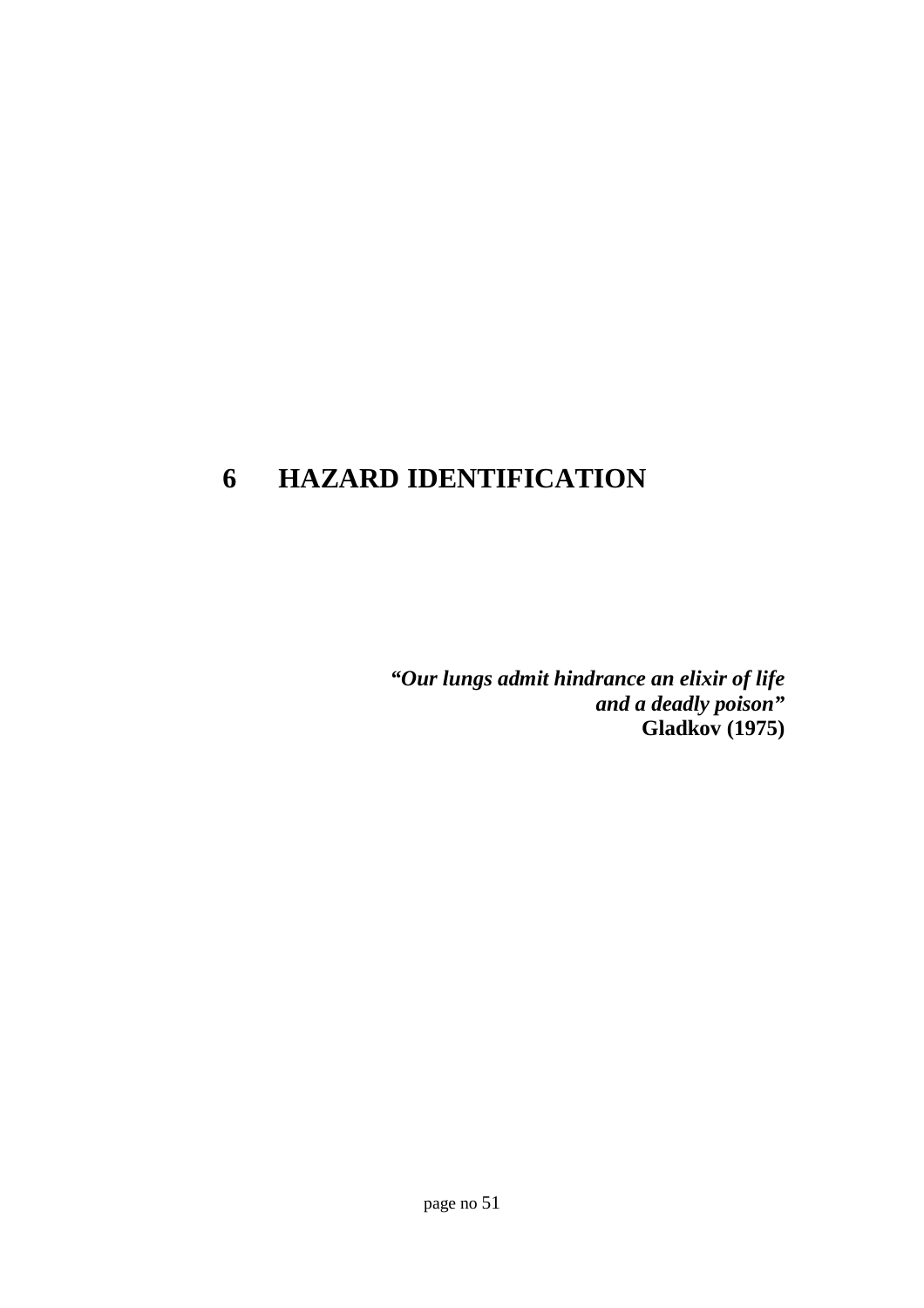## **GENERAL**

- 6.1 Hazard identification is defined as the identification of a risk source(s) capable of causing adverse effect(s) / event(s) to humans and/or the environment, together with a qualitative description of these effect(s) / event(s). Hazard identification may be carried out for a variety of purposes:
	- i) As the first step in the risk assessment process of a product or other risk source;
	- ii) To clarify a human health or environmental issue, e.g. local pollution by a chemical (see also Chapter 7);
	- iii) To aid policy, e.g. to rank risk sources:
	- iv) To determine hazard labelling of products;
	- v) To select appropriate species or taxonomic groups for further testing. This is particularly relevant for ecotoxicity.

In some cases, only hazard identification may be conducted.

Hazard identification is conventionally regarded as the first step in risk assessment. There are a number of reasons for this, the most obvious being that in hazard identification the issues of concern for a subsequent analysis are defined. However, often in practice there is overlap between hazard identification and exposure assessment.

## **Hazard identification considerations (see also Figure 6.1)**

- 6.2 i) Identify and characterise properly the risk source viz. one or more chemicals, micro-organisms.
	- ii) Determine what effects are the potential target(s) (humans, other species, environmental compartments).
	- iii) Examine whether the experimental procedure(s) and/or field studies reflect the exposure conditions of concern and are they of appropriate quality, etc., i.e. are they appropriate? It is also essential to establish that the risk source that has been used for testing purposes or human or field observations is for all practical purposes relevant for the risk source being assessed.
	- iv) Establish what is a significant adverse effect. It is important to thoroughly evaluate, for example, the arguments for a particular effect(s) being discounted.

Hazard identification may be regarded as an initial qualitative effect description for the quantitative hazard characterisation in that, for various reasons, there can be no further investigations of a number of possible effects. It follows that a key element of hazard identification is to ensure that all significant adverse effects are recognised and considered.

## **Identification and characterisation of the risk source**

6.3 It is essential, from the outset, to have a clear identification of the risk source. In regard to chemicals, this requires precise information about the identity of the chemical. This includes identification of possible stereoisomers, characterisation of the components of complex substances, consistency of composition and nature and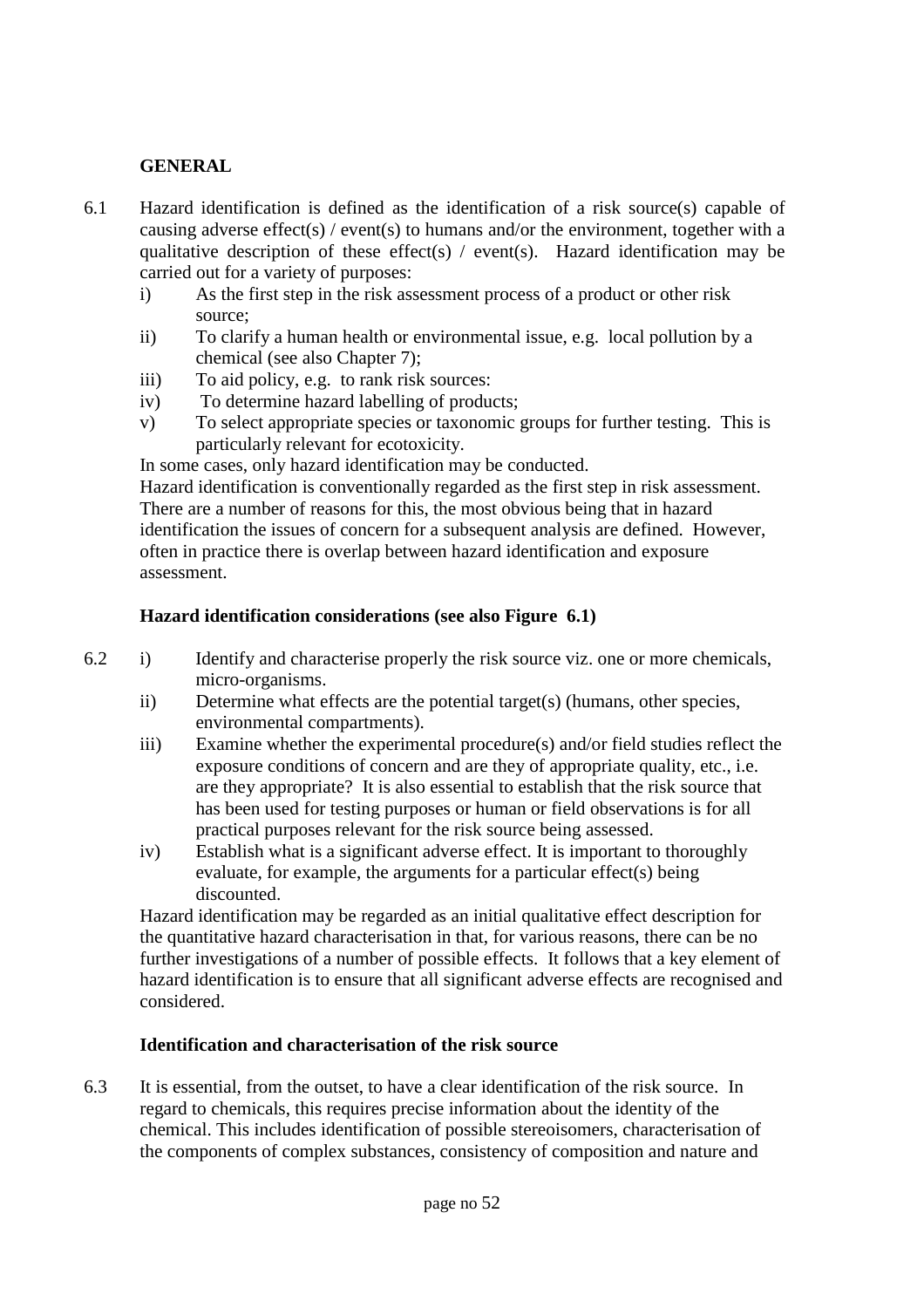levels of impurities. Information on chemical stability and physical form of the chemical is also necessary.

- 6.4 It must be shown that the chemical composition of the risk source of interest is the same for all practical purposes as that used for assessing the adverse effects. This is in principle straightforward where a risk assessment is being conducted on a new product for proposed commercial use. For existing substances, there may be interbatch variations in composition which was not taken full account of in the original toxicity tests. It may be much more problematic in situations where an adverse effect due to environmental exposure is under investigation, where the physical and/or chemical form may change due to chemical or biotic influences. There is a danger that in such situations what is readily measurable is assumed to be the causative agent, whereas the effect may be due to another risk source or to a combination of risk sources.
- 6.5 Some of the scientific committees require completion of a standardised format which covers physicochemical properties, including impurities. Others do not. It may be helpful for committees to compare these formats to assess their coverage and general utility.

## **Determination of potential targets (hosts)**

- 6.6 In the great majority of risk assessments conducted by DGSANCO Scientific Committees effects on humans (either the public at large, consumers, patients or workers) is a principal objective. Nonetheless, assessment of the impacts on the environment is being of increasing importance. Human and environmental risk assessments have much in common, indeed information from one assessment may often inform the other. Progressive integration between these processes is therefore highly desirable.
- 6.7 For human drugs, cosmetics, foods and personal care products there is, as yet, no legal requirement for an environmental risk assessment. However, it is likely in the future that some form of evaluation of possible environmental effects will be required. This might take the form of a simple algorithm(s) utilising information on release routes, and levels rates, together with physicochemical data. Such an approach has been adopted in the last few years for veterinary drugs and is under development for animal growth promoters. The use of tiered approaches starting from simple estimations is of obvious cost-effective value, however, the scientific basis of the protocol must be guaranteed. The environmental risk assessment for veterinary drugs includes a first tier based exclusively on an exposure assessment, without considering or requesting (eco-)toxicological information. From a scientific point of view a "risk assessment" which does not consider the effect assessment is not valid. For biologically active substances, the assumption of "low exposure equal to low risk" is not acceptable because of the potential for significant effects at very low doses. Therefore, the procedure for the environmental assessment of veterinary drugs requires a reevaluation. The harmonisation of the protocols, including the definition of conceptual models and analysis plants for each risk assessment procedure will allow the detection of inconsistencies in the technical development of the EU legislation.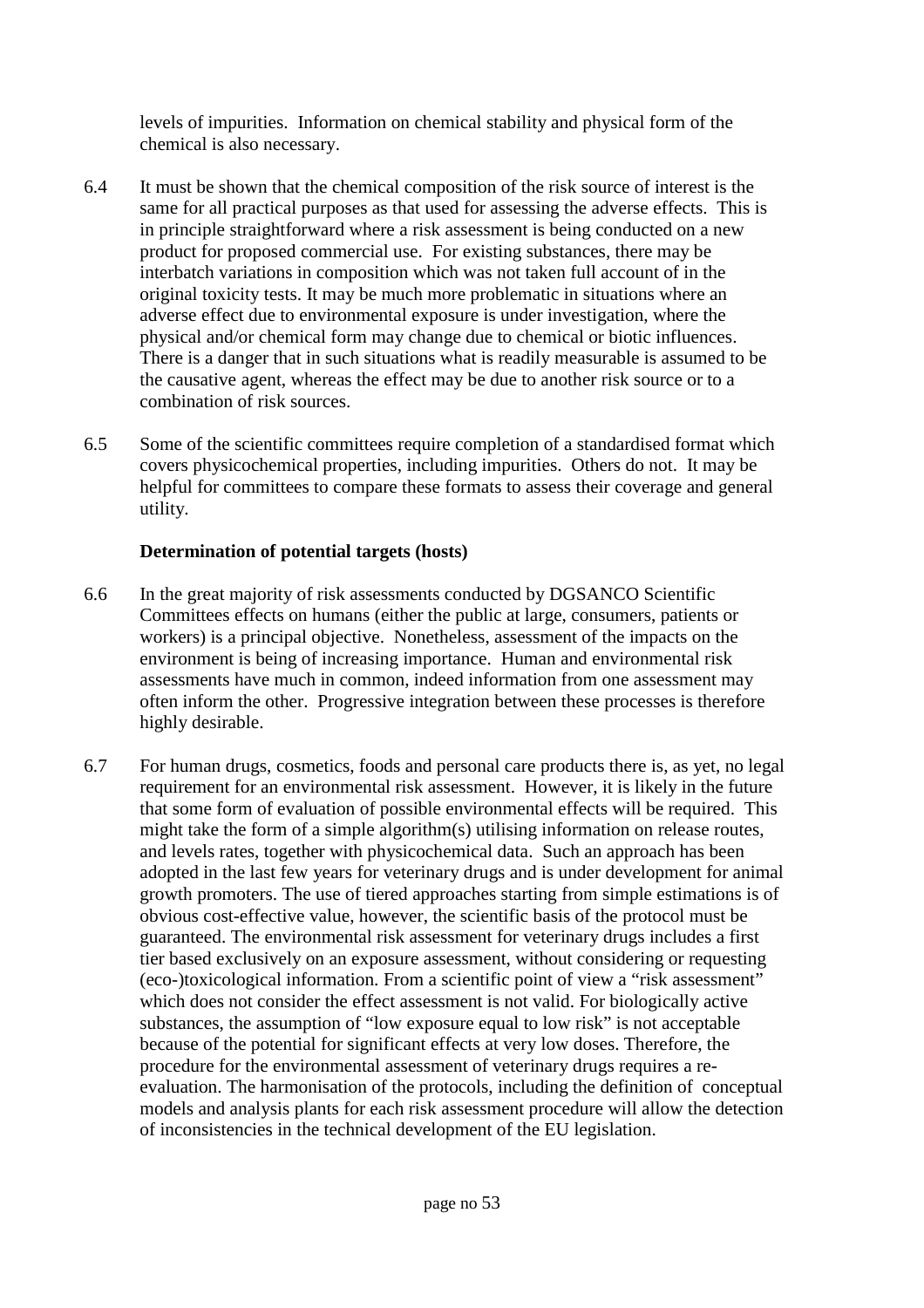

#### **FIGURE 6.1: DIAGRAMMATIC REPRESENTATION OF THE PROCESS OF HAZARD IDENTIFICATION**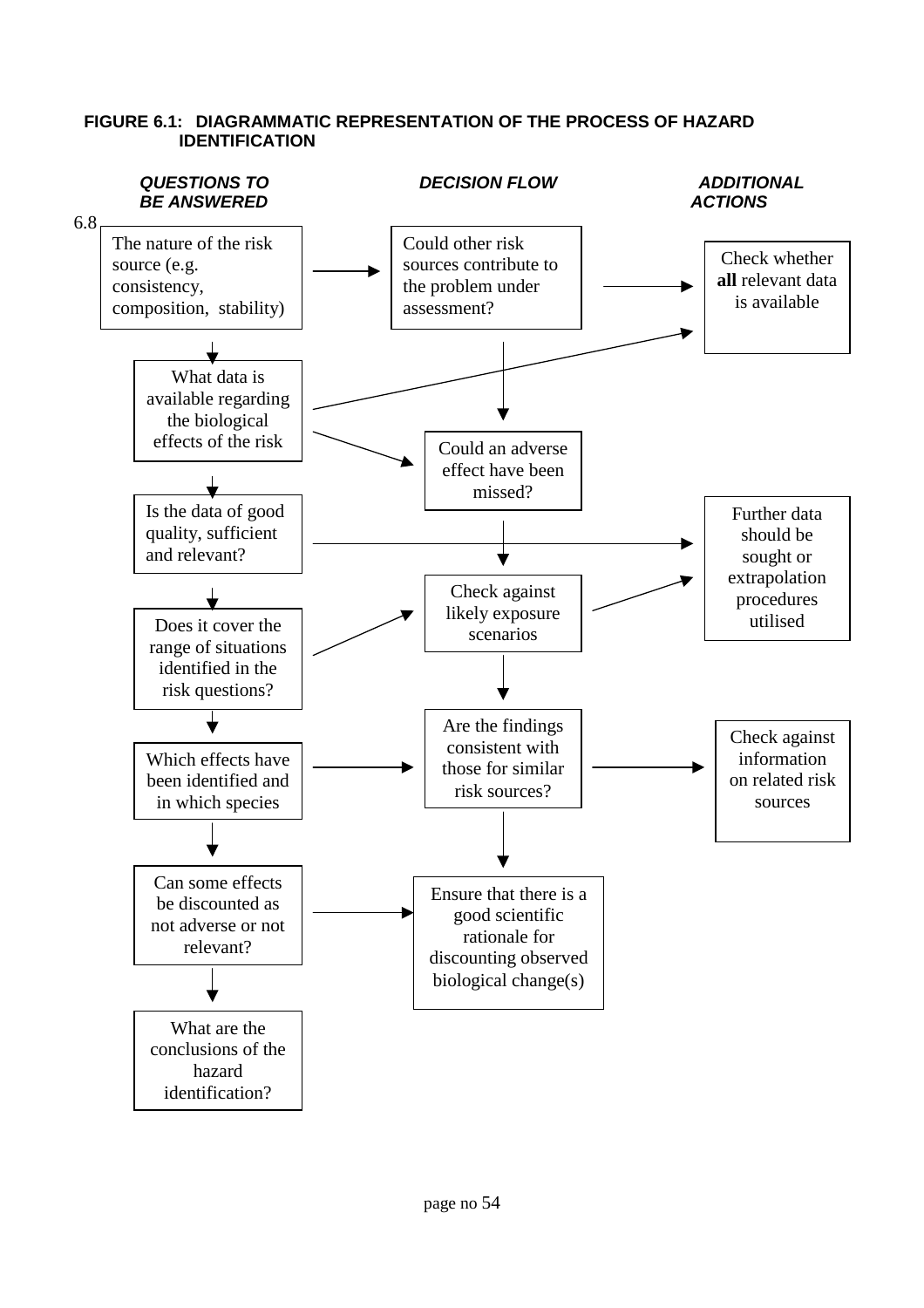- 6.8 It is anticipated that under the theme of sustainability there will be an increasing requirement of scientific committees to consider the risk involved in all aspects of the life cycle of a product. Of particular importance is likely to be waste disposal (see also Chapter 10).
- 6.9 It may be valuable to establish a working party drawn from different scientific committees to consider a more unified strategy for the initial environmental impact assessment of commercial products.

#### **Experimental protocols and/or field studies**

6.10 Hazard identification has been reviewed both regionally and internationally. The IPCS has dealt with this issue in the context of identification of hazards for human health in a number of Monographs (WHO, 1987, 1994, 1999). These reviews have mainly considered issues directly related to chemicals and their effects on human health.

In Europe, environmental risk assessment has been considered by the European Environment Agency (EEA, 1998). Environmental risk assessment has also been considered in the US (US Presidential / Congressional Committee on Risk Assessment and Risk Management, 1997; USEPA, 1998). Examples of the application of this approach are given in National Science and Technology Council (1999). In this Chapter, attention will be focused on how information for hazard identification is derived and applied in general terms and areas where a more harmonised approach would be beneficial and the constraints in achieving this.

## **CHEMICALS**

[*Note*: see also Appendix 3, Report on risk assessment for toxic chemicals]

## **Current testing requirements**

6.11 It is not appropriate for the purposes of this Report to review in any detail the large range of current toxicity and eco-toxicity tests as well as tests for chemical, physical and microbiological characteristics of the test material. For useful reference on test, the reader is referred to Appendix 3. It should be noted here however that the OECD, over the last 30 years, has made an important contribution to the harmonisation of risk assessment through its work in validating and standardising toxicity and eco-toxicity tests *in vivo* and *in vitro* as well as tests for chemical and physical characteristics. Each test guideline identifies the agreed number of samples, dosages, number of test units (animals, tubes) for each dosage, duration of exposure, route of administration etc. and the number of parameters to be measured. OECD also prescribes the conditions for performing test and reporting the test results, through GLP (Good Laboratory Practice). The standardised tests have gained world-wide acceptance for all types of chemicals. So far, animal tests still are considered to give the most appropriate answer to the question about possible human health concerns, but it is generally agreed to limit the use of animals to a minimum by a stepwise approach where the new chemical only goes into animal testing when chemical and physical properties are elucidated as well as targeted *in vitro* tests covering dynamic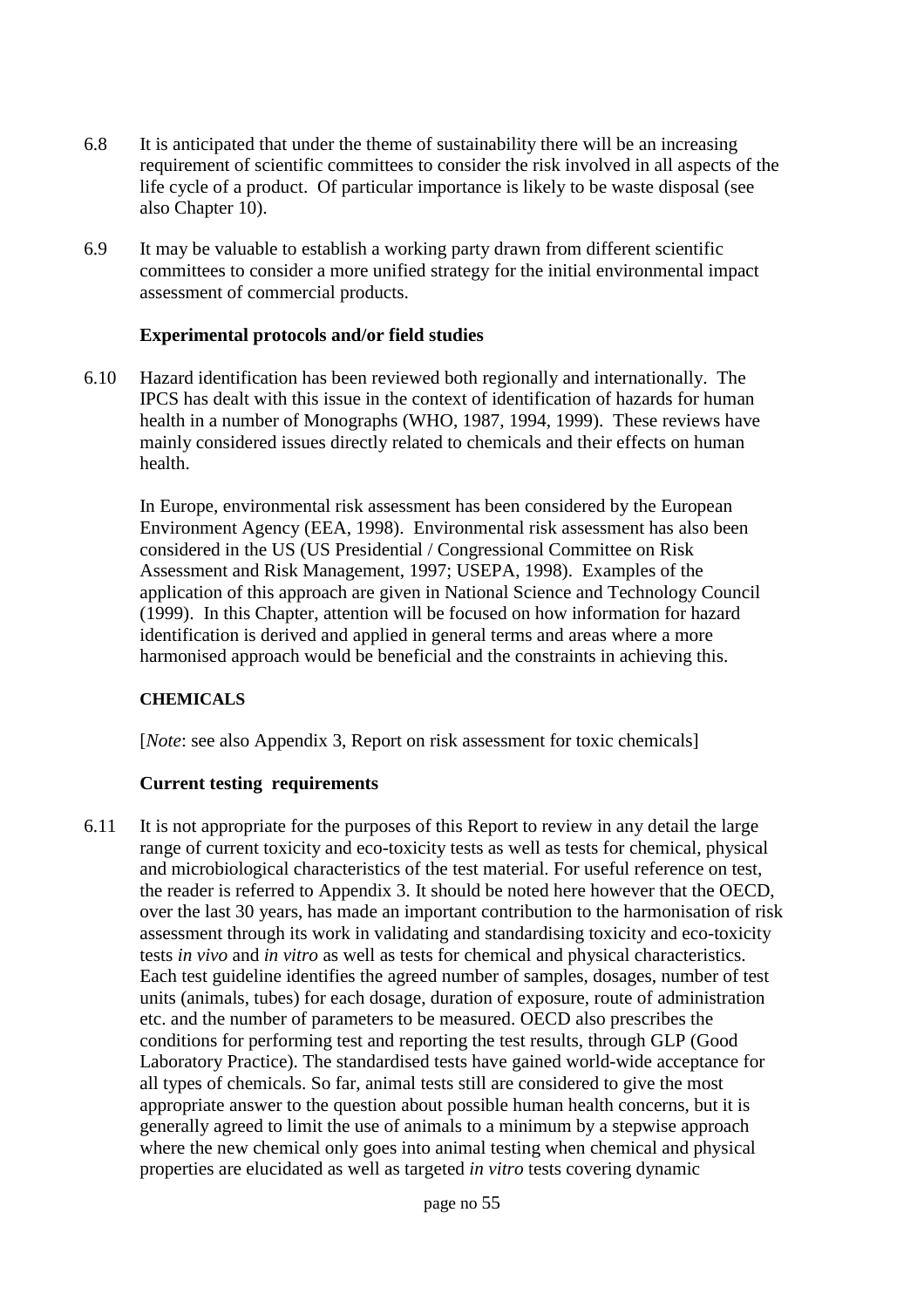interactions at the cellular level. The animal studies then cover the toxicokinetic features as well as identification of potential target organs. For "old" chemicals, human and experimental toxicity data is identified before the necessary supplementary data set will be requested.

- 6.12 In the context of harmonisation it is appropriate, however, to consider briefly future trends in the methodology for hazard identification and legal and other factors which may affect substantially the choice of methodology employed to identify and characterise hazards. The availability of appropriate test methodology is essential to the proper identification of the potential hazards. Frequently, there are a variety of available test methods, of differing complexity. This leads to the need for developing a test strategy in order to ensure that testing is carried out optimally. This can help to ensure that on the one hand, the hazards of concern are adequately identified, and on the other that unnecessary additional testing is avoided. Additional testing not only involves extra costs, but where biological effects are concerned, this will often involve animal studies, which should be avoided whenever possible. The recognition that hazard identification and development of appropriate testing are intimately linked is reflected in a somewhat different terminology in some risk assessment frameworks (e.g. USEPA, 1998; ILSI, 1996, 2000) which refer to "Problem Formulation". This term is used to describe the phase of a risk assessment that covers the identification of issues of concern for the analysis (hazard identification), as well as the selection of appropriate *in vivo* and *in vitro* test methodology and, where appropriate, test strategy.
- 6.13 The differences in the needs of different risk assessments can justify differences both in the hazards identified as well as in the levels of adversity that are considered to be hazardous. However, the reasoning for the choices needs to be clearly identified in all cases. The choices made for hazard identification and associated test methodology should be clear and justified in all cases, both where there is sufficient agreement that these choices can be included in binding legislation and in cases where a more ad hoc approach is necessary. For cosmetics in particular there are legal constraints on the use of in vivo tests.
- 6.14 There are also examples of more or less mandatory reduction. The first is in the Preparations Directive. This gives rules for how to evaluate mixtures of chemicals. European Parliament and Council Directive1999/45/EC of 31 May 1999, JO L200, 31.7.1999 p.1. This replaces 88/378/EEC of 3. May 1988, JO L187, 16.7.88. There are no major differences in the two texts as regards animal welfare. Here there is a specific reference to 86/609/EEC (considerant no. 8): "whereas, therefore, this Directive makes use of the results of assessments of toxicological and ecotoxicological properties only when these are already known and entails no obligation to conduct further experiments on animals.".
- 6.15 In addition it provides a calculation method to determine the toxicological (Article 6, Annex II) and ecotoxicological (Article 7, Annex III) properties of a mixture of substances, based on the properties of the individual components. This is intentionally made as "accurate" as possible, in order to discourage animal tests of mixtures. Whilst for most toxicological or ecotoxicological endpoints, the calculation method is an alternative to results of tests on specific mixtures (cf. argument above), for certain end-points, cancer, mutagenicity and reproductive toxicity, the use of the calculation method is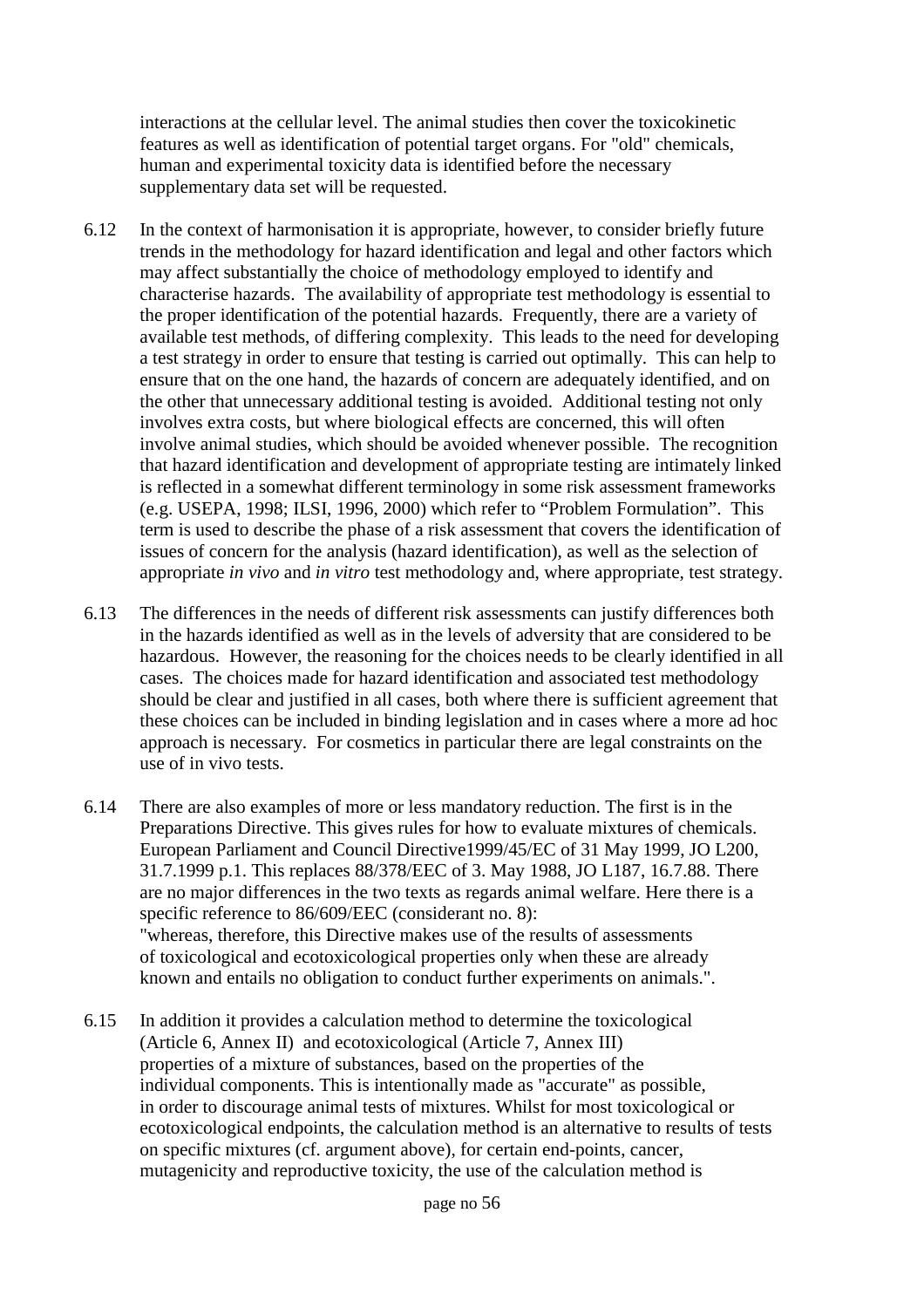mandatory. (Article 6 (2)). As a result, long-term studies to evaluate the carcinogenicity (or reproductive toxicity) of mixtures are in reality banned, since the results cannot be used as a substitute for the calculation method.

- 6.16 The other example is that of notification of new substances. In earlier versions of the testing requirements for new (notified) substances under Directive 67/548/EEC, there was a requirement to test. This ignored the fact that there might be several companies/importers wanting to notify the same substance. This could then lead to each company carrying tests on the same substance. Again, there is a specific reference to 86/609/EEC in the seventh amendment (Council Directive 92/32/EEC of 30 April 1992, JO 154, 5.6.1992, p.1). Whereas no. 9 (unnumbered in text) includes: "whereas all appropriate measures should be taken to avoid the duplication of tests on animals".
- 6.17 The new rules are found in Article 15, which introduces a mechanism to prevent duplication of testing, if there is more than one notifier.
- 6.18 Article 10 (5) deals with further testing.

"When manufacturers or importers are asked for further information and/or testing, they must also check, in view of the need to limit practical experiments on vertebrates, whether the information needed to evaluate the substance is not available from former manufacturers or importers of the declared substance and cannot be obtained, possibly against payment of costs. Where experiments are essential, it must be checked whether tests on animals cannot be replaced or limited by other methods. Necessary laboratory tests must be performed with due respect for the provisions of 'good laboratory practice' as laid down in Directive 81/18/EEC and for provisions of 86/609/EEC."

- 6.19 Legislative requirements for testing are not purely scientific, cost of testing considerations may also be considered. This can be seen in the choice of testing strategies for new notified industrial chemicals (EEC, 1992). Here the test requirements vary with the amounts of the substance to be put on the market. This differentiation reflects both scientific and risk management concerns. The amounts put on the market are viewed pragmatically as a surrogate measure of the extent of exposure, and hence smaller market volumes represent a potentially smaller exposure, and hence a potentially lesser risk. At the same time, increasing test requirements matching an increasing market potential also reflects the economic burdens imposed on the producers or manufacturers. It is important, however, to understand the likely use and distribution of the chemical for this pragmatic approach to be acceptable for individual products.
- 6.20 In contrast for the investigation of the effects of a particular emission source on the environment, it is difficult to specify in advance a unique set of issues that need to be considered. The geographical scope of the risk assessment can be set at different levels, each of which would require different types of hazard identification. Depending on the circumstances, studies could be limited to an evaluation of the acute toxicity to the aquatic species present at the site. Under other circumstances, a range of additional issues involving testing from chronic as well as acute effects and testing of the effect on whole biotopes rather than individual species might be relevant. In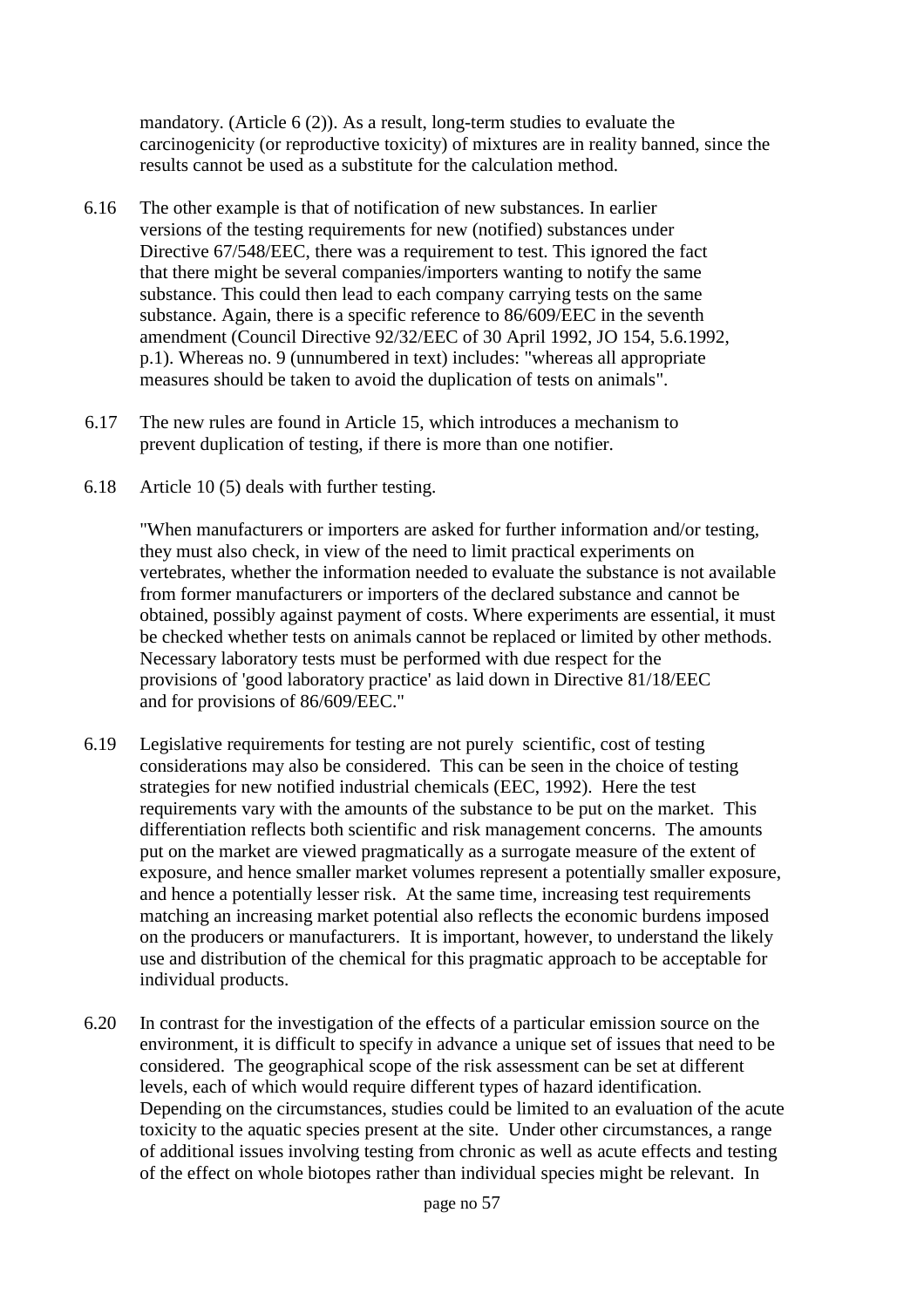particular, it is important to recognise that whilst only a small number of surrogate species may be studied, a full risk assessment should ideally cover the whole range of potential impacts on the environment (receptors).

- 6.21 Two types of test for identifying hazard may be identified:
	- a) specific endpoint tests, which are designed to identify a single biological effect only, e.g. mutagenicity tests
	- b) non-targeted endpoint tests, e.g. sub-acute and chronic tests.

For most purposes both types of test are necessary. However, the more background information that is available on the risk source or closely related risk sources, the greater the usefulness of endpoint specific tests.

- 6.22 Future developments in hazard identification and hazard characterisation tests are likely to be influenced strongly both by advances in the science of molecular biology and by socio-economic factors. These external forces are unlikely to pull in the same direction. There will be undoubted pressures for increased testing, both by regulatory authorities (to meeting continuing public concerns about product safety and to comply with international harmonisation agreements) and by companies (in order to protect themselves from product liability litigation). Demands will also continue to reduce in vivo testing because of issues of mounting costs and societal worries about animal welfare and ethical issues regarding biological experimentation (see also Chapter 10).
- 6.23 It is considered that the outcome of this continually evolving environment for hazard identification and hazard characterisation investigations will be:
	- a) development of a comprehensive data bank which will allow much more reliable prediction of adverse effects likely to be produced by new / existing sources;
	- b) an increasing emphasis on non-invasive methods of assessing the health status of test animals and the use of dosage regimens which do not cause frank toxicity;
	- c) more specific and shorter term in vivo studies;
	- d) further development of endpoint specific in vitro tests;
	- e) progressive availability of sensitive molecular biological methods (and other analytical methods) for a far wider range of parameters. Progress in the human genome project (e.g. the National Institute of Environmental Health Sciences-NIEHS Environmental Genome Project in the USA) is likely to be one very important stimulus to this process;
	- f) Better observation of the risk source in use, i.e. in field studies, epidemiological investigations;
	- g) Application of a threshold of toxicological concern in hazard characterisation.

## **Improved data bases**

- 6.24 An important barrier to hazard identification is the lack of a comprehensive data base which can readily provide:
	- Information on structure activity relationships and structural alerts;
	- Evaluated summaries of previous studies for each risk source;
	- Indications from new areas of biological research which are prompts for an alert for certain classes of chemicals.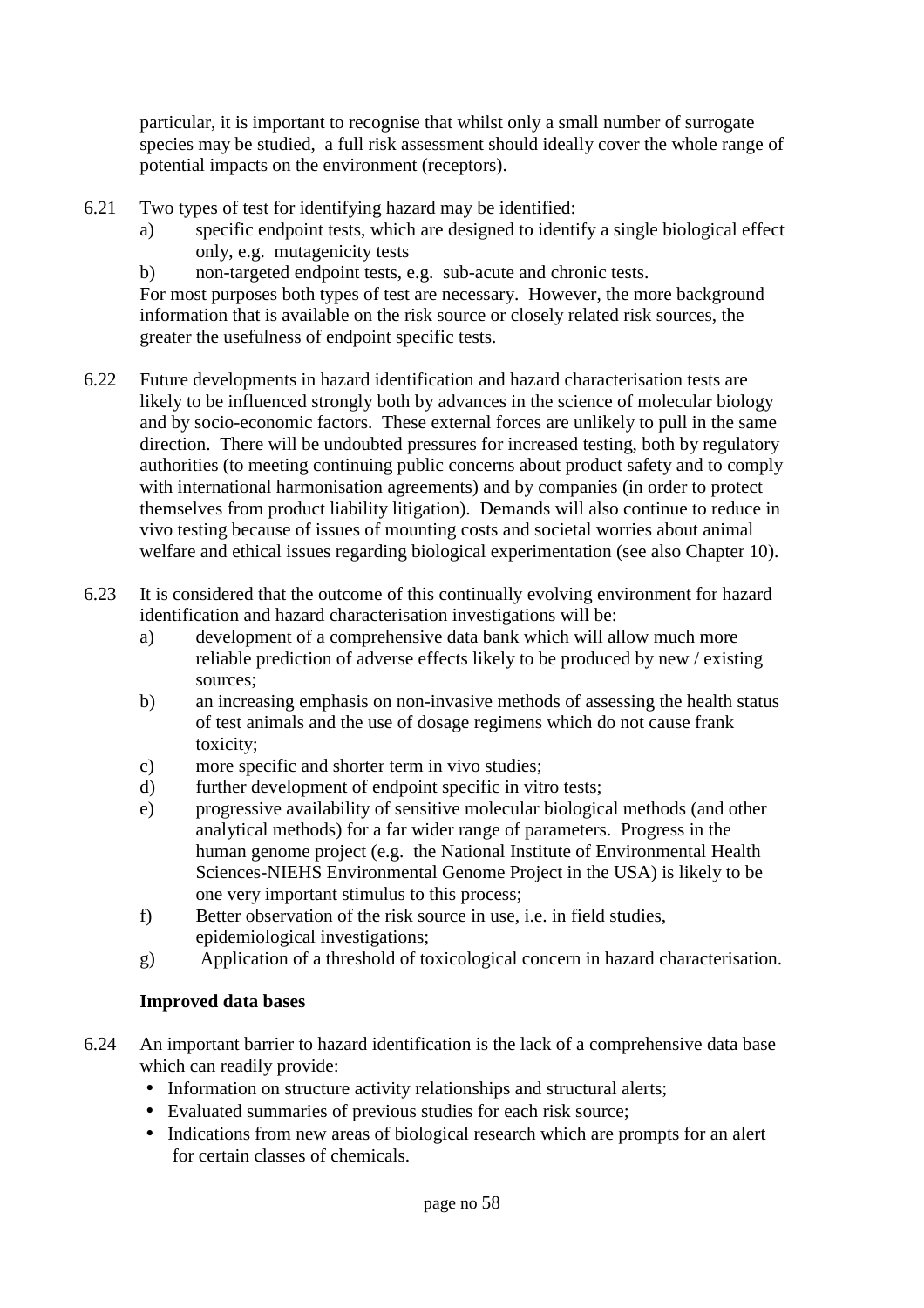Although a number of data bases are available for particular purposes (e.g. IUCLID, European Chemical Bureau of DG Environment), none at present are available which come close to meeting this need. A database of this nature would enable the existing substances testing regimes to concentrate on those substances of variable or uncertain composition. For an effective database to be established, it will also be necessary to conduct in addition specific research along the following lines:

- testing of "key" substances that enable important gaps to be filled (a number of those key substances may have no commercial use);

- testing of selected chemicals to validate existing databases.

#### **Non-invasive methods**

- 6.25 Non-invasive methods are of particular utility because they tend to be ethically (sociologically) more acceptable, minimise the effects of stress on the parameters being measured and may be less demanding on the toxicologists' time. (This might result in cost saving). Techniques which are already being applied in a rather limited way in human patients which should in principle be readily utilisation in the field of animal studies to identify and characterise hazards include:
	- Nuclear magnetic resonance spectroscopy
	- Electron spin resonance spectroscopy
	- Breath analysis / measurement of other volatile substances exhaled by the body.

#### **More purpose specific tests**

- 6.26 The principal emphasis in vivo toxicity test development for the past two decades has been the introduction of a growing array of guidelines for test procedures. There are several benefits of standardisation of approaches. However, one can also envisage a number of disadvantages. Of one concern being the inappropriate use of scarce resources on tests. The development of an increasing range of genetically modified strains of laboratory animals opens up possibilities for selection of test species which may be more relevant for testing particular classes of xenobiotics. Establishment of reliable data bases (see above) will also inform a more selective and scientifically justified testing approach. The emphasis is likely to be on the more effective use of smaller number of animals and the termination of experiments before long-term outcomes have developed (e.g. transgenic systems for carcinogenicity testing). The following are among expected technological developments which may facilitate this change in the emphasis of testing :
	- New strains of genetically modified animals;
	- Implanted biosensors to analyse changes in levels of endogenous or exogenous substances in the body;
	- Implanted or external strain gauges to detect body movement.

Clearly, employment of the latter techniques is dependant on the micronisation of currently available devices.

#### **Better integration of in vivo and in vitro studies**

6.27 In vitro studies provide the opportunity for obtaining human information that otherwise, for ethical and / or practical reasons, would not be achievable. Significant progress in developing suitable methodology is being made in many areas, e.g. cell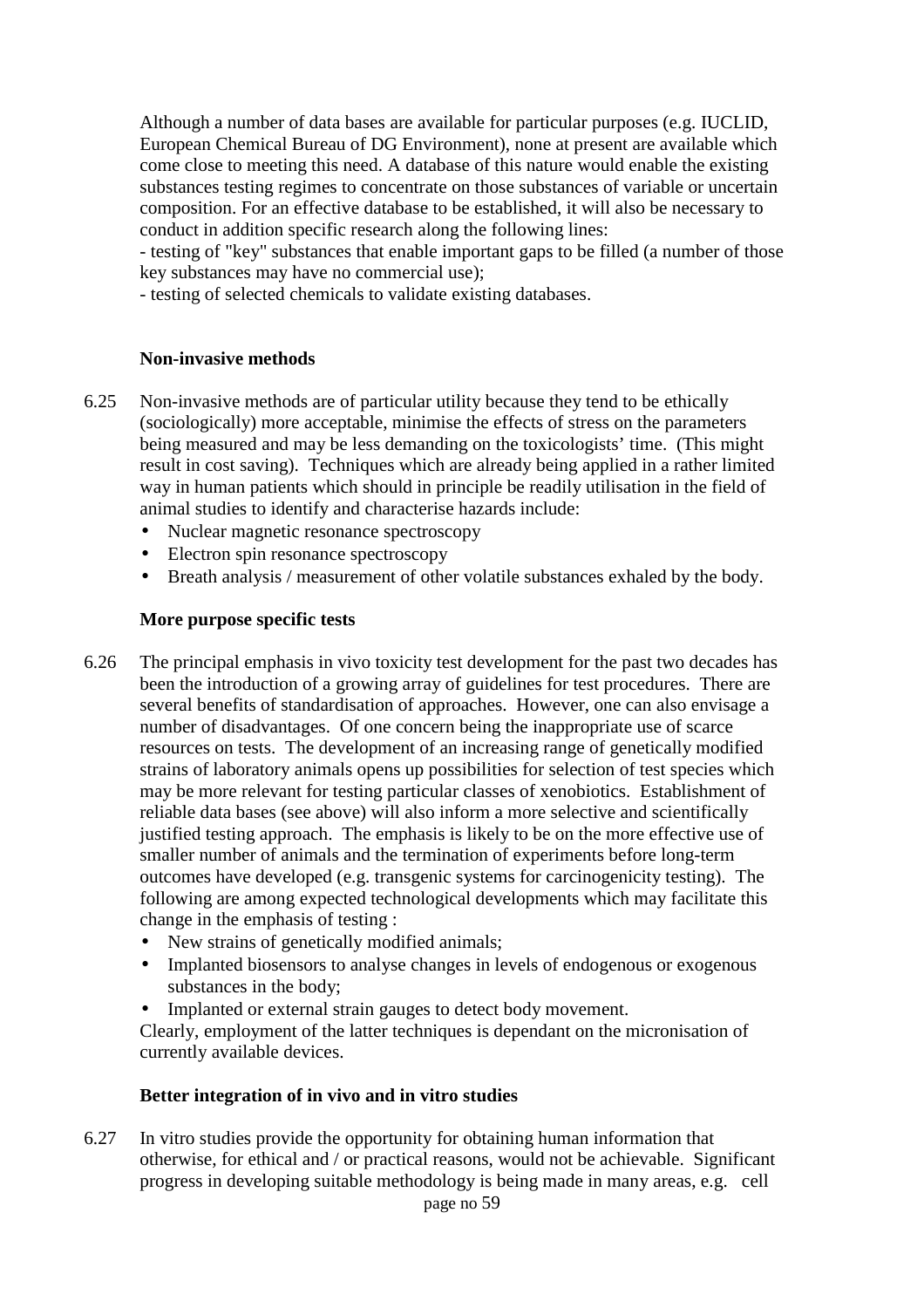culture on permeable membranes for electro-physiology studies, multi-cell type systems. At its  $13<sup>th</sup>$  meeting, the Scientific Group on Methodologies for the Safety Evaluation of Chemicals (SGOMSEC) has comprehensively and critically discussed the issue of alternative testing methodologies both for toxicology and ecotoxicity testing. All major areas in toxicology have been addressed. The results and critical evaluations have been published as a special issue of Environmental Health Perspectives (*Environmental Health Perspectives*, Supplements, Vol. **106**, Supplement 2, April 1998). However, as such methodology becomes utilised for toxicology studies, it will be increasingly important that scientific committees have a consistent view of how to validate and interpret the results obtained.

## **More sensitive analytical techniques**

6.28 Developments in analytical methodology have been very rapid over the past 20 years. It is inevitable that both the scope of substances which can be measured and the sensitivity which can be achieved will continue to improve. This will aid, in particular, the early detection of changes following the administration of test substances. However, there is a possibility that the availability of such techniques will lead to the identification of changes which will be difficult to interpret in toxicology terms. The availability of more sensitive analytical methods is also likely to result in the detection of trace levels of more and more foreign substances in the human body (see Chapter 7). Advances in DNA / RNA analysis and protein identification are likely to have a growing influence on the scope of hazard identification.

## **Better field observations**

6.29 For certain risk sources, prior to approval for marketing, if no field data already exists, some form of monitoring and surveillance should be a prerequisite. For existing risk sources the not uncommon view that the absence of data about any adverse effects equates with the absence of adverse effects is likely to be increasingly challenged. Field studies are needed to fill the serious data gaps. This is likely to be the case both for human and environmental impacts. New monitoring protocols will need to be developed to meet this need. An integrated human and ecosystem approach to risk assessment would be valuable in this area.

## **Application of the principle of threshold of toxicological concern**

- 6.30 The demand for the demonstration of the safety of an ever widening group of both natural and synthetic chemicals (e.g. all existing substances, natural flavourings) will require, if it is to be addressed successfully, a reliable means of assessing priorities. It is inconceivable for both practical and ethical reason to achieve this by using a basic data set of *in vivo* and *in vitro* toxicity testing for all agents. Rather, priorities will need to be determined on the basis of:
	- Reliable assessment of actual exposure levels
	- Consideration of physico-chemical properties including structural alerts.
- 6.31 The underlying premise to support such a strategy is that a common exposure level can be defined that will not cause any significant adverse effect (see Chapter 8 – Thresholds) for any chemical regardless of its chemical class. This exposure level is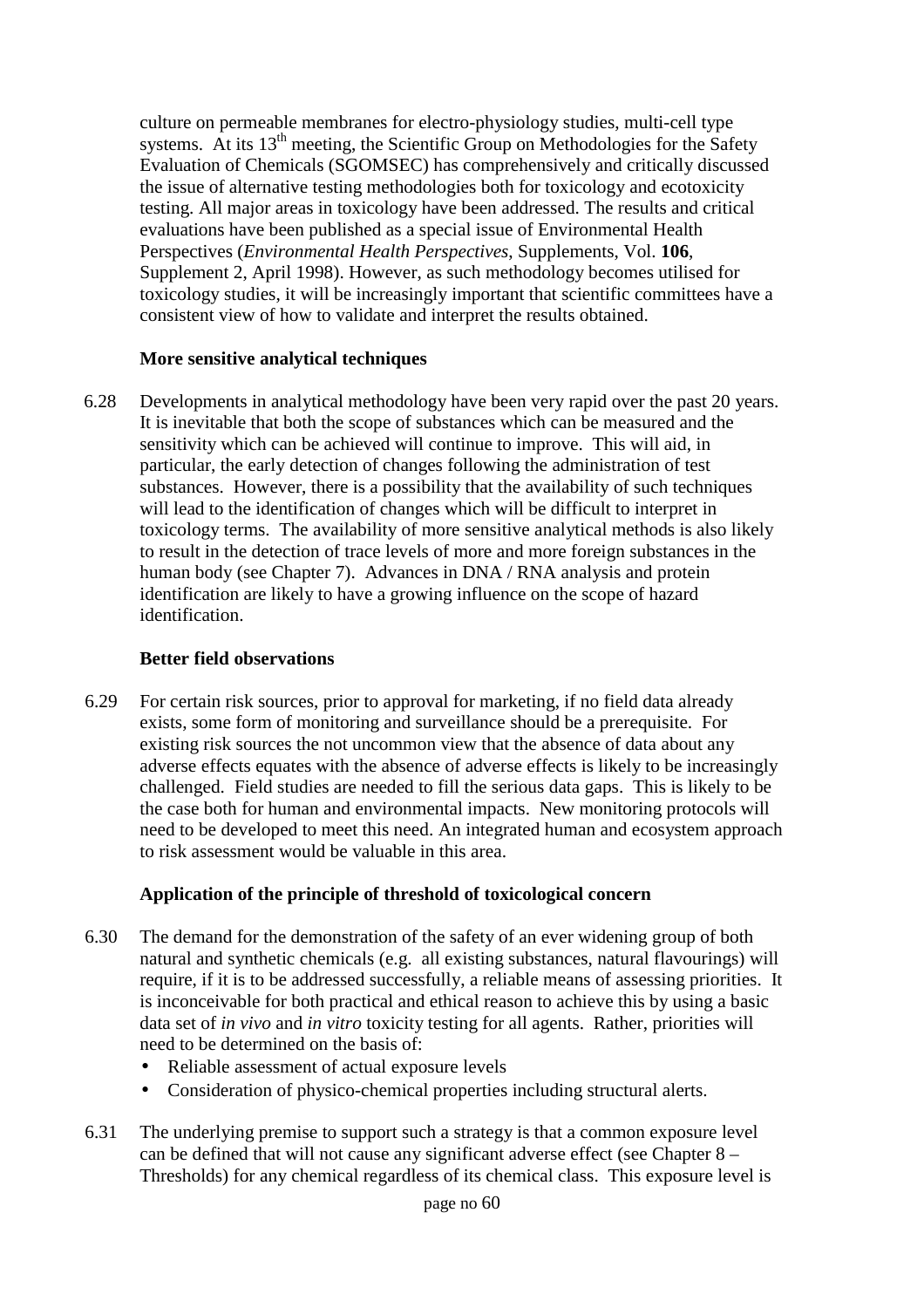termed the "threshold of toxicology concern" (TTC). On this basis, provided the exposure level to a chemical is below the TTC value, it can be regarded as having no appreciable risk even in the absence of any toxicological data. In practice, it is important to have some additional reassurance by checking that the chemical structure does not indicate the potential for a potent irreversible or serious toxic effect (i.e. there are no structural alerts).

6.32 The concept is widely accepted by toxicologists. However, there is an ongoing debate about the actual level at which the TTC value should be set. In view of the great importance of the concept to addressing the risk resulting from exposure to an ever increasing number of chemicals in a transparent manner, the Scientific Committees should address the concept of the TTC and identify guidelines as to how it should be applied. It must be noted that the application of TTC depends greatly on the development of agreed methods (including models) for the adequate assessment of total exposure to each chemical. This should therefore be a priority for further research.

## **MICROORGANISMS**

[*Note*: see also Appendix 4, Report on microbiological risk assessment, and Appendix 5, Report on risk assessment for transmissible diseases]

- 6.33 As for chemicals, microbiological risk assessment usually begins with hazard identification. The context and use of the risk assessment determine the focus and extent of microbiological hazard identification. Applications of microbiological risk assessment may be employed to understand a public health problem, assess the risk from exposure to a defined product, or for policy determination (ACDP, 1996). The hazard identification process may be quite different in each category.
- 6.34 Firstly, the case of microbiological risk assessment as applied to understanding a public health problem, i.e. to situations where the focus is primarily on a disease and its potential outcomes. For example, assessments may be applied to circumstances such as recent recognition (or suspicion) of the aetiology of a disease (e.g. *Campylobacter jejuni* and gastro-enteritis), situations involving a recognised pathogen (e.g. long term consequences of infection by *Salmonella*), instances where the etiological agent is rapidly changing in character (e.g. influenza), or where a recognised organism is found in new situations (e.g. *Staphylococcus aureus* and toxic shock syndrome).

In such situations, microbial hazard identification is quite similar to hazard identification for toxic chemicals. It consists in identifying (or confirming) the inherent capability of a microbial agent to cause adverse effects, the potential harm, and the circumstances in which adverse human health effects may be expected. Hazard identification is based on analyses of a variety of data that may range from laboratory analyses to clinical observations and epidemiological information. In this regard, traditional pathogens are relatively well documented and the formal requirements for hazard identification are minimal. However, for new, emerging pathogens, or when facing new situations, an essential aspect of hazard identification is to evaluate the weight of the scientific evidence for adverse effects in human (or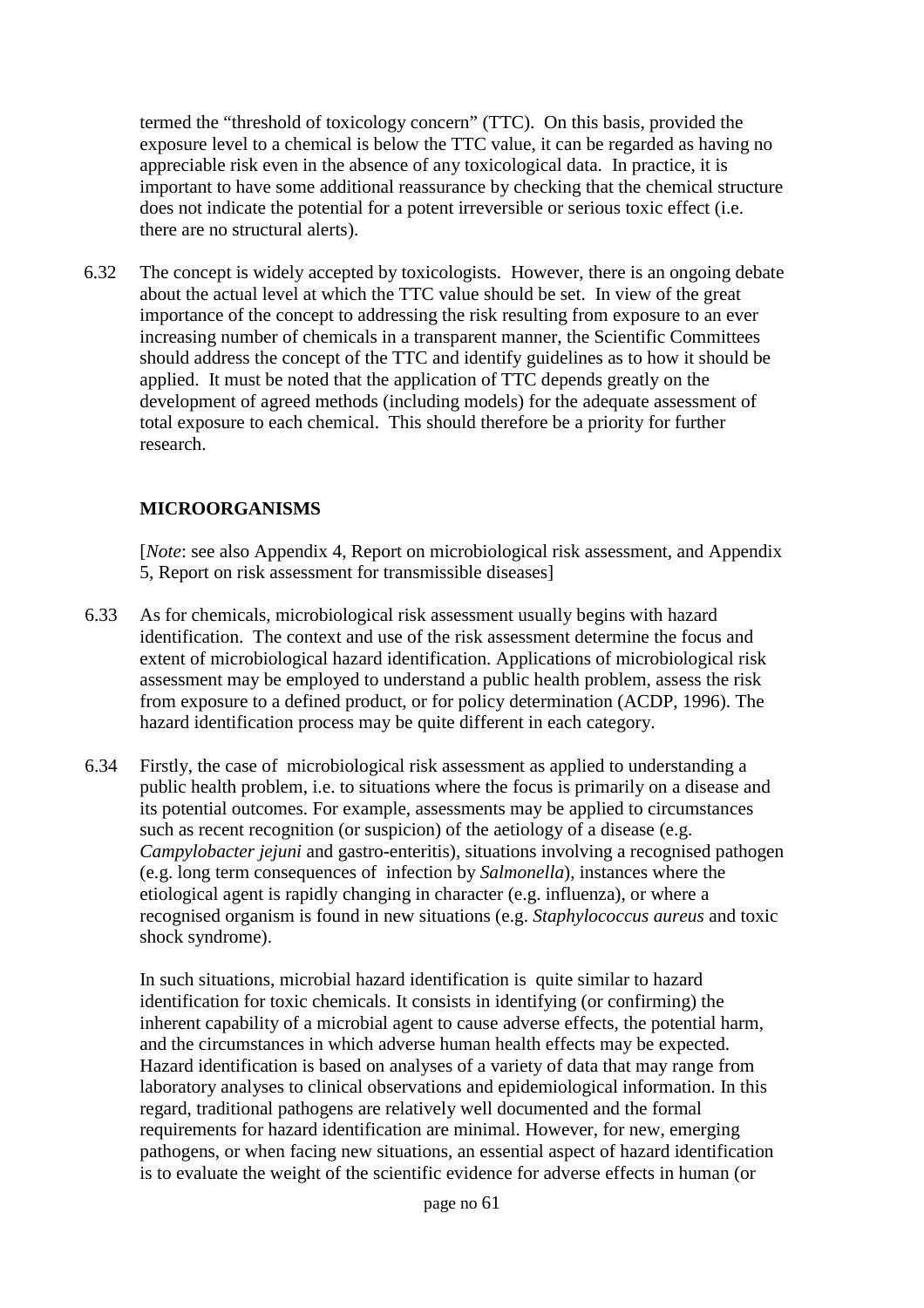animals), the ways in which they can be expressed, and the major sources of exposure.

6.35 Hazard identification, when developed in the framework of the assessment of the risk from exposure to a defined product, requires a different approach. Here, the question of interest is which pathogens may be transmitted by the product (e.g. which pathogens may be transmitted by a given food commodity, or which pathogens may be introduced in an importing country via import of live animals or their products). In this context, hazard identification is a categorisation activity, identifying which microbiological agents may be potential hazards. In such circumstances, the focus of hazard identification will be to use available microbiological and epidemiological data to determine which pathogens have been, or potentially could be, associated with the product.

Reliable hazard identification is dependant on the availability of public (or animal) health data and information on the occurrence and levels of pathogenic microorganisms in the product of concern. In this context, an essential aspect of hazard identification is to differentiate between trivial and non-trivial concerns. More than one hazard may be identified, arising from the same product, but possibly in different circumstances. Usually, the subsequent stages of the risk assessment would be applied to each hazard identified.

- 6.36 Microbiological risk assessment may also be utilised as a basis for policy determination. For instance, the assessment may be an aid to identify whether and which action has to be taken, to identify the best points at which to implement control, to compare the merits of different preventative/control approaches, to establish product standards. In such circumstances, the situation of concern is already identified by the risk managers. It usually involves the definition of a pathogen/product or process combination (e.g. assessment of the health risk from *Listeria monocytogenes* in ready to eat foods). There, hazard identification is straightforward and consists mainly in collecting information on the characteristics of the pathogen that affect its ability to be transmitted by the product and to cause disease in the host. For example, in the food sector, most of the formal risk assessments that have been recently published fall in this category, where the hazard identification stage focuses on gathering information on a specified microbial pathogenic contaminant with regard to a given food or groups of foods, to serve as input to the elaboration of a (process) risk model utilised for further analysis.
- 6.37 In all these situations, the key to hazard identification is the availability of public (or animal) health data. For this purpose, there is a general need to develop and improve etiological studies, (identification of causal relationships; determination of the fraction of illness attributable to specific (groups of) products), surveillance systems, and investigation of disease outbreaks. Even for well known pathogens, research is needed to better characterise the pathogenicity of micro-organisms, the elements/factors influencing pathogenicity/virulence, including, because micro-organisms may change in character, the acquisition and loss of virulence factors and the mechanisms involved.
- 6.38 Finally, an important element for hazard identification is the development of better analytical methods, to facilitate detection and characterisation of pathogens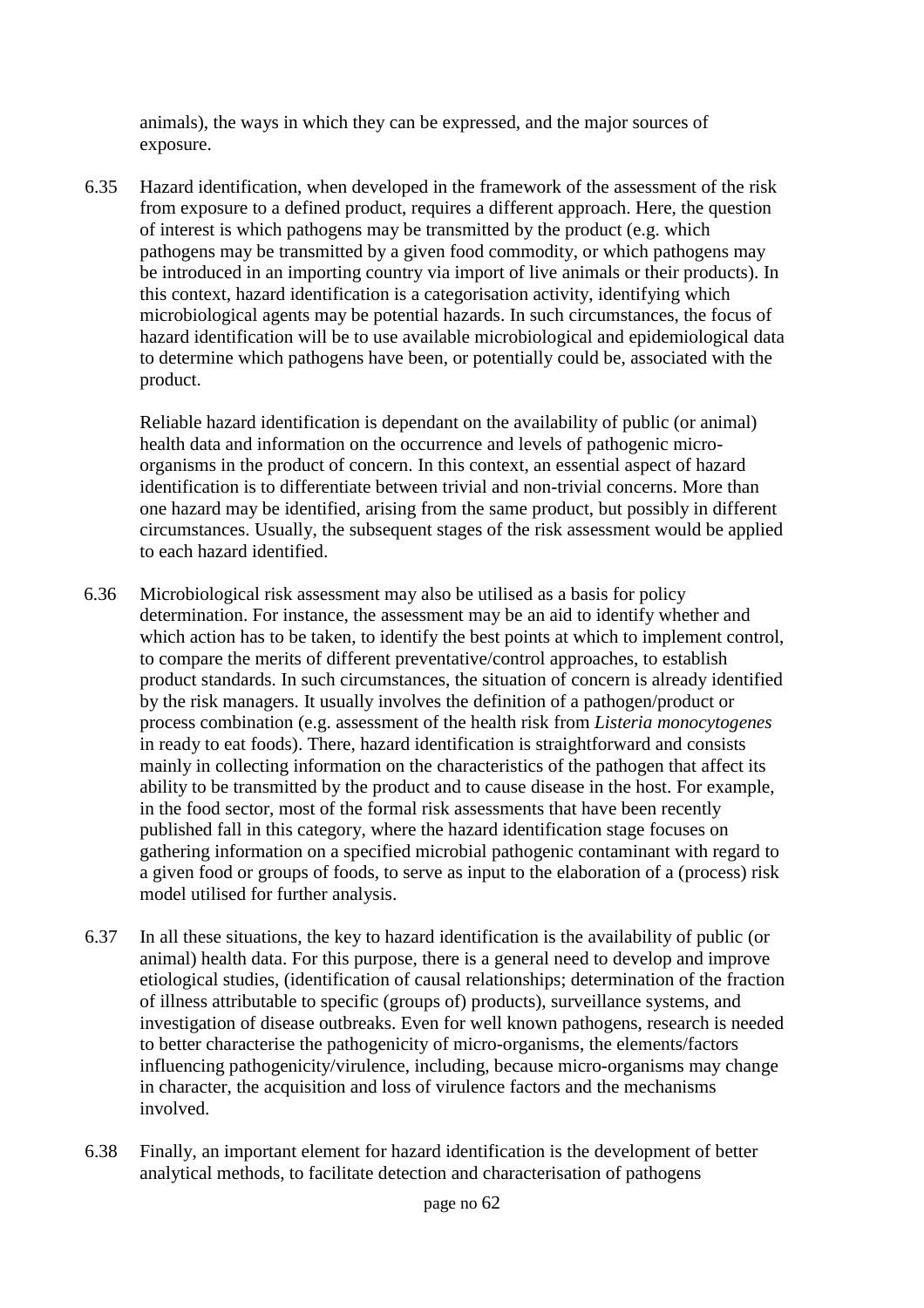responsible for illness (e.g. at present, in many food-borne outbreaks, the pathogen responsible is not detected), to detect and characterise pathogenic types or strains, and to enumerate them. Appropriate strategies should be developed to that aim.

# **CONCLUSIONS**

- i) Hazard identification is conducted to identify characteristics and ranges of adverse human and environmental health effects due to exposure to the risk source. Although it is typically part of a full risk assessment, it may also be used without any consideration of dose response, species variation or exposure assessment. Under such circumstances, it is essential that hazard identification is not confused either by risk managers or other with a risk assessment.
- ii) Essential requisites for a high quality scientific hazard identification are considered. The process must start with a reliable characterisation of the hazard.
- iii) The availability of comprehensive data bases to allow the most cost effective and reliable prediction of adverse effects is considered a high priority for improving the quality of chemical hazard identification.
- iv) Some predictions are made regarding the development of methods for identifying the effects caused by risk sources e.g. *in vitro* methods and structure activity considerations to supplement and/or replace animal *in vivo* studies.
- v) It is important that the formalisation of hazard identification does not result in the discarding of important information. This is particularly likely if data is of a qualitative value only.
- vi) A critical element of hazard identification is the decision on what constitutes an adverse effect. For gross toxic effects there is unlikely to be any doubt that they are adverse as far as the test species is concerned. However, as indicated above, the technical ability to detect increasingly subtle changes has increased very considerably over the past 2-3 decades and there is no doubt that these developments will continue. The application of methodology for analysing endogenous substances in tissues and tissue fluids is likely to remain ahead of the understanding of the significance of short or longer term biological changes due to these components. Also, the recent developments in genomics and proteonomics technology will create interpretation challenges in the future in relation to hazard identification and hazard characterisation. The question as to which changes are really adverse and which are normal physiological adaptations will become any increasingly challenging one to answer. A means of ensuring a common approach to such evaluations is required.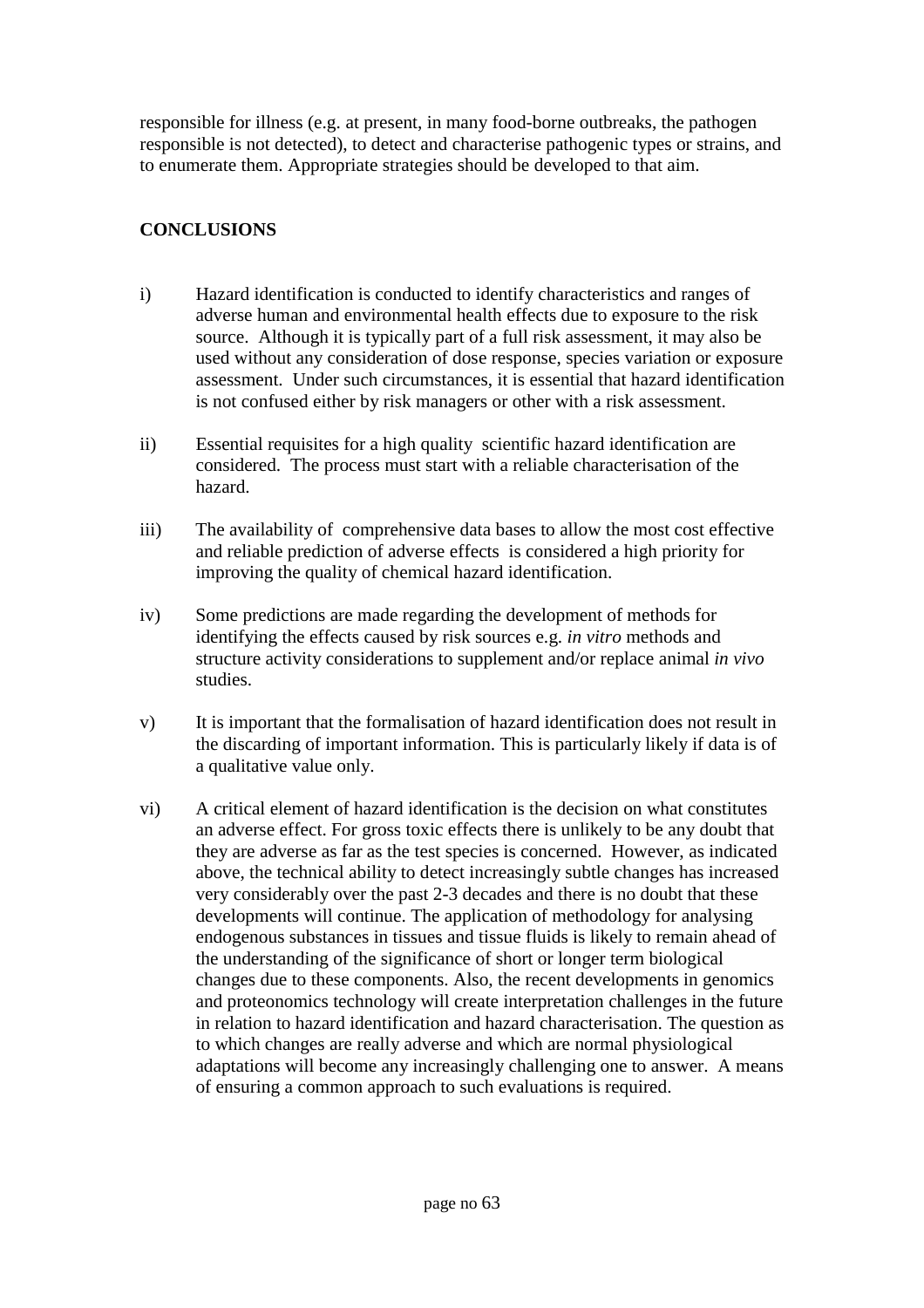# **7 EXPOSURE ASSESSMENT**

*"The best way to suppose what may come, is to remember what is past"* **Lord Halifax (1750)**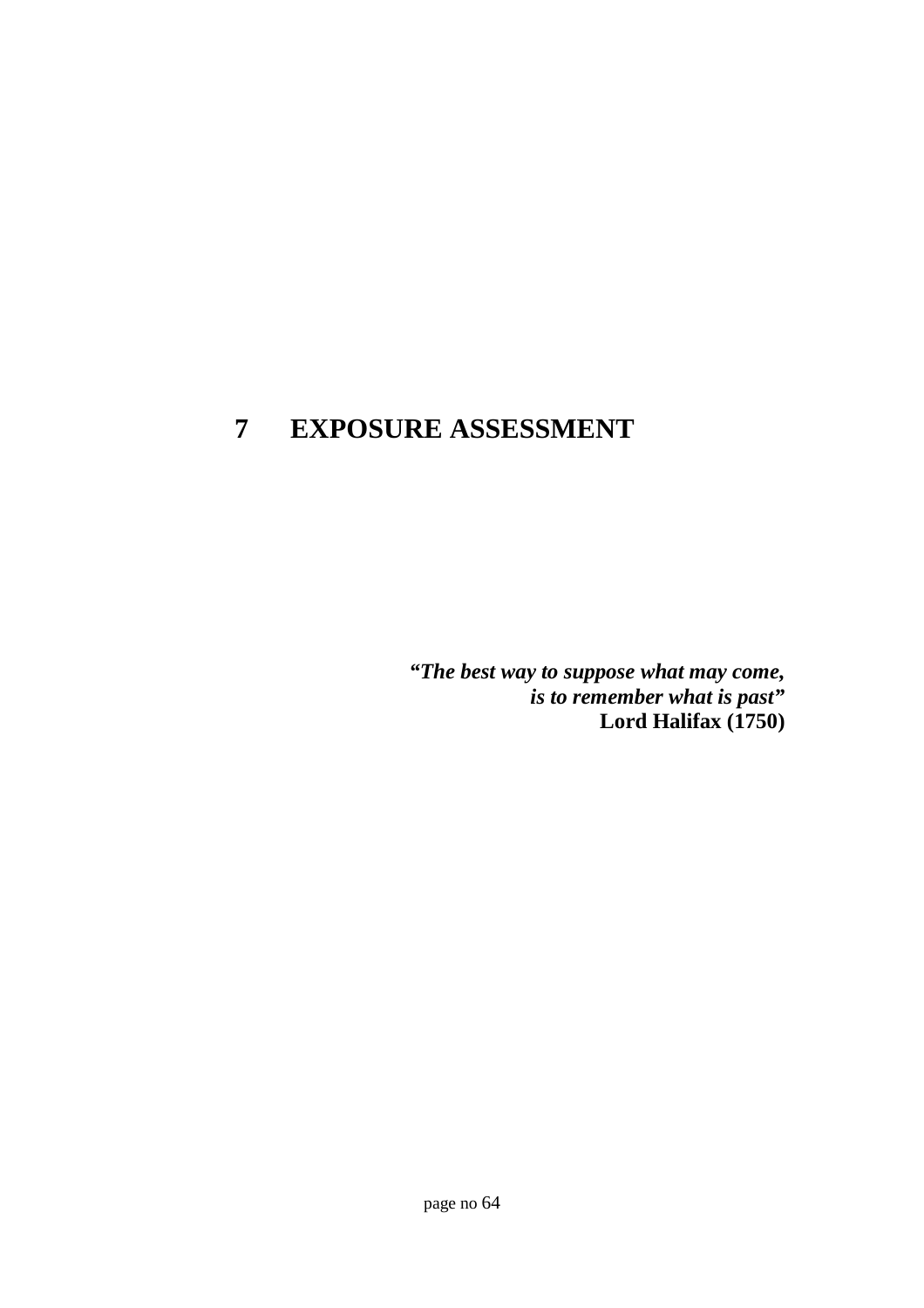# **GENERAL**

[*Note*: see also Appendix 2: Report on exposure assessment]

- 7.1 Exposure assessment is concerned with the likely actual levels and duration of exposure to the risk source of human and environmental species. An exposure assessment characterises the nature and size of the human populations and/or ecological communities exposed to an emission source and the magnitude, frequency and duration of that exposure. For agents such as medicines given to patients, the oral exposure can usually be defined quite readily. However, for other agents, for example environmental contaminants, assessing the extent of human exposure can be very difficult, particularly where multiple routes of exposure are involved. For assessing the total risk, it may be necessary that every significant source of exposure to a risk source is properly identified.
- 7.2 In the case of microbiological agents, there is an added dimension of micro-organism replication under particular storage/processing/*in vivo* conditions. For chemical agents too there are additional considerations, for example it is necessary to give proper consideration to the role of degradation products and / or metabolites in either increasing or decreasing specific adverse effects. For many of the Scientific Committees the reliable estimate or exposure represents the most challenging step in a risk assessment. Also, there is usually greater uncertainty in exposure assessment, compared with hazard characterisation.
- 7.3 Exposure assessment may be carried out to estimate past, present and/or future exposures. Exposure assessment may be carried out:
	- i) to relate effect to exposure. Many retrospective epidemiological studies have floundered on the failure to identify the levels and temporal aspects of exposure of the population groups being investigated. In the case of current exposures in principle relevant analytical studies can be performed while for prospective assessment some form of extrapolation / modelling needs to be applied.
	- ii) to establish temporal changes and regional differences in exposure. This is particularly the case for exposure of environmental species. Concern may be directed to a substance which has not been measured previously. The solution is the development of banks of stored biological and other samples collected over many years which can be analysed should such a situation arise. Some sample banks of this nature are in existence (e.g. the German Federal human and environmental specimen banks) but others are needed to represent the conditions of environmental exposure across the existing and new Member States.
	- iii) to provide assurance that exposure will remain below a defined level. This is the most common use of exposure assessment among the DG SANCO Scientific Committees. An issue which needs to be clarified is the extent to which such assessments are only performed during "normal / recommended"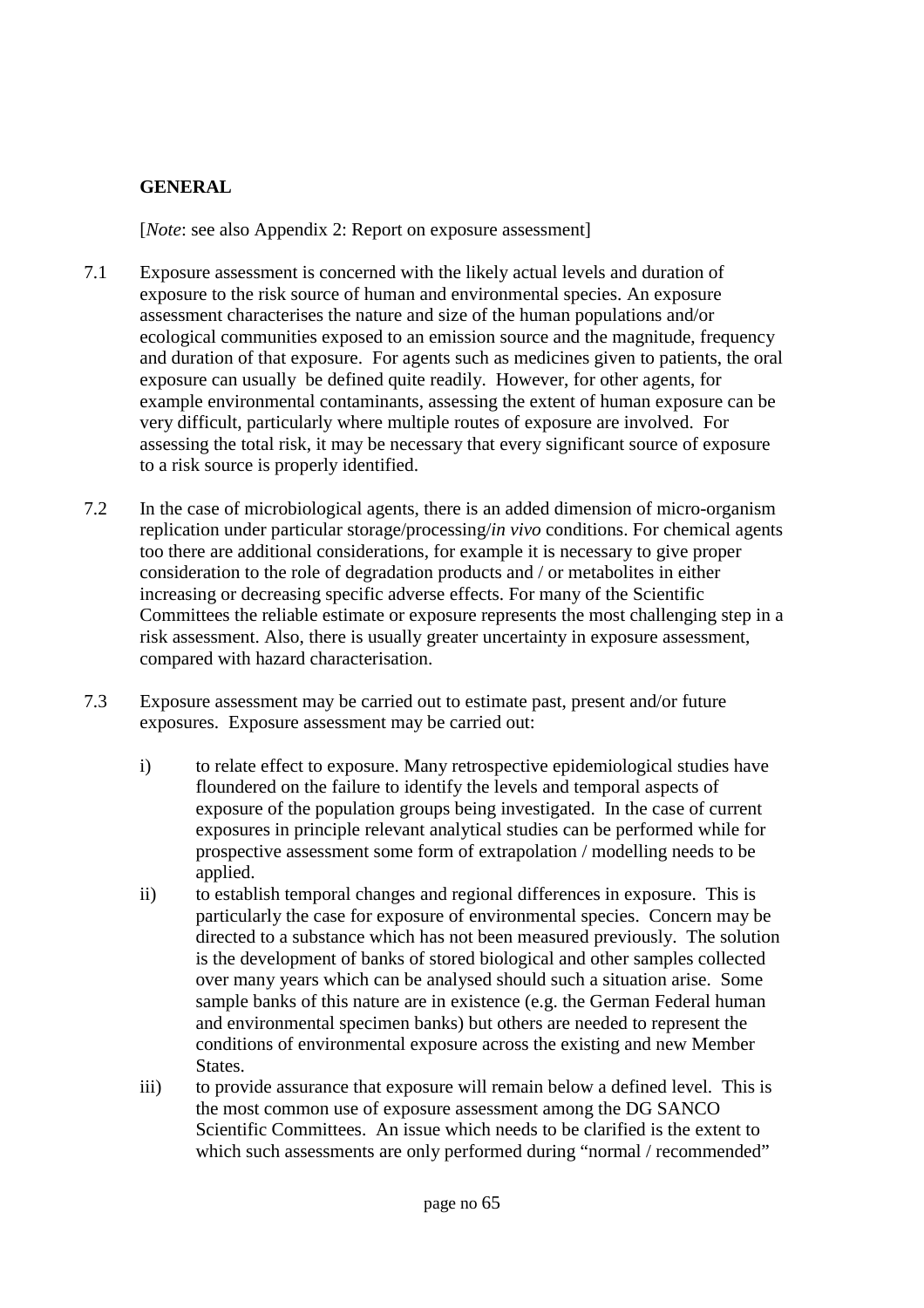use of a risk source. Should extreme release/exposure scenarios also be assessed and, if so, how should they be selected?

- 7.4 Exposure assessment considerations. The first step is to characterise as fully as possible the nature of the risk source (see Hazard Identification). Following this "exposure" may be defined in a number of ways:
	- i) Identification of the levels of each component of the risk source in contact with the "receptors" (human and/or environmental species) (usually termed "exposure dose" or "external dose");
	- ii) Estimation or measurement of the uptake of the risk source into the human body / organisms and levels being modified by distribution metabolism (inactivation) and excretion (usually termed "the absorbed dose" or "internal dose" or "bioavailability");
	- iii) Determination of the time-integrated concentration of the risk source at the target (critical) organ/tissue (often termed "the critical organ dose" or "target dose"- see Figure 7.1).

An important issue is how the external dose should be expressed. Traditionally the term "per unit body weight" has been favoured. A review should be conducted across the Committees to assess whether from a scientific point of view this remains the most appropriate means of expressing external dose. Other options (see 8.36) are "per unit metabolic activity body surface area" or "rate of apoptosis". Consideration should also be given for each chemical in considering the expression of dose as to whether peak levels are the most important factor or the integration of levels over time (i.e. Haber's Rule).

# **CHEMICALS**

[*Note*: see also Appendix 3: Report on risk assessment for toxic chemicals]

- 7.5 For a number of purposes, some assessment of the extent and rate of absorption, distribution, metabolism and excretion is needed – in most cases it is desirable. In the absence of actual measurements, modelling may be employed. The assumptions in such modelling/calculating absorption by the oral, dermal and inhalation routes in man and environmental organisms including assessing the bioavailable portion need to be identified and justified. Monitoring / surveillance is very important in order to check the validity of such models and, where appropriate, to improve them. Exposure assessment in chemicals often relies on data on usage and/or mathematical modelling which may be difficult to verify. This is an area where a number of committees may need additional expertise.
- 7.6 Risk assessment and specifically exposure assessment(s) are conducted in different legislative/regulatory frameworks. There is a range of ultimate goals of exposure assessments for consumers and the environment which also result from different technological sectors of the use of chemical substances as well as from the consideration of basic differences in hazard potentials for groups of substances. While the ultimate goal of consumer protection is to protect each individual, for the environment protection of populations and systems are the priority. In the framework of exposure assessment this implicates principally differing sets of information as well as precision required. These principal differences of groups of products for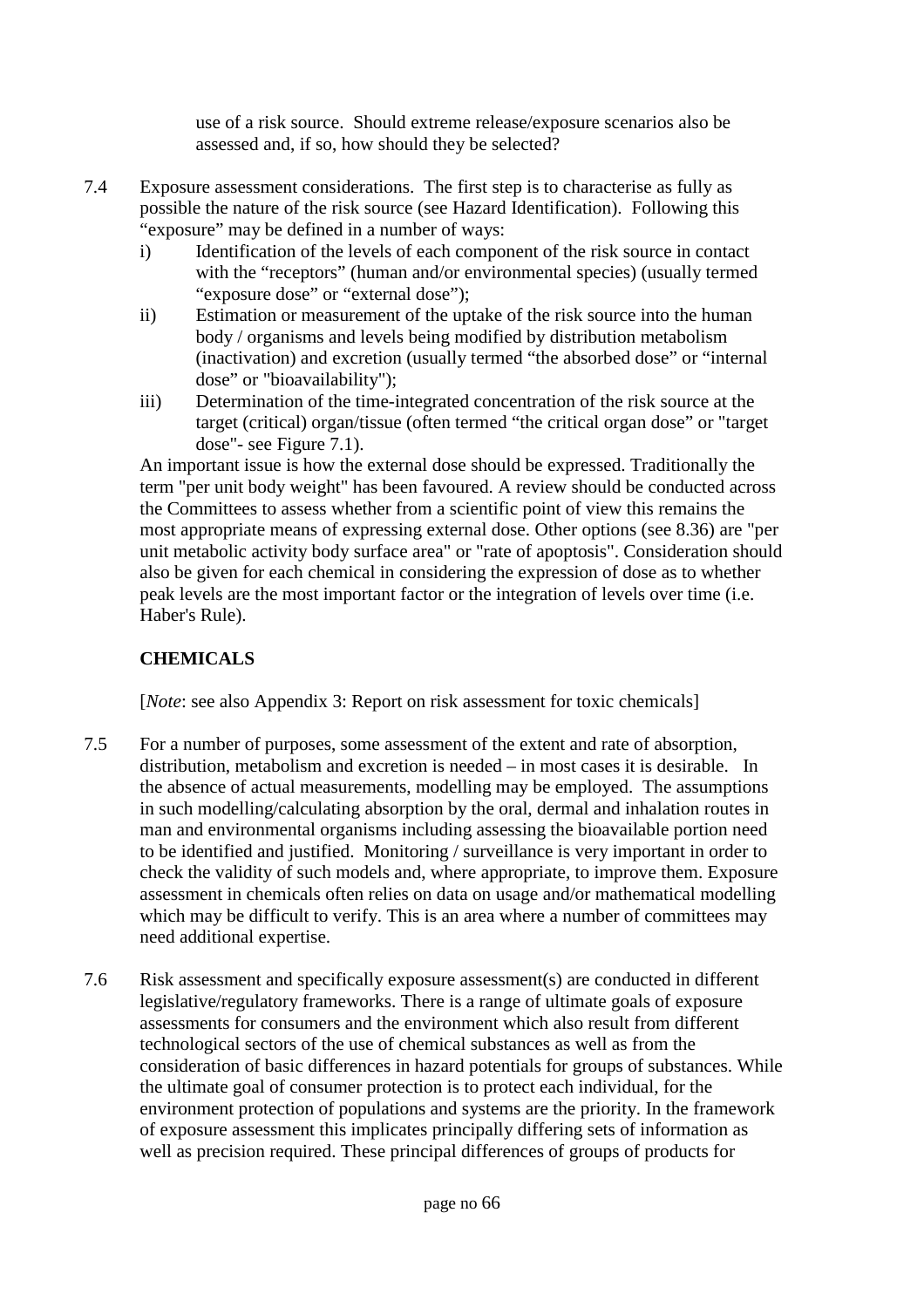which exposure assessment has to be done, clearly show that a full harmonisation of exposure assessment aiming at using identical approaches is impossible.

7.7 This constraint can easily be understood when comparing different sectors:

Establishing food safety e.g., with regard to contaminants needs an quite different approach as compared to cosmetics safety e.g., to which humans are intentionally exposed. Plant protection agents being intentionally biologically active need a more precise exposure assessment than low hazard chemicals. An important source of differences in exposure assessment, from a practical point of view, relates to the way in which exposure of the final consumer is determined (e.g. use of mean exposure; use of standardised consumption patterns such as the FAO food balance sheet; treatment of specific sub-groups of consumers/specific at-risk groups). For the assessment of the environmental exposure there are similar practical differences, e.g. using monitoring information or estimates from model calculations. The sectorial legislation and the resulting specific requirements for exposure assessment are presented in some details in Appendix 2 (Report on Exposure Assessment).

- 7.8 The major objective of harmonisation therefore should be to have for all areas a compatible assessment leading to results most appropriate for the required level of risk assessment. Where different approaches to exposure assessment have to be taken, the primary question is whether exposure assessment is carried out at similar levels with regard to safety considerations. Refined national exposure assessments for consumers and the environment should be increasingly used to be combined to the EU-level.
- 7.9 There is a need for a common and precise "language" in exposure assessment ("semantic homogeneity" both in the data utilised and in the approach taken for the assessment). While obvious to the experts commissioned for doing the assessment, there is a need to communicate to the users the nature and meaning of the assumptions made and of the approach taken and how these would influence the interpretation of the results provided across all the Scientific Committees and internationally. Of all the areas where the terminology is confused, exposure assessment terminology is probably the least standardised.

## **Use of Scenarios**

- 7.10 Essentially in all approaches to exposure assessments as a case-by-case exercise evaluative or interpretative scenarios are used. Depending on information availability and final assessment (deterministic or probabilistic), they are undergoing improvements with the advancement of scientific understanding and data availability. Details on scenario building in the different Scientific Committees are given in Appendix 2.
- 7.11 An important issue is the identification of the database utilised and the availability of this database to other potential users.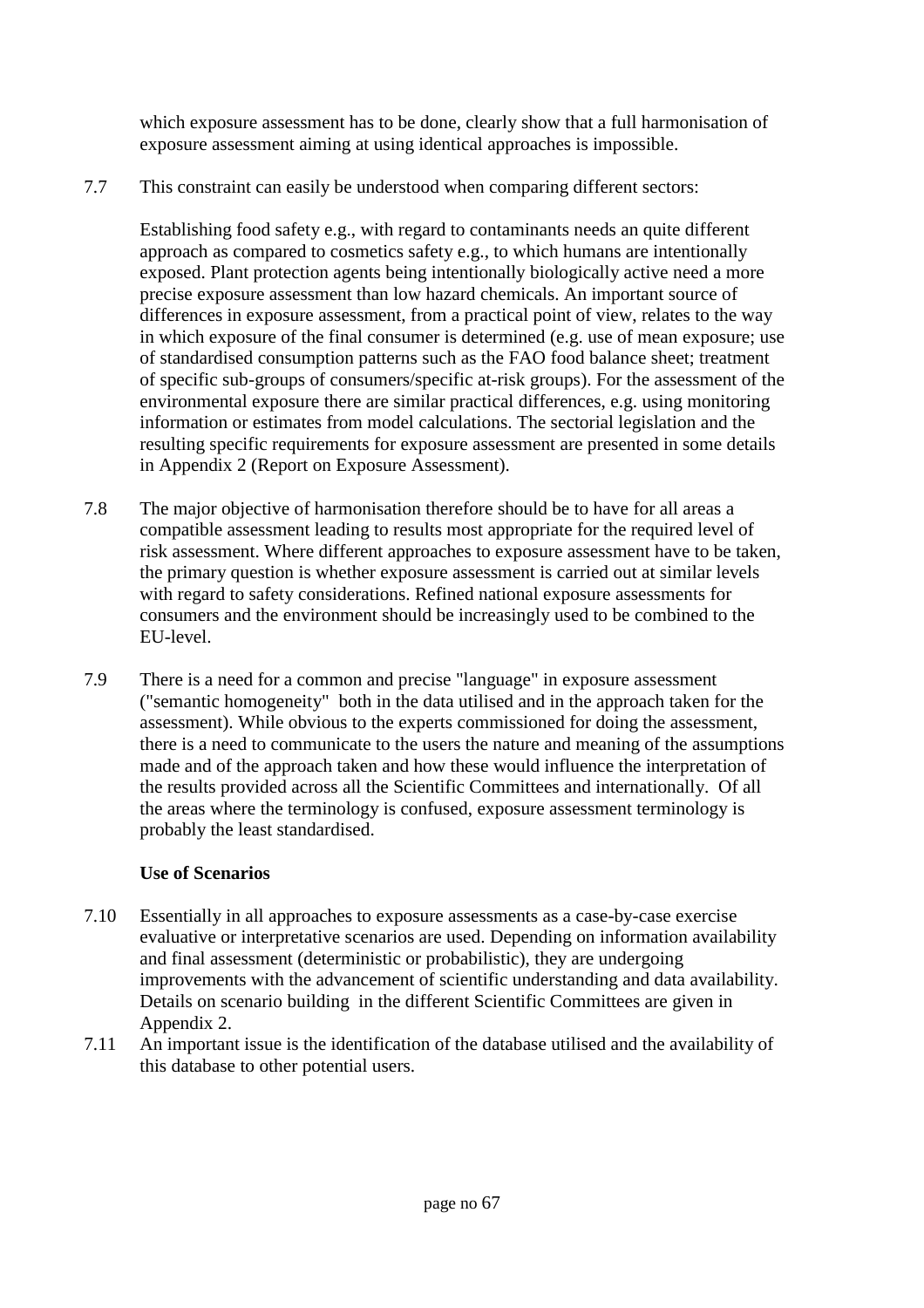

**Figure 7.1: Considerations in integrated human exposure assessment**

**\* Situations for which exposure may be assessed (expression of "dose")**

**[NB: It may or may not include selected or all metabolites / degradation products]**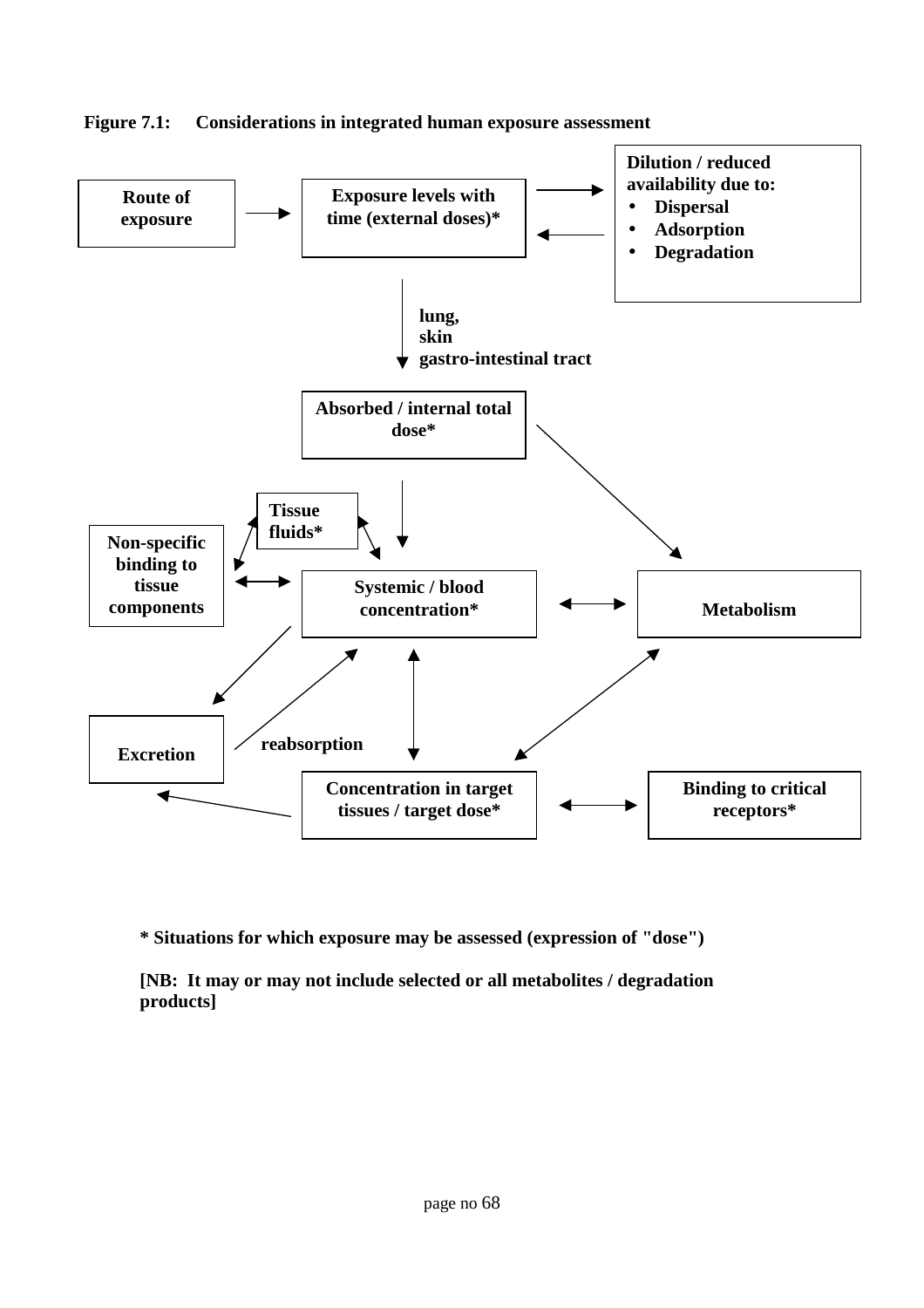

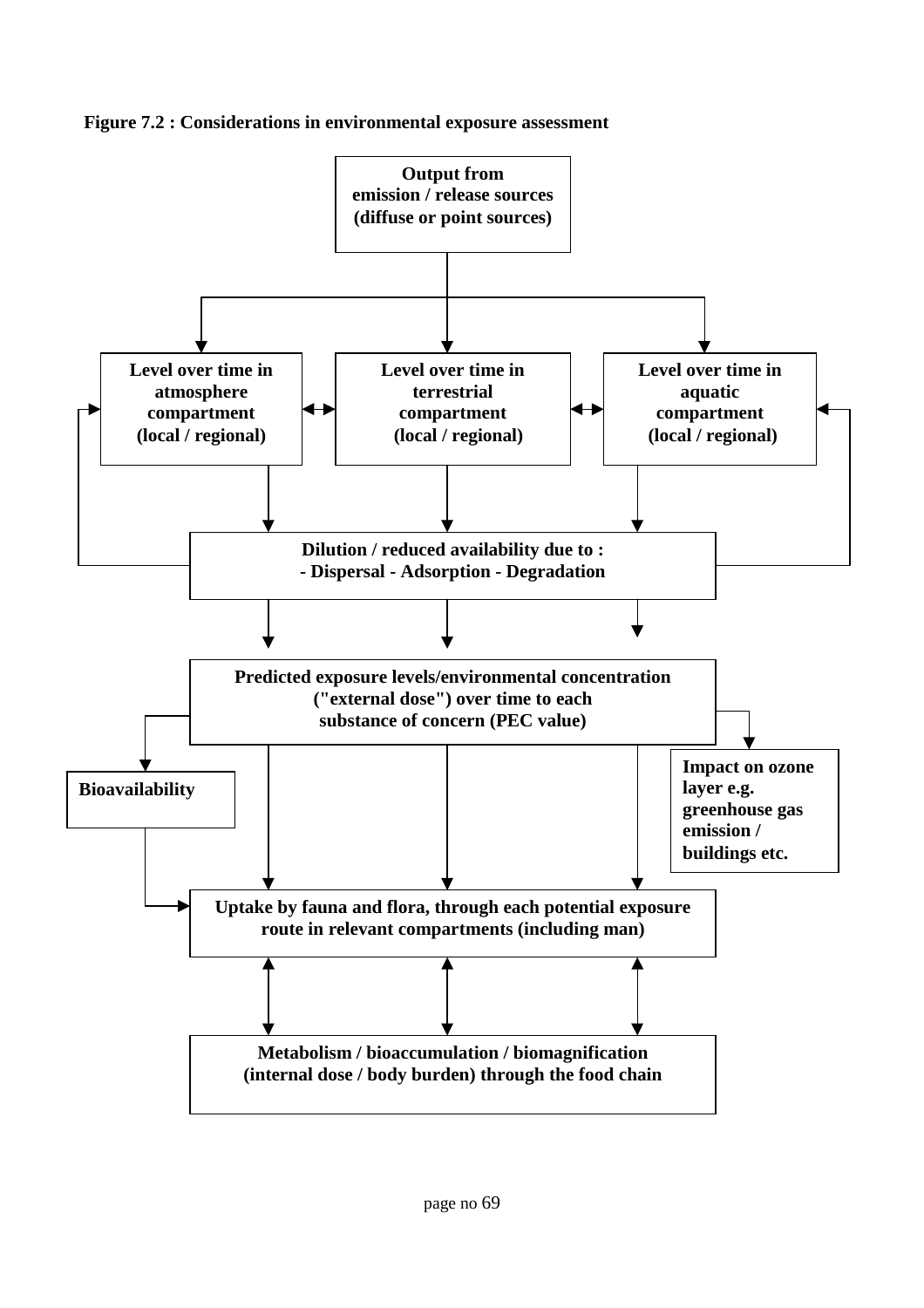7.11 All scenarios are not intended to reflect one specific local situation, but have the objective to be representative of mean, typical or most sensitive situations in a region or throughout the European Community. Nevertheless, when a standard scenario is used, it is currently still difficult to determine its representativeness. Such scenarios are either built on available data or are the basis for collection of data. Therefore, attention should be given to the comparability of data collected in different contexts.

## **"Total" Exposure Assessment**

- 7.12 A comprehensive exposure assessment is important in addition to the specific ones, e.g. via food, since the total exposure of humans and the environment have to be considered in risk assessments. The exposure assessments by the scientific committees follow the respective legislation and it is only the chemical substances legislation/Directives which follow this integrated approach. The others only consider a certain use of chemicals, e.g. in plant protection or a pathway, e.g. in food safety. The same chemicals, however, may be used for other purposes or exposure may be by other media than those in the focus of legislation.
- 7.13 A realistic description of the exposures of consumers and environment requires a stratification of input-data in relation to ways and means of primary production and primary products and the full life-cycle of the product. This means that this rigid sectorial scheme is not only unrealistic, but also limited in its ability to cope with exposures in a timely and efficacious way. Where a given chemical is used in different sectors, or exposure is via different media, important pathways may be overlooked resulting in a problem from the consumer point of view.
- 7.14 A "total" exposure assessment may be difficult to be carried out in practice. Sources of difficulties may include for instance: the provision of an appropriate figure of all relevant pathways (difficulties for the assessors specialised in one sector to identify all relevant pathways in other sectors); the potential variability of such pathways; the treatment of specific groups of consumers/at-risk groups (difficulties in determining specific exposure rate for particular groups; percentage of the particular groups in the population); the differences in metabolic pathways vs. different exposure routes.
- 7.15 Nevertheless, when different pathways (routes of transmission) can be envisioned, there is a need to take all of these into consideration. Interaction between the different scientific committees and regulatory agencies in this regard is an important issue (e.g. sequentiation of pathways; where the competence of a committee stops, another committee should take over the assessment in a concerted approach).

## **General Issues Related to Data Availability**

- 7.16 For economical reasons exposure related data are usually estimated or measured following the requirements of the usually formalised steps in the sequence of assessment. At the higher levels of assessment monitoring data provide a crucial tool.
- 7.17 There is a need to improve the comparability of data critical for the conduct of exposure assessments (data sets should be homogenous in the sense, that their comparability has been established. Harmonisation should be at least to the extent,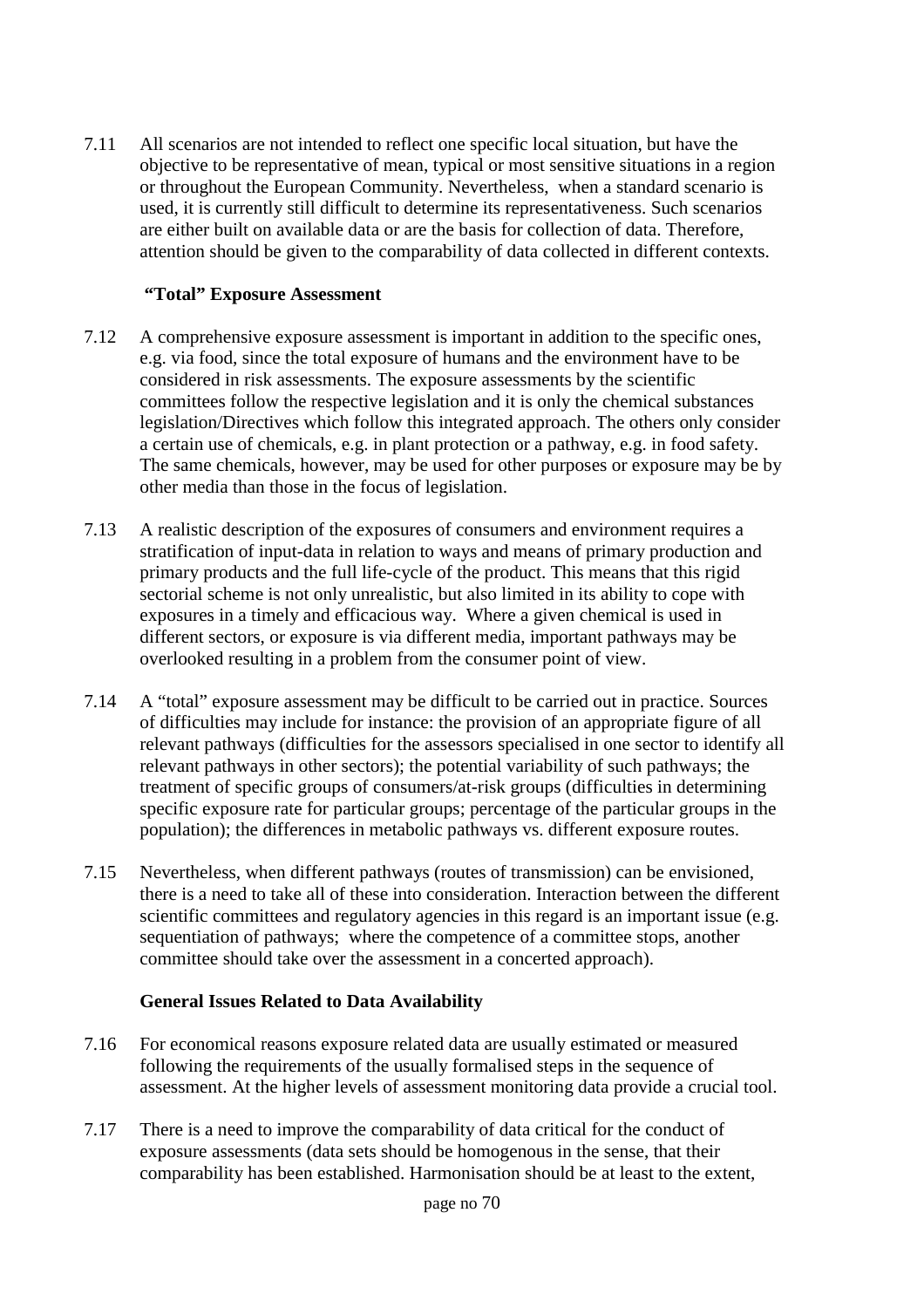that data provided should follow a similar format and giving minimum information for the requested purpose.)

- 7.18 To that aim, there is also a need to study and experimentally implement EU-wide surveillance systems to generate "minimal homogeneous data sets". It is unrealistic to consider average exposures to an agent to be assessed for the whole European Community. Even the extrapolation of data in a given geographical area to the entire Union is as inappropriate.
- 7.19 A "probabilistic" approach is essential to represent the complexity of real situations and taking into account variability and uncertainty. Although complicated, a probabilistic treatment of exposure information improves the comprehension of the consumer in risk communication. It is recognised that the development of this approach will rely on the collection of more, accurate, quantitative data. While such data collection will in many cases be dealt with at member state level, common guidance for the data collection should be established at EU-level in order to facilitate data exchange and comparability. It can identify variables with the greatest impact on the estimates (sensitivity analysis).
- 7.20 Apart from these issues, following experience of exposure assessments, there are exposure related problems, which are not systematically dealt with and consequently no reliable data are available. One of these issues is the accumulation of contamination by recycling of technical and biological materials, which may lead in the long-term to an increased exposure without being attributable directly to use in a technological sector. An increasing variety of models are becoming available for modelling exposure in different situations. It is important to have a common policy between Scientific Committees on the validity and areas of utility of these models.
- 7.21 On the other hand, as indicated above, for the temporal trend assessment of exposure, banked environmental and human specimen provide an important tool which has not been utilised so far according to its potential.
- 7.22 Technical developments which are likely to impinge increasingly are:
	- a) progressive improvement in the sensitivity and specificity of analytical methods. These will affect the assessment of "external" dose / exposure but will have a much greater impact on the assessment of "internal dose" / "critical organ dose".
	- b) Simplification and improved robustness of personal samplers. This will enable estimates to be made of 24 hr exposure or longer to air borne substances, both external and in the home.
	- c) Development of readily accessible data bases and banks of exposure information across Member States.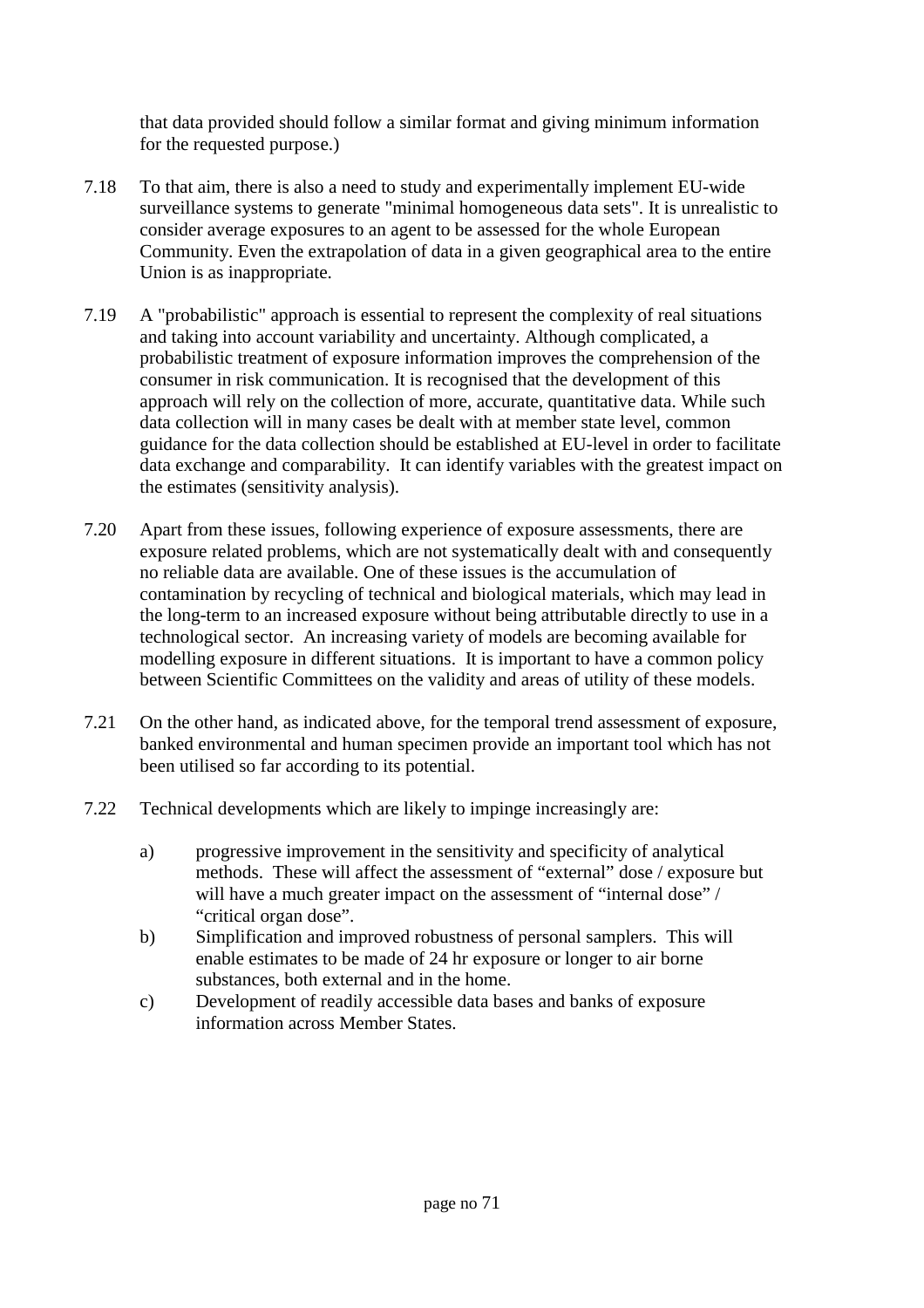## **MICROORGANISMS**

[*Note*: see also Appendix 4: Report on microbiological risk assessment, and Appendix 5, Report on risk assessment for transmissible diseases]

- 7.23 For microbial pathogens, it has to be realised that the exposure assessment cannot simply be the probability of presence or absence of the pathogen. Because the probabilities of infection, morbidity and mortality increase substantially when the levels of pathogens are increased, microbiological exposure assessment must also estimate the numbers of micro-organisms that are likely to come into contact with the host (having regard to the transport medium and the route of transmission, e.g. the number of micro-organisms likely to be ingested for foodborne pathogens). In regard to the latter, microbiological exposure assessment is basically faced with the need to develop a more dynamic approach compared to traditional chemical exposure assessment to account of numerical changes in the microbial population (ICMSF, 1998). In particular, micro-organisms have the potential to multiply and/or die in a product or transport vehicle. Microbiological exposure assessment must account of these changes in response to intrinsic and extrinsic factors while taking into consideration the influence of the conditions of production, processing, storage and use of the product vehicle.
- 7.24 Microbiological exposure assessment is therefore a process which involves the interactive characterisation of the source(s) and route(s) of exposure, and the determination of pathogen occurrence, to culminate in the evaluation of the magnitude, frequency, and pattern of exposure to a pathogen. Where the risk from exposure to a defined product or for policy determination is involved, the specifics of the exposure assessment will depend on the situation of concern and the scenario(s) selected when commissioning the assessment.

## **Characterisation of the source(s) and the route(s) of exposure**

- 7.25 Many elements may be considered, such as identification of the media, units of exposure, routes of exposure, size of the exposed population, demographic of the exposed population, spatial and temporal nature of exposure(whether single or multiple exposures), behaviour of exposed population. The vehicle(s), such as a cosmetic product, drinking water or food, should be identified. From a general point of view, a variety of media may be potentially involved in the transmission of microbial pathogens, such as food and drinking water, medicines and medical devices, cosmetics, household products, and the general environment (e.g. air or recreational water).
- 7.26 When the risk assessment is utilised with reference to a specified product or group of products, this activity is straightforward (e.g. ingestion of identified pathogen(s) with a given food product potentially contaminated). The associated unit and route(s) of exposure (for instance, number and size of food servings) should also be determined, together with their possible variability. The size and demographics of the population exposed should be determined. Consideration of the temporal nature or duration of exposure, and potential for secondary transmission may also be important. Routes of exposure and transmission potential are in turn influenced by the behavioural characteristics of the potentially exposed population.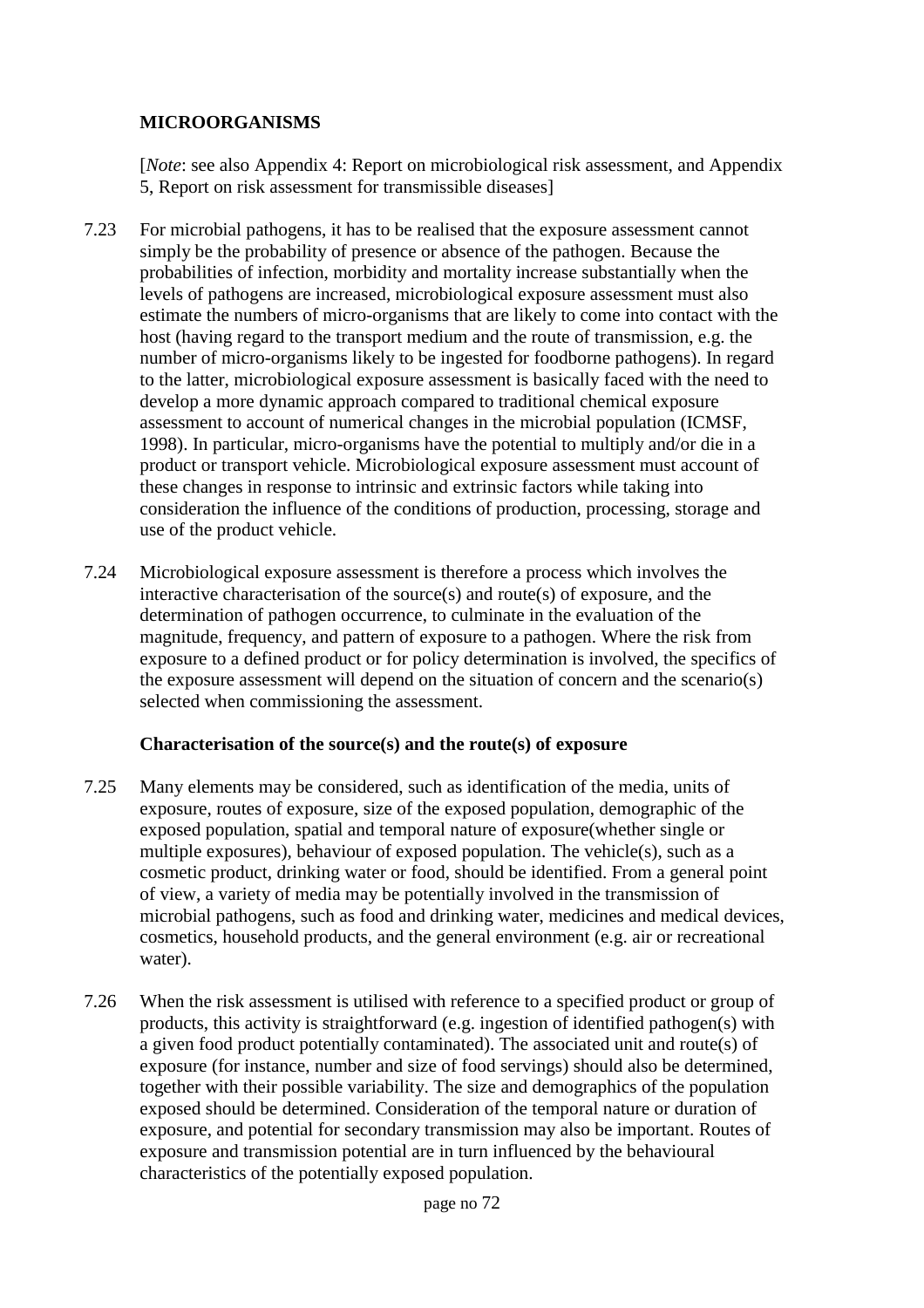#### **Pathogen occurrence**

- 7.27 The basis for pathogen occurrence determination is information on the characteristics of the pathogen that affect its ability to be present, survive, multiply or die in a given vehicle. This basically encompasses gathering information on the ecology of the pathogen and its behaviour in response to environmental conditions such as nutrient availability, temperature or pH. When not already done in the hazard identification stage, collating this information is relevant at this stage of the risk assessment.
- 7.28 Based on the above information, pathogen occurrence involves describing the occurrence of a pathogen in a medium, including identification of average levels, frequency distribution, peaks, seasonal variation, and association with other temporal or spatial changes. As previously indicated, essential to pathogen occurrence is the determination of frequency and level or concentration of the pathogen in the environmental media of interest and/or the potential source of the pathogen (e.g. number or percentage of samples of a food product potentially contaminated, and number of micro-organisms likely to be ingested, with their inherent variability). Such estimates may be influenced by a number of factors.
- 7.29 The physical state of the pathogen in the environment or in a given product is an important factor. For instance, aggregation or particles association can provide protection to stressing factors and can also result in a higher exposure than suggested by analytical results. A thorough understanding of the niche of a pathogenic microorganism may also be important for some assessments. For instance, some assessments may be concerned with the impact of a plant or equipment lay-out or material, or of product design (structure, composition) that may greatly affect the ability of a pathogen to survive or multiply. Other variables affecting occurrence may be seasonal, geographic, or climate related.
- 7.30 Where the primary goal of the risk assessment is to evaluate, as accurately as possible, the risk to a population from a given pathogen/product combination, the exposure assessment should utilise data and information as close to the final exposure point as possible. When the risk assessment may be utilised for policy making, this approach may not be sufficient, and the exposure assessment should be structured so as to provide insight into the factors responsible for magnifying the risk, or ways to reduce the risk. In such a situation, determination of the pathogen occurrence should take into account the various factors that may influence the level(s) or concentration of the pathogen before the product reaches the consumer, and of their relative influence on the occurrence and distribution of the pathogen.
- 7.31 Pathogen occurrence determination then requires integration of three different types of information. The first is related to the presence of the pathogen in the raw materials. The second should incorporate the effects that processing, distribution, handling, preparation or use may have on the level and distribution of the pathogen. In this regard, control processes, such as water treatment or thermal inactivation in a food process, may have significant effects on pathogen occurrence and should be considered. Variability and reliability of control processes and the interdependence of multiple control processes should be analysed, as well as the potential for recontamination after treatment. The third focuses on consumption/use patterns and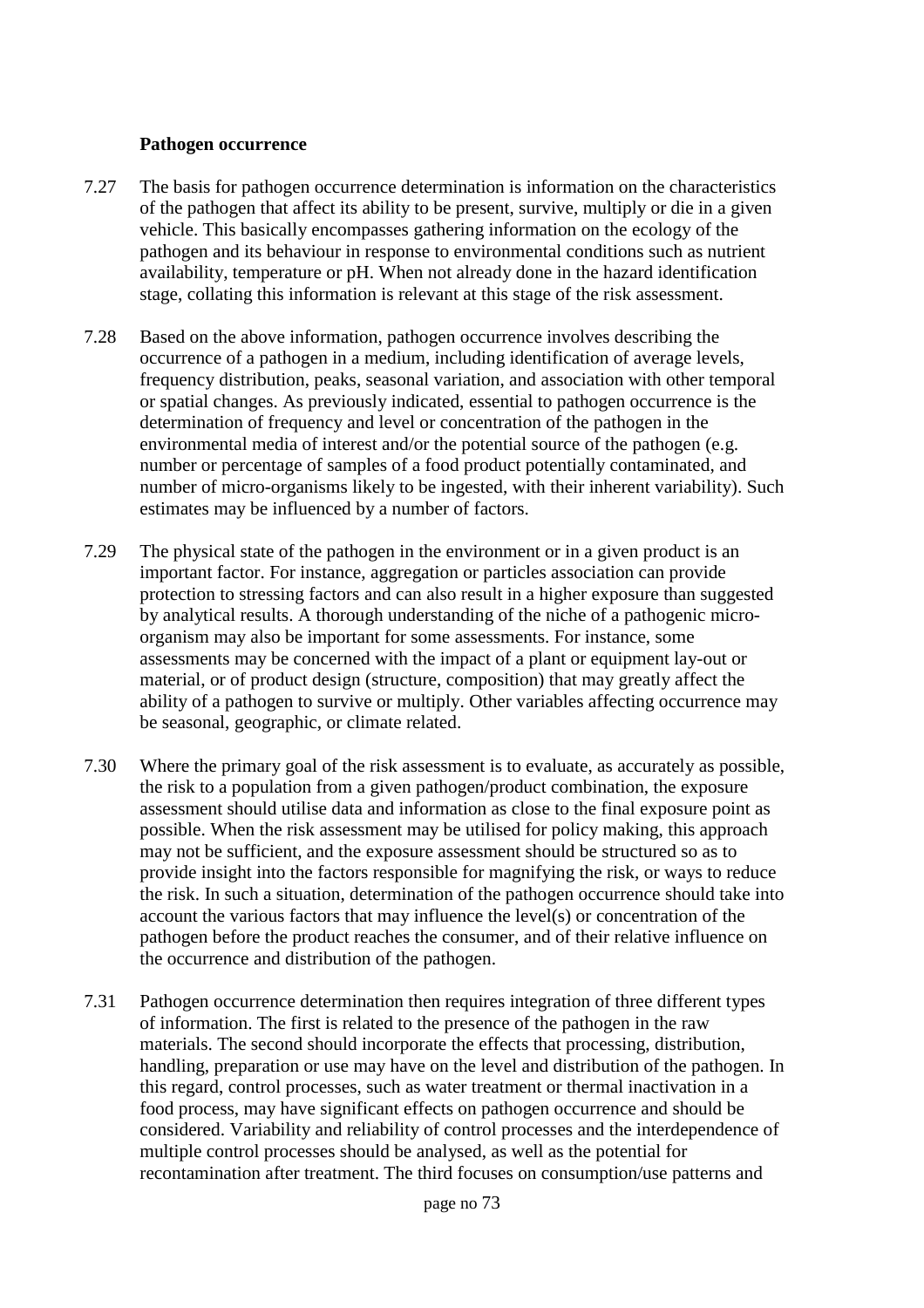on consumer practices that may affect microbial levels. When information on a particular pathogen is lacking, it may be necessary to use occurrence data for surrogate or indicator species. The limitations and uncertainty associated with those data and their use should be considered.

- 7.32 "Exposure assessment" is intended to provide a qualitative and/or quantitative evaluation of the magnitude, frequency, and patterns of exposure to a pathogen. When the emphasis is on a pathogen/product combination, and because microbial pathogen levels can be dynamic, an important feature of exposure analysis is the description of the pathways from production to consumption. Scenarios can be constructed to predict the range of possible exposures. They should reflect the effects of the variety of factors that impact on pathogen levels and distribution, and account for variability and uncertainty in the parameters involved.
- 7.33 The present tendency is to construct exposure assessment models, to describe and analyse the interaction of the above mentioned factors. The structure, comprehensiveness and level of details of the model depends on the purpose of the risk assessment. For example, if the assessment is a nation-wide evaluation of an industrial sector for broad policy considerations, the model would reflect the diversity in product formulation, production facilities, sources of raw material, distribution systems, marketing options. If the purpose of the risk assessment is more focused, then a modular unit operation approach has been suggested, where the model describing the pathways and processes leading to exposure are divided into discrete units or sub-modules, eventually linked together.
- 7.34 For qualitative (or semi-quantitative) assessments, simple models that describe the pathways of exposure can be developed. More complex representations may be incorporated involving for example Event Tree or Fault Tree analyses, which identify risk variables, or events that could occur, and may incorporate a semi-quantitative expression of certain parameters and probabilities.
- 7.35 In quantitative exposure assessments, the relationships between the components of the assessment are modelled mathematically. A significant figure of quantitative exposure assessment for microbial pathogens is the use of predictive microbial models, as subsets of the larger exposure model. Predictive microbial models use mathematical expressions to describe how bacterial numbers change with time and how the rate of change is influenced by environmental conditions. Significant advances have been made in this field in recent years and models for growth or inactivation of pathogens are now available (see Appendix 4).
- 7.36 The same mathematical model may be the basis for a deterministic or a probabilistic approach, depending on how the model variables are represented. In a deterministic approach, a quantitative assessment of the exposure is conducted based on single point estimates of the model parameters. The sensitivity of the deterministic model can be evaluated by selecting different combinations of each input parameter, to see how much the outcomes vary. Deterministic models have several limitations, in particular, by using a single value to represent a data set, they tend to ignore variability and uncertainty. Probabilistic approaches have been recently developed to overcome these limitations. In probabilistic modelling, variability and uncertainty are taken into account by substituting probability distributions to point estimate values.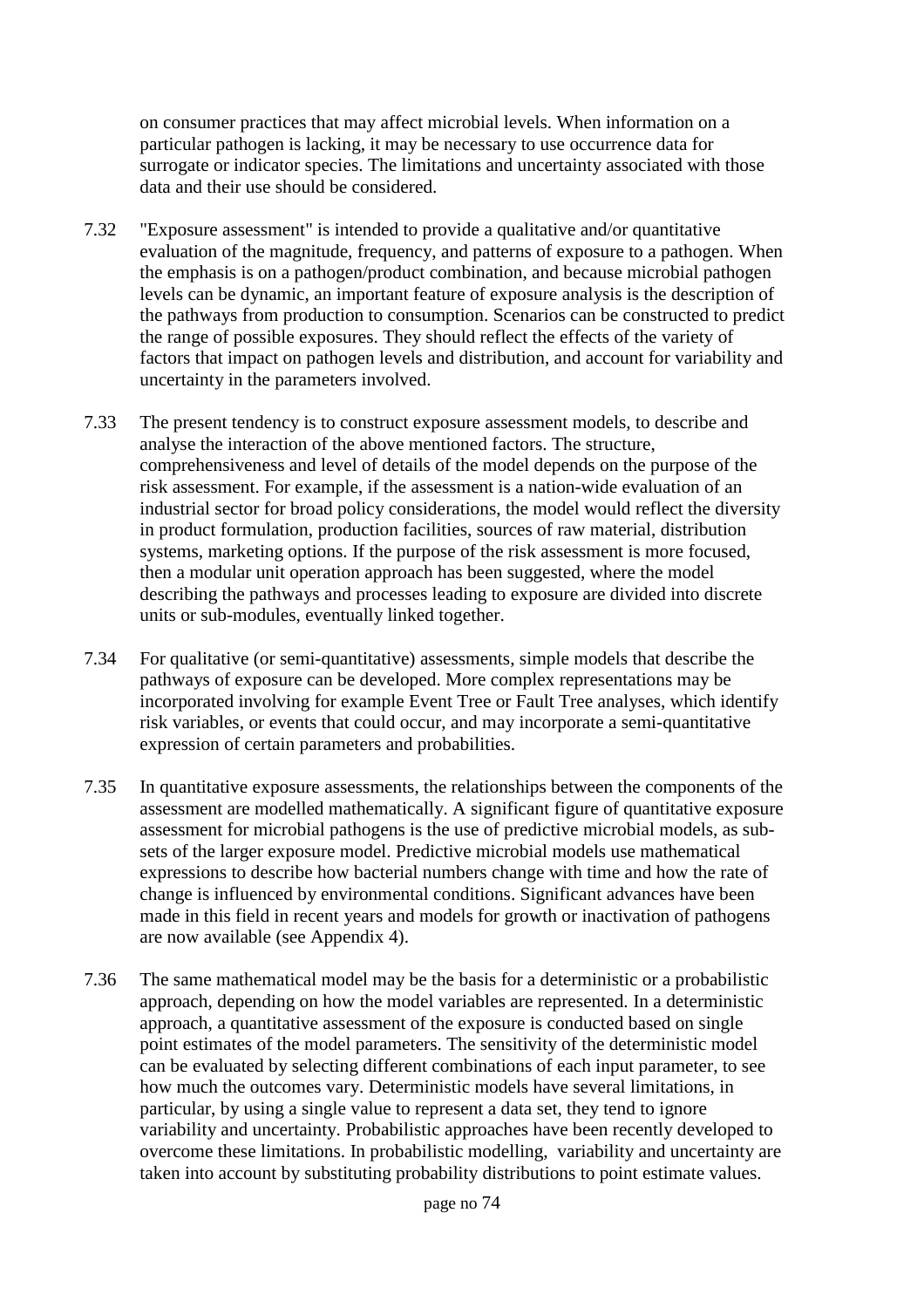Probability distributions are assigned based on experimental data, knowledge of the underlying phenomena, or may even be derived from expert elicitation if no other information is available. A range of values is used and the frequency with which different values occur is also characterised. Probabilistic assessments can de developed using analytical (algebraic) techniques. This, however, is not always possible and may be tedious even for a simple model. An alternative to the analytical solution is to use stochastic simulation techniques, such as Monte Carlo simulation. This technique employs a value-generating protocol that randomly selects a value for each parameter in the distribution assigned. The single values for the different parameters are used to calculate a mathematical solution defined by the model and the result is stored. This sequence is repeated several thousand times (trials or iterations) with a different set of values until a profile emerge and the system stabilise. The result is a frequency distribution for the output of interest, which represents the combined ranges and frequency of the input parameters. Several commercial software that facilitate this approach are presently available. Despite its increased complexity over the deterministic approach the probabilistic approach is now becoming the preferred approach to quantitative microbiological exposure and risk assessment (an extensive discussion of exposure assessment modelling may be found in Appendix 4).

7.37 Key to exposure assessment is the availability of data needed to estimate the exposure. This relates first to data describing the occurrence and levels of microorganisms in the environment or in specific products. Since microbiological analyses are to a high degree method sensitive, and the result determined by the sensitivity and specificity of the method used, the sampling plan utilised etc. it is often difficult to use and compare data from different sources. An important element for improvement of the assessments is therefore the use of equivalent analytical methods and sampling plans. Second, since in most cases microbial contamination and microbial evolution need to be investigated throughout long or multiple pathways, there is a need to obtain more precise data on the nature and effect of intrinsic and extrinsic factors and process parameters. Third, additional information is needed on use/consumption patterns. This relates to what different groups of people use, drink or eat, how much, handling and consumption practices, including abnormal, or extreme exposures. In many sectors where microbial risk assessment may be applied available data are qualitatively and quantitatively insufficient. Appropriate strategies for data collection, management and retrieval need to be developed.

# **CONCLUSIONS**

- i) Harmonisation efforts in exposure assessments for human and the environment should be focussed in order to achieve consistency on improvements in data acquisition and quality.
- ii) In order not to overlook important pathways of exposure, it is proposed that in exposure assessment a comprehensive, integrated approach is adopted where appropriate
- iii) It is important that in the exposure assessment area a common language and strategy is adopted in respect to expression of "dose", data, assessment concepts (tiered approaches, etc.) and interpretation.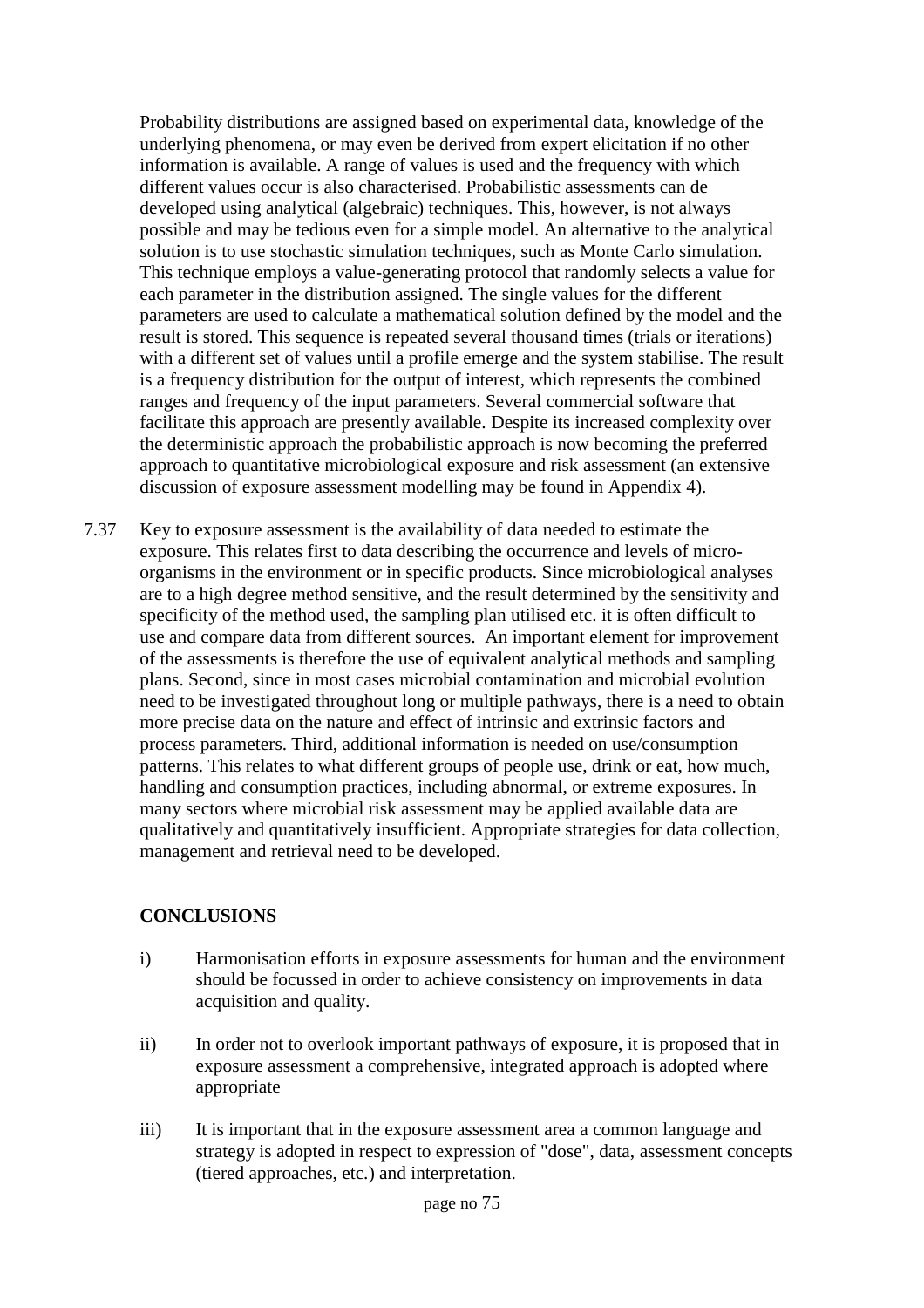- iv) With advances in the use of stochastic procedures, a consistent development of modelling scenarios representing specific groups of population, endangered ecosystems, regional and national differences is required.
- v) In order to validate models of exposure scenarios, it is necessary in many cases to implement research programmes for EU-wide surveillance systems which will generate minimal data sets.
- vi) A common approach is needed for defining the uncertainties in exposure assessments.
- vii) In many cases, the most appropriate approach is to adopt a phased/stepwise approach starting with a rough estimate. If a sufficient margin of safety is evident, further sophistication of the exposure assessment may not be required.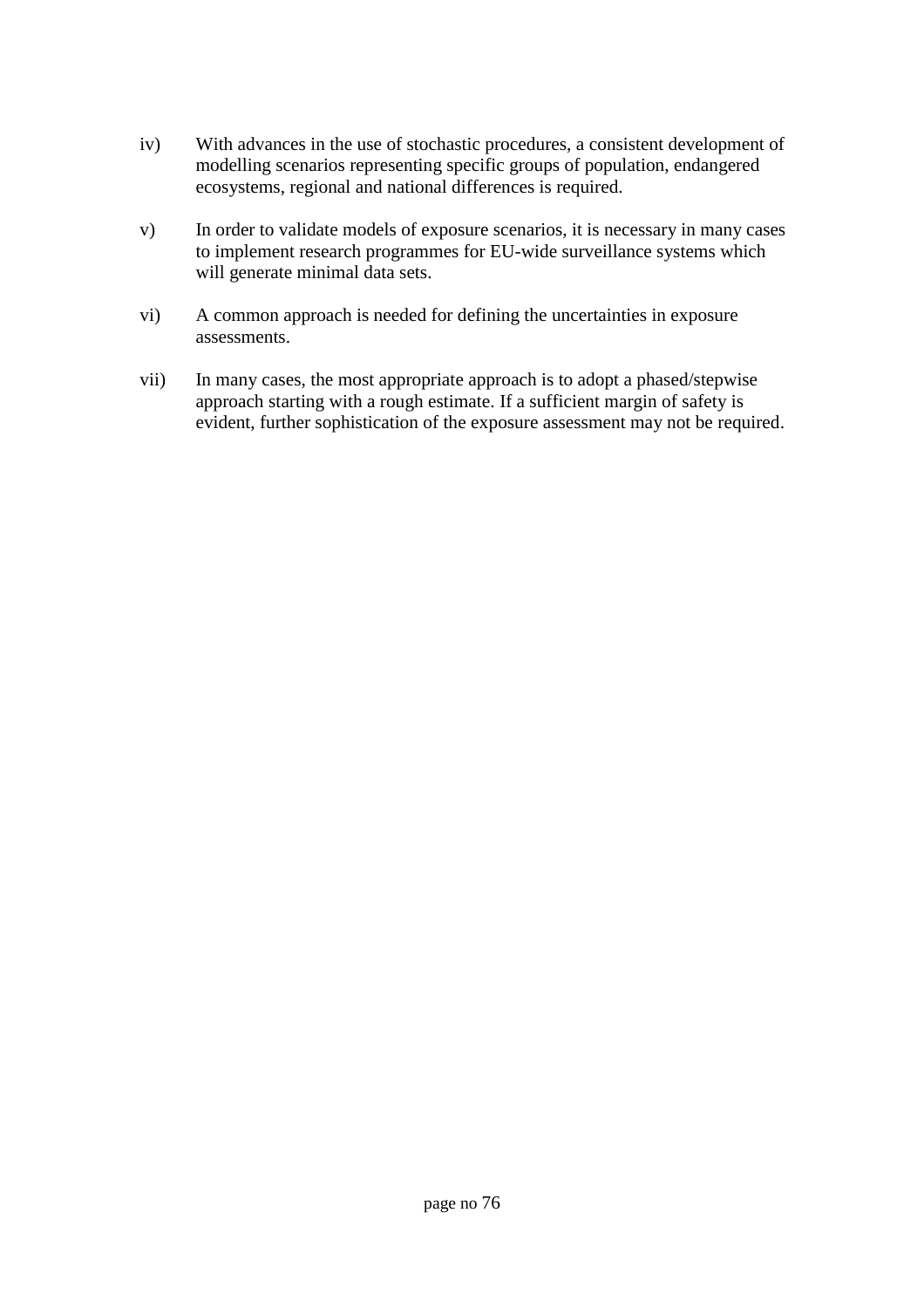# **8 HAZARD CHARACTERISATION**

*"What was vital was overlaid and hidden by what was irrelevant. Of all the facts which were present to us we had to pick just those which we deemed to be essential, and then piece them together in their order"* **Conan Doyle (1894)**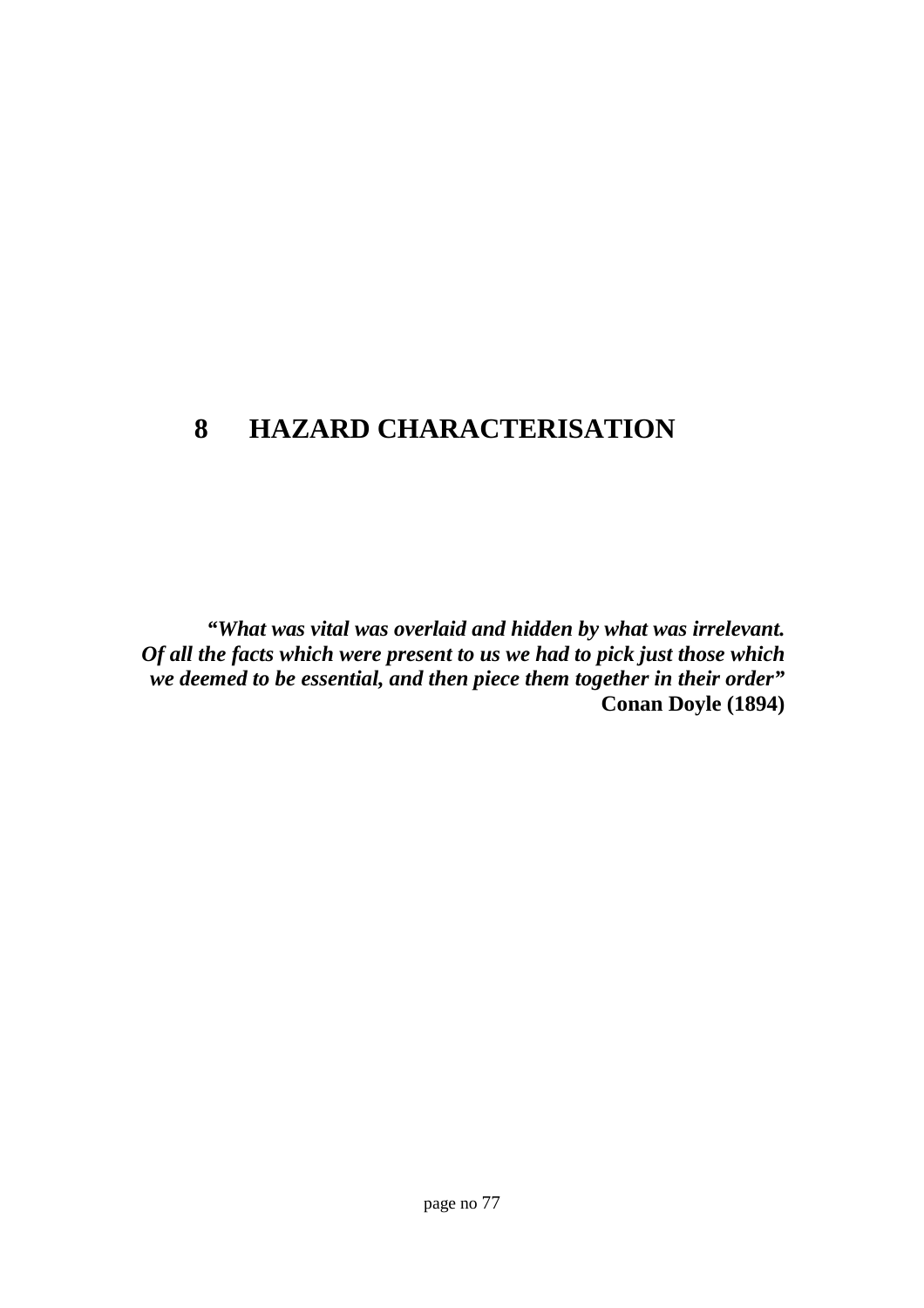## **GENERAL**

8.1 The first stage of a risk assessment, hazard identification is primarily a question of identifying the effects that are considered as adverse. Hazard characterisation is centred on the quantification of these effects, so that the dose-response relationship identified at this stage of the risk assessment can be compared subsequently with the potential for exposure (risk characterisation).

#### 8.2 **Stages in hazard characterisation**

- Establishment of the dose response relationship for each critical effect.
- Identification of the most sensitive species and strain etc., species comparison of differences and similarities. For environmental species, sensitivity distribution needs to be identified.
- Characterisation of the mode of action / the mechanisms for the critical effects (including the role of possible active metabolites).
- High to low dose (exposure) extrapolation, interspecies extrapolation.

# **Dose response relationships**

- 8.3 For an individual risk source it is generally, but not always, appropriate to consider each of the above stages in depth. Implicit behind hazard characterisation is the assumption that the relationship between the exposure and the effects considered can be determined. In some cases, a hazard may have a dose-response relationship, but the nature of the available data in general rules out the possibility of establishing this. An example of this kind of situation is irritation and corrosivity. The Technical Guidance document on risk assessment for new notified substances (Directive 67/548/EEC) and existing substances (Regulation EC 793/93) gives guidance for the hazard characterisation of these effects. The advice given on the assessment of the dose-response relationship (Section 3.7.4) recognises that whilst it may be possible to derive reliable non-irritating concentrations from human studies, "sometimes there is only simply the information that a substance is irritant or, often by inference only, that it is not". Standard OECD tests used for identifying the hazard are not usually designed to give results with dose-response curves. However, some information of potency can be gleaned from these tests.
- 8.4 It must be recognised that no risk assessment can be final, as awareness of the range of potential hazards may develop along with greater scientific insight. An obvious example is the increasing awareness of concerns for the effects of endocrine disrupters on several species in the environment. The Scientific Committees have an obvious role in both an early identification of such developments ("emerging issues") and in providing scientifically based advice regarding the risks involved.
- 8.5 Critical considerations in relation to dose response information are: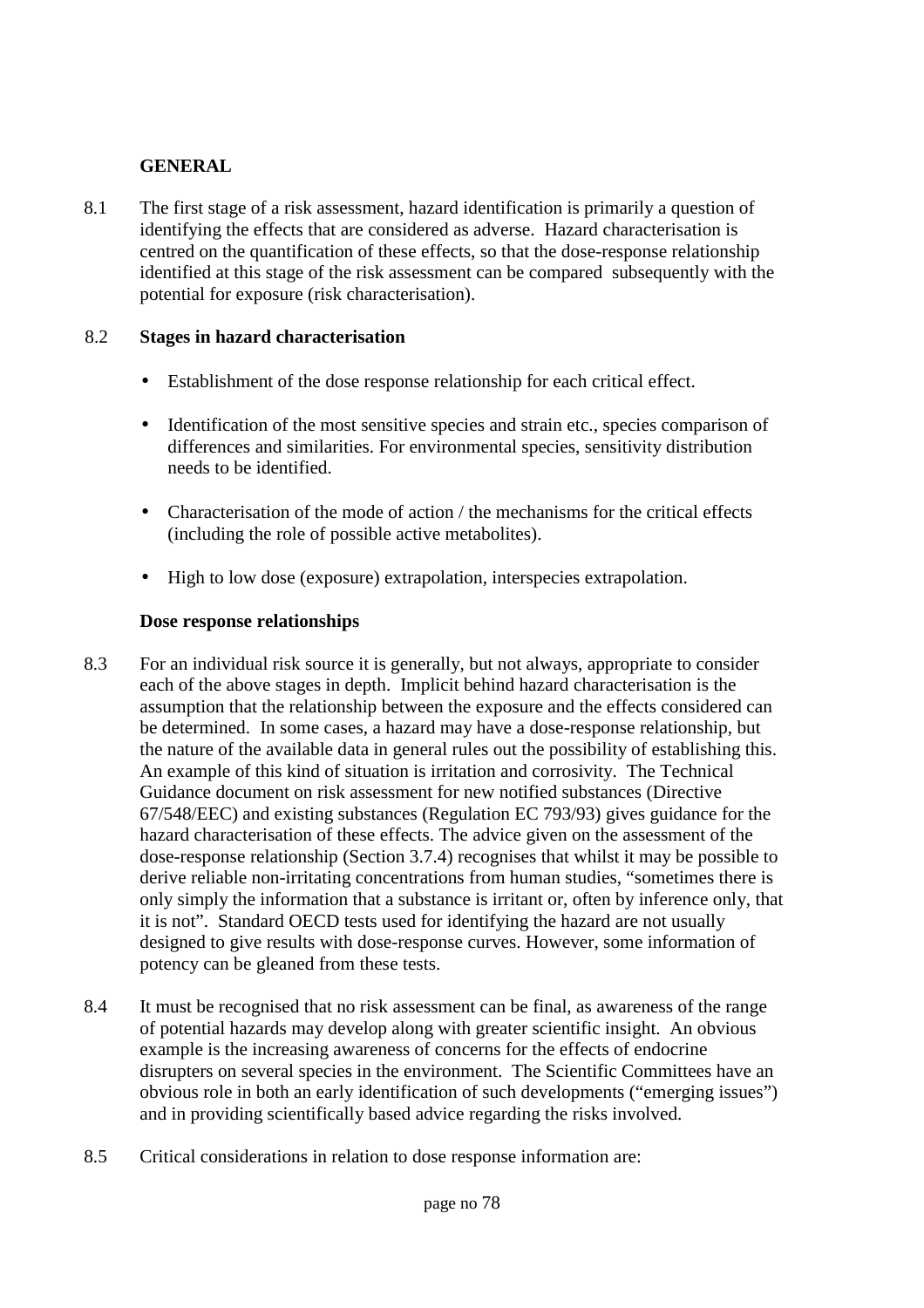- How should dose-response data be handled? Current approaches often put emphasis on the data only for the highest dose which produces no detectable adverse effect (No-Observed-Adverse-Effect-Level, NOAEL). Is this always appropriate? Should trigger levels for each biological effect also be identified? For each effect deemed of concern, the question needs to be asked – can a threshold for this effect be assumed even in the absence of direct data to support it?
- Is there an appropriate means, where a threshold cannot be demonstrated, e.g. a mathematical model for extrapolation to low doses for genotoxicity mediated carcinogens ? There are major differences between the USA and most DG SANCO Scientific Committees on the treatment of non-threshold risk factors. The USA favours mathematical modelling while the DG SANCO Scientific Committees have normally used enhanced safety factors. Is there stronger scientific justification for the approach used by the EU Scientific Committees? Should Committees be encouraged to request mathematical modelling data if it is not provided? It is understood that alternatives using tumorigenic potency and a margin of exposure approach are being addressed within the EU.
- To what extent should structure activity relationships and physico-chemical properties be used to predict adverse effects? Should they be considered normally as part of the risk assessment of a particular risk source where relevant? If no, why not? Currently this approach is used widely to assess environmental impacts but uncommon for characterisation of hazard to man.

# **CHEMICALS**

[*Note*: see also Appendix 3: Report on risk assessment for toxic chemicals]

In the case of chemicals the term dose (concentration) – response (effects) assessment is commonly used instead of hazard characterisation. However, for consistency in approach in this report, hazard characterisation will be used.

# **Threshold for toxicity**

- 8.6 A threshold level of exposure, on a case by case basis, has been a generally accepted paradigm used for the past 40 years (Lu, 1988; Truhaut, 1991) in order to determine intakes of non-genotoxic chemicals that are likely to be associated with unquantified, but "negligible" risks when consumed by humans daily throughout life. Often, the existence of a threshold is assumed, even without strong scientific evidence. Is this acceptable?
- 8.7 This assumes a threshold of daily intake for the great majority of chemicals below which measurable toxicity will not be produced; therefore it is possible to calculate exposures for humans, which would be without significant adverse health effects (safety assurance). Safety assurance is an example of quantitative risk assessment where the level of risk is considered to be "insignificant" rather than a specific quantitative estimate. The term "safety assurance" gives the implication of complete absence of risk, but all outputs are defined as "without significant" or "without appreciable" adverse health effects.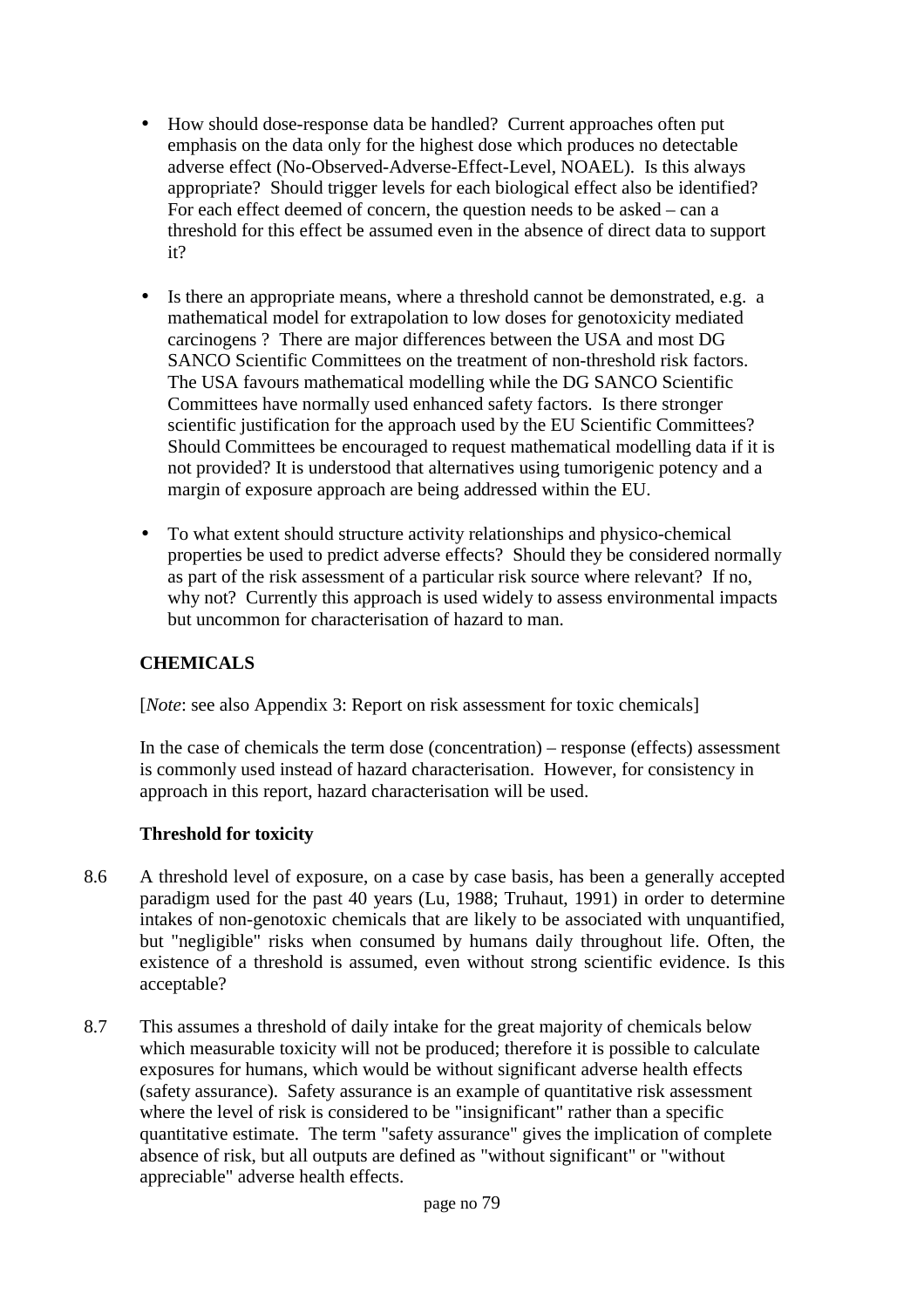#### **Non-threshold effects**

8.8 In the case of effects which are often considered to be non-threshold, e.g. genotoxicity, extrapolation of dose response data to very low exposure levels may be necessary. Inevitably, the extrapolation of the dose-response curve outside the range of the observations is the subject of both assumptions and errors. These relate to the choice of the starting point and data used for extrapolation, the slope of the curve used for the extrapolation and the mechanisms by which interspecies differences and interindividual variability are taken into account in the extrapolation process. Potential errors arise from the extent to which unquantified assumptions have to be made in relation to these criteria.

#### **Dose-response data in humans**

- 8.9 Dose-response data in humans may be available from either epidemiological studies or very rarely by direct experimentation (for example, the effect of compounds on enzyme activity, such as acetylcholinesterase; inhalation chamber exposures to ambient concentration of air pollutants). Such data require information on, and measurements of, effects in humans and, therefore are not obtainable for the great majority of risk assessment purposes. There are ethical issues relating to the intentional production of adverse health effects in humans by direct experimentation, although response measurements using biomarkers of minor and reversible changes can provide valuable human data for risk assessment. Therefore, the majority of risk assessments involve the interpretation of studies in experimental animals, and the extrapolation of data across species (see below).
- 8.10 The dose-response relationships available from epidemiology studies typically involve estimates of current levels of exposure of humans and the current incidence or risk of the adverse effect of concern. Such a temporal relationship would be suitable for acute effects or effects produced soon after exposure, but it may not provide a reliable risk estimate if there was an interval between exposure and development of the adverse effect, for example, carcinogenicity. Cumulative exposure estimates may be available in some rare cases, for example following workplace exposures and data may be limited to recent years when reliable monitoring procedures were established. Nonetheless, quantitation of exposure is frequently imprecise. In contrast, a distinct advantage of the use of human data is that quantitation of the risk for either higher or lower exposures would not normally require extrapolation of the dose-response relationship far beyond the available data (see below). There is a great need for a reliable data back of human data.

#### **Dose-response data in animals and model systems**

8.11 An advantage of the use of experimental models (both *in vivo* and *in vitro*) is that the exposure levels can be carefully controlled and there is the opportunity to increase the incidence, and hence the ability to confirm a potential hazard, by increasing the dosage. Because of the high doses used to generate a reproducible incidence of adverse effects in experimental studies (allowing hazard identification), when compared with the potentially acceptable exposure in the human population, the doseresponse relationship from experimental studies in animals may need to be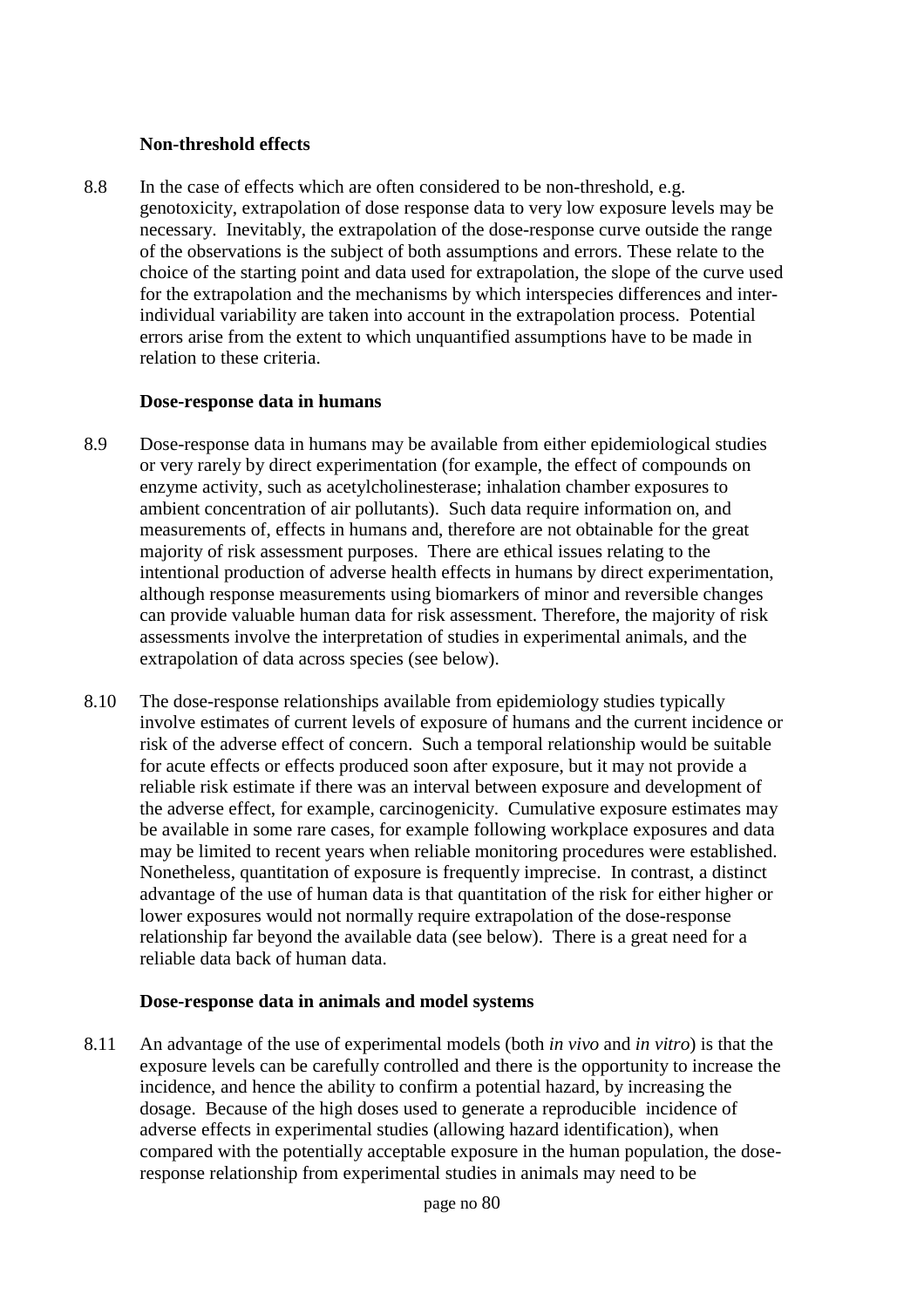extrapolated over three or more orders of magnitude outside the range of the experimental data. Such extrapolation has to make assumptions about the slope of the dose-response relationship beyond the range of the experimental observations.

8.11 For adverse effects associated with a threshold, such low-dose extrapolation is not required, and quantitative risk assessment would involve determination of the possible incidence of individuals for whom their threshold for response was less than the level of exposure, in other words the incidence of "at risk" subjects (see Chapter 10).

## **Types of response data**

8.12 The effect or response data may be determined either as quantal data or as a continuous variable. An example of quantal data would be the incidence of a specific lesion, such as a tumour, whilst examples of a continuous variable would be a change in organ weight or body weight. Quantitative risk assessment could, therefore, define either an exposure-related incidence of a specific lesion or an exposure-related change in a particular body function, rather than increasing the confidence that the NOAEL would not pose a hazard. Continuous variables can be converted to quantal data provided that a range of normality can be defined. In other words, upper and lower level limits can be set, below and above which any observation would be considered abnormal (outside the usual range), and hence the response in an individual converted to quantal effect.

#### **Hormesis – a problem for quantitative risk assessment or a stimulus for change?**

8.13 An interesting challenge to the conventional risk assessment procedures outlined above is the recognition for some risk sources at least that low doses in experimental animals sometimes produce a response which is statistically significantly less than the background incidence in untreated animals, a phenomenon known as 'hormesis' (Calabrese and Baldwin, 1998). The converse situation may also be possible. Although the importance of hormesis remains controversial, it is not without biological plausibility (Sielken *et al*, 1995) because a low exposure may serve to stimulate cytoprotective and homeostatic processes in excess of the amount of added insult to the system. Assuming this to be the case, it would be expected that at higher exposures the magnitude of the added adverse stimuli would exceed the induced cytoprotective or homeostatic mechanisms so that an adverse response would become measurable. The presence of hormesis would not significantly affect risk estimations based on assumptions that there is a threshold to the biological response. However, hormesis would profoundly affect, and largely invalidate low-dose risk extrapolation and risk management strategies based on minimising exposure. Indeed, it might be argued that low dose exposure was in some sense beneficial. Until the importance of hormesis as a general biological principle is establish, such interpretations are simply speculative. For the stability of the environmental communities, hormesis cannot be beneficial since it upsets the balance between species.

#### **Scientific evidence to support a threshold**

8.14 Although the proof of the presence or absence of a threshold remains a matter for debate in risk assessment, subdivision of toxic effects into threshold and nonthreshold has been the basis for risk assessment for the past 30-40 years (WHO 1999).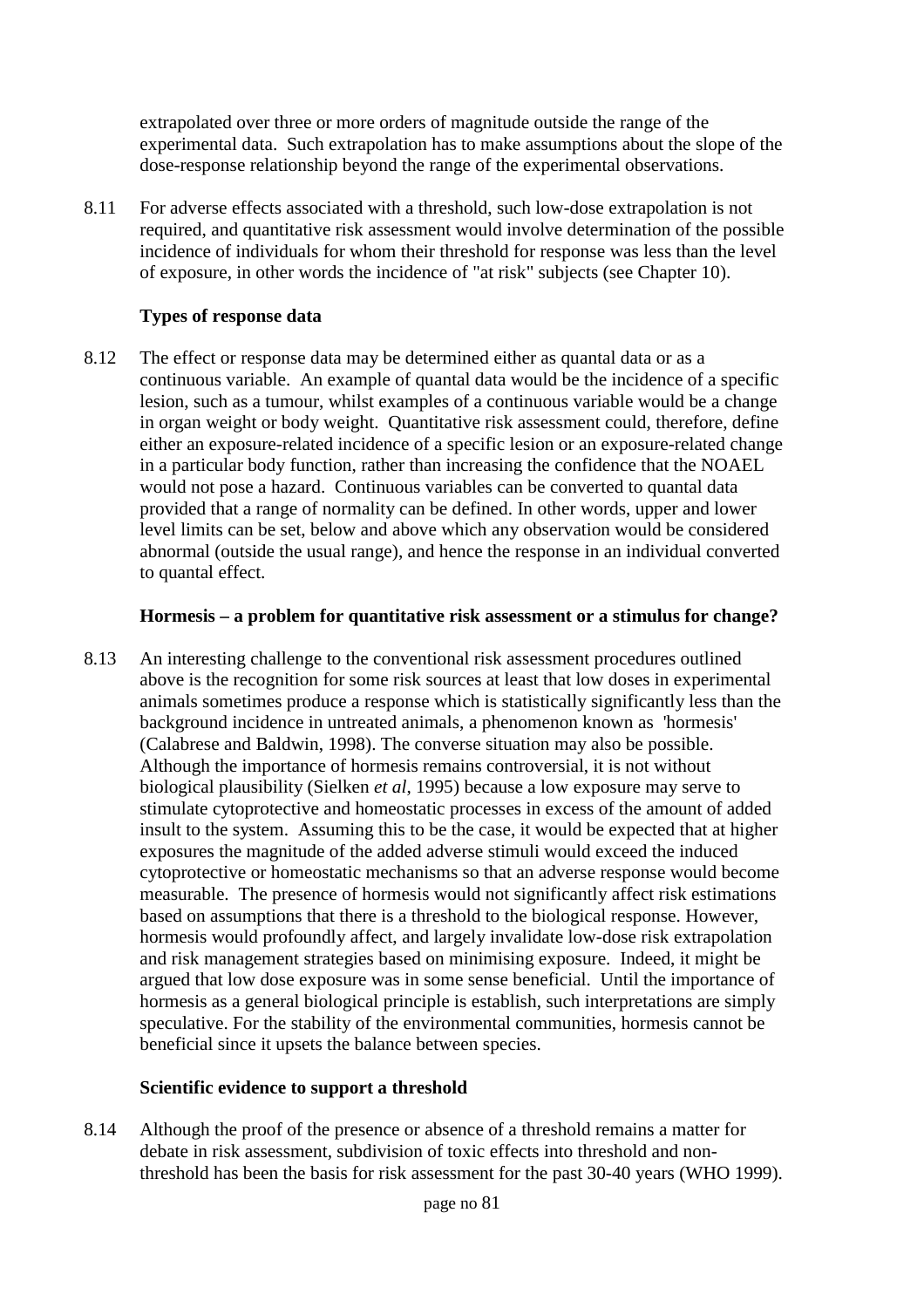In most cases, the presence of a threshold cannot be demonstrated readily from experimental data, because even a non-threshold, linear dose-response relationship could give no measurable response in small groups of experimental animals given low doses.

- 8.15 However, any experimental dose-response study aims to include doses without a measurable (or statistically significant) biological effect in the test system. While the existence of biological thresholds cannot be proven or disproven, the possibility of a level of exposure that does not produce any effect (rather than any measurable effect) has to be based on experience and expert judgement of the underlying biology of the test system (which requires some understanding of the mode of action (see below). Although it can be argued that thresholds cannot exist in absolute terms, i.e. a very low concentration will still interact with biological systems, in reality the presence of homeostatic and cytoprotective processes means that the interaction between the chemical and the biological system has to exceed the homeostatic or other protective processes in order to elicit a response. Therefore, the concept of thresholds can be converted into quantitative terms by defining the magnitude of any measurable response that would not be considered to be adverse (Slob, 1999). Because different risk assessment procedures have been adopted depending on whether there is or is not a biological threshold, this issue is critical for the risk assessment procedure.
- 8.16 Recent meetings, for example those organised by the Society of Toxicology in the USA and the EUROTOX in Europe, discussed the important issue of the compatibility of cancer and non-cancer risk assessments. Both concluded that biological thresholds are probably present in the mechanisms of action for both genotoxic and non-genotoxic compounds. This is an issue where international harmonisation of approaches to risk assessment is needed.
- 8.17 It is usually assumed that any risks related to other hazards detected only at higher doses, will be lower than those relating to the critical effect. This is only valid if true thresholds have been established for each effect, however.
- 8.18 Safety assurance is based on using the dose-response relationship to define an approximation of the threshold for toxicity in the animal study. The endpoint normally used as a surrogate for the threshold is the no-observed-adverse-effect-level (NOAEL) (WHO, 1999), which is a sub-threshold dose. The term no-observed-effectlevel (NOEL) is also used, but not all observed effects are adverse and would be the basis for quantitative risk assessment. In consequence, NOAEL has tended to be used more in recent years.
- 8.19 Usually, adverse effects are detected at lower doses in chronic studies, than in subchronic tests, and in consequence the NOAEL used when there is chronic low level human exposure is usually based on data from chronic bioassays. Where only data from sub-chronic tests exists extrapolation to the chronic exposure situation may be necessary (see Chapter 9). However, sometimes 90-day studies show greater sensitivity, because the adverse effect due to the compound is not masked by the effects of ageing.
- 8.20 The approach adopted for non-genotoxic carcinogens, in food and drinking water, varies between different national and international bodies in respect of the use of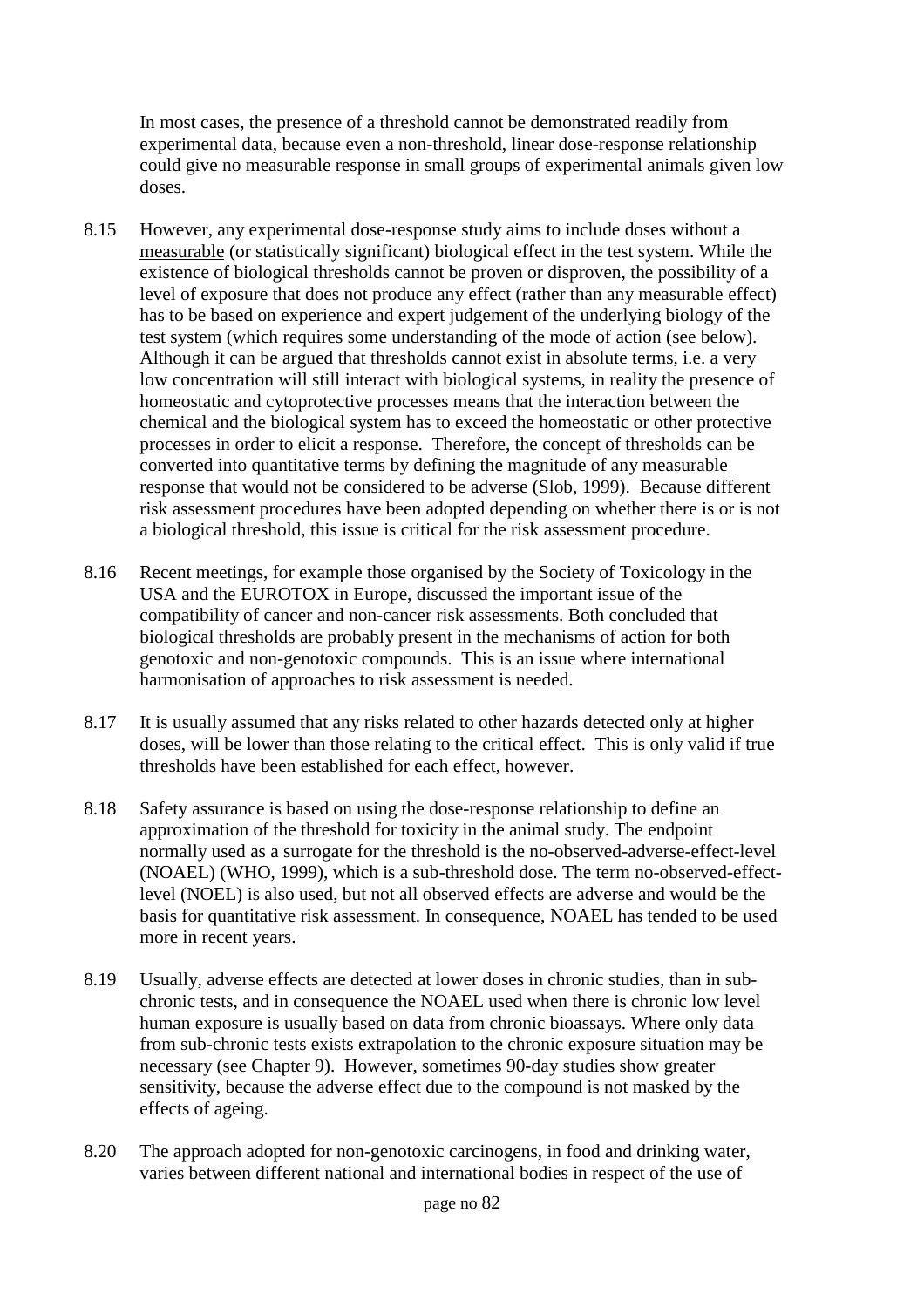standard uncertainty factors (see Chapter 9), additional uncertainty factor(s), and lowdose risk-extrapolation. Linear low-dose extrapolation is difficult to justify because non-genotoxic mechanisms arising from altered physiological or metabolic processes would be expected to exhibit a threshold. Non-genotoxic mechanisms include excessive secretion of trophic hormones that control endocrine function, the activation of cytosolic receptors regulating DNA transcription, and chronic cell proliferation and hyperplasia. The outcome of either the use of uncertainty factors or low-dose extrapolation is the definition of a daily or weekly exposure to a non-genotoxic carcinogen that is considered to be "acceptable", "tolerable" or "virtually safe". Alternatively, the human exposure can be compared with the dose-response data in animals to calculate a margin of exposure or "safety margin" (Doull *et al*, 1999; Wilkinson and Lamb, 1999).

- 8.21 The NOAEL expressed on a body weight basis (eg mg/kg body weight/day) is divided by an **uncertainty factor** or **safety factor** to derive the level of human exposure that will be without significant adverse effects. Although the terminology differs between regulatory bodies (NOEL *vs.* NOAEL; acceptable daily intake (ADI) *vs.* tolerable daily intake (TDI) *vs.* reference dose (RfD – used in the USA, Swartout *et al*. 1998); safety factor *vs.* uncertainty factor), in this regard there is a common underlying approach. The "safe" human exposure is often termed "acceptable" (for an additive) or "tolerable" (for a contaminant) together with a time base, which is related to the potential for accumulation, eg acceptable daily intake (ADI) or provisional tolerable weekly intake (PTWI) for chemicals that accumulate. These assessments should be dated to indicate the time at which the database was assessed (Rubery *et al*, 1990). Despite the commonality of approach, there are frequently wide differences in the values derived by different bodies assessing the same compound (Dourson and Lu, 1995). The rationale for such discrepancies needs to be determined and resolution of any scientific issues embarked on. For environmental species, NOEL are also used. Uncertainties lie in the extrapolation between species.
- 8.22 The simplistic nature of the common current methods applied to threshold toxicity, means that they can be applied readily to a wide range of different databases. The equally simplistic linear low-dose extrapolation appears at first sight more sophisticated, because of the data fitting undertaken and the fact that it generates numerical data, but in reality is supported by less biological plausibility, and largely ignores certain aspects, such as human variability. However, it is generally based on worst case assumptions, so that it is assumed that the most sensitive human individual is considered.

#### **Extrapolation procedures in risk assessment**

- 8.23 The available dose-response data for the adverse effect may be analysed in various ways, each of which involves a number of assumptions and uncertainties. Information which can be taken from the dose-response relationship and used for quantitative risk assessment include:
	- a) the slope of the dose-response curve,
	- b) a fixed point on the dose-response curve, and
	- c) the threshold, or an approximate threshold, such as the NOAEL or NOEL.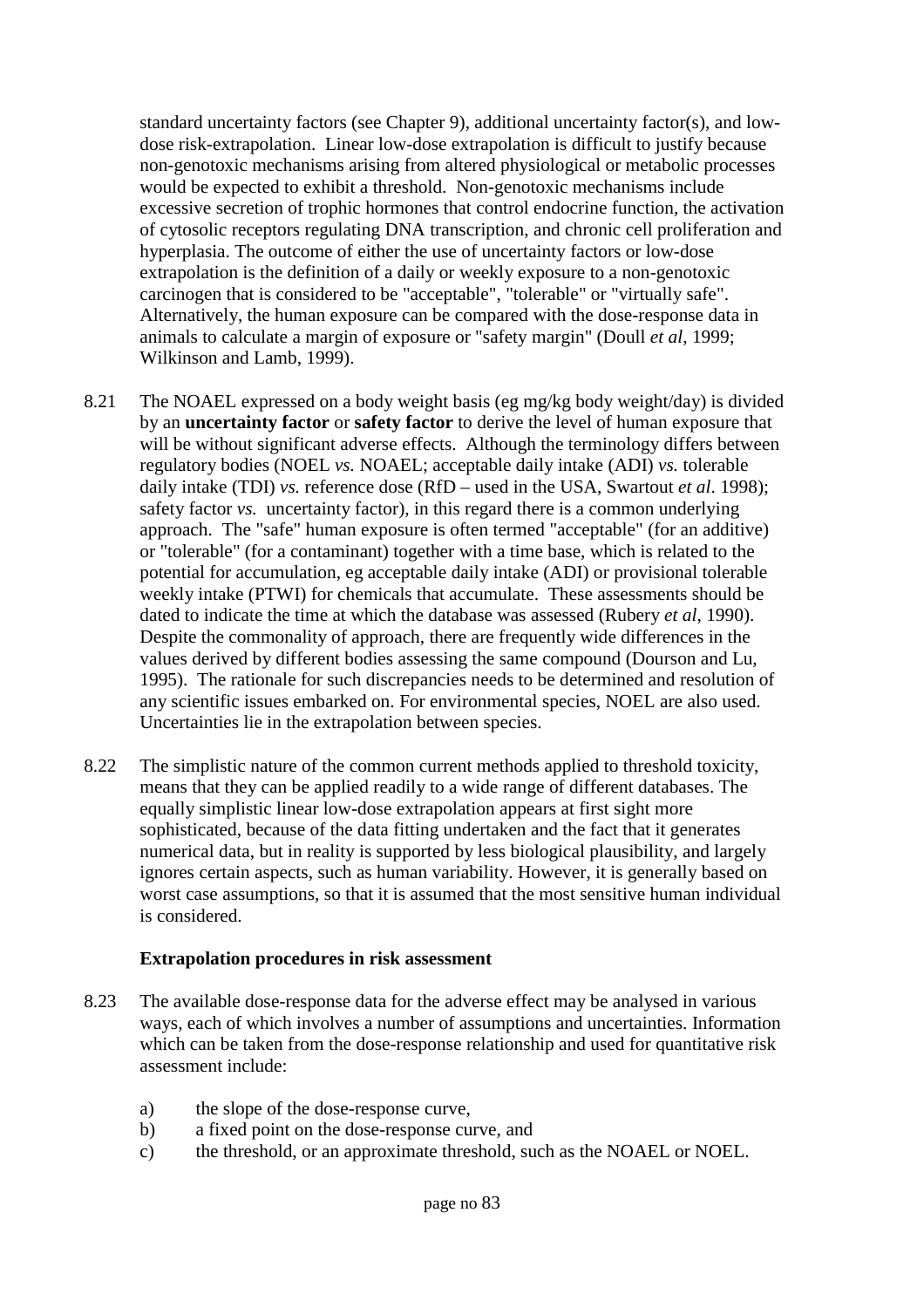- 8.24 Assuming there is no biological threshold, the slope of the incidence data in the experimental range can be extrapolated by a mathematical model to low dose levels in order to provide a quantitative risk estimate directly. In contrast, dose-response extrapolation below a threshold would not give a meaningful estimate of the risk: therefore, analysis of low dose risks in relation to thresholds has to be on the basis of the number of individuals in a population whose individual thresholds for a response are less than the exposure level of concern (See Chapter 10).
- 8.25 Human variability is rarely taken into account in these non-threshold dose-response extrapolation procedures. An approach that has been adopted is the use of the upper 95<sup>th</sup> percentile of the dose-response relationship since the variability in response will be reflected in the variability in the experimental data. However, much of this will relate to variability arising from the small number of animals in each experimental group, and will relate to variability within the test species not within the humans. The use of the  $95<sup>th</sup>$  percentile to produce a dose-response relationship which allows for variability in the test animals may not be appropriate to represent human variability and the slope arising from human variability. Therefore, simple extrapolation of the slope of the animal dose-response curve or its upper  $95<sup>th</sup>$  percentile confidence intervals will not necessarily represent the dose-response relationship present in the human population. Different age groups of the human population probably have different dose-response relationship.
- 8.26 The slope of the dose-response and the mathematical model used will be the major variable in the estimate derived by quantitative risk assessment when extrapolation has to be made over 3 or 4 orders of magnitude (ECETOC, 1996). If the actual slope of the animal dose-response curve is not extrapolated, then an arbitrary choice about the appropriate model and slope has to be made. The dose-response relationship selected will have a profound influence on the final risk characterisation and, therefore, it is a particular requirement to justify the selection of the mathematical model both for genotoxic and non genotoxic compounds.
- 8.27 A number of different models have been proposed for genotoxic carcinogens (Figure 8.1), although only a restricted number have been used widely for risk assessment purposes (ECETOC, 1996).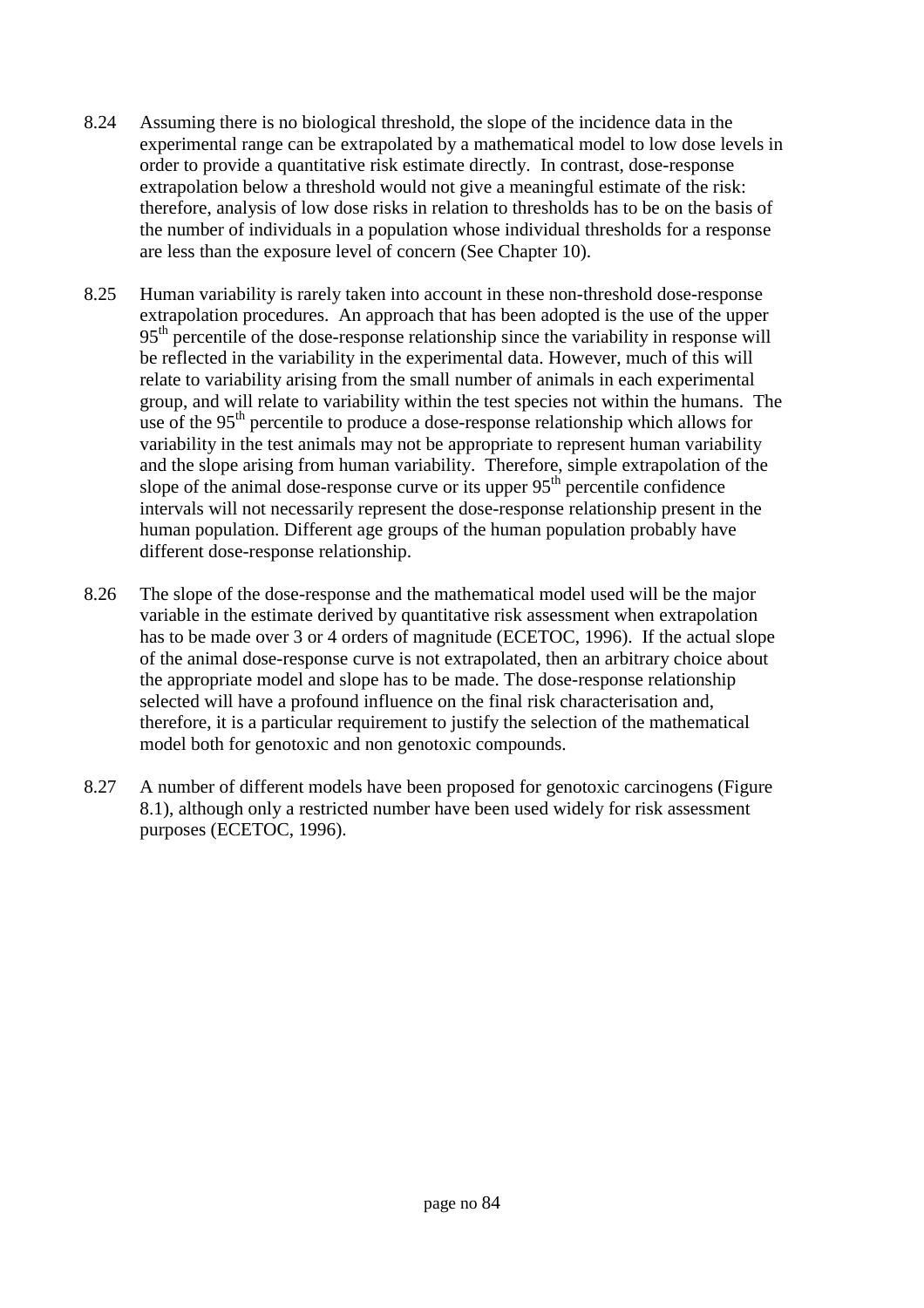

# **Dose-response extrapolation**

**Figure 8.1 Mathematical models for low-dose risk estimation for non-threshold chemicals (based on ECETOC, 1996)**

8.28 The different models are:

*Stochastic models* (e.g. one hit, and linearised multi-stage). The linearised multi-stage model assumes that cancer arises from a sequence of events, that at least one event is linearly related to dose, and that a background incidence is always present. In consequence this gives a linear extrapolation at low exposures (Figure 8.1) and the slope is determined largely by the top dose used in the study (Lovell and Thomas, 1996).

*Tolerance distribution models* (e.g. Weibull, log-probit and logit). The log-probit and logit give a sigmoid curve in the experimental range but differ in low-dose extrapolation. The Weibull model is capable of representing thresholds, and is sensitive to the slope of the dose-response curve.

*Time to tumour models* (eg Weibull distribution). These models are considered to be better because they do not use quantal data. These models have not been adequately validated and generally offer no advantage over incidence data that have been corrected for differences in life span between different experimental groups.

*Biologically-based models* (eg Moolgavkar-Venzon-Knudson (MVK) model). Although stochastic models were introduced because low-dose linearity was considered to be a conservative interpretation of the underlying biology, they do not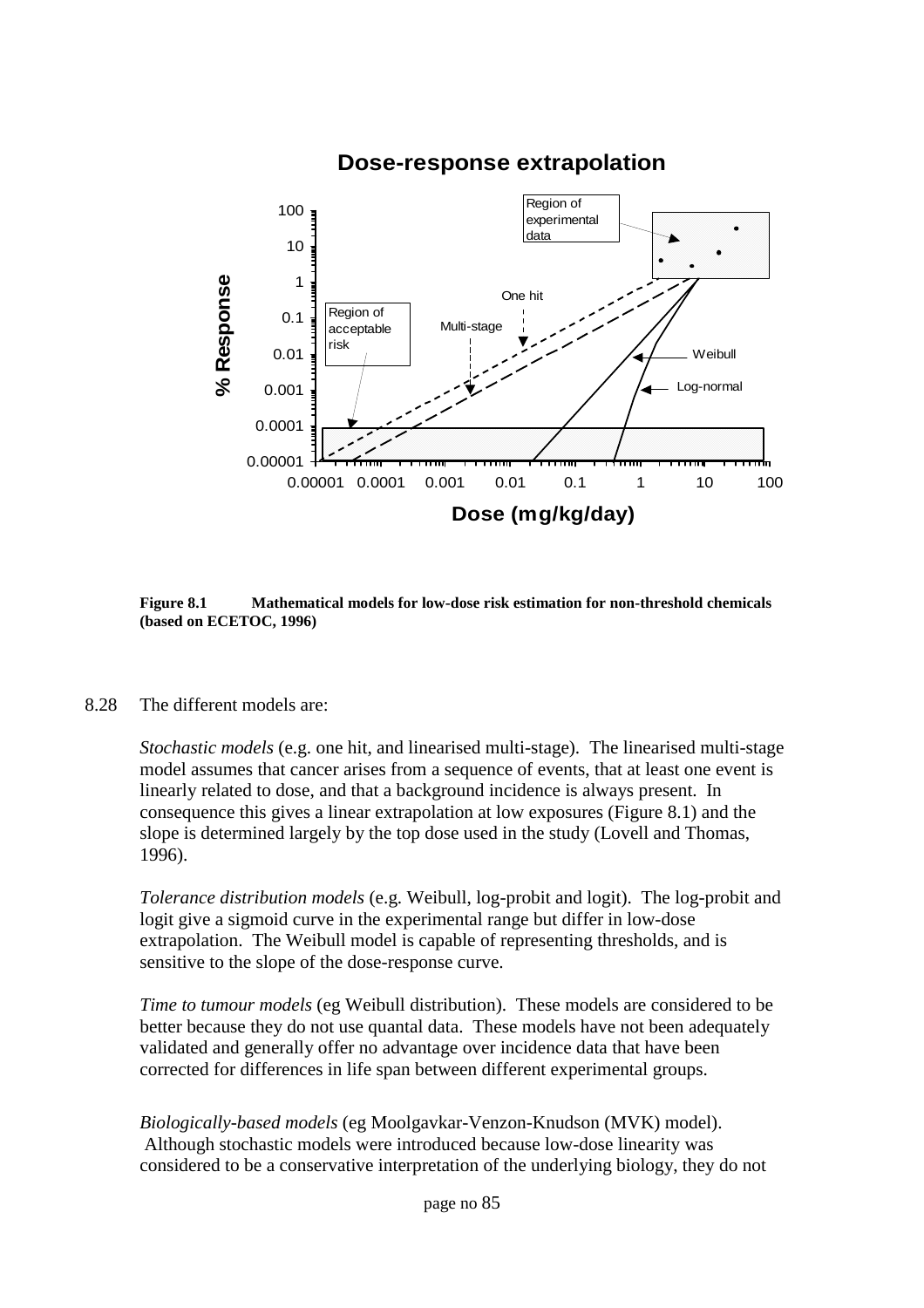adequately represent the processes involved. The MVK is a biologically credible model, but requires data on rates of cell division and cell death at different stages of tumour growth, from the stem cell to the initiated cell to the transformed cell, and such data are not currently available.

- 8.28 Thus a major problem with low-dose risk extrapolation is that the mathematical model or equation selected for the extrapolation process becomes the major variable in the final risk estimate when extrapolating to very low exposures (Figure 8.1). Fitting the different models to the same dataset can give risk-specific doses (e.g. the dose giving  $a$  1 in 10<sup>6</sup> risk) that differ by several orders of magnitude! Despite the precision frequently reported for extrapolated risk estimates, there remain a number of uncertainties relating to inter-species differences and inter-individual variability in toxicokinetics and sensitivity within the heterogeneous human population compared with the test species. At low doses, the confidence intervals may span a risk from zero up to the upper-bound risk estimate. It is appropriate for the Scientific Committees to discuss when and how such mathematical models should be used for risk assessment purposes in order to determine a common EU position.
- 8.28 The USEPA has recently proposed to use the dose descriptor  $LED_{10}$  (the 95% lower confidence limit on a dose associated with 10% extra tumour incidence adjusted for background) as a point of departure for linear extrapolation to lower exposures as a default procedure (U.S. Environmental Protection Agency -1996- Proposed guidelines for carcinogen risk assessment. *Fed. Reg.* 61, 17960-18011). The LED<sub>10</sub> is determined from the benchmark dose for 10% incidence with the use of the multistage model for curve fitting. In the EU, linear extrapolation using the tumorigenic dose-descriptor T25 as starting point has been applied (Dybing *et al*., 1997).

#### **Threshold approaches to animal doses-response data**

#### *No-observed-adverse-effect-level (NOAEL)*

8.29 The NOAEL is a level of exposure in which the treated animals do not differ significantly from untreated control animals in measurements related to the critical effect recognised at higher doses. The NOAEL is a dose without measurable activity (Figure 8.2), and therefore can be considered to be below the threshold in animals.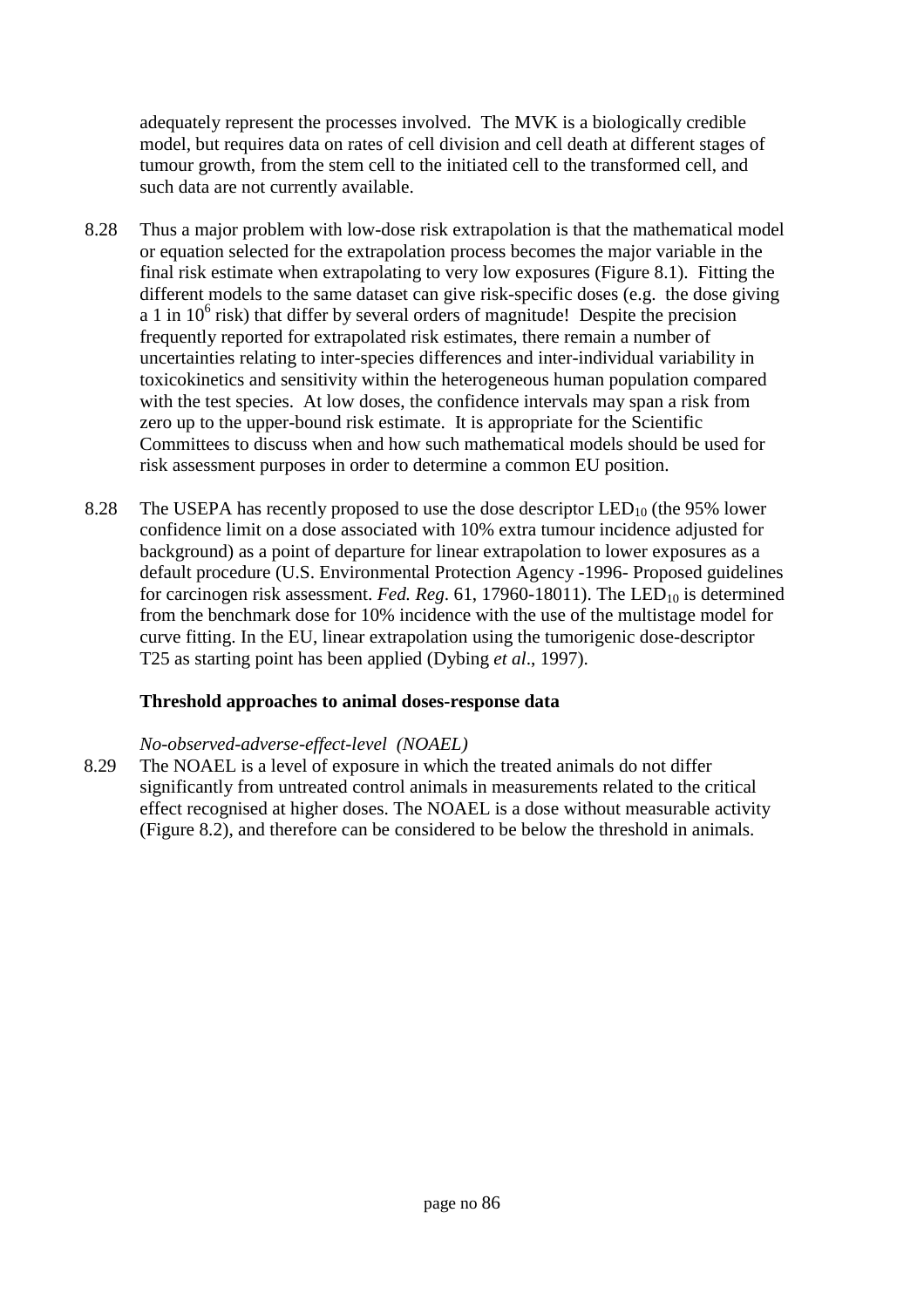

**Figure 8.2. Comparison of no-observed-adverse-effect-level (NOAEL) and the benchmark dose (BMD)**

- 8.30 The value of the NOAEL is dependent on three main factors of the study design:-
	- *Group size* the larger the group size, the greater will be the sensitivity. The group sizes currently recommended in testing guidelines represent the best compromise between sensitivity and practicability: group sizes would have to be increased considerably in order to provide a measurable increase in sensitivity over the current recommendations.
	- *Test sensitivity* the more sensitive the method of detection, the lower the NOAEL. The consequence of poor or inadequate methods of assessment of adverse effects is that the NOAEL is higher - thereby inappropriately rewarding poor techniques. It is this problem which stimulated the regulatory requirement that studies which are submitted for regulatory purposes should comply with GLP or be reported in sufficient detail to provide quality assurance to those undertaking the risk assessment.
	- *Dose spacing* a major determinant of the NOAEL in real databases is the choice of the spacing between doses given to the animal. The NOAEL is the next dose down from the minimally effective dose: hidden in this simple statement is the fact that the experimental NOAEL may be a gross underestimate of the true threshold, especially if the doses are separated by factors of 10-fold. For example, if the doses in a study were 10, 100 and 1000mg/kg body weight per day and the biological threshold was 80mg/kg/day, the NOAEL (10mg/kg/day) would be a factor of 8-fold below the true threshold. The NOAEL from modern databases, in which the doses differ by a factor of 3-fold or 5-fold, are closer to the true threshold.
- 8.31 These different aspects affect the relationship between the NOAEL and the biological threshold for toxicity in different directions. They may cancel each other out, because group size and test sensitivity would result in the true threshold being below the NOAEL, but due to dose-spacing (selection) the threshold could be substantially above the NOAEL (this is an important consideration discussed later).

*Benchmark dose (BMD)*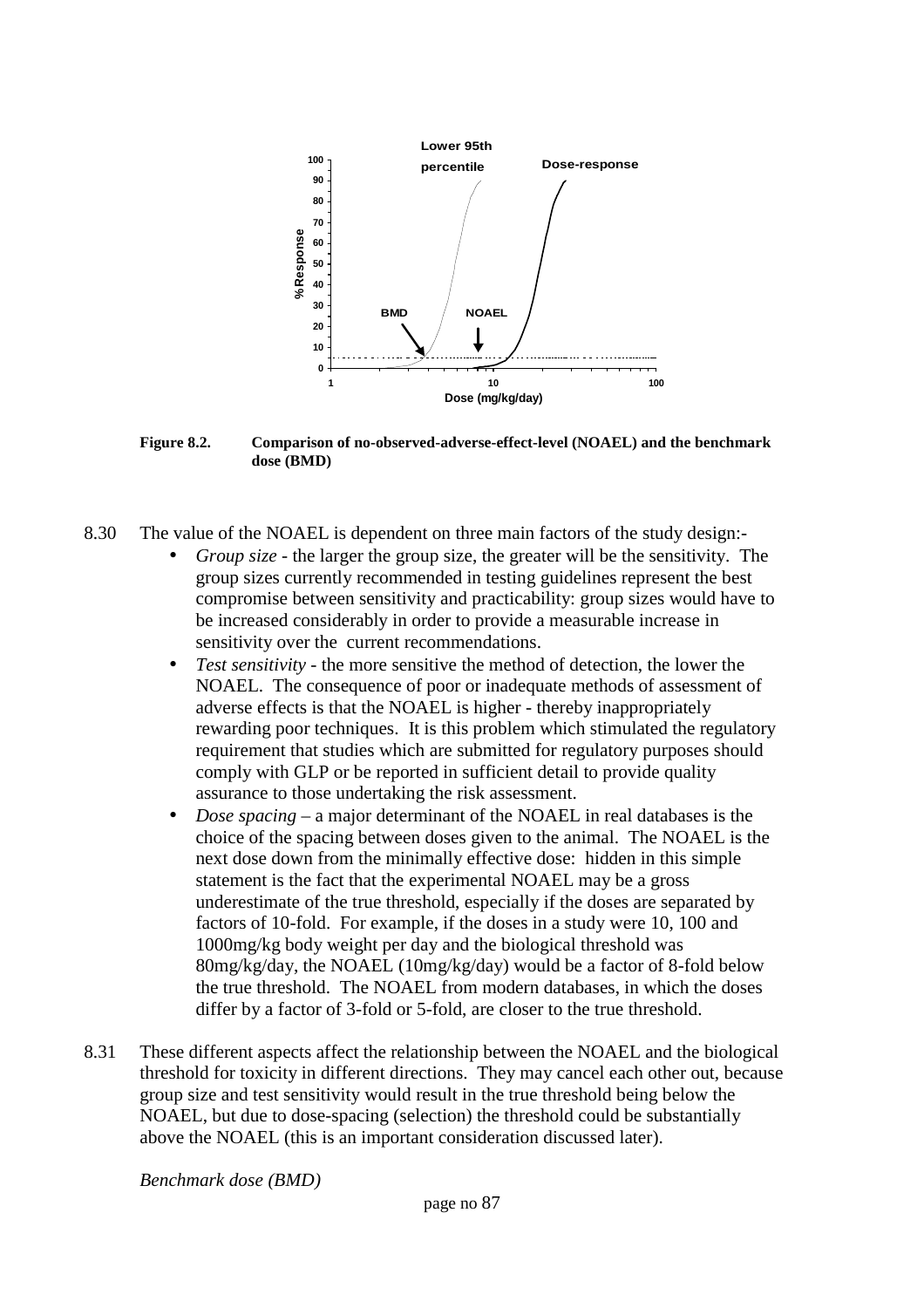8.32 The BMD (Figure 8.2) is an alternative method of defining an intake close to the threshold (Crump, 1984). Unlike the determination of a NOAEL, this method uses the full dose-response data to determine the incidence associated with a defined low level of response (WHO, 1999a). The value is derived by modelling the experimental data in the observed range and selecting the 95<sup>th</sup> percentile lower confidence limit on the dose causing a particular incidence of the effect, for example 5% of the maximum response (Auton, 1994; Barnes *et al*, 1995). A 5% difference in a continuous variable, such as an organ weight, may be within the background variability in control animals and therefore not represent a clear "adverse" effect. In consequence, the BMD is most suitable for application to quantal variables, such as the incidence of a histological lesion, or the incidence of abnormal liver weight (where the normal range has been defined based on the variability in control animals). Because the doseresponse relationship is not extrapolated far beyond the experimental observations, the BMD is not subject to the errors, or the dependency on the model, which are inherent parts of low-dose risk-extrapolation. Advantages of BMD are that it rewards good dose-response data because this will be associated with narrower confidence intervals, and also it is not subject to the limitations discussed above for the NOAEL. The BMD is by definition greater than the threshold and the way that this can be used in risk assessment and the choice of uncertainty factor are still the subject of debate. (See Chapter 9). Unlike the NOAEL, a BMD cannot be calculated when none of the experimental observations produce an adverse effect, and is very approximate when the adverse effect is detected at the top dose only. Use of benchmark doses would appear to have a number of advantages over the much more widely determined NOAEL value. It is an issue that should be discussed by the Scientific Advisory Committees with a view to adopting a common position.

#### *Lowest-observed-adverse-effect-level (LOAEL)*

8.33 The LOAEL is used instead of the NOAEL when all test groups produce a significant effect compared to controls. In consequence, this estimate is above the threshold and in risk assessment this is usually taken into account by the use of additional uncertainty factors (see below). The LOAEL, like the NOAEL, is an experimental observation and dependent on the design of the study as discussed above for the NOAEL. Consequently, the BMD would represent a more scientifically credible way of dealing with risk assessment for databases which do not allow determination of a NOAEL.

# **Extrapolation of data between species for human hazard characterisation**

- 8.34 Typically data on adverse effects is derived from animal studies. Often the species employed for this purpose is not that for which an assessment of the risk is required. In this case, some form of species extrapolation is required.
- 8.35 A number of approaches have been used to extrapolate between species. Ideally, adverse effects data in one species would be used to predict risks to another based on:
	- Comparison of the levels and persistence of the agent (and/or its biologically active products) at the critical organ(s);
	- Demonstration that the toxico-dynamic process is likely to be comparable (see below).

With the exception of some human medicines such information is rarely available and is most unlikely to be obtained.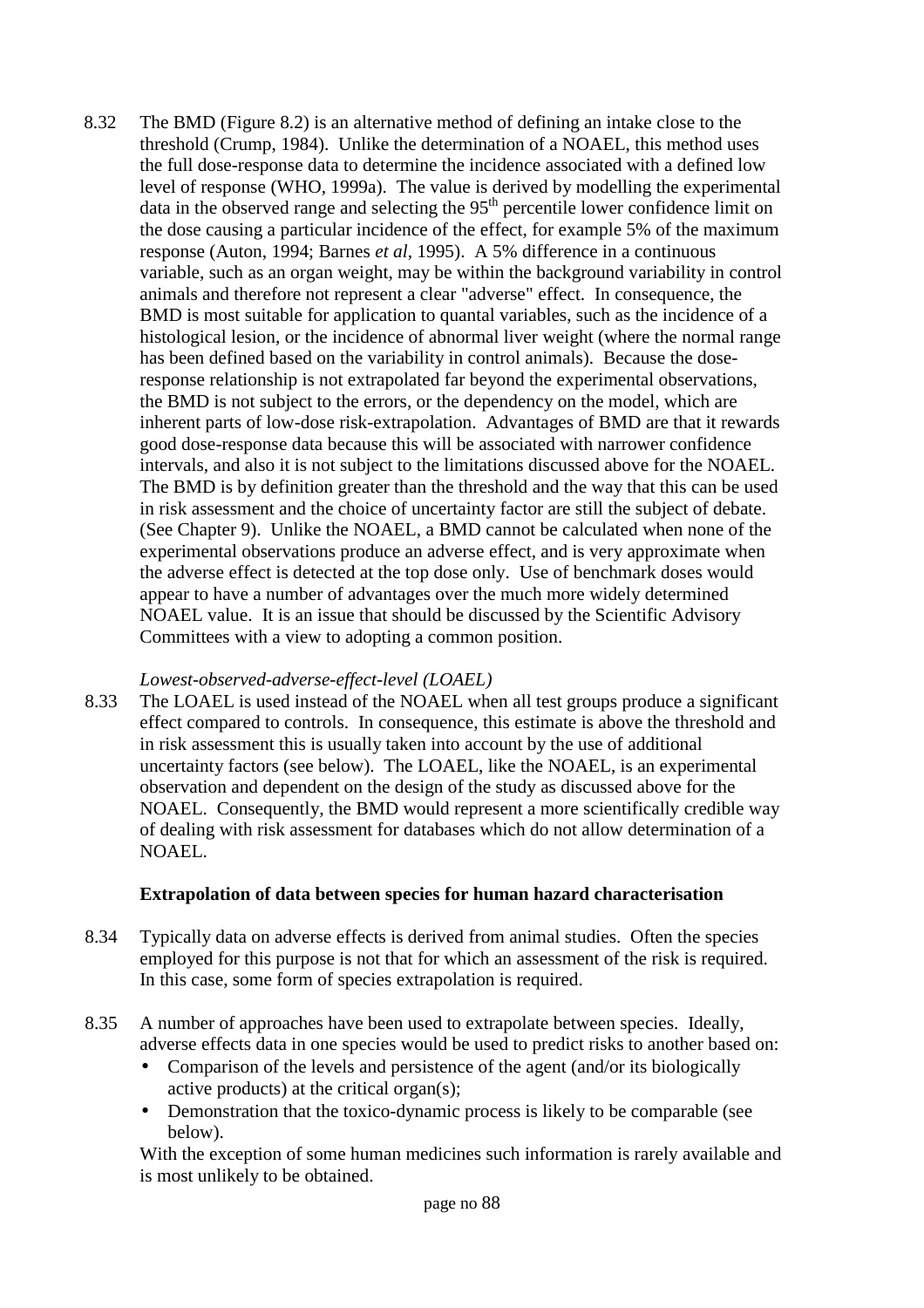- 8.36 Consequently, procedures have to be adopted for species extrapolation purposes. The general approach has been to use surrogates (scaling factors) for comparison of the concentration of the risk source at the critical organ(s). Scaling factors may be based, for instance, on a comparison of:
	- Pharmacokinetic profiles
	- Blood levels
	- General drug metabolism activity
	- Calorific demands / metabolic activity
	- Rate of apoptosis
	- Body surface area
	- Body weight.

Body weight is by far the most commonly used for historical and pragmatic purposes. Although from a scientific viewpoint it is not a reliable scaling factor, there has been little progress in agreeing a convenient substitute during the past 30 or more years. Instead, the favoured approach has been to apply uncertainty (safety or default) factors to allow for the unreliability of using body weight as a basis for extrapolation (see Chapter 9). From a scientific viewpoint this is a very unsatisfactory element of risk assessment. Extrapolation from species to species of course involves other uncertainties in addition.

8.37 In the case of chemicals, it is often possible to obtain some basic metabolism and toxico-dynamic data (probably in vitro) to reduce the uncertainty of the extrapolation process. This is an issue which is relevant to most of the Scientific Advisory Committees. The alternative is to narrow the uncertainty is to conduct tests in a much wider range of species. This may not be acceptable, however, from an ethical and animal welfare perspective (see Chapter 10). Application of physiologically-based kinetic models and dose-response models will greatly reduce the uncertainties in intraspecies extrapolations (see figure 3.2).

In order to reduce uncertainty regarding toxicity to environmental communities, multispecies (microcosm) experiments are helpful but rather expensive.

#### **Mode of action / mechanisms studies**

- 8.38 Risk assessments are likely to be most reliable when the means by which the risk source causes its adverse effects is understood. For drugs and , information of this kind is often available. However, for many other risk sources it is very limited and not provided.
- 8.39 For chemicals, mutagenicity testing is used routinely to confirm or refute a genotoxicity mechanism for cancer initiation. This reflects the seriousness with which the "public" view cancer as a consequence of exposure to a chemical. Mechanisms research is often stimulated by concerns that toxicity data in a particular species is giving a disproportionate concern about the actual risk.
- 8.40 There appears to be no coherent national or international strategy for prioritising mechanisms research despite its undoubted importance. Instead, such research tends to follow scientific "fashions". Some means of identifying priorities for such research needs to be found if major advances are to be made in the science of risk assessment.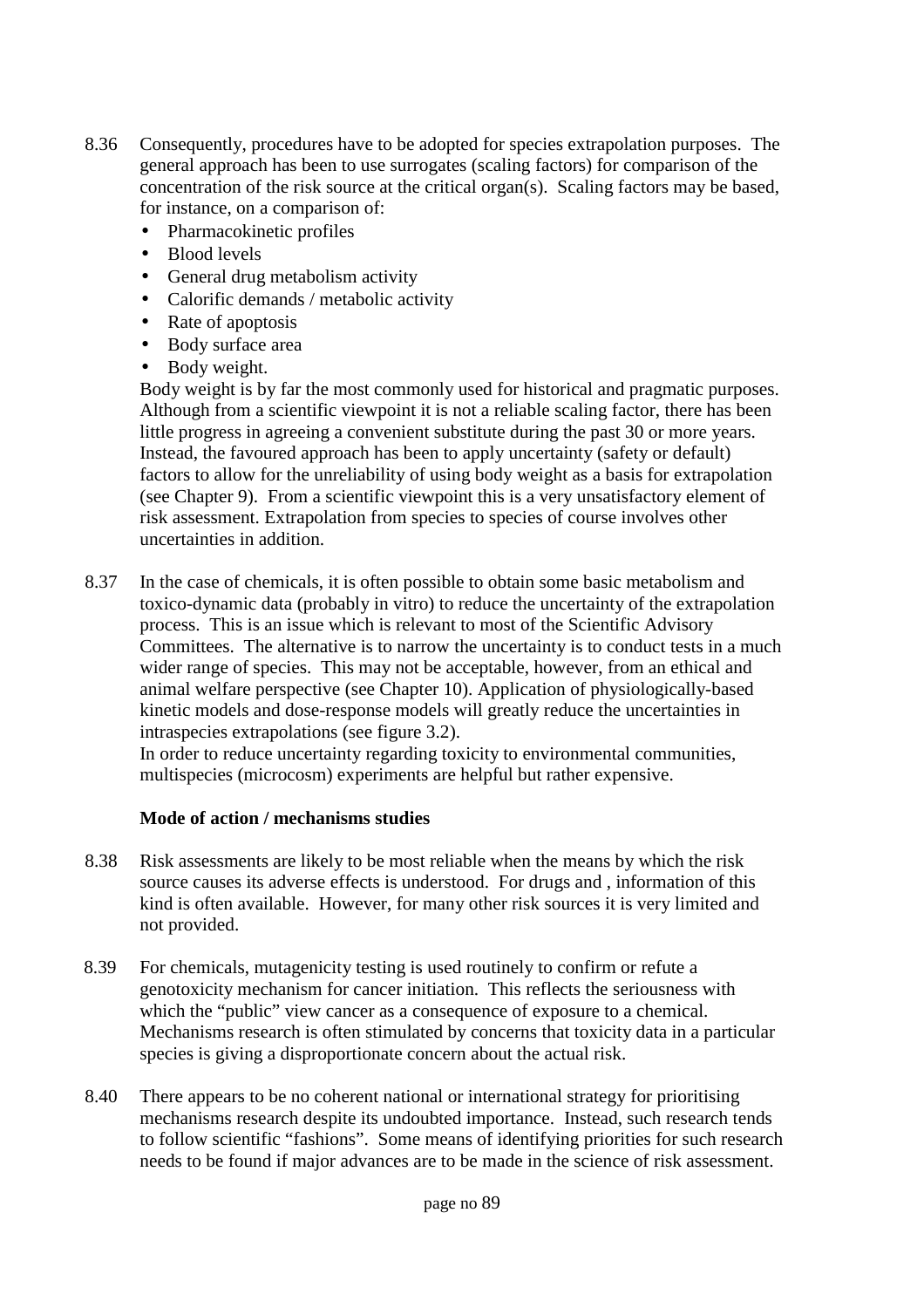8.41 A reliable data base on a range of related risk sources would assist greatly in establishing such priorities. As discussed in Chapter 6, no reliable data base of this nature is yet available.

#### **MICROORGANISMS**

[*Note*: see also Appendix 4: Report on microbiological risk assessment, and Appendix 5: Report on risk assessment for transmissible diseases]

- 8.42 Hazard characterisation usually receives a broad definition: "the qualitative or semiquantitative evaluation of the nature of the adverse health effects to humans and/or the environment following exposure to a risk source. This must, where possible, include a dose-response assessment" (Appendix 1). Such a definition equally applies to chemical and microbiological risk assessment. However, it has to be realised that the response of a human (or animal) population to a pathogen is highly variable. This reflect the fact that the frequency, extent or severity of a microbial disease is dependant on a variety of factors such as: the characteristics of the pathogen that affect its pathogenicity/virulence; the number of microbial bodies that come into contact with a host, overcome the natural barriers and determine infection; the general health or immune status of the host which may determine translation of infection into illness and its severity; the attributes of the vector (in particular in the case of a food product). The likelihood that any specific individual may become ill due to an exposure to a microbial pathogen is dependant on the integration of the pathogen, the host and the matrix (e.g. food) effects. These interactions are often referred to as the "infectious disease triangle". In addition to characterising the nature of the adverse health effects, analysing and evaluating these interactions based on collating information on the pathogen, the host and the matrix, are keys to microbiological hazard characterisation. In this regard, it has to be realised that there may be some overlap between hazard identification and hazard characterisation with regard to determination of the characteristics of microbial pathogens, and their ability to cause disease in a host. This is not important, provided the approach taken is comprehensive, is internally consistent and constitute a logical and practicable procedure (e.g. in the development of risk models). The term of "characterisation of (human) health effects" has been proposed in some documents (e.g. ILSI, 1996, 2000) to take into account the particularity of this stage in the assessment of microbiological risk. This suggestion needs to be carefully considered, as it offers the advantage of a clear scope for, and demarcation between, microbial hazard identification and the subsequent stages of the analysis.
- 8.43 Having regard to the above, microbiological hazard characterisation involves the interactive analysis of three critical components: the review of the factors related to the pathogen, the host and the matrix; the evaluation of the (human) health effects; analysis of the dose-response relationship.

#### **Review of factors related to the pathogen, the host and the matrix**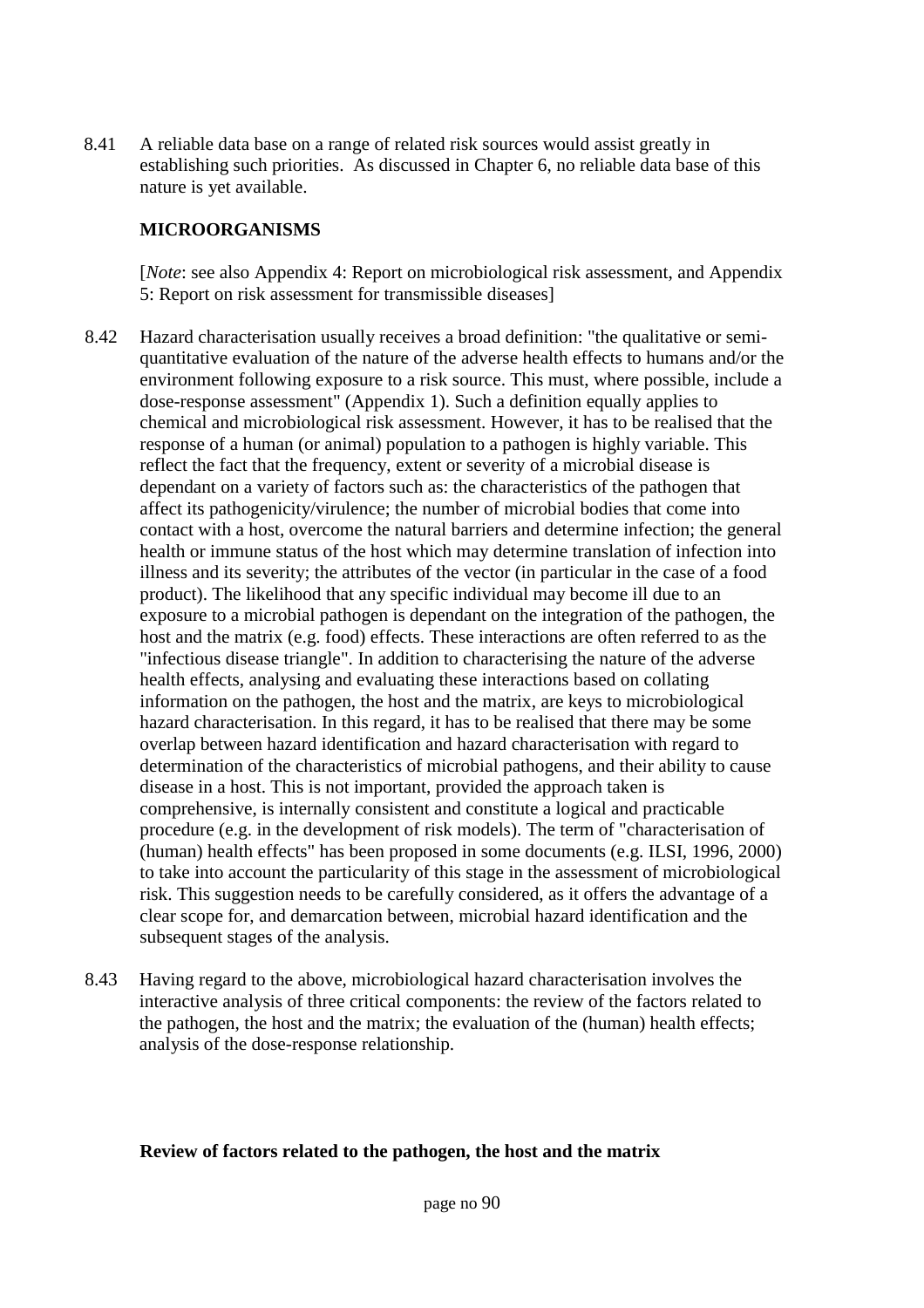- 8.44 When not already done in the hazard identification stage, specific consideration should be given to the intrinsic properties of the pathogen that influence infectivity, virulence and pathogenicity; their variability; and the factors that may affect or alter the infectivity, virulence or pathogenicity of the micro-organism under consideration.
- 8.45 The factors related to the host refer to the characteristics of the potentially exposed human population that may influence susceptibility to the particular pathogen, taking into account a host's intrinsic and/or acquired traits that modify the likelihood of infection or, most importantly, the probability and/or severity of illness. Many factors may influence susceptibility and severity such as age, immune status, genetic factors, concurrent or recent infections, use of medications, pregnancy, breakdown of physiological barriers, nutritional status, demographic, social and/or behavioural traits. Not all of these factors would be relevant, or important for all pathogens. In all cases however, an important issue in hazard characterisation is to provide information on who is at risk (identification of susceptible sub-populations) and on the stratification of the exposed population with regard to the relevant factors that influence susceptibility and severity.
- 8.46 The factors related to the matrix depend on the product/vector considered and the transmission route. For instance, for foodborne pathogens, the factors related to the food matrix are principally those that may influence the survival of the pathogen through the hostile environment of the stomach. They may include the composition and structure of the food matrix (e.g. highly buffered foods; entrapment of bacteria in lipid droplets), the processing conditions (e.g. increased acid tolerance of bacteria following pre-exposure to moderately acid conditions), as well as the conditions of ingestion (e.g. initial rapid transit of liquids in an empty stomach).

#### **Evaluation of the adverse health effects (human, livestock and wildlife)**

8.47 Evaluation of the adverse health effects should consider the whole spectrum of possible effects in response to the microbial stressor, including asymptomatic infections and clinical manifestations, whether acute, sub-acute and/or chronic (e.g. long term sequellae). Where clinical manifestations are concerned, the description would include consideration of the diverse possible clinical forms, together with their severity. Severity may be defined as the degree or extent of clinical disease produced by a micro-organism, and may be expressed in a variety of ways, most of which include consideration of possible outcomes. For example, for mild gastrointestinal symptoms, severity may be expressed as duration of the illness, or as the proportion of the population affected (morbidity). Where the gravity of the distress requires medical cares and/or include long-term illness, severity may be expressed in terms of the costs to society, such as the proportion of workdays lost or cost of treatment. Some pathogens and the related clinical forms may be associated with a certain degree of mortality and therefore severity may be expressed as mortality rate. For pathogens that cause chronic illness (i.e. the disease leaves long-term sequellae) it may be desirable to include in the characterisation of the human health effects considerations related to the quality of life as it may be affected by the disease. Quality of life may be expressed in a variety of ways, depending on the nature of the illness. For instance, human life expectancy may decrease, chronic debilitation may occur, or quality of life may be affected by episodic bouts of disease.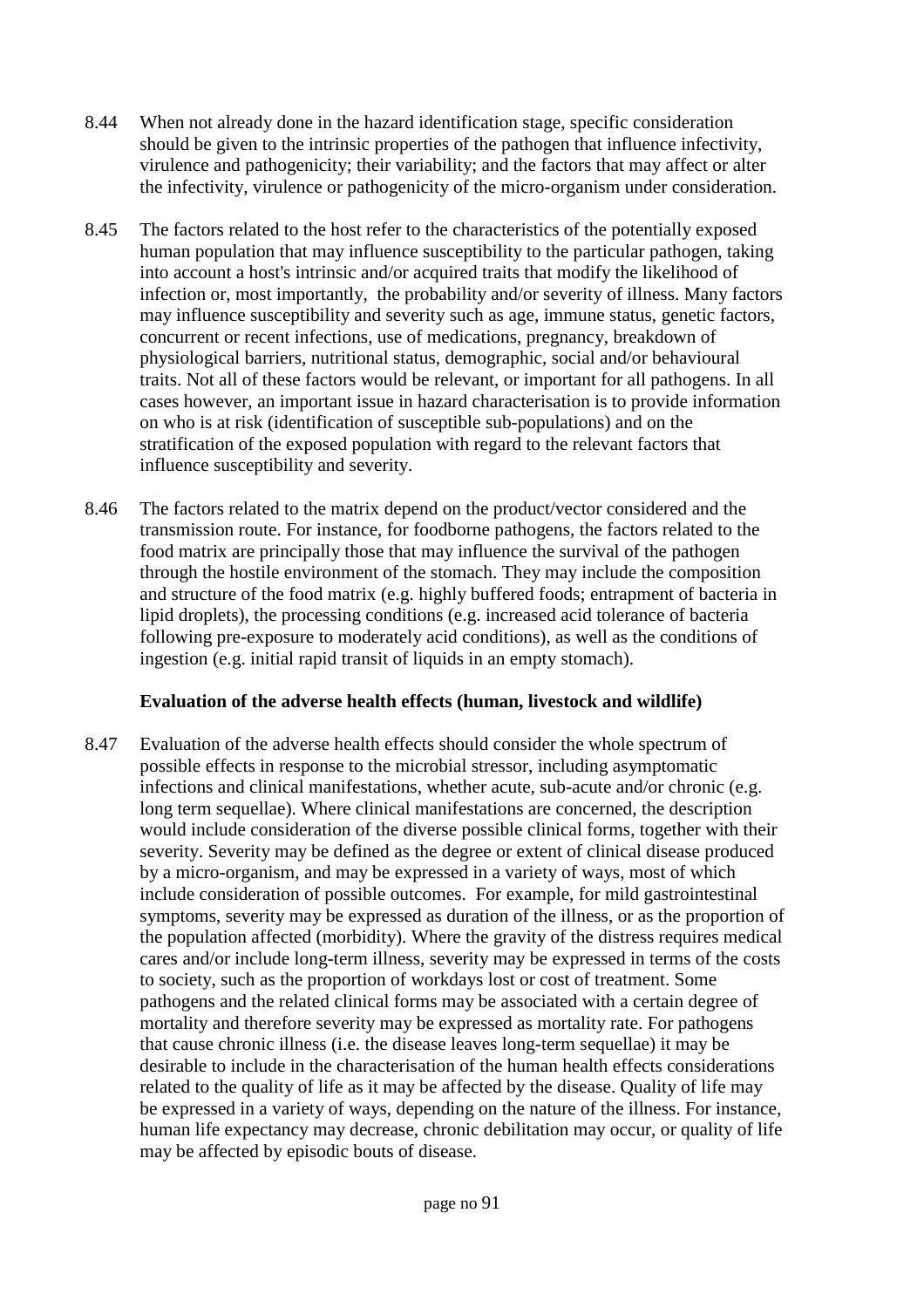- 8.48 In addition to a description of the human adverse health effects, information on the disease should include consideration of the epidemiological pattern and indicate whether the disease may be sporadic, anademic or epidemic. The frequency, incidence and prevalence of the disease and/or its clinical forms should be addressed, together with their evolution with time and possible seasonal variations. The description should include consideration of the repartition of clinical forms according to specific at-risk groups. Finally, the potential for, extent or amount of, asymptomatic carriers and of secondary transmission should also be characterised.
- 8.49 In all cases, it is important that the characterisation include a definition of what should be considered as the "infection" of the host by the pathogenic agent and of what constitutes a clinical "case". In addition, a definition of the severity scale should be provided, specifying what is the indicator chosen (e.g. disease end-point, consequences) and how it can be measured. The description should also include information on uncertainties and their sources. To the extent possible, the characterisation should incorporate information on the physiopathology of the disease, i.e. on the biological mechanisms involved.

#### **Analysis of the dose-response relationship**

- 8.50 The third, and essential, element in microbiological hazard characterisation is the analysis of the relationship between dose, infectivity, and the manifestation and magnitude of health effects in an exposed population.
- 8.51 Description of the dose-response relationship involves consideration of the elements or factors related to the pathogen, the host and the matrix, insofar as they may modulate the response to exposure. Where appropriate information is available, it also involves a discussion about the biological mechanisms involved, in particular whether a threshold, or a collaborative action of the pathogens, may be a plausible mechanism for any harmful effect or whether a single micro-organism may cause adverse effects under certain circumstances. Elements to be considered may include considerations related to the organism type or strain, the route of exposure, the level of exposure (the dose), the adverse effect(s) considered (the response), the characteristics of the affected population, the duration and, where relevant, the multiplicity of exposures.
- 8.52 Where clinical or epidemiological data are available, discussion of the dose-response relationship will generally be based on such data. However, the evaluation is affected by the quality and quantity of data available. (See Appendix 4 for a discussion of the strengths and limitations of the different types of data). What is important is to realise that there is a need to consider what actually constitutes the dose (e.g. amount of pathogens as enumerated per food unit, amount of pathogens actually ingested, amount of pathogens that survive through the stomach and interact with a host) and what is the response (e.g. infection, illness, specific outcome). A specific difficulty refers to the lack of data to characterise infection, or to characterise the translation of infection into illness and of illness into different outcomes. In many cases, the analysis may only be able to describe a relationship between a dose and clinical illness. Other difficulties arise from several sources of variability e.g. variability in virulence and pathogenicity of the micro-organisms, variation in attack rates, variation in host susceptibility, type of vehicle which modulates the ability of pathogens to infect and otherwise affect the host. Therefore, it is essential that the dose-response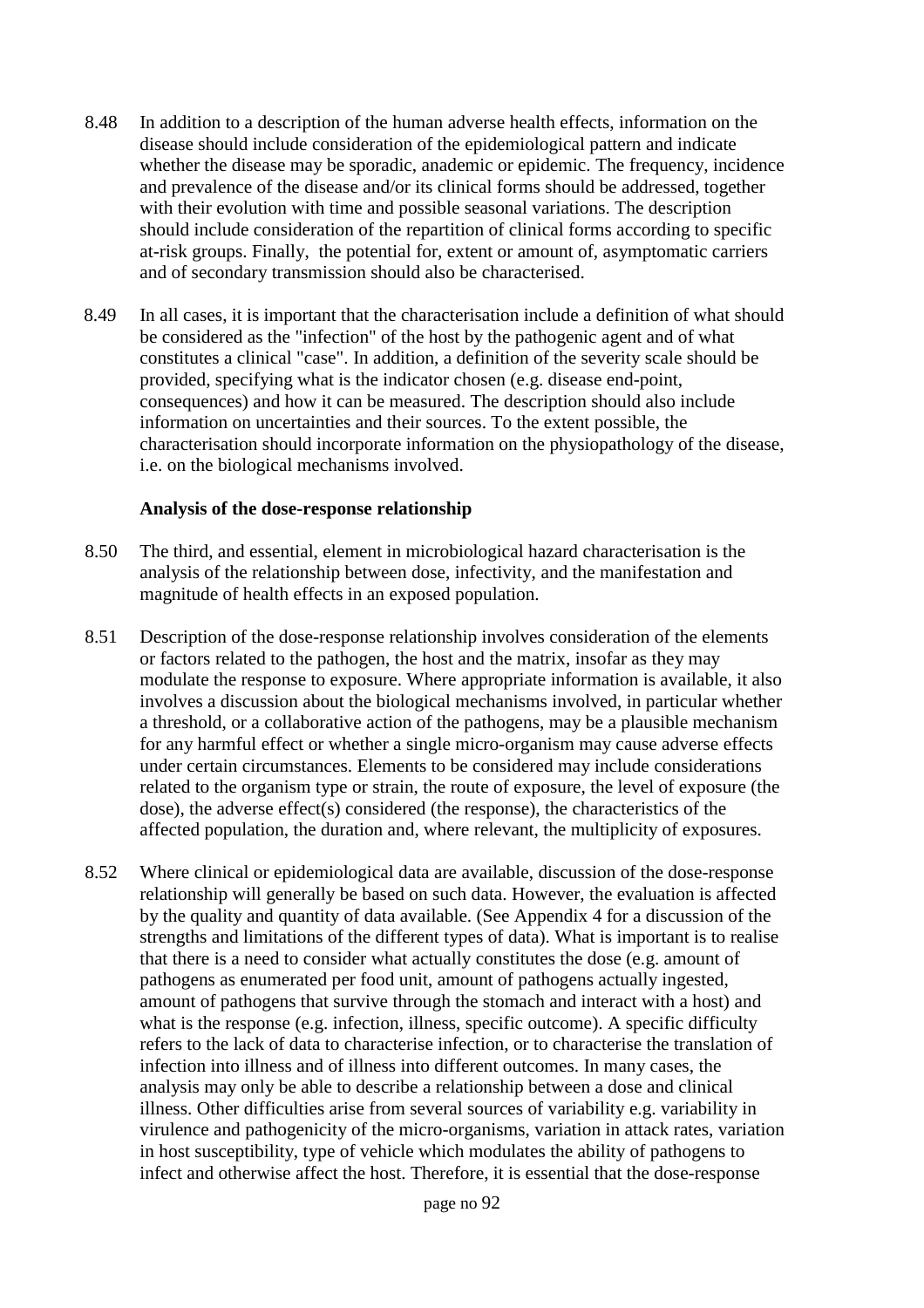analysis would clearly identify which information has been utilised and how the information has been obtained. In addition, the variability should be clearly acknowledged and the uncertainties and their sources ( insufficient experimental data or lack of knowledge of the pathogen/host/food being studied) should be thoroughly described.

- 8.53 Concurrently to the analysis of raw clinical or epidemiological information or data, mathematical modelling have been advocated to provide assistance in developing dose-response relationship, in particular when extrapolation to low doses is necessary. Mathematical models have been used since long in the field of toxicology. In the field of microbiology, it is currently recognised that they may facilitate the approach, and provide useful information while accounting for variability and uncertainty. However, the assumptions on which the current models are based, their use and possible limitations should be carefully considered. An extensive discussion on dose-response modelling for microbial pathogens is found in Appendix 4.
- 8.54 Strengthening the available data base and improvement of modelling techniques would presently deserve greater attention. For most micro-organisms of concern, there is a large body of literature describing the range of associated health effects. However, to facilitate the development of formal (and to the extent possible of quantitative) risk assessments, there is a need for better standardisation of infection- and casedefinitions. More information (possibly quantified) is also needed on the probability of translation of infection into illness and specific outcomes. Population based epidemiological studies need to be developed to fill this gap. At present, most models are empirical and incorporate only a small number of parameters. However, realistic dose-response models need to quantify the probability of infection, disease, and its possible outcomes in relation to a large number of variables. The relative importance of these should be determined and quantified. This requires a major, long term effort to incorporate available information in a new generation of dynamic (mechanical, or physiopathology based) models. Finally, current dose-response models do not consider simultaneous exposure to different micro-organisms. Yet interactions between microbes can alter the susceptibility of the host. For instance, infection with respiratory viruses may increase the susceptibility to bacterial pathogens such as bacterial agents of pneumonia. Alternatively, the susceptibility of a host to a certain infection may decrease because existing immune memory to an unrelated infection. Also, the interaction between microbial infection and allergic reactions should be further explored. The experimental data-base for such evaluations is presently poor, and needs to be expanded.

**CONCLUSIONS**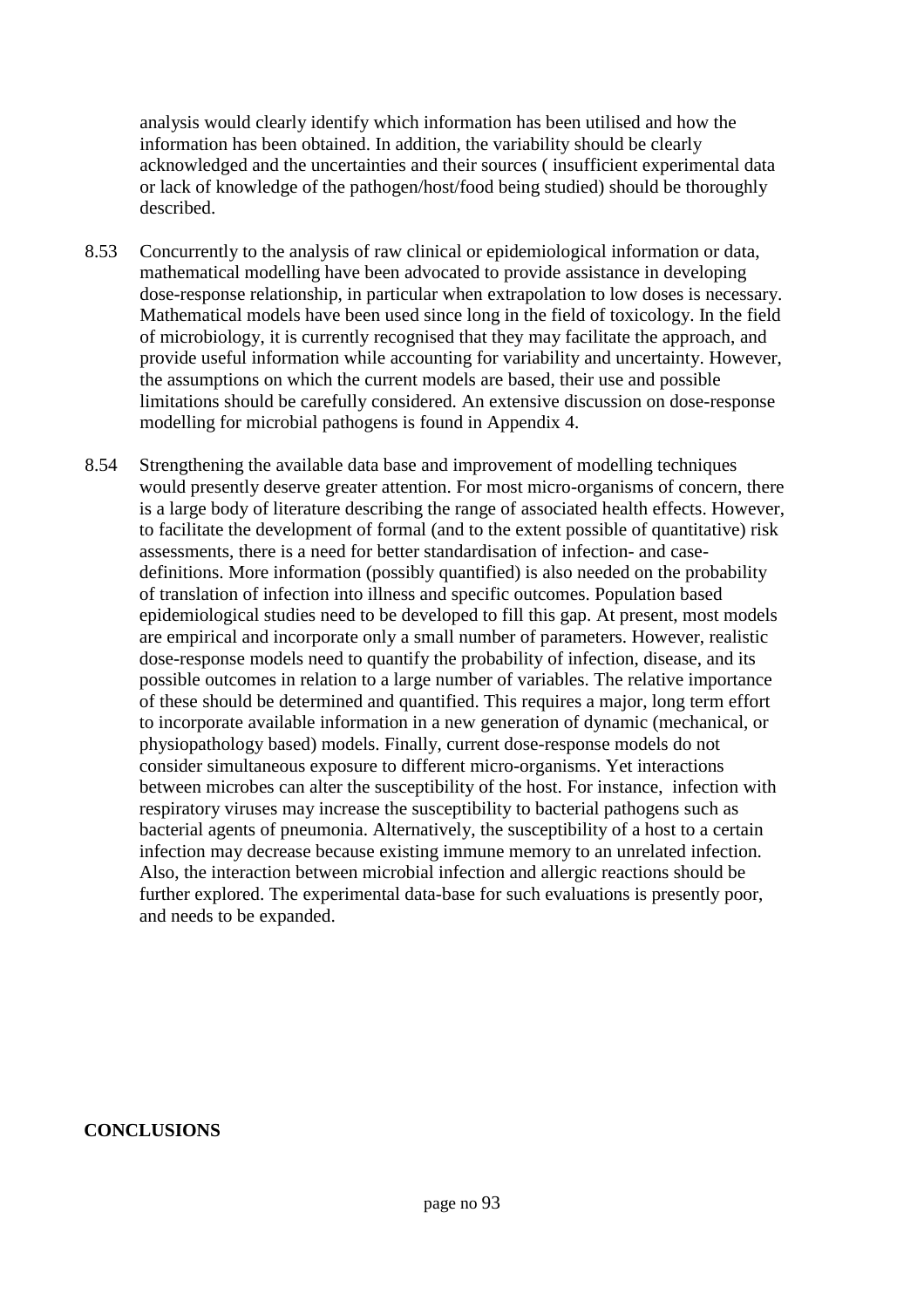- i) Current approaches for hazard characterisation tend to favour a situation in which:
	- Poorer quality data can result in the identification of a less strict threshold value. This is clearly unacceptable. Means of circumventing this real possibility need to be discussed. They could include:
		- Use of higher uncertainty (default values) (see Chapter 10)
		- $\triangleright$  Calculation of the degree of uncertainty in the hazard characterisation.
	- Undue emphasis is placed on a single data point in the dose response studies, namely that at which there is no observed adverse effect. Adoption of approaches which involve the utilisation of all the data points, e.g. benchmark doses need to be considered.
- ii) A consistent approach to the use of mathematical models for dose response data extrapolation for both chemical and microbiological risks is very desirable. This includes reconsideration of whether thresholds are applicable to genotoxic chemicals and how quantitative risk assessment can be applied to non-genotoxic chemicals.
- iii) Particular attention needs to be given to the phenomenon of hormesis because it could have a major influence on the conduct of risk assessments in the future.
- iv) A review by the Scientific Committees is required of the use of particular interspecies scaling factors and their scientific justification.
- v) Where microbiological hazard characterisation is concerned, there is a need to expand and strengthen the available data-base with particular regard to: gaining more (quantified) information on the probability of translation of infection into illness and specific outcomes, determination and quantification of related variables, effects of simultaneous exposure to different microorganisms. This would facilitate the development of dynamic (mechanical or physiopathology based) models.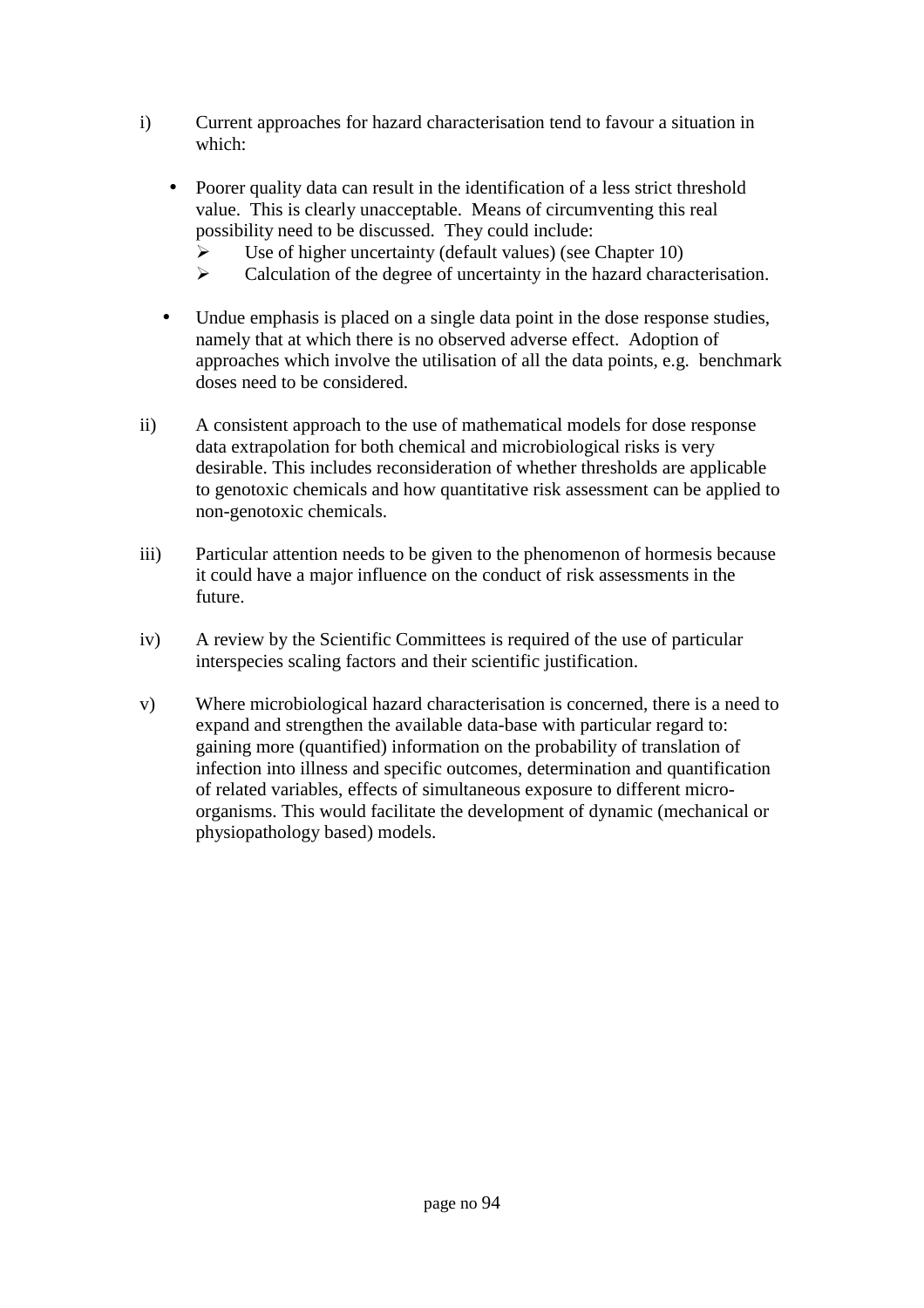# **9 RISK CHARACTERISATION**

*"If man will begin with certainties, he shall end in doubts; but if he will be content to begin with doubts, he shall end in uncertainties"* **Francis Bacon (1605)**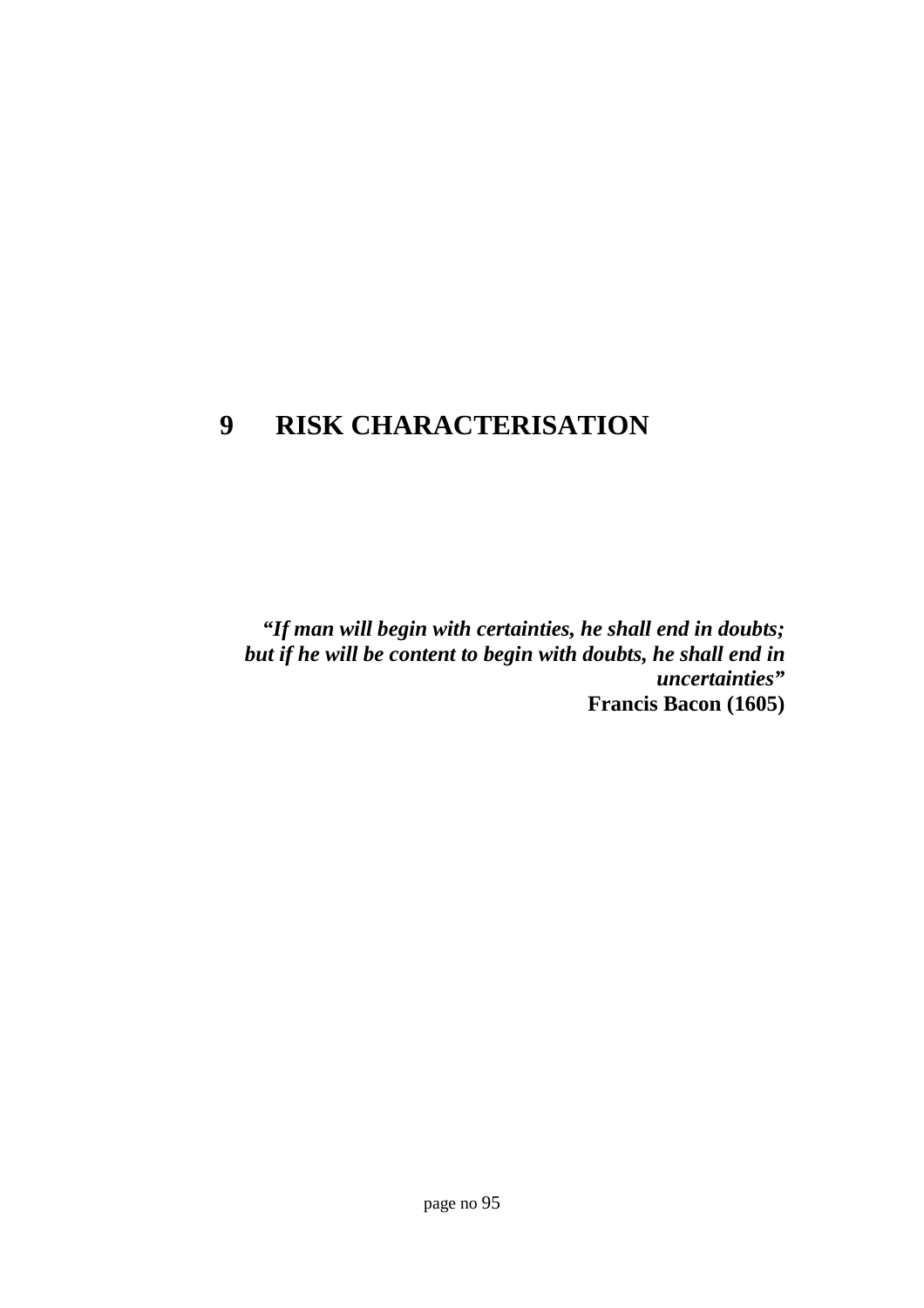# **GENERAL**

- 9.1 Risk characterisation relates to the estimation (which should include the attendant uncertainties) of the probability of the occurrence and the severity of adverse effects in a given human and/or environmental population (based on the previous three stages) by comparing the estimated exposure and the hazard characterisation. This is based on the general applicability of the equations :  $E = fD$  and  $E = f(D - D_0)$  where  $E =$  effect,  $f =$  a function,  $D =$  dose, and  $D_0 =$  threshold dose.
- 9.2 In principle, if the exposure estimate is reliable and appropriate and the dose response data of good quality and covers this exposure range and has been obtained in the relevant species, risk characterisation is a quite straightforward process. However, this is often not the case.
- 9.3 There may be as a consequence a number of questions to be addressed in risk characterisation. These include:
	- What allowance should be made for the absence of specific data or for poor quality data?
	- What allowances should be made for possible unidentified inter and intra species variations?
	- What uncertainties are involved in other extrapolations including route of exposure time (e.g. short-term to long-term), location (one site to different sites) space (e.g. local to regional and national and vice versa)?
	- To what extent should exposure to the same agent from other sources or very closely related structures be considered?
	- Can particular 'at risk' groups be identified and how should they be included in the final risk assessment opinion?
	- What weighting should be given to simultaneous or co-exposure to other related agents/media and if so on what scientific basis?
	- In what form should the characterisation and expression of the above and other uncertainties be presented? (This will be addressed in Chapter 10).

# **CHEMICALS**

[*Note*: see also Appendix 3: Report on risk assessment for toxic chemicals]

#### **Use of uncertainty factors**

- 9.4 The terminology for the use of numerical values to correct for variabilities and uncertainties in the risk estimate differs. Terms employed included "safety factors", "default values", "uncertainty factors" , "assessment factors", and "correction factors". In this report "uncertainty factors" is the preferred term.
- 9.5 Uncertainty factors may need to be applied for one or more reasons: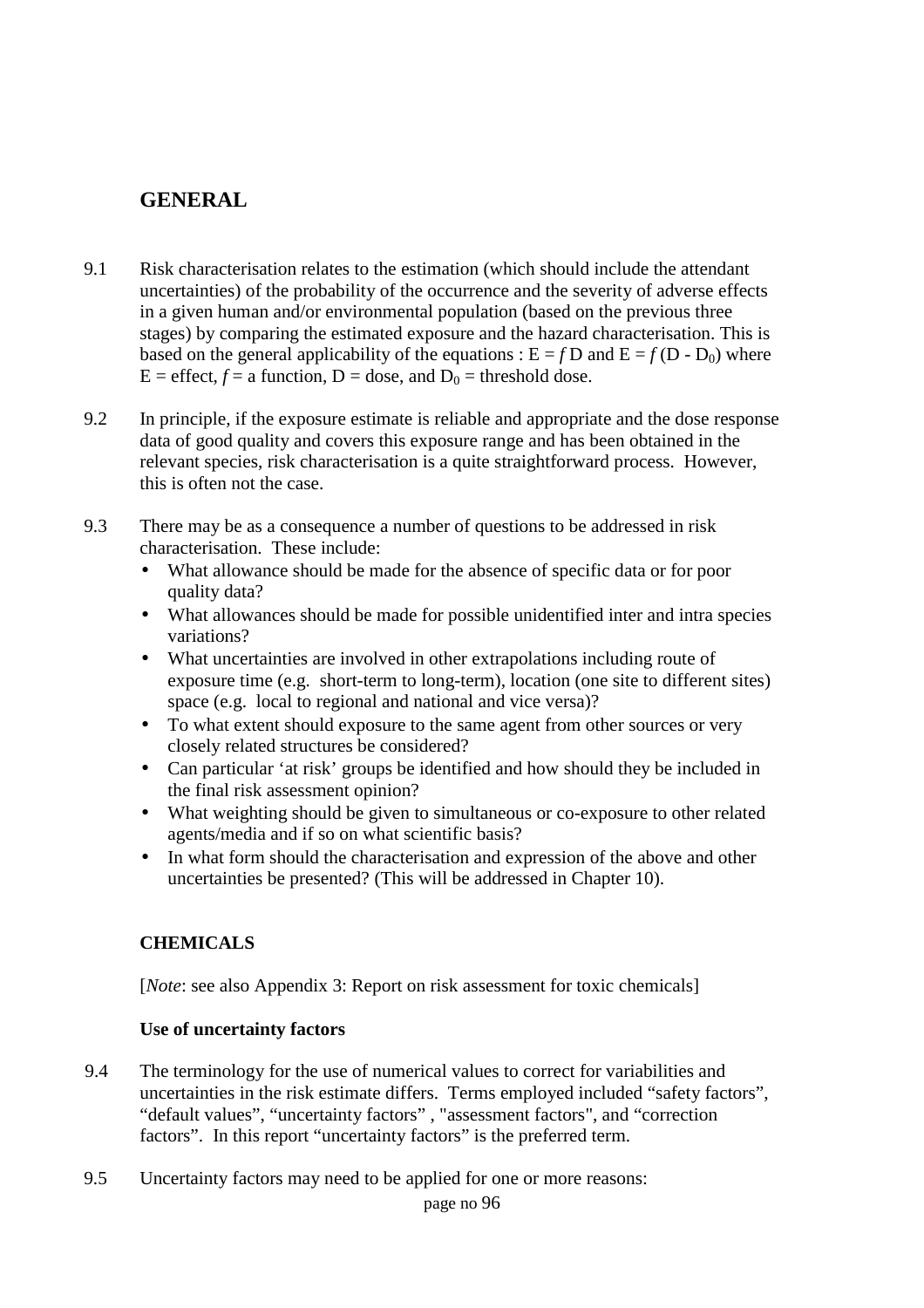- i) deficiencies in the appropriateness or quality of the actual data available, inappropriate route of exposure used, lack of chronic data, etc. (data base factors);
- ii) inadequacies of the scientific basis for extrapolating effects and dose response data between species, to allow for intraspecies variability (intraspecies extrapolation factors); extrapolation from acute to chronic data or from laboratory to field effects;
- iii) exposure estimation uncertainties, e.g. degree of confidence in modelling systems and scenarios employed, reliability of analytical measurements, etc. (exposure estimation factors);
- iv) risk management purposes, e.g. to address public concern (risk management factors). This is not strictly within the remit of the Scientific Advisory Committees.

Uncertainty factors may be used differently in human and environmental risk characterisation. It has to be acknowledged that it may not be possible to identify specifically every uncertainty, particularly in a complex risk assessment.

## **Human risk characterisation**

9.6 In principle, the lower the degree of confidence in the scientific basis of the data, the extrapolation process or the modelling system and scenarios, the greater the uncertainty factors should be. Although this is in principle within the remit of the Scientific Committees, often an overarching default uncertainty factor of 100 is employed regardless of the degree of uncertainty. Although this default factor in general has been shown to be protective, this approach is not appropriate from a scientific point of view. It should be the case that if the understanding in one or more of the above areas is improved substantially, the uncertainty factor should be replaced by chemical specific assessment factors (e.g. "Chemical-Specific Adjustment Factors-CSAF", as in the, in preparation, IPCS guidance document for the use of data in development of Chemical-Specific Adjustment Factors for interspecies differences and human variability in dose/concentration response assessment). In Figure 9.1 the conventional uncertainty factors which are applied in risk assessments to protect public health are set out (for further details of their rationale see Appendix 3). Note that there is no allowance in the scheme for uncertainties in the exposure assessment apart from route of exposure aspects. This is clearly an area on which further work is required since estimation of exposure assessment can be particularly problematic. It should also be noted that such uncertainty factors are not applied in areas such as protection of worker health or for human medicines.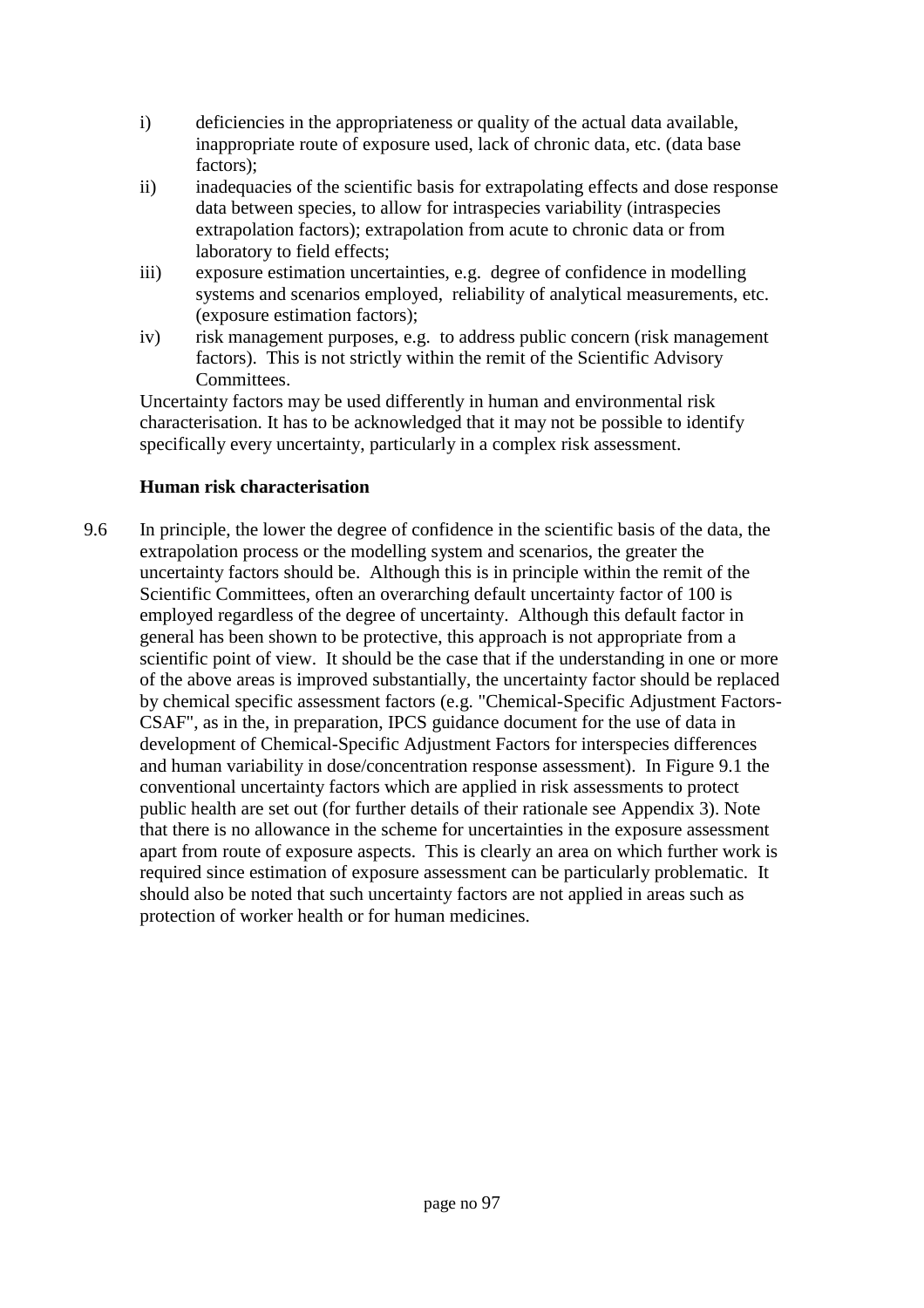

- **Figure 9.1 Uncertainty factors used to establish acceptable levels of human exposure based on animal databases. The factors shown with continuous lines are those usually used in the EU for the assessment of food additives and pesticides. Other factors may be applied for other types of chemicals (e.g. contaminants) and by authorities and bodies outside the EU. The numerical values represent usual practice.**
- 9.7 For animal data, a 100-fold uncertainty factor is usually applied to the NOAEL. This is made up of a 10-fold factor to allow for differences between animals and an average human, and 10-fold to allow for differences between average humans and sensitive sub-groups (WHO, 1987). Thus, one 10-fold factor is considered to move the intakes (expressed per kg body weight) from a population sub-threshold value for a group of test animals down to a population sub-threshold value in a similarly sized, and relatively homogeneous, group of humans. The second 10-fold factor is to allow for sensitive humans and is equivalent to moving the intake from a population subthreshold value for humans down to the value for sensitive individuals (Paragraph 9.11 and Figure 9.2). The basis for the common practice of applying a 100-fold factor to the NOAEL from studies in animals and a 10-fold factor to the NOAEL from studies in humans has been the subject of numerous reviews (see Appendix 5 for references)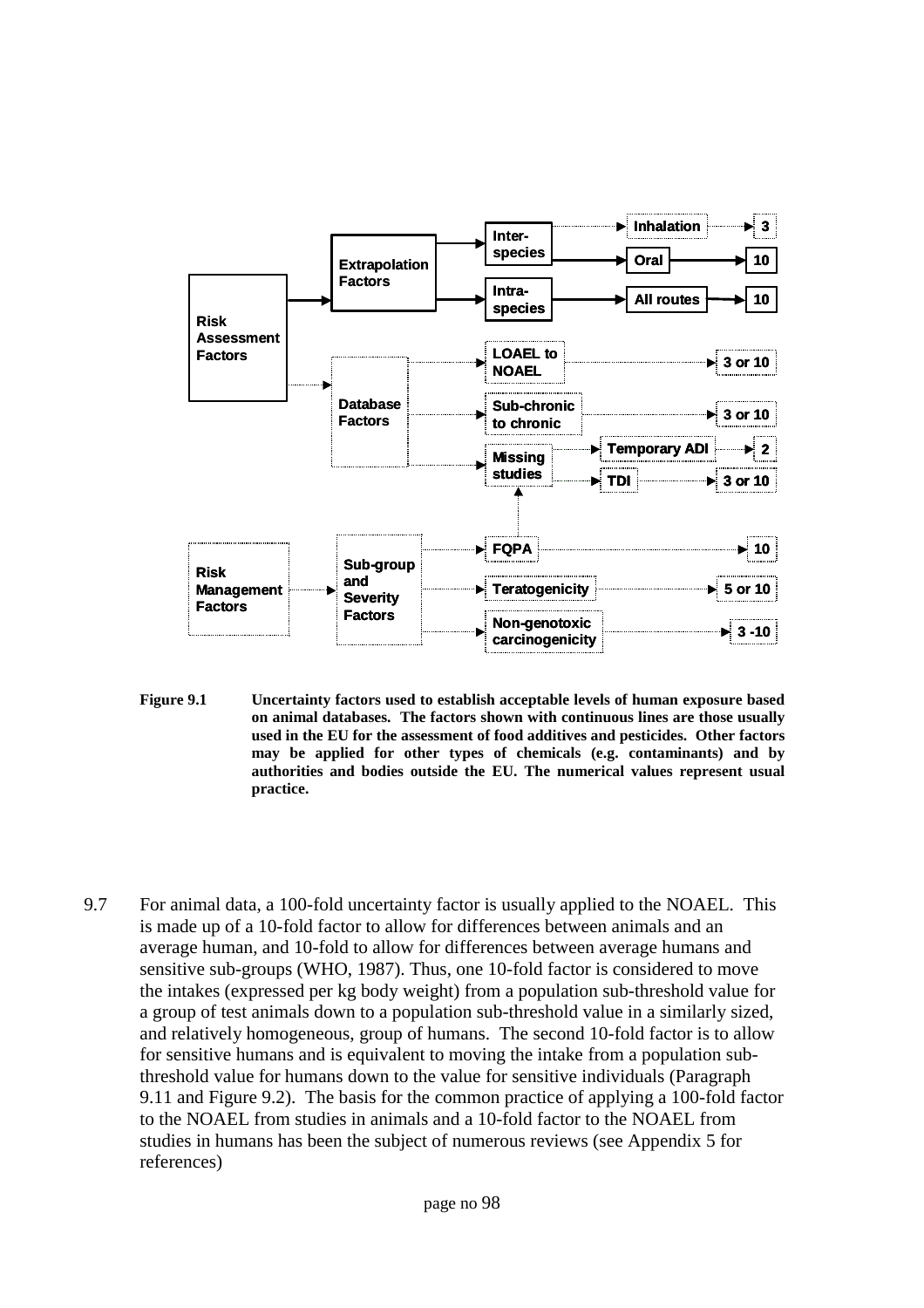These reviews have been post-hoc analyses of the validity of the "uncertainty factors" which were selected in the 1950's, before recent advances in the fields of toxicology and risk assessment.

- 9.8 The processes giving rise to an adverse effect can be divided into two main aspects, delivery of the compound to the target organ (toxicokinetics) and the response of the target organ to the compound (toxicodynamics). This sub-division has been used as the basis for an analysis of the adequacy of the usual uncertainty factors (Renwick, 1991), which concluded that while the value of 100-fold was a reasonable value, different situations could occur for which the value was either excessive or inadequate.
- 9.9 The inter-species differences comprise both kinetic and dynamic aspects. Ideally, compound-specific data should be used instead of defaults (see later). Alternatively, default values are possible for the kinetic aspects, such as the ratio between the test animals and human body weight ratio, or a generic kinetic default may be used (see Appendix 3 and figure 9.1).
- 9.10 The 10-fold factor for human variability is to allow for inter-individual differences in response to the external dose. In classic dose-response terms it is to allow for differences in the position of the dose-response curve for the individual, compared with the population mean. In relation to risk assessment and the ADI/TDI/RfD/MOS, the 10-fold factor allows for inter-individual differences in the position of the NOAEL. Differences between dose-response curves are usually defined by estimates such as the  $ED_{50}$  (the dose that results in an effect in 50% of individuals); for parallel dose-response curves, the difference between individuals will be the same at any particular effect level, including the NOAEL. The 10-fold factor has to allow for variability in both kinetic and dynamic processes and default factors have been proposed for each (WHO, 1994). Ideally, compound-specific data should be used instead of defaults (see below). The analysis of human variability by Renwick and Lazarus (1998) demonstrated that the 10-fold factor was an adequate default, but that situations could be envisaged in which the compound might show metabolic characteristics that would greatly increase human variability (for example polymorphisms in xenobiotic metabolism.
- 9.11 It has been proposed (WHO, 1994) that the 100-fold factor can be regarded as comprising 4 sub-factors which when multiplied together give the usual default of 100. Each of the 10-fold factors is considered to allow for differences in 2 aspects; *toxicokinetics* (which determines the delivery of the chemical to the target site) and *toxicodynamics* (which determines the reaction of the target site to the presence of the chemical).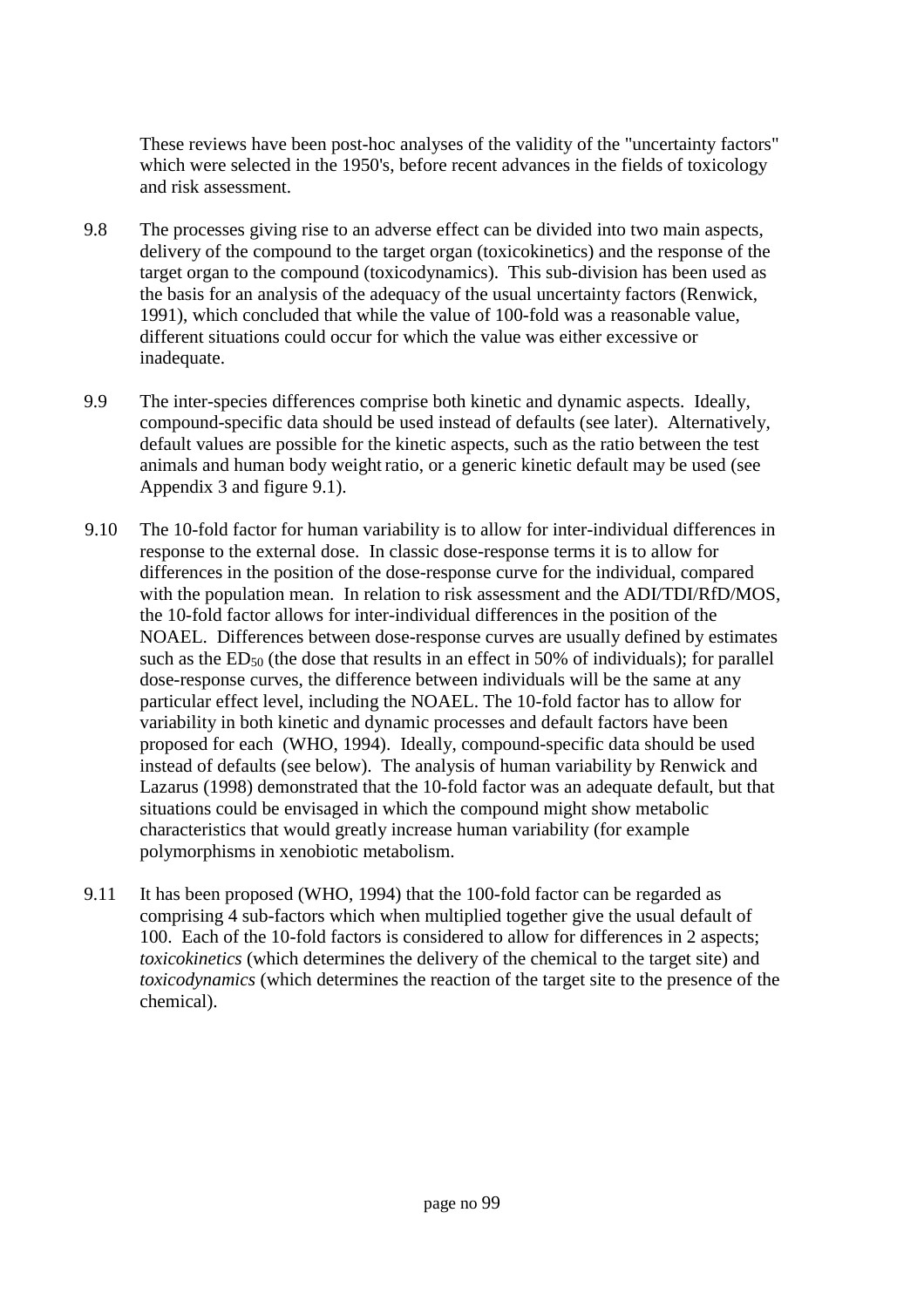Thus:

|         | Interspecies differences |       | Inter-individual differences |
|---------|--------------------------|-------|------------------------------|
| $100 =$ | 10                       | times | 10                           |
|         | kinetics dynamics        |       | kinetics dynamics            |
| $100 =$ | 4.0 $x = 2.5$            | times | 3.16 x 3.16                  |

The overall scheme developed by the IPCS (WHO, 1994) is shown in Figure 9.2.



**Figure 9.2. Scheme for risk assessment of threshold toxicants (based on WHO, 1994). At a recent IPCS meeting on the harmonisation of risk assessment procedures (August 2000) it was recommended that when a default value is replaced by a value based on quantitative chemicalspecific data the value should be termed an adjustment factor, and the term uncertainty factor retained for the default values shown in the risk assessment scheme above. Thus the "safety factor" in the above scheme would be the product of chemical-specific adjustment factors (for aspects where data are available) and default uncertainty factors (for the remaining aspects where data are not available).**

9.12 The replacement of a default value for either interspecies differences or human variability by a quantitative chemical-specific adjustment factor requires experimental data generated from *in vivo* or *in vitro* studies in humans. Such data is rarely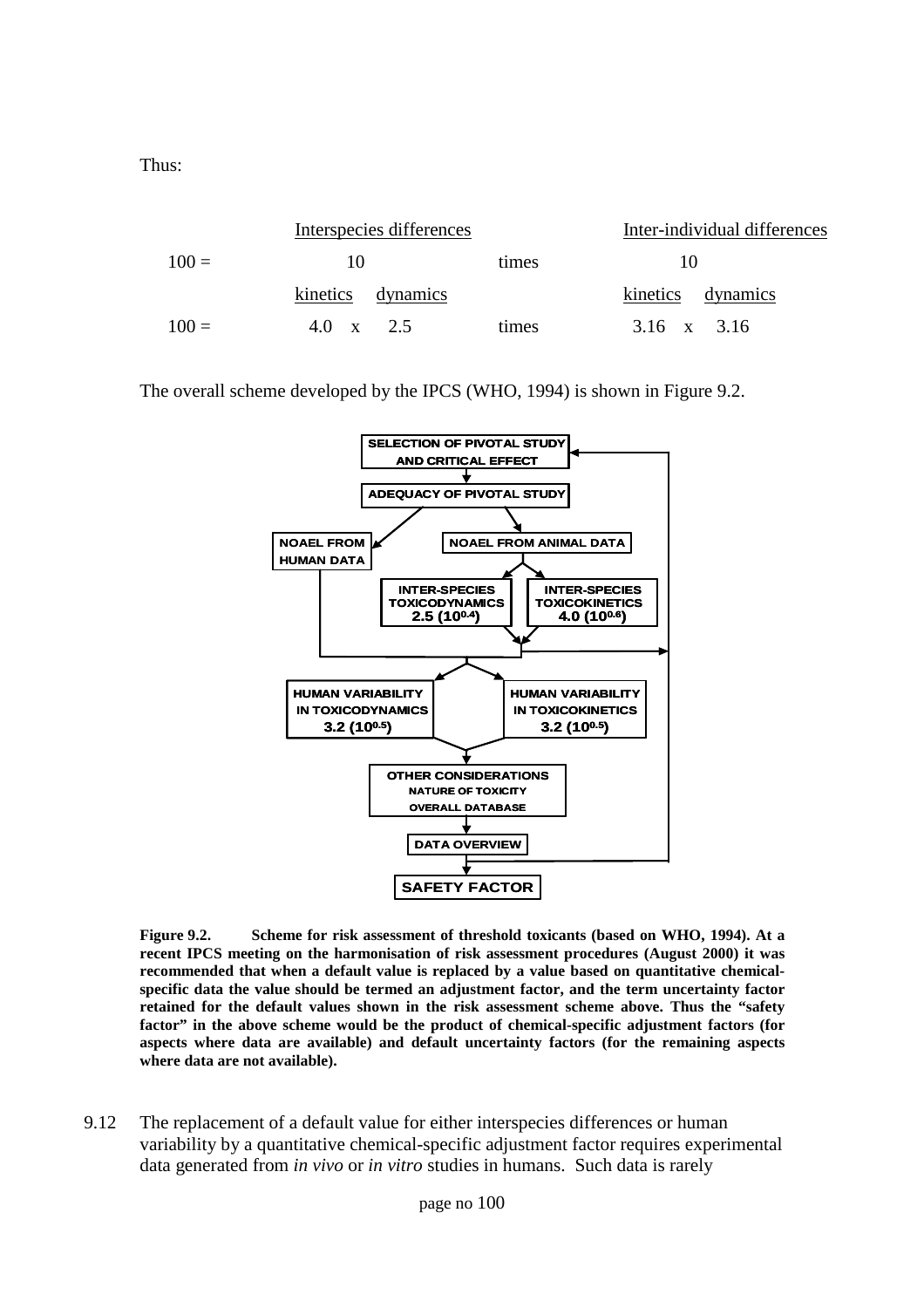available for chemicals other than drugs and pesticides. This description may be a classic multi-compartmental model, or the more relevant non-compartmental parameters such as clearance and bioavailability, or a PBPK model. Partitioning of xenobiotic chemicals between blood and tissues is usually by simple diffusion, and is not a major cause of inter-species differences or human variability. In consequence valid comparisons can be made based on concentrations in blood or plasma. Interactions occurring within the target tissue (including any local bioactivation/inactivation processes) are not readily amenable to toxicokinetic analysis in humans, and in the context of sub-dividing uncertainty factors should be considered to be a part of toxicodynamics.

- 9.13 The principal aim of the sub-division of the 10-fold factors is to allow compoundspecific data to be used quantitatively in risk assessment and the determination of chemical-specific, data-derived uncertainty factors (Renwick, 1993). In reality, there are few databases currently available which contain the appropriate information to allow replacement of one of the sub-factors (Kroes *et al*, 1993). However, the subdivision into kinetics and dynamics has proved to be a particularly useful approach for the analysis of special situations.
- 9.14 A balance needs to be struck between the benefits of formalising the value for each uncertainty factor in terms of greater transparency of the process and the disbenefits in terms of both the input from scientific judgement and the apparent disincentive it implies to companies or organisations who conduct very thorough research to try to identify the probable risk. A compromise should be that the scientific judgement is used to modify the uncertainty factors in specific cases where there is sound scientific data to justify this.
- 9.15 It is important that research is continued to improve the scientific basis for the use of the currently used uncertainty factors (see for example Vermeire *et al*., 1997, 1998; Renwick and Lazarus, 1998). Research is also necessary to identify uncertainty factors that might be applied to allow for deficiencies in the estimation of exposure.

#### **Additional uncertainty factors to allow for sensitive groups of the human population**

9.16 The question needs to be asked as to whether there is a particular population group(s) who are especially vulnerable to chemicals generally. There are an increasing number of publications on this topic of chemical sensitisation (see for example Rea, 1992, 1995). It is important to develop a proper understanding of this issue and the nature of the sensitivity and numbers of those affected. It has been proposed that infants may also fall into this category of generally more sensitive as may individuals with various chronic diseases. However, the scientific basis to confirm or deny this remains poor. Certainly for specific chemicals there may be a particularly vulnerable population group. The application of probabilistic methods can be used to analyse the likelihood that the use of the uncertainty factors of 10 for human variability is sufficient (see Appendix 3) to cover sensitive sub-groups of the population. These sub-groups can then be analysed either separately (Renwick and Lazarus, 1998), or by modification of the population distribution of the appropriate parameter estimate. In some cases, the sub-group will be clearly identifiable, more commonly there is insufficient information to identify them.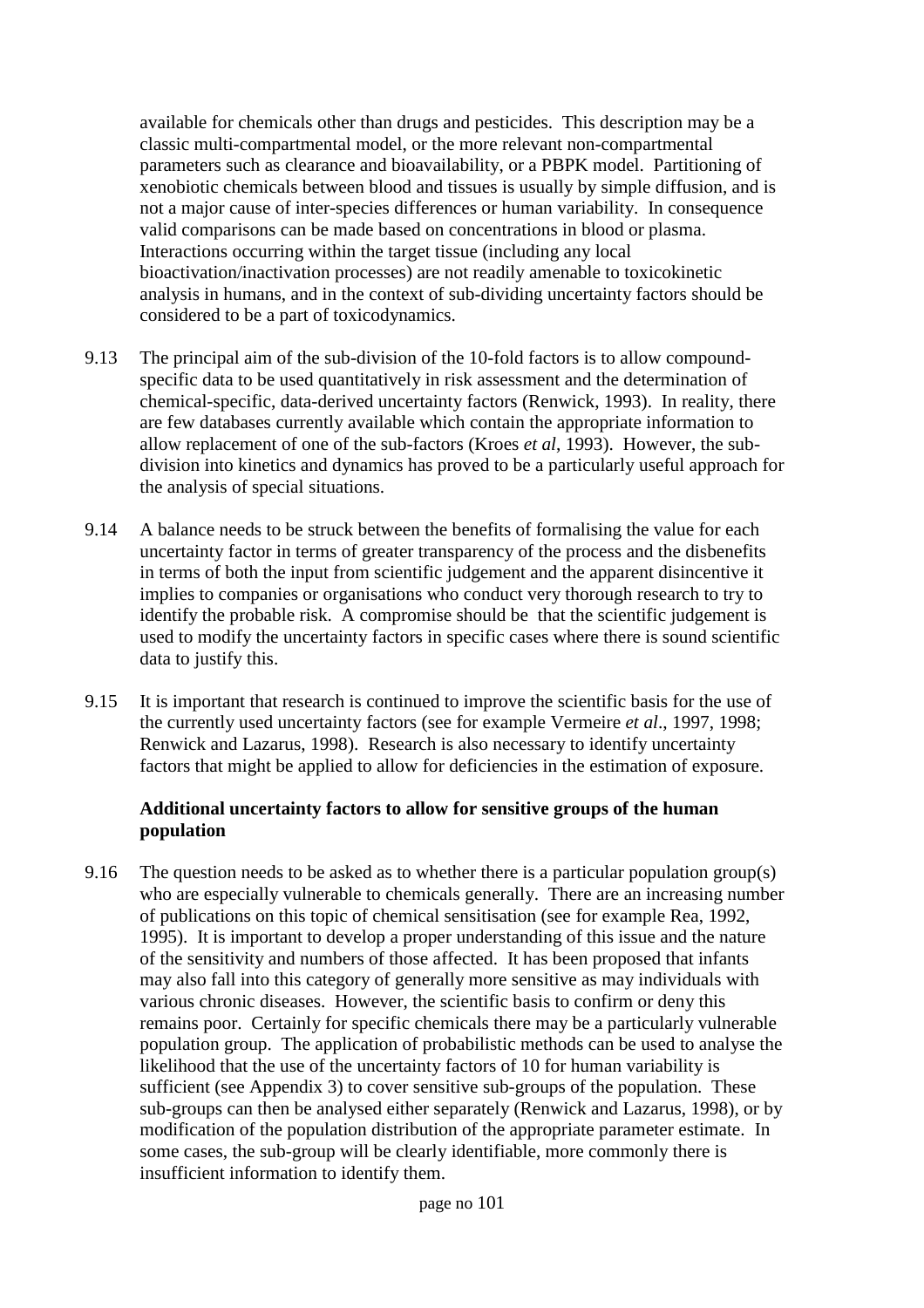#### *Infants and Children*

- 9.17 The immaturity of hepatic metabolism and low clearance in pre-term infants means that they represent a potentially vulnerable subgroup. Such vulnerability could be taken into account quantitatively by modification of the population distribution using the appropriate coefficient of variation and the magnitude of the difference between neonates and adults in order to estimate the risk for threshold effects. A recent review on the differences in kinetics between adults and children concluded that young children frequently eliminate drugs and foreign compounds more rapidly by metabolism and excretion compared with adults (Renwick, 1998). In consequence, a smaller proportion of a population of children would be at risk compared with adults.
- 9.18 Quantitation of differences in sensitivity between neonates, or children, and adults in target organ response using *in vitro* studies, could be used to alter the default factor for human variability in toxicodynamics. There appears to be no general case for treating children as a particularly sensitive sub-group. In specific cases, the nature of the toxic effect and/or the particular exposure situation may nonetheless require children to be considered specifically.

#### *Ethnic differences*

9.19 Ethnic differences can arise from genetic and environmental factors and result in differences in both kinetics and response (Renwick, 1996). In many cases, differences in mean kinetic parameter estimates between different ethnic groups are small (Renwick and Lazarus, 1998) and ethnicity would not influence the validity of the default factor of 3.16. However, a 3.16-fold factor would be less adequate in cases where a different ethnic group showed a decrease in clearance, combined with an increase in variability, e.g. desipramine, diazepam, methylprednisolone and nifedipine. It is clear that ethnicity should be considered for some P450 mediated oxidation reactions, although this would need to be on a case-by-case basis.

#### *Polymorphic metabolism*

- 9.20 Calabrese (1985) illustrated that genetically determined biochemical differences could exceed greatly the 10-fold factor for human variability. That analysis interpreted variability in enzyme activities in relation to the full 10-fold factor and included *in vitro* estimations of activity as well as diagnosed clinical conditions. In cases of diagnosed clinical conditions, specific advice can be given; for example phenylketonurics are advised that the sweetener aspartame is a source of phenylalanine. Of greater potential concern are undiagnosed and unrecognised sources of variability, such as genetically determined differences in enzymes affecting kinetics, which have to be covered by the default uncertainty factor.
- 9.21 Genetically determined differences are of greatest relevance to risk assessment when the polymorphic pathway represents the major route of elimination. Poor metaboliser subjects would be at greater risk if the polymorphic pathway resulted in detoxication, but at less risk than the extensive metaboliser group in cases where the pathway is involved in a bioactivation process leading to toxicity. Therefore, knowledge that a chemical is a substrate for a metabolic pathway which shows polymorphic expression raises questions about the validity of the 3.16-fold default uncertainty factor for kinetics, (and therefore the combined 10-fold factor for human variability), but does not automatically invalidate the default values. Again known differences could be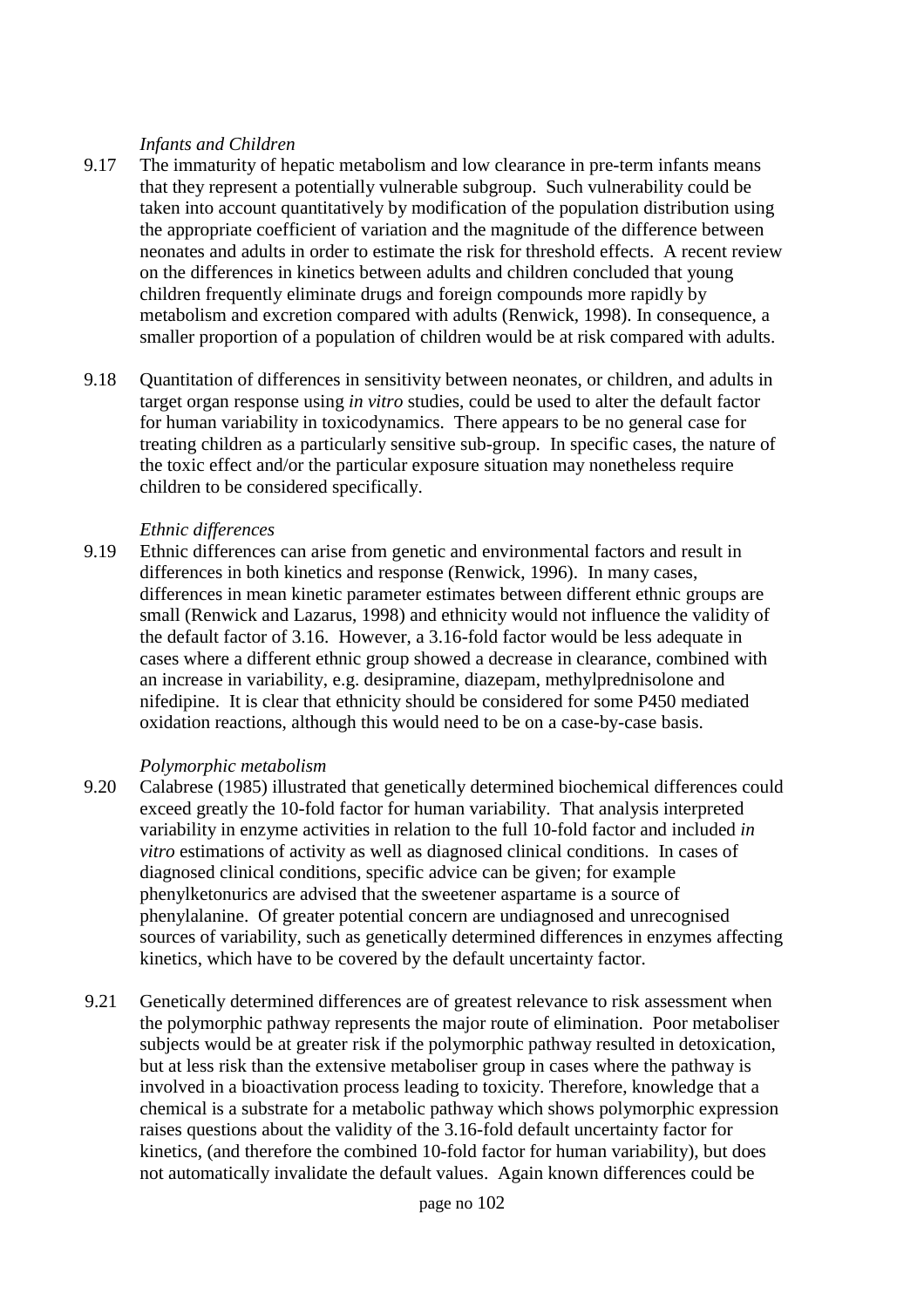incorporated into an analysis based on thresholds and the population distribution, but could not be incorporated readily into low-dose extrapolation methods unless a PBPK model was part of the extrapolation model.

# **Environmental risk characterisation**

9.22 Environmental risk characterisation has much in common with human risk characterisation. In contrast to human risk characterisation however, the emphasis is on the protection of communities/ecosystems rather than individuals. As discussed in Chapter 5 there is a strong case for integrating human and environmental risk assessment activities.

# **Figure 9.3: Uncertainty factors used to establish acceptable levels of environmental exposure**

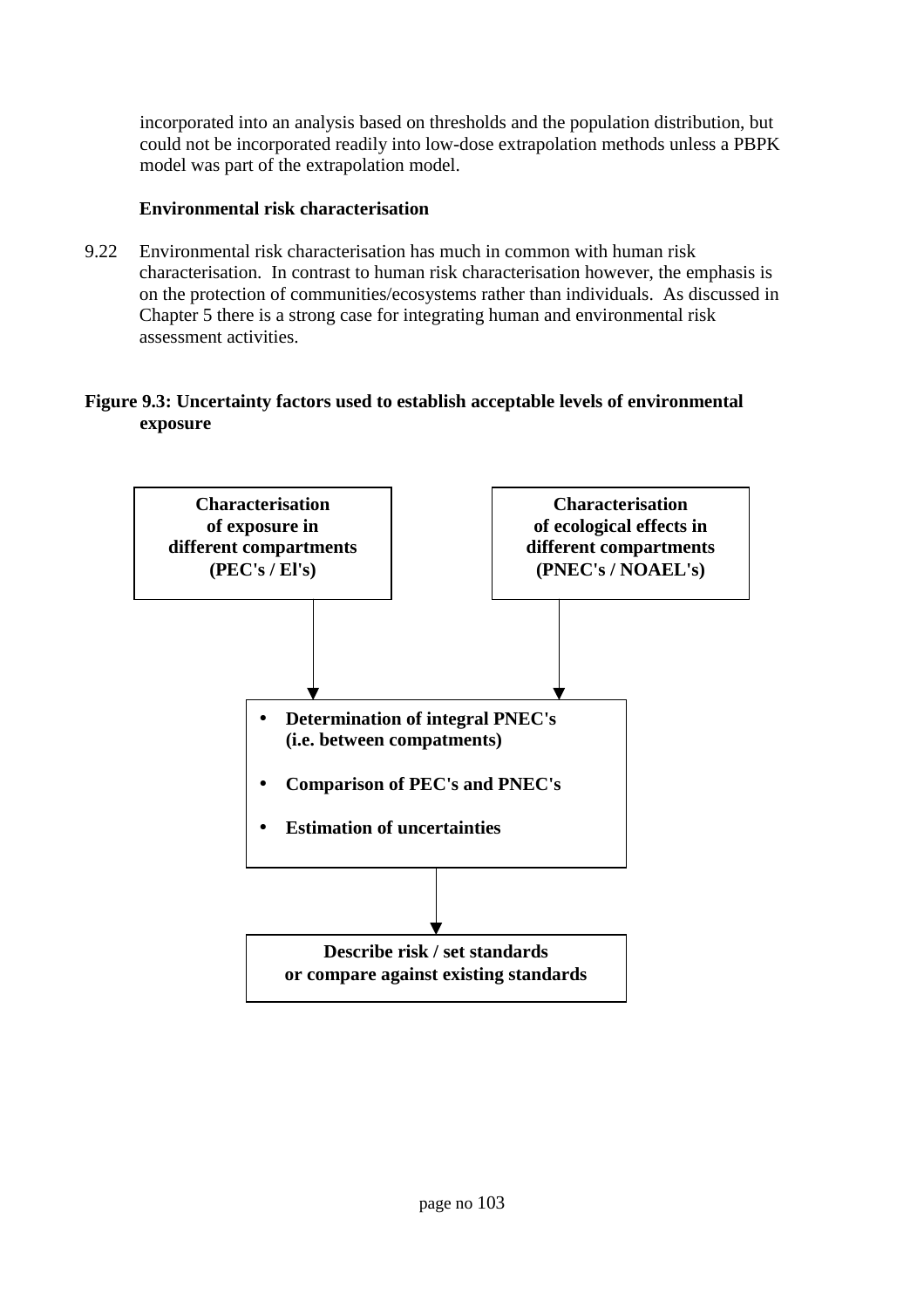



9.23 A particular challenge for environmental risk assessment is the extrapolation of data from a few surrogate test species to relevant effects on the structure and functioning of the ecosystem. For this reason, higher tier multi-species tests and field study findings where available are of major importance. The exposure assessment is a key element when identifying the ecological receptors which must be considered in the analysis plan. Information derived from structure activity considerations can be an important aspect of the exposure assessment, particularly in relation to persistence of exposure. Thus, a crucial element of the risk assessment report needs to be a clear expression of the uncertainties in the exposure assessment and intra and interphylla extrapolation (see Figure 9.3).

#### 9.24 The assessment should identify:

- The nature and intensity of the effects
- The spatial and temporal scale
- The potential for recovery.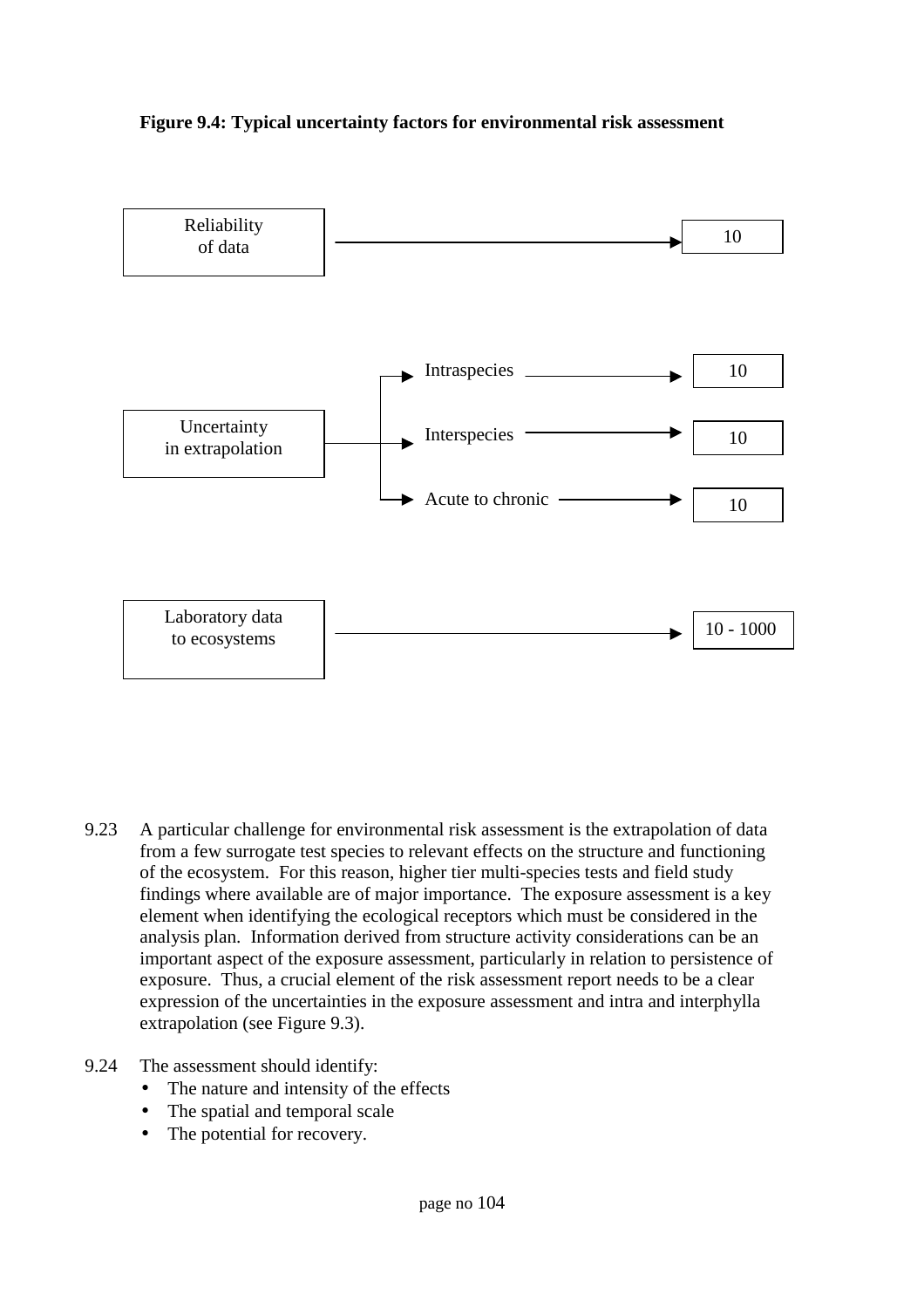In ecosystems, effects on one species often impinge on another. It is important as a component of identifying the nature and intensity of the effects to distinguish adverse ecological changes from normal ecosystem variability.

#### **Simultaneous exposure to several risk sources**

9.25 Although simultaneous exposure to several risk sources is the situation in practice, this is rarely taken into account in the risk assessment process. A strategy needs to be developed by the Scientific Committees for addressing this issue.

# **MICROORGANISMS**

[*Note*: see also Appendix 4 : Report on microbiological risk assessment, and Appendix 5: Report on risk assessment for transmissible diseases]

- 9.26 Risk characterisation is the integration of hazard identification, hazard characterisation including a dose-response assessment and exposure assessment to provide an overall probability of a given population being subjected to infection, morbidity, mortality, or to whatever biological response is being considered. Microbiological risk characterisation consists in two major elements: risk description and risk estimation. Risk description involves describing the event according to its nature, severity and consequences. Risk estimation describes the types and magnitude of effects anticipated from exposure to the pathogen, medium or product and can be qualitative or quantitative depending on the data and methods used. The final result can be expressed as an individual risk estimate (e.g. one in a million probability of illness) or as a population risk estimate (e.g. 10 illnesses per year in a certain region). Alternatively, risk can be modelled dynamically to consider the individual within a community rather than as an isolated individual, including elements such as host immunity or secondary transmission.
- 9.27 A particular aspect of risk characterisation for microbiological pathogens refers to expressing the severity of the related disease. Microbial pathogens may cause a great diversity of illnesses, with widely different impact on public health. Even one agent is usually related to different illnesses, possibly in different populations. A public health based standard for acceptable risk from pathogenic micro-organisms should therefore not only be based on the probability of disease but also on its severity. Notwithstanding the unit utilised to express the risk (e.g. probability of infection, or of illness), this calls for a non-specific approach to measuring the health burden of foodborne illness. Health-related quality of life scales (quality or disability adjusted life years, QALYs or DALYs) are commonly used for this purpose in health economics and medical decision making. They are increasingly being used in the domain of public health. The use of these human health parameters should be considered when progressing microbiological risk characterisation (see section 10 for discussion).
- 9.28 The two components, variability and uncertainty, describing the degree of reliability of the risk estimate, should be clearly and distinctly described. The variability is the effect of chance and is a function of the system, whereas uncertainty is the assessors lack of knowledge about a given parameter and may include parameter uncertainty, model uncertainty and scenario uncertainty. The separate effect of variability and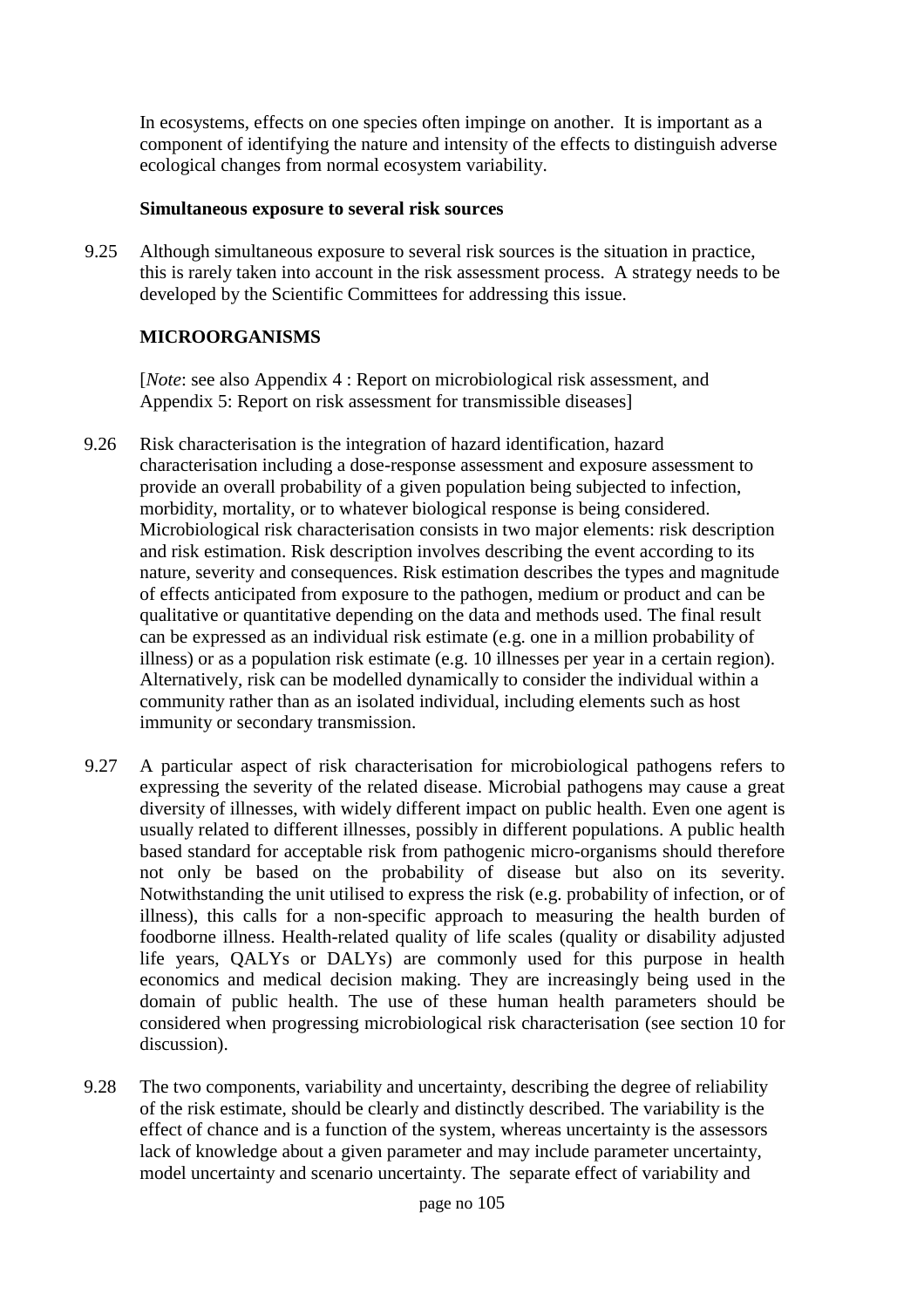uncertainty on the risk estimate should be made clear. Estimating separately variability and uncertainty will provide useful information, in particular for some decisions that could follow from the risk assessment. If uncertainty is large, collecting further samples, and/or additional research, will contribute improving the knowledge about a given factor, thereby increasing the reliability of future, revised, risk assessments. If on the other hand, if variability predominates, collecting more samples is often a waste of time, as more samples will only contribute to describe the heterogeneity of the factor considered, but not to reduce the variability component. There, with specific regard to improving the reliability of the risk assessments, assessors and managers may consider reducing variability by changing the system, i.e. by controlling a manufacturing process, which may narrow down the number of possible scenarios. In any case, because in quantitative microbiological risk assessment the output of risk characterisation is a probability distribution of the risk, it should be clearly stated if this distribution represents variability, uncertainty, or both.

9.29 Variables used for data input should be evaluated for their effect on the final risk estimates. Sensitivity analyses of the result of probabilistic modelling should be performed, to provide knowledge on how the effect of changes in the mathematical approach impacts on the result of the risk estimate (Vose, 1997, 2000). A sensitivity analysis has two objectives. The first is to identify the elements or factors that most impact on the magnitude of the risk. The second is to "move around" with the uncertainties/assumptions to see how much they affect the results, i.e. to determine the robustness of the model toward these uncertainties/assumptions. In the context of microbiological risk characterisation, it is advisable to examine two aspects:

- the effect of changes in the estimated parameters (such as the mean and the variance for an input distribution) and the comparing of which parameters have the largest effect on the output.

- the effect of the choice of input distributions (triangle, normal, poisson, etc..) or other assumptions/specifications

- 9.30 The sensitivity analysis for the parameters could be carried out in different ways. One very simple way of carrying out a sensitivity analysis is to carry out a relative sensitivity analysis, where a small change in a given parameter is compared with the percentage change in the output parameters. Rank Order Correlation may be a better solution. Ranks can cope with non-linear relationships between the input – output distributions, allowing the use of linear regression techniques. Rank-transformed statistics are more robust, and provide a useful solution in the present of long-tailed input and output distributions. A scenario analysis determines which input parameters contribute significantly towards reaching a goal. For example, which parameters contribute to exceptionally high risk or which parameters contribute to exposure below a certain value? The scenario analysis is related to sensitivity analysis, and is also referred to as 'two sample tests' in context with sensitivity analysis or 'reliability analysis'.
- 9.31 The sensitivity analysis for the input distributions is not so well defined. A suggestion could be to replace each input distribution at a time with a quite different but still realistic input distribution. The mean and/or the shape of the output distribution may be affected by the replacement.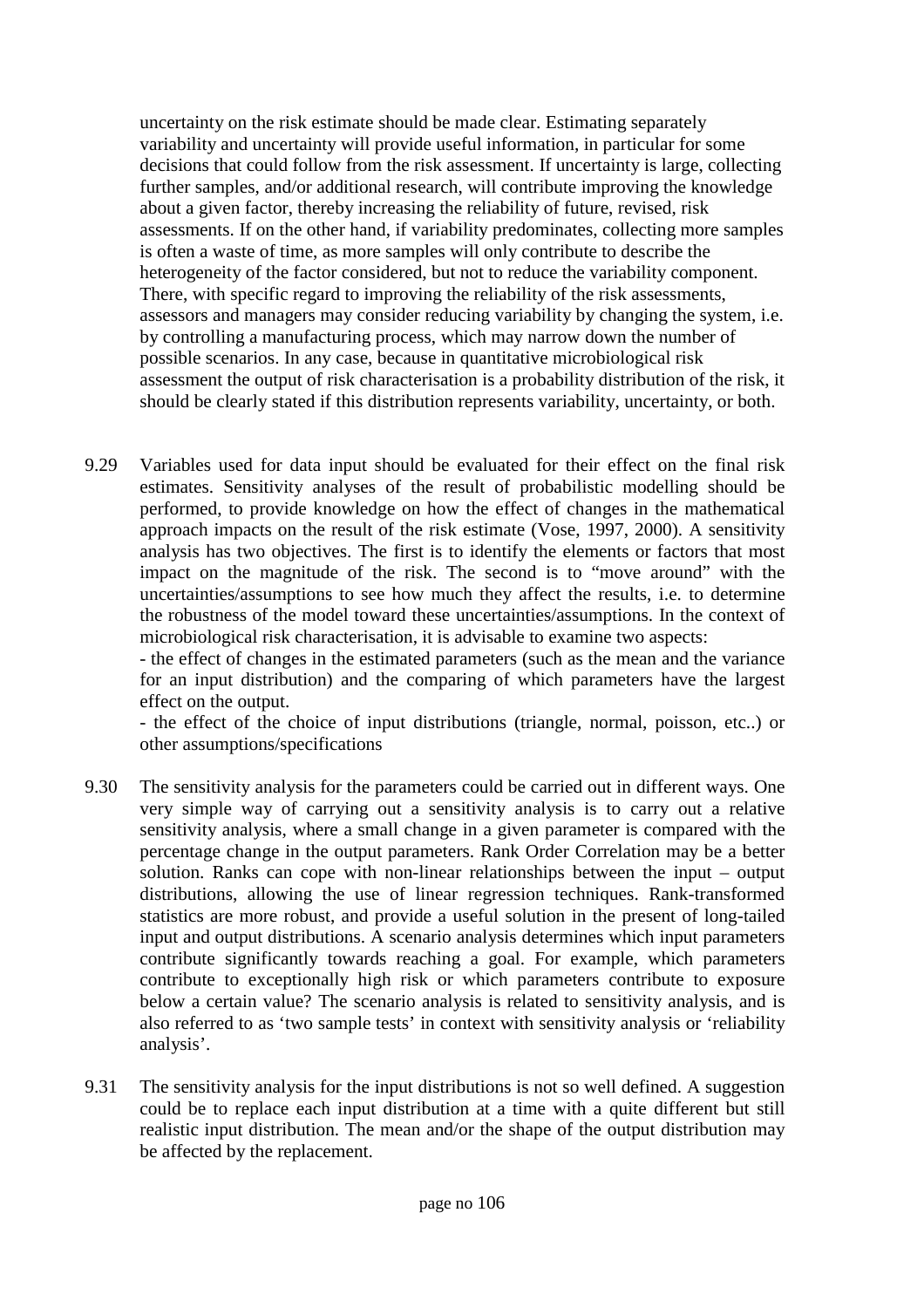- 9.32 A critical component of microbiological risk characterisation, not unlike risk characterisation for toxic chemicals, is an assessment of the assumptions that are made during the analysis, and of the sources of uncertainty and their impact (Morgan and Henrion, 1990). In many microbiological risk assessments, relevant data may not be available for all aspects of the analysis and/or data may not be of adequate quality. Consequently, a number of assumptions may be made, each with varying degree of uncertainty. Uncertainty refers to the lack of knowledge about specific elements and may have several sources, such as scenario uncertainty (e.g. descriptive errors, errors in professional judgement, incomplete analysis), model uncertainty (e.g. simplification of real world processes, inappropriateness of model structure, model misuse, inappropriate surrogate variables) or parameter uncertainty (e.g. errors in study design, measurement or sampling). Uncertainty and their sources should be carefully identified and analysed (and where possible quantified), together with an evaluation of their impact on the risk estimate and how it should be utilised.
- 9.33 Associated is the expression of the confidence in the risk estimate. This includes verification and validation. Verification is basically a technical exercise, aimed at assuring the precision of parameter estimates and implementation of computer software. It is mainly the responsibility of the analyst, but could involve specialist review. Validation is concerned with the scientific acceptability of model assumptions, model formulations and criteria for data selection and treatment. This involves communication with the scientific community at large. If different assumptions or approaches are deemed feasible, the effects of alternative assumptions or scenario's should be carefully evaluated and the results should be communicated to the risk manager. Another aspect is comparison with empirical data. Microbiological risk assessment is unique because often the diseases of concern do actually occur in the population, and model estimates could be compared with observational data from epidemiological studies, which include cross sectional surveys, cohort studies, case control studies, intervention studies. It is critical to recognise the strengths and weaknesses of each of these study types when comparing quantitative microbiological risk assessment information. At present, there is a crucial need to conduct high quality, targeted, more searching epidemiological studies to validate the models currently used and improve the estimates.
- 9.34 Finally, the risk characterisation should include a discussion of the constraints faced and of whether the assessment adequately addresses the questions delineated by the managers that commissioned the risk assessment.

# **CONCLUSIONS**

i) The principal concerns in risk characterisation are: - To identify the risk based on the exposure assessment and the dose response analysis which is part of the hazard characterisation. - To define the uncertainties in this identification in a clear and transparent manner

and propose means for addressing them.

• It is recommended that such factors are applied, bearing in mind the scope, quality and relevance of the data provided. Unless this is done, there is a danger that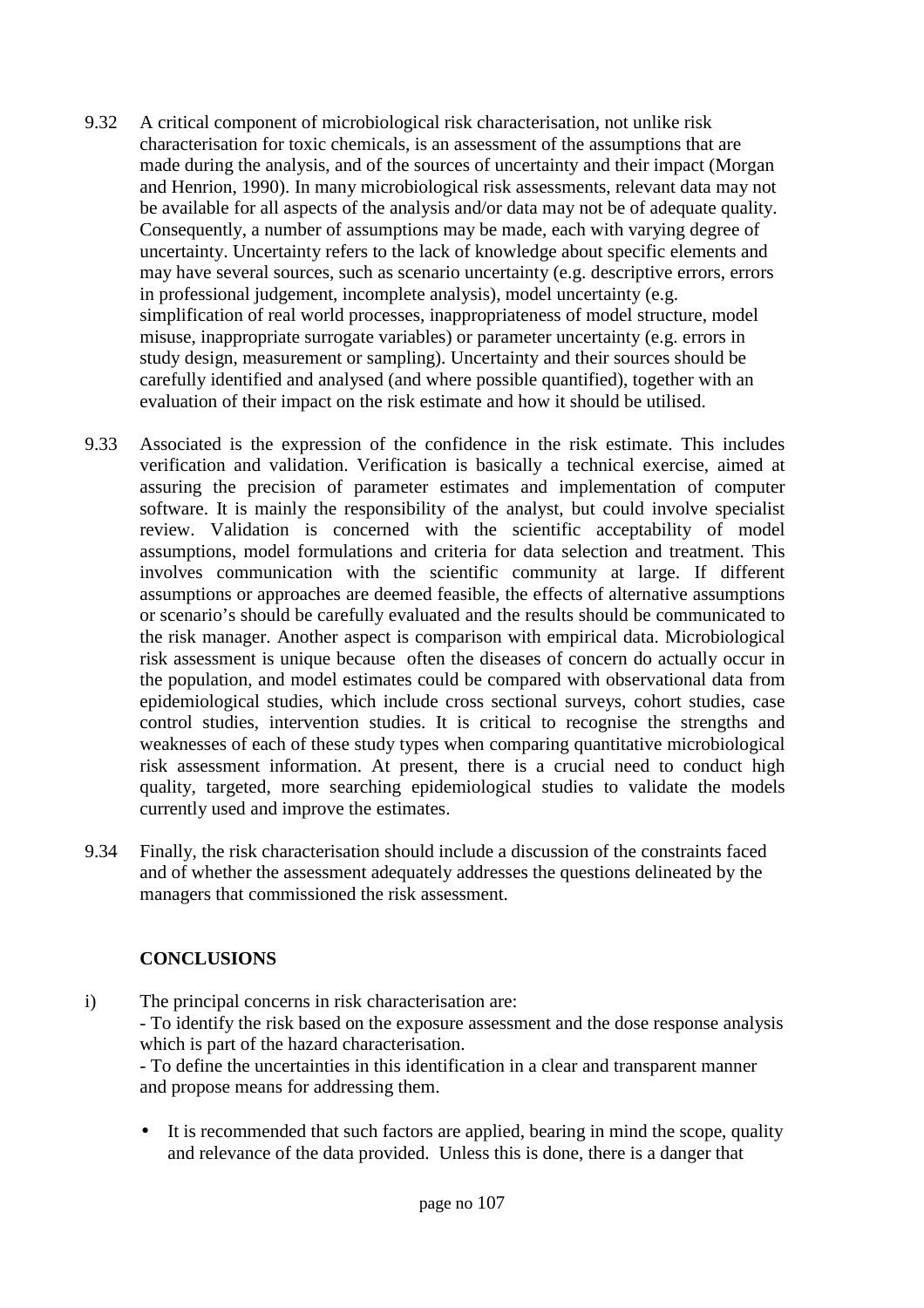hazards for which there is a poor data base are viewed as of a lower risk than hazards for which there is a comprehensive data base.

- Risks may be expressed in terms of probabilities using descriptive terms. Currently, the DG SANCO Scientific Committees probabilistic analysis is rarely used. However, it is recommended as the preferred approach where the data permits. It would be appropriate to review the potential benefits and disadvantages of moving towards a more probabilistic approach.
- The scientific basis for widely used uncertainty factors has been assessed and harmonisation is recommended.
- There is pressure from various sources to re-examine the way in which groups that are considered to be particularly sensitive (e.g. infants) are incorporated into risk assessments. The preliminary conclusion has been that there may be specially sensitive groups for particular hazards (e.g. individuals with particular metabolism deficiencies) but no generally ultra-sensitive population group has so far been identified. However, further evaluation of this issue is important, based on sound science.
- ii) Many of the risk assessment activities of the Scientific Advisory Committees culminate in a decision on an exposure level which is deemed to be "without significant adverse effects to human health or to the environment". It is proposed that:
	- Where appropriate, Scientific Committees should also be requested to recommend appropriate work which could be conducted to reduce the main uncertainties. These proposals for further work should be reviewed by a task force of the Scientific Committees from time-to-time to identify common themes which might justify more generic research and which could be fed into the DG RESEARCH Framework Programme.
	- A clear distinction be made between exposure levels which are considered, on the best available scientific evidence, to be without significant adverse effects to human health or to the environment and "acceptable" exposure levels. The latter is influenced by public and political perception, cost benefit assessment and a number of other factors in addition to science. Nonetheless, the EU should be encouraged to develop the debate with appropriate stakeholders on what constitutes an acceptable level. Risk assessors have an important contribution to make to such a debate.
	- Scientific Committees be encouraged to identify both the exposure level, which is "without significant adverse effects to human health or to the environment" **and** levels which if exceeded constitute "concern" and "serious concern" (i.e. different action levels). In the absence of such action levels it is often assumed by non-scientists that there is an important public health risk from even a small exceedence of the "without significant adverse effects" exposure level.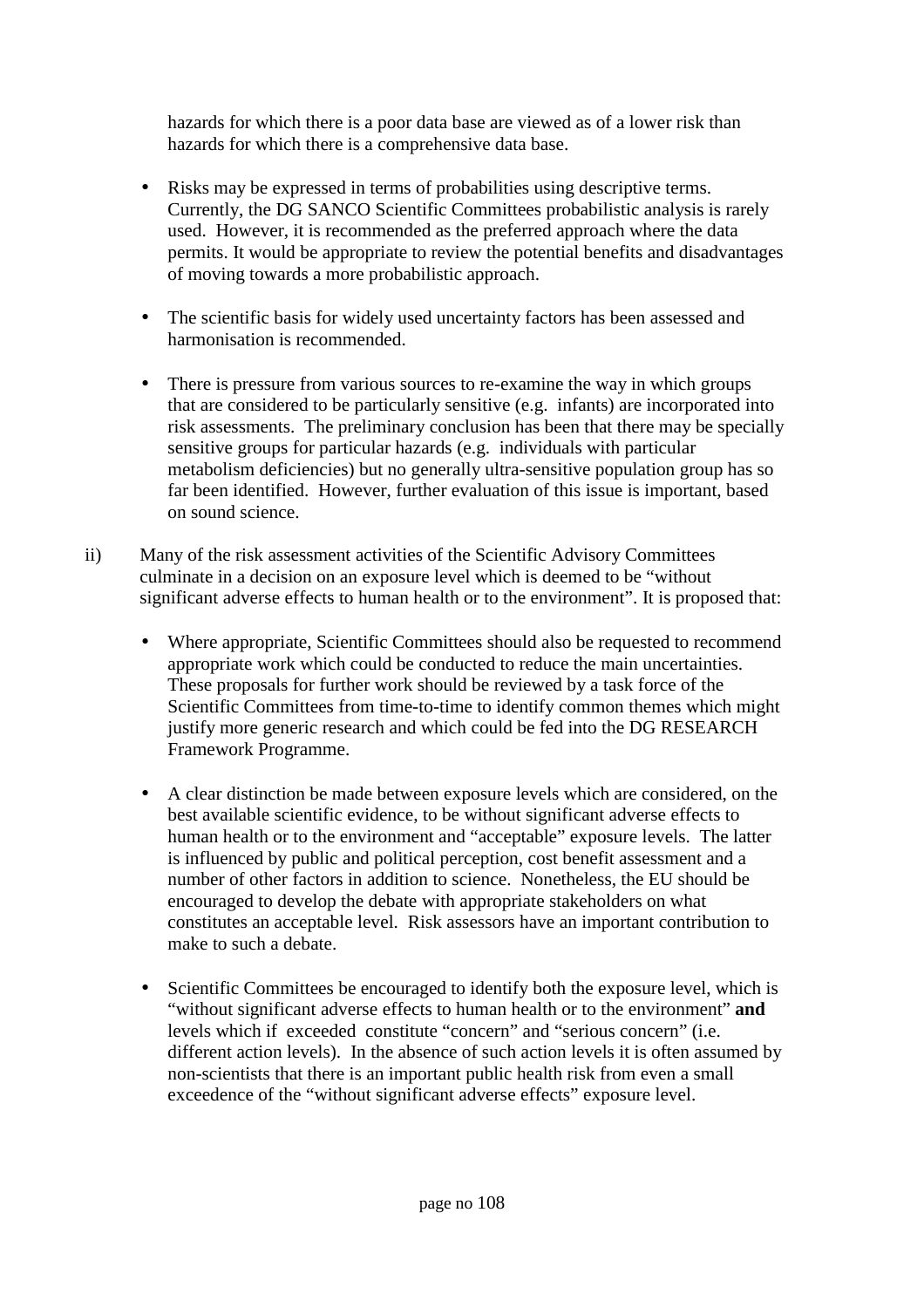# **10 OTHER RELATED ISSUES**

*"All animals are equal but some animals are more equal than others"* **George Orwell (1945)**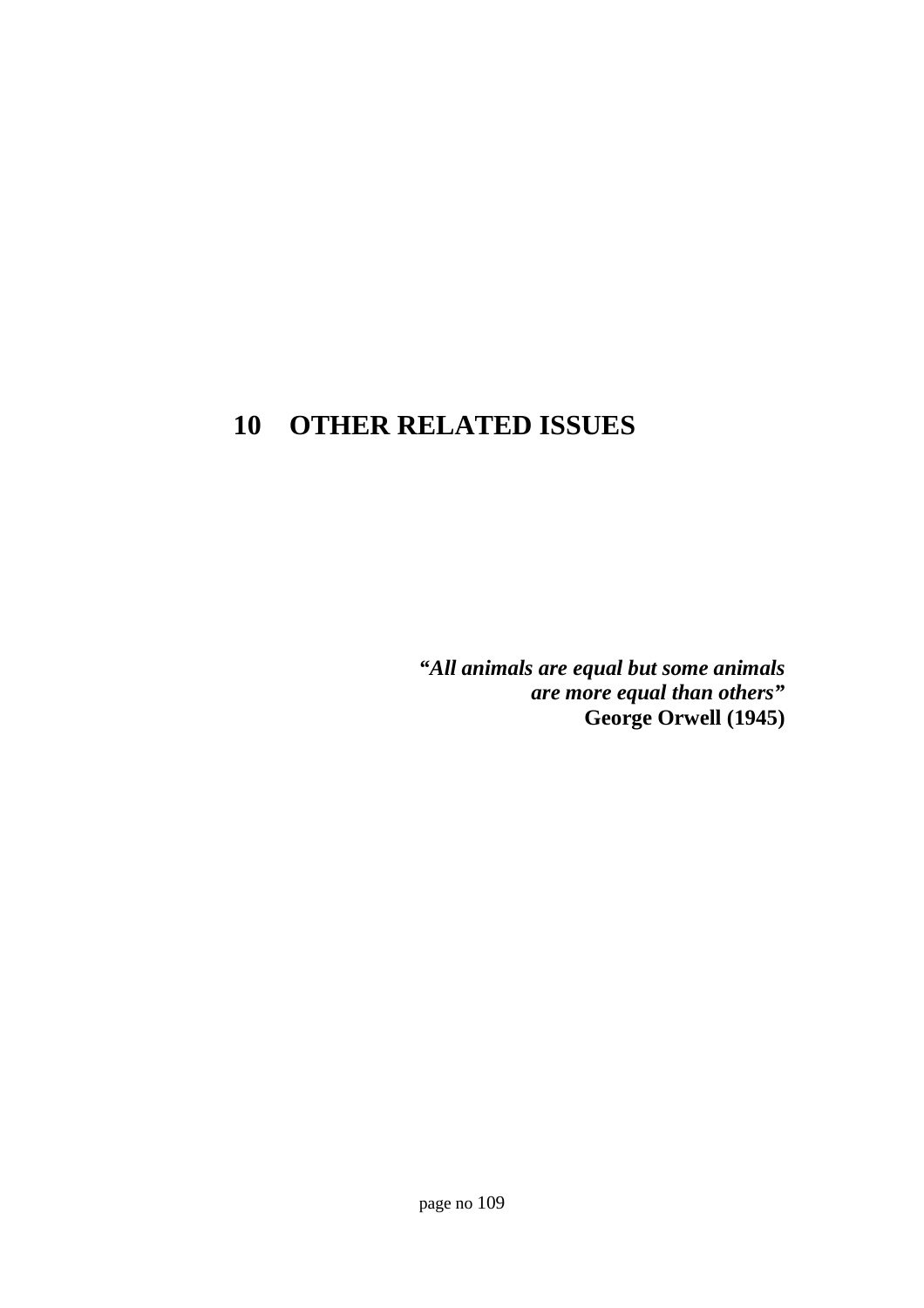There are a number of important issues which are currently not incorporated in the formal risk assessment process, but nonetheless should be taken into account in making a judgement. These include in particular animal welfare, sustainability, and human quality of life parameters.

# • **ANIMAL WELFARE**

#### **Introduction**

- 10.1 Animal welfare under human control has been identified in Europe as an important social issue. Animals are considered as sentient creatures; they can experience suffering as well as pleasure. Regardless their utility to humans (e.g. as food, clothes, sport, companions, laboratory) they have an intrinsic value in their own right.
- 10.2 Under a protocol agreed in the Amsterdam Treaty (1997) the member states agreed that they desire "*to ensure protection and respect for the animals as sentient beings*…". Several regulations on that topic have already been published during the recent years (see http://europa.eu.int/eur-lex/fr/lif/reg/fr\_register\_1540.html). Such decisions on regulations should be based as much as possible on a scientific assessment of human actions on the welfare of the animals.

# **Definitions**

- 10.3 It is assumed that a good welfare or a good quality of life is reached when the "animal is in harmony with its environment and with himself, both physically and mentally" (Hughes, 1976).
- 10.4 In order to safeguard welfare and to avoid suffering, animals must be kept under conditions that respect both their physiological and behavioural needs. The welfare of an animal is therefore at the intersection between its biological features and the housing and management conditions to which it is subjected. The biology and behaviour of present day animals are the outcome of the process of evolution. Evolution has resulted in animals that are adapted to their natural environment or "niche". A niche defines the pattern of adaptive behaviour essential to an animal's survival and reproduction. Some elements of this adaptation process are common to all animal species, such as orientation, foraging and feeding, whereas others are specific to a particular niche, such as life in extreme cold or in semi-aquatic conditions. Because niches have many features in common, specially in terms of temporal and spatial constraints, adaptive behaviour is usually sufficiently flexible to allow an animal to adapt to environmental conditions different from those in which it has evolved, providing they bear sufficient similarities to the original niche. Domestication makes use of this flexibility. Welfare assessments occur at two levels that of the general ability of the species, and that of the individual and there may be important differences e.g. a wild animal captured and kept in a cage compared to individuals from the same species being bred in captivity.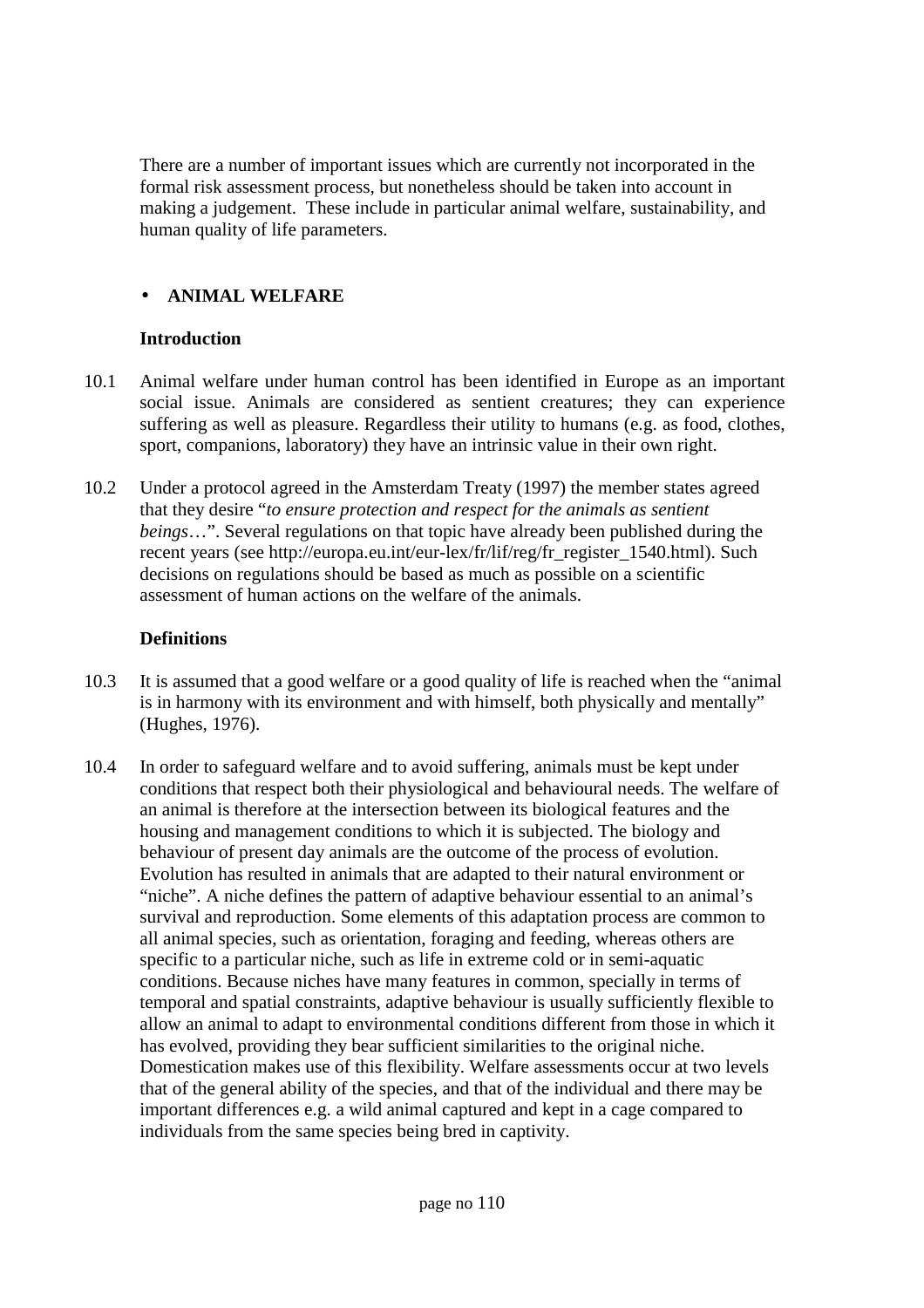- 10.5 The welfare of an animal is at risk if it cannot successfully adapt to the conditions in which it is kept. This can occur in several ways. At the behavioural level, an animal can be prevented to develop the full repertoire of its species specific behavioural activities because of restricted space or the lack of appropriate substrate for these activities. The thwarting of behavioural needs is claimed to induce suffering, the extent of which depends on the importance of the behavioural activity in the repertoire of the species to which the animal belongs. At the physiological level, excessive constraints upon the animal's adaptive abilities trigger a non-specific neuroendocrine response that is usually referred to as the "stress response". This is particularly the case in unpredictable and uncontrollable situations in which temporal and instrumental contingencies are difficult to establish. In all these cases, adaptation failure usually results in a number of altered body functions of which the visible manifestations can be used to assess welfare. Whether this is associated with altered emotional states and feelings depends on the emotional and cognitive abilities of the organism under consideration.
- 10.6 In line with these general principles, welfare has been defined as the state of an animal as regards its attempt to cope with its environment (Broom, 1996). Welfare therefore varies from good to bad, or more precisely from ease of coping to difficulty of coping. Pleasurable mental states are believed to accompany good welfare whereas unpleasant states are associated with coping failure.
- 10.7 It is also proposed that the welfare of an animal is reached when five freedoms are fulfilled (-freedom from hunger, thirst and malnutrition, - freedom from discomfort, freedom from pain, injury or disease, - freedom from fear and anxiety, - freedom to express normal behaviour) (UFAW, 1992)
- 10.8 The welfare is depending on the cognitive and emotional abilities of the animals. Some scientists assume that those abilities can be higher for some animals than for others. Usually vertebrates are the only animals to be considered. Within those vertebrates, primates are supposed to have the highest abilities.

#### **The assessment of welfare**

- 10.9 Animal welfare can be assessed in an objective and quantitative manner, and indicators of welfare include health, bodily functions, and behaviour. For an adequate assessment of welfare, a wide range of indicators must be used, although single indicators can show that welfare is at risk.
- 10.10 Environmental conditions that significantly depart from an animal's niche can be at the source of welfare problems, the extent depending on the duration and intensity of the condition under scrutiny. The reality of such welfare problems can be assessed in the subjected animals by a combination of measures taking into account their physical health, biological functions and behaviour. In general, minimum mortality, low morbidity, little or nor risk of body injury, the ability to express species specific activities including social interactions, grooming, exploration and play, as well as the lack of abnormal behaviour and of physiological signs of stress, including alterations in immunity, indicate that there are no major animal welfare problems.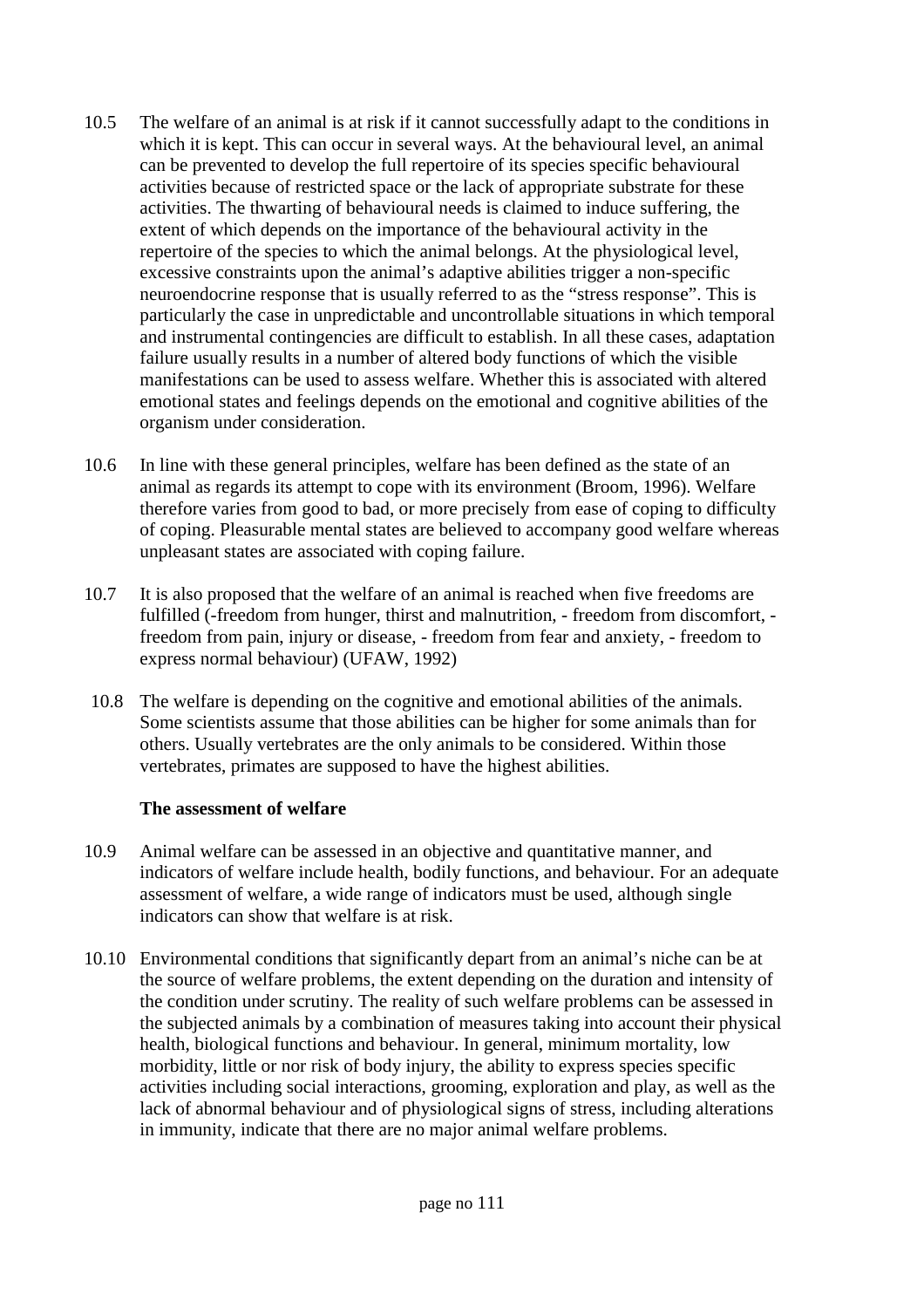10.11 Despite the fact that several protocols are in used for evaluating the quality of life of human, not all those methods can be used adequately for animals because they are assessed through the language (Smith *et al*.,1999). However animal welfare analysis is possible using a multidimensional approach including health, physiology and behaviour items. This has been described extensively in previous reports on animal welfare of the Commission and elsewhere in books (Broom and Johnson, 1993 ; Appleby and Hughes, 1997). A short review of those methods will be presented below.

# **Mortality and morbidity**

10.12 Different from important infectious diseases, welfare problems are mainly represented by the impairment of health due to the environment or due to genetic defects. Death on farms can be spontaneous, caused for example by disease, injury or physiological failure, indicating that the welfare has been poor. Animals can also be culled for the same reasons, and in such cases, culling can be treated similarly as a sign of poor welfare. In addition, welfare is poorer if the incidence of production related diseases is higher than in similarly aged animals which have not been exposed to the same management, housing or selection. If inherent weakness or abnormality means that the individual will be more likely to succumb to disease or injury, then the welfare is poorer than that of an animal which does not show this weakness or abnormality. In a group of animals, the impairment of welfare caused by a pathological condition is a function of its incidence, severity and duration. Health indicators of animal welfare must be studied with a broad population perspective; an increased use of preventive and therapeutic veterinary medicines in a certain population may indicate that welfare is more at risk in those animals than in animals belonging to populations where such mediation is not necessary.

# **Body condition and reproduction**

10.13 Welfare is impaired if the physical condition is affected and if there is an imbalance in organ function. Reproduction is an indicator of well-balanced body functions. Given adequate conditions for reproduction, a delayed reproductive activity or capacity is indicative of a poor animal welfare.

#### **Behaviour**

- 10.14 Animals use behaviour as one of the most important means of adapting to their social and physical environment. Behavioural activities are normally triggered by a set of endogenous and exogenous causal factors, and their performance is the source of regulatory feedback. If there is a mismatch between different causal factors, deviations from normal behaviour can occur, e.g. when endogenous factors set up the conditions for appearance of a behavioural activity for which there is no adequate substrate. These alterations in behavioural expression may be important signs of welfare risks. Varying behaviour including abnormalities is an indicator of poor welfare.
- 10.15 Preference methods are another way to estimate the importance for the animals of specific items of their environment (food, social contact, bedding,…). Preferences are analysed by giving animals a choice between various items. The price the animal is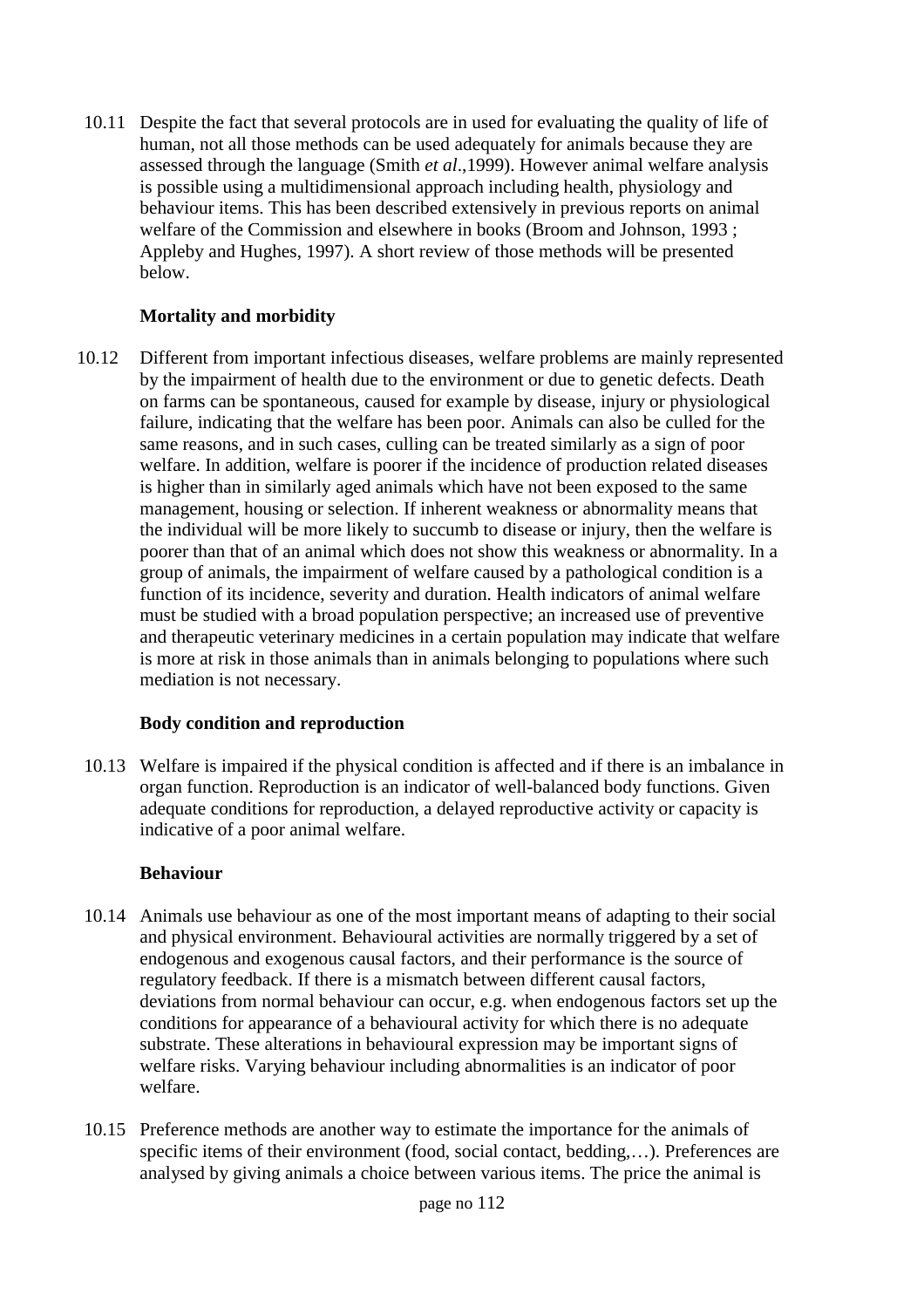willing to pay to obtain some resource can also be measured. These methods have also some limits for example if the animals have to choose between short and long term benefits (Fraser *et al*., 1997).

10.16 It is important to point out that the ability of animals to engage in at least some behavioural activity is important for their welfare. Not allowing sufficient locomotion for instance can lead to muscular-skeletal problems. In addition, the inability of animals to engage in appropriate behavioural patterns during development may impair their ability to regulate the corresponding behavioural in the future.

# **Physiology**

10.17 Physiological indicators of stress, which include alterations in the regulation of adrenal hormones' synthesis and release, changes in autonomic balance and changes in the distribution and functions of immune cells, are also indicators of poor welfare, especially when associated with specific behavioural abnormalities. Tissue damaging related to human activity either directly (mutilation, mistreatment) or indirectly when associated with disease is often a cause of pain. Human pain is defined "as an unpleasant emotional experience associated with actual or potential damage or described in terms of such damage" (International Association for the study of pain, 1979). That definition can likewise be used for animals except that they cannot describe the experience they are making. Several authors have proposed protocols to measure pain in animals (Morton and Griffith, 1985; Brugère et al., 1992; Lawrence Podolsky and Lukas, 1999).

#### **Consequences of animal welfare concerns**

10.18 Considerations of animal welfare have important consequences on several areas related to risk analysis. The main ones refer to laboratory animals and farm animals.

#### **Laboratory animals**

- 10.19 There is a major public concern about the suffering of laboratory animals used in medical research (Pifer et al, 1994) and that concern has consequences on the scientific process itself (Veissier, 1999):
	- A first idea is that it is necessary to maintain the animal welfare status during an experiment to obtain meaningful results.
	- Another idea is that animal's sufferings should be avoided from an ethical viewpoint. Even if some people consider any provoked suffering as not acceptable, Singer (1990) justifies such suffering if future benefit for humans or animals exceeds the suffering of animals during an experiment.
- 10.20 Russel and Burch published in 1959 a text entitled "Principles of humane experimental technique" (cited by Monamy, 1996). They proposed a 3R rules: "Replacement, Reduction, Refinement". That 3R rule has been adopted by Canadian, American, Australian, New Zealand, British and European (European Centre for the Validation of Alternative methods) institutions:
	- **Replacement:** it is important to use alternative methods avoiding the involvement of animals. In vitro techniques and modelling have to be promoted (Orlans, 1987).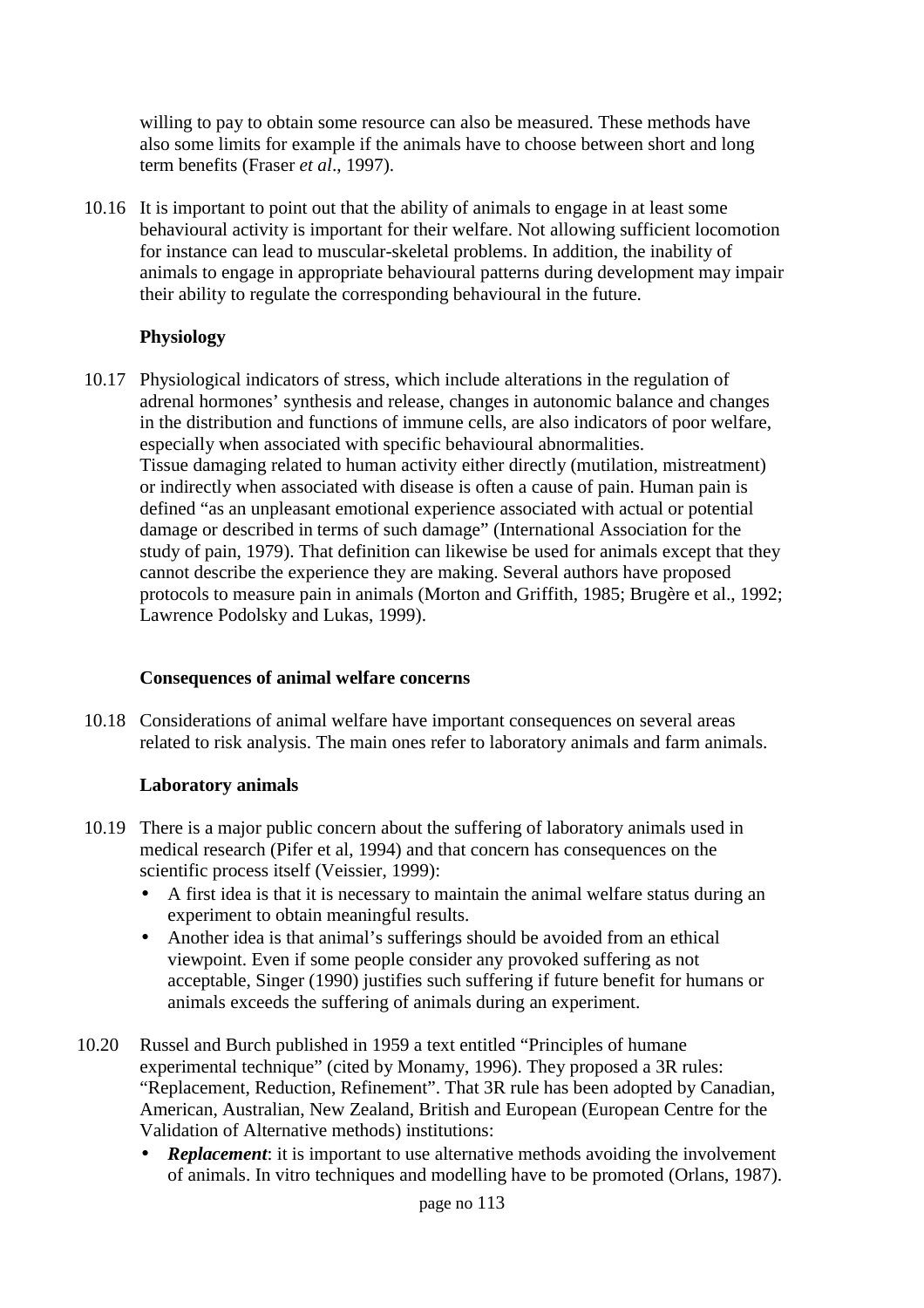When it is not possible to avoid using animals it should be preferred to choose animals with the lowest cognitive abilities. It is also necessary to avoid using rare animals that could impair the biodiversity.

- *Reduction*: it is necessary to limit the number of experiments and to avoid duplications. It is also important to limit the number of animals involved in an experiment for instance by using very homogeneous animals, twins or clones (Mann et al., 1991).
- *Refinement*: it is necessary to limit suffering of animals involved in experiments by using appropriate "pain killers", - by sacrificing the animals before they suffer too much or too long, - and by handling them correctly (attitudes of scientists, technical assistants and keepers are crucial in that respect).
- 10.21 Ethics committees have been set up for analysing experimental protocols in particular in order to limit animal suffering. Some authors have proposed methods how to analyse an experiment on animal welfare grounds (for examples Porter, 1992 and Bateson, 1986). Bateson tried to make a cost benefit analysis by weighing the quality of the research, the expected scientific output and the degree of animal suffering. Various national regulations have been published in different countries for the control of experiments. In some of these countries it is compulsory that the protocol of each experiment is accepted by an ethical committee, whereas in other countries licences are given to researchers and experimental houses (Veissier, 1999).
- 10.22 A lot of regulations have been published in order to limit the use of animals for research or for control purposes. One example is the Resolution from the Council of Europe (ETS123, 24 November 1986) on the European Convention for the protection of vertebrate animals used for experimental and other scientific purposes.
- 10.23 Some regulations are banning or limiting drastically the use of animals for control analysis. This trend is particularly true in cosmetic control for example Directive 76/768/EC. In its article 4 it states: "… member states shall prohibit the marketing of cosmetic products containing:… (i) ingredients or combinations of ingredients tested on animals after 30 June 2000…". In its Article 10 it states: "Before submitting such measures, the Commission will consult the Scientific Committee on Cosmetology. The Commission shall present an annual report to the European Parliament and the Council on progress in the development, validation and legal acceptance of alternative methods to those involving experiments on animals. That report shall contain precise data on the number and type of experiments relating to cosmetic products carried out on animals. The Member States shall be obliged to collect that information in addition to collecting statistics as laid down by Directive 86/609/EEC on the protection of animals used for experimental and other scientific purposes. The Commission shall in particular ensure the development, validation and legal acceptance of experimental methods that do not use live animals".
- 10.24 The Existing Chemicals Regulation (EC) 793/93 of 23 March 1993 (JO L84 of 5.4.93) is also of interest. It too makes a specific reference to 86/609/EEC. Whereas a clause not numbered in text states: "whereas wherever possible and in consultation, in particular, with the European Centre for Alternative Testing methods, the use of animals must be avoided by recourse to validated alternative procedures". Article 10 (5) deals with further testing: "When manufacturers or importers are asked for further information and/or testing, they must also check, in view of the need to limit practical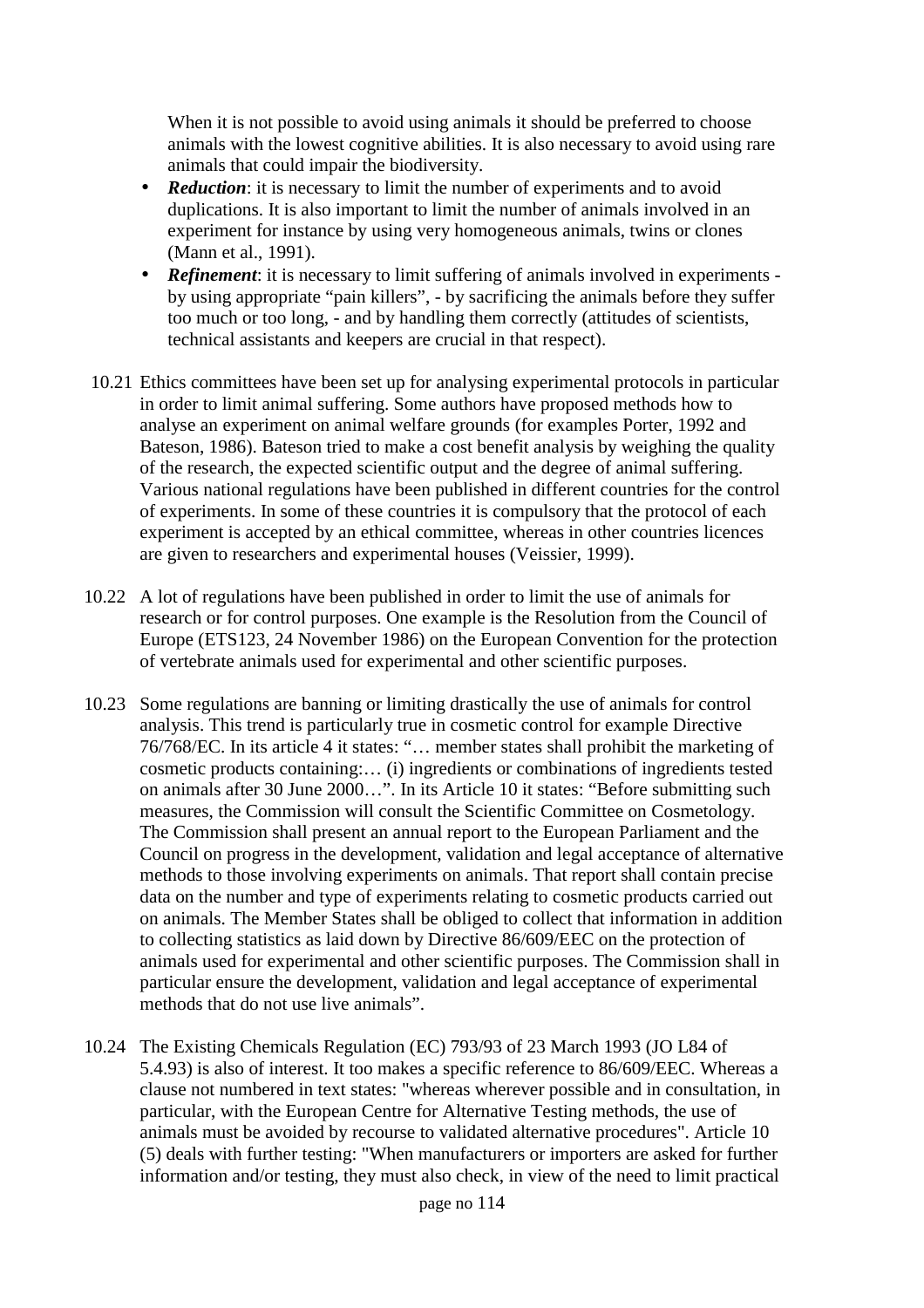experiments on vertebrates, whether the information needed to evaluate the substance is not available from former manufacturers or importers of the declared substance and cannot be obtained, possibly against payment of costs. Where experiments are essential, it must be checked whether tests on animals cannot be replaced or limited by other methods. Necessary laboratory tests must be performed with due respect for the provisions of 'good laboratory practice' as laid down in Directive 81/18/EEC and for provisions of 86/609/EEC."

Other regulatory texts include considerations of animal welfare (88/378/EEC, 86/609/EEC, 86/698/EEC).

10.25 Hence the possibility to use a large number of animals and to induce animal suffering is limited by regulations based on ethical grounds. That can have consequences for example on the statistical power of the experiments.

#### **Farm animals**

- 10.26 Hazards to farm animals are illustrated in table 10.1. Regulations on the welfare of farm animals can have consequences on several areas related to public health by promoting specific management practices while prohibiting others. The general trend of those regulations is to allows the animals to express their normal physiology and behaviour (more space, enriched environment,…).
- 10.27 Several authors have shown that stress has a negative impact on the resistance to disease. Management that limits stress to animals should result using less drugs, in particular antibiotics. However even if this idea is generally important it may lead to increased product contamination. For example, it seems more difficult to control the microbial contamination of eggs when hens are kept in aviaries as compared with standard cages (Report on the Welfare of Laying Hens VI/BII.2 VI/8660/96).
- 10.28 The modification of management systems can also be detrimental to worker's health. For example, in egg production units, it seems that the risk of allergic reactions of the workers is higher if the hens are in aviaries rather than if hens are kept in battery cages. Likewise it seems more dangerous for workers to take care of lactating sows when these are free as when they are kept in crates (The Welfare of Intensively Kept Pigs. XXIV/B3/ScVC/0005/1997). However the job satisfaction of caretakers working in farms where the animal welfare conditions are good may be much higher than if they are not.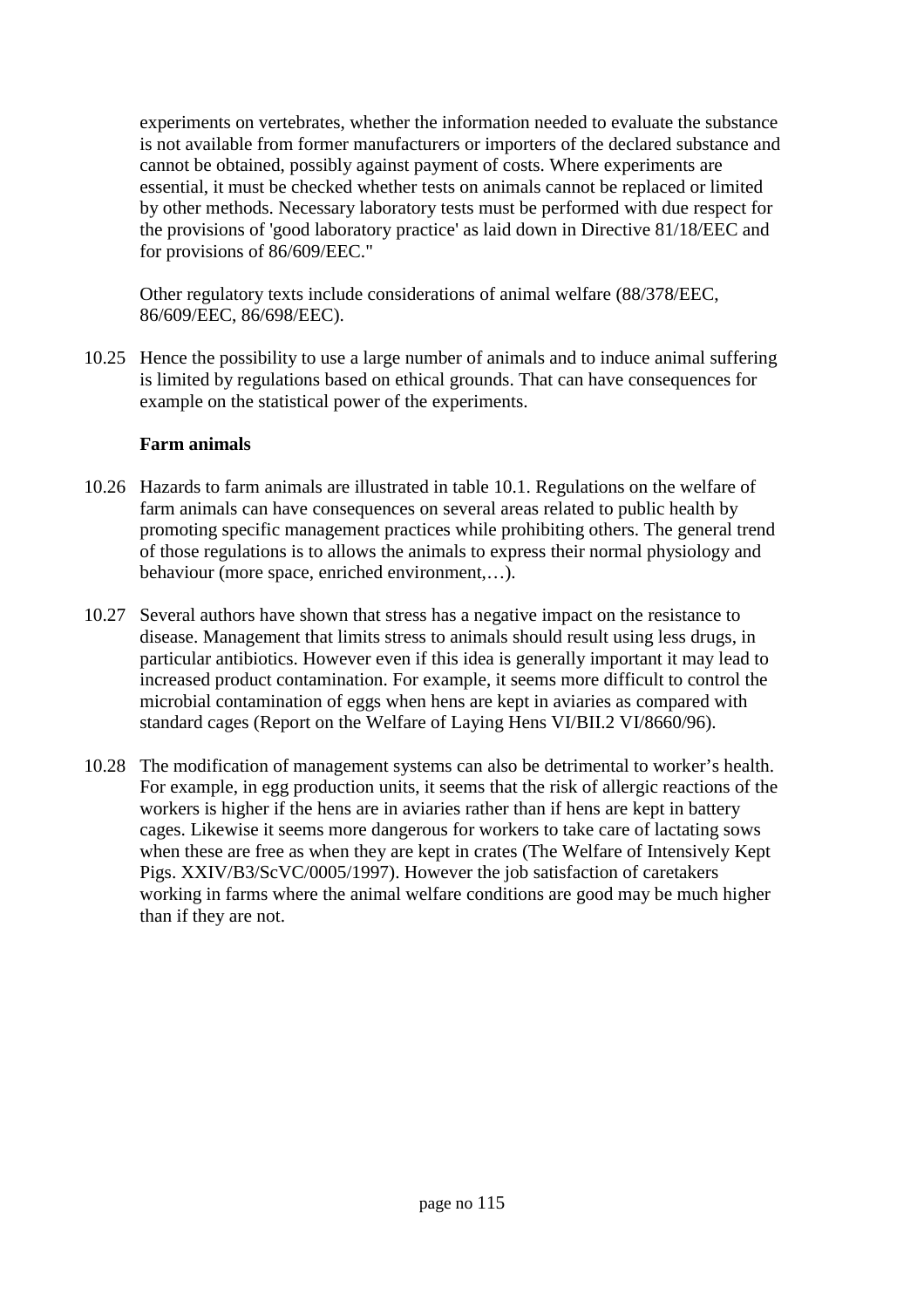| Substances*                | <b>BST</b>                                |
|----------------------------|-------------------------------------------|
|                            | <b>Growth promoters</b>                   |
| Feeding                    | Pathogenic substances*                    |
|                            | Starvation*                               |
|                            | High concentrate diet*                    |
|                            | Only milk diet (veal calves)*             |
|                            | Force-feeding                             |
| <b>Mutilation</b>          | <b>Castration</b>                         |
|                            | <b>Dehorning</b>                          |
|                            | <b>Tail docking</b>                       |
| <b>Genetics</b>            | <b>Genetic engineering</b>                |
|                            | Quantitative selection (growth, milk) $*$ |
| Microclimatic environment* | <b>Temperature</b>                        |
|                            | <b>Humidity</b>                           |
|                            | <b>Toxic substances</b>                   |
| <b>Housing</b>             | Space*                                    |
|                            | <b>Floor</b>                              |
| <b>Handling</b>            | <b>Handling devices</b>                   |
|                            | Human attitudes and behaviours*           |
| <b>Manipulations</b>       | <b>Milking</b>                            |
|                            | <b>Transport</b>                          |
|                            | <b>Stunning</b>                           |
| <b>Social constraints</b>  | <b>Isolation</b>                          |
|                            | Density*                                  |
|                            | <b>Mixing</b>                             |
|                            | Weaning                                   |
|                            |                                           |

**Table 10.1: Some examples of hazards to take in account when analysing animal welfare (the items with a star can be analysed following a "dose" response procedure)**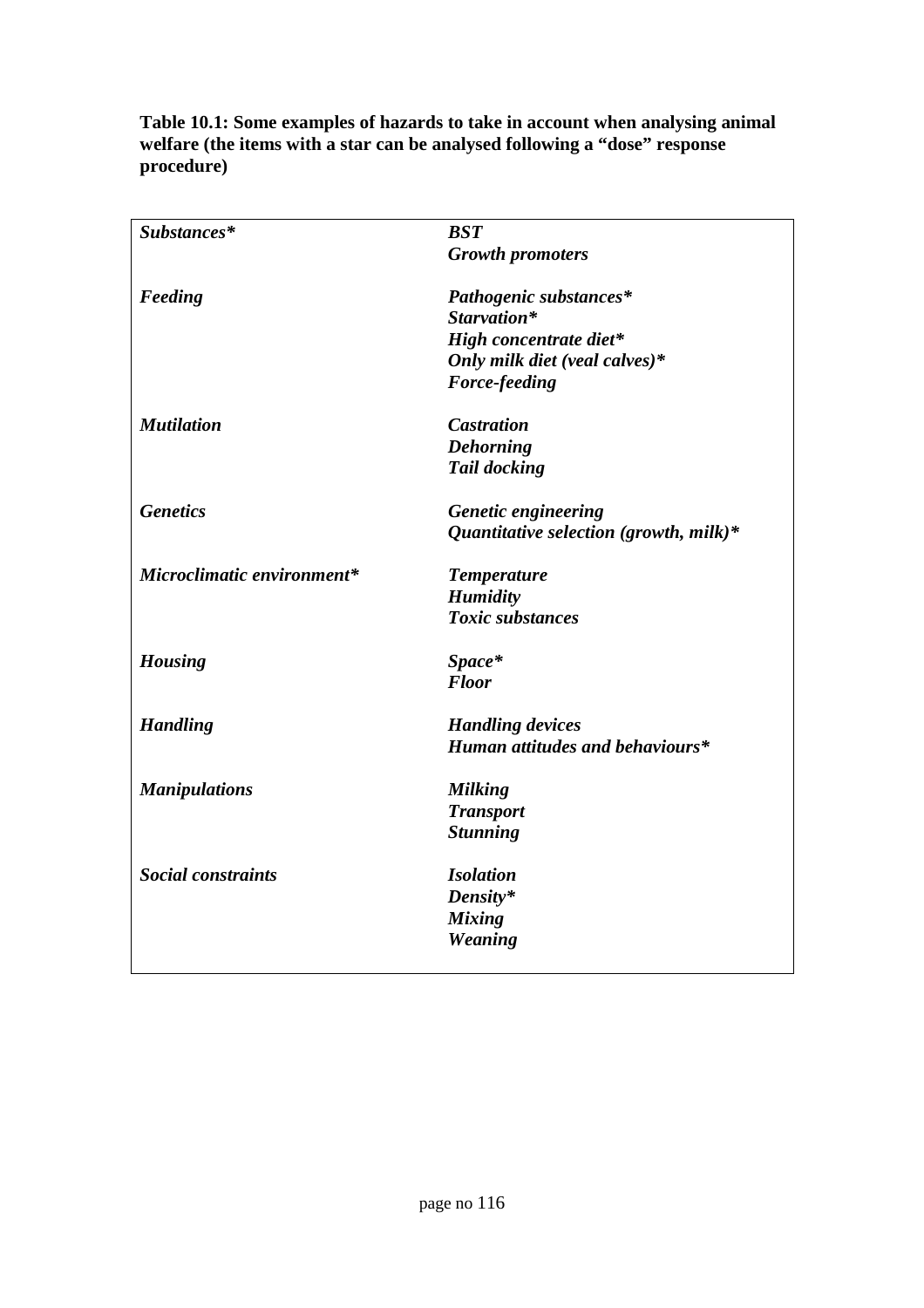#### **Animal welfare and risk assessment**

- 10.29 The animal welfare analysis is very close to the one of the quality of life in humans.
	- Data have been collected, in order to estimate the animal welfare, that are related to the physiology and behaviour of those animals.
	- Variable features of the environment and genetic background can influence those data.. The physical environment (temperature, humidity,…), the biological environment (food, water, parasites,…), specific treatment (BST for dairy cows is an example) but also the social environment (maternal, peers, human,…) can be important.
	- It is then possible to make a risk assessment of the welfare of animals using the general methodology.
	- Welfare analyses have to deal with several types of hazards. Some examples are given in Table 10.1.
	- Most of those hazards are quantity dependent and can be analysed following a "dose" response assessment.
	- Exposure assessment can be achieved through the analysis of the current practises of the industry.
	- Risk characterisation is the integrated analysis taking in account the interaction between the different hazards and exposures.
- 10.30 However, animal welfare analysis differs from risk analyses in other fields by several points:
	- An analysis can be done on animals of the target species. It is then not necessary to make assumptions about the risk by extrapolating the results from one species to another.
	- Some parameters can be much higher in farm animals than in human. For example, mortality of piglets before weaning can reach 10%. Mortality of broilers is higher than 4% (see the report on the welfare of chicken kept for meat production (broilers) Sanco.B.3/AH/R15/2000. 150 pages). The observed increase of losses is usually over 1% which is much higher than what is considered as acceptable in human risk analyses (a few per million). It is then difficult to define negligible risks and threshold values. As a consequence, most of the models used in risk analyses for humans where adverse effects to substances are assessed are not really useful in a risk analysis of animal welfare. The limit between acceptable and unacceptable is not straightforward.

#### **Competitiveness of the industry**

10.31 This is a major point of concern of the industry. It is clear that constraints put on an industry can impair the return or increase the cost of the products. Such an increase can introduce a distortion of competition for other products. For example a higher veal price can have the consequence that consumers prefer to buy turkey meat. However a major point is that as ethical concerns are not part of the WTO agreement, distortion of competition can occur to the European industries due to European regulation on animal welfare.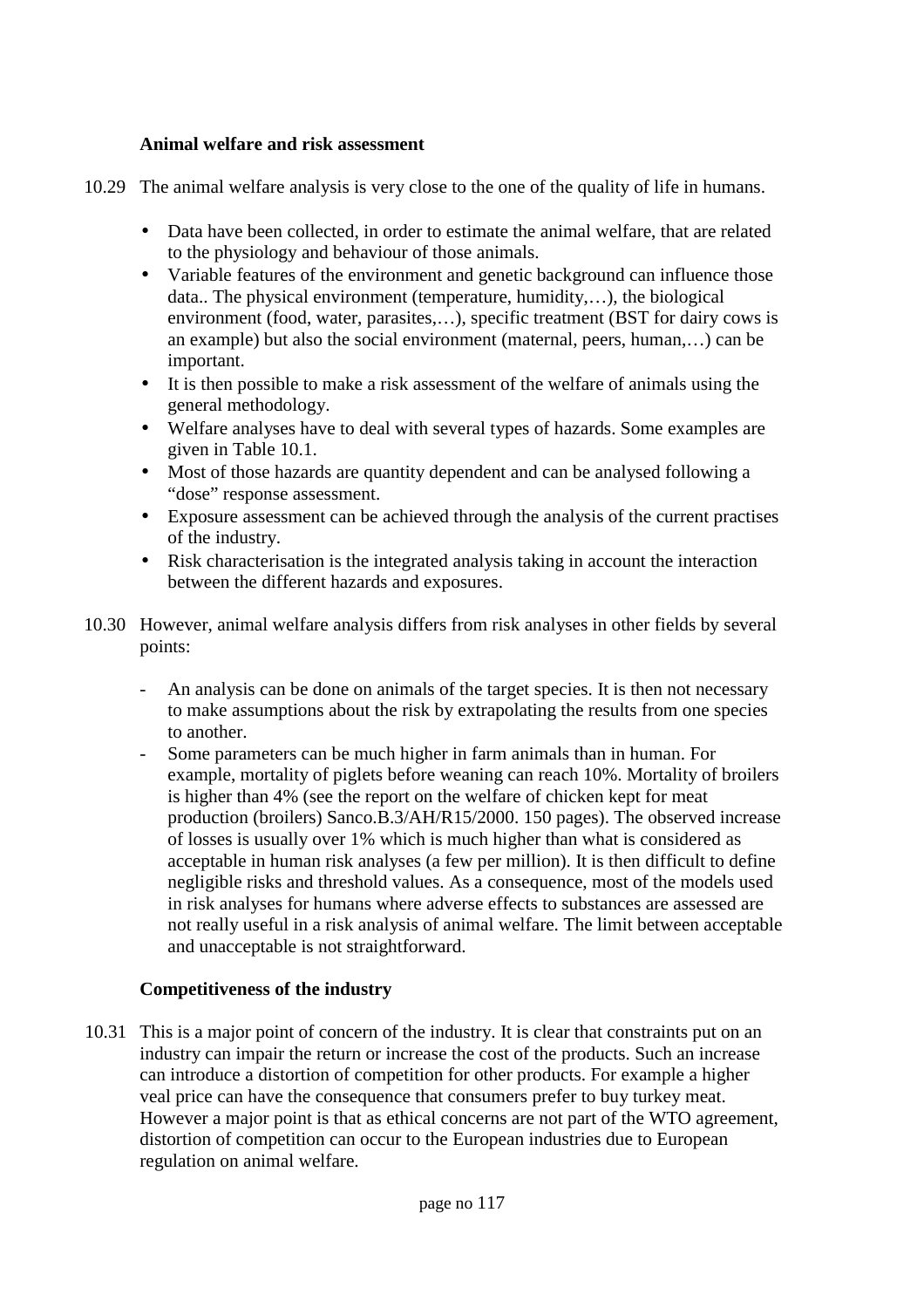# • **SUSTAINABILITY**

- 10.32 Sustainability is widely recognised as an important environmental objective. The Earth Summit in Rio in 1992 was the watershed as far as national and international support for the concept of sustainable development is concerned. Sustainability has been defined as "developments (eg: products, processes, facilities, locations) which meet the needs of the present generation without compromising the ability of further generations to meet their own needs". This definition is very broad and therefore subject to various interpretations. Two main issues underlying sustainable development can, however, be recognised, namely:
	- The environment is to be recognised as an integral part of mankind's development. This implies minimal use of non-renewable resources and minimal emission of pollutants. A priority for the latter is a reduction in persistent organic pollutants (POPs).
	- A multi-generation time scale over which impacts should be considered. Various models have been developed of life cycle analysis (life cycle assessment) which consider sustainability from the manufacture of product to its disposal (cradle to grave) or reuse (cradle to cradle). For the great majority of products, it is unlikely that enough data will be available to conduct a meaningful life cycle analysis.

Whether social considerations, such as enabling the autonomy of future generations and the promotion of equity in world development are embraced within the term "sustainability" remains controversial. These are certainly areas outside the scope of the Scientific Advisory Committees as currently constructed.

- 10.33 At present, where sustainability is considered at all as part of the risk cycle, it is likely to be dealt with by applying the precautionary principle. This is appropriate if there is a high degree of uncertainty, but not where the impacts of a hazard on sustainability can be quite well defined. The adoption of an integrated approach to risk assessment should ensure that issues of sustainability relating to health will, in the future, become incorporated progressively into risk assessments. In order to achieve this, relevant indicators of sustainability or unsustainability need to be determined. For risk assessment purposes it may be most appropriate to define science based indicators of unsustainability in long-term health / quality of life terms.
- 10.34 It is likely that progressively sustainability will become a parameter in comparing industrial processes, facilities and products. Assuming the current composition and expertise of the Scientific Advisory Committees, it would be inappropriate for them to evaluate those issues of sustainability which are principally economic or psychosocial. Nonetheless, it may be appropriate for these Committees to assess those aspects of sustainability which are related to health and which draw principally on scientific data.
- **10.35** It would be appropriate for the EU to begin to develop a framework in which issues of sustainability can be incorporated into the risk cycle (see Figure 3.1). The framework might focus initially on specific issues of sustainability where clear answers can be given, e.g. likely difficulties in recycling/disposal, environmental persistence, contribution to global warming and other environmental categories. As sustainability becomes an increasing priority, it is likely that more emphasis will be given to multigeneration studies.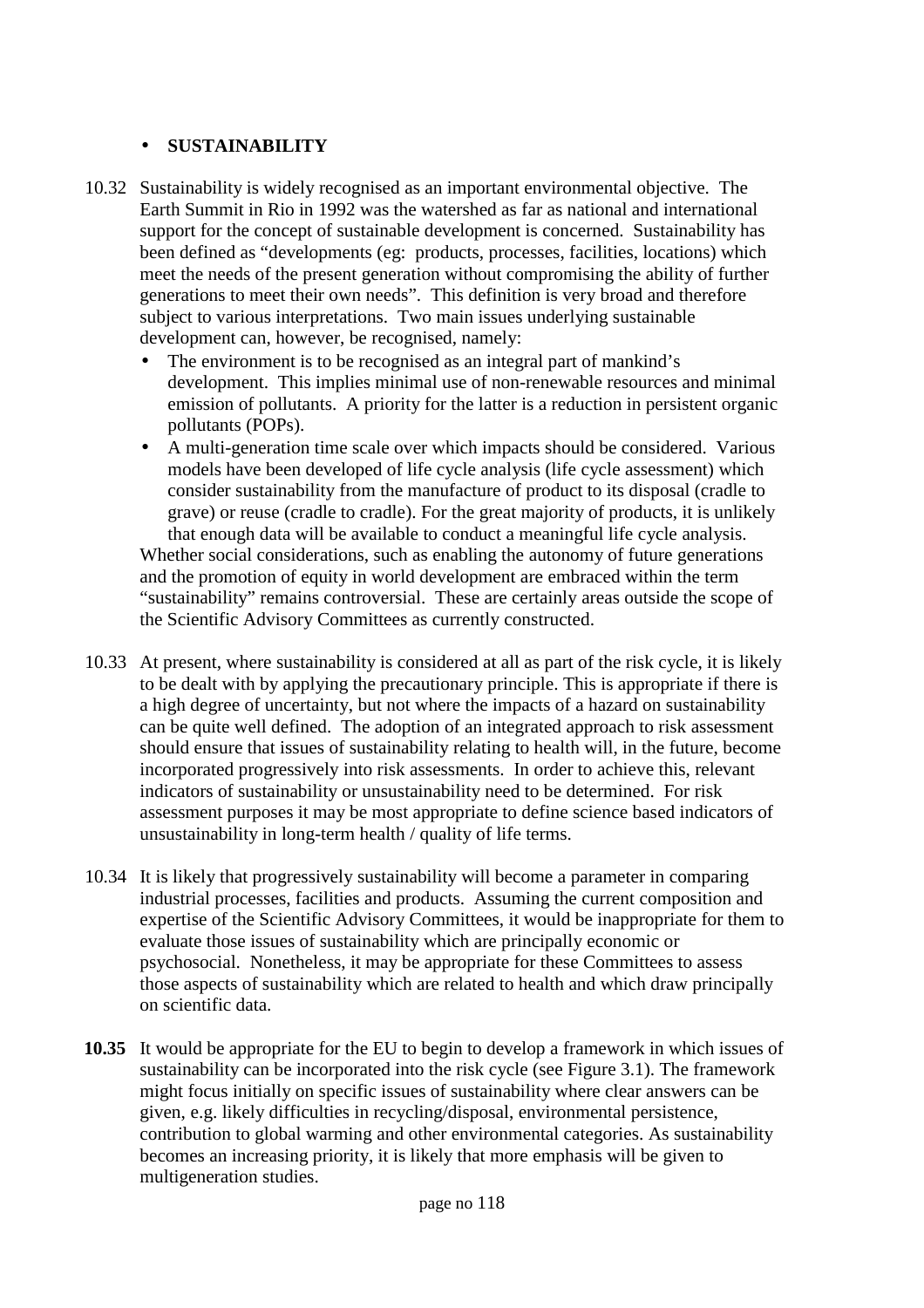# • **HUMAN QUALITY OF LIFE PARAMETERS**

- 10.36 Pathogenic agents may cause a great diversity of illnesses, with widely different impact on public health. Even one agent is usually related to different illnesses, possibly in different populations. As an example, for foodborne microbial pathogens, the health impact may vary from mild gastrointestinal disturbances to life-long sequelae and even death. In this context, current risk assessment analyses or models estimate the probability of an adverse effect, of a disease, and/or mortality. The severity of the adverse effect, of the disease, and the possibility of different health outcomes are not usually taken into account explicitly. This makes it difficult to determine a common set of standards for different stressors which may lead to health effects of widely different severity, and to compare the costs and benefits of possible interventions. Also, it is not possible to make transparent decisions when a particular intervention reduces the probability of one type of adverse effect or disease, but increases the probability of another. A typical example is provided by the debate about disinfection of drinking water. Disinfection of drinking water reduces the risk of infectious disease, but oxidants like chlorine or ozone react with water constituents to produce a variety of by-products, some with toxic and carcinogenic properties. The dilemma on how to balance these positive and negative health effects has long hampered decision making about implementing or modifying drinking-water disinfection processes.
- 10.37 Hence, a non-specific approach to measuring the health burden of illness is increasingly advocated in the domain of public health. This approach implies healthrelated quality of life scales that enable integrating different disease end-points. The concept of Disability Adjusted Life Years (DALYs) is particularly suited for that purpose. Similar concepts, such as Quality Adjusted Life Years (QALYs), have been used extensively in medical technology assessment and in health economics to optimise decision making, both from the perspective of individual patients and from the societal perspective (Havelaar, *et al*., 2000b). The concept is increasingly being used in public health research, as demonstrated by the publication of the Global Burden of Disease study (Murray and Lopez, 1996), and has been adopted as a basis for public health policy in a few countries, such as the Netherlands (Havelaar *et al*. 2000a, b).

#### **Life years lost**

10.38 The basis of quality of life scales is the concept of loss of (healthy) life years. The number of life years lost (LYL) is defined as the difference between the actual age at death, and the life expectancy at that age. If mortality affects the population in a random fashion, the life expectancy can be derived from standard life tables. If mortality affects a susceptible sub-population, disease specific information is necessary to estimate the additional loss of life years by the disease under consideration.

#### **Years lived with disability**

10.39 Morbidity is considered to reduce the value of life during the period of disease and because of the impact of possible chronic sequelae. This is expressed by the concept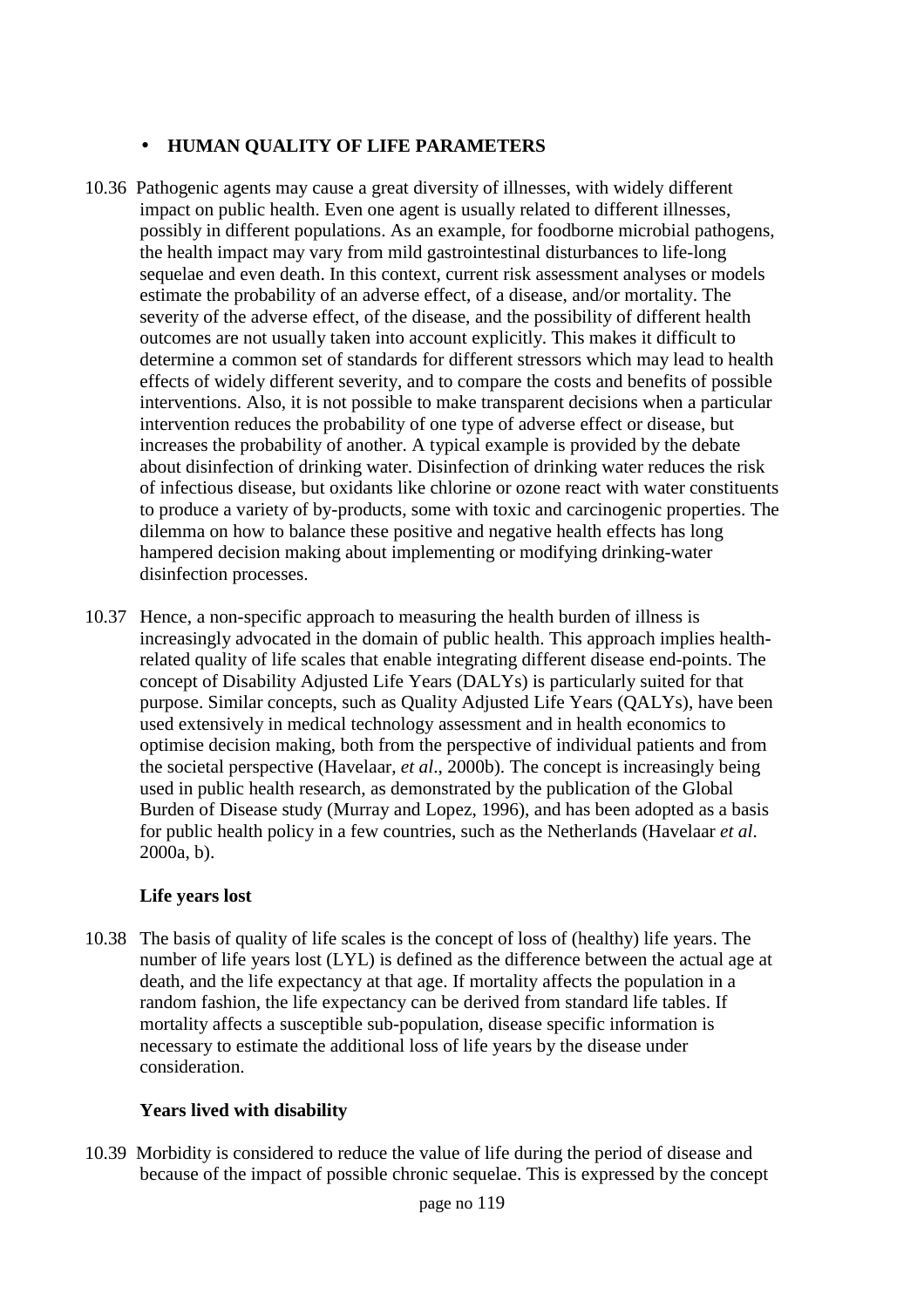of years lived with disability (YLD). To estimate the YLD on a population basis, the number of cases is multiplied by the average duration of the disease and a severity weight factor that accounts for the severity of impact that specific diseases may have on individual or population health. The severity weight factor is determined on a scale from 0 (perfect health) to 1 (death). If necessary, the disease process can be subdivised into several stages with different duration or severity. This can be obtained by dividing the total group of patients into sub-groups, who develop different disease patterns, or by dividing the time course of the disease in different stages, or by a combination of both.

# **Evaluating the health burden: Disability Adjusted Life Years**

10.40 The global burden of disease is evaluated via a single indicator, the Disability Adjusted Life Years (DALY). The DALY in a population is computed by the summation of life years lost (LYL) and the years lived with disability (YLD). Thus the DALY provides an integrated measure of public health, combining years of life lost by premature mortality with years lived with a disability that are standardised by means of severity weight.

# **Measuring health**

- 10.41 Health has been defined as "a state of complete physical, mental and social well being, and not merely the absence of disease or infirmity" (WHO, 1992). This classical definition implies that health needs to be assessed in three different domains: the physical, psychological, and social domains. Each of these domains is an aggregate of a number of dimensions that are usually measured by means of questionnaires. There are three main types of questionnaires for health status measurement: generic, disease-specific, and domain-specific (Essink-Bot, 1995), whereas the choice between these types of instruments depends on the purpose and the perspective of the study.
- 10.42 Information from questionnaires gives a descriptive evaluation of health status, which needs to be valuated for further analysis. Different valuation methods are available. These include Standard Gamble (SG), Time Trade Off (TTO), Person Trade Off (PTO), and Visual Analog Scale (VAS) (Torrance, 1986; Murray, 1996; Brooks, 1996). It is considered that the PTO and the TTO approaches are the most natural approaches, whereas the PTO protocol is by nature the most suitable for evaluation of health care programmes from a societal perspective (Nord, 1995). As an example of application, in their Global Burden of Disease study, Murray and Lopez (1996) utilised a set of 22 indicator conditions, representing different grades of disability in the dimensions of physical functioning, neuro-psychological conditions, social functioning, pain, and sexual/reproductive functions. In a formal procedure, using the Person Trade Off protocol (PTO) these indicator conditions were assigned disability weights and classified into seven disability classes. In a next step, several hundred outcomes were evaluated with respect to the distribution of each condition across the seven disability classes. From these data, a composite disability weight for each condition was calculated.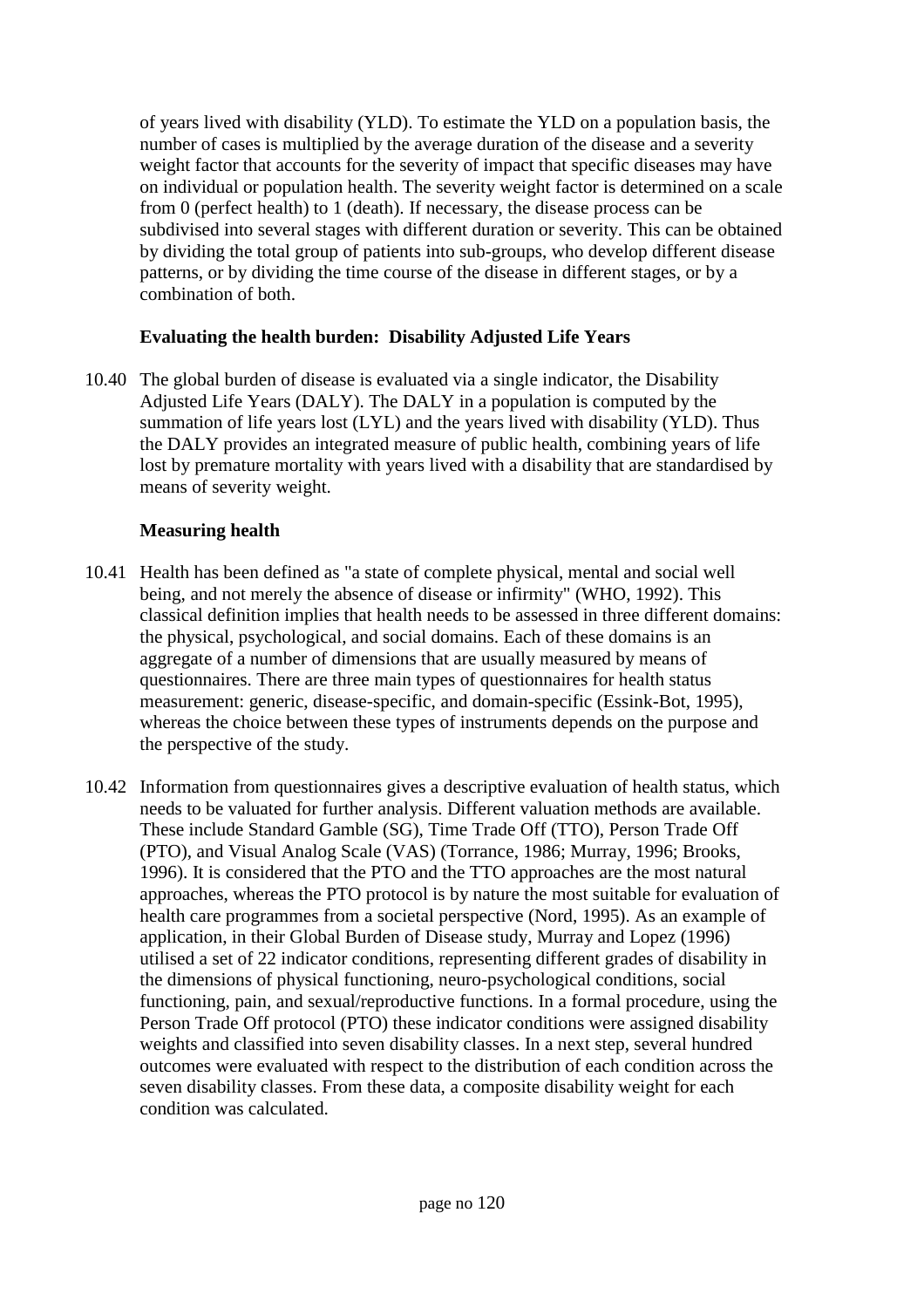#### **Quality of life parameters and risk assessment**

- 10.43 The use of human quality of life parameters can be valuable adds-in to the traditional risk assessment process, which implies hazard identification, hazard characterisation, exposure assessment and risk characterisation. In the risk characterisation stage, following an evaluation of the probability of adverse event(s) occurring, the severity of the disease and its public health dimension can be characterised by use of quality of life indicators such as the DALY. The number of life years lost (LYL) is calculated by accumulation over all relevant diseases of the product of the number of deaths due to a particular disease and the standard life expectancy at the age of death due to that disease. The years lived with disability (YLD) is calculated as the accumulated product of the number of persons affected by a non-lethal disease, the duration of this disease, and a weight factor for its severity. The DALY is the summation of LYL and YLD. As with other risk estimates, uncertainty in the estimated health effects is characterised and a sensitivity analysis is performed to evaluate the robustness of the overall conclusions, to determine the most important variables in the study for the final result, and to determine the factors that most impact on health loss (Havelaar *et al*., 2000a).
- 10.44 A major advantage of the use of human quality of life parameters (e.g. the DALY) is that it leads to a logical, transparent and comprehensive evaluation of health losses or gains in terms of established public health concepts, using time as a unit of measurement. Potential difficulties are not unique for this method but bear upon health impact assessments in general. Almost inevitable shortcomings are at present the imprecision of population exposure assessment, the unknown shape of the doseresponse curves at low environmental levels of exposure, and the translation of information from animal studies to humans. Another important issue is the internal and external validity of epidemiological results. Also, because the limited availability of data leads to extensive use of models to arrive at final estimates, several assumptions are made that add to the overall uncertainty (Havelaar *et al*., 2000a).
- 10.45 Following the landmark publication of Murray and Lopez (1996), made on behalf of the World Health Organisation and the World Bank, several studies have documented very recently the applicability and utility of the method for drinking water and food safety determinations, e.g. Balancing the risks and benefits of drinking water disinfection (Havelaar *et al*. 2000a) or Determination of the health burden in the Netherlands due to infections with thermophilic *Campylobacter* species (Havelaar et al, 2000b). In particular, quality of life indicators such as DALY provide a flexible approach that can be used for comparisons of risks by different agents or in more advanced studies that emphasise the interaction of public health and consumer safety determinants. Until now, most of risk assessments focused on estimating the risk associated with a single stressor. At present, there is an increasingly perceived need to combine, to the largest extent possible, the dominant hazard oriented approach with a public health perspective to develop a holistic appreciation of food (other products, other sources) safety problems in their public health context. Quality of life parameters may aid in determining the desirable level of protection that should be guaranteed (Havelaar *et al.* 1999) and can contribute enhancing consistency among risk management strategies.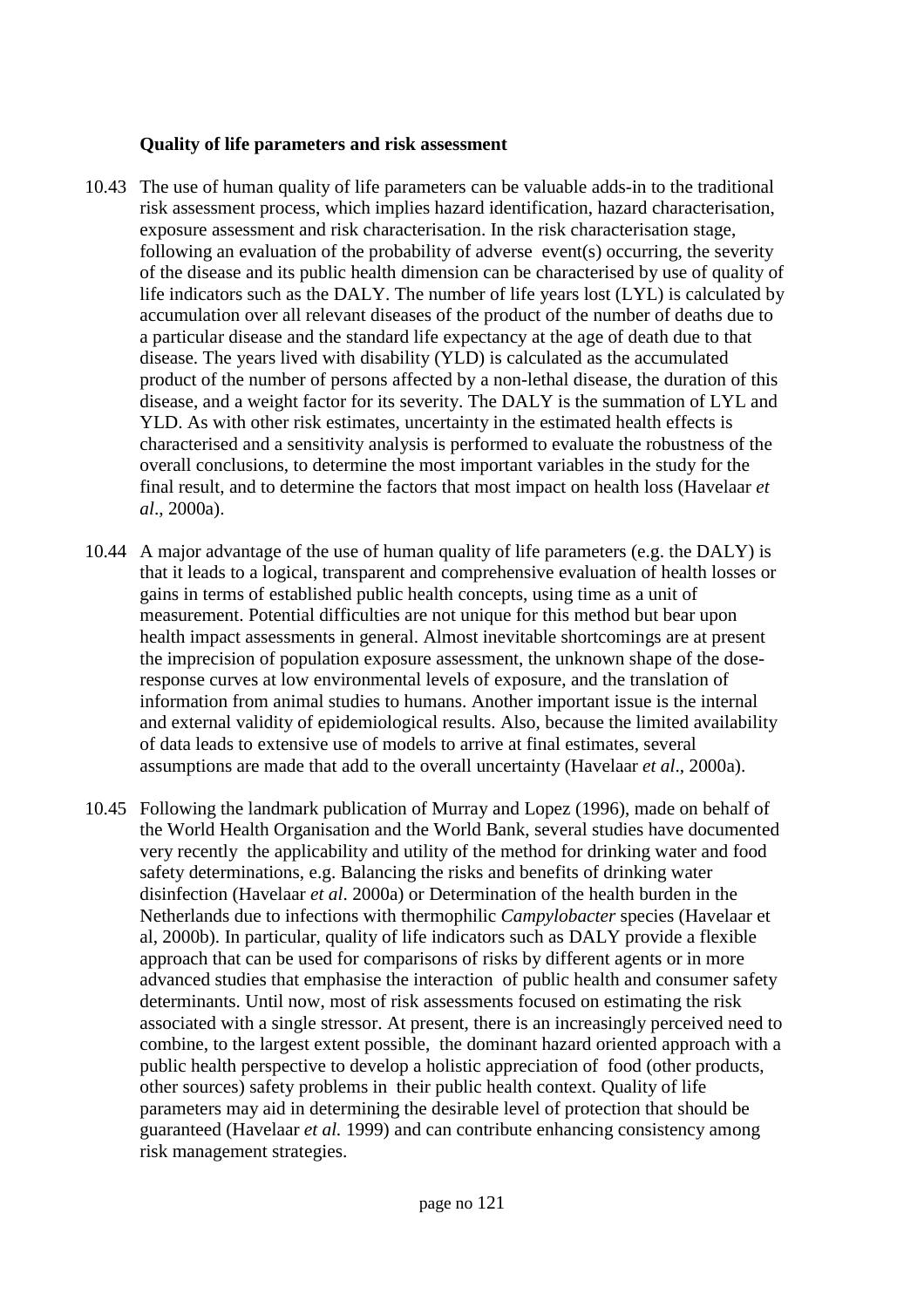10.46 Quality of life indicators specifically address the health dimension of a safety problem to inform the risk management decision. However, they do not capture the public perception of the risk at stake, nor do they address the economical, social or cultural values potentially involved, all perspective that would contribute to the final decision making process.

# **CONCLUSIONS**

- i) A number of issues have been identified which are viewed by many as of increasing importance and yet are not currently incorporated in the risk assessment process. Three such issues that in several ways are inter-related have been addressed in this Chapter: animal welfare, sustainability, and human quality of life parameters.
- ii) In each case, means of assessing the degree to which each deviates from an acceptable norm are outlined. It would be appropriate to develop guidelines for the Scientific Advisory Committees on when and how such considerations should be incorporated into the risk assessment process.
- iii) In regard to animal welfare, some key elements should be considered:
	- The welfare of some animals may be lowered if it results in an increase of the welfare of humans or of other animals. For experimental purpose, it is commonly accepted that some animals may suffer if it helps humans to live better. Some animals can be sacrificed for the sake of other animals and whole herds can be killed in order to protect other herds (for example during the recent classical swine fever epidemic).
	- It is possible to select animals for their ability to adapt to specific environmental conditions and further to improve their welfare (continuing the process on domestication which has been working for thousands of years).
	- It is important to have a cost benefit analysis of the recommended actions in order to help the risk manager to make decisions. The benefit is the increase of animal welfare. Costs could be the consequences of regulations for the well being of humans, the biodiversity, the environment and possibly the competitiveness of the industry.
- iv) Quality of life parameters, such as the Disability Adjusted Life Years (DALY) parameter are additional evaluations that may appropriately complement the traditional risk assessment approach to effectively picture a consumer safety problem in its public health perspective. The application of quality of life parameters allows in particular a more explicit comparison of the public health risks and benefits of different managerial options, and thus to foster consistency among different risk management strategies. As is typical with other aspects of risk assessment, the application of quality of life parameters requires appropriate information and data.
- v) It has to be considered whether quality of life evaluations should constitute an additional dimension to the risk assessment *sensu-stricto*, or be conducted in a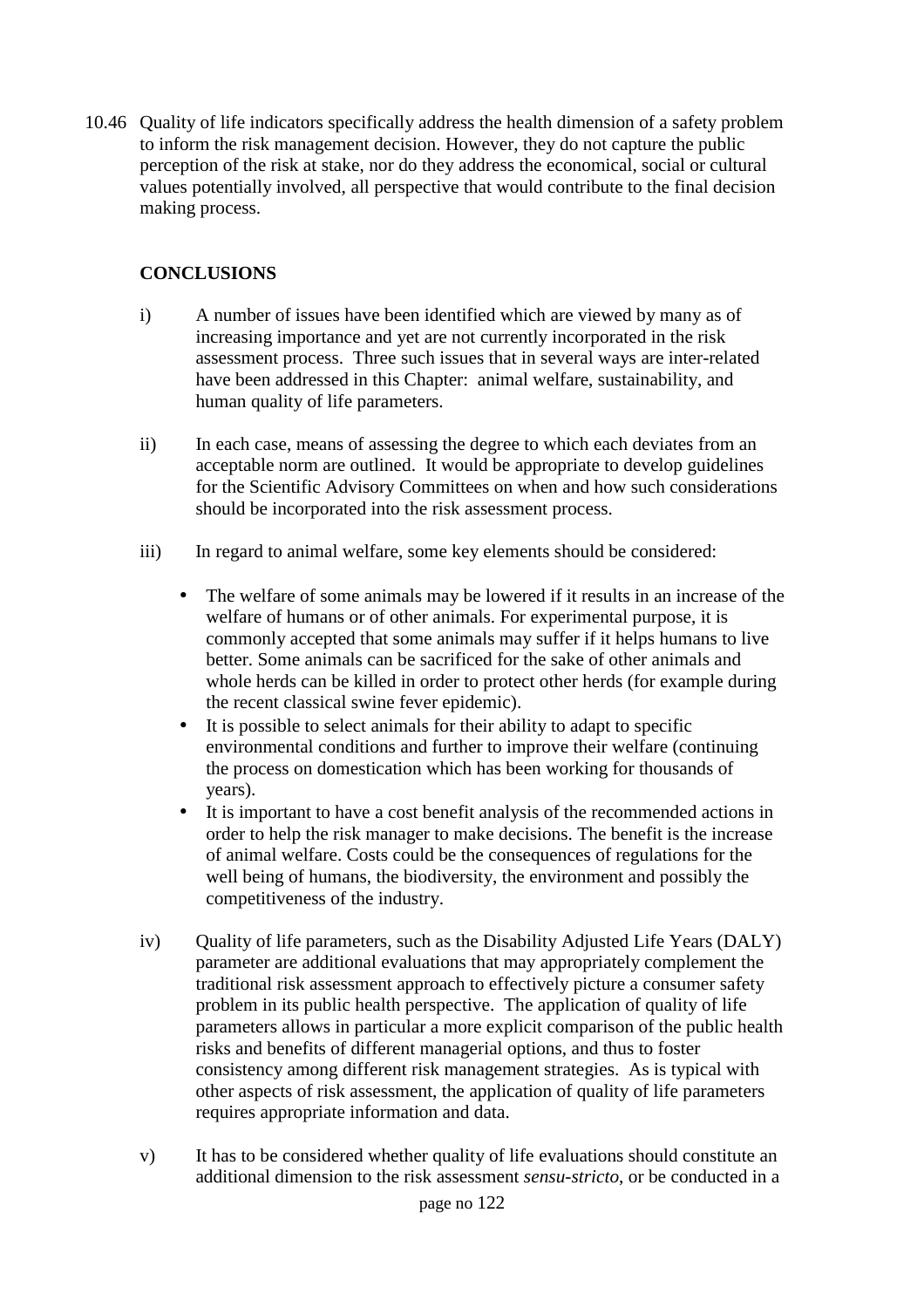separate, but interactive process, to provide an essential input in establishing the public health significance of a consumer safety risk.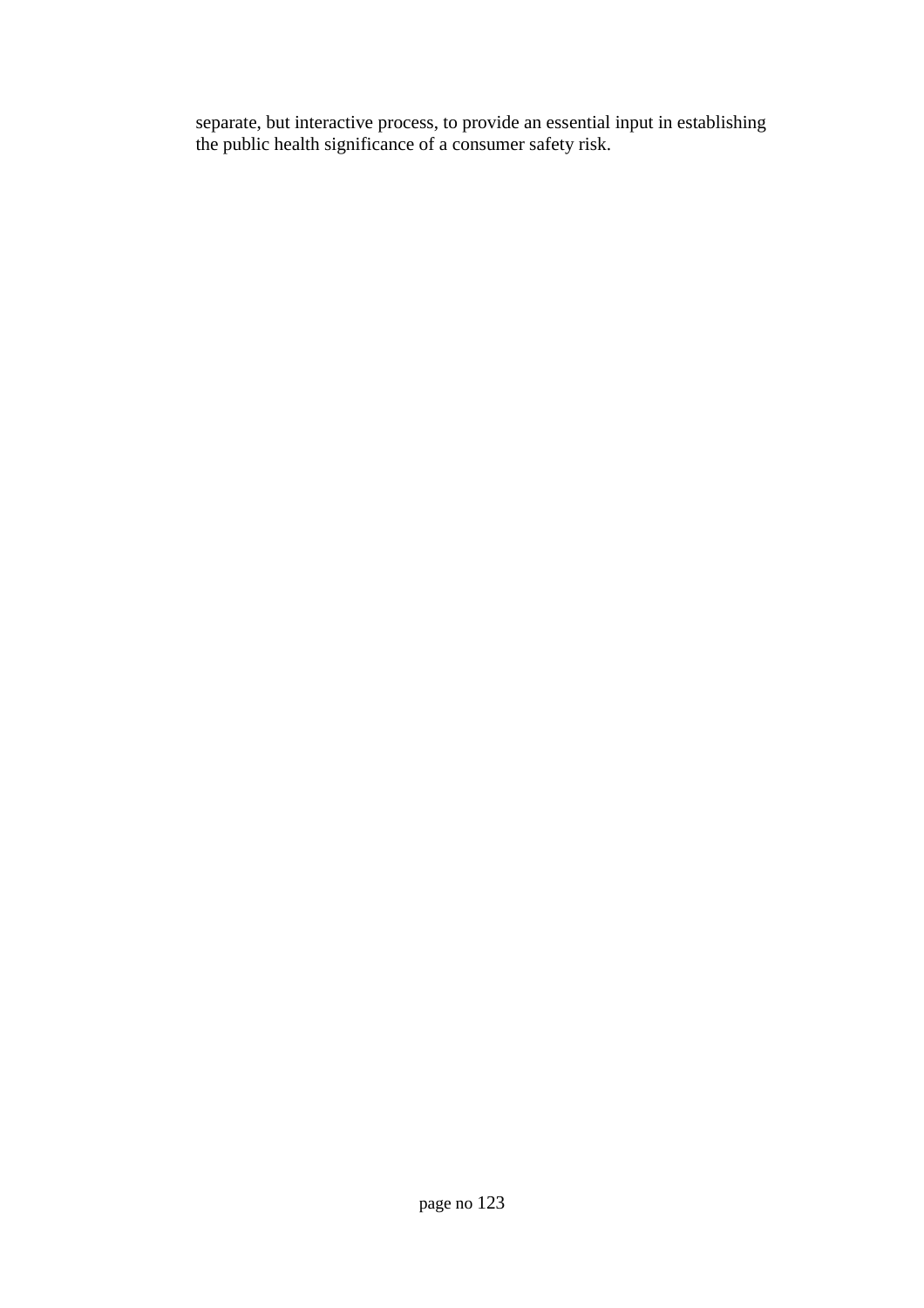# **11 RISK COMMUNICATION**

*"The technology of the global communication network provides us with a remarkable tool. But how do we use its real potential?"* **Sergei Kapitza (1988)**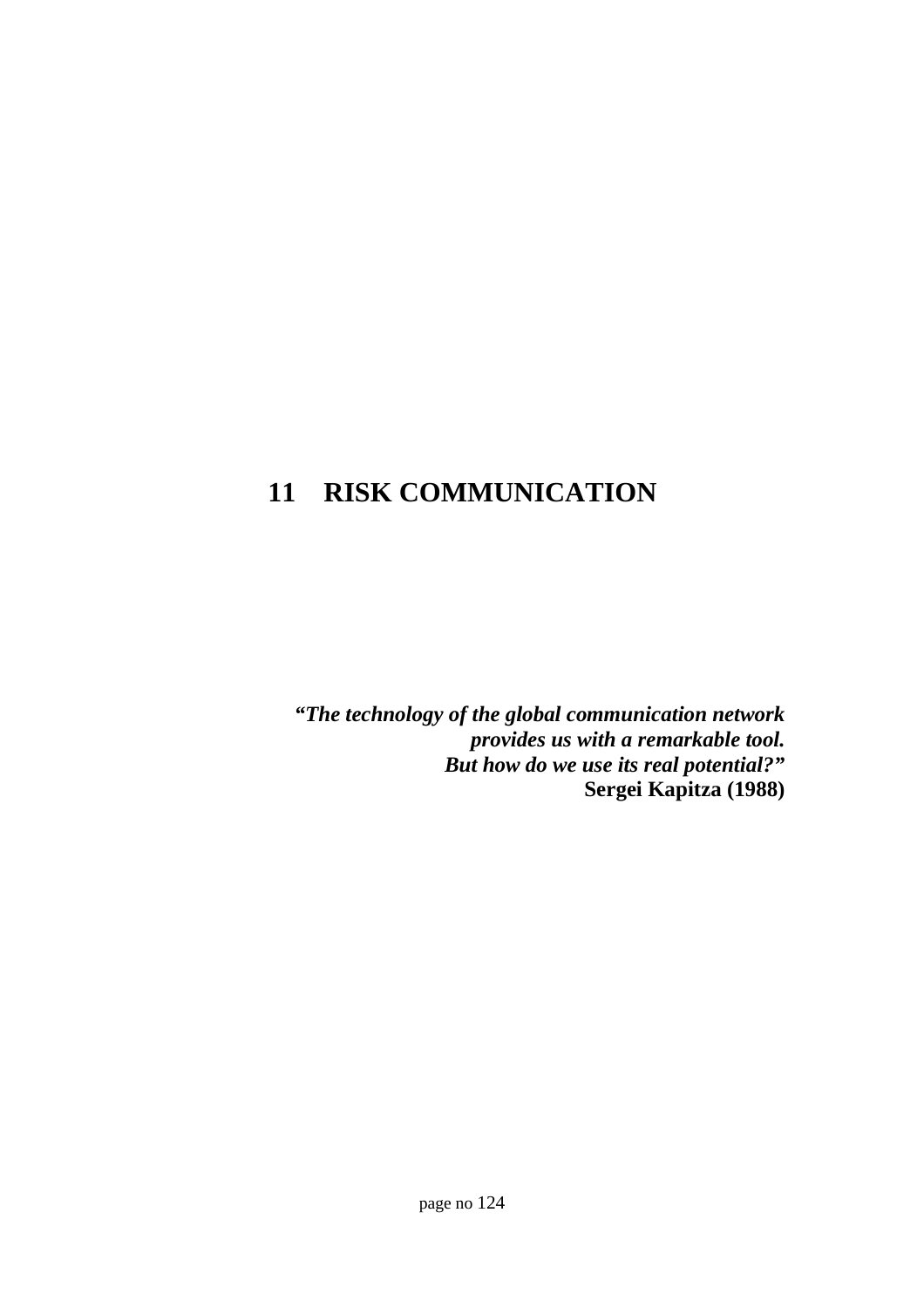# **11 RISK COMMUNICATION**

Risk communication to stakeholders is a key area where close collaboration between risk assessors and risk managers is required to ensure that the expression of each risk assessment is unambiguous, transparent and relevant. To be effective requires an understanding of risk perception issues. It is likely to be particularly challenging where it is difficult to specify the precise benefits, or the benefits are unevenly distributed, or some sections of society will be disadvantaged, or there are differences of scientific opinion on the actual risk, or there is a possibility for a large catastrophic effect.

### **RISK COMMUNICATION AND THE ACTIVITY OF THE SCIENTIFIC COMMITTEES**

- 11.1 It is important to improve the consistency as far as is appropriate in risk expression. The present situation is a potential source of confusion. There is no common approach across the EU Scientific Committees for presenting the findings for risk assessments. In a number of cases the means used owes more to history than to the actual practical application for risk management or risk communication purposes. Common forms of risk assessment conclusions are:
	- Whether or not a defined standard or action level will be achieved.
	- Percentage or fold difference below or above a defined threshold value.
	- Use of formalised risk phrases or classification categories.
	- Number of population at risk per unit of population per annum.
	- Likelihood of an individual experiencing an effect over a lifetime exposure.
	- Potency in terms of a particular endpoint compared with a particular (standard) agent.
	- In a risk benefit or cost context.
	- Non numerical expressions of risk of which there are many, such as 'acceptable' or 'minimal' risk (see Appendix 2).
- 11.2 The appropriateness of each these forms to express the conclusions both from a risk management and a "public" communications perspective needs to be addressed.

In the risk conclusions it may be necessary to set the human and environmental risks alongside one another. This is likely to be of particular importance where the risk assessment involves a comparison between tworisk sources with different human and environmental impacts. How should this (termed 'integrated risk assessment': see Chapter 5) be formalised?

11.3 Among the main concerns of the European Commission when the new Scientific Committees were created three years ago, was to ensure easy access to information by the public and transparency in the risk communication. To this end it was decided to post at the Internet web site of the Commission the text of the opinions delivered by the Scientific Committees. This decision was considered of utmost importance to gain confidence by the public and to demonstrate openness and transparency in the discussion of the delicate matters about which the Committees are consulted. On the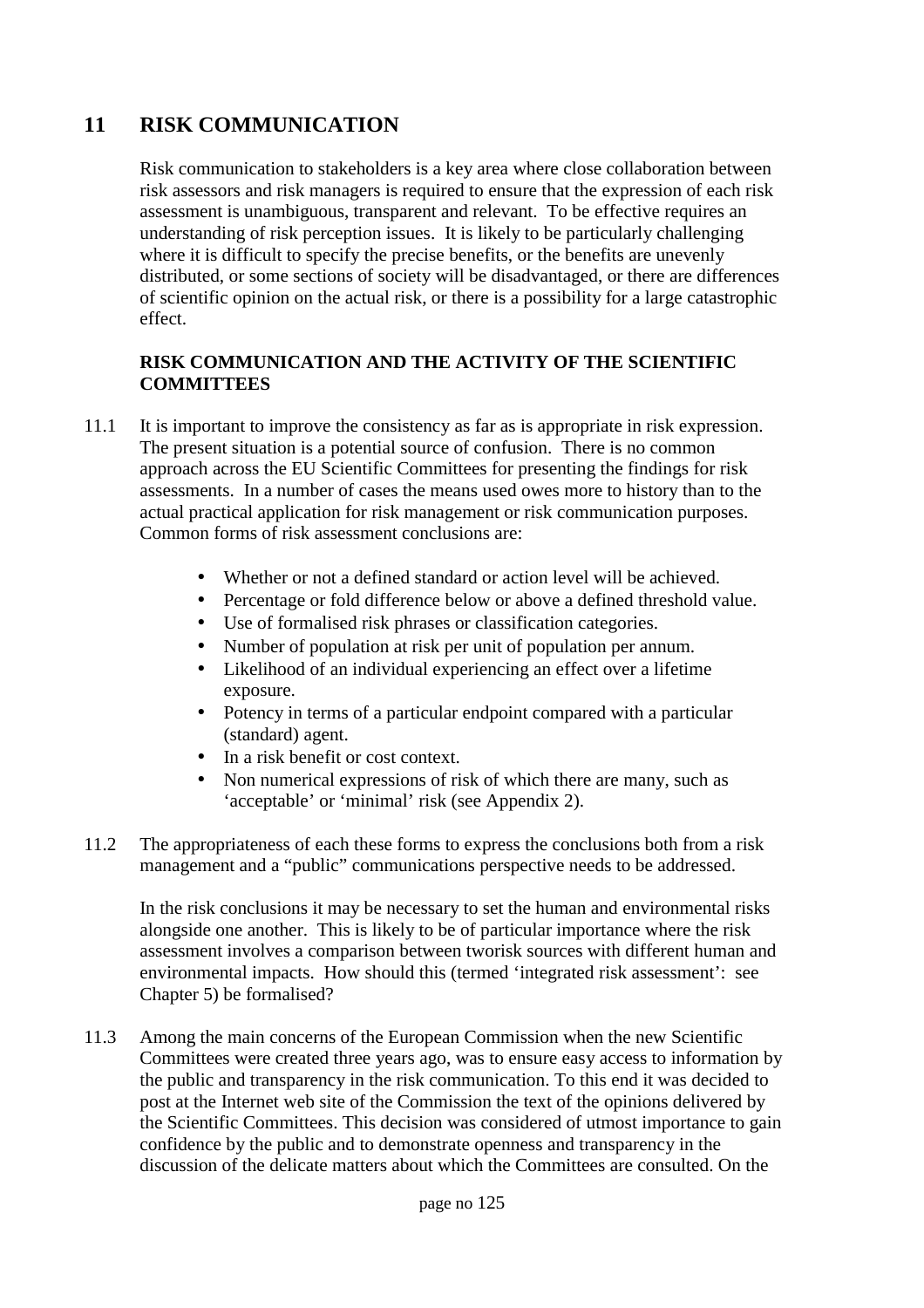other hand, given the complexity of the technical issues handled by the Committees, the fact that the opinions are of public domain has generated the need for the Committees to make themselves understood and to write the opinions in a way that they are comprehensible documents, but scientifically sound and referenced.

- 11.4 Although all the Committees in general deal with questions related to risk assessment, the various Committees operate in rather different fields of science, have to deal with questions of different complexity, and have been left free to adopt a non-standardised style of work and reporting, which may have caused the adoption of different criteria and methods of assessment, a different terminology, and a different format of reporting. This situation does not favour an effective risk communication as it may confuse the readers, be a cause of criticism, and, in the end, generate difficulty in proper understanding the work involved in the risk assessment. This could result in distrust in the scientific approach itself and in the Commission activities.
- 11.5 In order to avoid such problems and improve the transparency and efficacy in risk communication by the Committees, a review was made of a sample of opinions presented by the Scientific Committees, their framework and formulation, and suggesting recommendations for an harmonised opinion presentation by the various Committees. These were evaluated according to a grid (see Appendix 6) including the following elements:
	- $\bullet$  terms of reference originator of the questions
	- sources, type of information used and other constraints in the risk assessment, eg: time
	- references to the assessment process used (regulations, guidelines)
	- mode of uncertainty expression
	- wording and expressions used
	- editorial format
	- coherence and transparency
	- mode of expression of the final risk evaluation
	- refusal impossibility to answer

and expressed some recommendations for the future activities of the Committees. The full report of this survey is in the Appendix 6 to this document. The conclusions of this work can be summarised as follows.

11.6 There were major differences in size, degree of detail, format and scope among the reviewed opinions. They ranged for one page short comments to full detailed reports consisting of more than 100 pages. Thus it seems to be unavoidable that some differences in format may remain even after a process of format harmonisation.

The Commission requested nearly all of the opinions; very few of them were prompted at the Committee's initiative.

The source of information was stated in most opinions, often in a reference list. However the quoted documents or literature were not always fully referenced.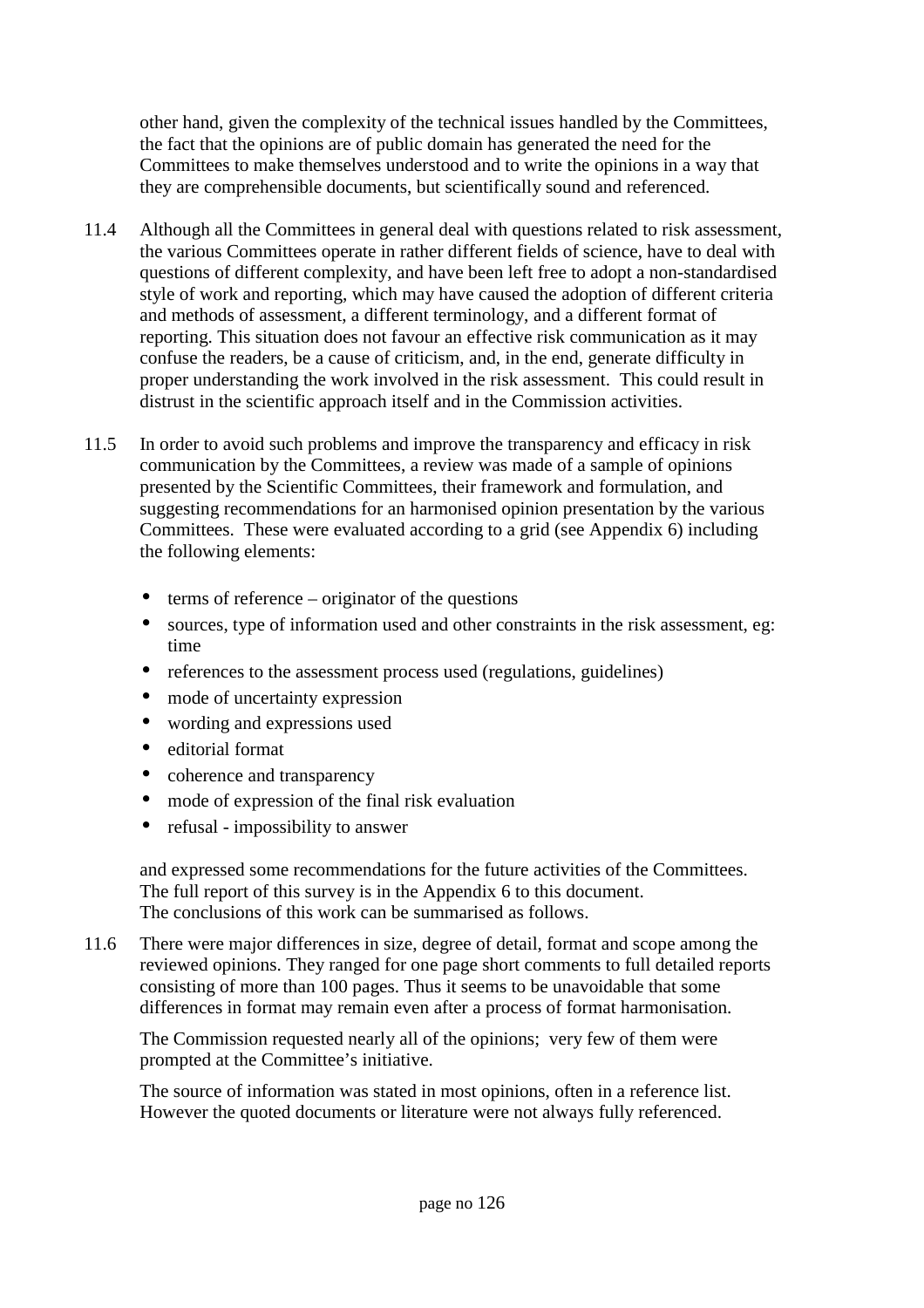Existing guidelines were often used as a reference, depending on the scope of the opinion and the existence of specific guidelines; however, the reader was not always systematically informed about this point.

Numerical calculations done by the Committee were accessible only in a limited number of cases, but values and calculations from references were often presented. In general, the transparency of the calculation process adopted was considered not to be adequate.

- 11.7 The uncertainty in the assessment of risk was generally not expressed in a single concluding sentence, but given more generally during the discussion or including adverbs or modal verbs in the conclusions. It was not always complete. The variety of solutions on this matter adopted in the examined opinions probably reflects the difficulty in standardising the uncertainty concept in a single way of expression.
- 11.8 The editorial format among the opinions of different Committees was far from homogenous. In particular, in several cases it was difficult to identify the main messages and the conclusions without an extensive reading of all the text. Most of the opinions did have a chapter with final conclusions, but named in different ways. Some Committees had already standardised the editorial format.
- 11.9 The wording used for the expression of risk varied depending in part on the scope of the opinions and the context in which the opinions were given. Many different synonyms were used to express similar risk concepts, but it was not clear whether different words or expressions actually meant the same risk judgement or they were used to rank or graduate a different intensity of risk. Quantitative risk expressions were seldom used and only occasionally specific numerical values were recommended (see Chapter 9).
- 11.10 Request for further information/data was done in a few cases, and in some cases the opinion included a statement of the actual impossibility to answer specific questions. Based on this analysis, the following recommendations are made regarding the presentation of opinions. Further consideration needs to be given to how to express any minority opinion. It is recommended that such minority opinions are only included where there is some scientific rationale.

#### **Harmonisation and preparation of a Guideline Document**

11.11 It is recommended that a Guideline Document be developed by the Steering Committee to harmonise some aspects related to the presentation of opinions by the Scientific Committees. The pronounced diversity in the questions asked to the different Committees naturally limits the extent to which harmonisation can be achieved. These limits will have to be considered in the preparation of a Guideline Document on presenting opinions.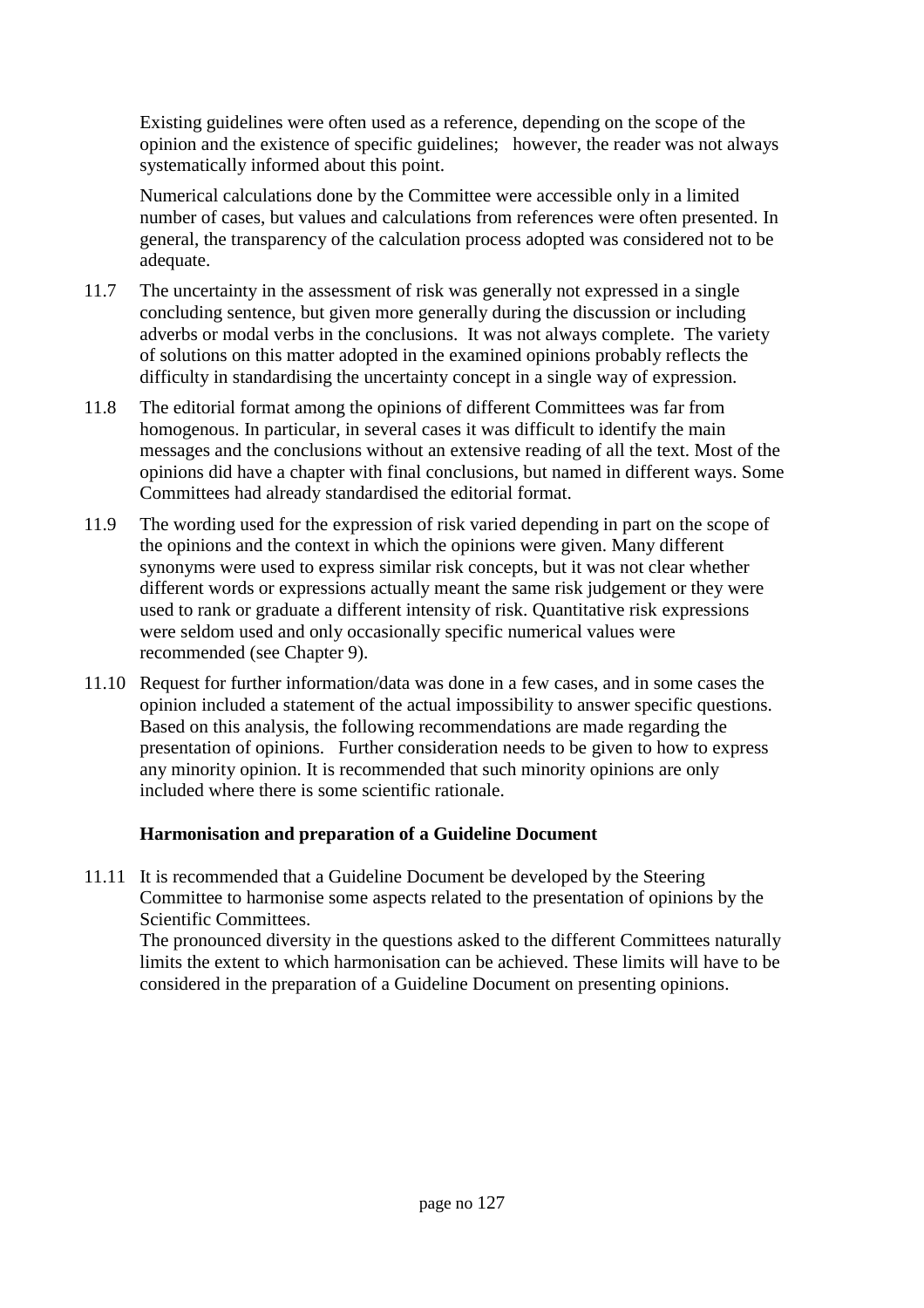### **Editorial format**

- 11.12 More consistency in the format of the opinions would facilitate the understanding and use of opinions, at least for non-professional readers who wish to quickly get the answers and are sometimes less interested in (or less able to understand) the technical reasons underpinning the answers.
- 11.13 To this aim, it would be beneficial to use the same format and titles across the Committees for 'identical' chapters. At least for the opinions released to answer a question posed by the Commission, a recommended structure is:
	- i) Title
	- ii) Terms of reference (where the questions are reported)
	- iii) Opinion (where the essence of the opinion is summarised)
	- iv) Background (where the context of the question is detailed and reference is made to the source of documents and to the normative framework and other constraints on the risk assessment process are identified)
	- v) Main text. Scientific arguments supporting the opinion (where the topic is discussed in details, with subdivision in chapters, each one with a title, when appropriate. Expression of any uncertainties in the risk characterisation (see Chapter 9).
	- vi) Conclusions. These may be an expanded text from which the essence of the opinion is extracted.
	- vii) Recommendations.
	- viii) References (where the quoted literature should be reported; as to the documents specifically made available by the Commission to answer the question, they should be mentioned in the Background section and not here).

#### **Wording of the risk assessment evaluations**

- 11.14 The Scientific Committees should agree among themselves on a glossary for the words and expressions to be used regarding risk assessment (see Chapter 5 and Appendix 1). Such an agreed glossary would also serve as a 'reference glossary' for both the instigator of the opinion and other readers.
- 11.15 In developing such a glossary, the Scientific Committee should be aware that adjectives such as minimal, negligible, etc. and expressions as 'no risk', 'acceptable risk', etc. may have a different meaning for scientists, experts and the layman. The glossary should explain the exact meaning attributed to these expressions or, alternatively, each opinion should explain the exact context in which such expressions are used. In general, judgements about 'acceptability' ought to be used only when clear legislative terms of reference are available (cf. the limit of 0.1 µg/L for ground water for pesticides); otherwise the criterion of acceptability should be explained in detail. In every case, it is important that the reader is informed about existence or nonexistence of official EU legislation of reference within the frame of which the risk assessment judgement is formulated.
- 11.16 When the opinion of a Committee contains specific reference to risk management decisions or consists of advise on risk management, the Committees should be aware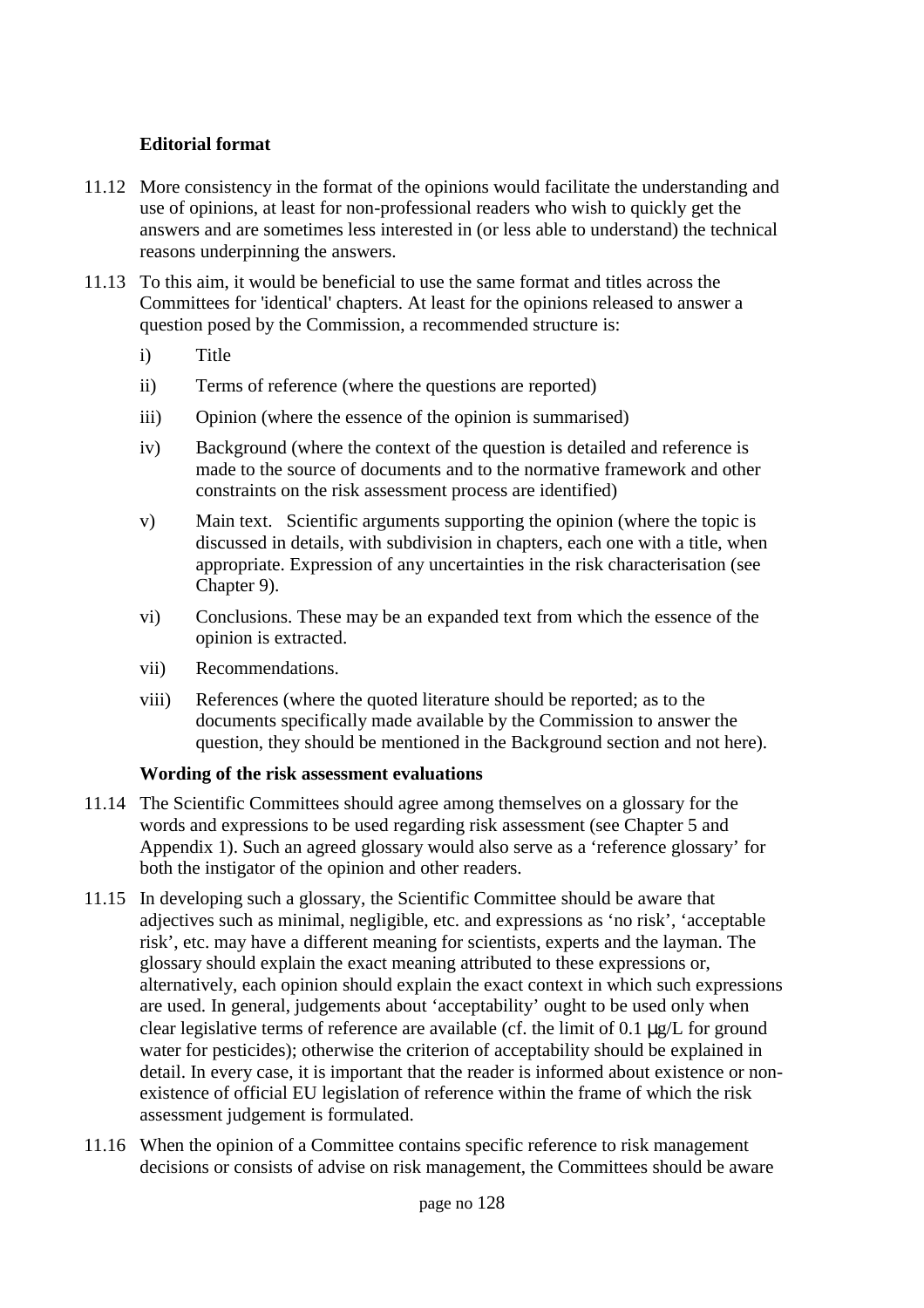that this may be beyond the mandate of a "scientific" group and carefully consider the appropriateness of releasing such views. The contents of an opinion must be defendable in scientific terms with the arguments detailed in the opinion, such a documented scientific justification may not be possible with regards to managerial aspects.

# **Summarised presentation of opinions**

11.17 Taking into consideration the likely large number of opinions required in the future, it may be useful if a tabular list could be developed for past and future opinions. This summary would particularly help in scanning the web site.

# **Expression of uncertainty in the opinions**

11.18 Particular attention is needed to this subject. Although a simple and totally common way of expressing uncertainty may not be easily achievable, it is necessary that uncertainty is clearly addressed in each opinion, thereby informing the reader about the solidity of the statements made and the nature of uncertainty in the judgement. To avoid possible misunderstanding by the reader, the Committees should also make clear whether this issue is of relevance to the final use of the opinions or not.

# **Adequacy of the opinions to the final purposes of the requesters.**

11.19 It is also important to ascertain whether the main client (The Commission) is satisfied with the opinions and whether problems have been encountered regarding the interpretation and appropriateness of the opinions (see Chapter 12).

# 11.19 **Minutes of meetings**

The above discussion relates to the expression of opinions on specific risk assessments. A common format is also required for the minutes of meetings of the Scientific Committees and their working parties. Particular issues include: the detail in which individual discussions are described, whether attribution of statements to named members are made and the degree to which minutes should be understandable by non-technical experts. It is proposed that common guidelines are established for the presentation of minutes.

# **RISK PERCEPTION IN THE CONTEXT OF RISK COMMUNICATION**

- 11.20 An awareness of risk perception issues is very important in risk communication. While the role of Scientific Committees is to concentrate on scientific issues in communicating their findings, it would be naïve not to consider risk perception aspects. Risk perception denotes the appreciation and assessment of risk often without making use of a rationale, technically-informed process, but rather basing the judgement on a global impression, generally deriving from a limited, apparently unstructured set of information. There is therefore a dichotomy with the process of risk assessment which and more tends to be formally structured and audited and subjected to standardised and scientifically-accepted rules and procedures.
- 11.21 In general terms, while the formal risk assessment is the process adopted by the scientists and the experts when facing a public health or an environmental problem,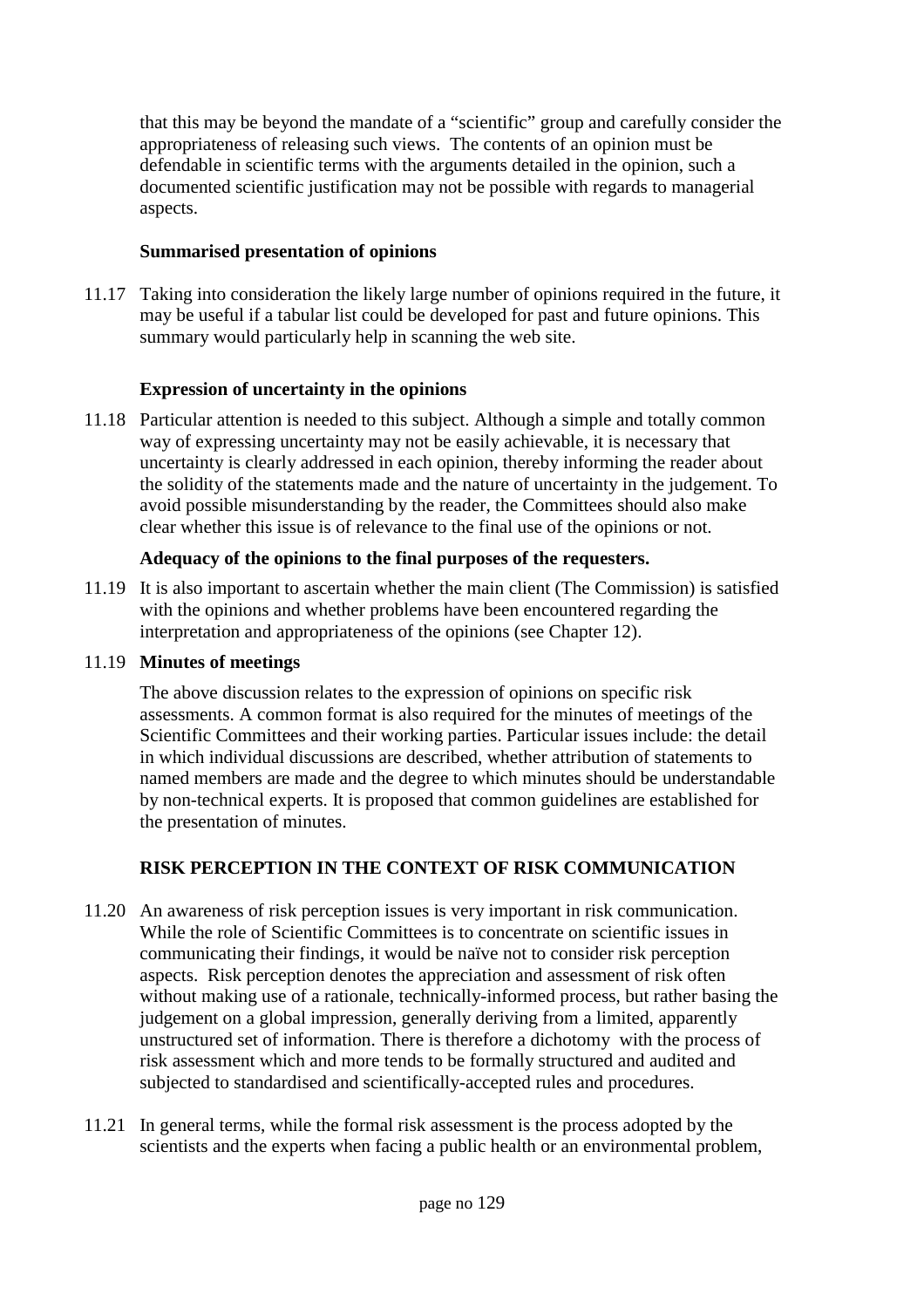risk perception is the process dominating the judgement about such risks for the laymen and the general population.

- 11.22 The existence of a different approach in health risk evaluation between experts and laymen is almost inevitable, since many of the health risk to be assessed in public health are so complex in their causes, mechanisms and consequences that realistically a non-specialist in the field very seldom has the possibility to have a personal fullinformed opinion on the issue. Rather his/her "personal" opinion is formed by the kind of information he/she receives from a number of sources (media, authorities, colleagues, etc.) and the way this information integrates with, and impacts on, his/her life and personal experience. It is of course the case that scientific experts themselves cannot be entirely objective in the judgements (see Chapter 12). A number of factors have been identified which influence public perception of risk: many are not formally addressed in the risk assessment process, eg:
	- Whether the risk is controllable
	- The possibility of catastrophic or irreversible outcomes
	- The novelty of the risk form (dread factor)
	- The extent to which the risk is voluntary
	- Whether future generations could be affected.
- 11.23 The consumer in the modern societies wants (and has the right) to be thoroughly informed about health and environmental risks and to be involved as a stakeholder about critical risk management issues. However, the extent to which this goal can be reached strictly depends on the risk communication and information policy adopted by the authorities and the effectiveness of its implementation.
- 11.24 The key rules governing an effective risk communication can be summarised in the following aspects:
	- completeness of information
	- public access to documentation
	- transparency of discussions and motivations
	- frank acknowledgement of the various positions and contrasting views, including speculations
	- clarity in wording and accuracy in use of specific expressions
	- recognition of different interests and stakeholders
	- recognition of social, cultural and ethical issues.
- 11.25 In addition to these general rules, risk communication must be professionally planned and carried out with continuity, recognising that such activity requires time, professionalism, financial investments and regular auditing for their clarity and effectiveness. In analogy with the chronic diseases, misperception of risk has to be effectively prevented because its eradication once established is extremely difficult, time-consuming and sometimes impossible.
- 11.26 With regard to the activity of the Scientific Committees of the European Commission, the publication of their outputs can contribute to an informed perception of risk by the community but alone is insufficient to achieve the goal. Other requirements include elimination of the restricted access to relevant documentation.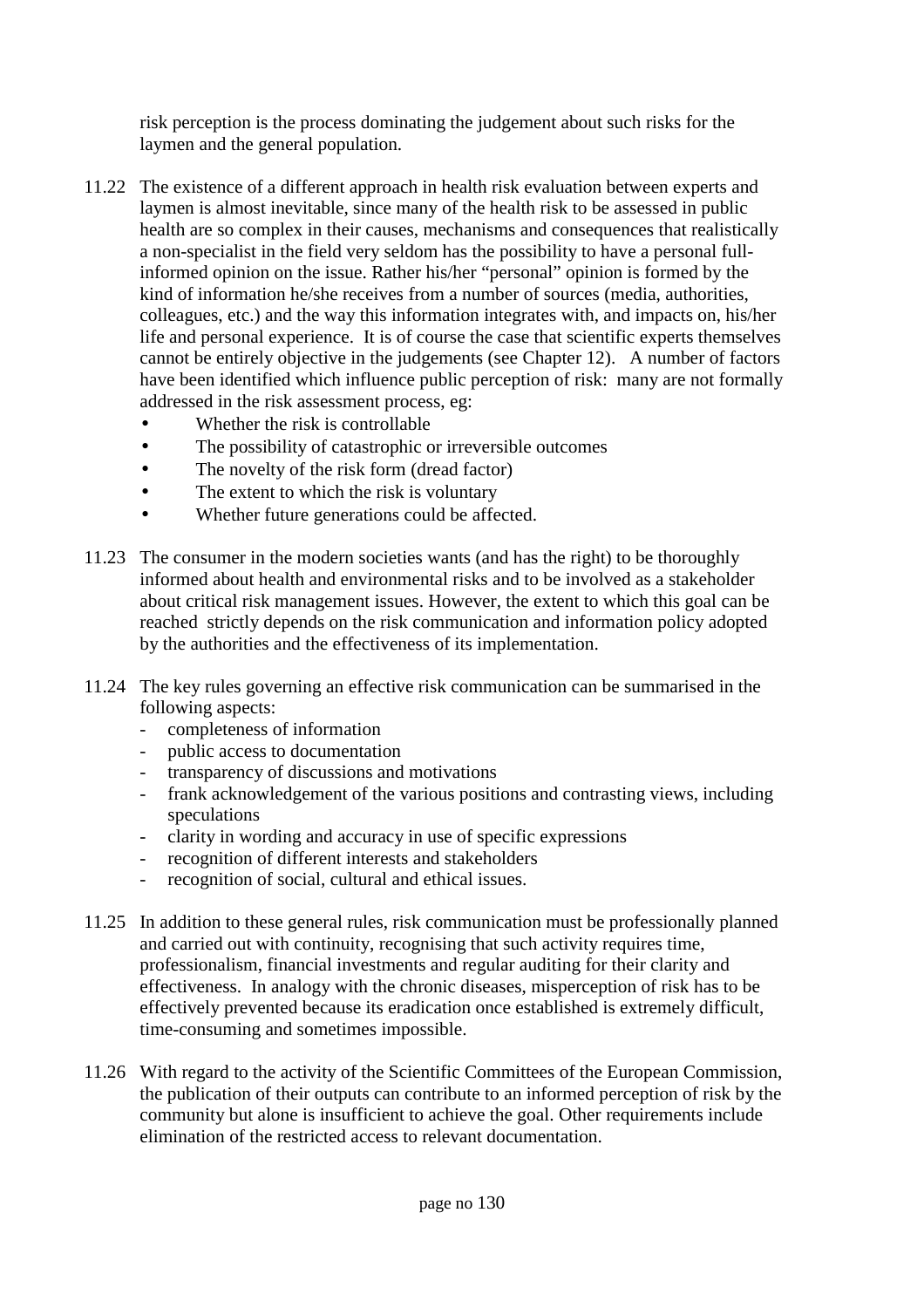- 11.27 The demand for greater transparency inevitably means that the experts serving in the Committees will become more and more involved in risk communication with stakeholders (see also Chapter 12). It may be appropriate to enhance the effectiveness of this process to:
	- Set up a task force to address issues of risk communication
	- Establish regular programmes in risk communication for scientists and officials.

# **RISK COMPARISONS AND RISK RANKING**

- 11.28 As discussed previously, risks can be expressed in various forms ranging from numerical values to use of selective descriptive terms. Use of either form of expression may not be understood by the public and politicians or even by many risk managers, unless it can be put in some form of context. There are a number of ways in which this may be achieved:
	- i) by defining an acceptable risk level or exposure level against which the outcome of a particular risk assessment can be described, e.g. acceptable, tolerable, intolerable, unacceptable. At present the EU has no agreed general criteria of "acceptable". Although in the case of food additives and contaminants, use of an ADI which is normal one hundredth of the NOAEL is formally recognised by the EU. A number of national and international bodies have identified a numerical risk value for cancer risk: it would be appropriate for the Commission to review its position on this issue.
	- ii) By comparison with risk assessments from related risk sources to enable some form of risk ranking. This is a complex issue but one in which further debate with stakeholders would be timely.
	- iii) In relation to likely alternatives, if the particular risk source is being considered for replacement.
	- iv) By setting the risks against the benefits (i.e. risk benefit analysis).

For risk management purposes, consideration needs to be given to whether the current practice of identification of a simple standard is the most appropriate. An alternative would be to identify a standard for *de minimis* risk, a standard at which active monitoring is needed and an action level standard. This might help to allay concerns regarding the significance of exceedence of the *de minimis* standard. Such an approach is already in operation for ambient air pollutants.

#### **Risk ranking**

- 11.29 There is common-sense appeal in risk comparisons and risk ranking and in linking comparative risk analyses with priority setting and programme planning. Nonetheless, the methodological challenges in conducting comparative risk analyses should not be underestimated, and opinions vary widely on the value that such analyses can add to policy making.
- 11.30 Currently, comparative risk analyses may consist in one of two analytical activities: *specific risk comparisons*, which involve side-by-side evaluations of distinct risks on the basis of likelihood and severity of effects, and *programmatic risk comparisons*,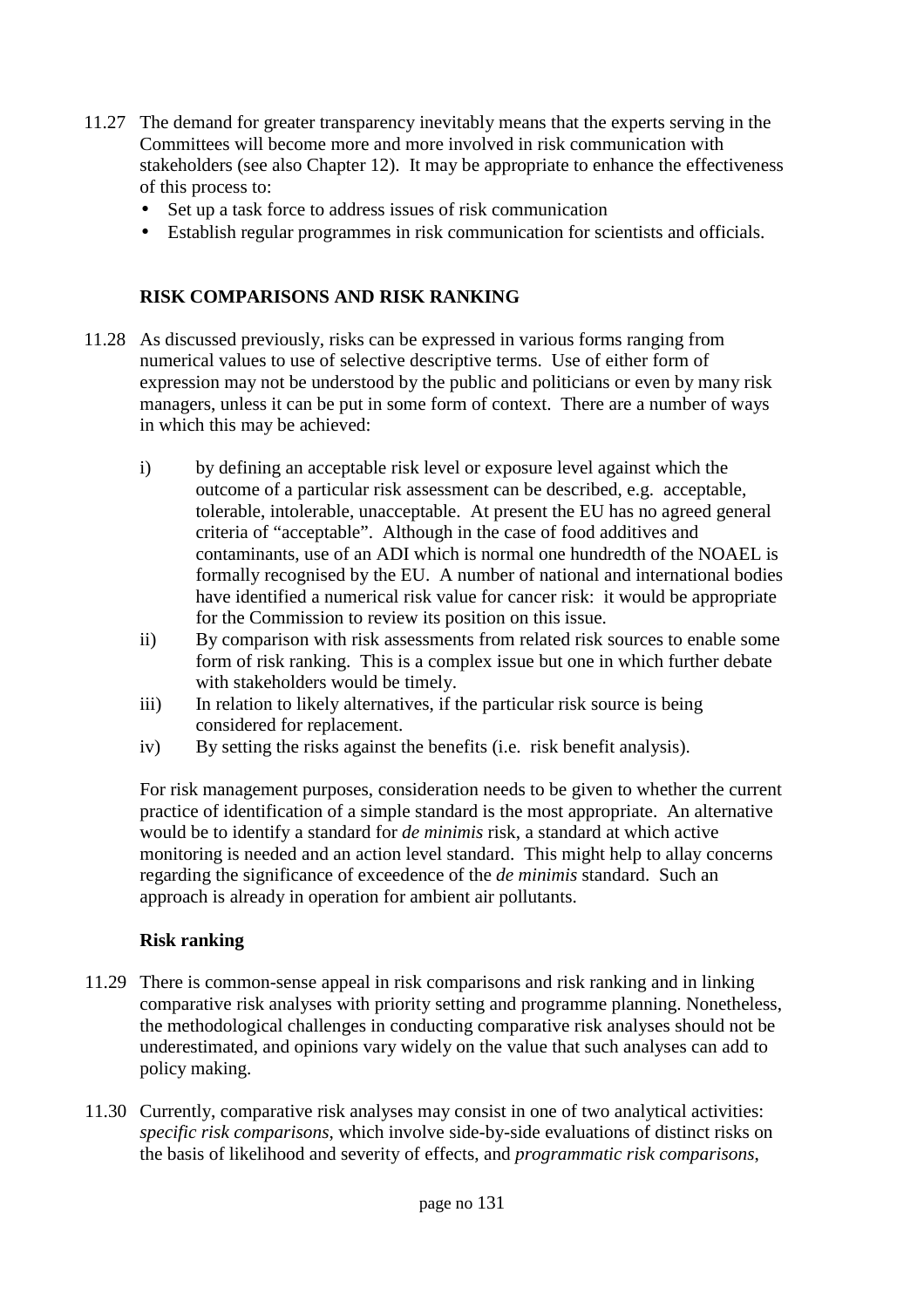which seeks to make comparisons among many and widely differing hazards (American Chemical Society, 1998).

- 11.31 Specific risk comparisons can be useful when one is considering the relative importance of risks within the context of similar products, activities, or risk management actions. Such comparisons are also helpful in facilitating non-technical audiences' understanding of the significance of varying risk levels.
- 11.32 Paired comparisons of reasonably similar risks are rather straightforward and might be conducted simply, based on estimated risk levels and the extent of anticipated harm. However, even so, difficulties may arise, because the health effects relevant for consideration may be multiple, or may differ significantly by hazard. Comparisons become more difficult as the dissimilarity of the compared risks increases. Risks can significantly differ in several dimensions, with respect to the source of the hazard, the type of adverse effects, the distribution of effects over space or time, and the nondamage attributes that may be relevant (e.g. whether the risk is voluntarily taken or involuntarily borne, the extent to which the risk is controllable, the degree of dread associated with the risk). Furthermore, significant differences may exist with respect to the state of knowledge about causes and effects. In this regard, risk comparisons depend on integrating these various characteristics into a common measure. This however, may involve attributes that are difficult to scale, and/or developing judgements about how dissimilar attributes trade-off against each other. Additionally, the uncertainties that pervade the process may often blunt the precision of the comparison process. Furthermore, risk comparisons become considerably complex when the views or perceptions of differing individuals are brought into focus.
- 11.33 Programmatic risk comparisons are relevant for priority setting within and across the various statutes of a regulatory authority. Developing programmatic risk comparisons require consideration of a number of issues that have to be clarified at the outset of the analysis. These include in particular defining the scope and direction of the study, determining the approach to risk estimation, determining the approach to risk comparison, identifying the procedures for follow-up applications of study findings (Davies, 1996). Many of these issues come with various options and involve consideration about the scope and depth of the desired findings, study process, analytical methods and limitations. Furthermore, all of the methodological complexities of specific risk comparisons (see 11.32) carry forward into programmatic risk comparisons, and, in fact, arise at a much larger scale because, by its nature programmatic risk comparison spans many, dissimilar risks.
- 11.34 Risk comparison and risk ranking is therefore a complex issue, and may be controversial (Wilson and Crouch, 1987). Arguably, however, the strength of the approach is the opportunity it provides for discussion and debate among various important point of views: the scientific and technical experts, the policy makers, and the public. Additionally, the process facilitates addressing in a systematic fashion important policy questions, which would otherwise be resolved through untransparent trade-offs if not answered through risk comparison analyses. Whereas risk assessment and risk management should remain functionally separated, it is foreseeable that that risk assessors would increasingly been asked to contextualise their conclusions and to make recommendations upon request of those responsible for risk management.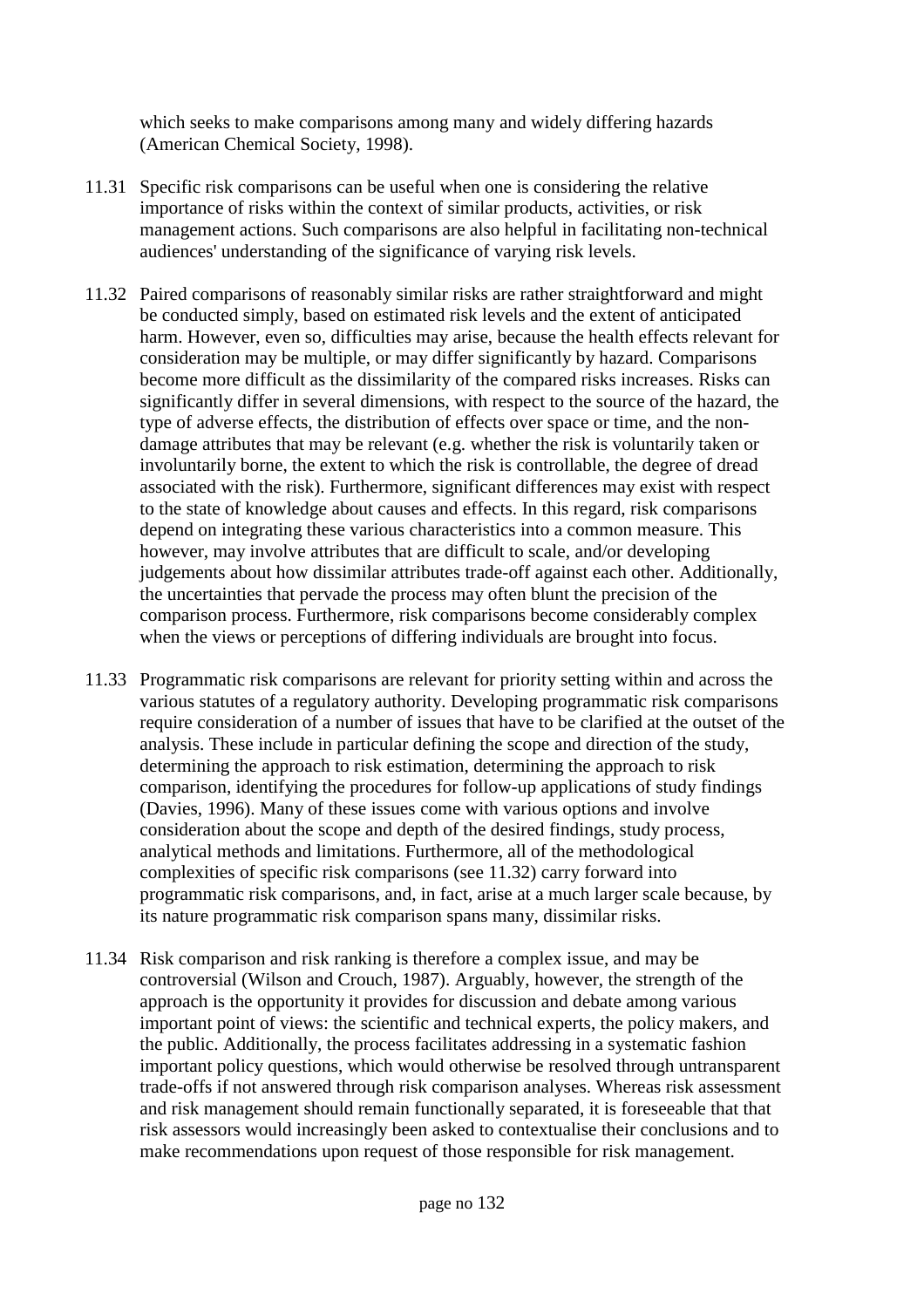Further discussion on this complex but essential issue between risk managers, risk assessors and other stakeholders where appropriate is timely.

#### **RISK BENEFIT ASSESSMENT**

- 11.35 An additional / alternative means of establishing a perspective on risks is to set them in the context of the benefits. This is rarely simple because the risk and benefits (except for human drugs) may not be distributed equally. Nonetheless, for many hazards, particularly novel sources, a transparent risk benefit analysis is much needed. On occasion, Scientific Advisory Committees have been asked to comment on such analyses. However, as they are currently structured, this is outside their area of expertise. Assessment of the benefits needs to be carried out with the same rigour and expression of uncertainties as risk assessment. There are potential advantages from structuring benefit assessment in the same framework as risk assessment, viz.
	- Value identification
	- Value characterisation
	- Use assessment
	- Benefit characterisation.
- 11.36 A subset of risk benefit assessment is "cost benefit analysis" in which the benefits and the risks are compared using a common denominator of money. This outcome of such a uni-dimensional approach is at face value very convenient from the point of view of the risk manager and for risk communication purposes. However, in practice, it requires assumptions about costs of human life loss or changes in quality of life which are highly controversial. Furthermore, the financial implications of a change in biodiversity or the existence of a particular invertebrate species may not be translatable into financial terms. An alternative approach has been to ignore those factors for which it is difficult to agree a financial figure. This is also problematic.
- 11.37 The EU should consider the establishment of an Advisory Committee of experts to develop a rational scientific framework for benefit assessment of those products, processes installation for which there is a significant potential or perceived risk to the health of humans or the environment. In terms of its application, the priority should be "emerging issues". The relationship of the Advisory Committee to those of the existing Scientific Advisory Committees would need to be considered. It is recommended that there should be some common members.

#### **PRECAUTIONARY PRINCIPLE**

11.38 The precautionary principle has become enshrined in numerous international treatise and declarations. It is important that it is applied consistently. The recent communication from the Commission (Communication from the Commission on the precautionary principle, COM (2000) 1) emphasises that the precautionary principle should be "considered within a structured approach to the analysis of risk which comprises three elements: risk assessment, risk management, risk communication. Scientific information is a pre-requisite for the application of the precautionary principle". The precautionary principle is part of the management of risk, not of risk assessment. It is distinct from the uncertainty in the scientific risk assessment, though related to it. Thus, the precautionary principle should only be involved in cases where the relevant scientific evidence is insufficient. This inadequacy "may include non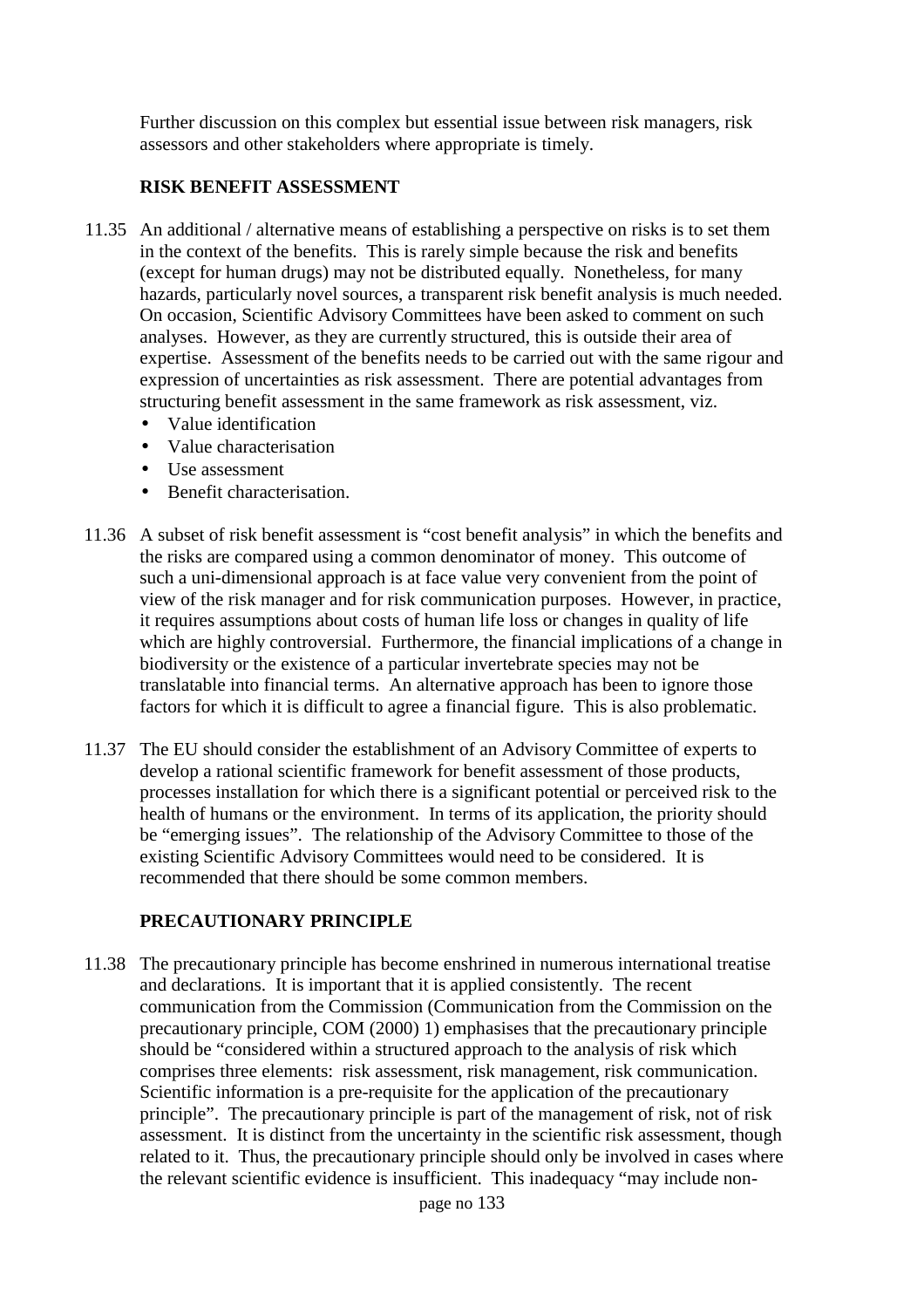quantifiable data of a factual or qualitative nature and is not uniquely confined to purely quantitative scientific data". "The precautionary principle is relevant only in the event of a potential risk, even if this risk cannot be fully demonstrated or quantified or its effects determined because of the insufficiency or inclusive nature of the scientific data. Clarification is needed as to whether the precautionary principle is only be applied on the basis of the scientific risk assessment or also takes into consideration political and public concern.

- 11.39 It is necessary to reconcile the precautionary principle with the weight of evidence approach used by the Scientific Advisory Committees. For the sake of transparency it is important to establish guidelines indicating the degree of uncertainty needed to trigger the uncertainty principle. No risk assessment is entirely free of uncertainties. It is therefore important to establish a continuing dialogue with risk assessors so that they can understand how to present their evaluations , the extent of their uncertainties and their relative importance.
- 11.40 Application of the precautionary principle ought, in many cases, to lead to the initiation of research to fill the key information gaps. Those involved in the risk assessment should have an important role to play in identifying the priority research requirement.

# **CONCLUSIONS**

- i) Risk communication has become a major consideration in the expression of the findings of risk assessments. Currently, there is no common approach by the Scientific Advisory Committees for presentation of the findings of risk assessments. Indeed, major differences have been identified in the opinions of different Scientific Committees in regard to scope, format, degree of detail, size and use of terminology.
- ii) Uncertainty in the assessment of risk was often not expressed clearly and committees varied in the way in which they addressed these uncertainties. A format has been proposed which is viewed as relevant to the expression of opinions of all the Scientific Advisory Committees.
- iii) Ways in which conclusions of risk assessments may be expressed in a more user-acceptable manner have been addressed briefly, namely:
	- By comparison with possible replacements
	- Risk ranking
	- Risk benefit assessment.

The strength and weaknesses of these approaches is outlined. Further work is required involving a range of stakeholders in order to progress this aspect of risk communication.

iv) Application of the precautionary principle is the province of risk management. However, it is pertinent to consider whether Scientific Advisory Committees have any role in decision to implement the "precautionary principle". Areas where further discussion is appropriate are identified.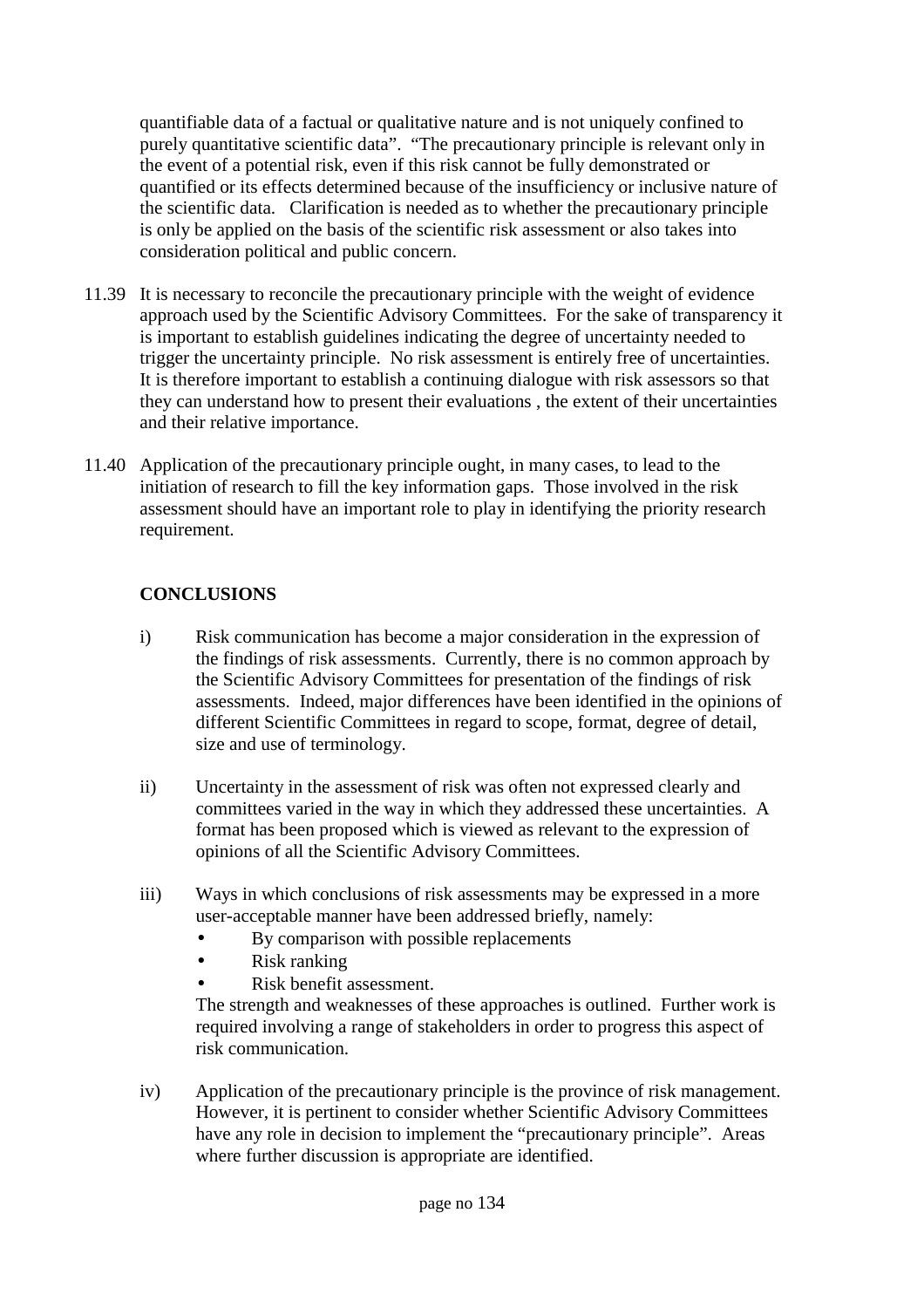# **12 MANAGING THE PROCESS**

*"We took risks, we knew we took them; things have come out against us, and therefore we have no cause for complaints"* **Robert Falcon Scott (1913)**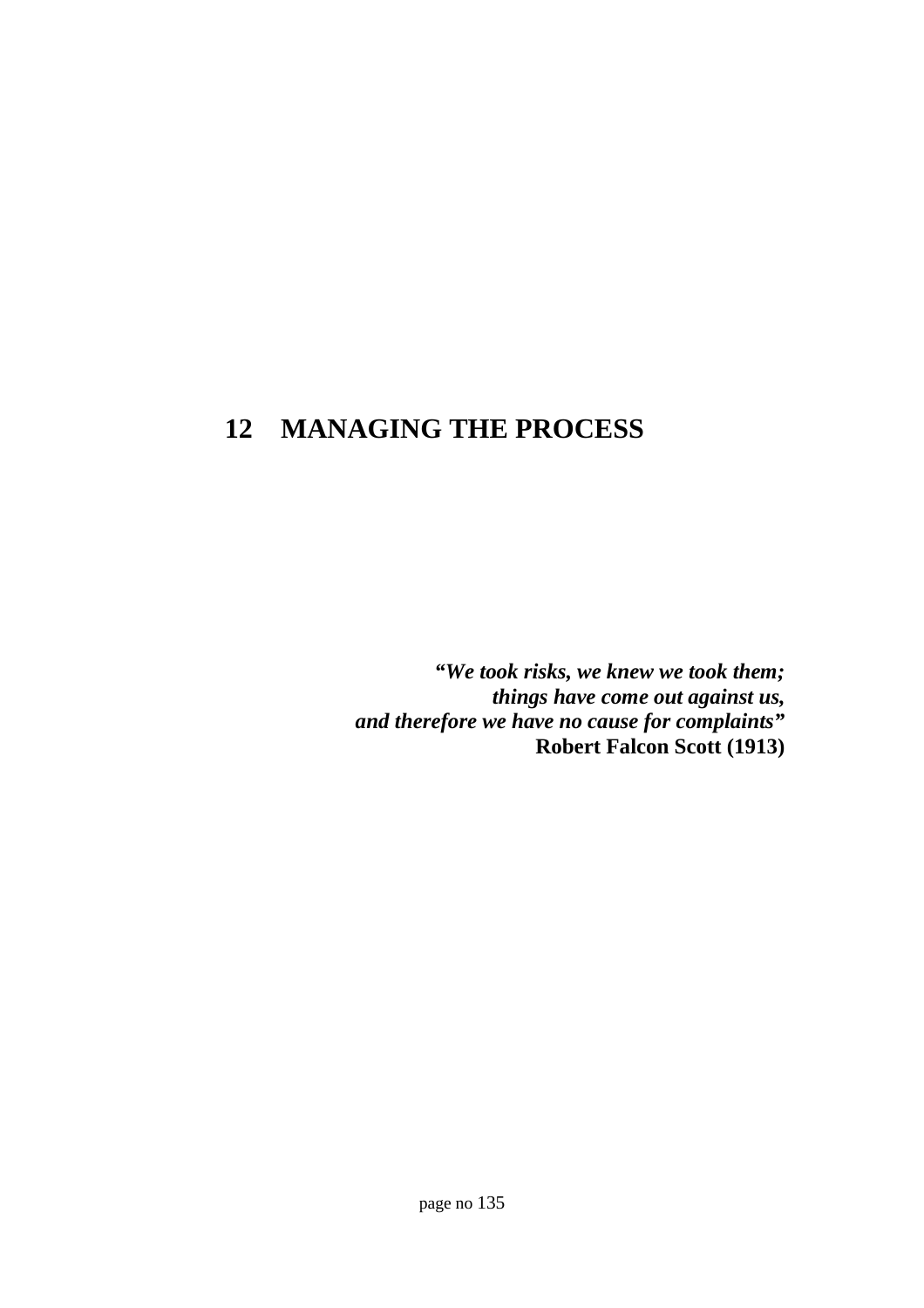The final aspect of risk assessment which needs to be addressed both from a harmonisation viewpoint and in terms of future development is the "management" of the process. Inevitably, the organisational framework in which the risk assessment is conducted influences the process itself. Issues include: interactions with risk managers and other stakeholders, availability of necessary expertise, ease and comprehensiveness of data available for the purpose, adequacy of scientific and administrative support, means of validating opinions and feedback on the use of risk assessments.

# **THE INTERFACE BETWEEN RISK ASSESSMENT SCIENTISTS, MANAGERS AND OTHER STAKEHOLDERS**

- 12.1 Historically, the work of the Scientific Committees has been largely separately from the work of officials responsible for risk management, presumably on the grounds that the scientists' advice might be unduly influenced by the demands of the risk managers?
- 12.2 Risk assessments/peer review are normally only conducted by each Scientific Committee in response to questions formulated by officials from the relevant DG/DGs. The questions may or may not have been fully agreed with the Secretary to the Committee prior to their receipt by the Committee. Furthermore, the Chairman, or other nominated member(s) of the Committee may or may not have had the opportunity to discuss the intent of the questions with officials from the relevant DG prior to the start of the risk assessment by the Committee / its Working Party. In a number of cases the availability of information to enable the questions to be addressed is also unclear at the start of the process. Typically, officials are not involved in the risk assessment/peer review process per se, though they often attend meetings of the Committee / Working Party. Finally, at the end of the process, each Committee tends to have its own format for presentation of its findings (see Chapter 11). This is usually written in scientific language, with a number of qualifying statements and may not readily be understood by non-scientists, including officials. This has, in the past, resulted in misinterpretation of committee opinions and in committees generating opinions which are not utilisable by risk managers.
- 12.3 A rather more structured, open procedure is needed, but one which aims to avoid unnecessary bureaucracy. It is proposed to comprise three main stages and two subsidiary stages.

#### **Stage 1: Initiation of the Process**

12.4 The aim of this stage is to ensure that both the Scientific Committee members and the appropriate Commission officials understand and agree the task and any substantive constraints in achieving it (e.g. time, availability of required information).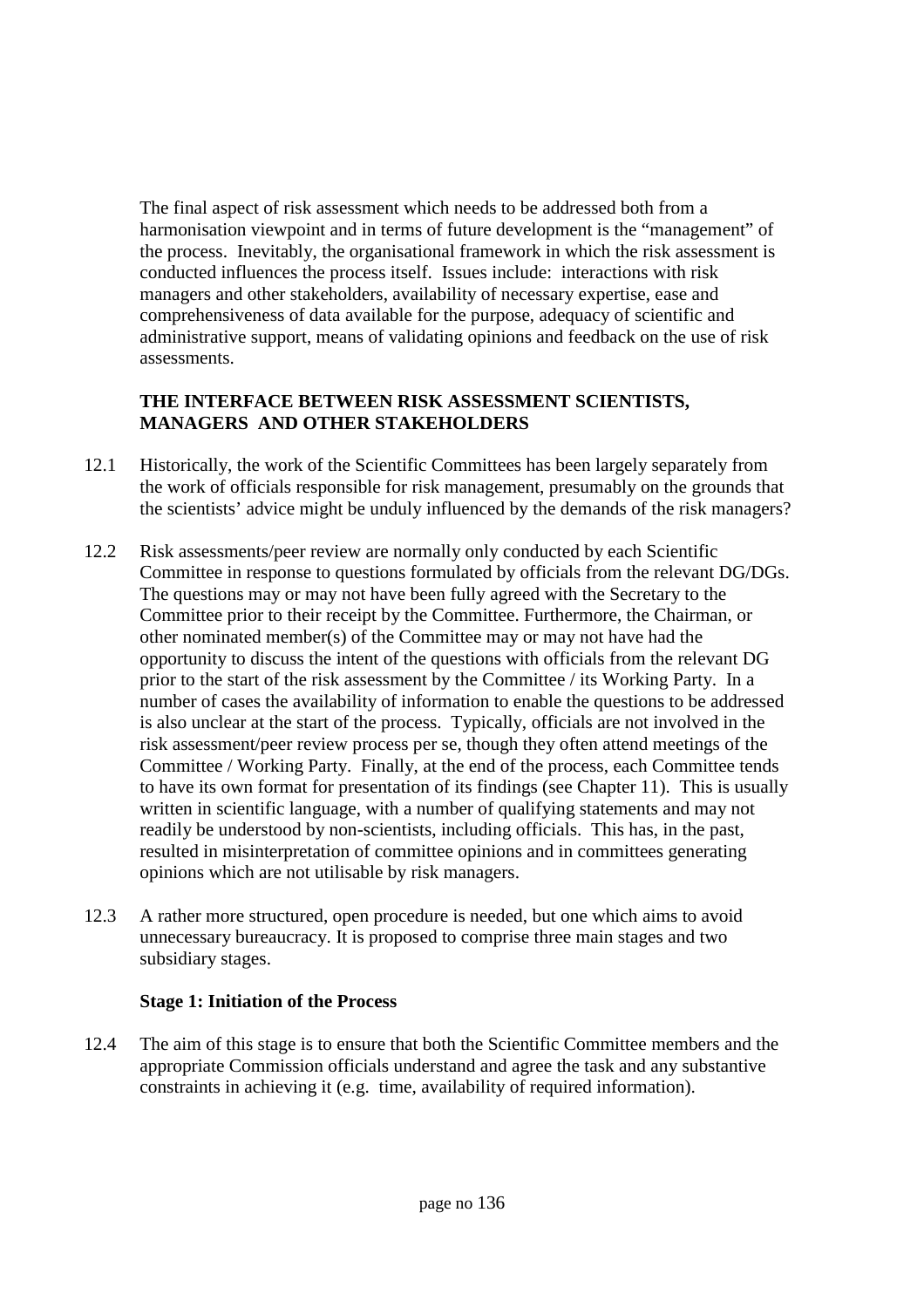Thus, the main elements of the initiation stage are:

#### *i) Formulating the questions*

- 12.5 This is clearly a role of a Commission official (termed the "lead official" hereafter in this paper). The lead official is defined here as someone who is expected to have a subsequent involvement in the risk management process and therefore is clear on the purpose of the questions. In some cases, officials from several DGs are, or should be, involved through the process of inter-service consultation. This may produce some complications which must be dealt with by the relevant officials.
- 12.6 It is evident that in some DGs there is, as yet, rather limited expertise in drafting questions for Scientific Committees. [It would be appropriate if a paper could be produced which identifies the services the Scientific Committees and the officials are able to offer other DGs. One element of this could be an "Advisory Group of Secretaries to Scientific Committees" providing an assistance service for such DGs. ] To ensure that the questions are likely to be answerable by a Scientific Committee, it is proposed that following initial formulation the questions are discussed with either the Chairman of the relevant Scientific Committee or with their deputy for the purpose (often the Chairperson of the Working Party which will address the details relating to the question(s)). In principle, a Scientific Committee has the right to refuse to answer a question they consider to be inappropriate, but this should be seen as a last resort and a serious communications failure. For the future, the Commission may see the need for additional stakeholders to contribute to the problem / question formulation.

#### *ii) Identifying potential overlap with the work other Committees (ongoing or previous)*

- 12.7 Ideally, this would be discussed at an early stage at the Scientific Steering Committee. In practice, this is unrealistic. It might be more practical for the "Advisory Group of Secretaries to the Scientific Committee" to identify such overlaps (or gaps) and to make proposals on how to deal with them.
- *iii) Provision of requisite information to address the question(s) and its timing* 12.8 Practice varies greatly between committees because of the differences in their mandates. For those Scientific Committees which deal principally with applications from commercial companies for approval of a product, the position regarding information provision is normally straight forward, that is the Committee will not start, or will put a hold on its task until the company involved has provided the relevant data. For other Committees, it is unclear in some cases what information is available and who should provide it. It is obvious that if the information base is inadequate a risk assessment will be compromised from the start. A particular issue in this context is to establish an effective process at an early stage to ensure Committee awareness of relevant documentation held within Commission services, on previous opinions by EU Scientific and Expert Committees. This again might be a role for the "Advisory Group of Secretaries to Scientific Committees". It is noted that in many Member States Scientific Committees are provided with reviews of the pertinent literature before they commence their task. The Commission should consider how they can provide a similar service to the Committees. Some Committees are asked to review a report produced by an external consultant. In some case, it has been evident that the brief given to the consultant was wrong, or lacked clarity. It is recommended that where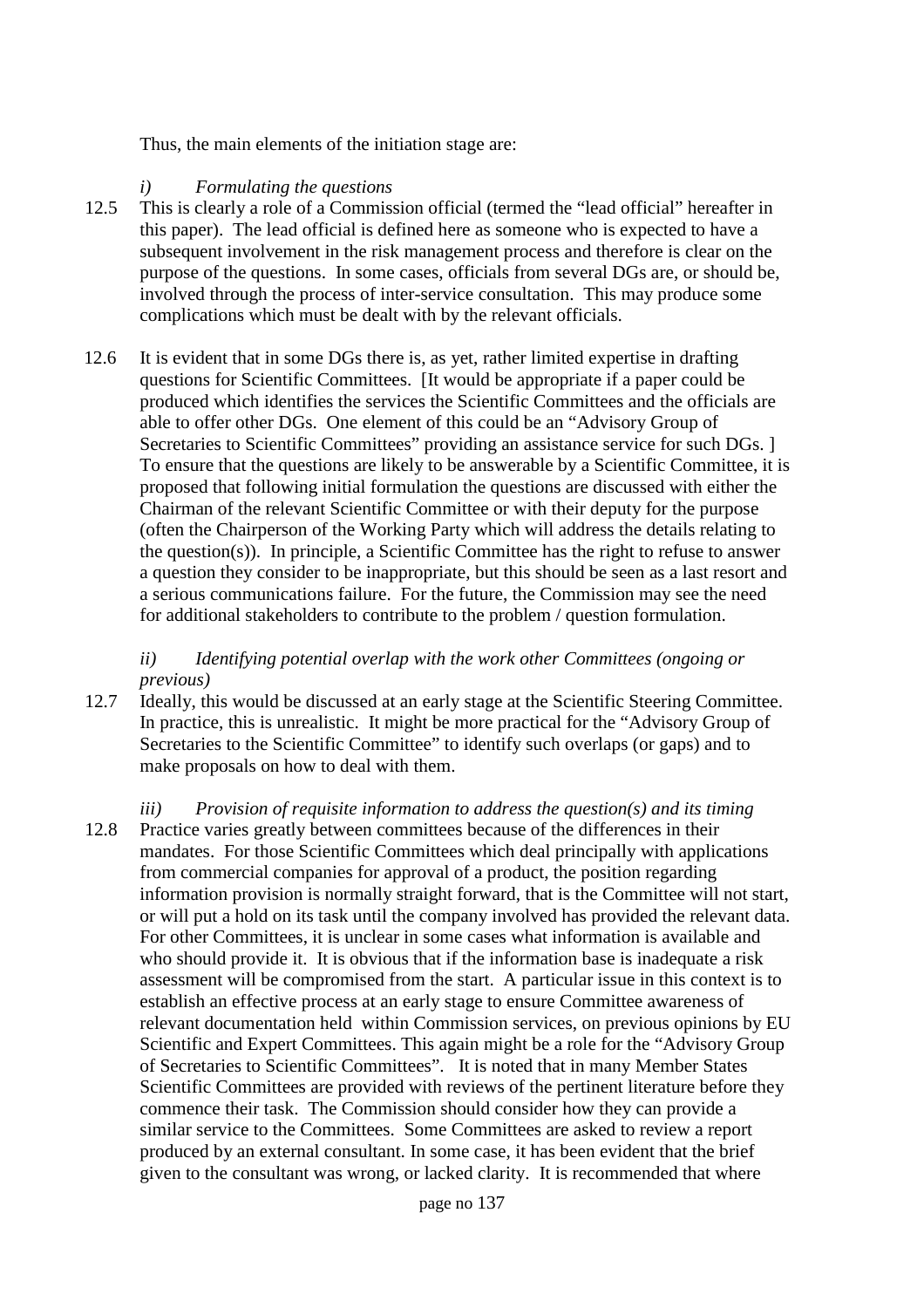possible the appropriate Scientific Committee has some input into the briefing of such consultants before they begin their task. A further element is whether all stakeholders should be invited to submit any scientific information pertaining to the question and, if so, how this process could be managed.

*iv) The form in which the answers are required and any time limits involved* 12.9 As well as understanding the questions, the Scientific Committees need to have a picture of the form in which the response is required and any time constraints. It is suggested that at the end of this "initiation" process, a note of agreement is generated and signed, confirming the Committee's brief.

#### **Stage 2: Communication during the process**

- 12.10 It is important that dialogue between the relevant Commission officials and the appropriate Scientific Committee members continues during the risk assessment/peer review process. As a Committee / Working Group examines the usefulness of the information provided to answer the questions, not uncommonly it will identify significant gaps in the information that limit its ability to answer the question(s). Collaboration with the lead official(s) in filling these information gaps, or if this is not possible, in reconsidering the questions or updating the mandate, is important.
- 12.11 Other procedural matters where a policy is required include:
	- how to deal with unsolicited information provided to individual Committee members by special interest groups, attempts at lobbying etc.
	- what to do about information that arrives after the deadlines set by the Committee.
	- Can questions be addressed to Scientific Committees by bodies other than the DGs, eg: European Parliament?
	- What mandate should Scientific Committees have for a pro-active role in developing reports on emerging issues/risk profiles, etc.

Commission officials should also have a role in ensuring that the Committee is not distracted by issues which though perhaps of scientific interest are not important to answering the question(s) in hand.

# **Stage 3: Completion of the Risk Assessment/Peer Review**

- 12.12 It is evident that for the purposes of subsequent risk management the answers to the questions are clear and unambiguous. It is recommended (see Chapter 11) that a common format for expressing the risk is adopted as far as practicable by all the Scientific Committees. To deal with possible issues of ambiguity or lack of clarity, it may be appropriate for a discussion between the Committee Chairman / Chairman of the Working Group and the lead officials to take place on completion of the assessment work and before the final wording is put to the Committee. It may be helpful where a Scientific Committee is asked to peer review a risk assessment by an external consultant of an export body to have common framework questions, such as:
	- The conclusions are fully supported by the scientific evidence;
	- The conclusions are not fully supported by the scientific evidence;
	- The conclusions are open for debate.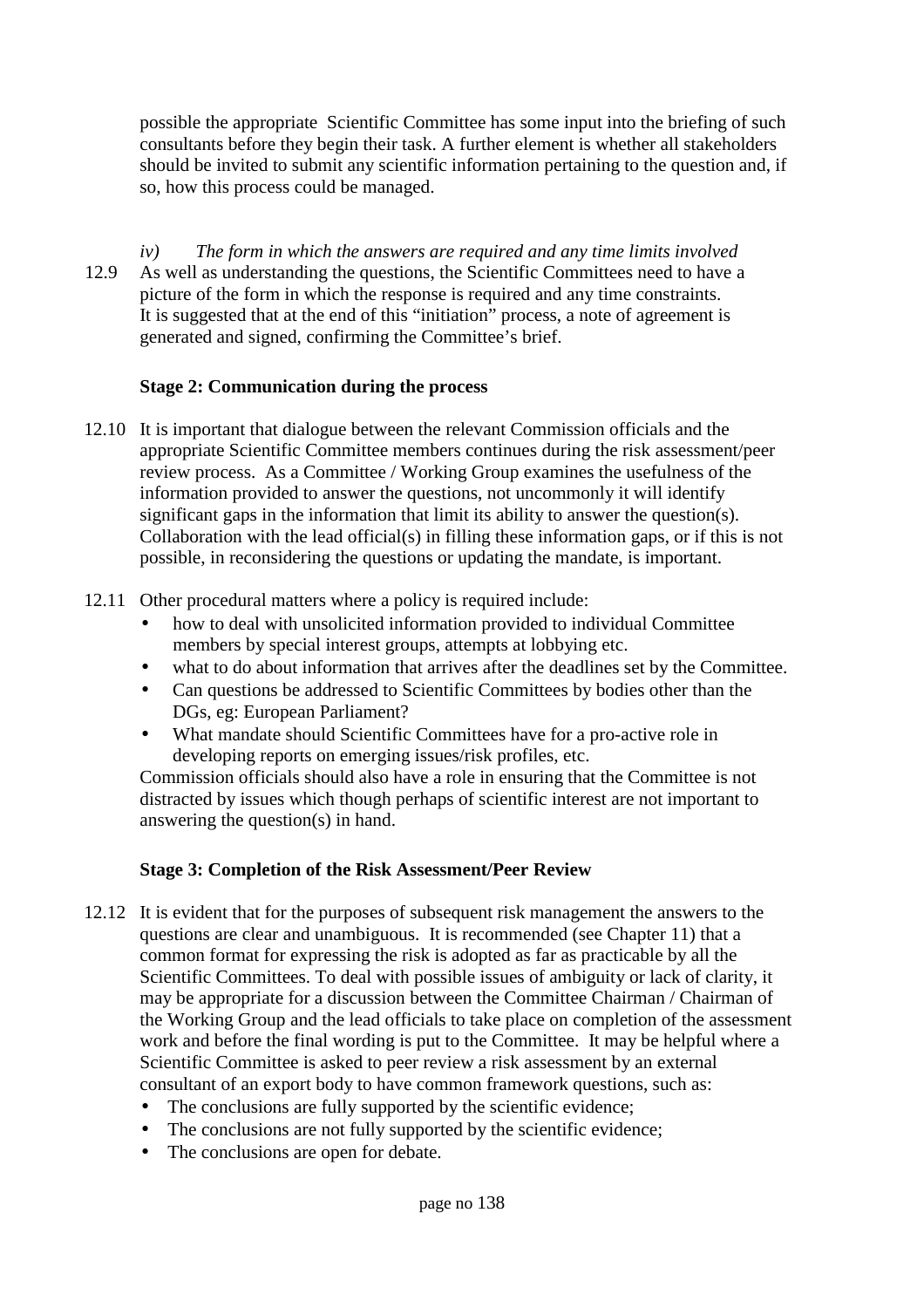In those situations where a press release is likely to be prepared following a risk assessment, it is proposed that an appropriate representative of the Committee is involved in the preparation / or checking it before it is released. It may be appropriate for each Committee to have a small editorial sub-group to take responsibility for details of formatting, including the web page presentations. Meetings of large Committees are not an efficient environment for editorial tasks.

# **Stage 4: Follow up**

- 12.13 To improve the effectiveness of the Scientific Committees and strengthen the motivation of members, two further steps are proposed:
	- (i) Committees should always be kept informed of the follow-up taken in the areas in which they have conducted a risk assessment/peer review and the usefulness or otherwise of their assessment in the risk management process;
	- (ii) Where it is practicable to obtain subsequent data through monitoring auditing or other processes (see below) on the soundness of substantive risk assessments this should be done and the findings fed back to the Committee. Such a process would serve to refine future risk assessments. This might aid in the identification of research needs. An effective process for communicating these needs with officials of DG Research is required.

# **Related issues**

- 12.14 Particular consideration needs to be given on the most appropriate means of demonstrating transparency throughout the process. This transparency must include the work of both the main committees and their working parties and communications between officials and committee/working party members. A second crucial element is to ensure that the independence of the Scientific Committee members is not compromised. A continuing major role for the secretariat to the Committees is envisaged to facilitate these objectives.
- 12.15 To assist the harmonisation process between Committees, enhance transparency and facilitate the introduction of new committee members it is proposed that clear guidelines are provided for all members of Scientific Committees. These should include: a standard form for the identification and recording of possible conflicts of interest, provision of information on realistic expectations of time commitment, explanation of the key directives influencing the Committee work, etc. It is further proposed that:
	- a) a formal induction programme is provided for all new members;
	- b) the Commission sponsors a regular expert seminar programme, which brings together key officials, external scientific experts and committee members to discuss emerging issues, the implications of new/impending legislation, etc.

#### **Monitoring and surveillance**

12.16 Monitoring and surveillance is necessary to evaluate the effectiveness of particular risk assessments and the subsequent risk management response. Although patient monitoring and surveillance is common following the approval for marketing of a new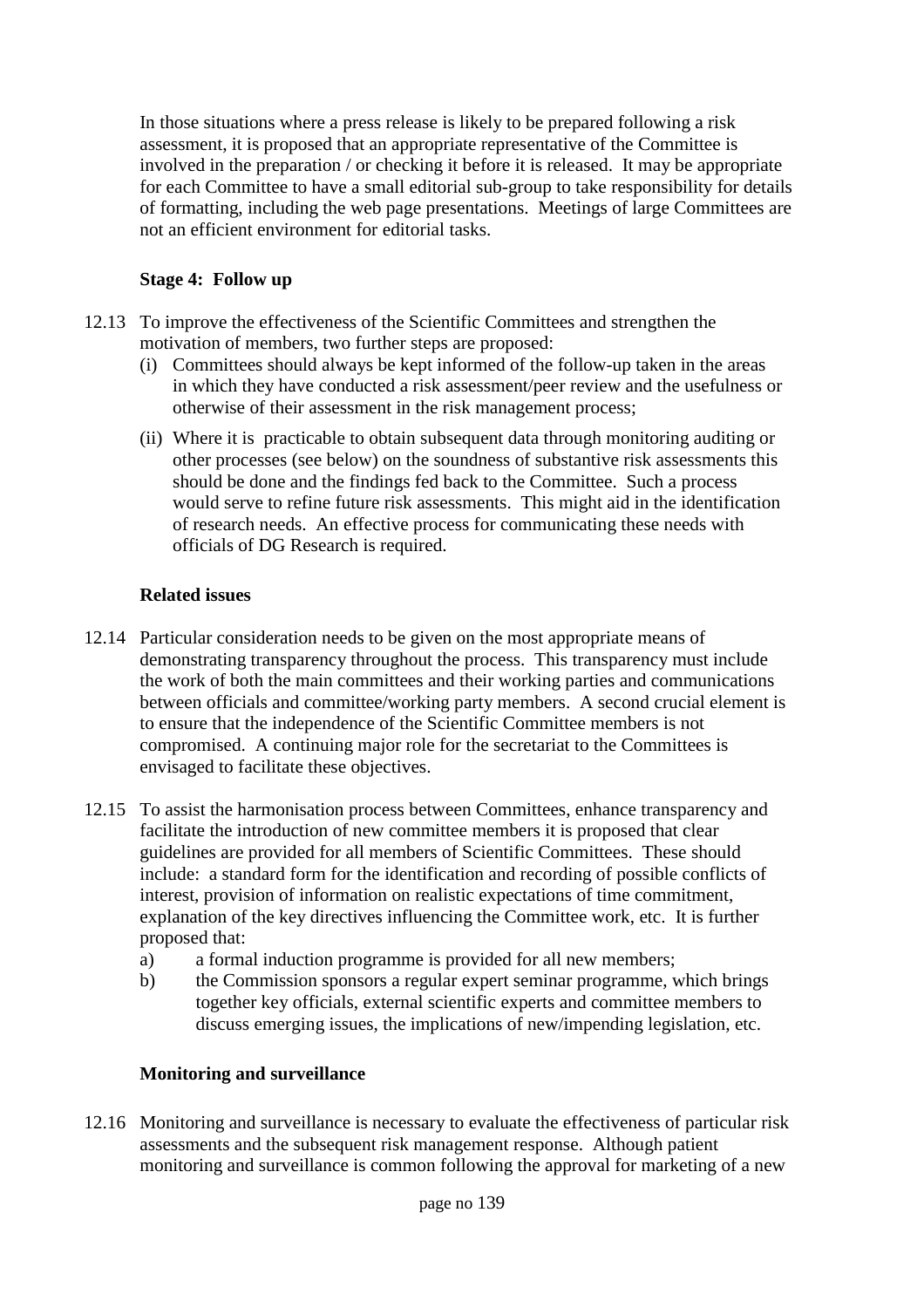drug and selective environmental monitoring may also be a requisite for the approval of a new pesticide, this is rarely the case following the risk assessment of other risk sources. Assurance that effective monitoring and surveillance is take place is also very likely to become an increasingly important element in enhancing the confidence of the general public in the work of both risk managers and risk assessors.

- 12.17 As discussed in paragraph 3.33, monitoring and surveillance findings are crucial to achieving a continual improvement in the practice of risk assessment in that they enable a direct comparison between the estimated risk and the risk in practice. Monitoring and surveillance findings are of particularly importance where use of modelled exposure scenarios is a major component of the risk assessment. Since it is very important to establish the validity and scope of such models and their limitation. Monitoring and surveillance is also needed in situations where there is no human data to support a public health risk assessment for a particular hazard. Under such circumstances monitoring and surveillance represents the only ethical means of assessing the actual impacts on humans of such hazards.
- 12.18 Some form of follow-up should be a common practice where a risk assessment results in a risk management decision to continue with or allow the increased use of a risk source. Recommendations as to the nature and extent of this follow-up should be required of each Scientific Advisory Committee wherever appropriate.
- 12.19 Key factors which should influence the form of follow-up should be :
	- The degree of uncertainty of the risk assessment. This should concentrate on aspects where there are serious gaps in the data available ;
	- Potential seriousness of the adverse effect ;
	- Likely scale of initial use. This to include range of species / number of the public exposed ;
	- Potential to identify adverse effects and / or use excedencies if they occur:
	- Novelty of the risk source. Priority should be given to those sources where there is little if any relevant experience from comparable sources and / or where the source under consideration is likely to be the first of a series of similar risk sources.
- 12.20 It is recommended that the Commission develops a policy for monitoring and surveillance in conjunction with Member States. DG SANCO should consider the establishment of a small unit to coordinate and audit monitoring and surveillance programmes for public health and the environment. Close cooperation with DG RESEARCH will be required to ensure that this crucial activity is optimised. It will also require, in many cases, stakeholder involvement both in the design of the programmes and in the actual collection of pertinent data.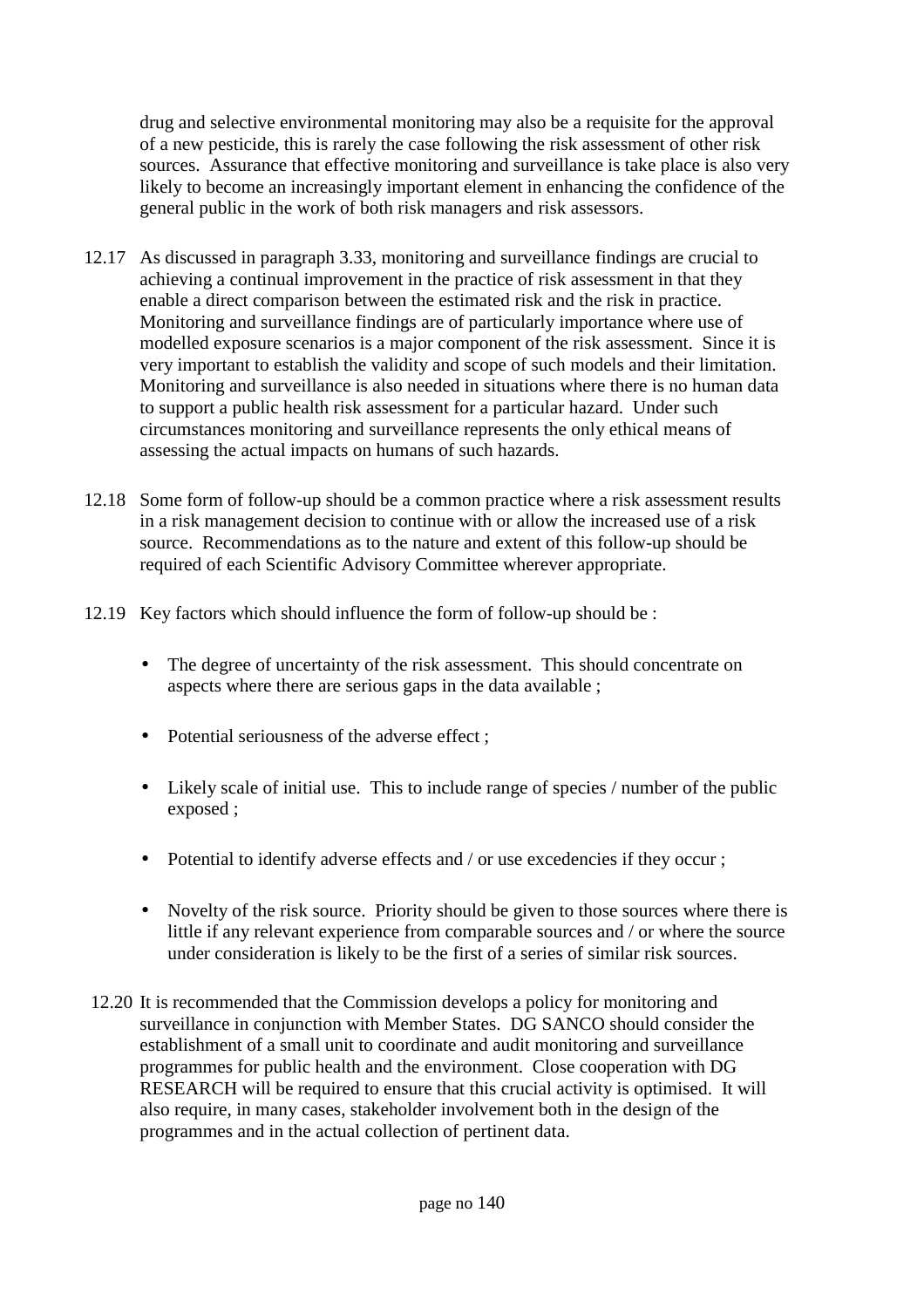# **AVAILABILITY OF EXPERTISE**

- 12.21 The role of the Scientific Committees is to provide expert judgement. Expert judgement is required throughout the risk assessment process, including:
	- Evaluating the quality and relevance of individual studies;
	- Identifying critical gaps in the data base;
	- Deciding on which effects are adverse and which are not;
	- Selecting exposure scenarios which reflect the actual (likely) use and abuse of the risk source;
	- Choice of extrapolation methods (between species, routes of administration, etc);
	- Determining the degree of uncertainty in the estimate of risk;
	- Consideration of animal welfare and other ethical issues associated with experimentation;
	- Examining the consistency of the risk assessment with that for other comparable risk sources.
- 12.22 It is also essential that judgements are made on the basis of current scientific understanding and that experts draw to the attention of the Commission emerging trends relevant to specific risk assessment or to the risk assessment process in general.
- 12.23 It is assumed that both at the EU and at the national level, individuals with the appropriate expert judgement will be readily available. However, there is no concerted action to ensure that this will continue to be the case (see below).

#### **Expert judgement: development of an optimal opinion**

- 12.24 Complete scientific information for an unequivocal quantitative error-free risk assessment is probably unattainable. The objective therefore can only be to make best use of available information, or, in some cases conclude that the available information is insufficient for any assessment. It is necessary to update regularly risk assessments where there is relevant new information. Most questions are of an interdisciplinary character or are even intersectorial. This means that different specific risks with different degrees of confidence, with different significance and magnitude of harm and with many orthogonal elements or factors (partly with different physical dimensions) need to be integrated into one assessment. In order to achieve an equal and comparable judgement for different issues, harmonisation of the procedures is needed.
- 12.25 There are several pitfalls, which can preclude a scientifically balanced point of view. Scientific data in the health and environmental area often give room for a range of different, but nevertheless valid interpretations. Particular attention has to be given to the problem of contradictory published scientific data or contradictory scientific conclusions arising from these and transparent arguments for the selection of one rather than another.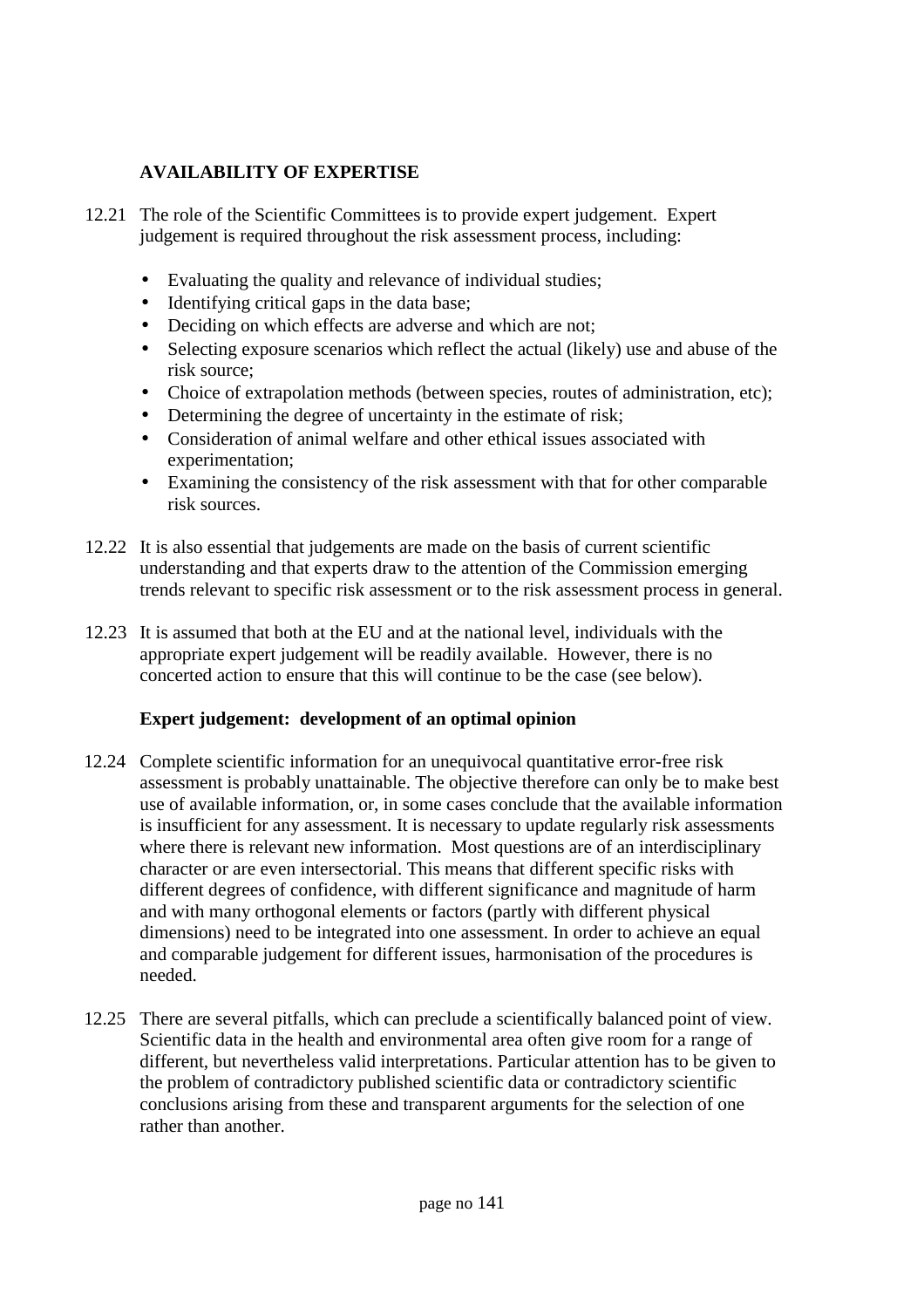- 12.26 Personal biases exist despite the independence, integrity and an excellence in science of the experts who provide scientific advice. They arise from personal experience (intuition), personal specific scientific interests (scientific expertise), personal approach to uncertainties (caution) and personal values (preferences). At least subconsciously, risk management implications, benefits and societal reactions may be also considered. These factors may result in somewhat subjective weighting of selected facts.
- 12.27 Inevitably, because the work is of a multidisciplinary nature, there is commonly a difference in the depth of involvement of an individual expert on a committee on a particular issue. The well established approach for dealing with these individual biases in the development of an opinion is intensive discussions in an appropriate expert group to find a consensus. It might be argued, that a compromise has biases in itself, but finding consensus is considered the appropriate tool to achieving a scientifically balanced point of view. A growing issue is how to demonstrate the quality and transparency of this process.
- 12.28 It may be considered appropriate to conduct auditing of selected opinions. This might evaluate clarity, consistency with previous assessments, scientific data used and the weighting given to it. A retrospective assessment might allow a comparison with subsequent information on the actual risk. Comparison of opinions and the basis for these, with those carried out by international bodies such as WHO or in different countries might also be informative.

# **Ensuring the development and maintenance of scientific expertise**

- 12.29 There is an ever growing demand for independent, high level scientific experts in a variety of scientific fields which involve the range of risk assessment issues considered by the SSC. This demand is coming from Member States, other European Countries, the European Union and international bodies such as WHO, OECD, etc. This reflects both the increasing breadth of areas (and their technical complexity) where a reliable risk assessment is needed for risk management purposes.
- 12.30 The criteria for such experts are widely agreed to, they include:
	- High level of expertise in a specific relevant area and a good knowledge of other interdisciplinary areas;
	- Objectivity;
	- Ability to understand the contributions of other disciplines to human and ecosystem health issues. (This requires a broad background experience);
	- Demonstrable independence (which increasingly is ruling out those with direct or even indirect industrial links and may eliminate those with other allegiances too);
	- Ready access to information search systems, etc. in order to be up-to-date with the latest development of their subject and make up for the deficiencies in the information provision by the Commission.
	- Time and (for some bodies, including the EU) willingness to dedicate their private time to the governmental / international committee with no real financial benefit;
	- Team working and presentational skills, plus the ability to withstand public criticism from lobby groups, etc.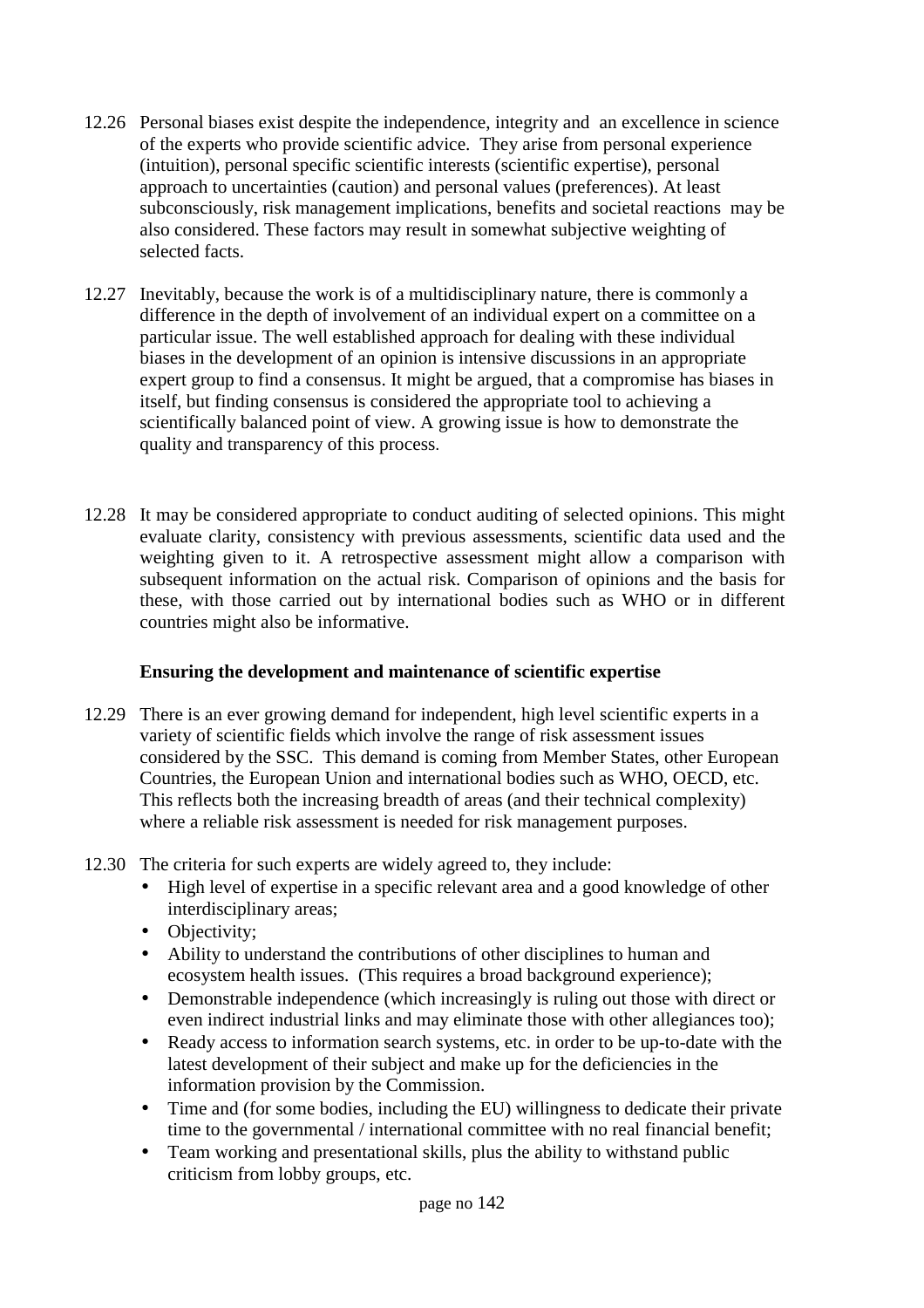12.31 Unfortunately, the availability of scientists in Europe who meet these criteria is unfortunately diminishing progressively. There are a number of reasons for this decrease in the availability of high level experts.

Firstly, progression in an academic career depends increasingly on a ever-narrowing area of specialism. Thus, opportunities and incentives to develop a broad experience are the exception rather than the rule.

Secondly, the above mentioned areas are applied multi-disciplinary subjects. In comparison for uni-disciplinary subjects, such as molecular biology, applied disciplines have a low status in the academic hierarchy. This has led to a number of departments / institutes being reduced or closed and the resources redirected to more fashionable disciplines. Furthermore, funding for research is difficult to attract from research councils, etc. Funding from industry is available (usually with conditions attached), but such funding is perceived by many to compromise the objectivity of the recipients, both immediately and in the long term. Funding problems also mean difficulty in attracting the most able students into these areas.

Thirdly, universities and non-governmental research institutions are increasingly reluctant to allow their staff to spend more than a small percentage of time working for national government or international bodies without some form of reimbursements of the Institution. For Scientific Committee members themselves, the Commission needs to reconsider the incentives it is able to offer to those giving more than say 10% of their working week to Commission activities. Committee members frequently note the enormous discrepancy between the way the Commission remunerates its own staff and the reimbursement of its external experts. For most of the individuals concerned, such work is unlikely to help career advancement in their institution and may preclude them from increasing their income through consultancy work. The very considerable amount of time required for preparation of meetings of Committees by members is not acknowledged either by financial reimbursement, or in any other way. A further disincentive for many is that health experts are increasingly exposed to pressure from the media, lobby groups, etc. The situation is particularly difficult for toxicologists in some countries because working with animals is vilified by the public as inhumane and unnecessary.

12.32 As an example of the general problem, an analysis has been made of the present situation for human toxicology, ecotoxicology and environmental (public) health and the results appear to apply in Higher Education Institutions of all Member States. The position for candidate Member States is even more bleak in terms of availability of high level expertise.

The seriousness of the situation is well illustrated by the position of toxicologists in Germany. Within the last decade, 10 of the 20 academic Institutes of Toxicology have been closed or have been drastically reduced in size. During the coming 5 years, 8 of the remaining 10 chairmen will retire, so that a further reduction in the number of practising toxicologists is expected. Over the years this has led to a drastic reduction of toxicological competence within Germany, the communication of new developments and toxicological concerns to the public has diminished and a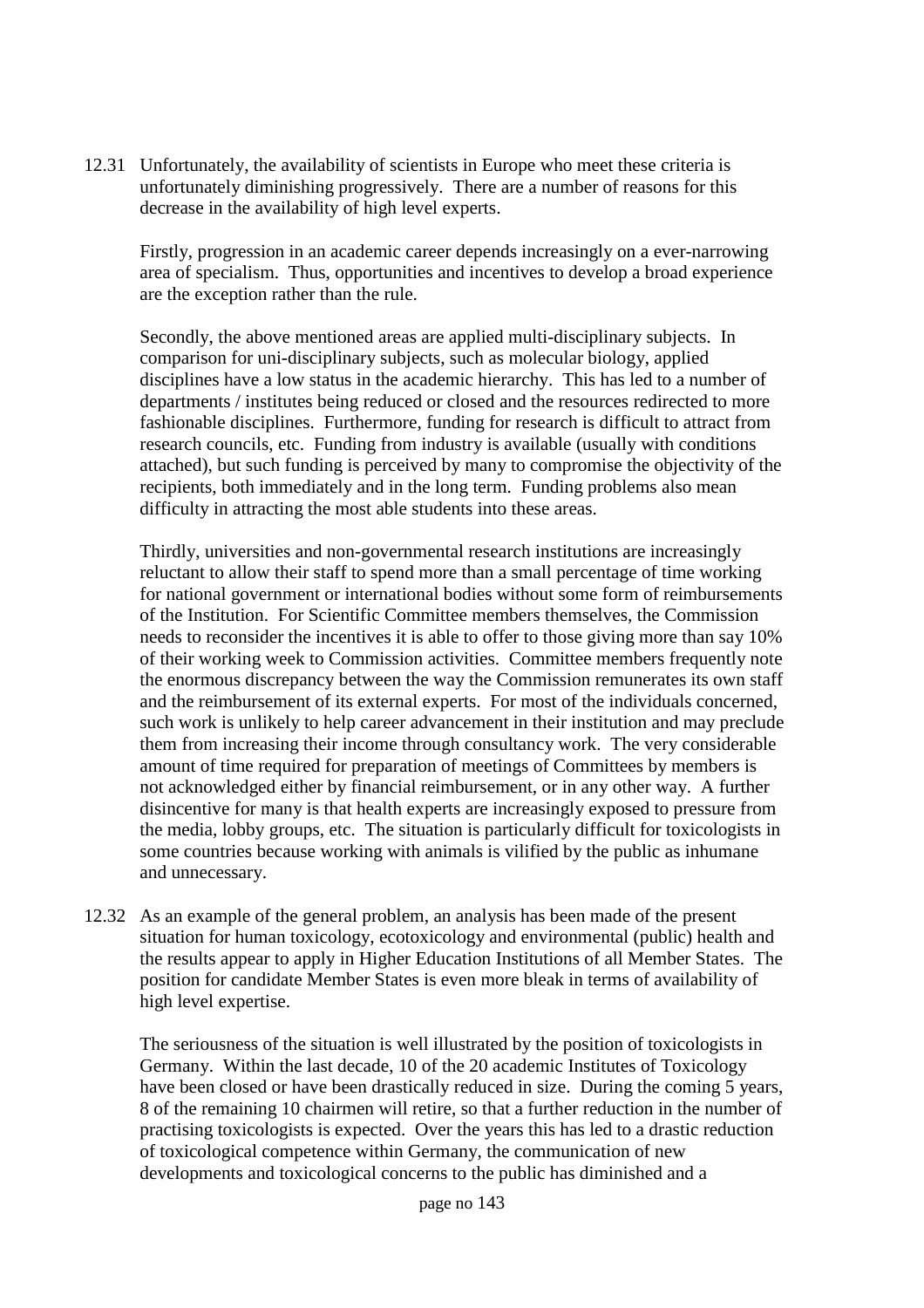decreasing availability of experts for national and international advisory bodies became apparent. Many academic institutions appear to believe mistakenly that expertise in the very narrow field of "molecular toxicology" is the central theme of toxicology. To overcome this trend, the Deutsche Forschungsgemeinschaft has published a memorandum on toxicology, asking the universities, regulatory agencies and ministries for support. The safety evaluation and risk assessment of the rapid development and use of new chemicals and technologies is an area of ever-increasing importance. Academic toxicology is essential to provide the experimental basis to meet this challenge which is indispensable for a sustained economic development of the country.

12.33 A further major problem will arise as the EU expands because there is little evidence that the states expected to joint the EU have any greater experience than that within the EU. Often it is much more limited. This is a particular problem because the expanded EU will have new Member States with much greater problems involving food, public health and the environment than those currently in the EU. The EU's capacity to cope with risk assessment will therefore be put under even greater strain. Action by the EU to improve the expertise within candidate Member States also needs to be given some priority because, by its nature, developing such expertise will take time. One action, which might facilitate the development of expertise in candidate Member States, would be to invite each of them to nominate an expert to set as an observer on each Scientific Advisory Committee. Whether these individuals should be invited to attend all meetings, or just selected meetings initially, needs to be discussed.

# **CONCLUSIONS**

- i) It is recommended that the EU considers as a matter of increasing importance how it can remedy the current progressive loss of high level expertise in risk assessment science. Options which should be considered include supporting high level academic courses, expert workshops, etc
- ii) The organisational framework in which risk assessments are conducted inevitably has an influence on the risk assessment process itself. Issues which are considered in this Report include: interactions with risk managers and other stakeholders, availability of necessary information, time and other resource constraints, effectiveness of feedback processes and the future availability of the necessary scientific expertise.
- iii) Traditionally there has been a clear separation between the activities of the risk assessors and those responsible for risk management. While this has helped to demonstrate the independence of the scientists who make up the membership of the Scientific Advisory Committees, it has been found to have a number of disadvantages, notably:
	- Failure on occasion of committees to understand fully the questions being asked and their purpose.
	- Misunderstanding of the conclusions of some risk assessments and their meaning.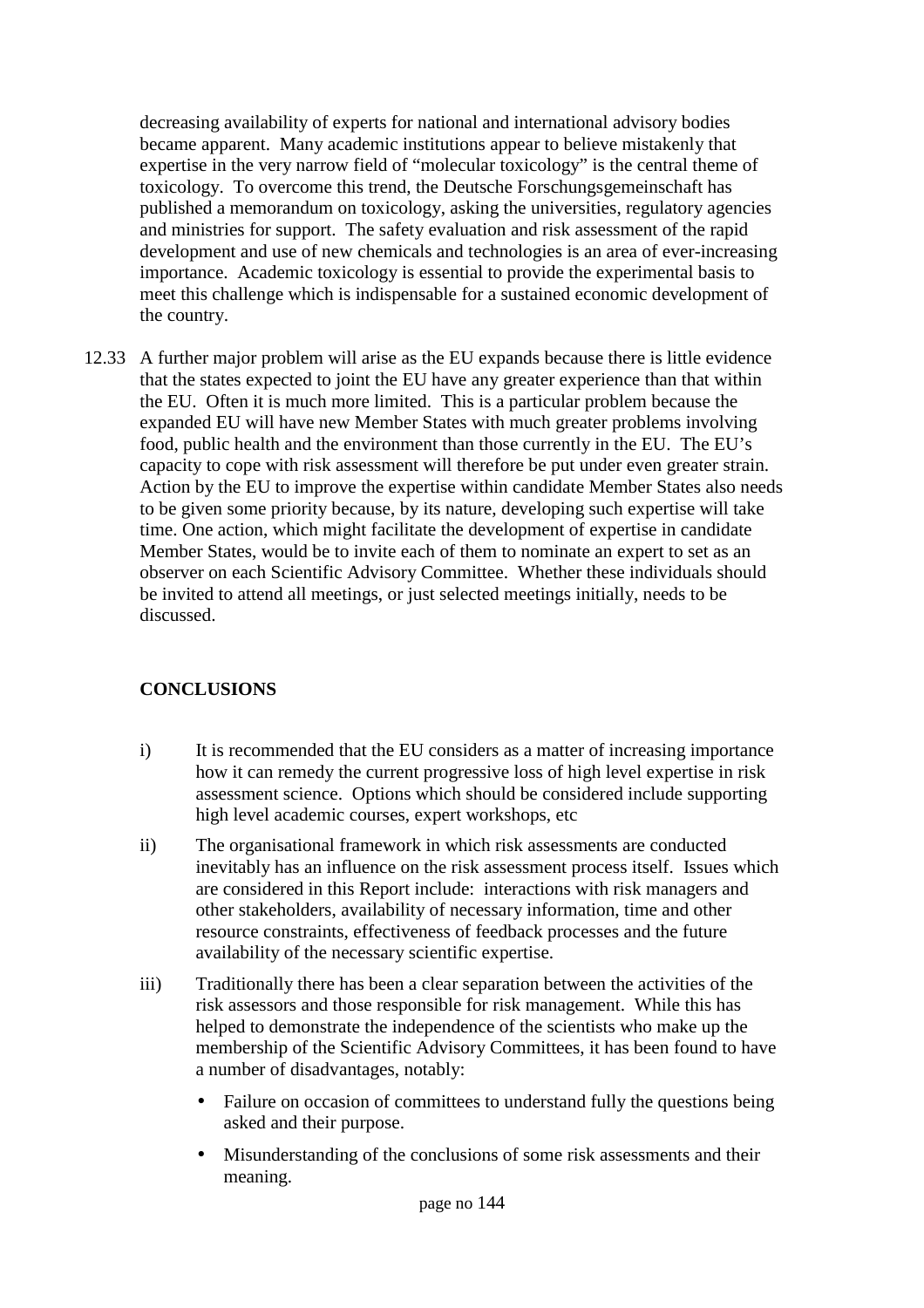- iv) A proposal is made as to how to improve the interface between risk assessment scientists, managers and other stakeholders in a transparent manner.
- v) It is recommended that in future a much greater emphasis in risk analysis (the risk cycle) should be given to the development of much more far reaching monitoring and surveillance programmes. It is suggested that the Commission establishes a small unit to co-ordinate and audit these programmes.
- vi) Progress in scientific risk assessment requires a developing research base. Means need to be found for identifying and consolidating the research priorities within the Scientific Committees and for ensuring that the analysis is disseminated to DG RESEARCH and other bodies whose role is to promote relevant research.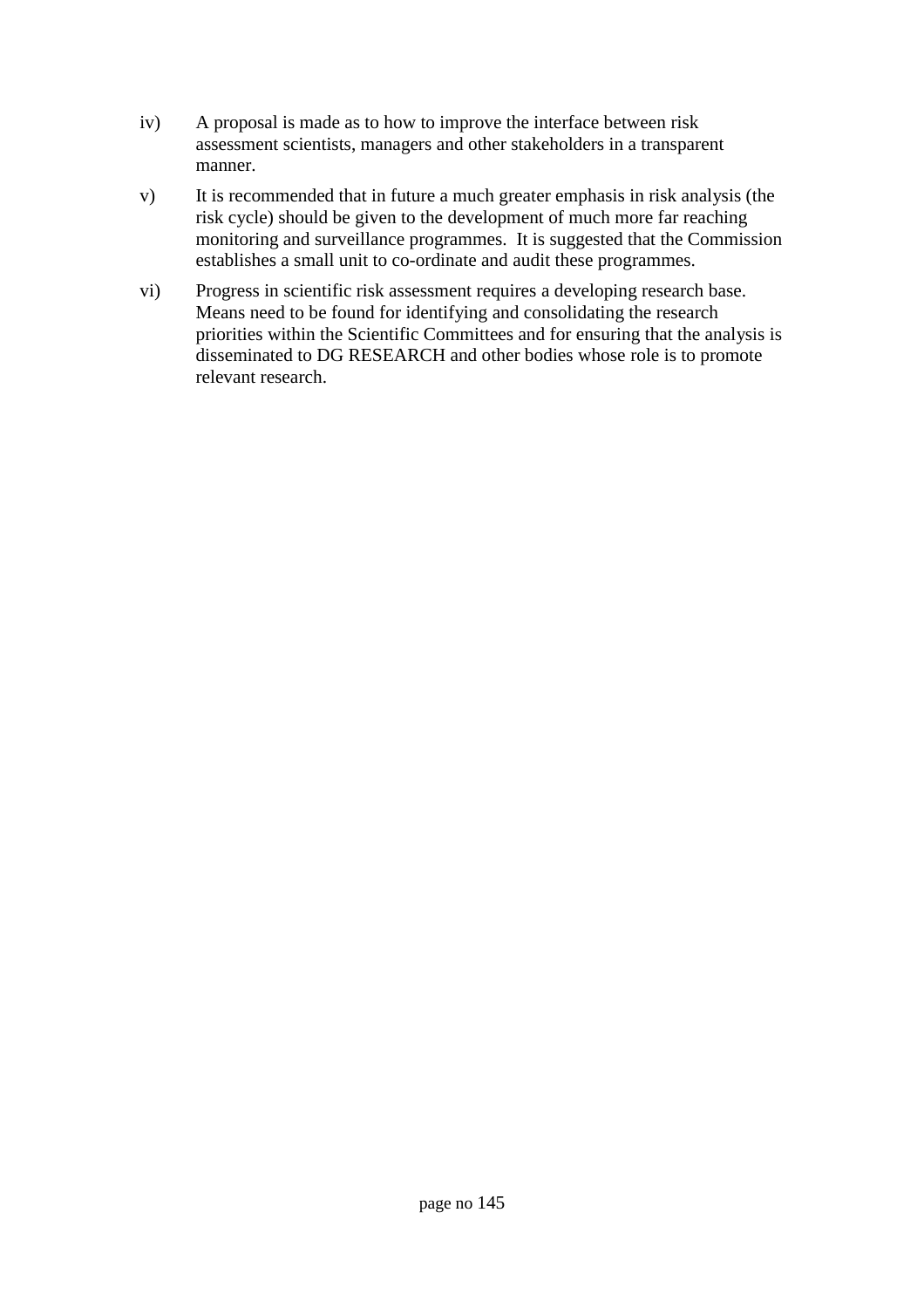# **13 MAIN CONCLUSIONS**

*"Success is relative: it is what we can make of the mess we have made of things"* **T S Elliot (1939)**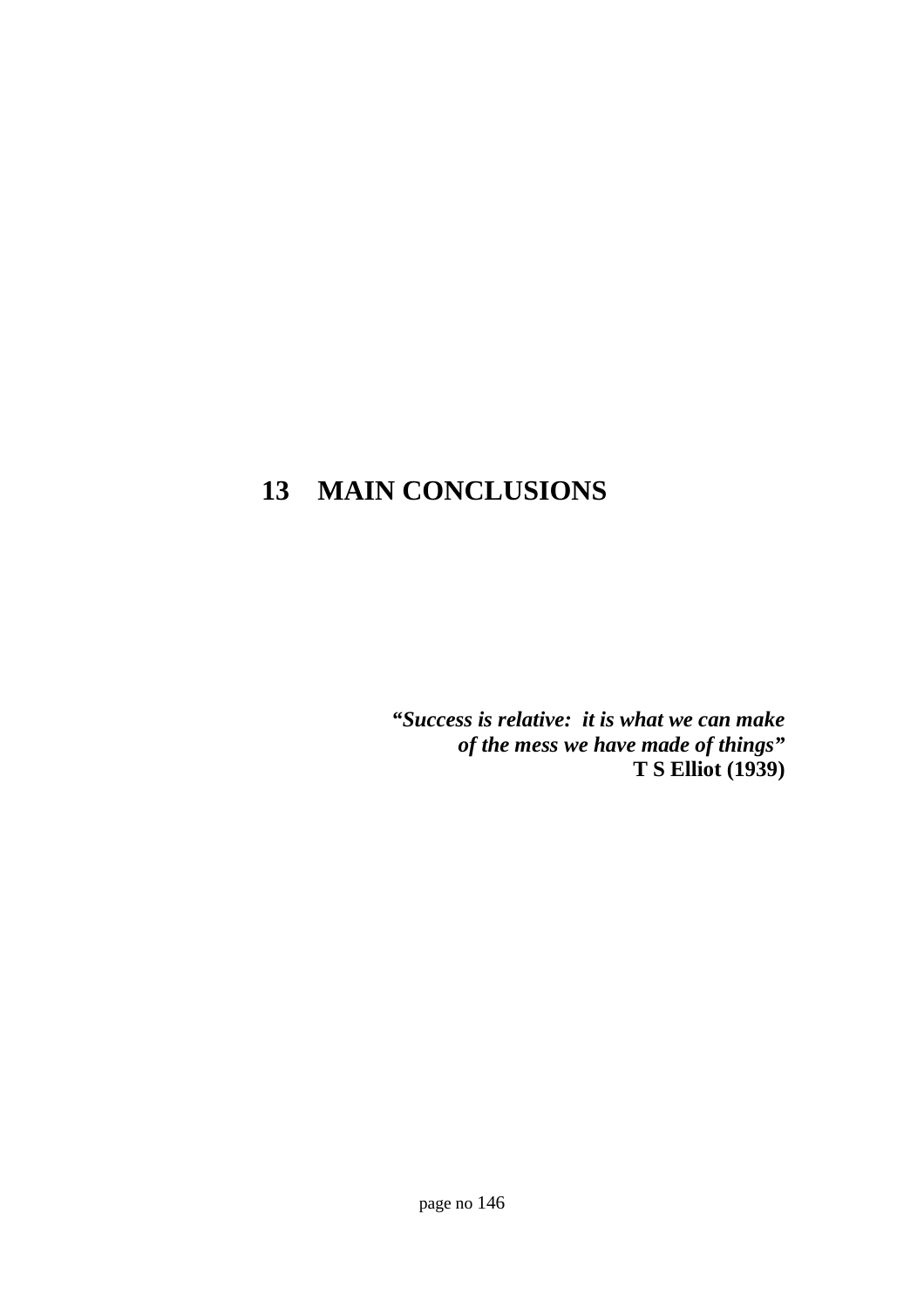- 13.1 Risk assessment is increasingly used as a formal tool prior to risk management. With increasing globalisation of markets and the consequent need to remove barriers to trade, there is a major need for establishing as far as possible common approaches to risk assessment for different risk sources and between countries.
- 13.2 DG SANCO has nine Scientific Advisory Committees which, as an important part of their function, are required to conduct risk assessment. These DG SANCO Scientific Advisory Committees all utilise the following structure for their risk assessment activities:
	- Hazard identification
	- Hazard characterisation
	- Exposure assessment
	- Risk characterisation

Nonetheless, there are variations in the details of the process. In part, this is due to variation in Community legislation relating to different risk sources. Some of these are historic, others relate to the nature of the risk source being assessed.

- 13.3 It is not appropriate to attempt to achieve a position where each committee carries out an identical procedure for all risk assessments. Nonetheless, a substantial measure of convergence is achievable which would not detract from their current activities and would have considerable other benefits. In particular it would:
	- Improve transparency and risk communication
	- Enhance consistency where the same risk source has been considered by different committees

It is considered that the work of other EU committees concerned with human and environmental risk assessment could probably be harmonised in a common operating framework. However, the Working Party was unable to investigate this prospect in detail because of time constraints.

- 13.4 It is important, to ensure progress to harmonisation of risk assessment, that there is an overarching body in the EU with responsibility for facilitating and supporting the process. The Scientific Steering Committee (SSC) appropriately has this role at present. Means need to be found of involving those EU Scientific Committees not currently associated with the SSC to be involved in this co-ordination process. This is in line with the wider issue that there is a very important need to establish a robust procedure for co-ordinating **all** public and environmental issues within the EU. The Working Party notes that the establishment of the European Food Agency could result in the complete segregation of food issues from other public and environmental health issues. From an harmonisation of risk assessment point of view, this would be extremely unfortunate.
- 13.5 A particular need is to ensure that each Committee is able to access readily all relevant data relating to each risk source (and related risk sources). This is not the situation at present.
- 13.6 The Working Party has identified that the strategies adopted for various uses of chemicals are also applicable to micro-organisms and probably other risk sources such as physical factors. Similarly, it is identified that there is much in common between human and environmental risk assessment processes.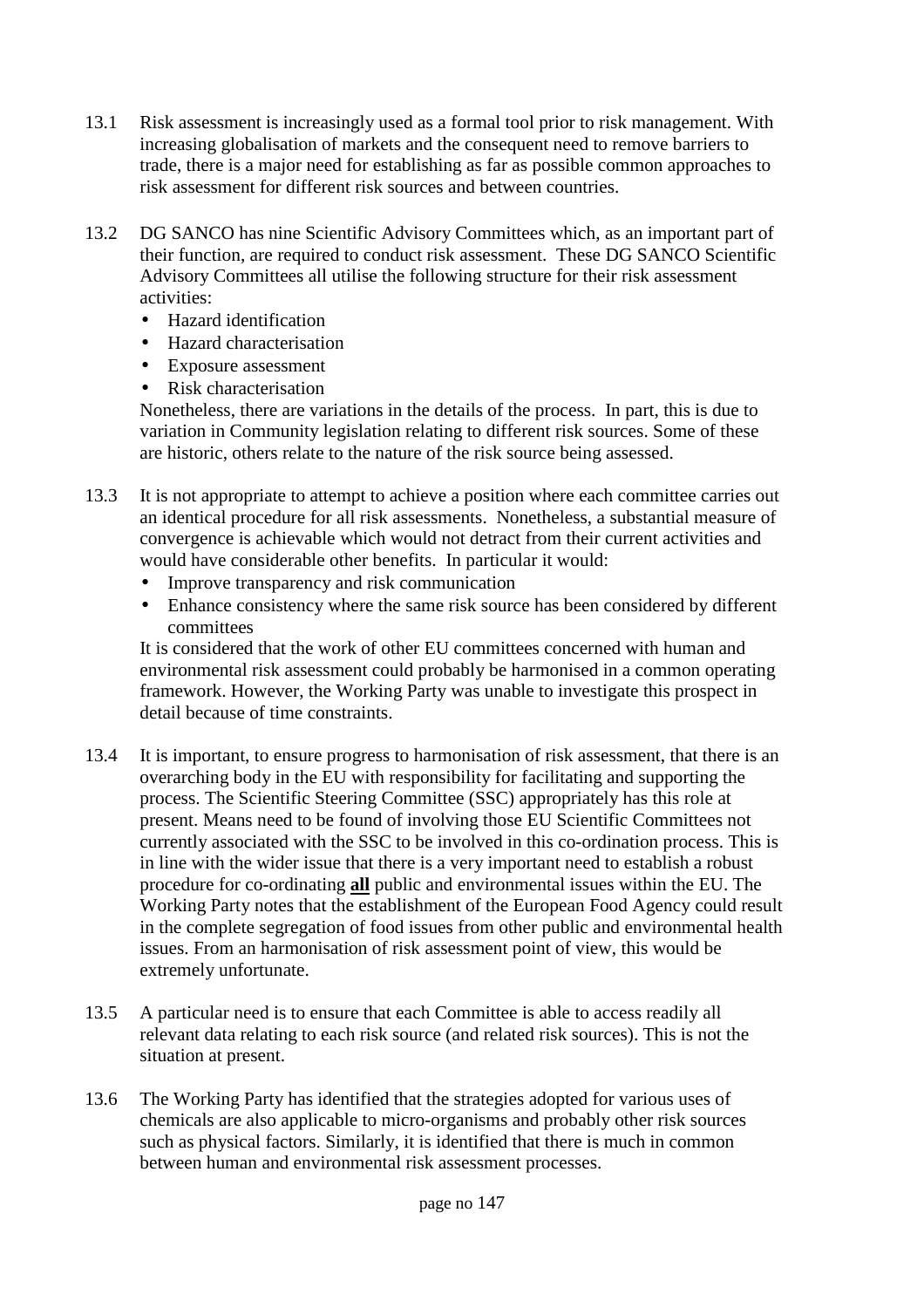- 13.7 A number of scientific developments have occurred which should be considered in the risk assessment process. Such developments are likely to continue. Means are needed to ensure that the risk assessment procedure is fully informed by current relevant science and does not remain static. An important aspect of this developing science base is for harmonisation over which biological changes are considered adverse and which are not. The phenomenon of hormesis, if widely applicable, represents a major challenge for risk assessments.
- 13.8 Risk assessment will be required for an increasing range of purposes. This has profound resource and other implications. However, on animal welfare and ethical grounds there is a continuing pressure to reduce the use of animals for testing to establish the hazards and characterise them. New approaches are needed to meet this challenge.
- 13.9 Of all the areas where major improvements in approach are needed, the most important is that of exposure assessment. This includes:
	- harmonisation of exposure assessments for human and the environment;
	- consistent modelling scenarios representing specific groups of the population, endangered ecosystems, regional and national differences;
	- validation of exposure assessment models against actual surveillance and monitoring data;
	- standardisation of means of expressing uncertainties.
- 13.10 Traditionally, genotoxic chemicals are considered not to have a threshold for their effects while for nearly all other biological endpoints a threshold is assumed. There is a need to reconsider the validity of this fundamental assumption.
- 13.11 Common approaches to hazard characterisation and risk characterisation is needed to ensure:
	- a consistency in the use of uncertainty (default) factors;
	- a rational framework in development and use of mathematical models for doseresponse extrapolation purposes;
	- a coherent strategy for dealing with sensitive sub-groups of human and environmental populations.
- 13.12 It is timely to consider how progress towards harmonisation can be achieved in practice. This requires discussions with stakeholders and, in some cases, more detailed investigations. In this respect a number of recommendations have been identified (see Chapter 14).
- 13.13 In addition to the aspects mentioned above, progress in risk assessment will require a combination of elements including:
	- new "early warning" *in vivo* tests;
	- more predictive in vitro tests and mathematical models;
	- introduction of concepts such as thresholds for toxicological concern (i.e. recognition of a generic exposure level(s) below which a risk source will not produce adverse effects);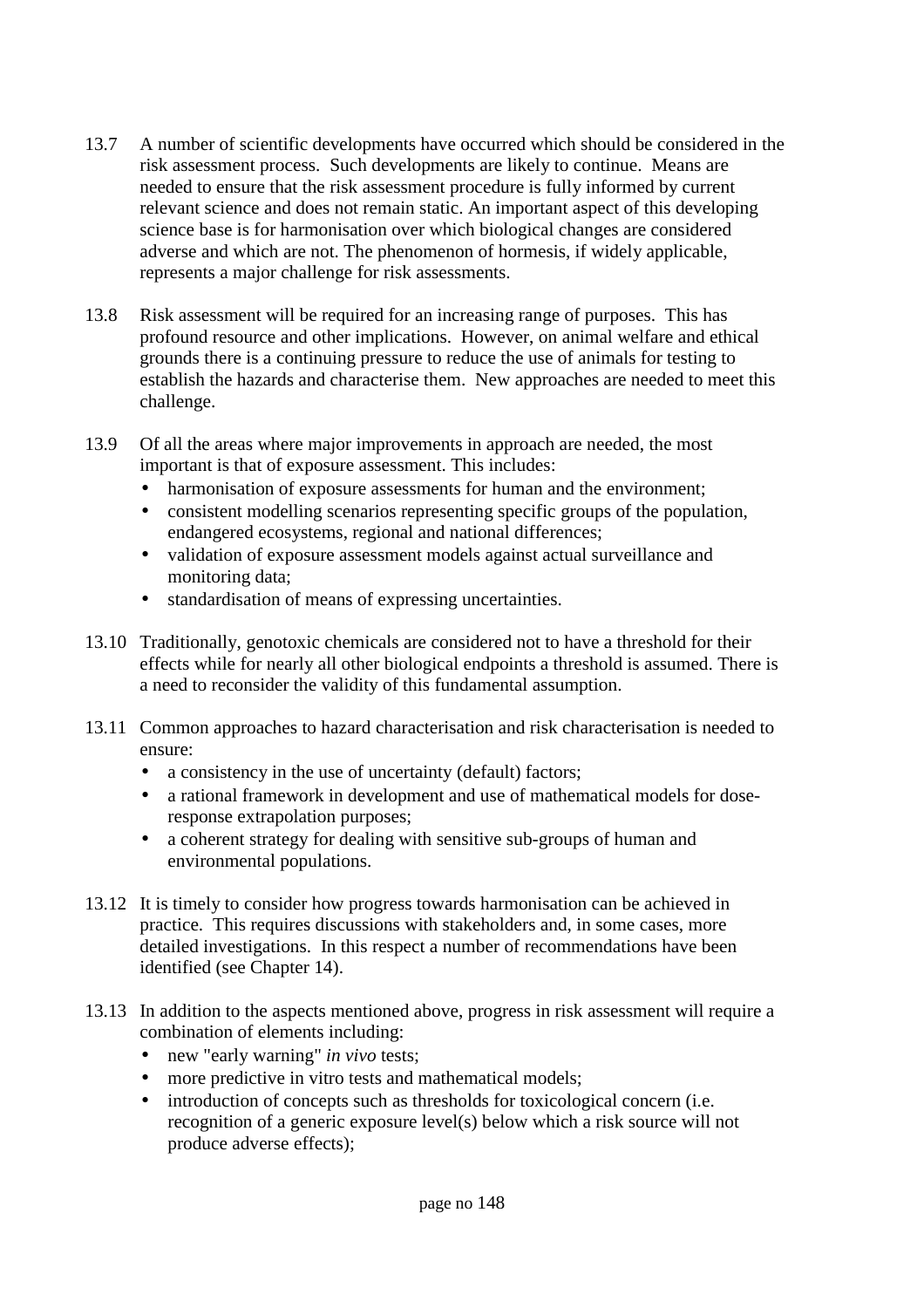- a move away from deterministic risk assessment to quantitative, probabilistic risk assessment;
- a more integrated approach to risk assessment between evaluating the effects in man and impacts on the environment.
- 13.14 Agreement on the criteria for what constitutes an acceptable risk is required. Currently, it has been identified that acceptability is built in some risk assessments, e.g. assessment of food additives, but not other risk sources.
- 13.15 A number of important issues of increasing importance, such as sustainability, animal welfare, quality of life are currently not considered to be part of the risk assessment process. Some formalised procedure for their consideration are suggested.
- 13.16 In addition, attention needs to be given to various approaches for the formal contextualisation of risk, e.g. by
	- comparison with possible replacements,
	- risk ranking,
	- risk / benefit assessment.

The strengths and weaknesses of these approaches are outlined.

- 13.17 The Working Party has identified many unnecessary inconsistencies in the mode and language of reporting of risk assessments within and between Scientific Committees. This is considered to be an obstacle to transparency. Recommendations are provided on a common format for expressing opinions.
- 13.18 The process of risk assessment is and must remain science based. However, at various points in the process for a number of risk assessments dialogue with stakeholders, including risk managers, may be desirable. It is important that a mechanism is established for an effective and open dialogue with risk managers in formulating the questions which form the basis for initiating the great majority of risk assessments. It is also crucial that the conclusions of risk assessments are concise, unambiguous and utilisable. This again requires effective dialogue. In addition, committees require a greater input from Commission officials with the appropriate scientific training. In many Member States, suitably qualified and experienced officials provide background papers to facilitate the risk assessment process. Many of the DG SANCO Committees are severely under-resourced and do not receive this kind of support. As a consequence, an unreasonable burden is often placed on committee members.
- 13.19 Concern is expressed regarding the future availability of individuals with sufficient expertise to deal with the increasingly complex issues involved in risk assessments. Proposals are made on how this worrying deficiency can be addressed.
- 13.20 Other areas where progress is needed include: a much enhanced monitoring and surveillance activity with the findings being used to challenge or verify important risk assessments; enhanced interactions between the Committees and DG RESEARCH in order that important research needs in risk assessment may be incorporated into the European Community research programmes.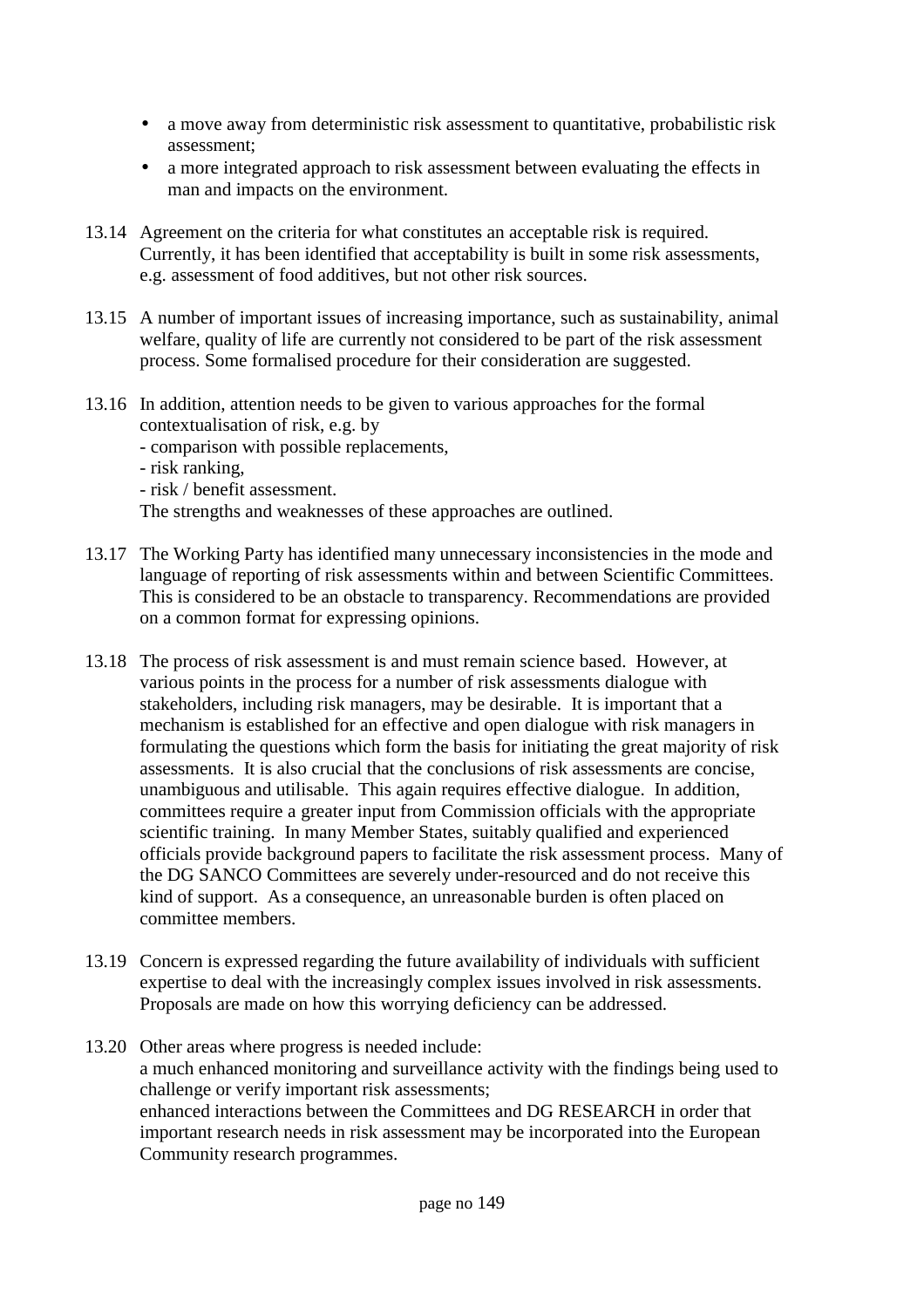## **14 OVERALL RECOMMENDATIONS**

*"Success is a science; if you have the conditions you get the result"* **Oscar Wilde (1883)**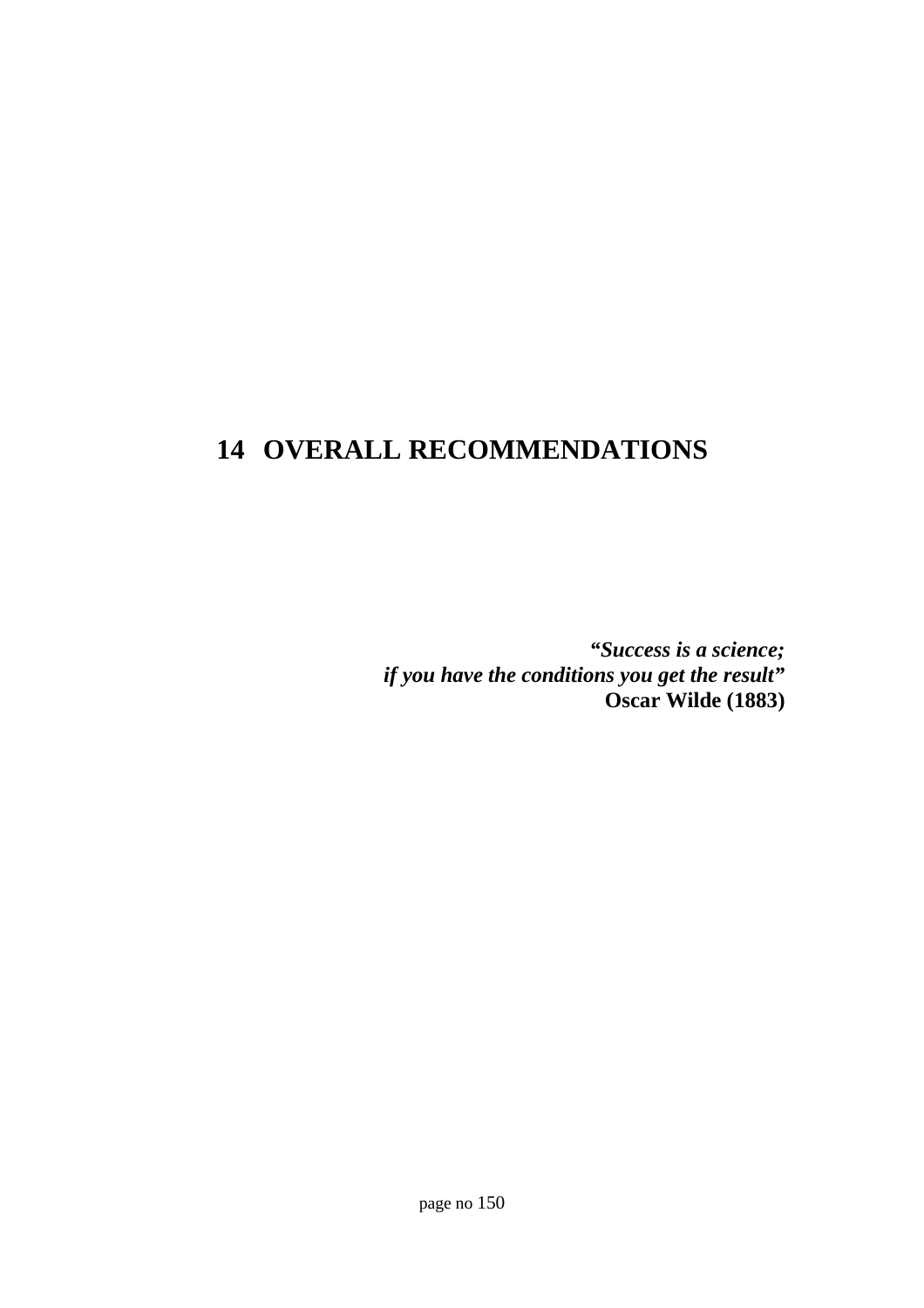- 14.1 The recommendations are addressed to the Commission. They require an early and on-going dialogue between members of the Scientific Committees and Commission Officials to ensure their effective implementation. The recommendations cover both human health and the environment, and fall into three categories, namely those where:
	- i) early adoption is appropriate
	- ii) progressive implementation is considered to be achievable
	- iii) further developments are needed

The Working Party is concerned that the proposed formation of the European Food Authority would result in the separation of three of the Scientific Committees from the other Scientific Committees and that this may detract from the harmonisation process, particularly in regard to the integration of public health and environmental risk assessment. Means must be found to ensure continuity of collaboration.

#### **Recommendations for early adoption**

- 14.2 Agreement that all the Scientific Committees adopt a common glossary of risk terms. It is also important that committees adopt a common language to describe different levels of risk. This should consider how these terms will be translated into the different languages of the Member States.
- 14.3 Identify a common format for expressing the uncertainties in risk characterisation.
- 14.4 Standardise the format for the presentation of risk assessment findings. It is proposed that in future, unless there are specific reasons why it is not appropriate, the following structure is used by all Scientific Committees:
	- a) Title
	- b) Table of contents
	- c) Terms of Reference (e.g. questions asked of the Committee)
	- d) Opinion
	- e) Executive summary
	- f) Background (where the context of the question formulation is set out and reference is made to the source documents and the data which are provided)
	- g) Main text providing the scientific arguments which have to lead to the opinion. This should also identify in a transparent way the uncertainties in the risk characterisation
	- h) Conclusions (from which the essence of the opinion is extracted)
	- i) Recommendations (If so requested by risk managers, these may include priorities for obtaining missing data. Recommendations of risk management nature should be presented by indicating recommended risk management options for the expected level of risk.)
	- j) References (separately from those listed in section f ).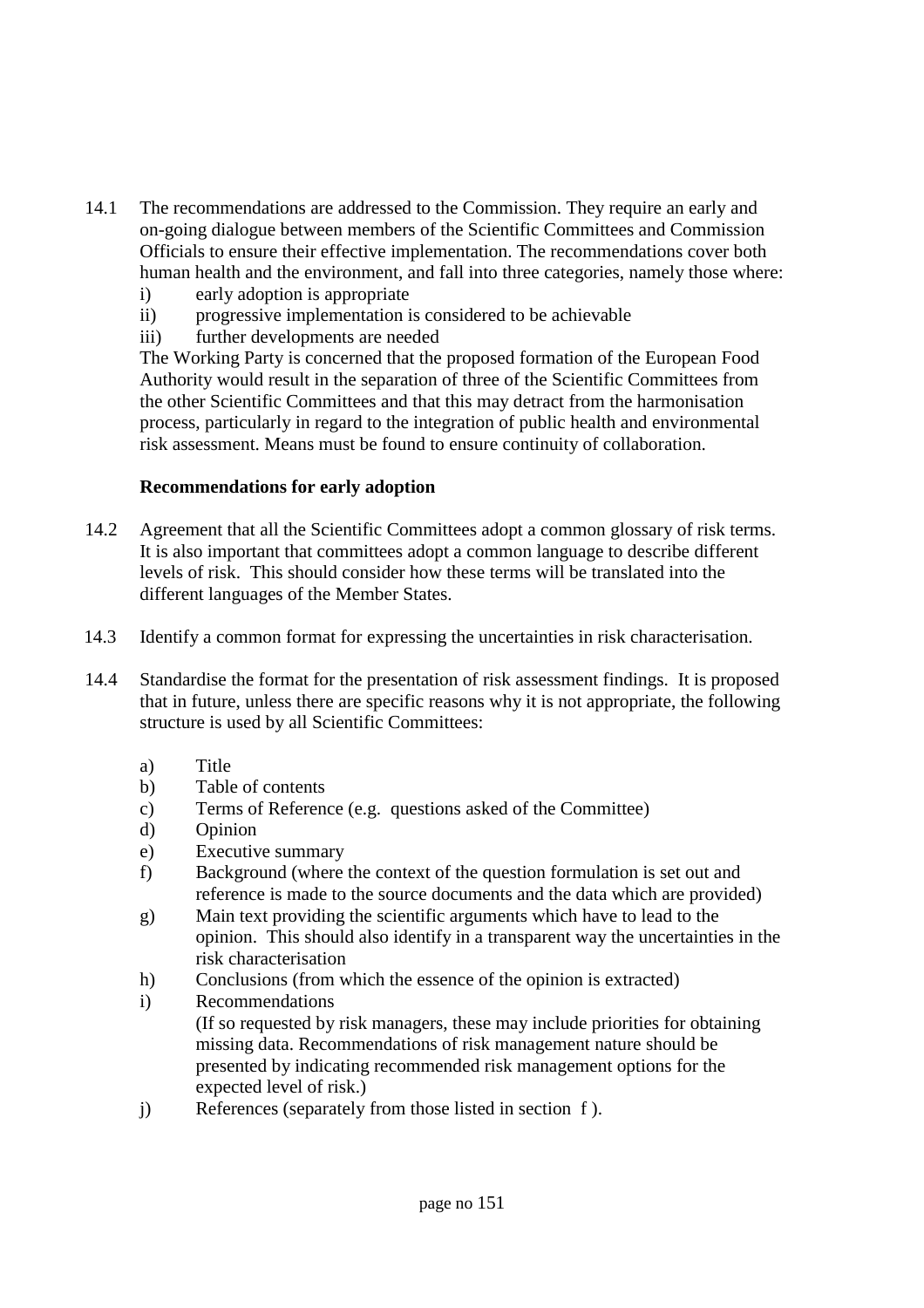It is noted that where committee are dealing with information provided to it in confidence, access to the full report may be restricted. In such cases, sections a), c), d), and e) may be presented separately.

14.5 Introduce a procedure for regular scientific review of the strategies, methods, and other aspects of the general risk assessment process. Consideration should be given to extending the risk assessment elements of the  $5<sup>th</sup>$  Framework Programme and of future Commission Research Programmes to develop and evaluate new methodologies.

It is proposed that an inter-committee Task Force is established which should report regularly to the SSC to promote these aims.

- 14.6 Establish an agreed transparent framework for interactions between members of Scientific Committees and risk managers. A principal requirement is to establish an effective dialogue to ensure that questions put to the committees by the Commission are clear, unambiguous and relevant to the needs of risk management, that all relevant data sources are defined and provided efficiently, and that time scales and other constraints in providing the risk assessment are identified and agreed. Ground rules for discussions with risk managers need to be defined, while taking account of the necessary independence of Scientific Committee members.
- 14.7 Establish effective induction programme(s) for new members of Scientific Committees and regular workshops at which key issues can be discussed. Facilitate a high level training programme(s) to meet the increasing requirement for expertise in risk assessment. This would require the support of Commission' services.
- 14.8 Develop guidelines for carrying out quantitative risk assessments and for assessing their validity.

#### **Areas where progressive implementation is achievable**

- 14.9 Develop a resource within the Commission for the ready provision of data required for risk assessment purposes. It is also recommended that the Commission services play a key role in the development of databases which will enable better predictions to be made of potential adverse effects and to aid consistency in developing risk assessments. It is recognised that issues of confidentiality of data will need to be overcome to achieve this. The access to all relevant data will also aid the reduction of animal use for risk assessment purposes.
- 14.10 A priority should be to agree a stepwise procedure for assessing exposures. This procedure should provide the tool for integrated exposure assessment including all relevant exposure sources and pathways and keep the specific needs of the different Scientific Committees as separate elements. Develop common exposure model scenarios and ensure procedures for their validation. Consideration should be given to drawing on data from existing banks of appropriate samples of aquatic, terrestrial, atmospheric, and human origin to enable validation of such models. The models should also be validated where practicable by direct experimentation.
- 14.11 Assessment of environmental effects is demanded for an increasing range of risk sources. Common guidelines for the assessment of these environmental impacts need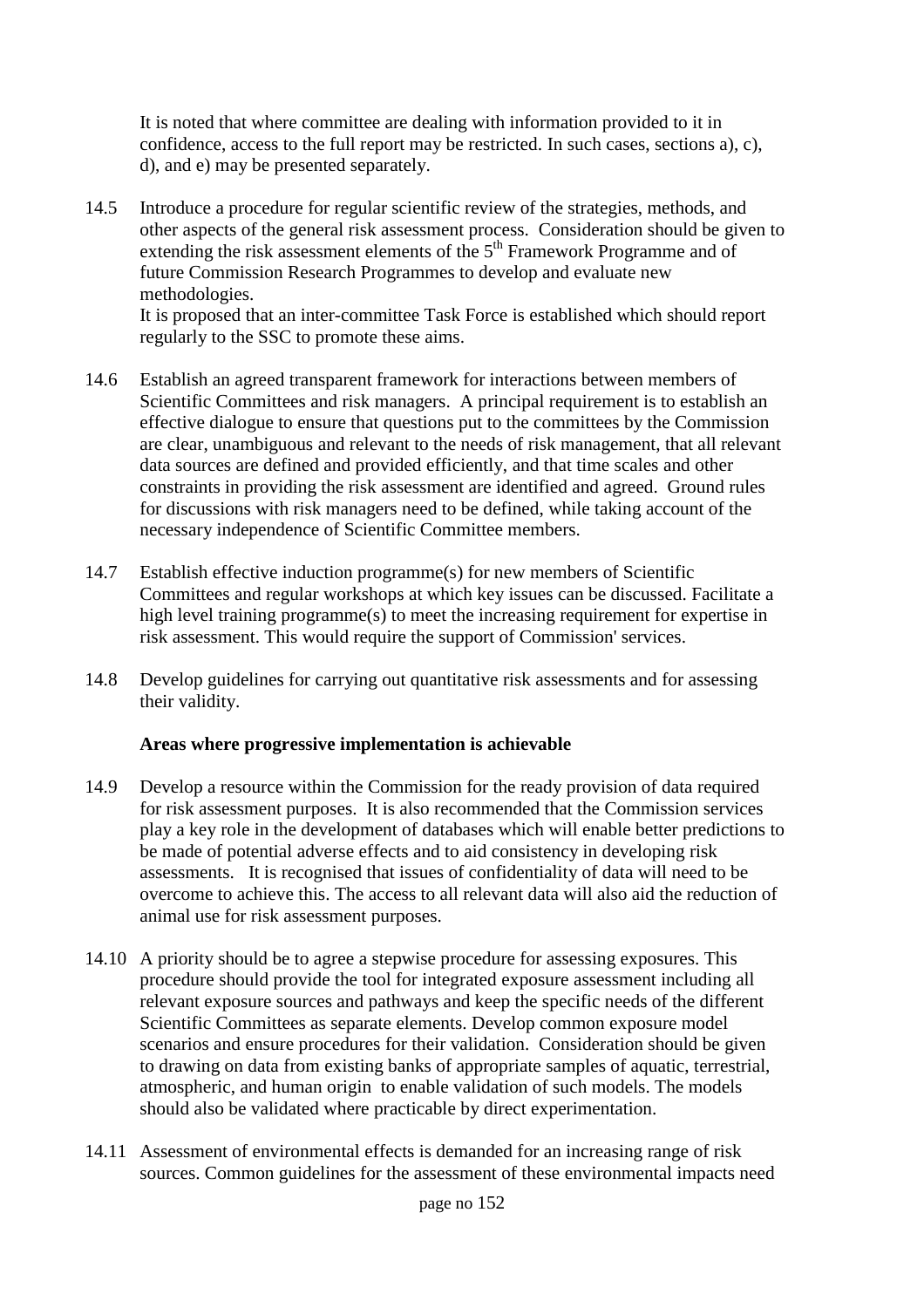to be developed. This should include as far as appropriate an integrated risk assessment strategy (i.e. examination of human and environmental risk assessments together).

14.12 Introduce requirements for monitoring and surveillance for an increasing range ofrisk sources for which:

- there is significant uncertainty in the risk assessment, in particular where there is an absence of data in humans and / or environmental species of concern, **and/or**

- a wide exposure of the public and / or of the environment is anticipated, **and/or**
- there is considerable uncertainty regarding actual levels of exposure, **and/or**
- the risk source is novel, i.e. there is no previous experience of risk sources of this nature.

It is recommended that DG SANCO should co-ordinate this activity. This is important not only from a scientific point of view but also to provide public reassurance.

14.13 A review should be conducted by the Scientific Steering Committee within an agreed time scale to ensure that implementation of the above (14.1 to 14.12) has been effective.

#### **Areas for further development**

- 14.14 There are several areas where further work is needed, for example:
	- a) the introduction of a "thresholds of toxicological concern" approach as a means of reducing unnecessary testing and determining priorities for risk assessment;
	- b) means by which issues such as animal welfare, quality of life and sustainability can be taken into account in the risk assessment process;
	- c) involvement of stakeholders on the issue of suitable means to setting the risk assessment findings in the context of other risks and/or of benefits. These discussions should also consider criteria for "acceptable" risk and whether "action" levels for various risk sources should be identified as part of the overall risk analysis process.

#### **Implementation**

The Working Party recommends that its findings are published and disseminated widely, both in print and electronic forms.

There is a need for the Scientific Committees to be made aware promptly of new scientific data in the field of risk assessment and related areas in order to incorporate these into their work. It should be realised that conflicting interests may exist for scientists and policy makers to share scientific data, as they emerge, with the Scientific Committees, and a mechanism should be implemented to secure the flow of scientific information wherever appropriate. The Working Party recommends that the Task Force (see recommendation 2.5) should include this within its remit, along with the investigation of opportunities for harmonisation of risk assessment procedures both across the EC Scientific Committees and with scientific committees of other national and international bodies. Funding should be made available to facilitate this. Discussions should be initiated with Member States to identify areas where specific progress can be made.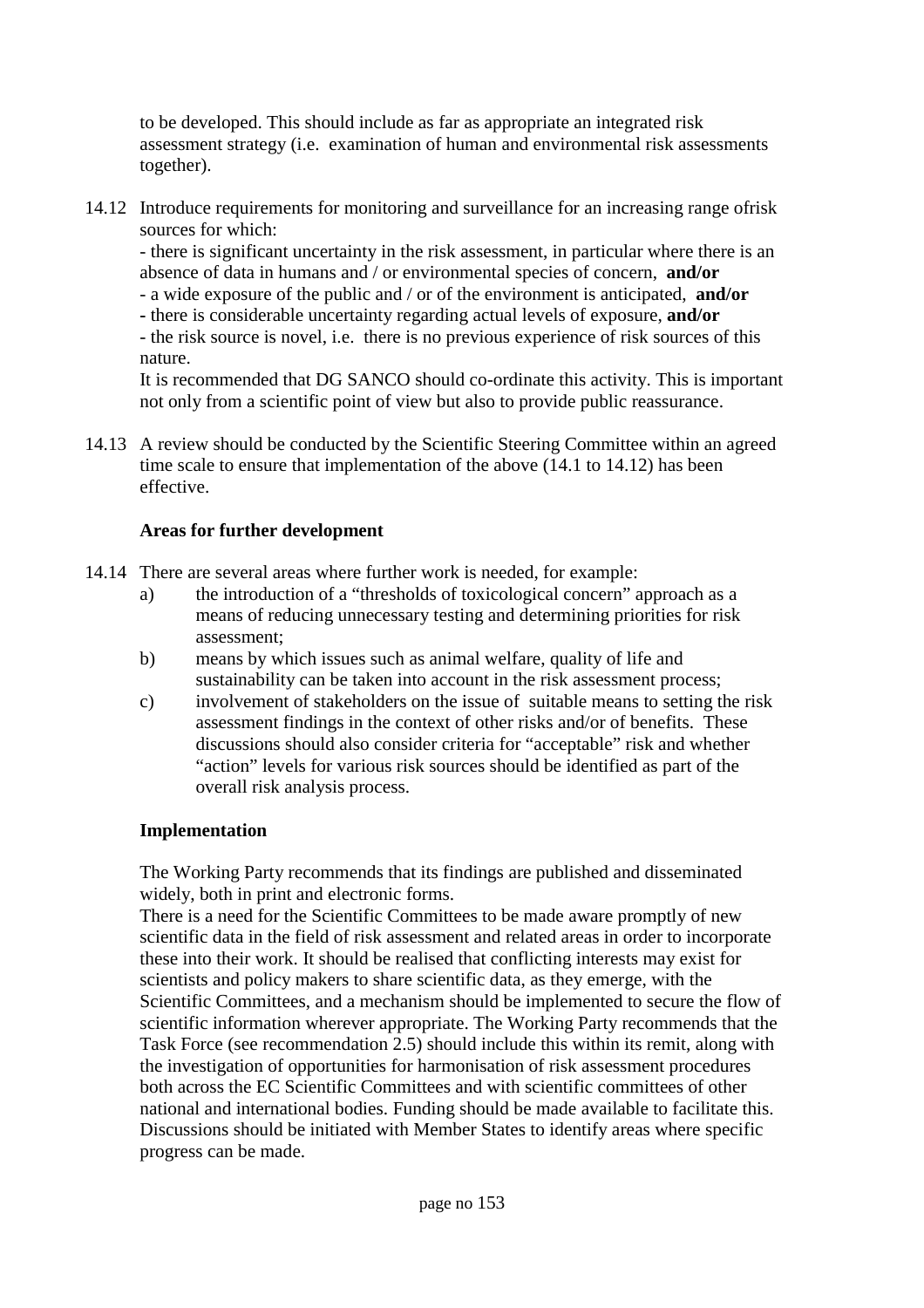## **References**

[ *Note*: the following list references the authors cited in Part 1 of the report. Extensive lists of additional references related to risk assessment of chemicals, microbiological risk assessment for foods, risk assessment for animal infectious diseases are found in Part 2, appendices 3, 4 and 5 respectively]

- ACDP (Advisory Committee on Dangerous Pathogens) (1996) *Microbiological Risk Assessment. An interim Report*. HMSO, London.

- Ahl, A.S., Acree, J.A., Gipson, P.S., McDowell, R.M., Miller, L. and McElvaine, M.D. (1993) Standardization of nomenclature for animal health risk analysis*. Rev. Sci. Tech. Off. Int. Epiz.* **12**:1045-1053.

- American Chemical Society (1998): *Understanding Risk analysis*. Internet Edition, (http;//www.riskworld.com)

- Appleby, M.C. and Hughes, B.O., (1997). *Animal welfare*. CAB international.

- Auton, T.R. (1994): Calculation of benchmark doses from teratology data*. Regul. Toxicol. Pharmacol.* **19**:152-167.

- Barnes, D.G. *et al*. (1995): Benchmark dose workshop: criteria for use of a benchmark dose to estimate a reference dose. *Regul. Toxicol. Pharmacol*. **21**:296-306.

- Bateson, P., (1991). Assessment of pain in animals. *Anim. Behav*., **42**:827-839.

- Bateson, P., (1986). When to experiment on animals. Conflicts of interest between experimenters and their critics might be resolved by weighing up the degree of suffering against the value of the research. *New Sci*., 30-32.

- Bentham, J., (1970). *An introduction to the principles of morals and legislation*. The Atlone Press, London Press.

- Broom, D.M., (1996). Animal welfare defined in terms of attempts to cope with the environment. *Acta Agric. Scand. Supp*. **27**:22-28.

- Broom, D.M. and Johnson, K.G., 1993. *Stress and animal welfare*. Chapman and Hall, London.

- Brooks, R. (1996): EuroQol (European Quality of life Group): the current state of the play. *Health Policy*, **37**:53-73.

- Brugère, H., Laurent, J., Le Bars, D., Mahouy, G., Milhaud, C., Schmidt, S. and Wintergerst, J., (1992). *Expérimentation animale - mode d'emploi*, INSERM, Paris.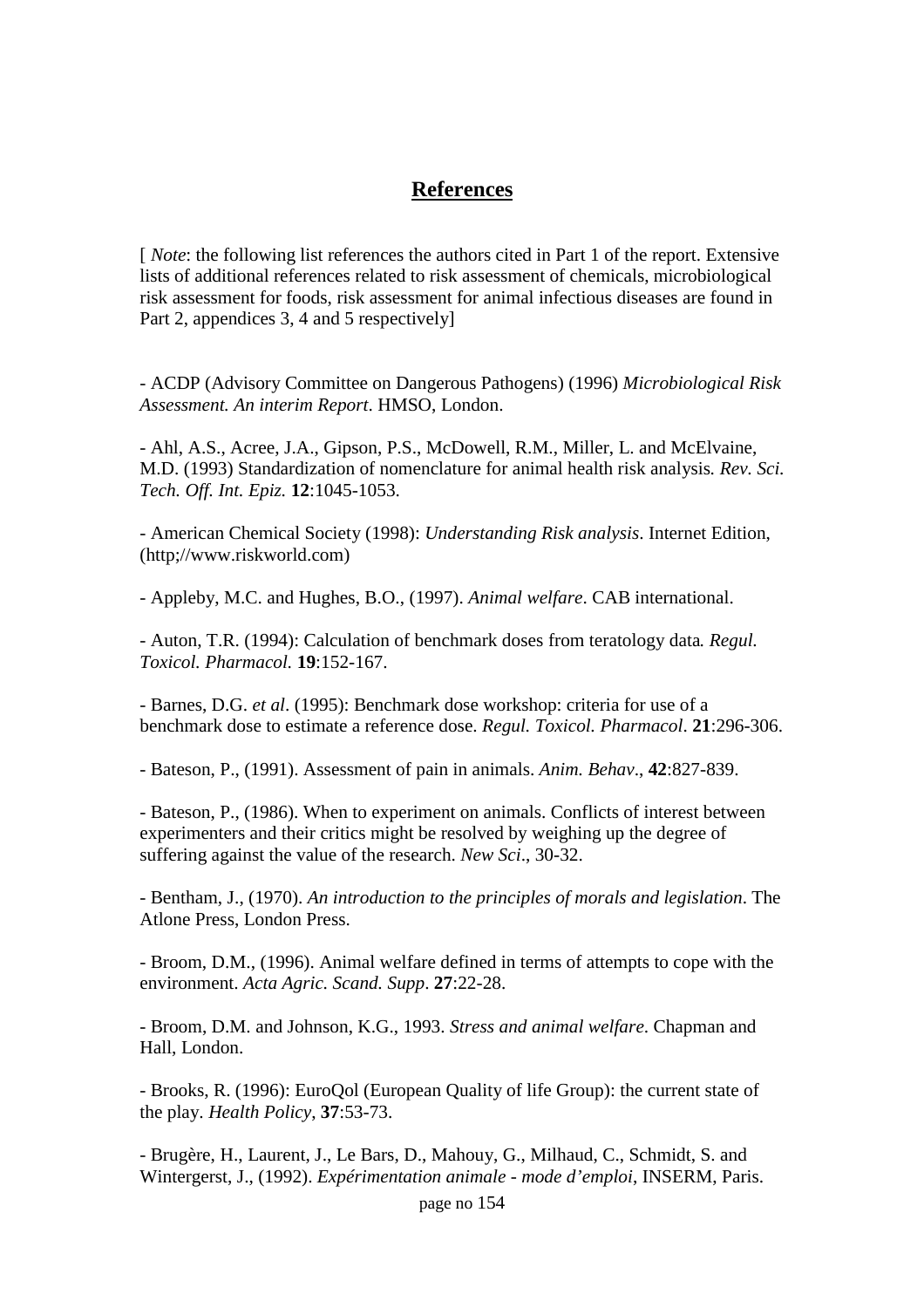- Calabrese, E.J. and Baldwin, L.A. (1998): Can the concept of hormesis be generalised to carcinogenesis? *Regul. Toxicol. Pharmacol*. **28**:230-241.

- Calabrese, E.J. (1985): Uncertainty factors and interindividual variation*. Regul. Toxicol. Pharmacol*. **5**:190-196.

- CAC (Codex Alimentarius Commission) (1999) Principles and Guidelines for the Conduct of Microbiological Risk Assessment. ALINORM 99/13A.

- Covello, V.T. and Merkhofer, M.W. (1993). *Risk assessment Methods. Approaches for Assessing Health and Environmental Risks*. Plenum Press, New York.

- Crawford, M. and Wilson, R (1996) Low dose linearity: The rule or the exception? *J Hum Ecol Risk Assess.* **2**:305-330.

- Crump, K.W. (1984): A new method for determining allowable daily intakes. *Fundam. Appl. Toxicol*. **4**:854-871.

- Crump, K.S., Hoel, D.G., Langley, G.H. and Peto, R. (1976) Fundamental carcinogenic processes and their implications for low dose risk assessment. *Cancer Res*, **36**:2973-2979.

- Davies, J.C. (Ed) (1996): *Comparing Environmental Risks: Tools for Setting Government Priorities.* Resources for the Future, Centre for Risk Management, Washington D.C.

- Di Finetti, B. (1937): La prévision, ses lois logiques, ses sources objectives. *Ann. Inst. Henri Poincaré*, **7**:1-68.

- Doull, J. *et al*. (1999): A cancer risk assessment of di(2-ethylexyl)phthalate: Application of the new U.S. EPA risk assessment guidelines. *Regul. Toxicol. Pharmacol*. **29**:327-357.

- Dourson, M.L. and Lu, F.C. (1995): Safety/risk assessment of chemicals compared for different expert groups. *Biomed. Environ. Sci*. **8**:1-13.

- Dybing, E., Sanner, T., Roelfzema, H., Kroese, D., and Tennant, R.W. (1997): T25: A simplified carcinogenic potency index: description of the system and study of correlations between carcinogenic potency and species/site specificity and mutagenicity. *Pharmacol. Toxicol*. **80**: 272-279.

- ECETOC (1996): *Risk Assessment for Carcinogens*. Monograph n°24, European Center for Ecotoxicology and Toxicology of Chemicals, Brussels.

- Essink-Bot, M.L. (1995): *Health status as a measure of outcome of disease and treatment*. PhD Dissertation, Erasmus Universiteit, Rotterdam.

- Fan, A. M. and Chang, L.W. (Ed.) (1996) *Toxicology and Risk Assessment. Principles, Methods, and Applications*. Marcel Dekker, Inc., New York.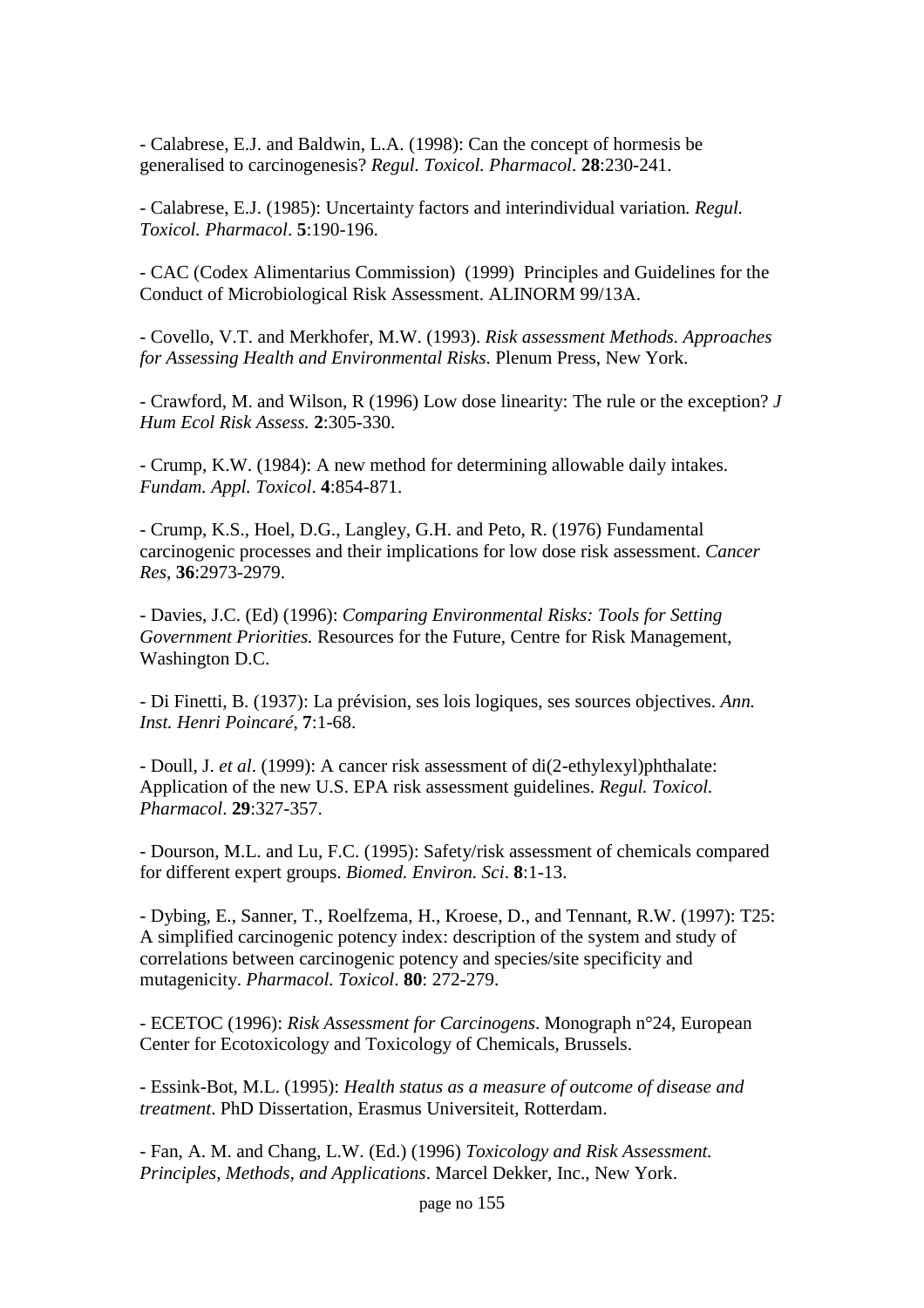- FAO/WHO (1998) *Application of Risk Communication to Food Standards and Safety Matters*. Report of the Joint FAO/WHO Expert Consultation, Rome, Italy, 2-6 February 1998. FAO Food and Nutrition Paper n° 70, FAO, Rome.

- FAO/WHO (1997) *Risk Management and Food Safety*. Report of a joint FAO/WHO Consultation, Rome, Italy, 27-31 January 1997. FAO Food and Nutrition Paper n°65, FAO, Rome.

- FAO/WHO (1995) *Application of Risk Analysis to Food Standards Issues*. Report of the Joint FAO/WHO Expert Consultation, Geneva, Switzerland, 13-17 March 1995. WHO, Geneva, WHO/FNU/FOS/95.3.

- Fraser, D., Weary, D.M., Pajor, E.A. and Milligan, B.N., (1997). A scientific conception of animal welfare that reflects ethical concerns. *Anim. Welfare*, **6**:187-205.

- Fraser, D., (1995). Science, values and animal welfare: exploring the "inextricable connection". *Anim. Welfare*, **4**:103-117.

- Gale, P., (1998) Quantitative BSE risk assessment: relating exposure to risk. *Letters in Applied Microbiology*, **27**:239-242.

- Havelaar, A.H. et al. (2000a): Balancing the risks and benefits of drinking water disinfection: Disability Adjusted Life Years on the scale. *Environmental Health Perspectives*, **108** (4):315-321.

- Havelaar, A.H., de Wit, M. A. S. and van Koningsveld, R. (2000b): *Health burden in the Netherlands (1990-1995) due to infections with thermophilic Campylobacter species.* Report number 284550 004, National Institute of Public Health and the Environment, Bilthoven.

- Havelaar, A.R., Slob, W. and Jouve, J.L. (1999): A public health basis for food safety objectives. *In* L. H. J. Goossens (Ed*.), Proceedings, 9th Annual Conference, Society for Risk analysis Europe*, Delft University Press.

- Hughes, B.O., (1976). Behaviour as an index of welfare. *In* : Proceedings of the fifth European Poultry Conference, Malta, 1005-1018.

- ICMSF (International Commission for Microbiological Specifications for Foods) (1998) Potential application of risk assessment techniques to microbiological issues related to international trade in foods and food products. *Journal of Food Protection*, **61** (8):1075-1086.

- ILSI (International Life Science Institute) (2000) *Revised Framework for Microbial Risk Assessment.* An ILSI Risk Science Institute Workshop Report, ILSI Press, Washington D.C.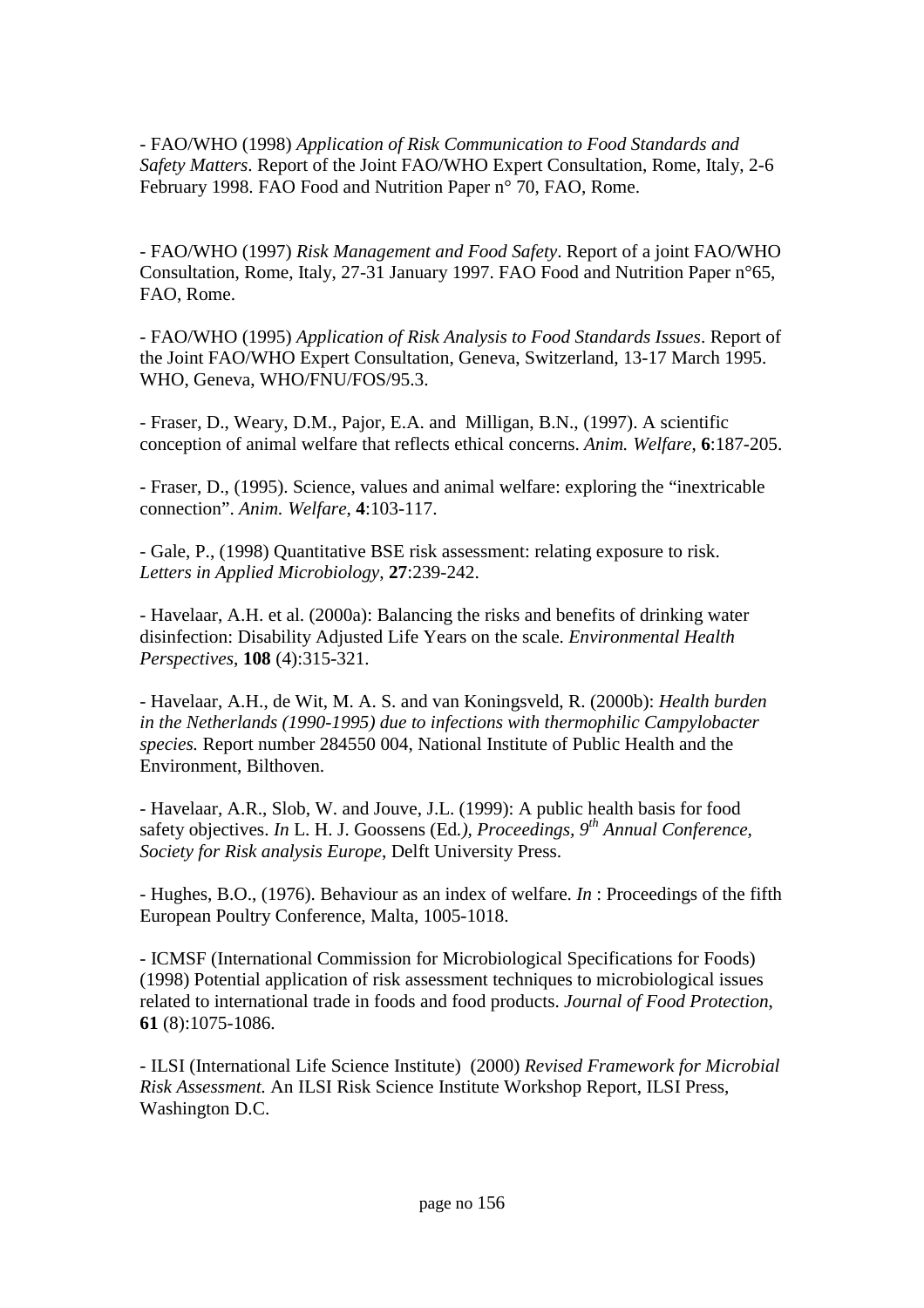- ILSI (International Life Science Institute) (1996) A conceptual framework to assess the risk of human disease following exposure to pathogens. *Risk Analysis*, **16** (6):841- 848.

- JECFA (1974): *Toxicological evaluation of certain food additives with a review of general principles and of specifications*. WHO Technical Report Series No. 539.

- JECFA (1962): *Evaluation of the toxicity of a number of antimicrobials and antioxidants*. FAO Nutrition Meetings Report Series No. 31

- JECFA (1958): *Procedures for the testing of intentional food additives to establish their safety for use*. WHO Technical Report Series No. 144

- JECFA (1957): *General principles governing the use of food additives*. WHO Technical Report Series No. 129

- Johannsen, F.R.(1990) Risk assessment of carcinogenic and non-carcinogenic chemicals. *Critical Reviews in Toxicology*, 341-367.

- Kaplan S. (1997) The words of risk analysis. *Risk Analysis* **17** (4).

- Kellar, J.A. (1993) The application of risk analysis to international trade in animals and animal products. *Rev. Sci. Tech. Off. Int. Epiz*. **12**:1023-1044.

- Kroes, R., Munro, I. and Poulsen, E. (1993): Workshops on the scientific evaluation of the safety factor for the acceptable daily intake (ADI): Editorial summary*. Food Addit. Contamin*. **10**:269:273.

- Laplace, P.S. (1814): *Essai philosophique sur les probabilités* [English translation (1951), Dover, New-York]

- Lawrence Podolsky, M. and Lukas, V.S., (1999). *The care and feeding of an institutional care and use committee*. CRC Press.

- Lowell, D.P. and Thomas, G. (1996): Quantitative risk assessment and the limitations of the linearised multistage model. *Human Exp. Toxicol*. **15**:87-104.

- Lu, F.C. (1998): Acceptable daily intake: Inception, evolution, and application. *Regul. Toxicol. Pharmacol*. **8**:45-60.

- Mann, M.D., Crouse, D.A. and Prentice, E.D., (1991). Appropriate animal numbers in biomedical research in light of animal welfare considerations. *Lab. Anim. Sci*., **41**:6-14.

- Monamy, V ., (1996). *Animal experimentation : A student guide to balancing the issues*. Australian and New Zealand Council for the care of animals in research and teaching.

- Morgan, M.G. and Henrion, M. (1990). *Uncertainty. A Guide to Dealing with Uncertainty in Quantitative Risk and Policy Analysis*. Cambridge University Press.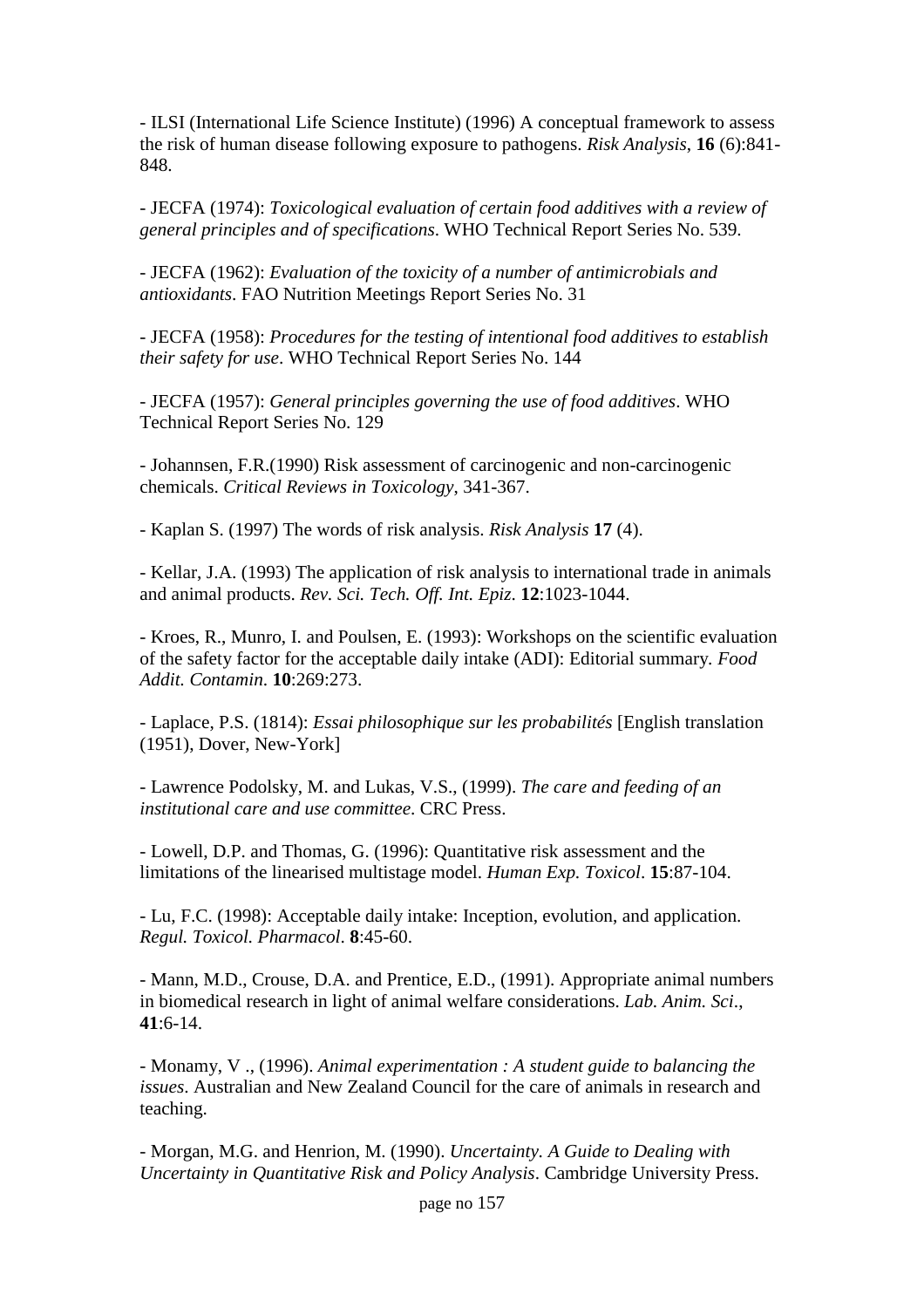- Morton D.B. and Griffith, P.H.M., (1985). Guidelines on the recognition of pain, distress and discomfort in experimental animals and an hypothesis for assessment. *Vet. Rec*., **116**:431-436.

- Murray, C.J.L. (1996): Rethinking DALYs. *In* C.J.L. Murray and A.D. Lopez (Eds), *The Global Burden of Disease*. Global Burden of Disease and Injury Series, Volume 1. Harvard School of Public Health (on behalf of the World Health Organisation and the World Bank), Boston.

- Murray, C.J.L. and Lopez, A.D. (1996): *The Global Burden of Disease*. Global Burden of Disease and Injury Series, Volume 1. Harvard School of Public Health (on behalf of the World Health Organisation and the World Bank), Boston.

- NRC (National Research Council) (1983): *Risk Assessment in the Federal Government: Managing the Process*. National Academy Press, Washington D.C.

- Nord, E. (1995): The person-trade-off approach to valuing health care programs. *Medical Decision Making*, **15**:201-208.

- OIE (Office International des Epizooties) (1999) Import risk analysis. In *International Animal Health Code*, section 1.4. OIE, Paris.

- Orlans, F.B., (1987). Research protocol review for animal welfare. *Invest. Radiol*., **22**:253-258.

- Ouedraogo A.P. and Le Neindre, P., (1999). *L'homme et l'animal : un débat de société*. INRA Editions, Paris.

- Pifer, L., Shimizu, K. and Pifer, R., (1994). Public attitudes towards animal research : some international comparisons. *In* : K. Sapiro and A. Arluke Ed. *Society and animals*, 95-115. The white horse press.

- Poulsen, E. (1995): René Truhaut and the Acceptable Daily Intake: A Personal Note. *Teratogenisis, Carcinogenesis, and Mutagenesis* **15**, 273-275

- Ramsey, F.P. (1931): *Truth and probability. The foundation of mathematics and other logical essays*. K. Paul, Trench, Trubner and Co., London.

- Renwick, A.G. (1998): Toxicokinetics in infants and children in relation to the ADI and TDI. *Food Addit. Contamin*. **15**:17-35.

- Renwick, A.G. (1996): Inter-ethnic differences in xenobiotic metabolism*. Environ. Toxicol. Pharmacol*. **2**:165-170.

- Renwick, A.G. (1993): Data-derived safety factors for the evaluation of food additives and environmental contaminants. *Food Addit. Contamin*. **10**:275-305.

- Renwick, A.G. (1991): Safety factors and establishment of acceptable daily intake. *Food Addit. Contamin*. **8**:135-150.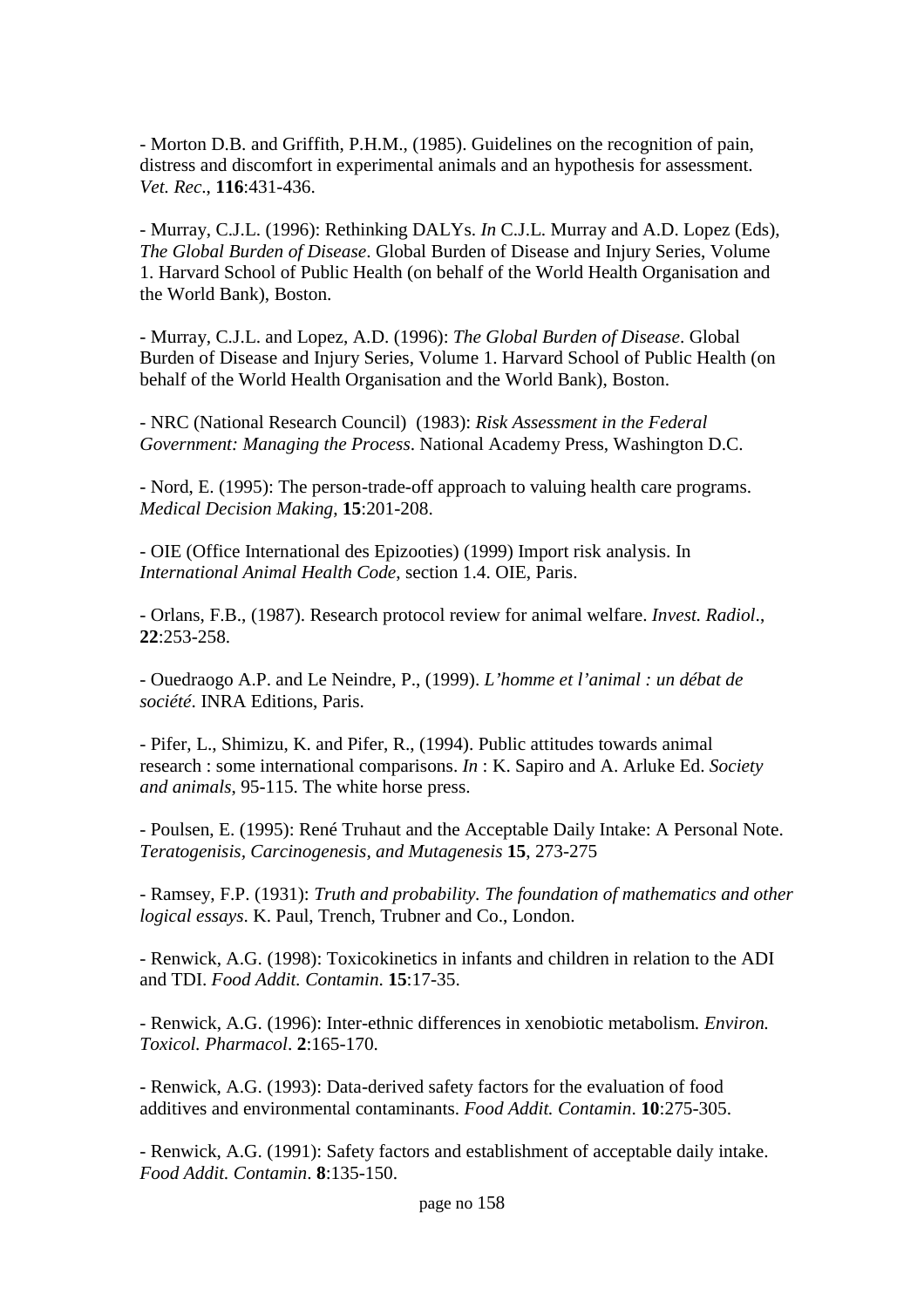**-** Renwick A.G. and Lazarus, N.R. (1998) Human variability and non cancer risk assessment. An analysis of the default uncertainty factor. *Regulatory Toxicology and Pharmacology*. **27**: 3-20.

- Rubery, E.D., Barlow, S.M. and Steadman, J.H. (1990): Criteria for setting quantitative estimates of acceptable intakes of chemicals in food in the UK*. Food Additives Contamin*. **7**:287-302.

- Russel, M. and Gruber, M. (1987) Risk assessment in environmental policy making. *Science*, **236**:286-290.

- Singer, P., (1990). Ethics and animals behaviour. *Brain Res*., **13**:45-49.

- Sielken, R.L.Jr., Bretzlaff, R.S. and Stevenson, D.E. (1995): Challenges to default assumptions stimulate comprehensive realism as a new tier in quantitative cancer risk assessment. *Regul. Toxicol. Pharmacol*. **21**:270-280.

- Slob, W. (1999): thresholds in toxicology and risk assessment. *Int. J. Toxicol*., **18**:259-268.

- Smith, K.W., Avis, N.E. and Assmann, S.F., (1999). Distinguishing between quality of life and health status in quality of life research : a meta-analysis. *Quality of life res*. **8n** 447-459.

- Swartout, J.C., Price, P.S., Dourson, M.L., Carlson-Lynch, H.L. and Keenan, R.E. (1998) A probabilistic framework for the reference dose (Probabilistic RfD). *Risk Analysis*. **18** (3).

- Torrance, G.W. (1986): Measurement of health utilities for economic appraisal. *Journal of Health Economics*, **5**:1-30.

- Truhaut, R. (1991): The concept of acceptable daily intake: an historical review. *Food Additives Contamin*. **8**:151-162.

- UFAW, (1992). Farm animal welfare council, UFAW updates the five freedoms, 1992. *Vet. Rec*., 131, 357.

- US Presidential/Congressional Commission on Risk Assessment and Risk Management (1997): *Framework for Environmental Health Risk Management*. Final report, volume 1, Internet Edition (http://www.riskworld.com).

- Van Leeuwen, C.J. *et al*. (1996) Risk assessment and management of new and existing chemicals. *Env. Toxico. Pharma*., **2**:243-299.

- Veissier, I, (1999). Expérimentation animale : biologie, éthique, réglementation. *INRA Prod. Anim*., **12**:365-375.

- Vermeire, T. *et al*. (1998): Assessment factors for human health risk assessment: A discussion paper. *Crit. Rev. Toxicol*. **29**:3439-3490.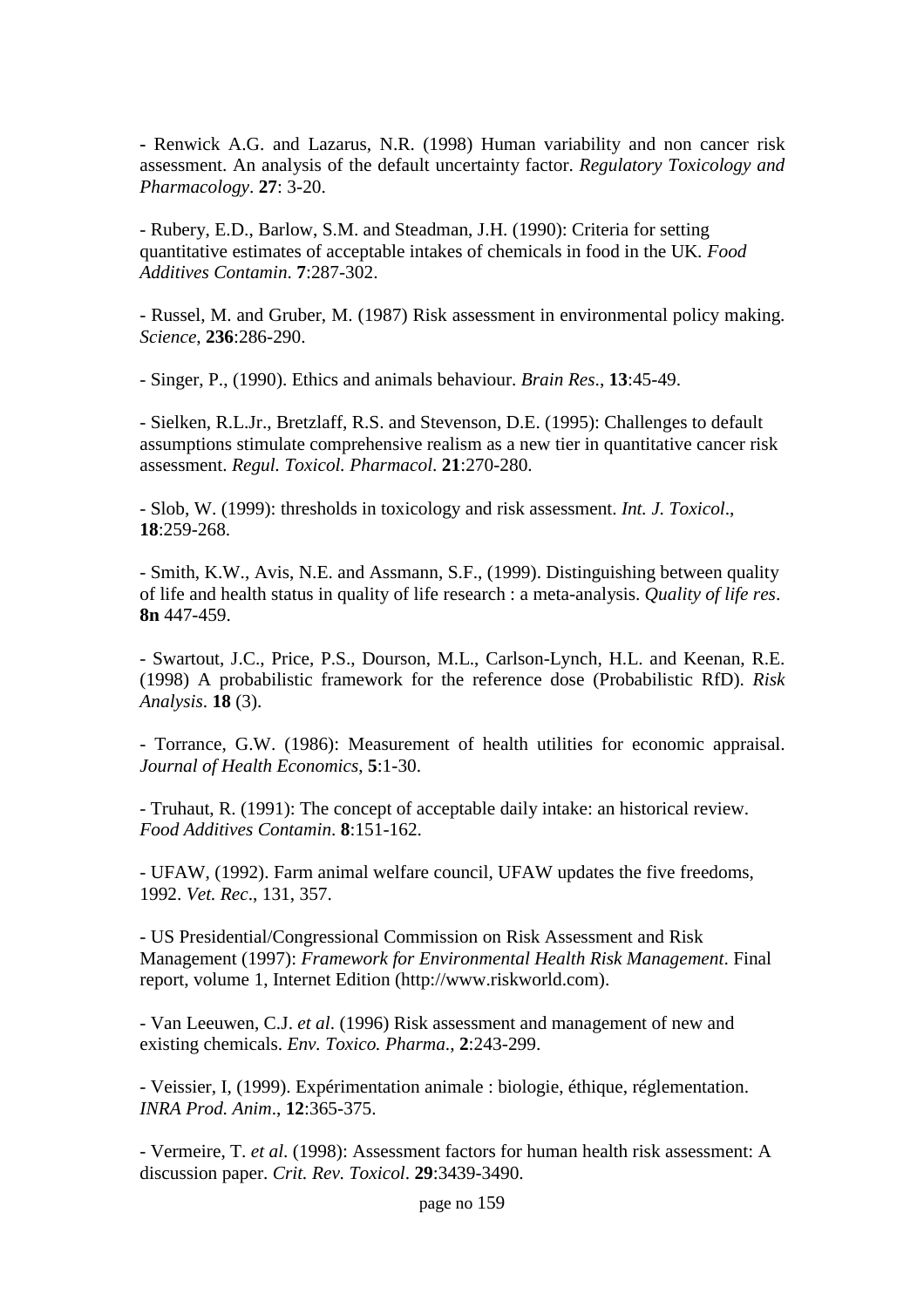- Vermeire, T.G. *et al*. (1997) European Union system for the evaluation of substances (EUSES). Principles and structure. *Chemosphere*, **34**:1823-1836.

- Vose, D. (2000) *Risk Analysis, A quantitative guide*. Second edition, John Wiley & Sons, Ltd. Publisher, Chichester.

- Vose, D. (1997) Risk analysis in relation to the importation and exportation of animal products. *Rev. Sci. Tech. Off. Int. Epiz*. **16**:17-29.

- Wilkinson,C.F. and Lamb, J.C. (1999): The potential health effects of phthalate esters in children' toys: A review and risk assessment. *Regul. Toxicol. Pharmacol*. 30:140-155.

- Wilson, R. and Crouch E.A.C. (1987) Risk Assessment and Comparisons: An Introduction. *Science*, **236**: 267-270.

- WHO (1999) *Principles for the Assessment of Risks to Human Health from Exposure to Chemicals*. IPCS Environmental Health Criteria 210, WHO, Geneva.

- WHO (1994) *Assessing Human Health Risks of Chemicals: Derivation of Guidance Values for Health-Based Exposure Limits*. IPCS Environmental Health Criteria 170, WHO, Geneva.

- World Health Organisation (WHO) (1992): *Basic Documents*. WHO, 32nd Edition, Geneva.

- WHO (1987) *Principles for the Safety Assessment of Food Additives and Contaminants in Food*. IPCS Environmental Health Criteria 70, WHO, Geneva.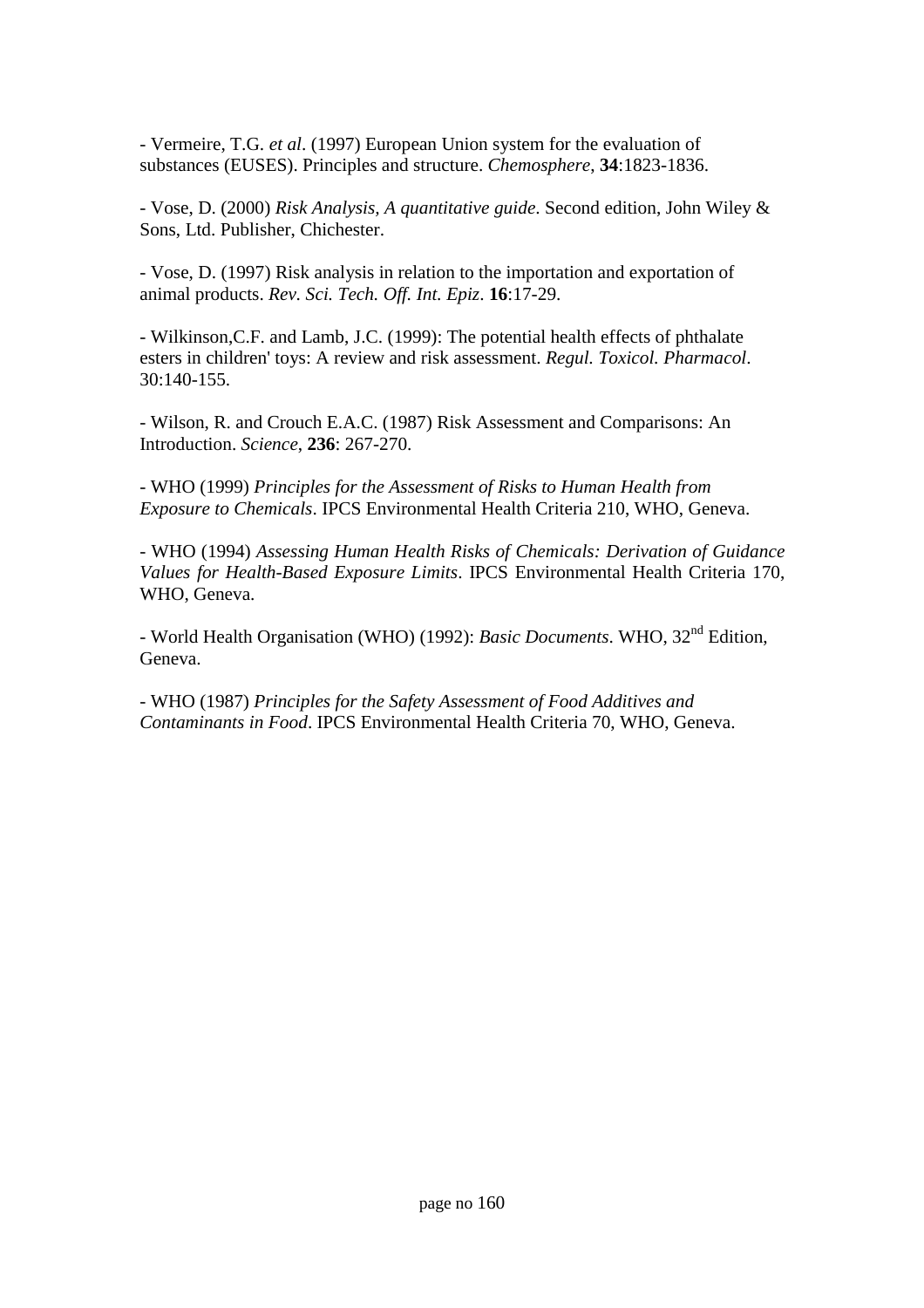### **Membership of the Working Party and its working groups**

### **Members of the Scientific Committees:**

| M. R. AHL                | Tübingen (D) - SCAHAW*                                                                                     |
|--------------------------|------------------------------------------------------------------------------------------------------------|
| M. A. ANADON             | Universidad Complutense de Madrid (E) -<br>$SCAN*$                                                         |
| M. J. BRIDGES (Chairman) | University of Surrey, Guilford (GB) -<br>SSC/SCTEE*                                                        |
| M. V. CAPORALE           | Instituto Zooprofilattico Sperimentale<br>dell'Abruzzo e del Molise "G. Caporale",<br>Teramo (I) - SCVMPH* |
| M. R. DOBBELAER          | Scientific Institute of Public Health-Louis<br>Pasteur, Brussels (B) - SCMPMD*                             |
| M. A. FLAHAULT           | <b>INSERM U444 - Faculté de Médecine St.</b><br>Antoine, Paris (F) - SCVMPH*                               |
| M. B. JANSSON            | Stockholm Universitet (S) - SCTEE*                                                                         |
| M. F. KEMPER             | University of Münster (D) - SSC/SCCNFP*                                                                    |
| M. W. KLEIN              | Fraunhofer Institut fûr Unweltchemie und<br>Okotoxikologie, Schmallenberg (D) - SSC*                       |
| M. I. KNUDSEN            | Instituttet for Toksikologi, Soborg (DK) -<br>SSC/SCF*                                                     |
| M. H. KOEPP              | Biologische Bundesanstalt für Land und<br>Fortwirtschaft, Braunschweig (D) - SCP*                          |
| M. R. KROES              | Research Institute for Toxicology, University of<br>Utrecht, Bilthoven (NL) - $SSC^*$                      |
| M. P. LE NEINDRE         | Institut National de la Recherche Agronomique,<br>Theix $(F)$ - $SCAHAW*$                                  |
| M. M. MARONI             | University of Milan (I) - $SCP*$                                                                           |
|                          | page no 161                                                                                                |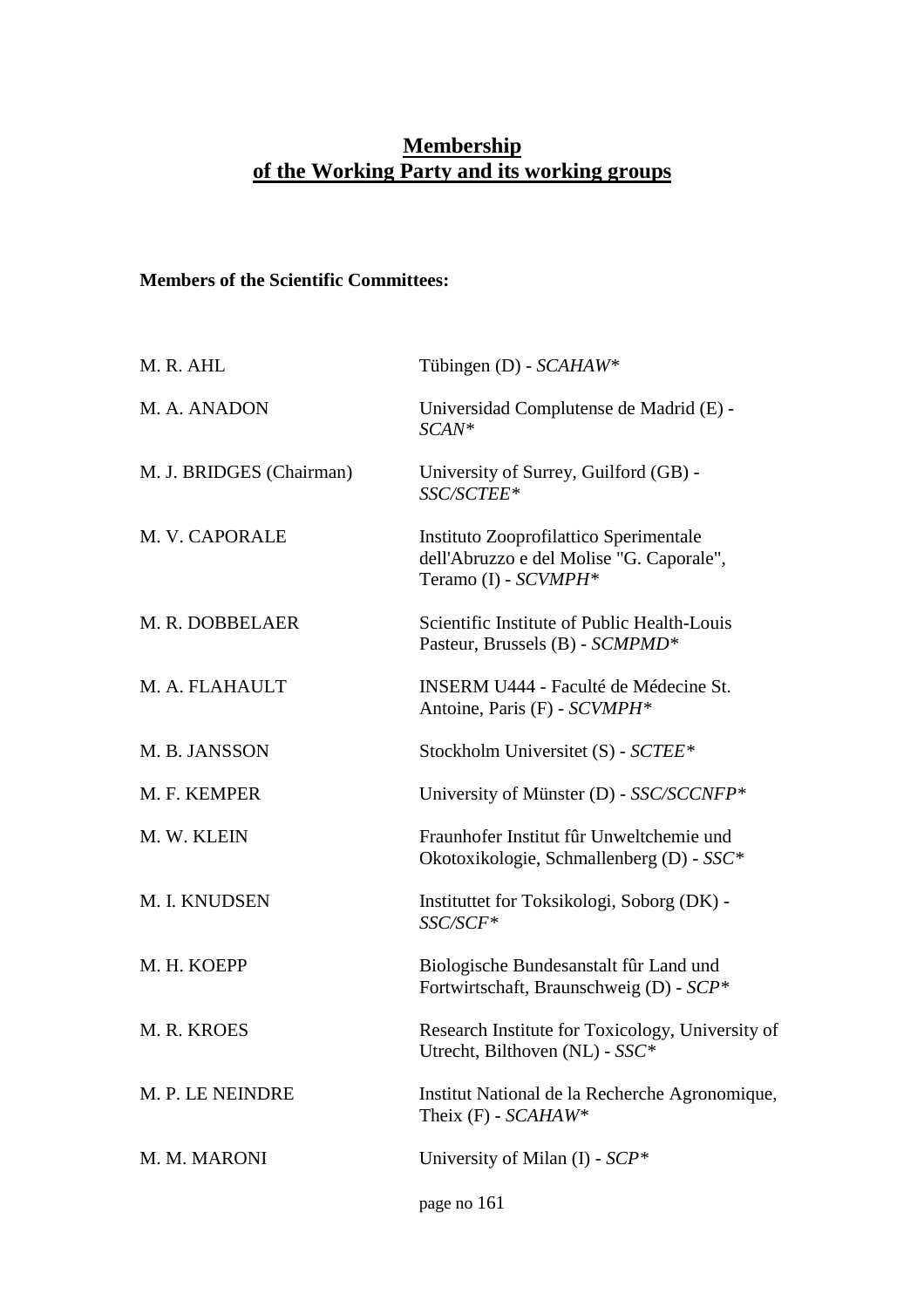| M. J. NOORDHUIZEN       | University of Utrecht (NL) - $SCAHAW*$                                  |
|-------------------------|-------------------------------------------------------------------------|
| M. F. O'GARA            | National University of Ireland, Cork (IRL) -<br>$\mathcal{SCP}^*$       |
| M. E. RODRIGUEZ-FARRE   | Barcelona Institute of Medical Research (E) -<br>SCMPMD <sup>*</sup>    |
| M. P. VERGER            | Institut National de la Recherche Agronomique,<br>Paris $(F)$ - $SCF^*$ |
| M. J. VIVES-REGO        | Universitat de Barcelona (E) - $SCCNFP*$                                |
| Scientific secretariat: |                                                                         |

M. J.L. JOUVE DG Health and Consumer Protection, Directorate C, Unit C1

| SSC:    | Scientific Steering Committee                                                               |
|---------|---------------------------------------------------------------------------------------------|
| SCF:    | Scientific Committee on Foods                                                               |
| SCAN:   | Scientific Committee on Animal Nutrition                                                    |
| SCAHAW: | Scientific Committee on Animal Health and Animal Welfare                                    |
| SCVMPH: | Scientific Committee on Veterinary Measures relating to Public Health                       |
| SCP:    | Scientific Committee on Plants                                                              |
| SCCNFP: | Scientific Committee for Cosmetic Products, and Non-Food Products<br>intended for consumers |
| SCMPMD: | Scientific Committee on Medicinal Products and Medical Devices                              |
| SCTEE:  | Scientific Committee for Toxicity, Ecotoxicity and the Environment                          |
|         |                                                                                             |

## **Additional experts:**

| M. J.K. ANDERSEN | Danish Veterinary and Food Administration,<br>Soborg (DK)        |
|------------------|------------------------------------------------------------------|
| M. J. HART       | Instituttet for Toksikologi, Soborg (DK)                         |
| M. A. HAVELAAR   | Rijkinstituut voor Volksgezondheid en Milieu,<br>Bilthoven, (NL) |
| M. B. IVERSEN    | University of Milan (I)                                          |
| M. M. KRAMER     | Institute fûr Epidemiologie, Wusterhausen (D)                    |
| M. R. LINDQVIST  | National Food Administration, Uppsala (S)                        |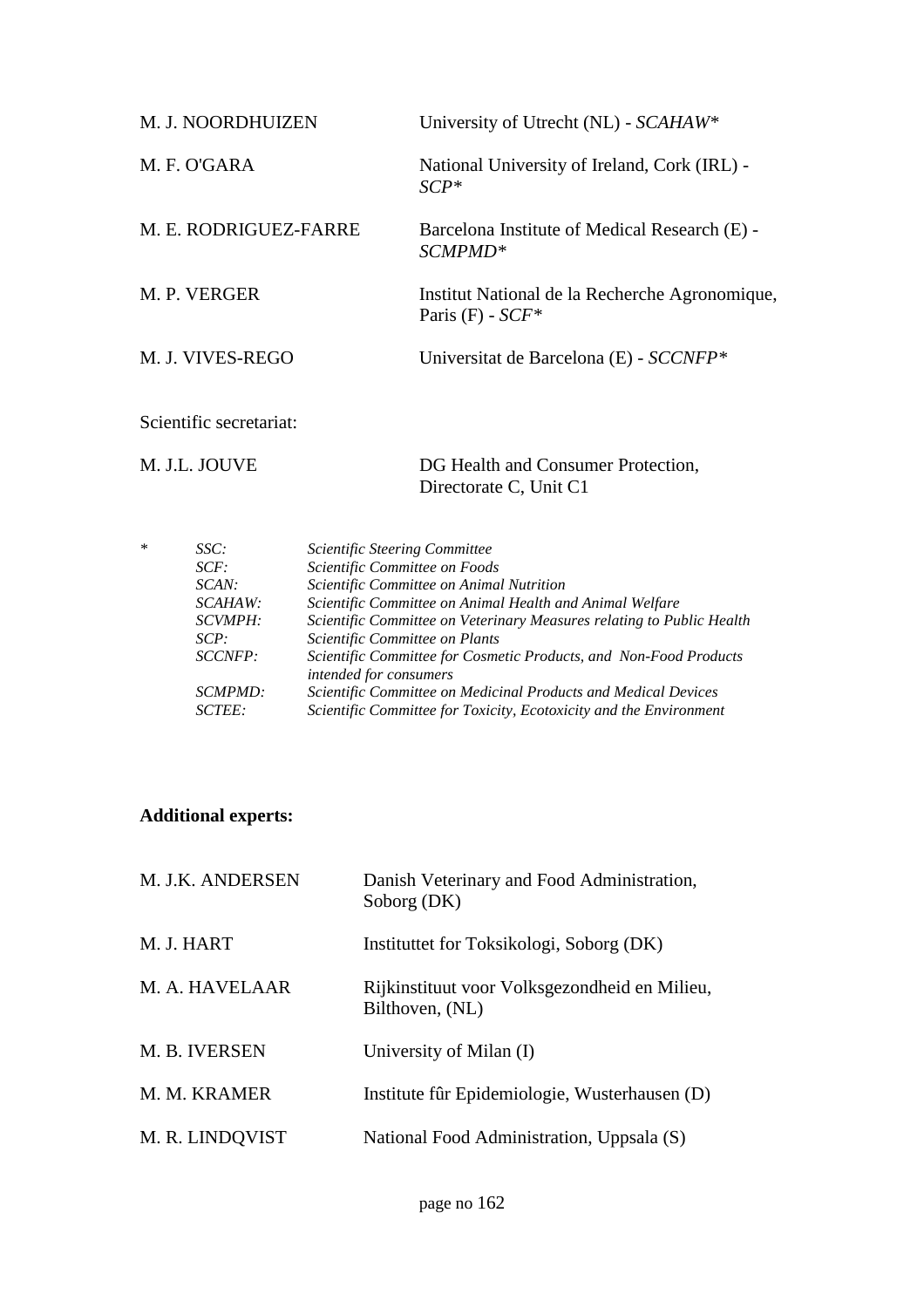| Ms. B. NORRUNG            | Danish Veterinary and Food Administration,<br>Soborg (DK) |
|---------------------------|-----------------------------------------------------------|
| M. A. RENWICK             | University of Southampton (GB)                            |
| M. J. SCHLUNDT            | World Health Organisation, Geneva (CH)                    |
| M. M. YOUNES              | World Health Organisation, Geneva (CH)                    |
| <b>Special reviewers:</b> |                                                           |
| M. E. DYBING              | National Institute of Public Health, Oslo (N)             |
| M. J.V. TARAZONA          | INIA, Laboratory of Ecotoxicology, Madrid (E)             |

**The Scientific Steering Committee wishes to thank these additional experts and special reviewers for their valuable and kind assistance.**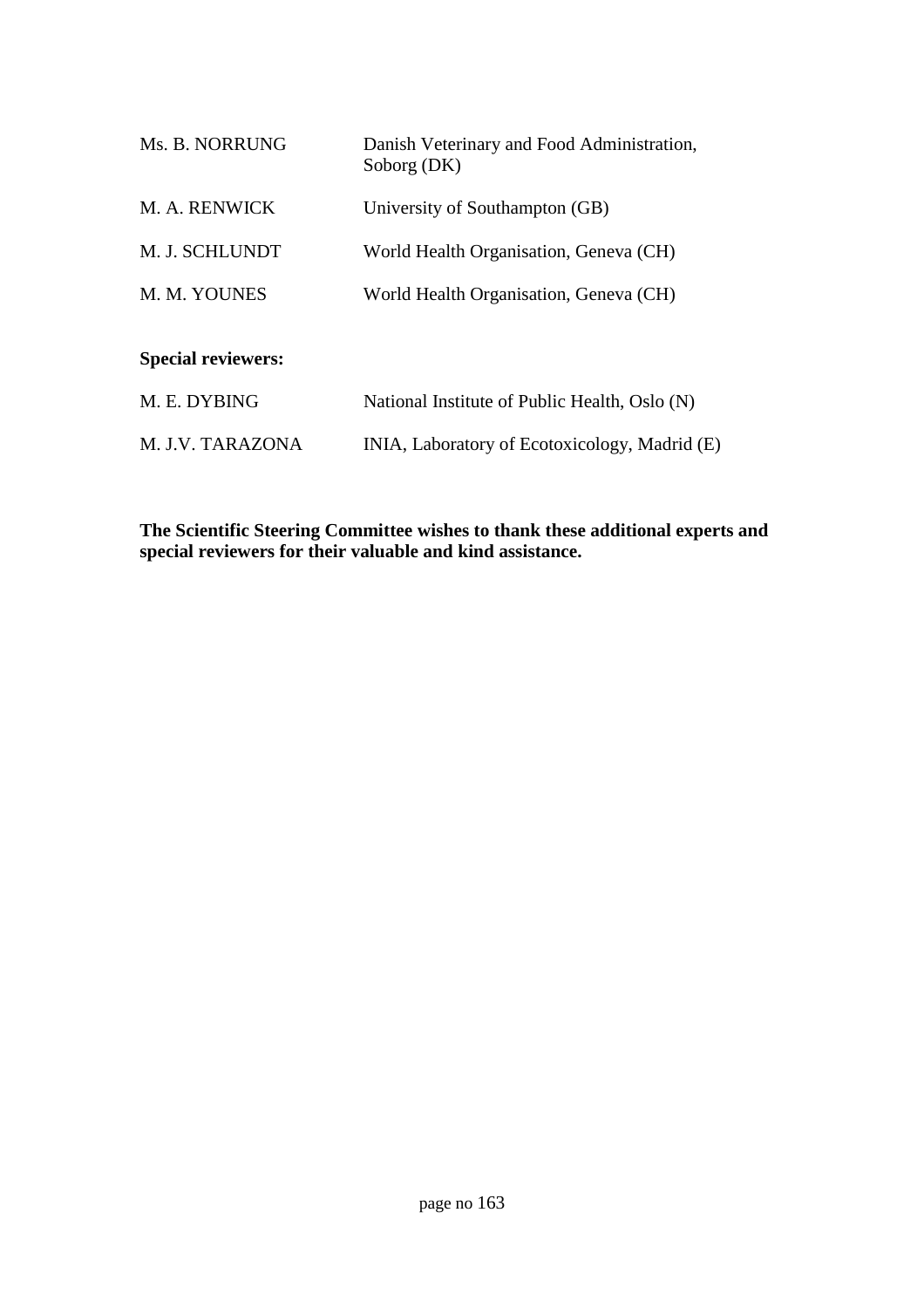## **INDEX**

| absorbed dose            | Para: 7.4                                                           |
|--------------------------|---------------------------------------------------------------------|
| absorption               | Para: 7.5, Fig: 7.1                                                 |
| acceptable               | Para: 3.21, 3.23, Fig: 3.3, 3.25, 3.26, 3.28, 3.29, 4.4, 4.6, 5.13, |
|                          | 6.7, 6.19, 6.25, 8.6, 8.10, 8.20, 8.21, 8.38, Figs: 9.1 and 9.3,    |
|                          | 9.27, Conclusions $9(ii)$ , 10.19, 10.30, Conclusions 10(ii),       |
|                          | 11.1, 11.15, 11.28, 13.14, 14.14.                                   |
| acceptable daily intake  | Para: 3.23, 4.4, 8.21                                               |
| acceptable risk          | Para: 3.25, 3.28, 9.27, 11.15, 11.28                                |
| acetylcholinesterase     | Para: 8.9                                                           |
| <b>ADI</b>               | Para: 4.4, 4.6, 4.7, Table 5.1, 8.21, 9.10, 11.28                   |
| agents                   | Para:1.2, 2.3, 3.2, 3.8, 5.2, Table 5.1, 5.17, 5.26, 6.30, 6.35,    |
|                          | 7.1, 7.2, 7.7, 8.54, 9.3, 10.36, 10.45.                             |
| air                      | Para: 1.2, 5.2, 7.22, 7.25, 8.9                                     |
| algorithms               | Para: 2.8, 6.7                                                      |
| <b>Amsterdam Treaty</b>  | Para: 10.2                                                          |
| (1997)                   |                                                                     |
| animal welfare           | Para:1.5, 2.2, 3.25, 6.14, 6.22, 8.37, 10.0, 10.1, 10.9, 10.10,     |
|                          | 10.11, 10.12, 10.13, 10.18, 10.19, 10.20, 10.24, 10.28, Table       |
|                          | 10.1, 10.29, 10.30, 10.31, Conclusions 10(i) and (iii), 12.21,      |
|                          | 13.8, 13.15, 14.14                                                  |
| annual report            | Para: 5.16, 10.23                                                   |
| apoptosis                | Para: 7.4, 8.36                                                     |
| aquatic compartment      | Table 7.2                                                           |
| aquatic organisms        | Para: 3.20, 4.22                                                    |
| aquatic species          | Para: 6.20                                                          |
| at risk groups           | Para: 9.3                                                           |
| atmosphere compartment   | Table 7.2                                                           |
| basic data set           | Fig: 3.2a, para: 6.30                                               |
| behaviour                | Para: 3.20, 4.4, 7.25, 7.26, 7.27, 8.45, 10.4, 10.5, 10.7, 10.9,    |
|                          | 10.10, 10.11, 10.14, 10.16, 10.17, 10.26, Tble 10.1, 10.29          |
| benchmark dose (BMD)     | Para: 8.28, Fig: 8.2, 8.32, 8.33, Conclusions 8(i)                  |
| benefit characterisation | Para: 11.35                                                         |
| bioaccumulation          | Table 7.2                                                           |
| bioavailability          | Para: 7.4, 9.12, Fig:7.1                                            |
| biological monitoring    | Para: 3.8                                                           |
| biologically-based dose- | Fig. $3.2a$                                                         |
| response model           |                                                                     |
| biologically-based       | Para: 8.28                                                          |
| models                   |                                                                     |
| biomagnification         | Table 7.2                                                           |
| biomarkers               | Para: 8.9                                                           |
| biosensors               | Para: 6.26                                                          |
| blood levels             | Para: 8.36                                                          |
| body burden              | Table 7.2                                                           |
| body surface area        | Para: 7.4, 8.36                                                     |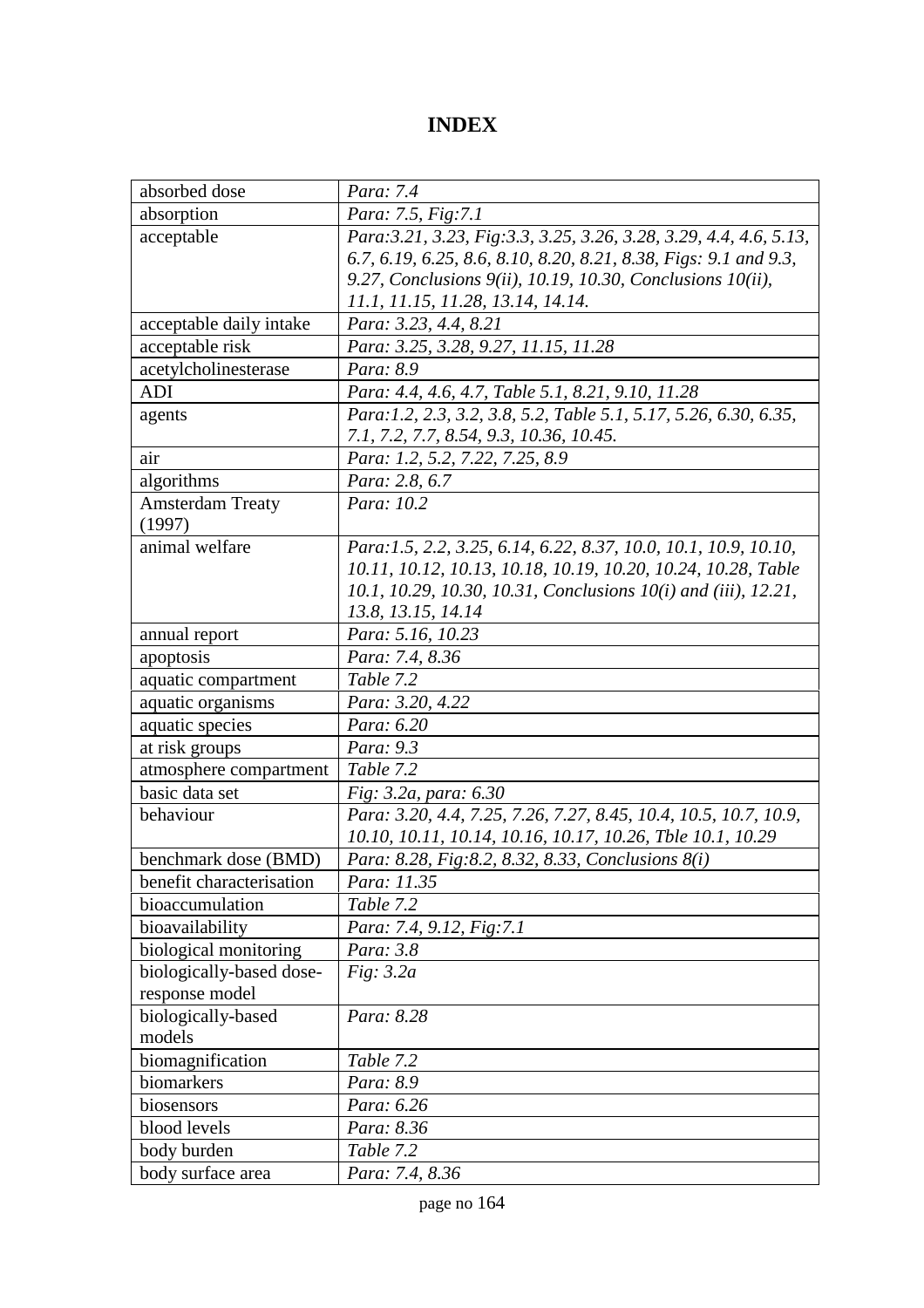| body weight              | Para: 4.6, 7.4, 8.12, 8.21, 8.30, 8.36, 9.7, 9.9                   |
|--------------------------|--------------------------------------------------------------------|
| calorific demands        | Para: 8.36                                                         |
| Campylobacter jejuni     | Para: 6.34                                                         |
| carcinogenicity          | Fig: 9.1                                                           |
| cell culture             | Para: 6.27                                                         |
| cell proliferation       | Para: 8.20                                                         |
| children                 | Para: 9,17, 9.18                                                   |
| chronic tests            | Para: 6.21, 8.19                                                   |
| Codex Alimentarius       | Para: 4.17, 4.18, 4.20                                             |
| co-exposure              | Para: 9.3                                                          |
| compliance with          | Para: 3.8                                                          |
| standards                |                                                                    |
| conservatism             | Para: 3.25                                                         |
| consumer groups          | Para: 3.8                                                          |
| consumers                | Para: 2.3, 3.3, 3.6, 3.30, 3.32, 4.4, 4.22, 5.3, Table 5.1, 6.6,   |
|                          | 7.6, 7.7, 7.8, 7.13, 7.14, 10.31                                   |
| cosmetics                | Para: 5.5, 5.19, 6.7, 6.13, 7.7, 7.25                              |
| cost effective           | Para: 3.4, 3.29, 6.27                                              |
| critical organ dose      | Para: 7.4, 7.22                                                    |
| cytoprotective           | Para: 8.13, 8.15                                                   |
| cytosolic receptors      | Para: 8.20                                                         |
| data bank                | Paras: 3.25, 6.23                                                  |
| data bases               | Para: 1.5, 6.24, 6.26, Conclusions 6(iii), 7.24                    |
| database factors         | Fig: 9.1                                                           |
| default                  | Para: 3.20, 8.28, 8.36, Conclusions 8(i), 9.4, 9.6, 9.9, 9.10,     |
|                          | 9.11, Fig: 9.2, 9.12, 9.18, 9.19, 9.20, 9.21                       |
| default values           | Para: 9.4, 9.9, Fig: 9.2, 9.21                                     |
| definitions              | Para: 1.5, 2.7, 2.16, 3.24, 8.54, 10.3                             |
| degradation              | Tables 7.1 and 7.2, para 7.3                                       |
| dermal                   | Para: 7.5                                                          |
| deterministic            | Para: 7.10, 7.12, 7.36, 13.45                                      |
| dimensions               | Para: 10.41, 10.42, 11.32, 11.24                                   |
| disability adjusted life | Para: 9.27, 10.37, 10.40, Conclusions 10(iv)                       |
| years (DALYs)            |                                                                    |
| disease outbreaks        | Para: 6.37                                                         |
| disinfection             | Para: 10.36, 10.45                                                 |
| dispersal                | Tables 7.1 and 7.2                                                 |
| distribution             | Para: 1.5, 6.19, 7.4, 7.5, 7.28, 7.30, 7.31, 7.32, 7.33, 7.36,     |
|                          | 8.2, 8.28, 10.17, 10.42                                            |
| DNA / RNA analysis       | Para: 6.28                                                         |
| DNA transcription        | Para: 8.20                                                         |
| dose-response            | Para: 3.20, 3.24, 4.24, 8.1, 8.3, 8.5, 8.8, 8.9, 8.10, 8.11, 8.14, |
|                          | 8.15, 8.18, 8.20, 8.23, 8.24, 8.25, 8.26, 8.28, 8.32, 8.37, 8.42,  |
|                          | 8.43, 8.50, 8.51, 8.52, 8.53, 8.53, 8.54, 9.10, 9.26, 13.11        |
| drinking water           | Para: 7.25, 8.20, 10.36, 10.45                                     |
| drug metabolism          | Para: 8.36                                                         |
| Earth Summit             | Para: 10.32                                                        |
| ecological communities   | Para: 7.1                                                          |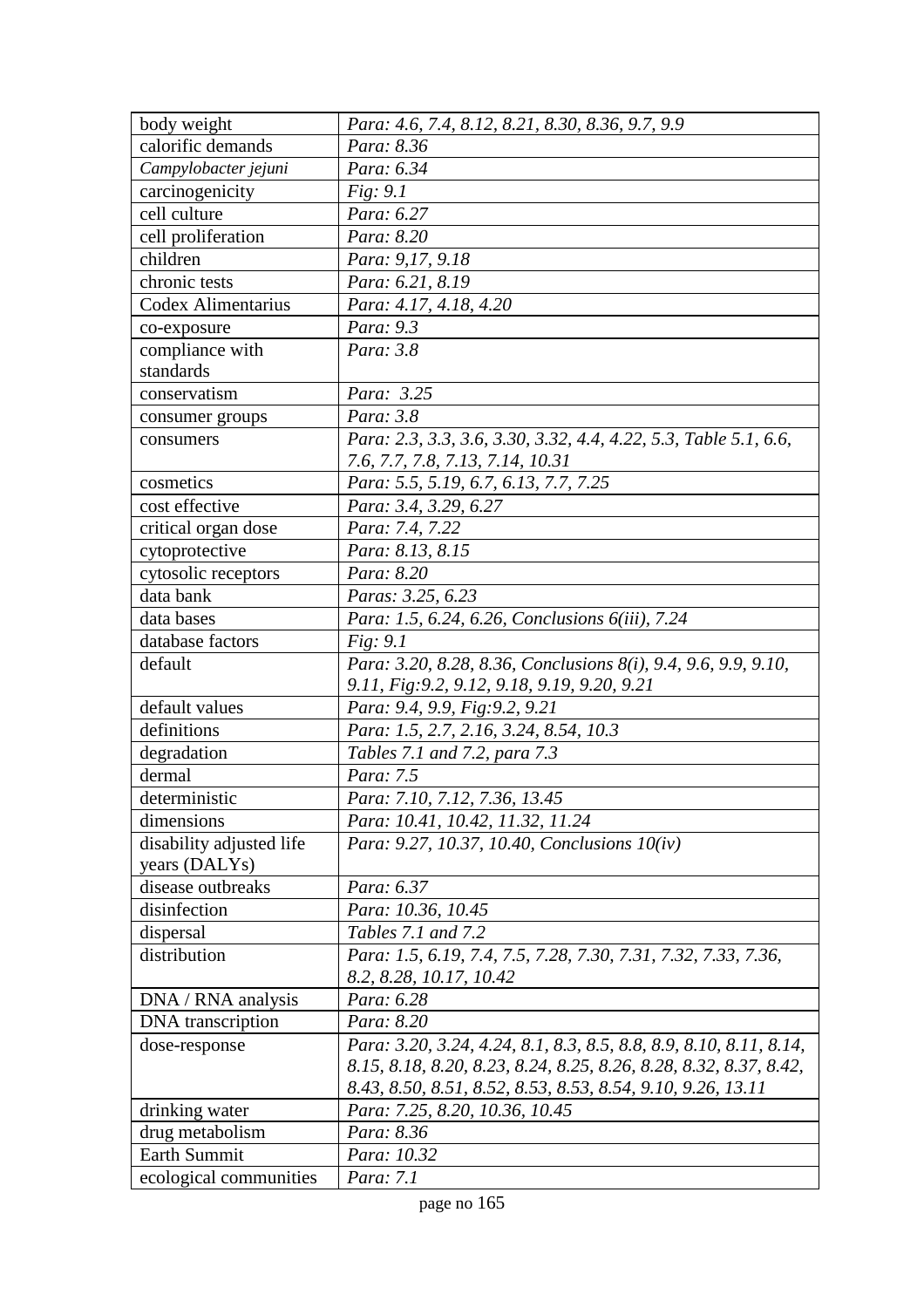| ecological endpoints        | Para: 3.20                                                          |
|-----------------------------|---------------------------------------------------------------------|
| economic analyses           | Para: 3.29                                                          |
| editorial format            | Para: 11.5, 11.8, 11.12                                             |
| education and training      | Para: 3.32                                                          |
| electro-physiology          | Para: 6.27                                                          |
| studies                     |                                                                     |
| emerging issues             | Para: 8.4, 11.37, 12.11, 12.15                                      |
| emission inventories        | Para: 3.8                                                           |
| emission source             | Para: 6.20, 7.1                                                     |
| endocrine disrupters        | Para 8.4                                                            |
| endocrine function          | Para: 8.20                                                          |
| <b>Environmental Health</b> | Para: 4.15                                                          |
| Criteria Programme          |                                                                     |
| environmental               | Para: 3.8, 3.33, 12.16                                              |
| monitoring                  |                                                                     |
| environmental               | Para: 10.35                                                         |
| persistence                 |                                                                     |
| epidemiological studies     | Para: 3.8, 3.33, 7.3, 8.9, 8.54, 9.33                               |
| Epizootics                  | Para: 4.21                                                          |
| ethical factors             | Para: 3.25                                                          |
| ethnic differences          | Para: 9.19                                                          |
| European Chemical           | Para: 6.24                                                          |
| <b>Bureau</b>               |                                                                     |
| European Environment        | Para: 6.10                                                          |
| Agency (EEA)                |                                                                     |
| European Parliament         | Para: 6.14, 10.23, 12.11                                            |
| excretion                   | Para: 5.14, 7.4, 7.5, 9.17                                          |
| <b>Existing Chemicals</b>   | Para; 10.24                                                         |
| Regulation                  |                                                                     |
| expert judgement            | Para: 8.15, 12.23, 12.24                                            |
| explosions                  | Para: 5.2                                                           |
| exposure dose               | Para: 7.4                                                           |
| exposure pathway            | Para: 3.16                                                          |
| external dose               | Para: 7.4, Fig: 7.1, 9.10                                           |
| extrapolation factors       | Fig: 9.1, para: 9.5                                                 |
| FAO/WHO, 1997               | Para: 3.6, 4.18                                                     |
| <b>Fault Tree analyses</b>  | Para: 7.34                                                          |
| fauna                       | Para: 1.2, 5.3, Fig:7.2                                             |
| feed additives              | Para: 5.19                                                          |
| field studies               | Para: 3.20, 6.2, 6.23, 6.29                                         |
| flavourings                 | Para: 6.30                                                          |
| flora                       | Para: 1.2, 5.3, Fig 7.2                                             |
| food                        | Para: 1.2, 2.1, 2.2, 2.4, 2.16, Table 3.1, 4.1, 4.4, 4.5, 4.16,     |
|                             | 4.18, 4.19, 4.20, 4.24, 5.2, 5.5, 6.7, 6.35, 6.36, 6.38, 7.7, 7.12, |
|                             | 7.23, 7.25, 7.26, 7.28, 7.31, 8.20, 8.42, 8.46, 8.52, Fig. 9.1,     |
|                             | 9.27, 10.1, 10.15, 10.29, 10.36, 10.45, 11.28, 12.33, 13.4,         |
|                             | 13.14, 14.1                                                         |
| <b>FAO</b>                  | Para: Table 3.1, Para: 4.18, 4.20, 7.7                              |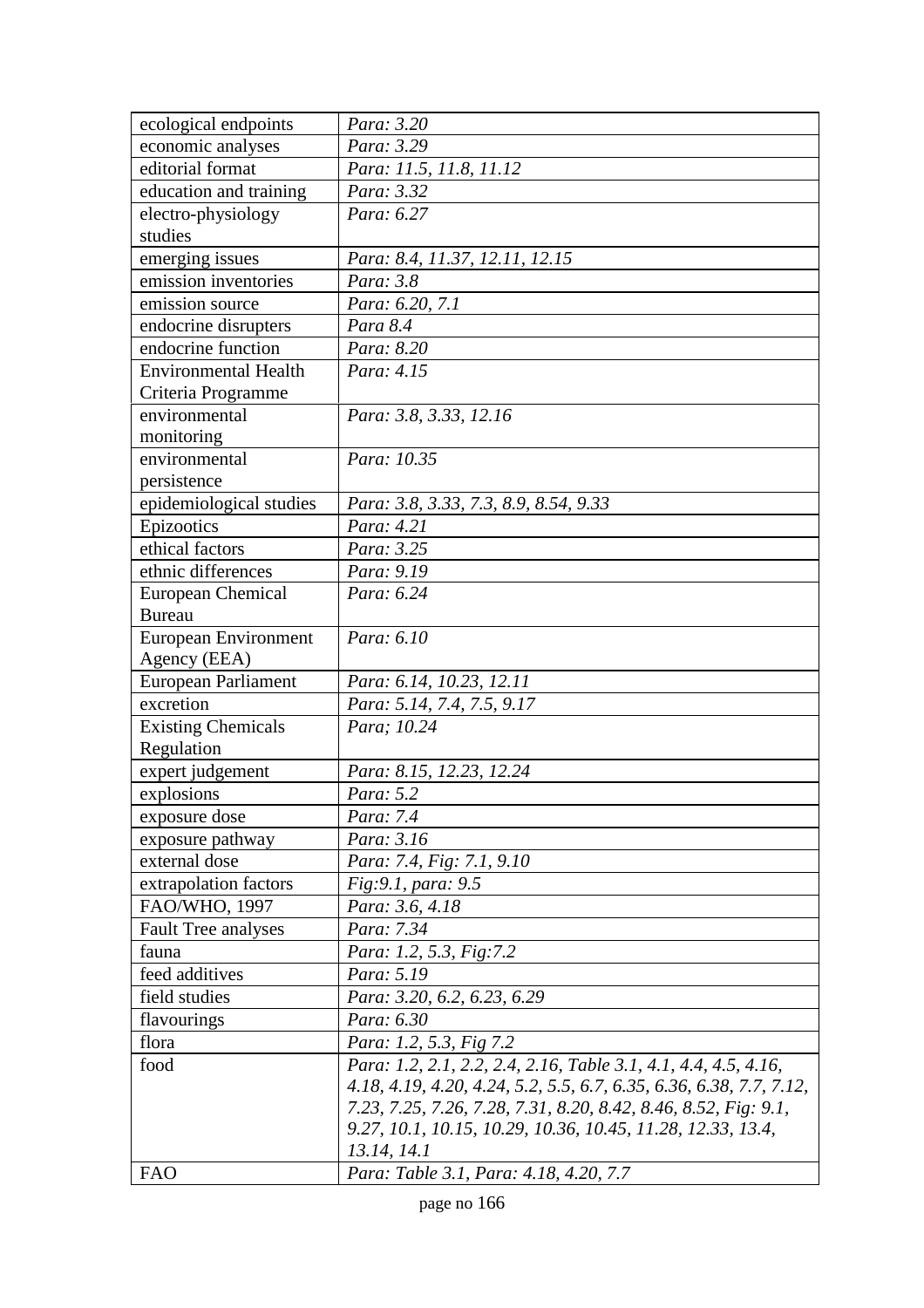| food-borne outbreaks      | Para: 6.38                                                                                                                       |
|---------------------------|----------------------------------------------------------------------------------------------------------------------------------|
| gastro-enteritis          | Para: 6.34                                                                                                                       |
| General Agreement on      | Para:4.17                                                                                                                        |
| Tariffs and Trade         |                                                                                                                                  |
| genetic factors           | Para: 8.45                                                                                                                       |
| genetically modified      | Para: 6.26                                                                                                                       |
| animals                   |                                                                                                                                  |
| genotoxic carcinogens     | Para: 8.20, 8.27                                                                                                                 |
| genotoxic chemicals       | Para: 3.24, 8.6, Conclusions 8(iii)                                                                                              |
| geographic region         | Para: 3.16                                                                                                                       |
| global warming            | Para: 10.35                                                                                                                      |
| glossary                  | Para: 2.16, 11.14, 11.15, 14.2                                                                                                   |
| Good Laboratory           | Para: 6.11, 6.18, 8.30, 10.24,                                                                                                   |
| Practice (GLP)            |                                                                                                                                  |
| greenhouse gas            | Table 7.2                                                                                                                        |
| growth promoters          | Para: 5.5, 6.7, Table 10.1                                                                                                       |
| hazard labelling          | Para: 6.1                                                                                                                        |
| higher tier multi-species | Fig: 3.2b                                                                                                                        |
| studies                   |                                                                                                                                  |
| homeostatic mechanisms    | Para: 8.13                                                                                                                       |
| hormesis                  | Para: 8.13, Conclusions 8(iii), 13.7                                                                                             |
| host susceptibility       | Para: 8.52                                                                                                                       |
| human health              | Para: 1.1, 2.19, 3.3, 3.4, 3.8, 3.9, 3.12, Fig:3.1, Fig:32a,                                                                     |
|                           | 3.31, 4.12, 4.15, 4.16, 4.20, 4.22, 5.26, 5.27, 6.1, 6.10, 6.11,                                                                 |
|                           | 6.34, 8.47, 9.27, Conclusions 9(ii), 14.1                                                                                        |
| human medicines           | Para: 1.5, 5.13, 8.35, 9.6                                                                                                       |
| human variability         | Para: 8.22, 8.25, 9.6, 9.10, 9.12, 9.16, 9.18, 9.20, 9.21                                                                        |
| hyperplasia               | Para: 8.20                                                                                                                       |
| <b>ILO</b>                | Para: 4.15                                                                                                                       |
| immune status             | Para: 8.42, 8.45                                                                                                                 |
| in vitro tests            | Para: 6.11, 6.23, 13.13                                                                                                          |
| industrial processes      | Para: 1.2, 3.2, 5.2, 10.34                                                                                                       |
| infants                   | Para: 9.16, 9.17, Conclusions $9(i)$                                                                                             |
| infectious disease        | Para: 8.42                                                                                                                       |
| triangle                  |                                                                                                                                  |
| information               | Para: 1.5, 2.8, 2.20, 3.3, 3.4, 3.5, 3.7, 3.8, 3.9, 3.11, 3.12,                                                                  |
|                           | Fig: 3.1, 3.14, 3.18, 3.20, 3.24, 3.25, 3.27, 3.28, 3.29, 3.31,                                                                  |
|                           | 3.32, 3.33, 3.34, 4.3, 4.15, 4.24, 5.5, 5.6, Table 5.1, 5.7, 5.8,                                                                |
|                           | 5.9, Fig. 5.1, 5.11, 5.13, 5.22, 5.24, 5.26, 6.3, 6.6, 6.7, 6.10,                                                                |
|                           | 6.18, 6.21, 6.27, 6.34, 6.35, 6.36, Conclusions $6(v)$ , 7.6, 7.7,                                                               |
|                           | 7.10, 7.17, 7.19, 7.24, 7.27, 7.28, 7.30, 7.31, 7.36, 7.37,<br>Conclusions 7, 8.3, 8.5, 8.9, 8.23, 8.35, 8.38, 8.42, 8.45, 8.48, |
|                           | 8.49, 8.51, 8.52, 8.53, 8.54, Conclusions 8(v), 9.13, 9.16,                                                                      |
|                           | 9.23, 9.28, 9.33, 10.23, 10.24, 10.38, 10.44, Conclusions                                                                        |
|                           | 10(iv), 11.3, 11.5, 11.6, 11.10, 11.20, 11.22, 11.23, 11.24,                                                                     |
|                           | 11.38, 11.40, 12.1, 12.4, 12,8, 12.10, 12.11, 12.15, 12.24,                                                                      |
|                           | 12.28, 12.30, Conclusions 12(ii), 13.7, 14.4, 14.14                                                                              |
| inhalation                | Para: 7.5, 8.9                                                                                                                   |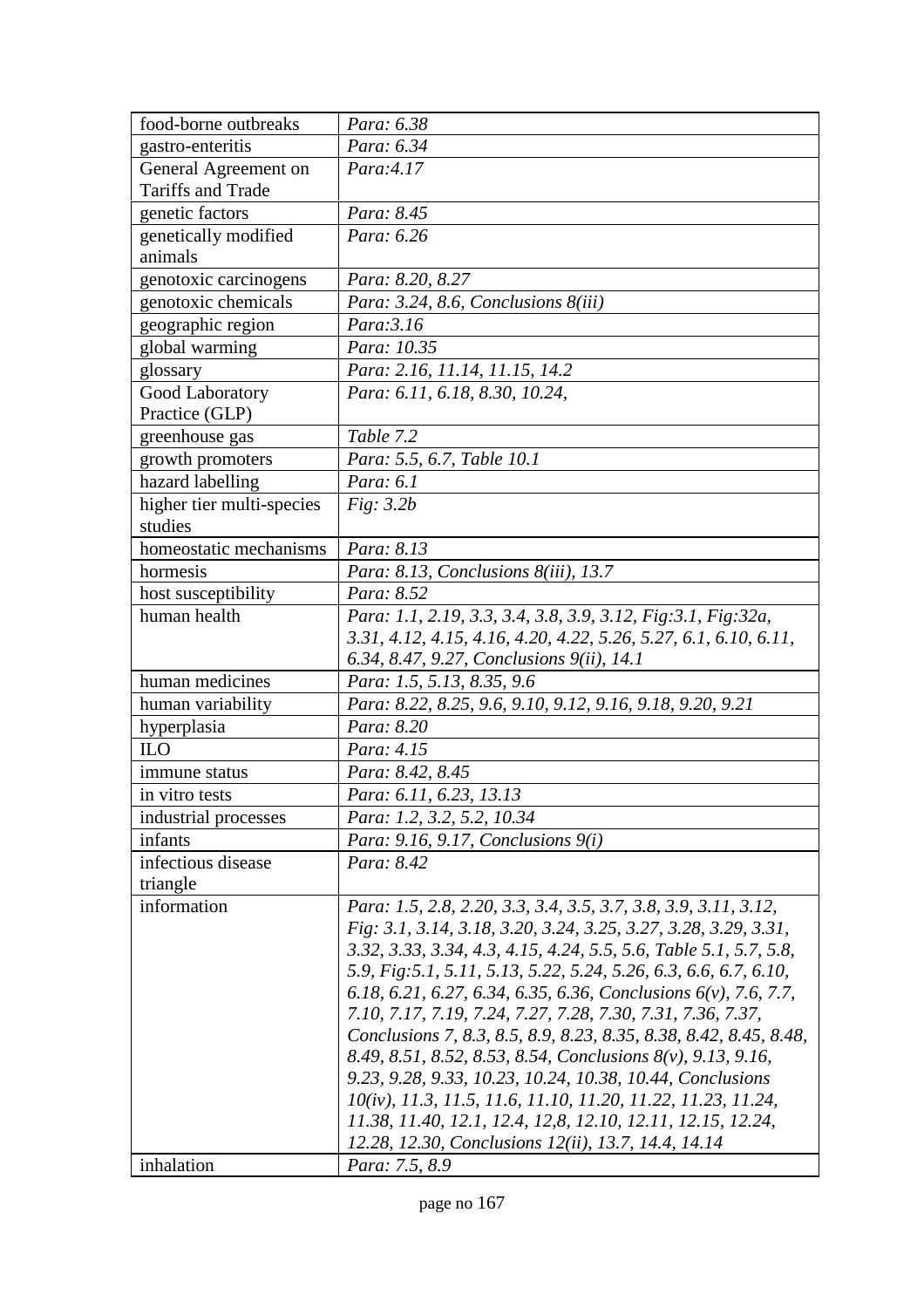| internal dose             | Para: 7.4, 7.22, Fig:7.1                                          |
|---------------------------|-------------------------------------------------------------------|
| inter-population          | Para: 3.20                                                        |
| relationships             |                                                                   |
| inter-species             | Fig: 9.1, para: 8.29, 9.9, 9.12                                   |
| intolerable               | Para: 11.28                                                       |
| intra-species             | Fig: 9.1,                                                         |
| <b>IPCS</b>               | Para: 2.16, 4.15, 4.22, 5.26, 6.10, 9.6, Fig: 9.2                 |
| <b>JECFA</b>              | Para: 2.16, 4.4, 4.5, 4.6, 4.7                                    |
| language                  | Para: 5.15, 7.9, Conclusions 7(iii), 10.11, 12.2, 13.17, 14.2     |
| legislative requirements  | Para: 5.7, 6.19                                                   |
| liability litigation      | Para: 6.22                                                        |
| life cycle                | Para: 6.8,10.32                                                   |
| life-cycle                | Para: 7.13                                                        |
| Listeria monocytogenes    | Para: 6.36                                                        |
| log-normal                | Fig: 8.1                                                          |
| lowest observed adverse   | Para: 8.33                                                        |
| effect level (LOAEL)      |                                                                   |
| manufacturers             | Para: 3.30, 5.6, 6.18, 6.19, 10.24                                |
| mass-media                | Para: 3.8                                                         |
| mathematical modelling    | Para: 2.8, 7.5, 8.5, 8.53,                                        |
| mechanisms                | Para: 3.18, 3.32, 5.25, 6.37, 8.2, 8.13, 8.16, 8.20, 8.38, 8.39,  |
|                           | 8.40, 8.49, 8.51, 11.22                                           |
| mechanistic               | Para: 3.20                                                        |
| metabolic                 | Para: 3.20, 4.6, 7.4, 7.14, 8.20, 8.36, 9.10, 9.21                |
| metabolic activity        | Para: 7.4, 8.36                                                   |
| metabolism                | Para: 7.4, 7.5, 8.36, 8.37, 9.10, 9.17, 9.20, Conclusions 10(i),  |
|                           | <i>Fig: 7.1</i>                                                   |
| methodology               | Para: 2.12, 2.13, 2.15, 3.25, 4.20, 5.26, 6.12, 6.13, 6.27, 6.28, |
|                           | Conclusions $6(vi)$ , 10.29                                       |
| minimal homogeneous       | Para: 7.18                                                        |
| data sets                 |                                                                   |
| molecular biology         | Para: 6.22, 12.31                                                 |
| monitoring / surveillance | Para: 3.3, 3.4, 3.33, 3.34                                        |
| Monte Carlo simulation    | Para: 7.36                                                        |
| morbidity                 | Para: 7.23, 8.47. 9.26, 10.10, 10.12, 10.37                       |
| mortality                 | Para: 7.23, 8.47, 9.26, 10.10, 10.12, 10.30, 10.36, 10.38,        |
|                           | 10.40                                                             |
| multi-compartmental       | Para: 9.12                                                        |
| model                     |                                                                   |
| multi-stage               | <i>Fig:8.1, para: 8.28</i>                                        |
| mutagenicity tests        | Para: 6.21                                                        |
| National Academy of       | Para: 4.10, 4.11                                                  |
| Science                   |                                                                   |
| non-invasive methods      | Para: 6.23, 6.21                                                  |
| non-threshold effects     | Para: 8.8                                                         |
| nutritional status        | Para: 8.45                                                        |
| occupational exposure     | Para: 3.23                                                        |
| standard                  |                                                                   |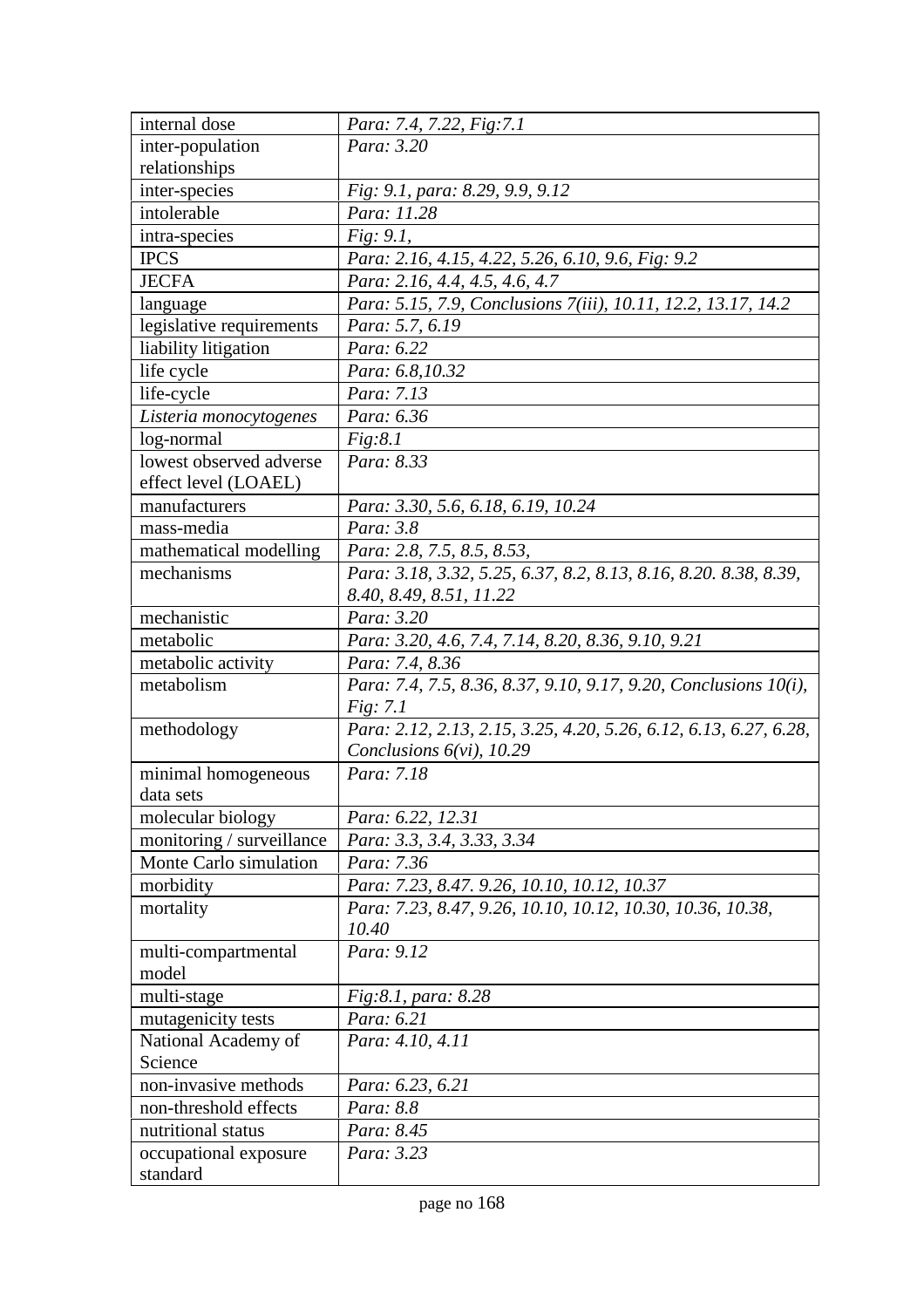| one hit                                                                    | Fig:8.1, para: 8.28                                                                                                                        |
|----------------------------------------------------------------------------|--------------------------------------------------------------------------------------------------------------------------------------------|
| oral                                                                       | Para: 7.1, 7.3. 7.5                                                                                                                        |
| Organisation for                                                           | Para: 3.25, 4.22, Conclusions 4(iv), 6.11, 8.3, 12.29                                                                                      |
| Economic Co-operation                                                      |                                                                                                                                            |
| and Development                                                            |                                                                                                                                            |
| (OECD)                                                                     |                                                                                                                                            |
| ozone layer                                                                | Table 7.2                                                                                                                                  |
| PEC's                                                                      | Figure 9.3                                                                                                                                 |
| peer review                                                                | Para: 12.2, 12.10, 12.12, 12.13                                                                                                            |
| perception                                                                 | Para: 3.5, 3.7, 3.10, 3.12, Fig: 3.1, 3.28, 3.34, 4.2,                                                                                     |
|                                                                            | Conclusions 9(ii), 10.46, 11.0, 11.20, 11.21, 11.25, 11.26,                                                                                |
|                                                                            | 11.32                                                                                                                                      |
| persistent organic                                                         | Para: 10.32                                                                                                                                |
| pollutants                                                                 |                                                                                                                                            |
| Person Trade Off (PTO)                                                     | Para: 10.42                                                                                                                                |
| personal care products                                                     | Para: 6.7                                                                                                                                  |
| pesticides                                                                 | Para: 1.5, 4.4, 4.22, 4.23, 5.5, 5.19, 5.27, 8.38, Fig: 9.1, 9.12,                                                                         |
|                                                                            | 11.15                                                                                                                                      |
| pharmacokinetic profiles                                                   | Para: 8.36                                                                                                                                 |
| physical factors                                                           | Para: 2.19                                                                                                                                 |
| physicochemical data                                                       | Para: 6.7                                                                                                                                  |
| physiologically-based                                                      | Fig: 3.2a, para 8.37                                                                                                                       |
| kinetic model                                                              |                                                                                                                                            |
| physiologically-based                                                      | Fig: 3.2a,                                                                                                                                 |
| kinetic parameters                                                         |                                                                                                                                            |
| plant protection agents                                                    | Para: 7.7                                                                                                                                  |
| PNEC'S                                                                     | Figure 9.3                                                                                                                                 |
| political considerations                                                   | Para: 3.31                                                                                                                                 |
| pollution                                                                  | Para: 6.1                                                                                                                                  |
| polymorphic expression                                                     | Para: 9.20                                                                                                                                 |
| polymorphic metabolism                                                     | Para: 9.20                                                                                                                                 |
| population dynamics                                                        | Para: 3.20                                                                                                                                 |
| population dynamics                                                        | Fig: 3.2b                                                                                                                                  |
| estimations                                                                |                                                                                                                                            |
| <b>Precautionary Principle</b>                                             | Para: 1.5, 3.31, 3.33, 10.33, 11.38, 11.39, 11.40, Conclusions                                                                             |
|                                                                            | 11(iv)                                                                                                                                     |
| pre-clinical assessment                                                    | Para: 2.6                                                                                                                                  |
| predicted exposure levels                                                  | Table 7.2                                                                                                                                  |
| pregnancy                                                                  | Para: 8.45                                                                                                                                 |
| <b>Preparations Directive</b>                                              | Para: 6.14                                                                                                                                 |
| probabilistic                                                              | Para 4.3, 4.8, 7.10, 7.36, 9.16, 9.29, Conclusions 9(i), 13.13                                                                             |
| probabilistic approaches                                                   | Fig: 3.2b, 4.3, 7.36, Conclusions 9(i)                                                                                                     |
| probability                                                                | Para: 3.1, 1.28, 4.9, 7.23, 7.36, 8.45, 8.54, 9.1, 9.26, 9.28,                                                                             |
|                                                                            |                                                                                                                                            |
|                                                                            |                                                                                                                                            |
|                                                                            |                                                                                                                                            |
|                                                                            |                                                                                                                                            |
| problem characterisation<br>problem definition<br>processing<br>production | 10.36, 10.43<br>Para: 3.9<br>Para: 3.9<br>Para: 3.39, 7.2, 7.3, 7.31, 8.46<br>Para: 3.29, 7.13, 7.23, 7.31, 7.33, 8.9, 10.4, 10.12, 10.28, |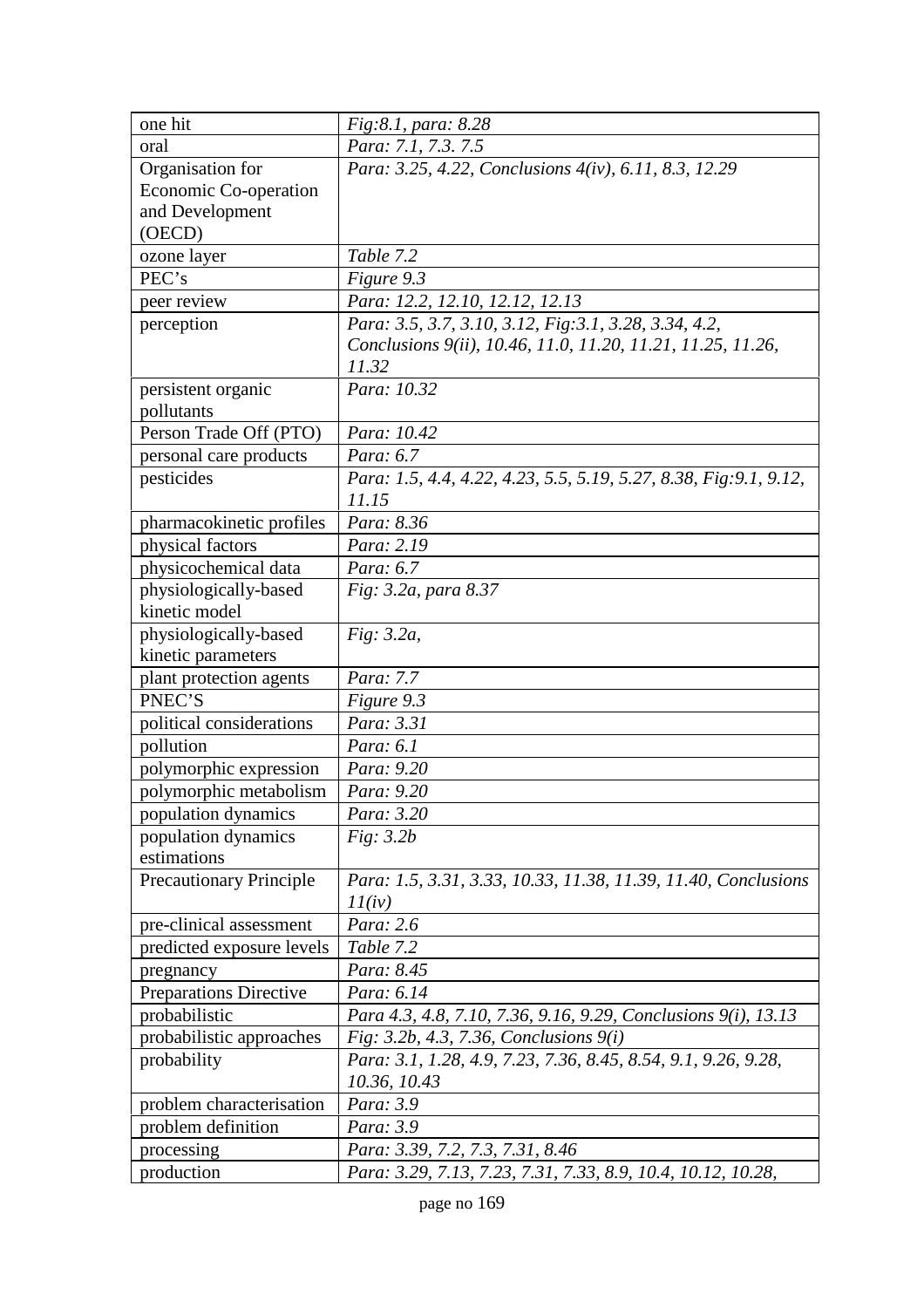|                        | 10.30                                                                                                                          |
|------------------------|--------------------------------------------------------------------------------------------------------------------------------|
| programmatic risk      | Para: 11.30, 11,33                                                                                                             |
| comparisons            |                                                                                                                                |
| protein identification | Para: 6.28                                                                                                                     |
| public concern         | Para: 2.5, 3.18, 6.22, 9.5, 10.19, 11.38                                                                                       |
| public health policy   | Fig. 5.1, para: 10.37,                                                                                                         |
| quality control        | Para: 2.18                                                                                                                     |
| procedures             |                                                                                                                                |
| quality of life        | Para: 1.5, 8.47, 9.27, 10.0, 10.3, 10.11, 10.29, 10.33, 10.36,<br>10.37, 10.38, 10.43, 10.44, 10.45, 10.46, Conclusions 10(i), |
|                        | (iv) and (v), 11.36, 13.15, 14.14                                                                                              |
| rank order correlation | Para: 9.30                                                                                                                     |
| receptors              | Para: 3.9, 3.12, 5.26, 6.20, 7.4, 8.20, 9.23, Fig.7.1                                                                          |
| recycling              | Para: 7.20, 10.35                                                                                                              |
| reduction              | Para: 3.25, 3.27, 6.14, 10.20, 10.32, 12.32, 14.9                                                                              |
| refinement             | Para: 3.11, 10.20                                                                                                              |
| replacement            | Para: 9.12, 9.13, 9.31, 10.20, 11.28, Conclusions 11(iii),                                                                     |
|                        | 13.16                                                                                                                          |
| research               | Para: 2.13, 2.18, 3.33, 3.34, 4.8, 4.9, 4.24, 5.26, 6.24, 6.32,                                                                |
|                        | 6.37, Conclusions 7(v), 8.39, 9.14, 9.15, Conclusions 9(ii),                                                                   |
|                        | 10.19, 10.21, 10.22, 10.37, 11.40, 12.13, 12.31, Conclusions                                                                   |
|                        | 12(vi)                                                                                                                         |
| risk analysis          | Para: 3.3, 3.4, 3.5, 3.8, 3.9, 3.12, Fig: 3.1, 4.10, 4.18, 4.19,<br>4.21, 4.24, 10.18, 10.30, Conclusions $12(v)$ , 14.14      |
| risk assessment        | Para: 3.4, 5.26, 5.28, Conclusions 5(vi), 11.2, 14.11                                                                          |
| (integrated)           |                                                                                                                                |
| risk assessment        | Para: 2.6,                                                                                                                     |
| (preliminary)          |                                                                                                                                |
| risk assessment        | Para: 1.5, Figs: 3.2a and 3.2b, 3.22, 4.8, 8.7, 8.11, 8.12,                                                                    |
| (quantitative)         | 8.13, 8.18, 8.23, 8.26, Conclusions 8(iii), 14.8                                                                               |
| risk assessment policy | Table 3.1, para: 3.17, 3.18                                                                                                    |
| risk benefit analysis  | Para: 11.28, 11,36                                                                                                             |
| risk communication     | Para: 1.5, 2.9, 2.12, 2.19, 3.3, 3.5, 3.6, Fig: 3.1, 4.18, 4.21,                                                               |
|                        | 4,22, 5.7, 7.19, Chapter 11, 11.1, 11.3, 11.4, 11.5, 11.19,                                                                    |
|                        | 11.23, 11.24, 11.25, 11.27, 11.36, 11.38, Conclusions: 11.(i),                                                                 |
|                        | $(iii)$ , 13.2                                                                                                                 |
| risk judgement         | Para: 11.9                                                                                                                     |
| risk management        | Para: 2.17, 2.19, 3/3. 3/5. 3/6. Tables 3.1 and 3.2, 3.8, 3.9,                                                                 |
|                        | 3.11, Fig: 3.1, 3.14, 3.16, 3.18, 3.25, 3.26, 3.27, 3.28, 3.30,                                                                |
|                        | 3.31, 3.32, 3.33, 3.34, 4.18, 4.21, 4.24, 5.7, 5.20, 5.27, 6.10,                                                               |
|                        | 6.19, 8.13, 9.5, 10.45, 10.46, Conclusion 10(iv), 11.1, 11.2,                                                                  |
|                        | 11.16, 11.23, 11.31, 11.34, 11.38, Conclusions 11(iv),                                                                         |
|                        | 12.1, 12.5, 12.12, 12.13, 12.16, 12.18, 12.26, 12.29,                                                                          |
|                        | Conclusions $12(iii)$ , 14.4, 14.6                                                                                             |
| risk managers          | Para: 2.16, 2.19, 3.3, 3.4, Table 3.2, 3.18, 3.25, 5.20, 5.26,                                                                 |
|                        | 6.36, Conclusions 6(I), 11, 11, 28, 11.34, 12, 12.1, 12.2,                                                                     |
|                        | 12.16, Conclusions 12(ii), 13.3, 14.4, 14.6                                                                                    |
| risk profiling         | Para: 3.9                                                                                                                      |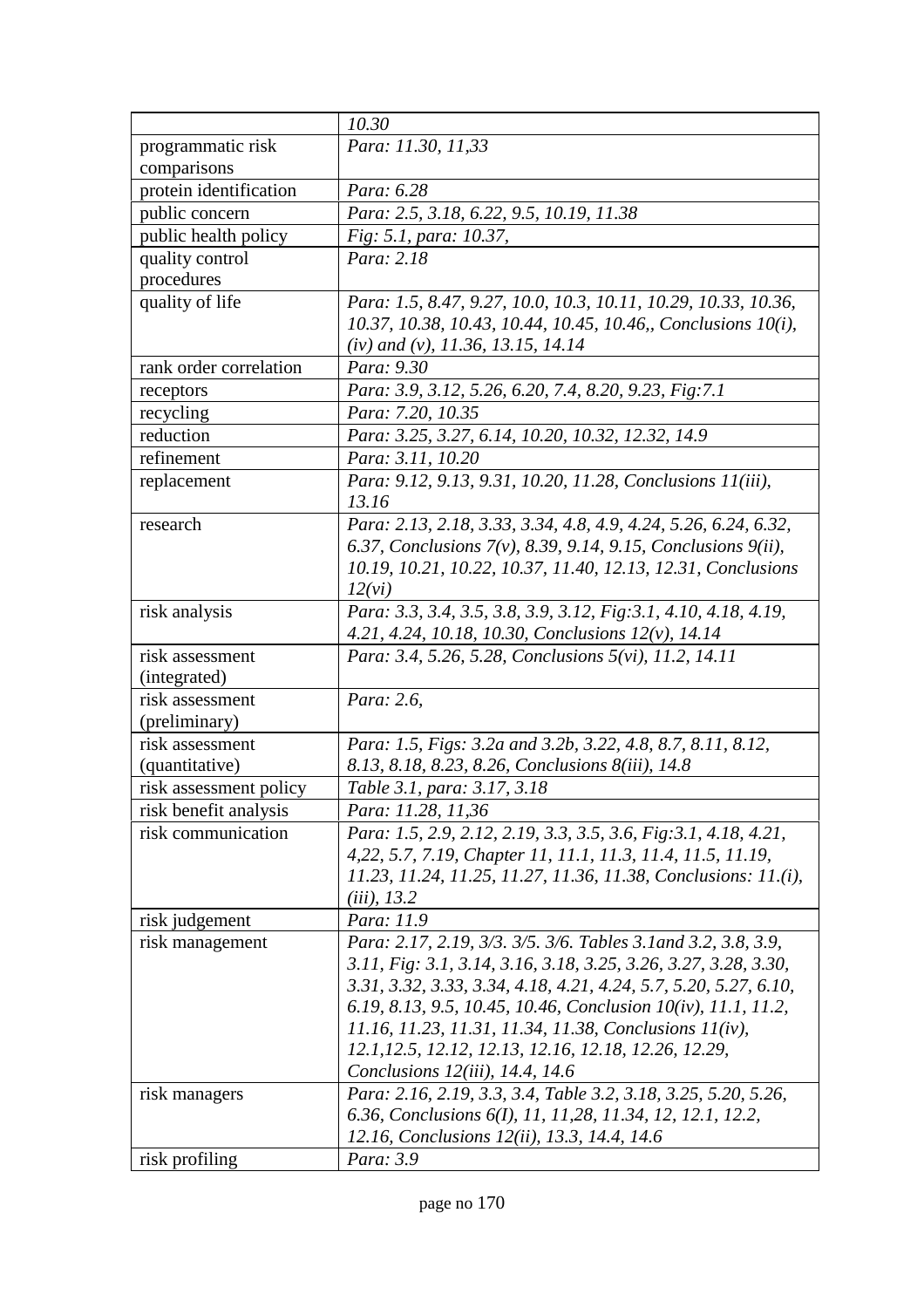| risk ranking              | Para: 3.19, 11.28, 11.34, Conclusions 11(iii)                       |
|---------------------------|---------------------------------------------------------------------|
| risk reduction            | Para: 3.25, 3.27                                                    |
| risk source               | Para: 1.2, 1.3, 1.5, 2.5, 2.6, 2.12, 3.2, 3.20, 3.25, 3.26, 3.30,   |
|                           | 3,33, Conclusions 4(ii), 5.7, 5.9, Fig: 5.1, 5.13, 5.14, 5.23,      |
|                           | 5.25, 5.26, 5.27, Conclusions 5(i), 6.1, 6.2, 6.3, 6.4, 6.21,       |
|                           | 6.23, 6.24, 6.29, Conclusions $6(i)(iv)$ , 7.1, 7.3, 7.4, 8.3, 8,5, |
|                           | 8.13, 8.36, 8.38, 8.41, 8.42, 9.25, 11.2, 11.28, 12.16, 12.18,      |
|                           | 12.19, 12.21, 13.1, 13., 13.7, 14.11, 14.12, 14.14                  |
| risks and benefits        | Para: 3.10, 3.12, 3.29, 10.45, Conclusions 10(iv)                   |
| safety                    | Para: 2.1, 2.4, 3.1, 3.3, Table 3.1, 3.15, 3.21, 3.23, 4.4, 4.5,    |
|                           | 4.6, 4.7, 4.16, 4.18, 4.19, 4.24, 5.13, 5.14, 6.22, 6.27, 6.30,     |
|                           | 7.7, 7.8, 7.12, Conclusions 7(vii), 8.7, 8.18, 8.20, 8.21, 8.36,    |
|                           | 9.4, 9.11, 10.45, 10.46, Conclusions $10(iv)$ and $(v)$ , 12.32     |
| safety assurance          | Para: 3.23, 8.7, 8.18                                               |
| safety factor             | Para: 4.4, 4.5, 4.6, 4.7, Table 5.1, 5.14, 8.7, 8.21, 9.4, Fig:     |
|                           | 9.2                                                                 |
| safety margin             | Para: 5.13, 8.20                                                    |
| Salmonella                | Para: 6.34                                                          |
| sample banks              | Para: 7.3                                                           |
| Sanitary and              | Para: 4.17                                                          |
| PhytoSanitary (SPS)       |                                                                     |
| Agreement                 |                                                                     |
| scaling factors           | Para: 8.35, Conclusions $8(iv)$                                     |
| scientific expertise      | Para:12.26, 12.29, Conclusions 12(iii)                              |
| scoping                   | Para: 3.13                                                          |
| semantic homogeneity      | Para: 7.9                                                           |
| sensitive sub-groups      | Para: 9.7, 9.16, 13.11                                              |
| sentinel species          | Para: 3.8                                                           |
| severity                  | Para: 3.1, 3.3, 3.12, 3.21, 3.28, 8.42, 8.47, 8.49, 9.1, 9.26,      |
|                           | 9.27, 10.12, 10.36, 10.39, 10.40, 10.43, 11.30                      |
| severity factors          | Fig: 9.1                                                            |
| simple food-chain         | Fig: 3.2b                                                           |
| assemblages               |                                                                     |
| social cost               | Para: 3.29                                                          |
| social interactions       | Para: 10.10                                                         |
| socio-economic            | Para:1.5, 3.29, 6.22                                                |
| soil and/or sediment      | Para: 3.20                                                          |
| dwelling<br>organisms     |                                                                     |
| specific risk comparisons | Para: 11.30, 11.31, 11.33                                           |
| stakeholders              | Para: 1.5, 2.3, 3.3, 3.6, Table 3.2, 3.12, 3.18, 3.25, 3.28, 3.29,  |
|                           | 3.30, 3.32, 3.33, 5.16, Conclusions 5(vi) and 9(ii), 11.0,          |
|                           | 11.24, 11.27, 11.28, 11.34, Conclusions 11(iii), 12.0, 12.1,        |
|                           | 12.6, 12.18, Conclusions 12(ii) and (iv), 13.3, 13.5, 14.14         |
| standards                 | Para: 3.8, 3.15, 3.23, 4.17, 4.18, 4.19, 6.36, 10.36                |
| Staphylococcus aureus     | Para: 6.34                                                          |
| stochastic models         | Para: 8.28                                                          |
| storage                   | Para: 1.2, 5.2, 7.2, 7.23                                           |
| storage of materials      | Para: 1.2, 5.2                                                      |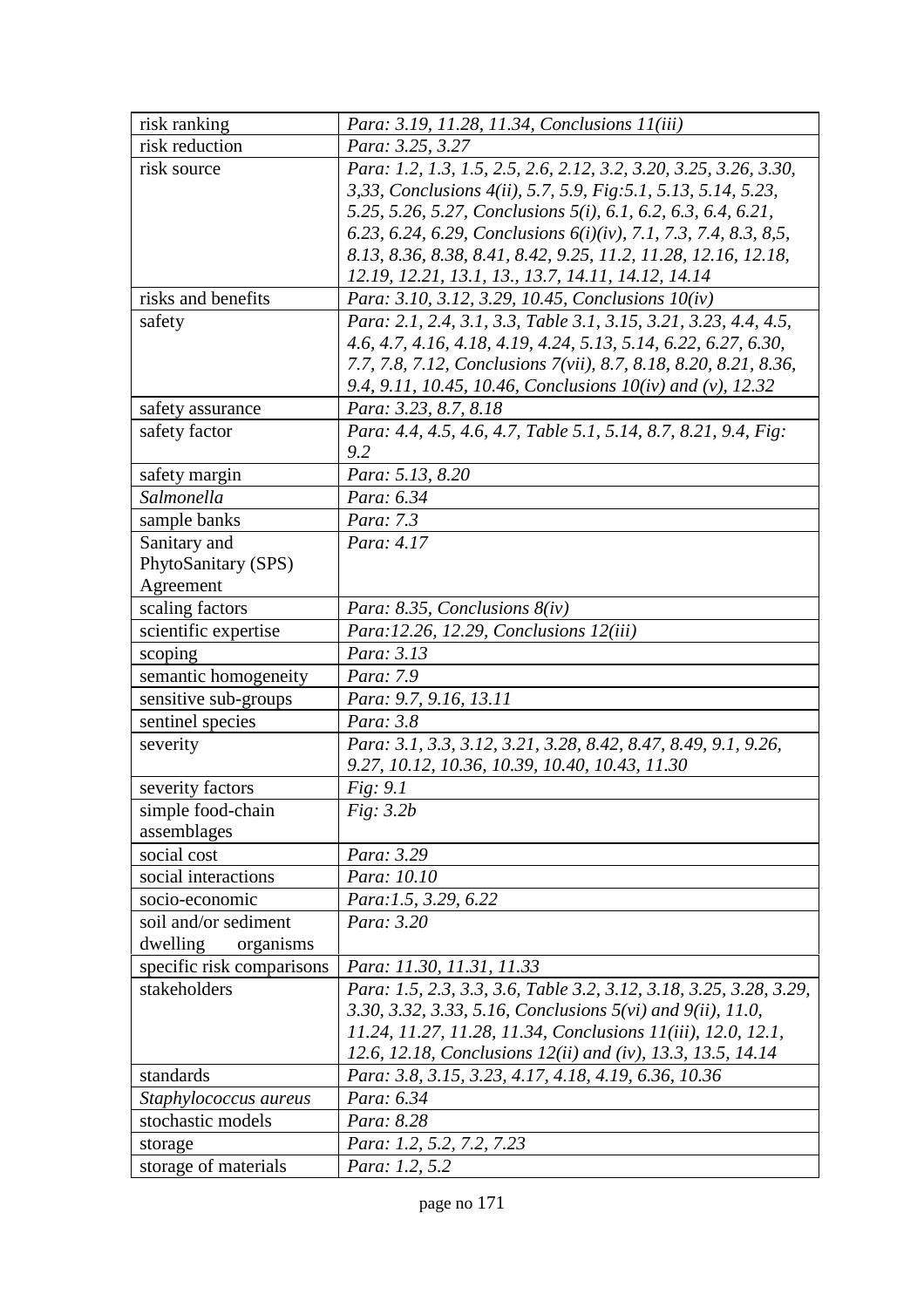| stress response           | Para: 10.5                                                                |
|---------------------------|---------------------------------------------------------------------------|
| stressors                 | Para: 2.19, 3.2, 5.2, 10.36                                               |
| structural alerts         | Para: 6.24, 6.30, 6.31                                                    |
| structure activity        | Para: 1.5, 3.25, 6.24, 8.5                                                |
| relationships             |                                                                           |
| surrogate species         | Para: 6.20                                                                |
| sustainability            | Para: 1.5, 6.8, 10.0, 10.32, 10.33, 10.34, 10.35, Conclusions             |
|                           | $10(i)$ , 13.5, 14.14                                                     |
| target dose               | Para: 7.4, Fig:7.1                                                        |
| target populations        | Para: 3.16                                                                |
| target species            | Para: 1.2, 5.3, 10.30                                                     |
| <b>Technical Guidance</b> | Para: 8.3                                                                 |
| document                  |                                                                           |
| technological transfer    | Para: 3.32                                                                |
| teratogenicity            | Fig: 9.1                                                                  |
| terminology               | Para: 1.5, 3.6, 4.13, 4.22, 5.2, 5.15, Conclusions 5(v), 6.12,            |
|                           | 7.9, 8.21, 9.4, 11.4, Conclusions 11(i)                                   |
| terms of reference        | Para: 11.5, 11.13, 11.15, 14.4                                            |
| terrestrial compartment   | Table 7.2                                                                 |
| thermal inactivation      | Para: 7.31                                                                |
| threshold                 | Para: 1.5, 3.21, 3.22, 3.23, 3.24, 5.17, 6.23, 6.30, 6.31, 8.5,           |
|                           | 8.6, 8.7, 8.8, 8.11, 8.13, 8.14, 8.15, 8.16, 8.17, 8.18, 8.20,            |
|                           | 8.22, 8.23, 8.24, 8.25, Fig: 8.1, 8.28, 8.29, 8.30, 8.31, 8,32,           |
|                           | 8.51, Conclusions 8(i) and (ii), 9.1, 9.7, Fig: 9.2, 9.17, 9.21,          |
|                           | 10.30, 11.1, 13.7, 14.14                                                  |
| threshold of              | Para: 5.17, 6.23                                                          |
| toxicological concern     |                                                                           |
| time to tumour models     | Para: 8.28                                                                |
| Time Trade Off (TTO)      | Para: 10.42                                                               |
| tolerable                 | Para: 8.20, 8.21, 11.28                                                   |
| tolerance distribution    | Para: 8.28                                                                |
| models                    |                                                                           |
| toxic shock syndrome      | Para: 6.34                                                                |
| toxico-dynamic process    | Para 8.35                                                                 |
| transparent               | Para: 3.5, 3.9, 3.29, 5.22, 6.32, Conclusions 9(i), 10.36,                |
|                           | 10.44, 11.0, 11.3, 11.34, 11.35, 12.25, Conclusions 12(iv),<br>14.4, 14.6 |
| transport of animals      | Para: 1.2, 5.2                                                            |
| trophic hormones          | Para: 8.20                                                                |
| tumorigenic potency       | Para: 8.15                                                                |
| unacceptable              | Para: 1.5, 3.29, Conclusions 8(i), 10.30, 11.28                           |
| uncertainties             | Fig. 5.1, Conclusions 7(vi), para: 8.21, 8.23, 8.27, 8.36, 8.37,          |
|                           | 8.49, 8.52, 9.1, 9.3, Fig: 9.3, 9.4, 9.5, 9.6, 9.23, 9.29,                |
|                           | Conclusions $9(i)$ , (ii), (v), 11.32, 11.35, 11.39, Conclusions          |
|                           | 11(ii), 12.26, 13.9, 14.3, 14.4                                           |
| uncertainty factor        | Para: 8.20, 8.21, 8.32, 89.33, 9.4, 9.5, 9.6, Fig 9.1, 9.7, 9.8,          |
|                           | Fig:9,2m 9.12, 9.13, 9.14, 9.15, 9.16, 9.20, 9.21, Figs: 9.3              |
|                           | and 9.4, Conclusions $9(i)$                                               |